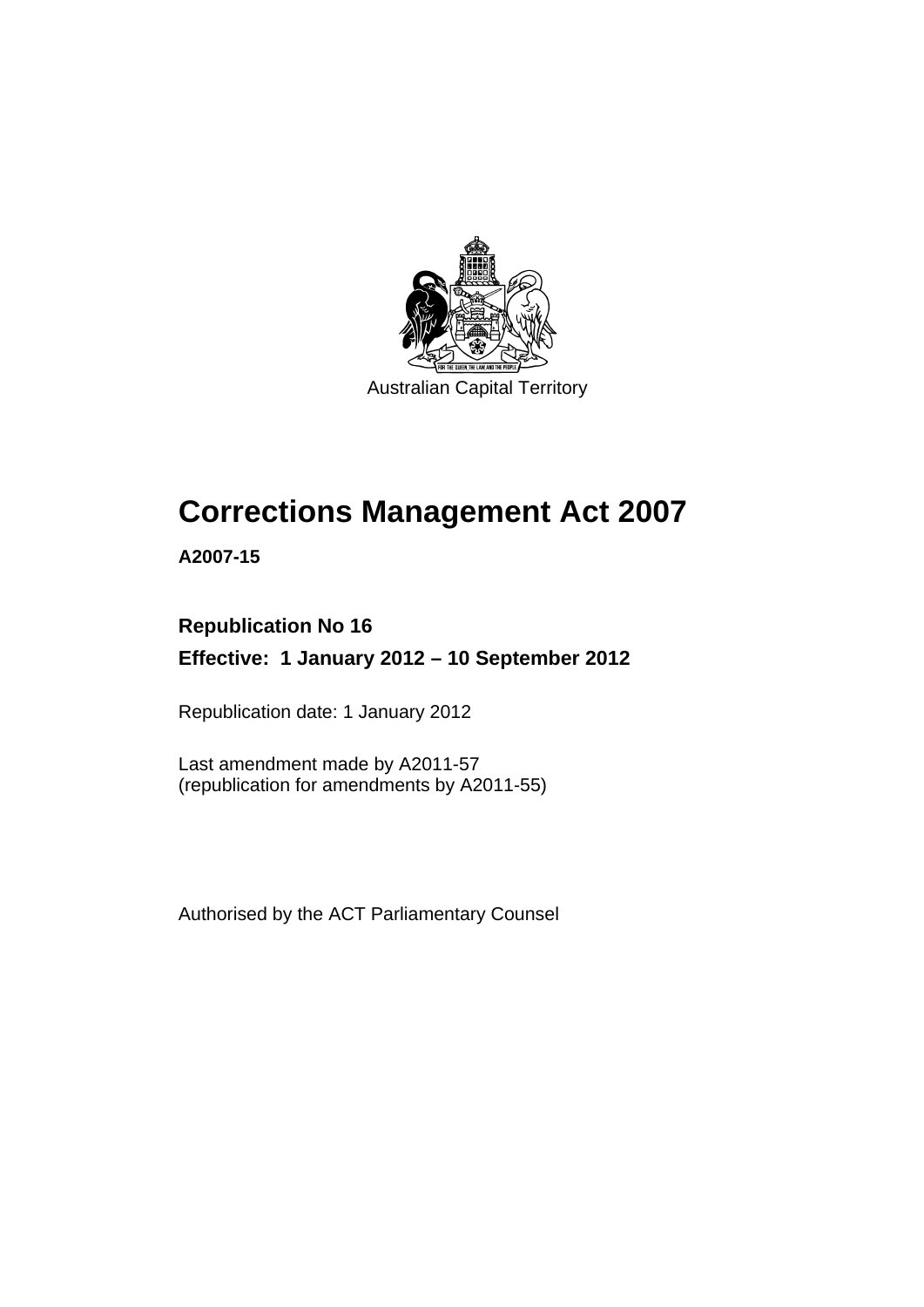### **About this republication**

#### **The republished law**

This is a republication of the *Corrections Management Act 2007* (including any amendment made under the *Legislation Act 2001*, part 11.3 (Editorial changes)) as in force on 1 January 2012*.* It also includes any commencement, amendment, repeal or expiry affecting this republished law to 1 January 2012.

The legislation history and amendment history of the republished law are set out in endnotes 3 and 4.

#### **Kinds of republications**

The Parliamentary Counsel's Office prepares 2 kinds of republications of ACT laws (see the ACT legislation register at www.legislation.act.gov.au):

- authorised republications to which the *Legislation Act 2001* applies
- unauthorised republications.

The status of this republication appears on the bottom of each page.

#### **Editorial changes**

The *Legislation Act 2001*, part 11.3 authorises the Parliamentary Counsel to make editorial amendments and other changes of a formal nature when preparing a law for republication. Editorial changes do not change the effect of the law, but have effect as if they had been made by an Act commencing on the republication date (see *Legislation Act 2001*, s 115 and s 117). The changes are made if the Parliamentary Counsel considers they are desirable to bring the law into line, or more closely into line, with current legislative drafting practice.

This republication does not include amendments made under part 11.3 (see endnote 1).

#### **Uncommenced provisions and amendments**

If a provision of the republished law has not commenced, the symbol  $\mathbf{U}$  appears immediately before the provision heading. Any uncommenced amendments that affect this republished law are accessible on the ACT legislation register (www.legislation.act.gov.au). For more information, see the home page for this law on the register.

#### **Modifications**

If a provision of the republished law is affected by a current modification, the symbol  $\mathbf{M}$ appears immediately before the provision heading. The text of the modifying provision appears in the endnotes. For the legal status of modifications, see the *Legislation Act 2001*, section 95.

#### **Penalties**

At the republication date, the value of a penalty unit for an offence against this law is \$110 for an individual and \$550 for a corporation (see *Legislation Act 2001*, s 133).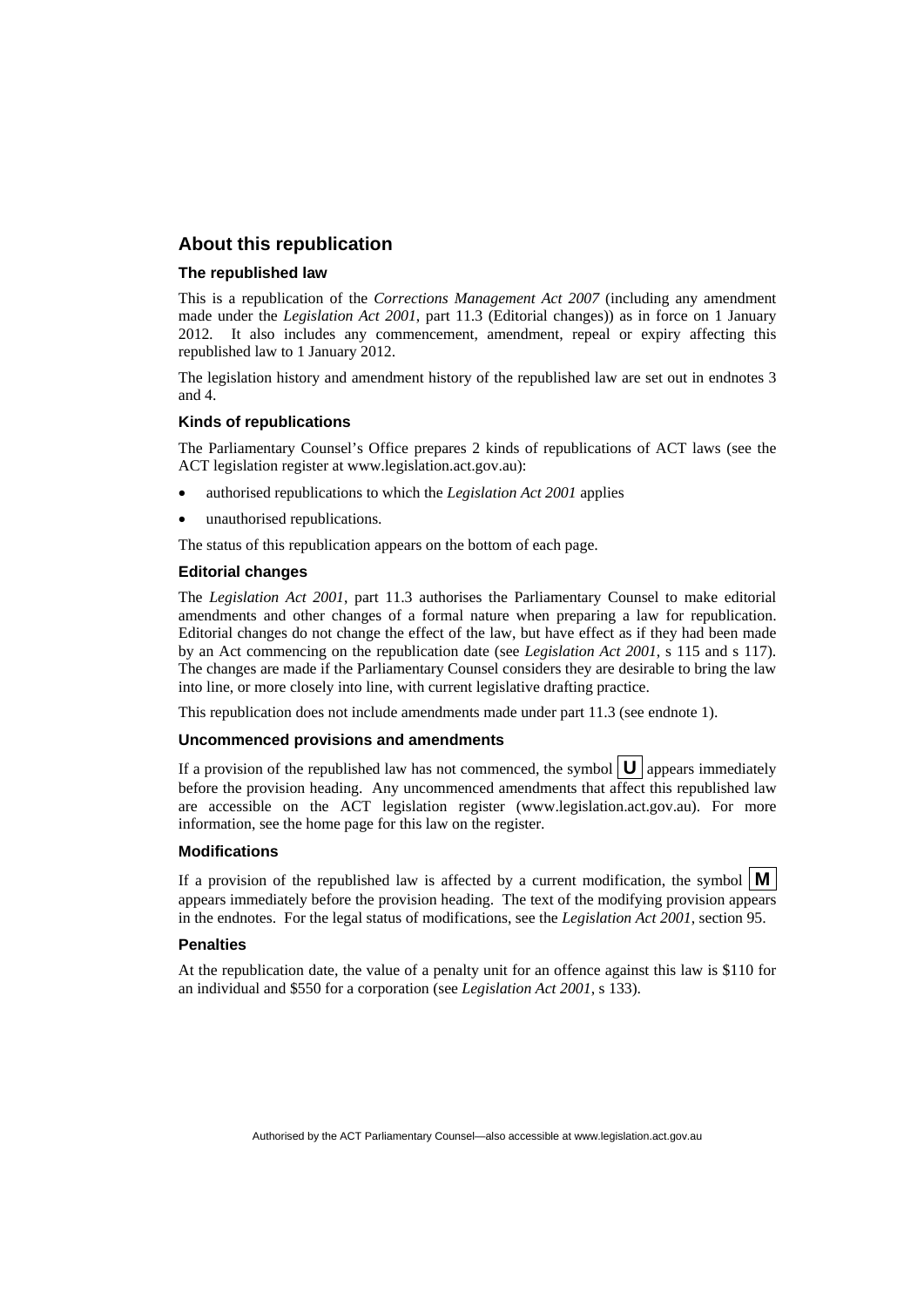

# **Corrections Management Act 2007**

## **Contents**

|                  |                                                       | Page       |
|------------------|-------------------------------------------------------|------------|
| Preamble         |                                                       | 2          |
|                  |                                                       |            |
| <b>Chapter 1</b> | <b>Preliminary</b>                                    |            |
| 1                | Name of Act                                           | 3          |
| 3                | Dictionary                                            | 3          |
| 4                | <b>Notes</b>                                          | 3          |
| 5                | Offences against Act-application of Criminal Code etc | 4          |
| 6                | Application of Act-detainees                          | 4          |
|                  |                                                       |            |
| <b>Chapter 2</b> | <b>Objects and principles</b>                         |            |
| 7                | Main objects of Act                                   | 6          |
| 8                | Management of correctional services                   | 6          |
| 9                | Treatment of detainees generally                      |            |
| 10               | Treatment of remandees                                |            |
|                  |                                                       |            |
| R <sub>16</sub>  | Corrections Management Act 2007                       | contents 1 |
| 01/01/12         | Effective: 01/01/12-10/09/12                          |            |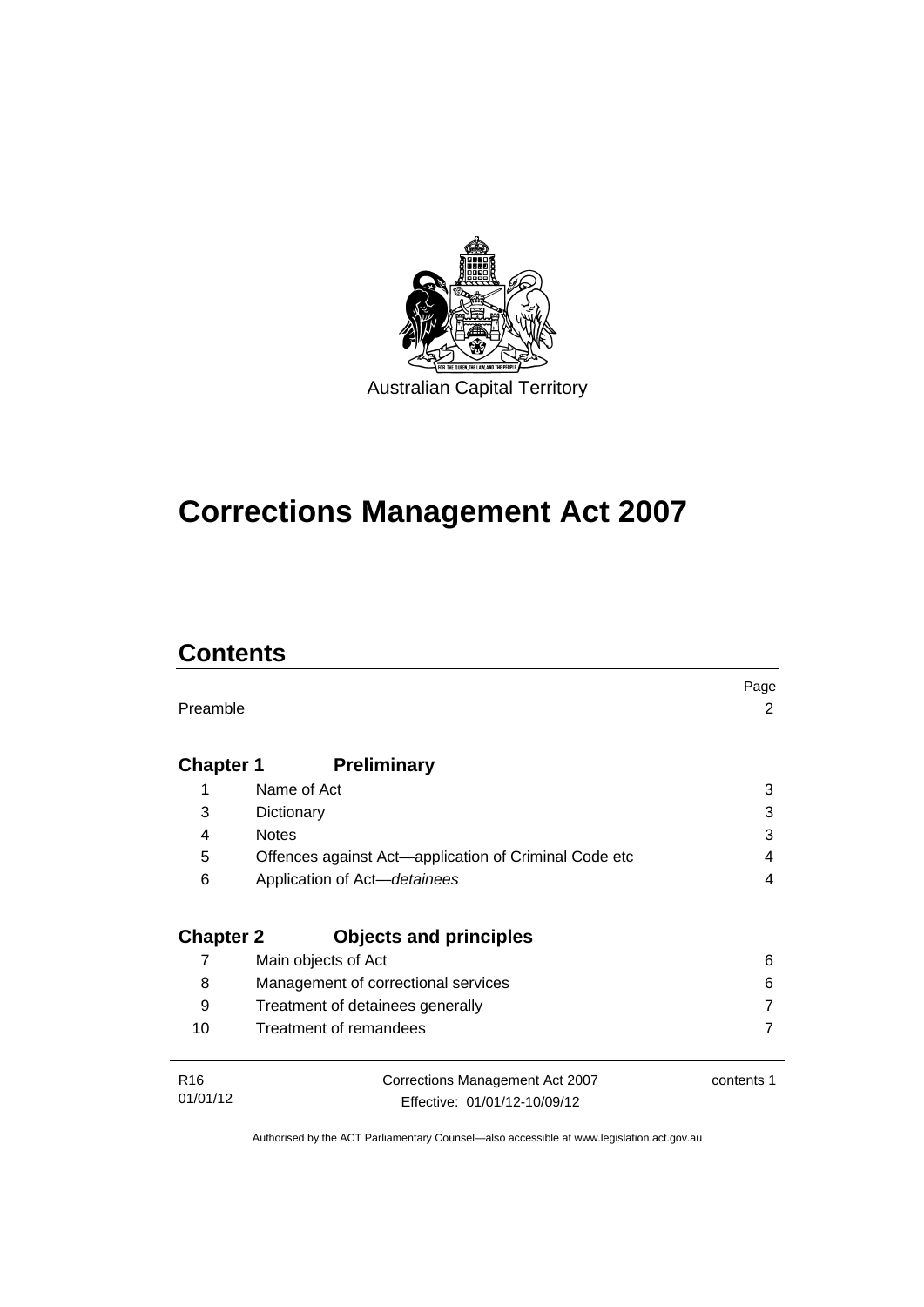| Contents |
|----------|
|----------|

|      |                                                | Page |
|------|------------------------------------------------|------|
|      | Treatment of certain detainees                 |      |
| - 12 | Correctional centres—minimum living conditions |      |

### **Chapter 3 [Administration](#page-23-0)**

| <b>Part 3.1</b>  | <b>Administration-general</b>                                          |                 |
|------------------|------------------------------------------------------------------------|-----------------|
| 13               | Ministerial directions to director-general                             | 10              |
| 14               | Corrections policies and operating procedures                          | 10              |
| 15               | Exclusions from notified corrections policies and operating procedures | 11              |
| 16               | Director-general directions                                            | 12              |
| 17               | Director-general delegations                                           | 12              |
| 18               | Chief police officer delegations                                       | 13              |
| <b>Part 3.2</b>  | <b>Corrections officers</b>                                            |                 |
| 19               | Corrections officers-appointment                                       | 14              |
| 20               | Corrections officers-functions                                         | 14              |
| 21               | Doctors-health service appointments                                    | 15              |
| 22               | Health practitioners-non-therapeutic functions                         | 15              |
| 23               | Identity cards                                                         | 15              |
| <b>Part 3.3</b>  | <b>Correctional centres</b>                                            |                 |
| 24               | Correctional centres-declaration                                       | 17              |
| 25               | Correctional centres-arrangements with NSW                             | 17              |
| <b>Part 3.4</b>  | <b>Administration-special provisions</b>                               |                 |
| 26               | Declaration of emergency                                               | 19              |
| 27               | <b>Emergency powers</b>                                                | 20              |
| 28               | Arrangements with police                                               | 20              |
| <b>Chapter 4</b> | Detention in police and court cells etc                                |                 |
| 29               | Definitions-ch 4                                                       | 21              |
| 30               | Detention in police cells                                              | 21              |
| 31               | Detention in police cells-search powers etc                            | 22              |
| 31A              | Detention in police cells—additional provisions for young detainees    | 23              |
| contents 2       | Corrections Management Act 2007                                        | R <sub>16</sub> |
|                  | Effective: 01/01/12-10/09/12                                           | 01/01/12        |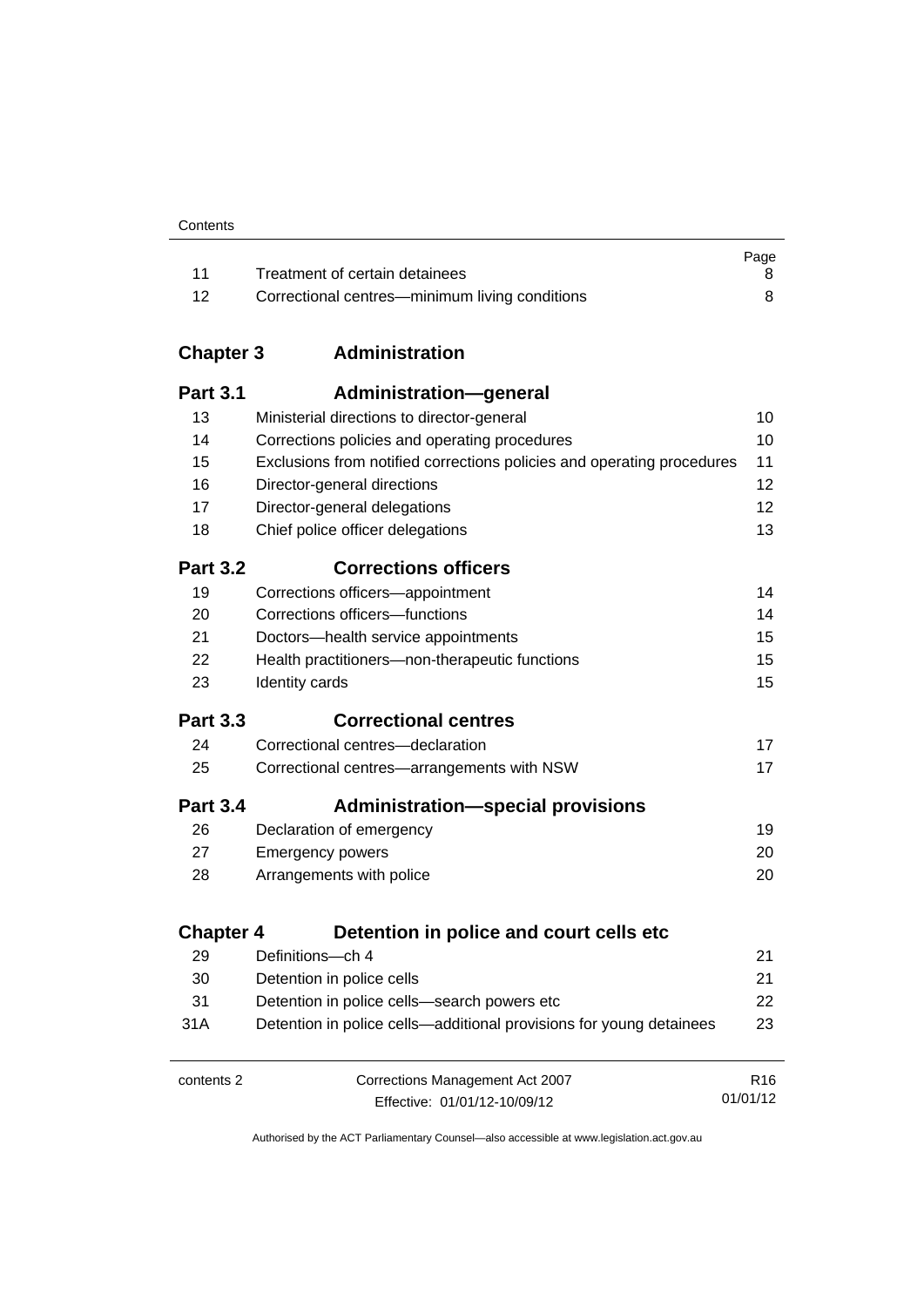|                                                                    | Page |
|--------------------------------------------------------------------|------|
| Other police powers not limited                                    | 24   |
| Detention in court cells                                           | 24   |
| Detention in court cells—additional provisions for young detainees | 25   |
| Detainees accommodated away from correctional centre               | 26.  |
|                                                                    |      |

### **Chapter 5 [Escorting detainees](#page-41-0)**

| 35 | Escort officer functions etc                      | 28. |
|----|---------------------------------------------------|-----|
| 36 | Escorting arrested person to court etc.           | 28. |
| 37 | Custody etc during proceedings                    | 29  |
| 38 | Executing warrants of imprisonment or remand etc. | 29  |
| 39 | Other powers not limited                          | 30  |

### **Chapter 6 [Living conditions at correctional centres](#page-44-0)**

| 40 | Food and drink                                     | 31 |
|----|----------------------------------------------------|----|
| 41 | Clothing                                           | 32 |
| 42 | Personal hygiene                                   | 32 |
| 43 | Sleeping areas                                     | 33 |
| 44 | Treatment of convicted and non-convicted detainees | 33 |
| 45 | Access to open air and exercise                    | 34 |
| 46 | Communication with family and others               | 35 |
| 47 | Telephone calls                                    | 36 |
| 48 | Mail                                               | 37 |
| 49 | Visits by family members etc                       | 39 |
| 50 | Contact with accredited people                     | 40 |
| 51 | Visits---protected communications                  | 41 |
| 52 | News and educational services                      | 41 |
| 53 | Health care                                        | 42 |
| 54 | Transfers to health facilities                     | 43 |
| 55 | Religious, spiritual and cultural needs            | 44 |
|    |                                                    |    |

### **Chapter 7 [Inspection of correctional centres](#page-59-0)**

| 56              | Independent inspections         | 46         |
|-----------------|---------------------------------|------------|
| 57              | Official visitors-appointment   | 46         |
|                 |                                 |            |
| R <sub>16</sub> | Corrections Management Act 2007 | contents 3 |
| 01/01/12        | Effective: 01/01/12-10/09/12    |            |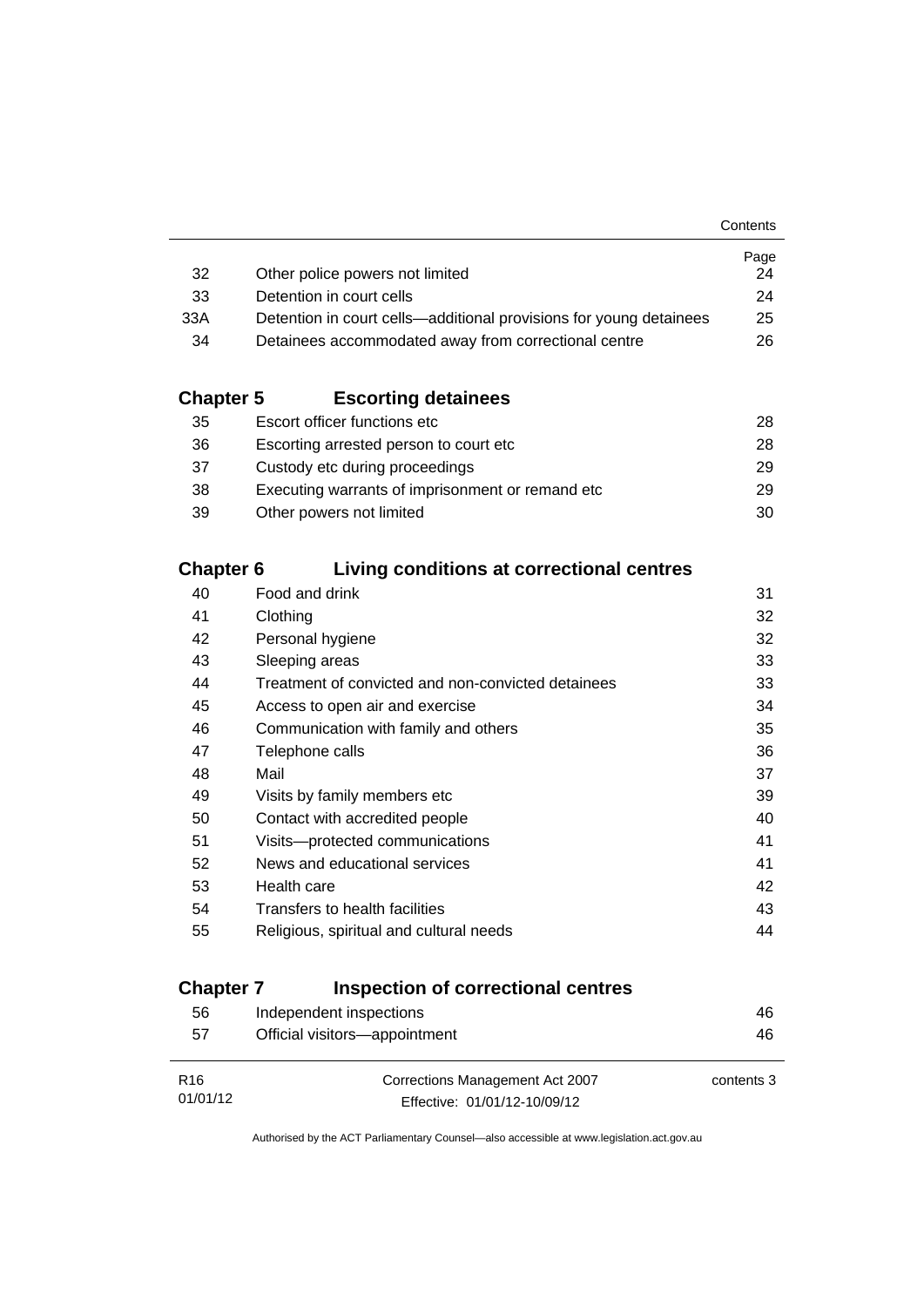|    |                                         | Page |
|----|-----------------------------------------|------|
| 58 | Official visitors-functions             | 47   |
| 59 | Complaints to official visitors         | 48   |
| 60 | Investigation etc by official visitors  | 48   |
| 61 | Official visitors—ending appointments   | 49   |
| 62 | Relationship with other inspection laws | 50   |

### **Chapter 8 [Admission to correctional centres](#page-65-0)**

| 63 | Meaning of admission to correctional centre    | 52 |
|----|------------------------------------------------|----|
| 64 | Authority for detention                        | 52 |
| 65 | Identification of detainees                    | 53 |
| 66 | Information about entitlements and obligations | 54 |
| 67 | Initial assessment                             | 56 |
| 68 | Health assessment                              | 56 |
| 69 | Alcohol and drug tests on admission            | 57 |
| 70 | Strip search on admission                      | 57 |
| 71 | Property of detainees                          | 57 |
| 72 | Security classification                        | 58 |
| 73 | Case management plan                           | 58 |
| 74 | Entries in register of detainees               | 58 |

### **Chapter 9 [Management and security](#page-72-0)**

| <b>Part 9.1</b> | <b>Management and security-general</b>             |    |
|-----------------|----------------------------------------------------|----|
| 75              | Compliance with director-general's directions      | 59 |
| 76              | Register of detainees                              | 59 |
| 77              | Health reports                                     | 60 |
| 78              | Case management plans-scope etc                    | 62 |
| 79              | Transgender and intersex detainees—sexual identity | 64 |
| 80              | Security classification-basis etc                  | 65 |
| 81              | Prohibited things                                  | 66 |
| 82              | Possession of prohibited things                    | 66 |
| 83              | Work by detainees                                  | 67 |
| 84              | Trust accounts for detainees                       | 67 |

| contents 4 | Corrections Management Act 2007 | R <sub>16</sub> |
|------------|---------------------------------|-----------------|
|            | Effective: 01/01/12-10/09/12    | 01/01/12        |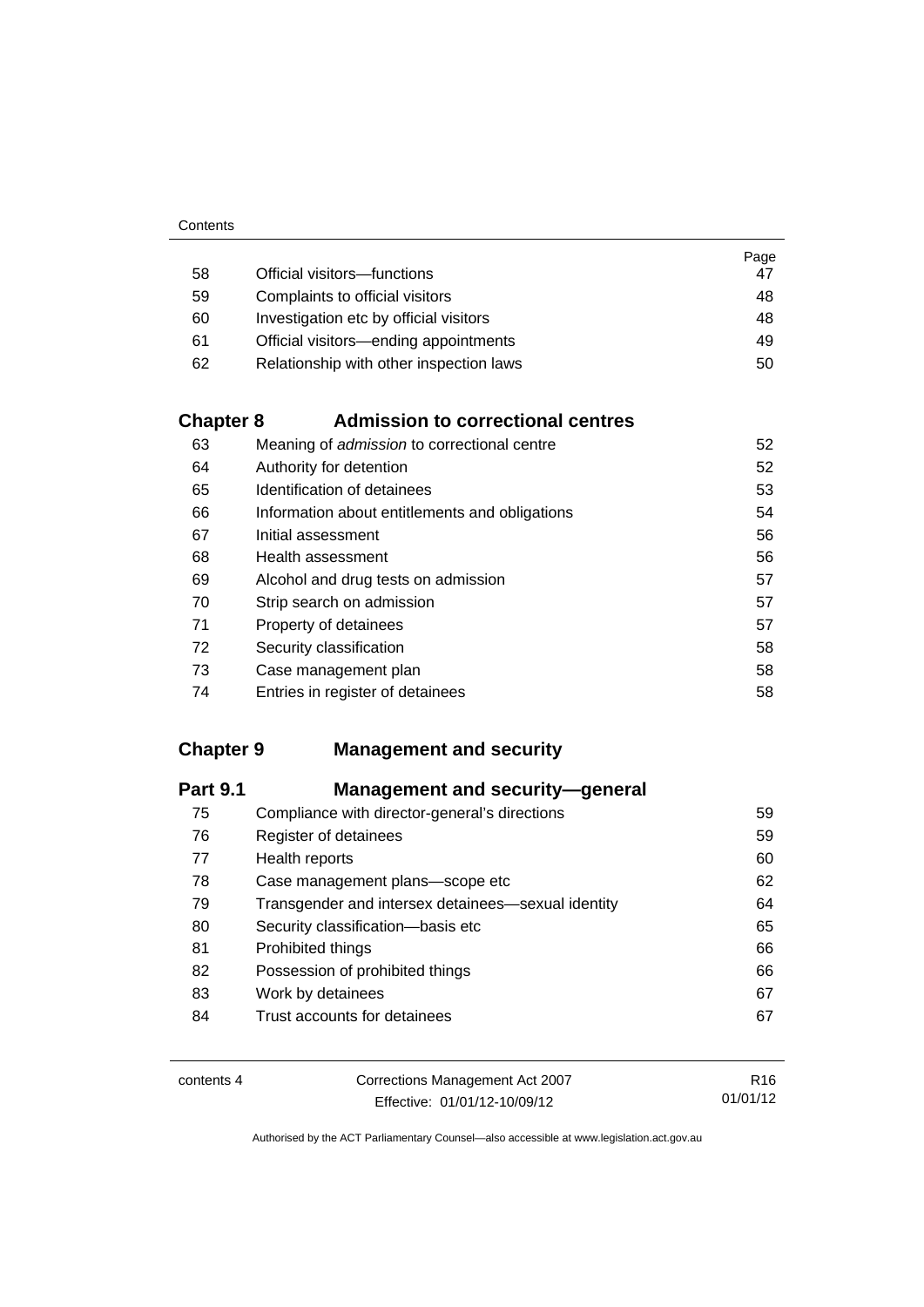|                       |                                                                          | Contents |
|-----------------------|--------------------------------------------------------------------------|----------|
|                       |                                                                          | Page     |
| 85                    | <b>Prohibited areas</b>                                                  | 67       |
| 86                    | Nonsmoking areas                                                         | 68       |
| 87                    | Management and security-corrections policies and operating<br>procedures | 68       |
| <b>Part 9.2</b>       | <b>Segregation</b>                                                       |          |
| 88                    | Meaning of segregation                                                   | 69       |
| 89                    | Segregation under pt 9.2-purpose                                         | 69       |
| 90                    | Segregation-safety and security                                          | 69       |
| 91                    | Segregation-protective custody                                           | 70       |
| 92                    | Segregation-health                                                       | 72       |
| 93                    | Interstate segregated detainees transferred to ACT                       | 73       |
| 94                    | Segregated detainees removed to NSW                                      | 74       |
| 95                    | Segregation not to affect minimum living conditions                      | 74       |
| 96                    | Application for review of segregation directions                         | 74       |
| 97                    | Review of segregation directions                                         | 75       |
| 98                    | Other separation of detainees                                            | 76       |
| <b>Part 9.3</b>       | <b>Monitoring</b>                                                        |          |
| 99                    | Monitoring-general considerations                                        | 77       |
| 100                   | Monitoring at correctional centres                                       | 77       |
| 101                   | Personal monitoring devices                                              | 78       |
| 102                   | Interfering with personal monitoring devices                             | 78       |
| 103                   | Monitoring telephone calls etc                                           | 78       |
| 104                   | Monitoring ordinary mail                                                 | 79       |
| 105                   | Monitoring protected mail                                                | 81       |
| 106                   | Mail searches-consequences                                               | 81       |
| <b>Part 9.4</b>       | <b>Searches</b>                                                          |          |
| <b>Division 9.4.1</b> | Searches-general                                                         |          |
| 107                   | Definitions-searches                                                     | 82       |
| 108                   | Intrusiveness of searches                                                | 83       |
| 109                   | Searches of transgender and intersex detainees                           | 83       |
| 110                   | Register of strip and body searches                                      | 84       |
|                       |                                                                          |          |

| R16      | Corrections Management Act 2007 | contents 5 |
|----------|---------------------------------|------------|
| 01/01/12 | Effective: 01/01/12-10/09/12    |            |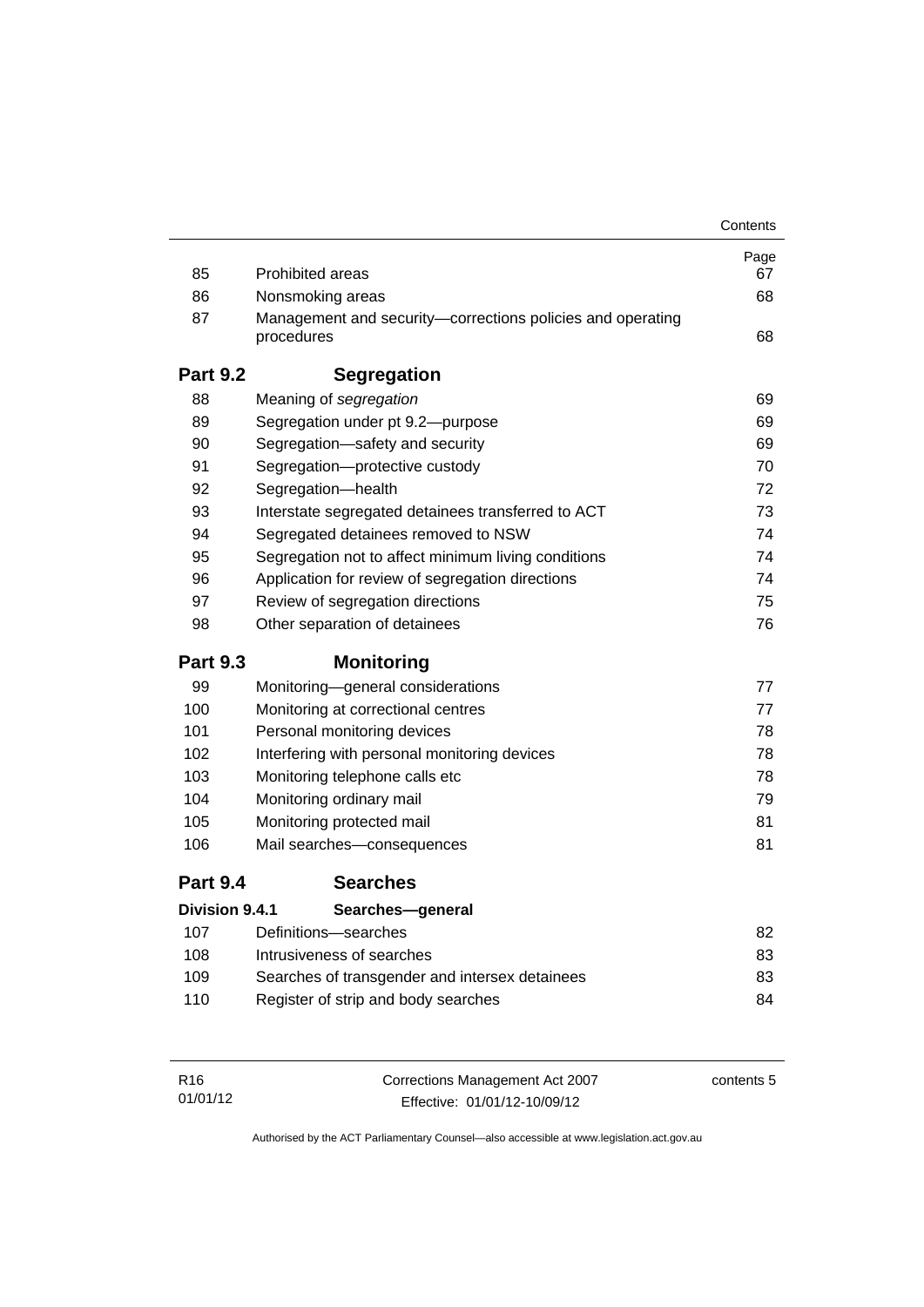### **Contents**

| Division 9.4.2  |                                                                  | Page |
|-----------------|------------------------------------------------------------------|------|
| 111             | Scanning, frisk and ordinary searches                            | 84   |
|                 | Scanning, frisk and ordinary searches-directions                 |      |
| 112             | Scanning, frisk and ordinary searches-requirements               | 85   |
| Division 9.4.3  | <b>Strip searches</b>                                            |      |
| 113             | Meaning of seizeable item-div 9.4.3                              | 86   |
| 113A            | Strip searches-when may be conducted                             | 86   |
| 113B            | Strip searches-on suspicion                                      | 86   |
| 113C            | Strip searches-where prudent                                     | 87   |
| 114             | Strip searches-presence of corrections officers                  | 88   |
| 115             | Strip searches-general rules                                     | 88   |
| Division 9.4.4  | <b>Body searches</b>                                             |      |
| 116             | Body searches-directions                                         | 89   |
| 117             | Body searches-presence of nurse and corrections officers         | 90   |
| 118             | Body searches—assistance from corrections officer                | 90   |
| 119             | Body searches-rules about detainee's clothing                    | 91   |
| 120             | Body searches—rules about touching detainee                      | 91   |
| 121             | Body searches-seizing things                                     | 91   |
| Division 9.4.5  | Searches of premises and property                                |      |
| 122             | Searches-premises and property                                   | 92   |
| 123             | Searches of detainee cells-legally privileged material           | 93   |
| 124             | Searches of detainee cells-suspected legally privileged material | 93   |
| Division 9.4.6  | Searches-miscellaneous                                           |      |
| 125             | Searches-use of corrections dogs                                 | 94   |
| 126             | Searches-use of force                                            | 95   |
| <b>Part 9.5</b> | <b>Seizing property</b>                                          |      |
| 127             | Seizing mail etc                                                 | 96   |
| 128             | Seizing property-general                                         | 97   |
| 129             | Receipt for seizure                                              | 97   |
| 130             | Forfeiture of things seized                                      | 98   |
| 131             | Return of things seized but not forfeited                        | 99   |
|                 |                                                                  |      |

contents 6 Corrections Management Act 2007 Effective: 01/01/12-10/09/12

R16 01/01/12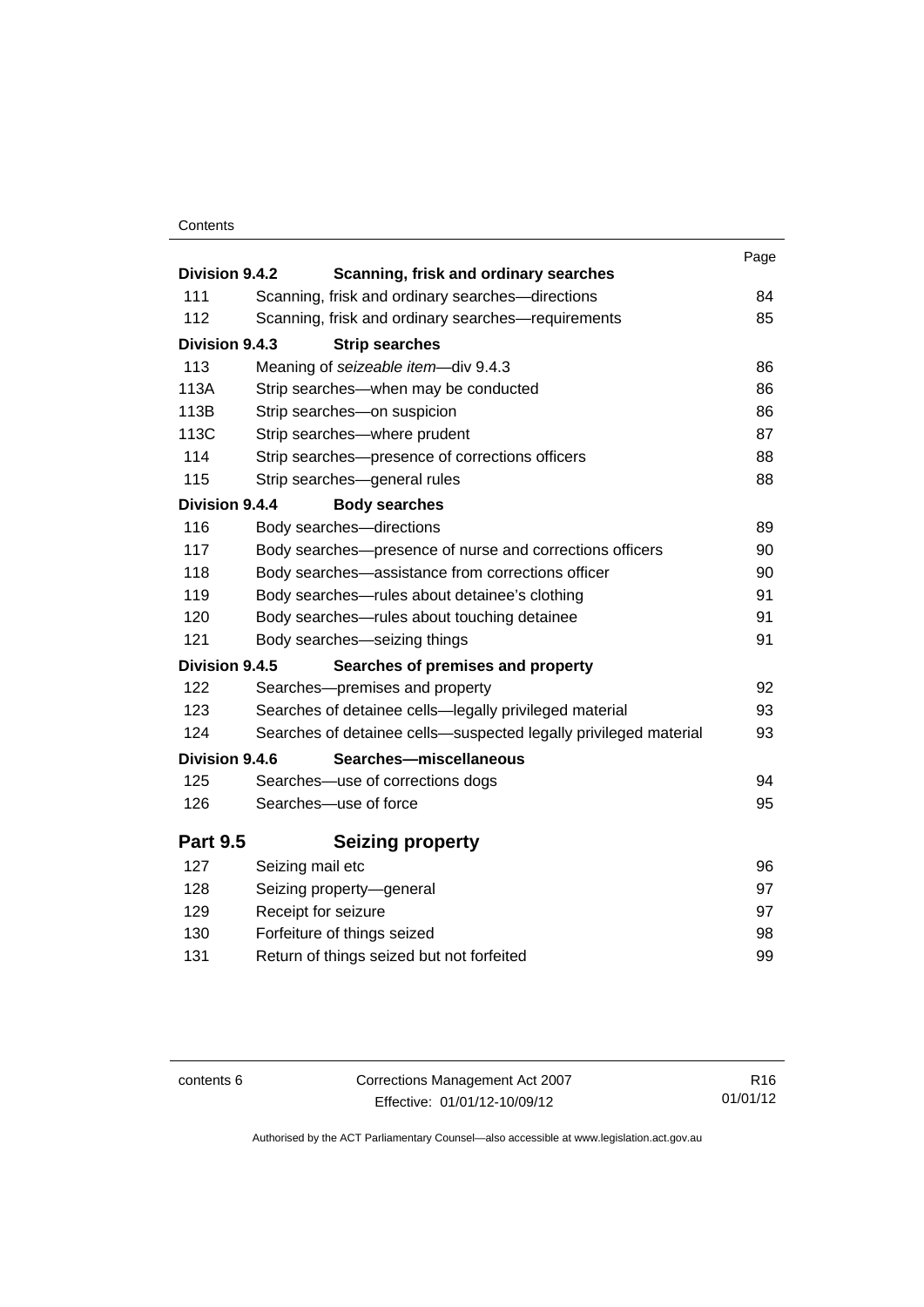|                       |                                                       | Contents |
|-----------------------|-------------------------------------------------------|----------|
|                       |                                                       | Page     |
| <b>Part 9.6</b>       | <b>Alcohol and drug testing</b>                       |          |
| Division 9.6.1        | General                                               |          |
| 132                   | Definitions-drug and test sample                      | 101      |
| 133                   | When test sample positive                             | 101      |
| Division 9.6.2        | Alcohol and drug testing-detainees                    |          |
| 134                   | Alcohol and drug testing of detainees                 | 103      |
| 135                   | Effect of positive test sample from detainee          | 103      |
| <b>Division 9.6.3</b> | Alcohol and drug testing-corrections officers etc     |          |
| 136                   | Alcohol and drug testing of corrections officers etc  | 104      |
| <b>Part 9.7</b>       | Use of force                                          |          |
| 137                   | Managing use of force                                 | 105      |
| 138                   | Authorised use of force                               | 105      |
| 139                   | Application of force                                  | 106      |
| 140                   | Use of restraints or weapons                          | 106      |
| 141                   | Medical examination after use of force                | 108      |
| 142                   | Reporting use of force                                | 108      |
| <b>Part 9.8</b>       | <b>Access to correctional centres</b>                 |          |
| 143                   | Visiting conditions                                   | 109      |
| 144                   | Notice of visiting conditions                         | 109      |
| 145                   | Taking prohibited things etc into correctional centre | 110      |
| 146                   | Directions to visitors                                | 110      |
| 147                   | Searches of visitors                                  | 111      |
| 148                   | Directions to leave correctional centre etc.          | 111      |
| 149                   | Removing people from correctional centre              | 112      |
| <b>Chapter 10</b>     | <b>Discipline</b>                                     |          |
| <b>Part 10.1</b>      | General                                               |          |
| 150                   | Application-ch 10                                     | 113      |
| 151                   | Definitions-discipline                                | 113      |

| R <sub>16</sub> | Corrections Management Act 2007 | contents 7 |
|-----------------|---------------------------------|------------|
| 01/01/12        | Effective: 01/01/12-10/09/12    |            |

152 Meaning of *disciplinary breach* [114](#page-127-0) 153 Meaning of *investigator* [116](#page-129-0)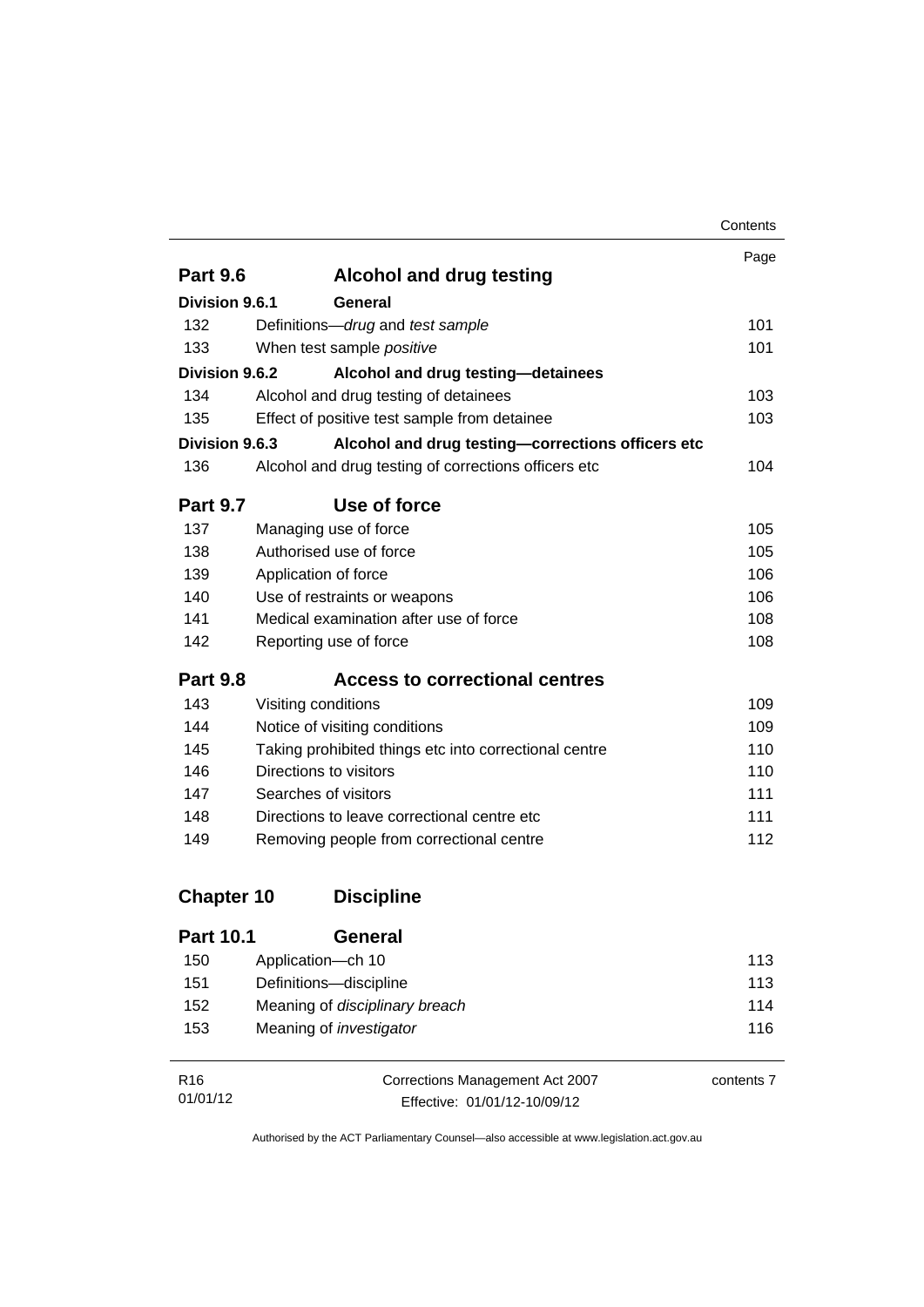| Contents |
|----------|
|----------|

| 154<br>155       | Meaning of <i>privilege</i><br>Overlapping disciplinary breaches and criminal offences | Page<br>117<br>117          |
|------------------|----------------------------------------------------------------------------------------|-----------------------------|
| <b>Part 10.2</b> | <b>Disciplinary investigations</b>                                                     |                             |
| Division 10.2.1  | <b>Investigation of disciplinary breaches</b>                                          |                             |
| 156              | Report etc by corrections officer                                                      | 119                         |
| 157              | Report etc by investigator                                                             | 120                         |
| 158              | Action by administrator                                                                | 121                         |
| 159              | Disciplinary charge                                                                    | 122                         |
| Division 10.2.2  | <b>Investigative segregation</b>                                                       |                             |
| 160              | Director-general directions-investigative segregation                                  | 123                         |
| 161              | Grounds for investigative segregation                                                  | 123                         |
| 162              | Notice of investigative segregation                                                    | 124                         |
| 163              | Duration of investigative segregation                                                  | 124                         |
| 164              | Application for review of investigative segregation directions                         | 125                         |
| 165              | Review of investigative segregation directions                                         | 125                         |
| <b>Part 10.3</b> | <b>Disciplinary action and review</b>                                                  |                             |
| Division 10.3.1  | Disciplinary action-with accused's consent                                             |                             |
| 166              | Meaning of presiding officer-div 10.3.1                                                | 127                         |
| 167              | Disciplinary breach admitted by accused                                                | 127                         |
| 168              | Presiding officer's powers-breach admitted by accused                                  | 128                         |
| Division 10.3.2  | Internal disciplinary inquiry                                                          |                             |
| 169              | Meaning of presiding officer-div 10.3.2                                                | 128                         |
| 170              | Disciplinary inquiry into charge                                                       | 129                         |
| 171              | Presiding officer's powers after internal inquiry                                      | 129                         |
| Division 10.3.3  | Internal review of inquiry decision                                                    |                             |
| 172              | Meaning of review officer-div 10.3.3                                                   | 130                         |
| 173              | Application for review of inquiry decision                                             | 131                         |
| 174              | Director-general to assign review officer                                              | 131                         |
| 175              | Review of inquiry decision                                                             | 132                         |
| 176              | Review officer's powers after further inquiry                                          | 132                         |
| Division 10.3.4  | <b>External review of inquiry decisions</b>                                            |                             |
| 177              | Appointment of adjudicator                                                             | 133                         |
| contents 8       | Corrections Management Act 2007                                                        | R <sub>16</sub><br>01/01/12 |
|                  | Effective: 01/01/12-10/09/12                                                           |                             |

Effective: 01/01/12-10/09/12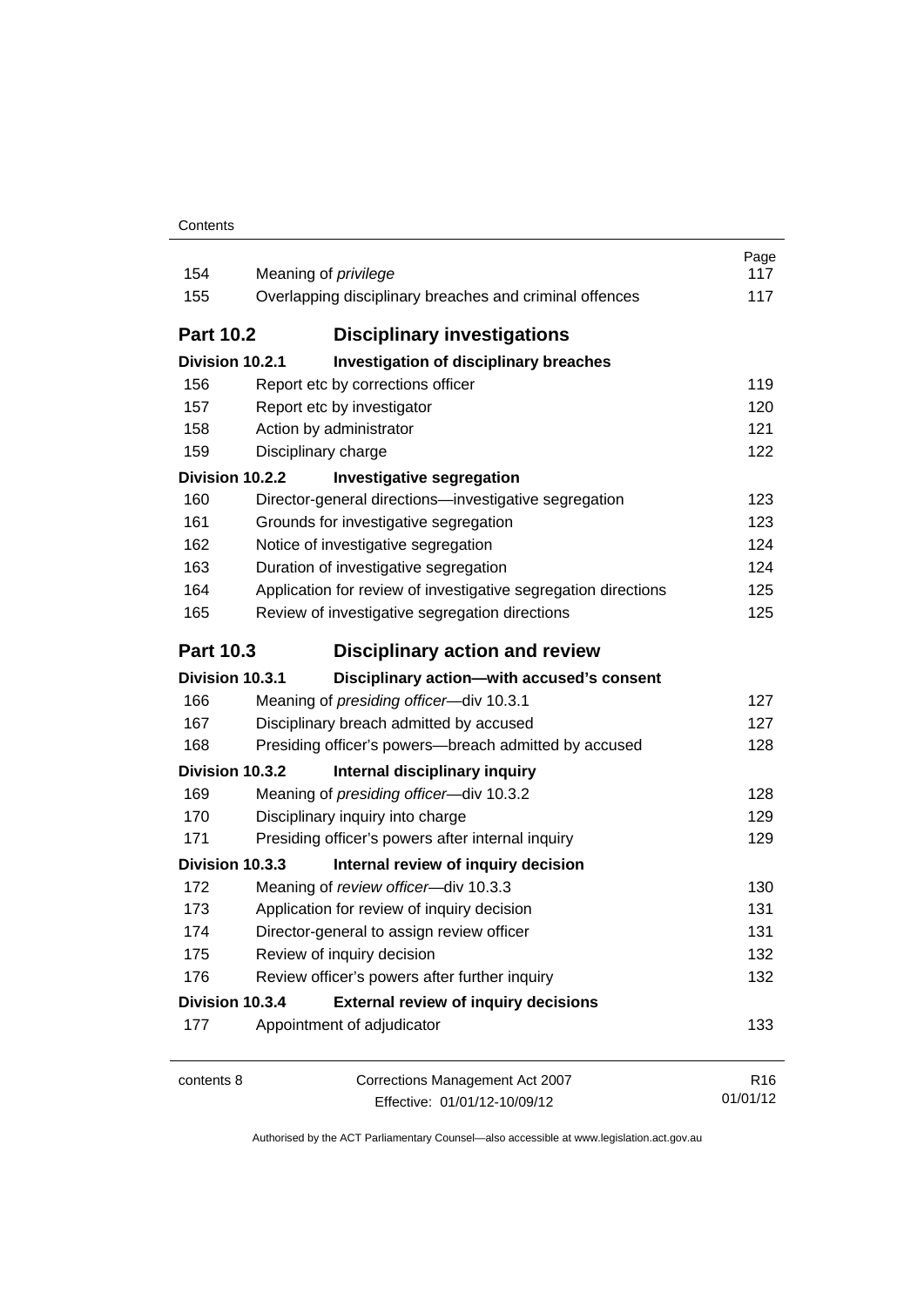|     |                                                   | Contents |
|-----|---------------------------------------------------|----------|
|     |                                                   | Page     |
| 178 | Application for review by adjudicator             | 133      |
| 179 | Review by adjudicator                             | 134      |
| 180 | Adjudicator's powers after review                 | 134      |
|     | Division 10.3.5<br><b>Disciplinary action</b>     |          |
| 181 | Application-div 10.3.5                            | 135      |
| 182 | Meaning of relevant presiding officer-div 10.3.5  | 135      |
| 183 | Disciplinary action by relevant presiding officer | 136      |
| 184 | Administrative penalties                          | 136      |
| 185 | Reparation                                        | 137      |
| 186 | Maximum administrative penalties                  | 138      |
| 187 | Separate confinement conditions                   | 138      |
| 188 | Privileges and entitlements—impact of discipline  | 138      |
| 189 | Record of disciplinary action                     | 139      |

### **Chapter 11 [Disciplinary inquiries](#page-153-0)**

| <b>Part 11.1</b> | <b>Conduct of disciplinary inquiries-general</b>        |            |
|------------------|---------------------------------------------------------|------------|
| 190              | Application-ch 11                                       | 140        |
| 191              | Meaning of presiding officer-ch 11                      | 140        |
| <b>Part 11.2</b> | <b>Disciplinary inquiry procedures</b>                  |            |
| 192              | Nature of disciplinary inquiries                        | 141        |
| 193              | Application of Criminal Code, ch 7                      | 141        |
| 194              | Notice of disciplinary inquiry etc                      | 141        |
| 195              | Conduct of disciplinary inquiries                       | 142        |
| 196              | Presiding officer may require official reports          | 143        |
| 197              | Presiding officer may require information and documents | 143        |
| 198              | Possession of inquiry documents etc                     | 144        |
| 199              | Record of inquiry                                       | 144        |
| <b>Part 11.3</b> | <b>Disciplinary hearing procedures</b>                  |            |
| 200              | Notice of disciplinary hearing                          | 145        |
| 201              | Appearance at disciplinary hearing                      | 145        |
| 202              | Rights of accused at disciplinary hearing               | 146        |
| R <sub>16</sub>  | Corrections Management Act 2007                         | contents 9 |
| 01/01/12         | Effective: 01/01/12-10/09/12                            |            |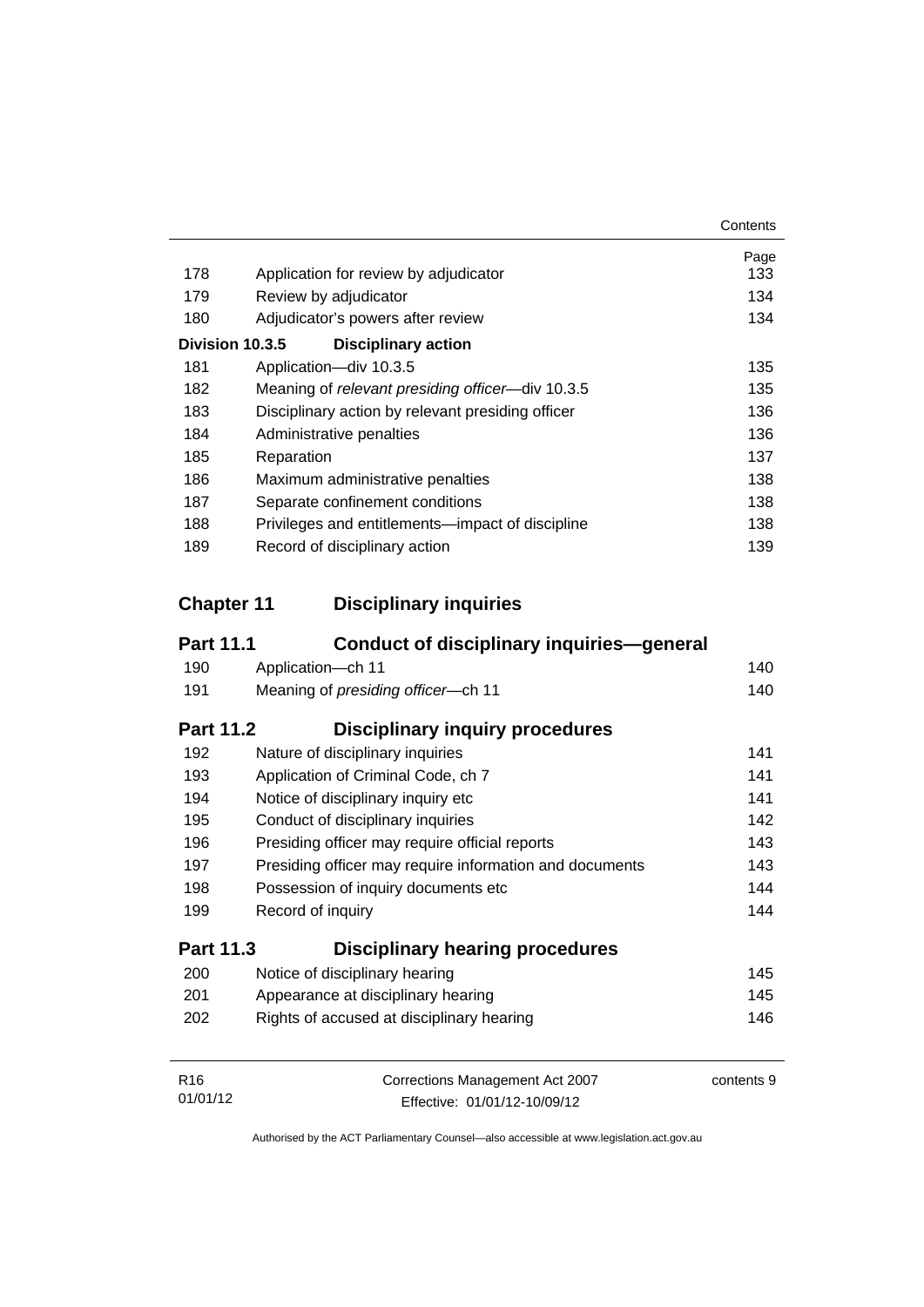| 203               | Appearance at disciplinary hearing—audiovisual or audio link |                                                                        |                 |  |
|-------------------|--------------------------------------------------------------|------------------------------------------------------------------------|-----------------|--|
| <b>Chapter 12</b> |                                                              | <b>Full-time detainees-leave</b>                                       |                 |  |
| <b>Part 12.1</b>  |                                                              | <b>Local leave</b>                                                     |                 |  |
| 204               | Local leave directions                                       |                                                                        | 149             |  |
| 205               | Local leave permits                                          |                                                                        |                 |  |
| <b>Part 12.2</b>  |                                                              | Interstate leave                                                       |                 |  |
| Division 12.2.1   |                                                              | General                                                                |                 |  |
| 206               | Definitions-pt 12.2                                          |                                                                        | 151             |  |
| 207               | Declaration of corresponding leave laws                      |                                                                        |                 |  |
|                   | Division 12.2.2                                              | <b>ACT permits for interstate leave</b>                                |                 |  |
| 208               |                                                              | Interstate leave permits                                               | 152             |  |
| 209               |                                                              | Effect of ACT permit for interstate leave                              | 153             |  |
| 210               | Notice to participating States                               |                                                                        |                 |  |
| 211               | Powers of escort officers                                    |                                                                        |                 |  |
| 212               | Liability for damage etc                                     |                                                                        |                 |  |
|                   | Division 12.2.3                                              | Interstate leave under corresponding leave laws                        |                 |  |
| 213               |                                                              | Effect in ACT of interstate leave permit under corresponding leave law | 155             |  |
| 214               | Powers of interstate escort officers                         |                                                                        |                 |  |
| 215               | Escape of interstate detainee                                |                                                                        |                 |  |
| 216               | Return of escaped interstate detainee                        |                                                                        |                 |  |
| <b>Chapter 13</b> |                                                              | <b>Miscellaneous</b>                                                   |                 |  |
| 217               |                                                              | Lawful temporary absence from correctional centre                      | 158             |  |
| 218               |                                                              | Detainee's work-no employment contract etc                             | 158             |  |
| 219               |                                                              | Detainee's work-work health and safety                                 | 159             |  |
| 220               |                                                              | Personal injury management-detainees etc                               | 159             |  |
| 221               |                                                              | Random testing of detainees—statistical purposes                       | 160             |  |
| 222               | Confidentiality                                              |                                                                        | 160             |  |
| 223               |                                                              | Protection from liability                                              | 163             |  |
| 224               |                                                              | Corrections dogs                                                       | 163             |  |
| contents 10       |                                                              | Corrections Management Act 2007                                        | R <sub>16</sub> |  |
|                   |                                                              | Effective: 01/01/12-10/09/12                                           | 01/01/12        |  |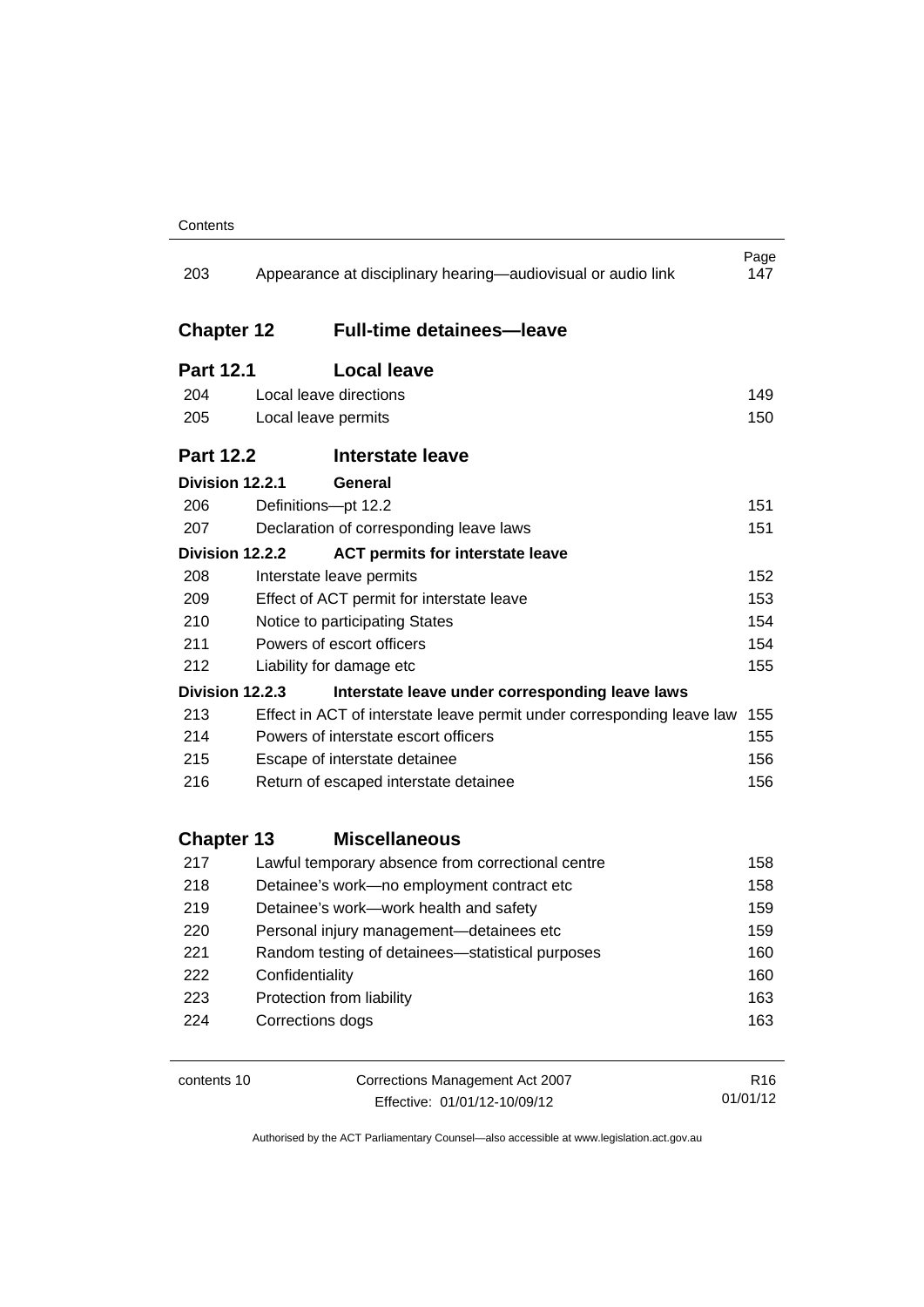|                   |                                              | Contents |
|-------------------|----------------------------------------------|----------|
|                   |                                              | Page     |
| 225               | Declaration of corresponding corrections law | 164      |
| 226               | Evidentiary certificates                     | 164      |
| 227               | Determination of fees                        | 165      |
| 228               | Approved forms                               | 165      |
| 229               | Regulation-making power                      | 166      |
|                   |                                              |          |
| <b>Dictionary</b> |                                              | 168      |
| <b>Endnotes</b>   |                                              |          |
| 1                 | About the endnotes                           | 175      |
| $\overline{2}$    | Abbreviation key                             | 175      |
| 3                 | Legislation history                          | 176      |
| 4                 | Amendment history                            | 179      |
| 5                 | Earlier republications                       | 189      |

R16 01/01/12 Corrections Management Act 2007 Effective: 01/01/12-10/09/12

contents 11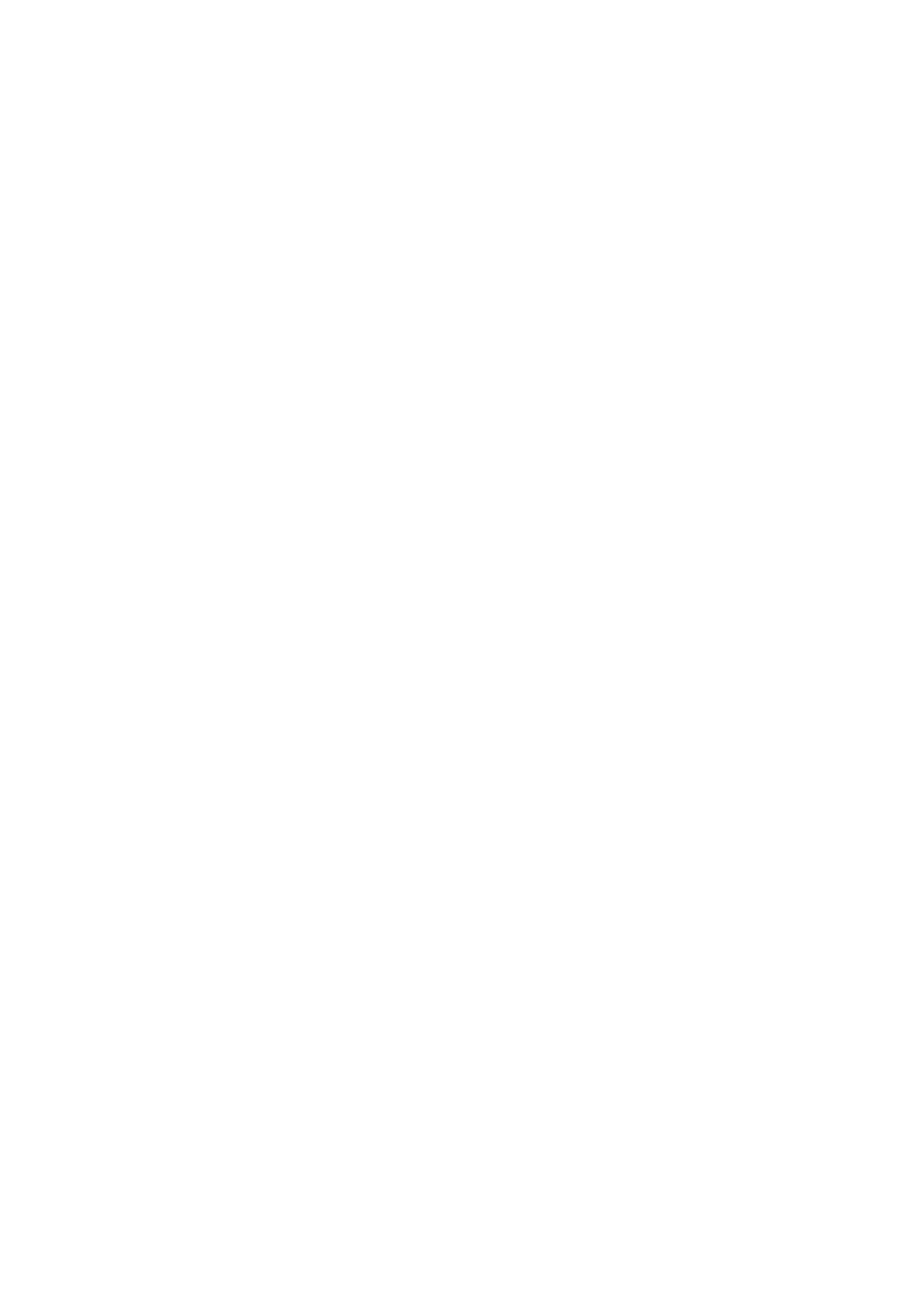

# **Corrections Management Act 2007**

An Act relating to correctional services, and for other purposes

R16 01/01/12

l

Corrections Management Act 2007 Effective: 01/01/12-10/09/12

page 1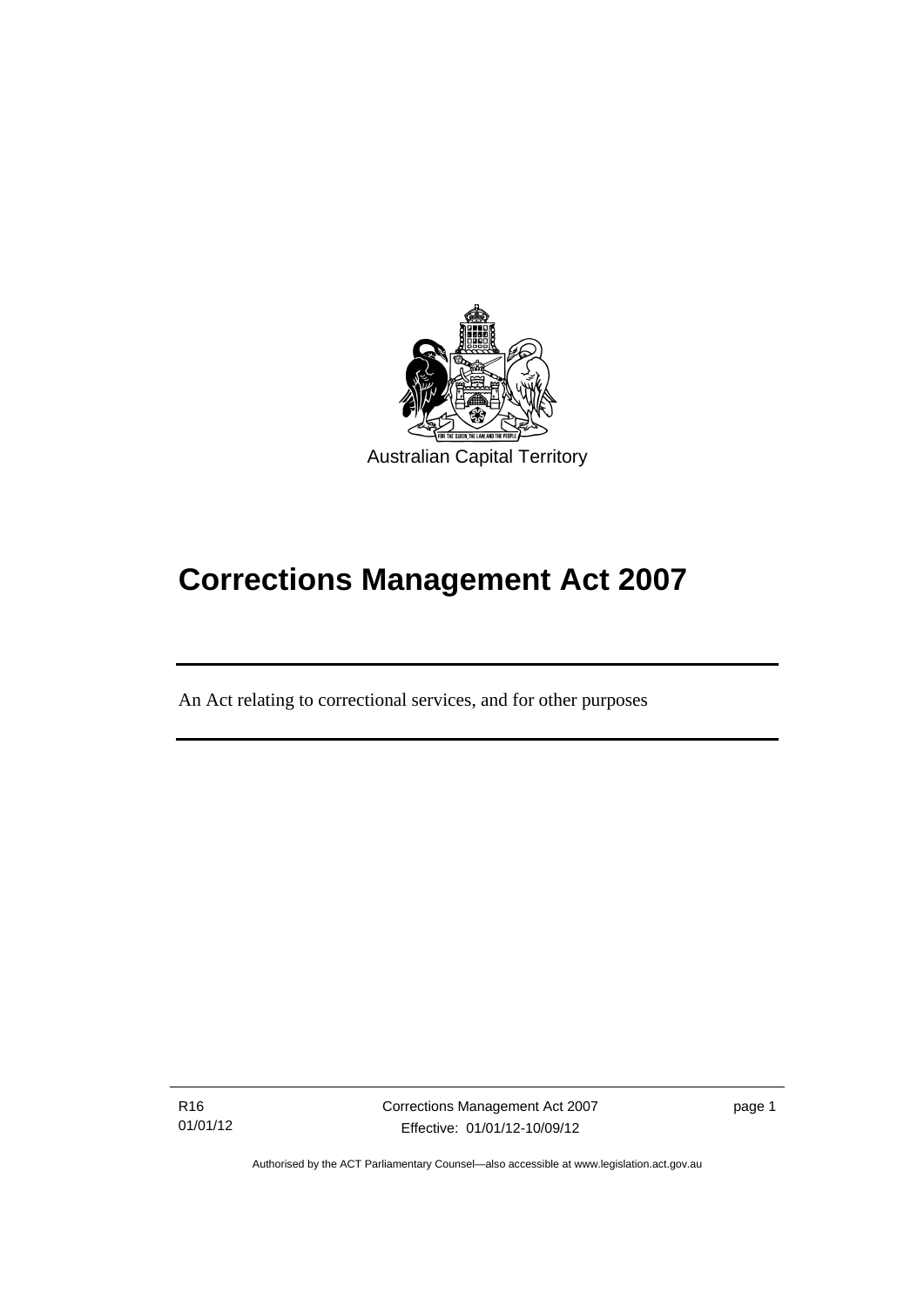### <span id="page-15-0"></span>**Preamble**

- 1 The inherent dignity of all human beings, whatever their personal or social status, is one of the fundamental values of a just and democratic society.
- 2 The criminal justice system should respect and protect all human rights in accordance with the *Human Rights Act 2004* and international law.
- 3 Sentences are imposed on offenders as punishment, not for punishment.
- 4 The management of imprisoned offenders, and people remanded or otherwise detained in lawful custody, should contribute to the maintenance of a safe, just and democratic society, particularly as follows:
	- (a) by ensuring justice, security and good order at correctional centres;
	- (b) by ensuring that harm suffered by victims of offenders, and their need for protection, are considered appropriately in making decisions about the management of offenders;
	- (c) by promoting the rehabilitation of imprisoned offenders and their reintegration into society;
	- (d) by ensuring that imprisoned offenders and people remanded or otherwise detained in lawful custody are treated in a decent, humane and just way.

The Legislative Assembly for the Australian Capital Territory therefore enacts as follows: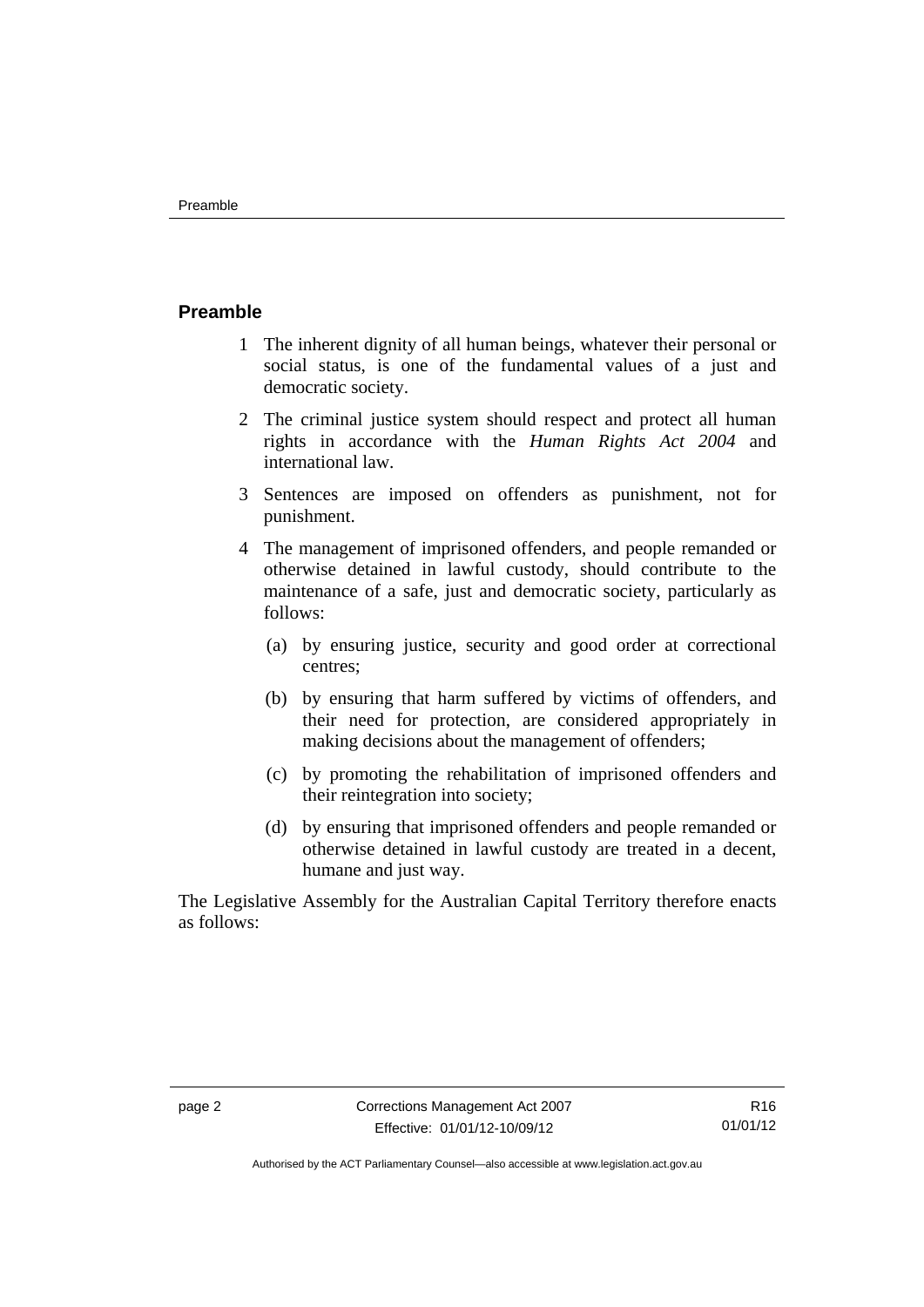## <span id="page-16-0"></span>**Chapter 1 Preliminary**

### <span id="page-16-1"></span>**1 Name of Act**

This Act is the *Corrections Management Act 2007*.

### <span id="page-16-2"></span>**3 Dictionary**

The dictionary at the end of this Act is part of this Act.

*Note 1* The dictionary at the end of this Act defines certain terms used in this Act, and includes references (*signpost definitions*) to other terms defined elsewhere.

> For example, the signpost definition '*detainee*—see section 6.' means that the term '*detainee*' is defined in that section and the definition applies to this Act.

*Note 2* A definition in the dictionary (including a signpost definition) applies to the entire Act unless the definition, or another provision of the Act, provides otherwise or the contrary intention otherwise appears (see Legislation Act, s 155 and s 156 (1)).

### <span id="page-16-3"></span>**4 Notes**

A note included in this Act is explanatory and is not part of this Act.

*Note* See the Legislation Act, s 127 (1), (4) and (5) for the legal status of notes.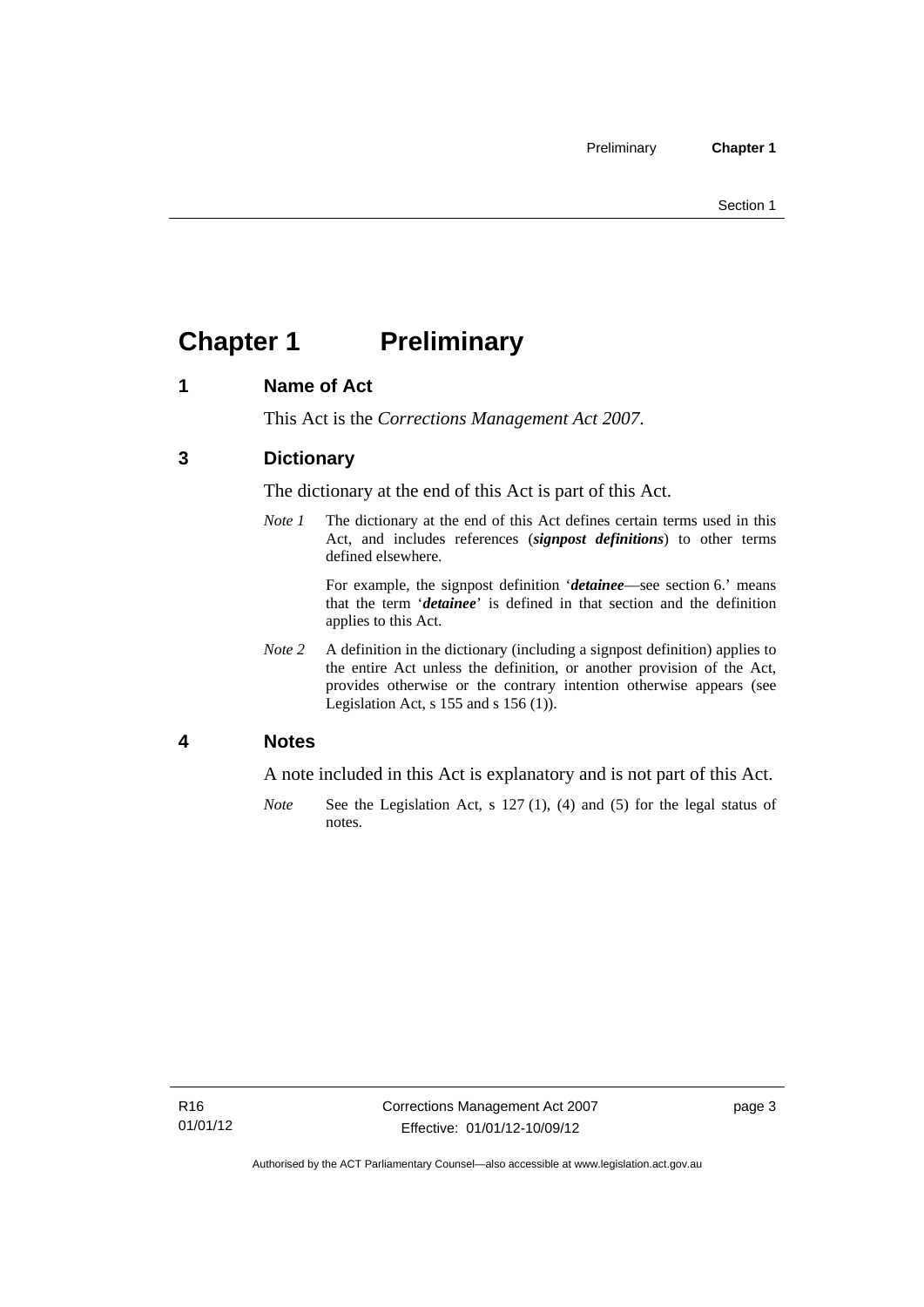### <span id="page-17-0"></span>**5 Offences against Act—application of Criminal Code etc**

Other legislation applies in relation to offences against this Act.

#### *Note 1 Criminal Code*

The Criminal Code, ch 2 applies to all offences against this Act (see Code, pt 2.1).

The chapter sets out the general principles of criminal responsibility (including burdens of proof and general defences), and defines terms used for offences to which the Code applies (eg *conduct*, *intention*, *recklessness* and *strict liability*).

#### *Note 2 Penalty units*

The Legislation Act, s 133 deals with the meaning of offence penalties that are expressed in penalty units.

### <span id="page-17-1"></span>**6 Application of Act—***detainees*

- (1) This Act applies to each of the following (each of whom is a *detainee*):
	- (a) an offender while the offender is required to be imprisoned under full-time detention because of a committal order for the *Crimes (Sentence Administration) Act 2005*, part 3.1;
	- (b) an offender under a sentence of imprisonment while the offender is required to perform periodic detention in a detention period under the *Crimes (Sentence Administration) Act 2005,* part 5.3;
	- (c) a person while the person is remanded in custody because of an order for remand for the *Crimes (Sentence Administration) Act 2005*, part 3.2;
	- (d) anyone else while the person is required to be held in custody or detention under a territory law or a law of the Commonwealth, a State or another Territory.

#### **Examples—par (d)**

1 a person held on a warrant issued under the *Royal Commissions Act 1991*, section 35 (Apprehension of witnesses failing to appear)

R16 01/01/12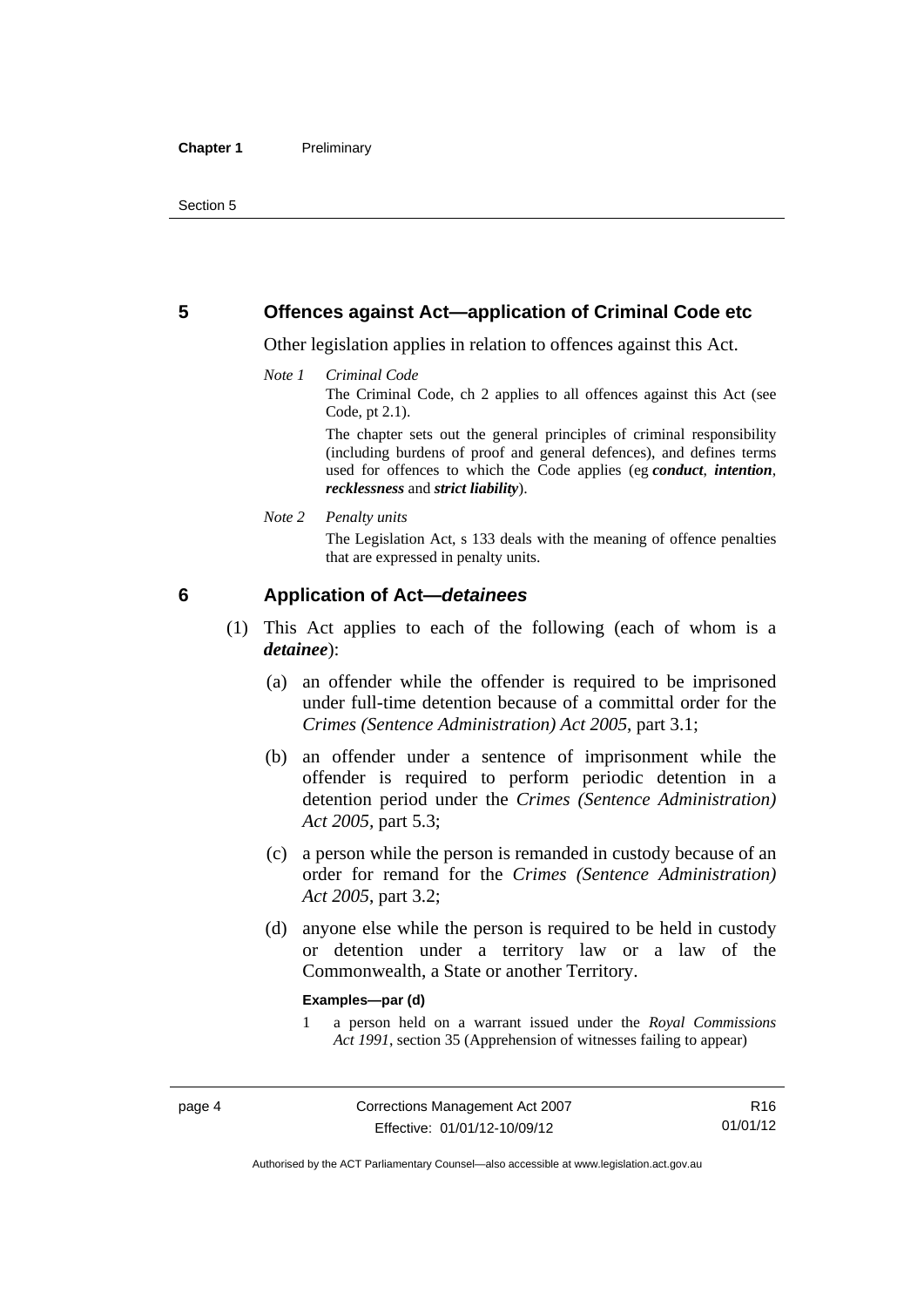- 2 a person in immigration detention under the *Migration Act 1958*  (Cwlth)
- 3 an interstate detainee on leave in the ACT held in custody overnight
- *Note* An example is part of the Act, is not exhaustive and may extend, but does not limit, the meaning of the provision in which it appears (see Legislation Act, s 126 and s 132).
- (2) However, the application of this Act is subject to the *Crimes (Sentence Administration) Act 2005*, part 4.3 (Full-time detention in NSW).
- (3) Also, this Act (other than chapter 4 (Detention in police and court cells)) does not apply to a person detained under the *Children and Young People Act 2008*.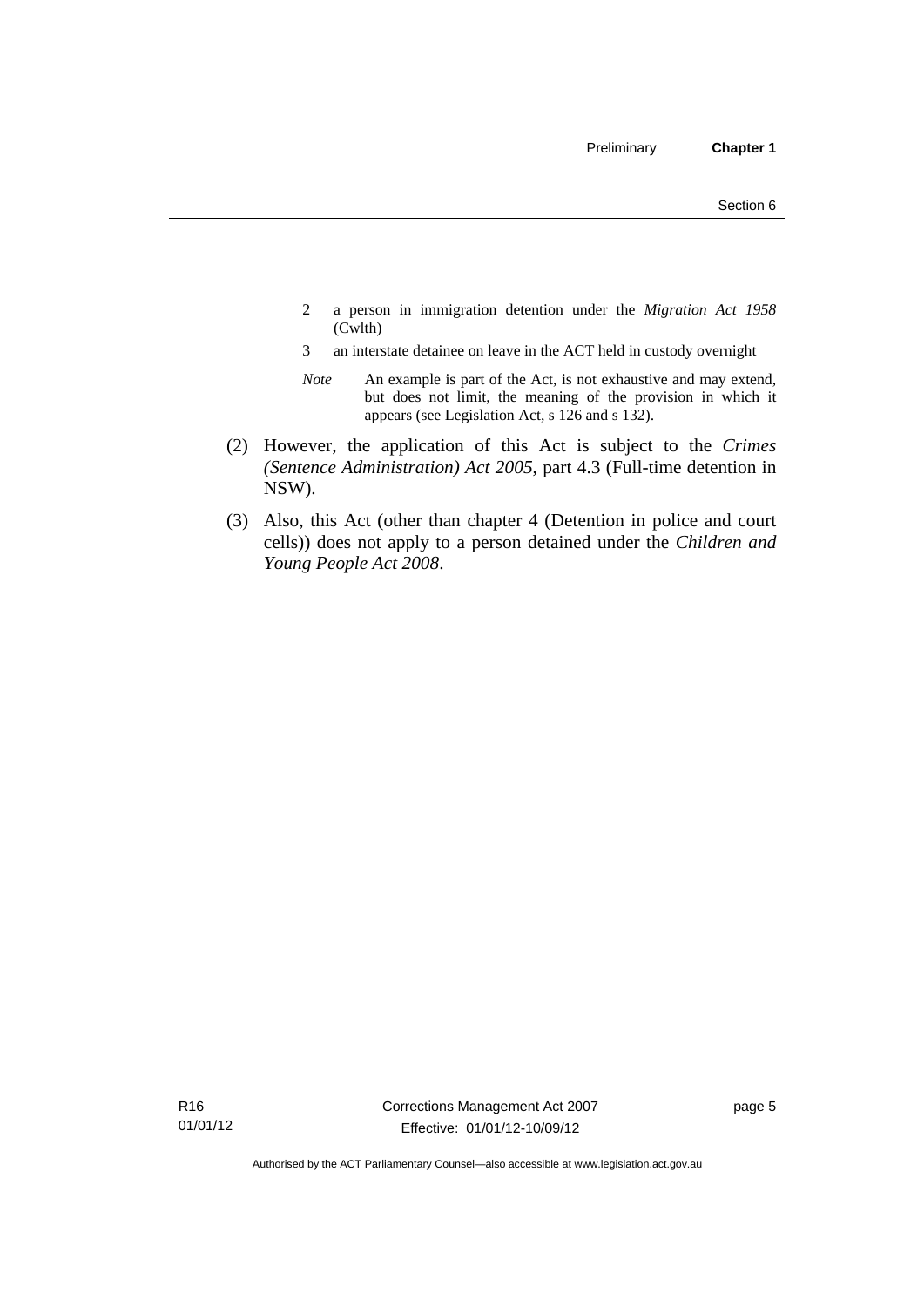Section 7

### <span id="page-19-0"></span>**Chapter 2 Objects and principles**

### <span id="page-19-1"></span>**7 Main objects of Act**

The main objects of this Act are to promote public safety and the maintenance of a just society, particularly by—

- (a) ensuring the secure detention of detainees at correctional centres; and
- (b) ensuring justice, security and good order at correctional centres; and
- (c) ensuring that detainees are treated in a decent, humane and just way; and
- (d) promoting the rehabilitation of offenders and their reintegration into society.

### <span id="page-19-2"></span>**8 Management of correctional services**

Correctional services must be managed so as to achieve the main objects of this Act, particularly by—

- (a) ensuring that public safety is the paramount consideration in decision-making about the management of detainees; and
- (b) ensuring respect for the humanity of everyone involved in correctional services, including detainees, corrections officers and other people who work at or visit correctional centres; and
- (c) ensuring behaviour by corrections officers that recognises and respects the inherent dignity of detainees as individuals; and
- (d) ensuring that harm suffered by victims, and their need for protection, are considered appropriately in decision-making about the management of detainees.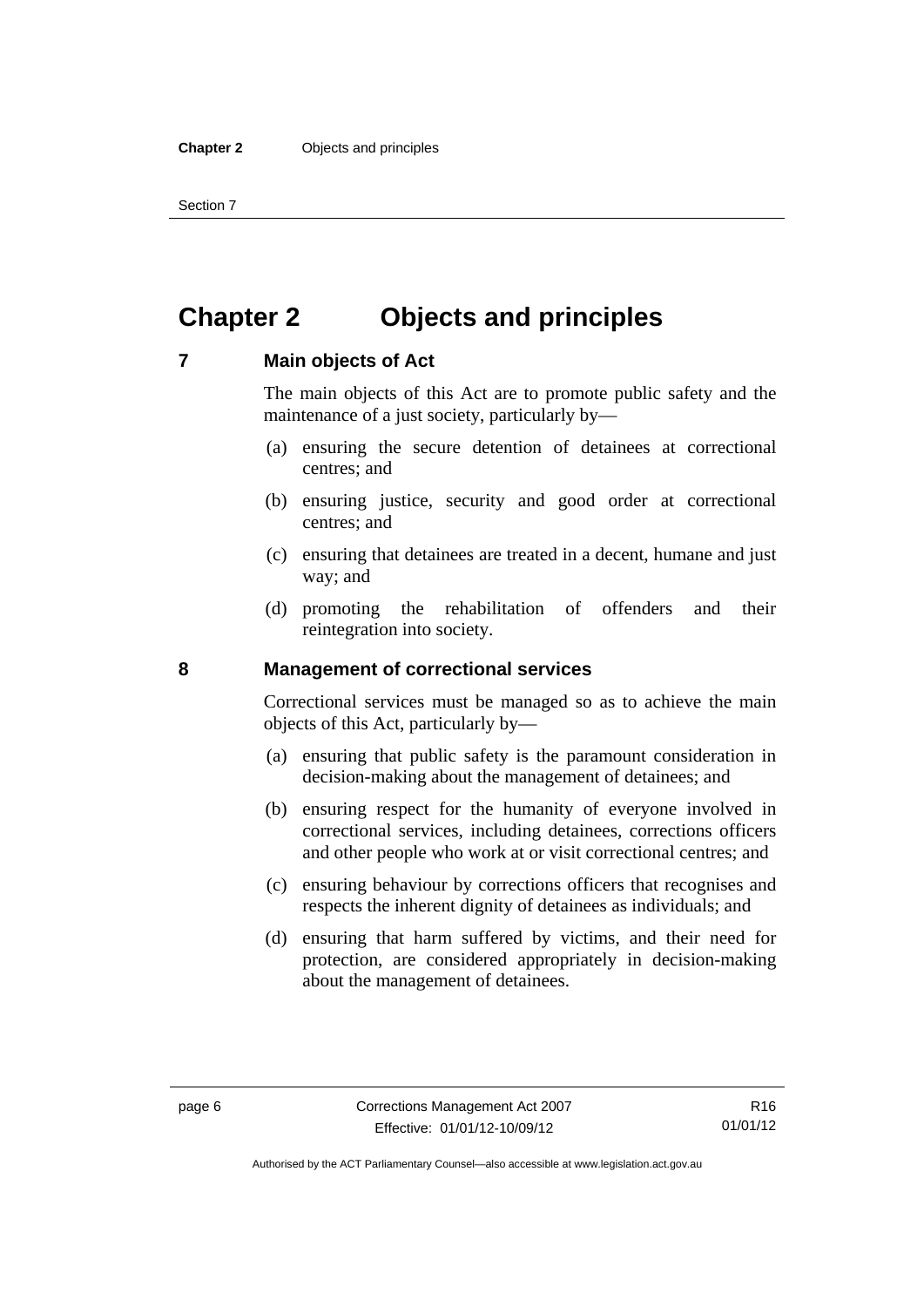### <span id="page-20-0"></span>**9 Treatment of detainees generally**

Functions under this Act in relation to a detainee must be exercised as follows:

- (a) to respect and protect the detainee's human rights;
- (b) to ensure the detainee's decent, humane and just treatment;
- (c) to preclude torture or cruel, inhuman or degrading treatment;
- (d) to ensure the detainee is not subject to further punishment (in addition to deprivation of liberty) only because of the conditions of detention;
- (e) to ensure the detainee's conditions in detention comply with section 12 (Correctional centres—minimum living conditions);
- (f) if the detainee is an offender—to promote, as far as practicable, the detainee's rehabilitation and reintegration into society.

### <span id="page-20-1"></span>**10 Treatment of remandees**

- (1) Functions under this Act in relation to a detainee who is a remandee must also be exercised to recognise and respect that—
	- (a) the remandee must be presumed innocent of any offence for which the remandee is remanded; and
	- (b) the detention is not imposed as punishment of the remandee.
- (2) Subsection (1) does not apply if the remandee—
	- (a) has been convicted or found guilty of the offence for which the remandee is detained; or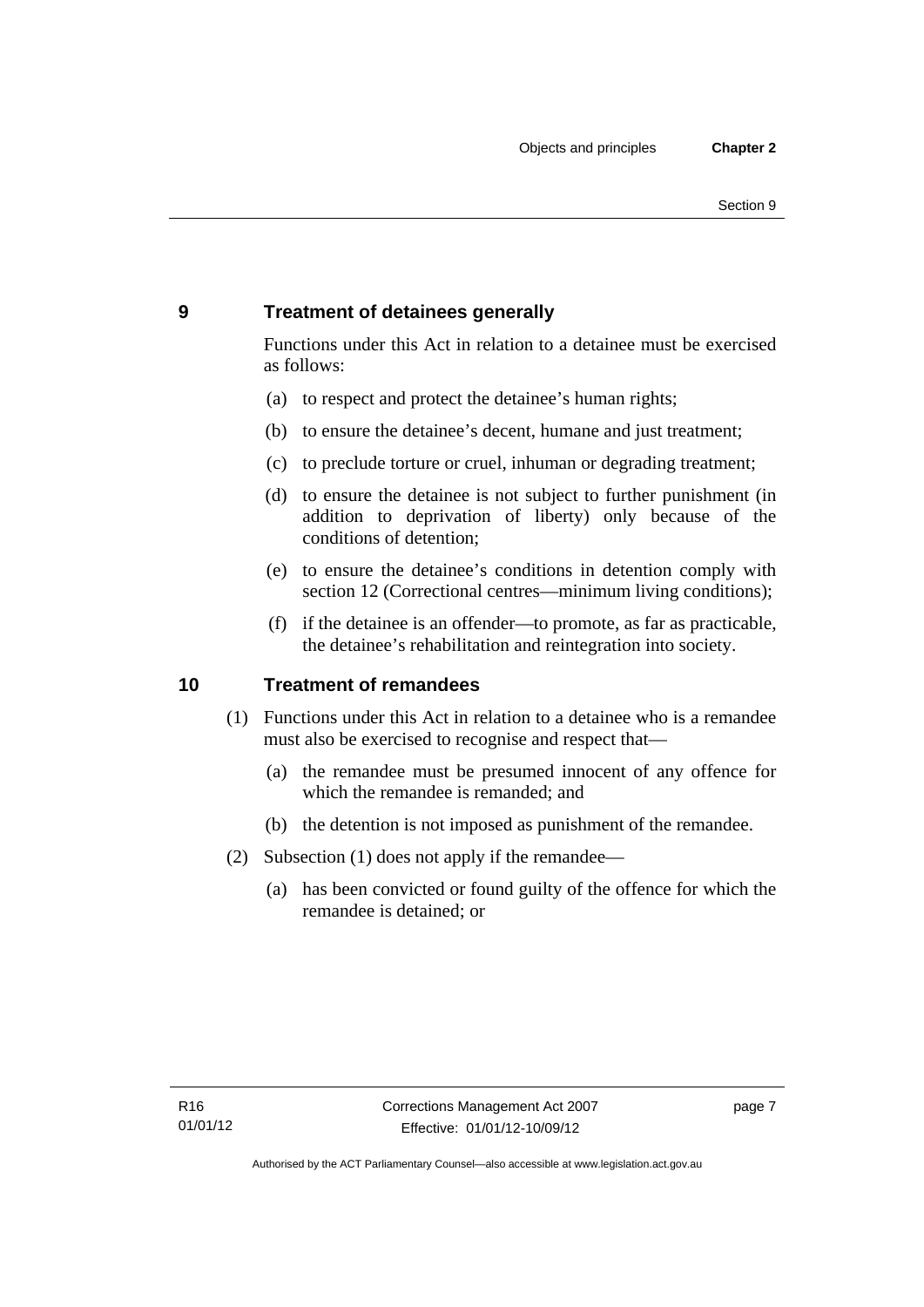(b) is under a sentence of imprisonment in relation to another offence.

#### **Examples—par (a)**

- 1 a convicted person remanded in custody for sentencing
- 2 a paroled offender remanded in custody during an adjournment of a hearing by the sentence administration board
- *Note* An example is part of the Act, is not exhaustive and may extend, but does not limit, the meaning of the provision in which it appears (see Legislation Act, s 126 and s 132).

### <span id="page-21-0"></span>**11 Treatment of certain detainees**

- (1) This section applies to a person (other than a sentenced offender or remandee) while the person is required to be held in custody or detention under a territory law or a law of the Commonwealth, a State or another Territory.
- (2) Functions under this Act in relation to the person must be exercised to recognise and respect the purpose for which the person is held in custody or detention.
- (3) This Act applies in relation to the person as a full-time detainee, with any changes prescribed by regulation.

### <span id="page-21-1"></span>**12 Correctional centres—minimum living conditions**

- (1) To protect the human rights of detainees at correctional centres, the director-general must ensure, as far as practicable, that conditions at correctional centres meet at least the following minimum standards:
	- (a) detainees must have access to sufficient food and drink to avoid hunger and poor nourishment;
	- (b) detainees must have access to sufficient suitable clothing that does not degrade or humiliate detainees;
	- (c) detainees must have access to suitable facilities for personal hygiene;

R16 01/01/12

Authorised by the ACT Parliamentary Counsel—also accessible at www.legislation.act.gov.au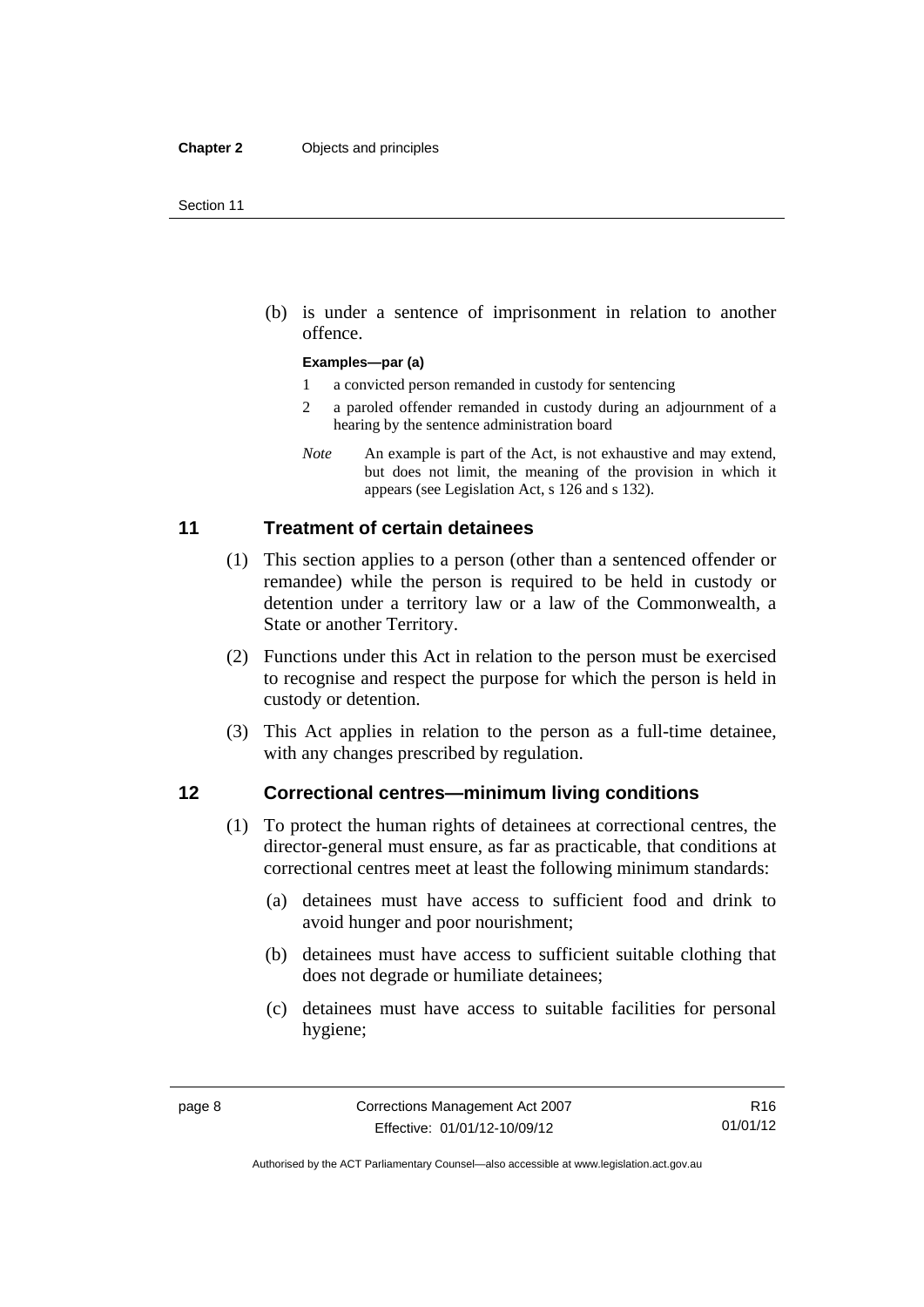- (d) detainees must have suitable accommodation and bedding for sleeping in reasonable privacy and comfort;
- (e) detainees must have reasonable access to the open air and exercise;
- (f) detainees must have reasonable access to telephone, mail and other facilities for communicating with people in the community;
- (g) detainees must have reasonable opportunities to receive visits from family members, accredited people and others;
	- *Note Family member* and *accredited person* are defined in the dictionary.
- (h) detainees must have reasonable opportunities to communicate with their lawyers;
- (i) detainees must have reasonable access to news and education services and facilities to maintain contact with society;
- (j) detainees must have access to suitable health services and health facilities;
- (k) detainees must have reasonable opportunities for religious, spiritual and cultural observances.

#### **Example—par (k)**

observances and practices relating to religious or spiritual beliefs, including indigenous spiritual beliefs

- *Note* An example is part of the Act, is not exhaustive and may extend, but does not limit, the meaning of the provision in which it appears (see Legislation Act, s 126 and s 132).
- (2) Chapter 6 (Living conditions at correctional centres) applies in relation to correctional centres.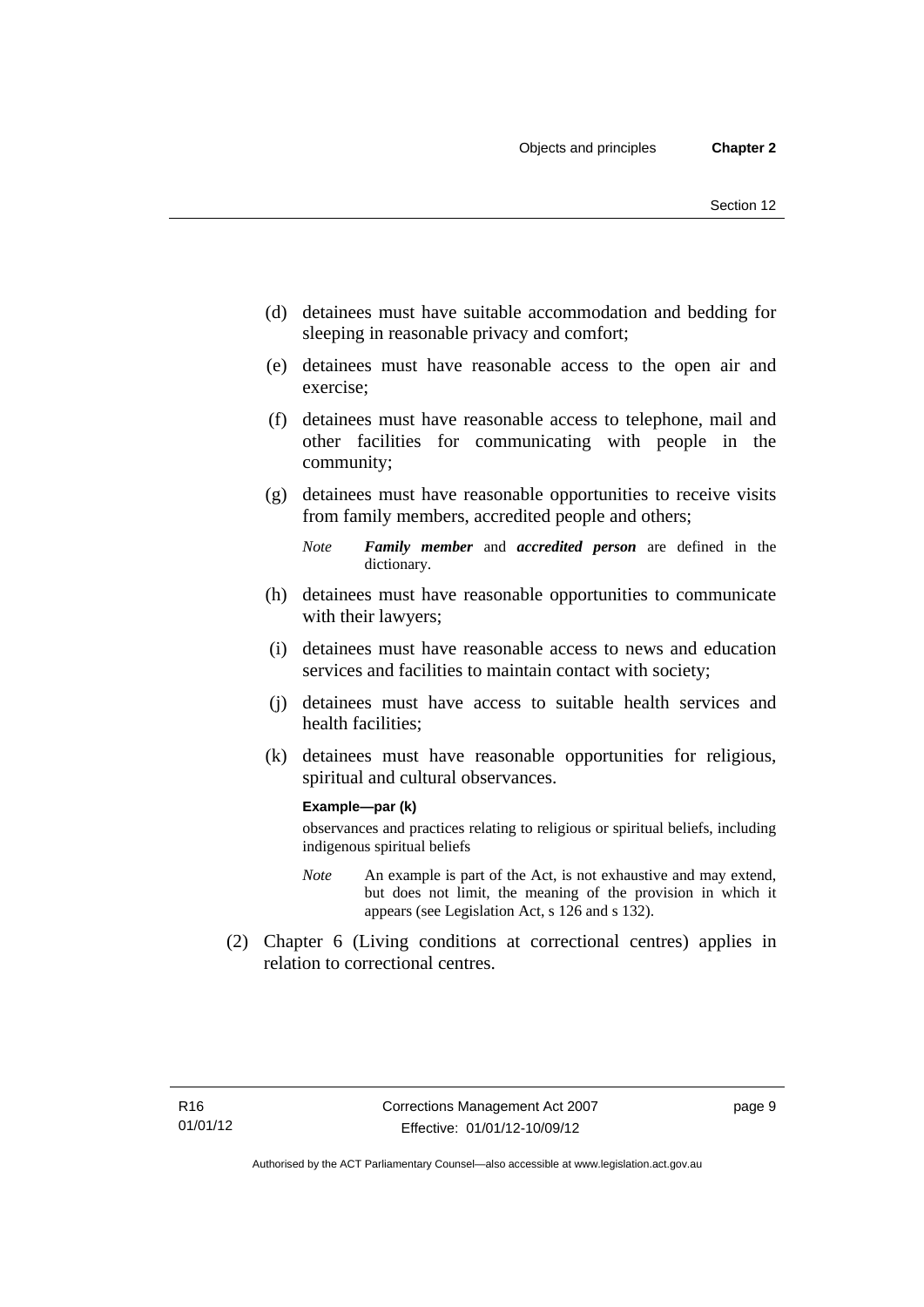**Chapter 3** Administration<br>**Part 3.1** Administration-Administration—general

Section 13

### <span id="page-23-0"></span>**Chapter 3 Administration**

### <span id="page-23-1"></span>**Part 3.1 Administration—general**

### <span id="page-23-2"></span>**13 Ministerial directions to director-general**

 (1) The Minister may give written directions to the director-general about the exercise of functions under this Act.

#### **Example of direction**

a direction to make corrections policies or operating procedures to ensure that functions are exercised in accordance with a particular decision of the Supreme Court or a particular finding of a board of inquiry or royal commission

- *Note* An example is part of the Act, is not exhaustive and may extend, but does not limit, the meaning of the provision in which it appears (see Legislation Act, s 126 and s 132).
- (2) The director-general must comply with a direction under this section.
- (3) A direction is a notifiable instrument.

*Note* A notifiable instrument must be notified under the Legislation Act.

### <span id="page-23-3"></span>**14 Corrections policies and operating procedures**

- (1) The director-general may make corrections policies and operating procedures, consistent with this Act, to facilitate the effective and efficient management of correctional services.
- (2) Each corrections policy or operating procedure is a notifiable instrument.
	- *Note 1* A notifiable instrument must be notified under the Legislation Act.
	- *Note 2* The amendment or repeal of a corrections policy or operating procedure is also a notifiable instrument. See the Legislation Act, section 46 (Power to make instrument includes power to amend or repeal).

Authorised by the ACT Parliamentary Counsel—also accessible at www.legislation.act.gov.au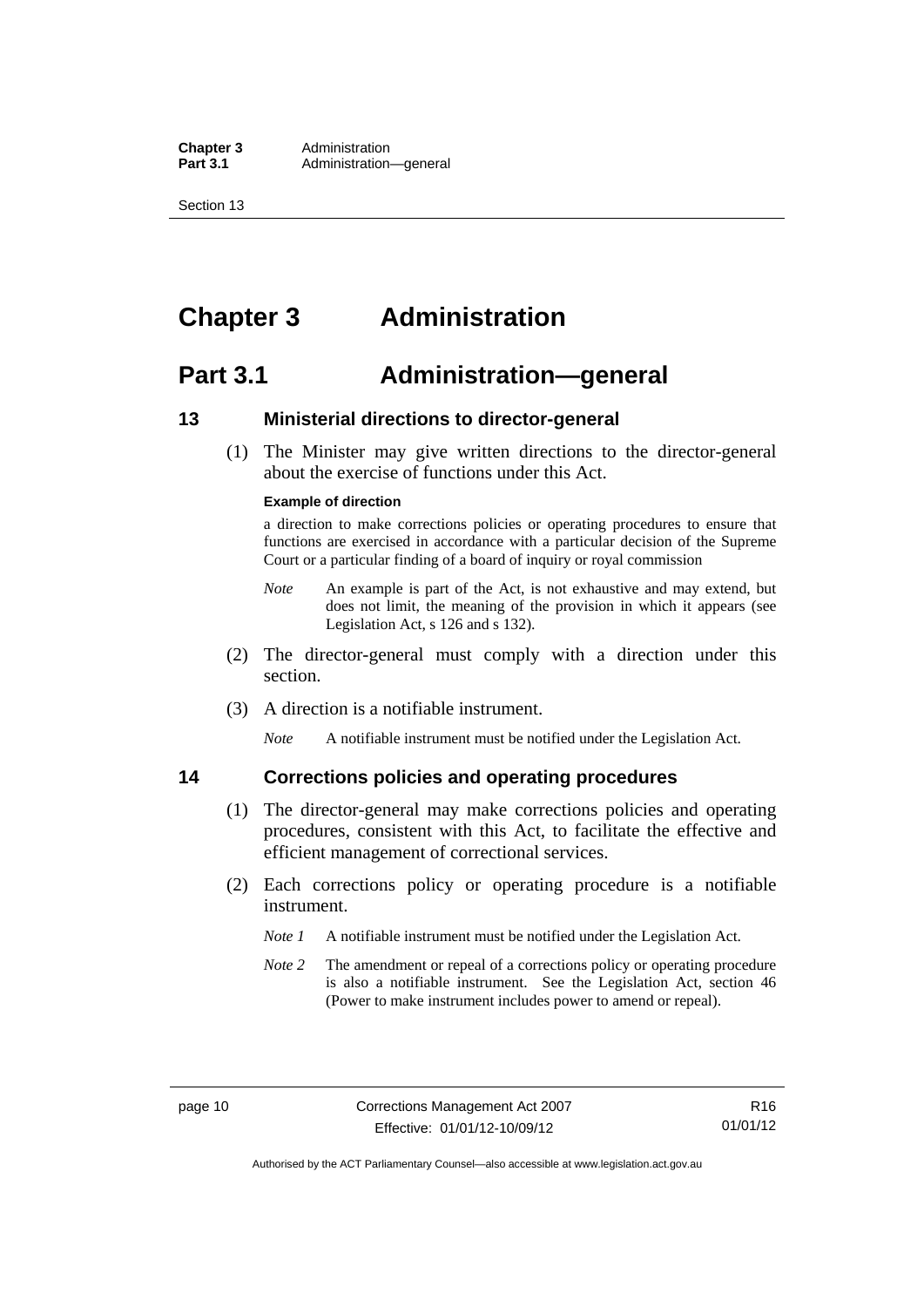- (3) Each corrections policy or operating procedure—
	- (a) must be available for inspection by anyone at each correctional centre; and
	- (b) may be made available for inspection at any other place decided by the director-general.

### <span id="page-24-0"></span>**15 Exclusions from notified corrections policies and operating procedures**

- (1) The director-general may exclude from a corrections policy or operating procedure notified or available for inspection in accordance with section 14 any matter that the director-general believes, on reasonable grounds, would be likely to disclose—
	- (a) information that may endanger public safety or undermine justice, security or good order at a correctional centre; or
	- (b) anything prescribed by regulation.
- (2) If subsection (1) applies to a corrections policy or operating procedure—
	- (a) the policy or procedure must contain a statement about the effect of this section; and
	- (b) the excluded matter must be available for inspection, on request, by any of the following:
		- (i) a judge or magistrate;
		- (ii) a member of the Legislative Assembly;
		- (iii) an official visitor;
		- (iv) the human rights commissioner;
		- (v) the public advocate;
		- (vi) the ombudsman;

page 11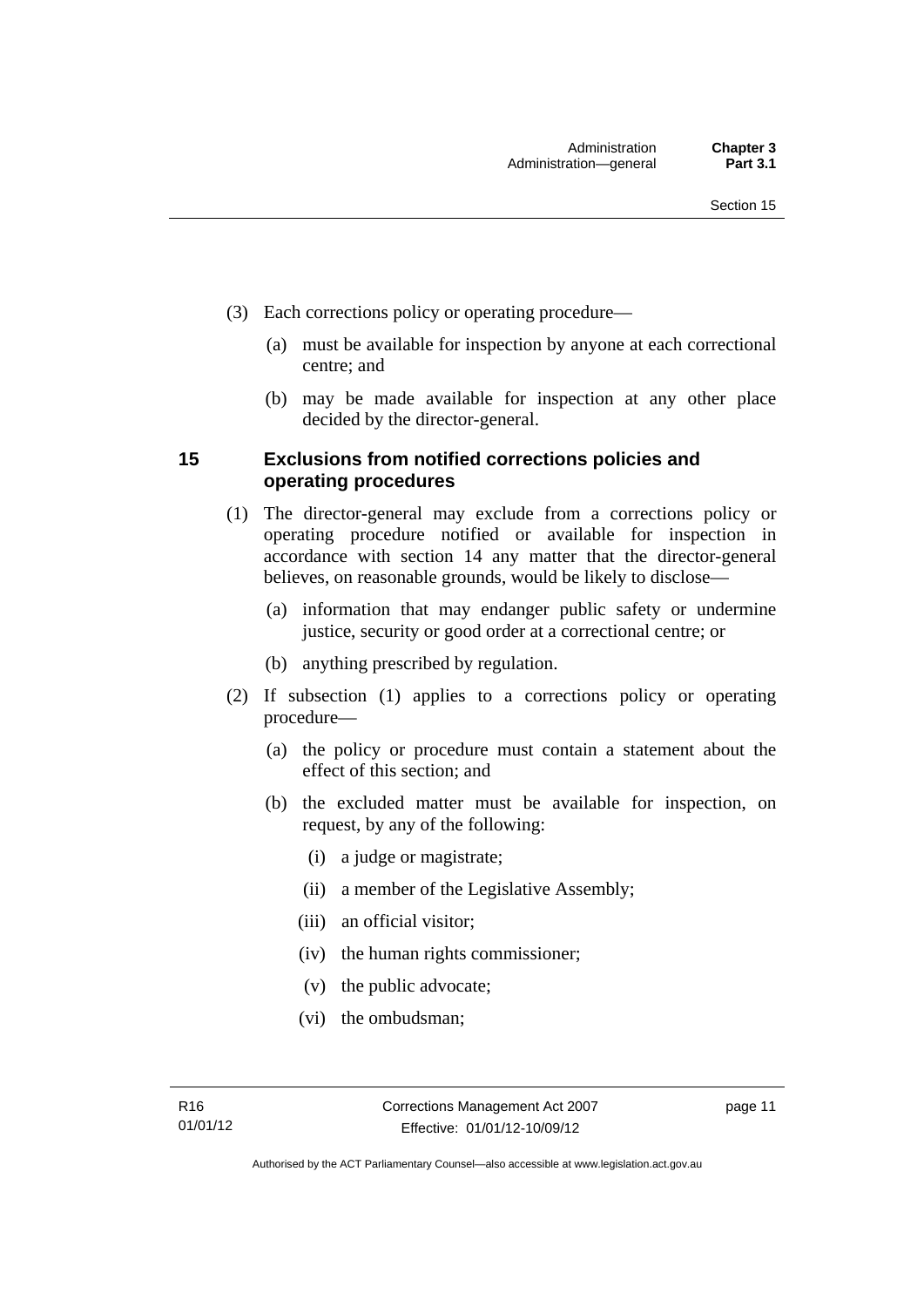Section 16

- (vii) anyone else prescribed by regulation.
- *Note* Territory laws apply to a delegate of a person in the exercise of a delegation as if the delegate were the person who appointed the delegate (see Legislation Act, s 239 (2)).

### <span id="page-25-0"></span>**16 Director-general directions**

- (1) The director-general may give directions in relation to a detainee.
- (2) Without limiting subsection (1), the director-general may give a direction that the director-general considers necessary and reasonable in relation to any of the following:
	- (a) the welfare or safety of the detainee or anyone else;
	- (b) security or good order at a correctional centre;
	- (c) ensuring compliance with any requirement under this Act or another territory law.
- (3) A direction may be given orally or in writing and may apply to a particular detainee or 2 or more detainees.
- (4) A direction by the director-general under this Act, or anything done under the direction, is not invalid because of a defect or irregularity in or in relation to the direction.

### <span id="page-25-1"></span>**17 Director-general delegations**

- (1) The director-general may delegate any of the director-general's functions under this Act to a corrections officer.
- (2) This section does not limit the director-general's power to delegate a function under any other territory law.

#### **Examples of delegation**

1 a delegation for directions to be given to detainees at a correctional centre by the corrections officer in charge of the centre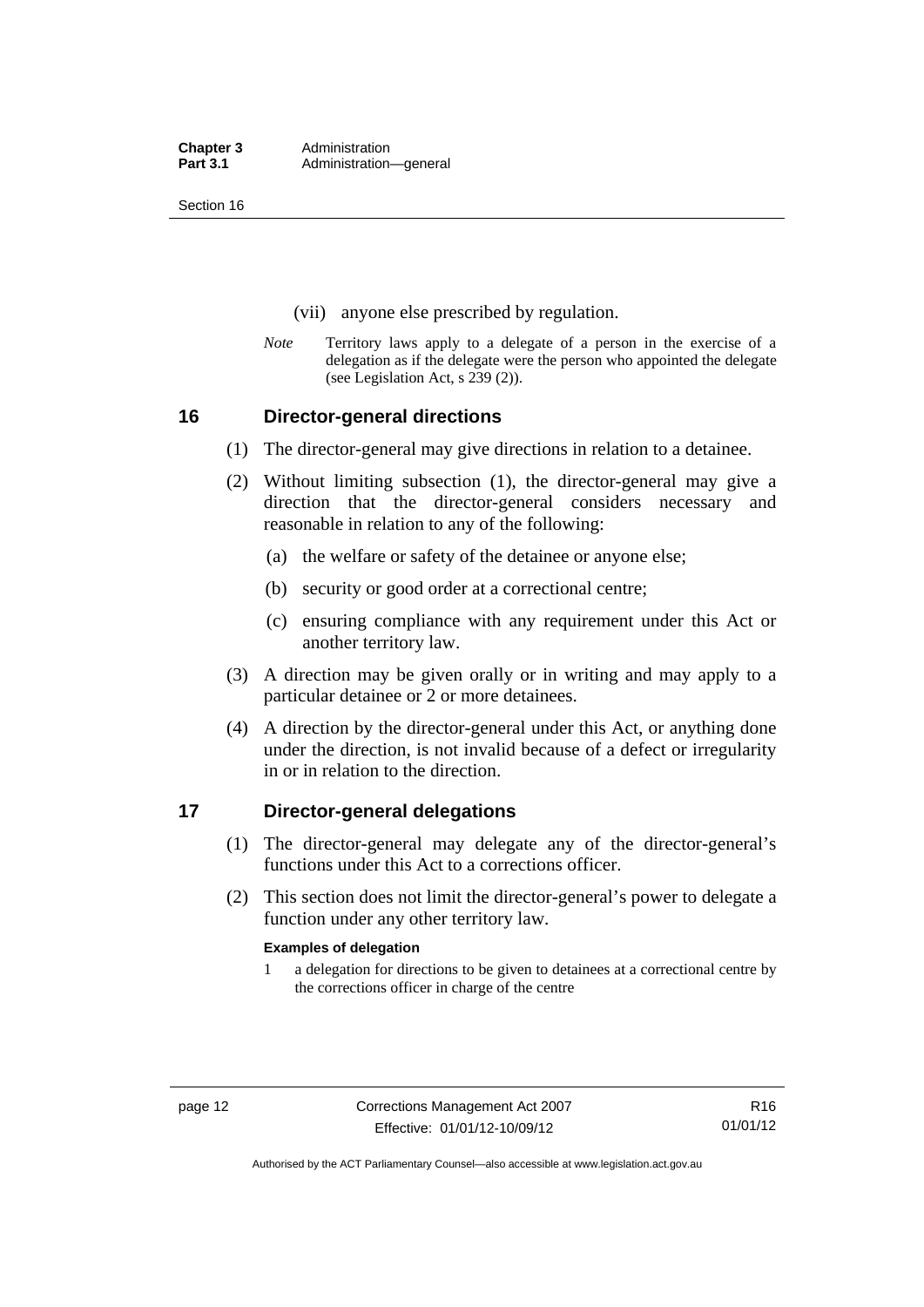- 2 a delegation for functions under chapter 10 (Discipline) to be exercised by a corrections officer at a correctional centre
- *Note 1* An example is part of the Act, is not exhaustive and may extend, but does not limit, the meaning of the provision in which it appears (see Legislation Act, s 126 and s 132).
- *Note 2* For the making of delegations and the exercise of delegated functions, see the Legislation Act, pt 19.4.
- *Note 3* The *Public Sector Management Act 1994*, s 36 also provides for a director-general to delegate, and sub-delegate, powers given to the director-general under a territory law.

### <span id="page-26-0"></span>**18 Chief police officer delegations**

- (1) The chief police officer may delegate any of the chief police officer's functions under this Act to a police officer.
- (2) This section does not limit the chief police officer's power to delegate a function under any other territory law.

#### **Example of delegation**

a delegation for giving directions under section 30 (Detention in police cells).

- *Note 1* An example is part of the Act, is not exhaustive and may extend, but does not limit, the meaning of the provision in which it appears (see Legislation Act, s 126 and s 132).
- *Note* 2 For the making of delegations and the exercise of delegated functions, see the Legislation Act, pt 19.4.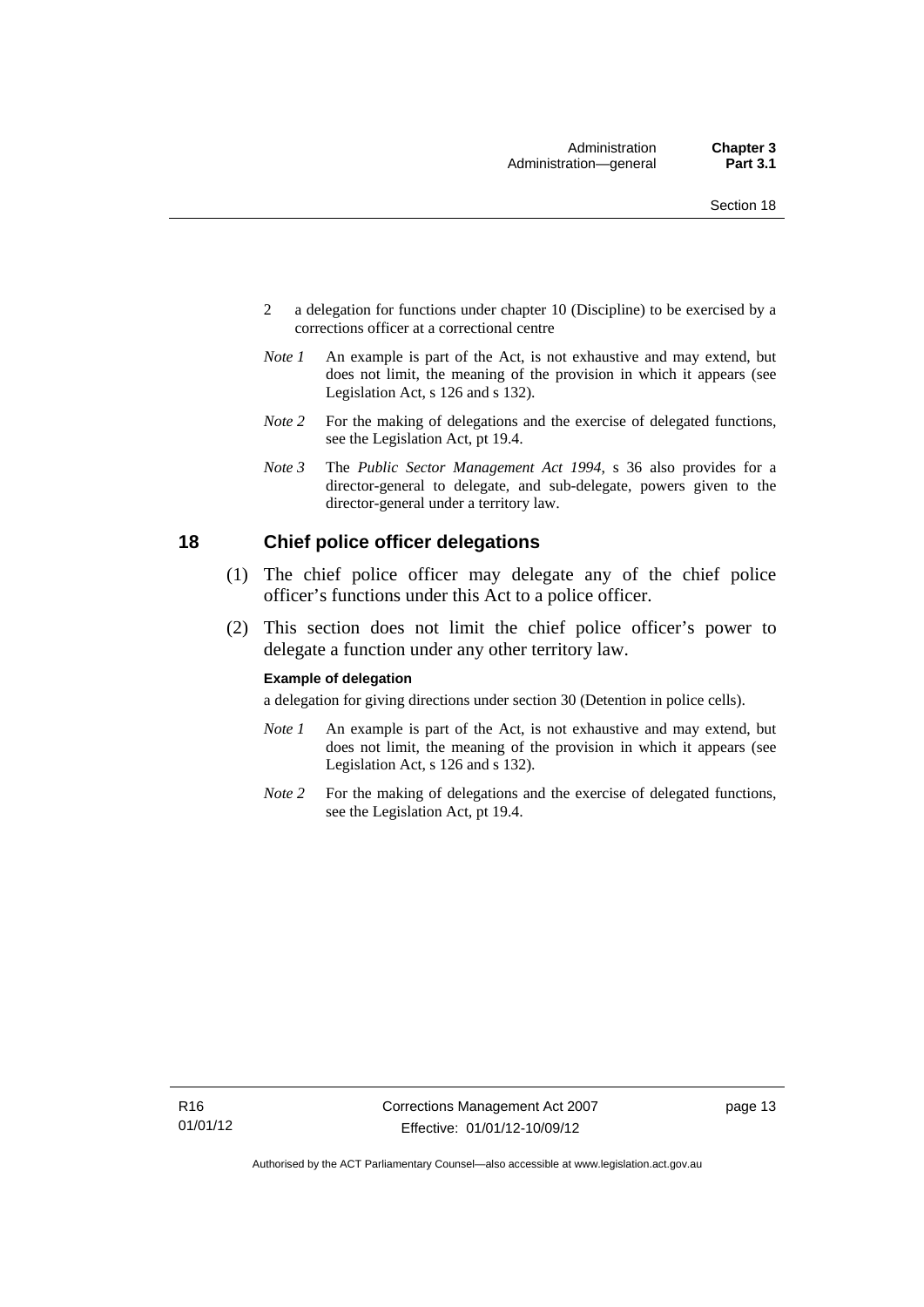**Chapter 3** Administration<br> **Part 3.2** Corrections off **Corrections officers** 

Section 19

### <span id="page-27-0"></span>**Part 3.2 Corrections officers**

### <span id="page-27-1"></span>**19 Corrections officers—appointment**

- (1) The director-general may appoint a public servant, or anyone else, as a corrections officer for this Act.
	- *Note 1* For the making of appointments (including acting appointments), see the Legislation Act, pt 19.3.
	- *Note* 2 In particular, a person may be appointed for a particular provision of a law (see Legislation Act, s 7 (3)) and an appointment may be made by naming a person or nominating the occupant of a position (see s 207).
	- *Note 3* A reference to an Act includes a reference to the statutory instruments made or in force under the Act, including any regulation and corrections policy and operating procedure (see Legislation Act, s 104).
- (2) The director-general may make an appointment under this section only if satisfied that the appointee has appropriate qualifications or experience to exercise the functions of a corrections officer.

### <span id="page-27-2"></span>**20 Corrections officers—functions**

- (1) A corrections officer—
	- (a) has the functions given to the officer under this Act or any other territory law; and
	- (b) is subject to the directions of the director-general in the exercise of the functions.
- (2) The functions of a corrections officer may be limited by—
	- (a) the instrument appointing the officer; or
	- (b) written notice given to the officer by the director-general; or
	- (c) a regulation.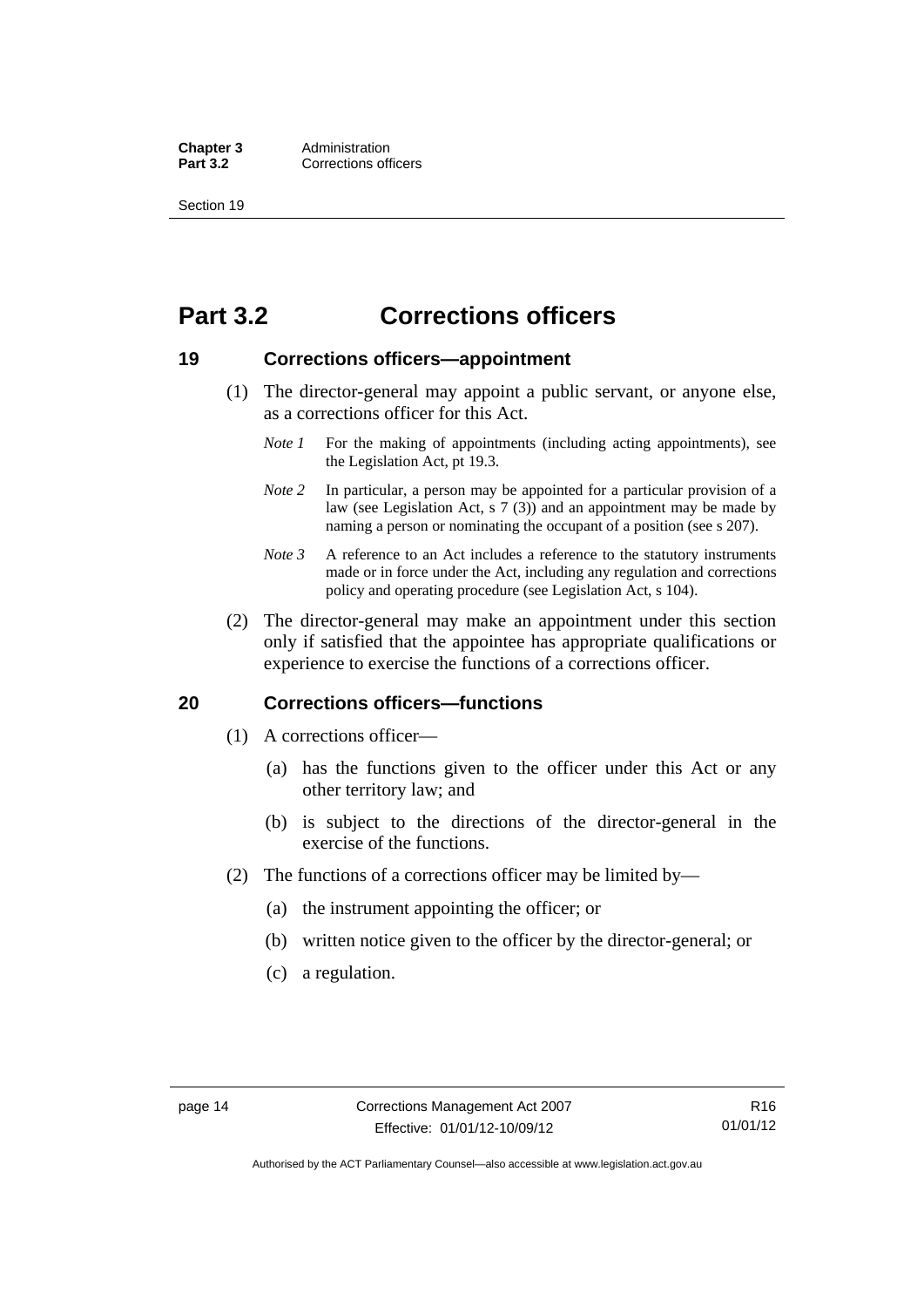### <span id="page-28-0"></span>**21 Doctors—health service appointments**

- (1) The director-general responsible for the administration of the *Public Health Act 1997* must appoint a doctor for each correctional centre.
- (2) The doctor's functions are—
	- (a) to provide health services to detainees; and
	- (b) to protect the health of detainees (including preventing the spread of disease at correctional centres).
- (3) A doctor appointed for a correctional centre must be available to provide health services at the centre at least once each week.
- (4) The doctor may give written directions to the director-general for subsection (2) (b).
- (5) The director-general must ensure that each direction under subsection (4) is complied with unless the director-general believes, on reasonable grounds, that compliance would undermine security or good order at the correctional centre.

### <span id="page-28-1"></span>**22 Health practitioners—non-therapeutic functions**

- (1) The director-general must appoint a health practitioner to exercise non-therapeutic functions at each correctional centre.
	- *Note Health practitioner* includes a doctor and nurse registered under the *Health Practitioner Regulation National Law (ACT)*.
- (2) In this section:

*non-therapeutic function* does not include a health service or other function mentioned in section 21.

### <span id="page-28-2"></span>**23 Identity cards**

- (1) This section applies in relation to a person appointed under any of the following:
	- (a) section 19 (Corrections officers—appointment);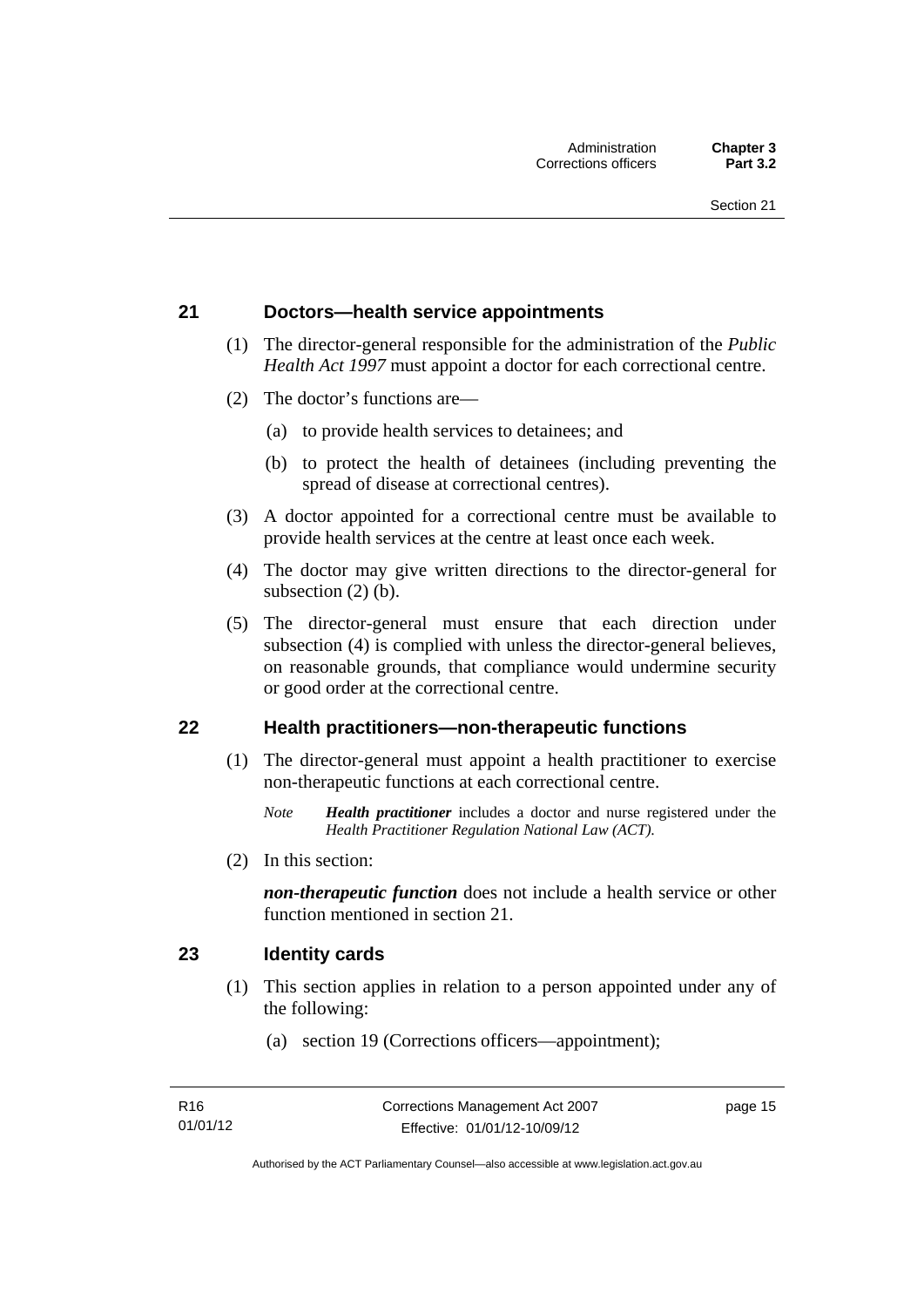Section 23

- (b) section 21 (Doctors—health service appointments);
- (c) section 22 (Health practitioners—non-therapeutic functions).
- (2) The director-general must give each person an identity card stating the person's name and the position to which the person is appointed.
- (3) The identity card must show—
	- (a) a recent photograph of the person; and
	- (b) the card's date of issue and expiry; and
	- (c) anything else prescribed by regulation.
- (4) A person commits an offence if the person—
	- (a) stops being a person to whom this section applies; and
	- (b) does not return the person's identity card to the director-general no later than 7 days after the day the person stops being a corrections officer.

Maximum penalty: 1 penalty unit.

(5) An offence against this section is a strict liability offence.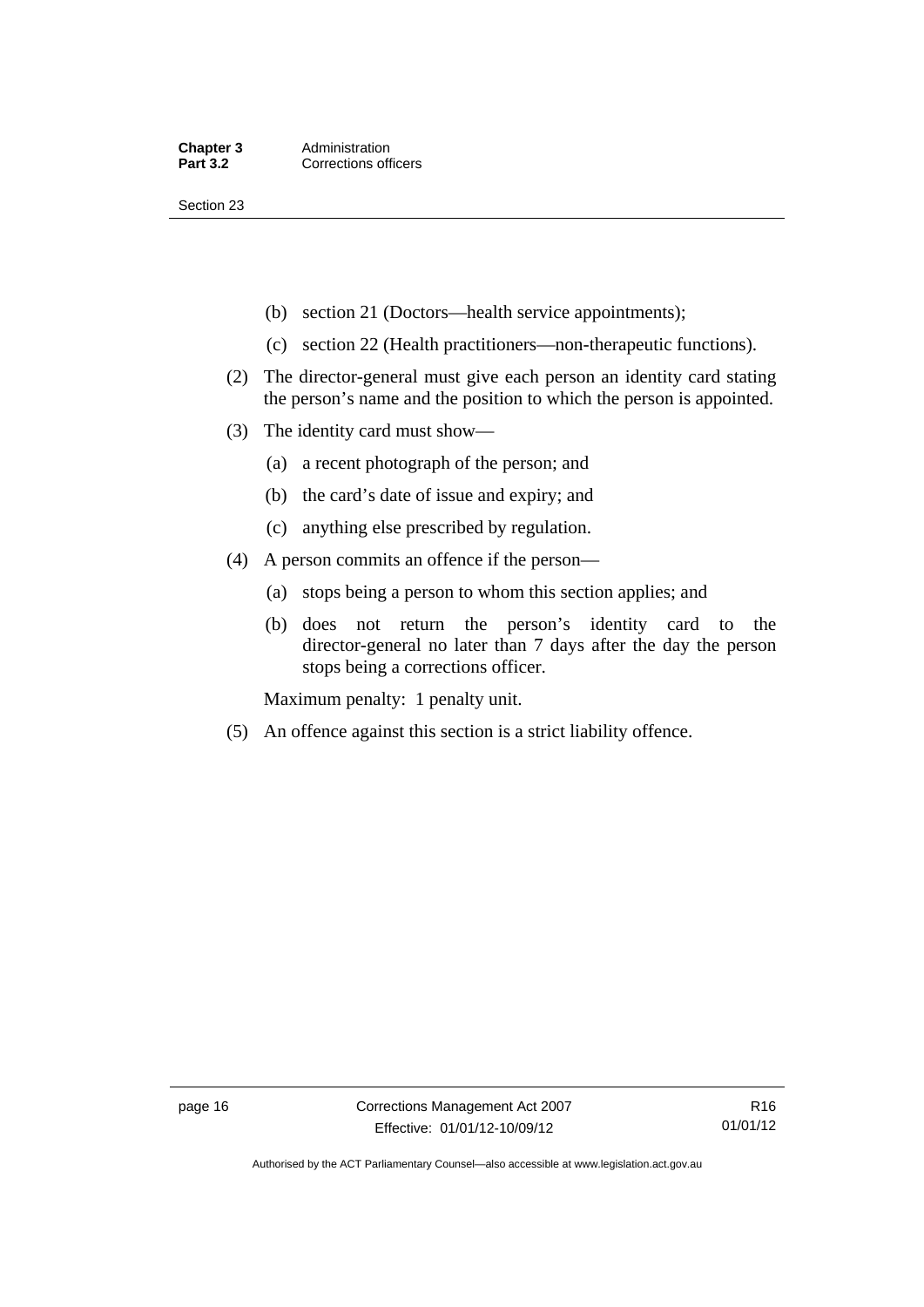### <span id="page-30-0"></span>**Part 3.3 Correctional centres**

### <span id="page-30-1"></span>**24 Correctional centres—declaration**

- (1) The Minister may declare a place to be a correctional centre.
- (2) A declaration is a notifiable instrument.

#### **Examples of declarations**

- 1 the declaration of a place, including a buffer zone surrounding a secure perimeter, to be a correctional centre
- 2 a declaration of a place to be a correctional centre for full-time detention, or for a stated time and purpose, eg a temporary correctional centre for remandees
- *Note 1* An example is part of the Act, is not exhaustive and may extend, but does not limit, the meaning of the provision in which it appears (see Legislation Act, s 126 and s 132).
- *Note 2* A notifiable instrument must be notified under the Legislation Act.
- *Note 3* The power to make an instrument includes power to make different provisions in relation to different matters or different classes of matters, and provisions that apply differently by reference to stated exceptions or factors (see Legislation Act, s 48).

### <span id="page-30-2"></span>**25 Correctional centres—arrangements with NSW**

- (1) The Chief Minister may make arrangements with the Governor of New South Wales in relation to keeping full-time detainees at a NSW correctional centre.
- (2) The arrangements may include provision for—
	- (a) the exercise by NSW officers of functions in relation to full-time detainees kept at a NSW correctional centre; and
	- (b) reports by NSW officers about the exercise of those functions.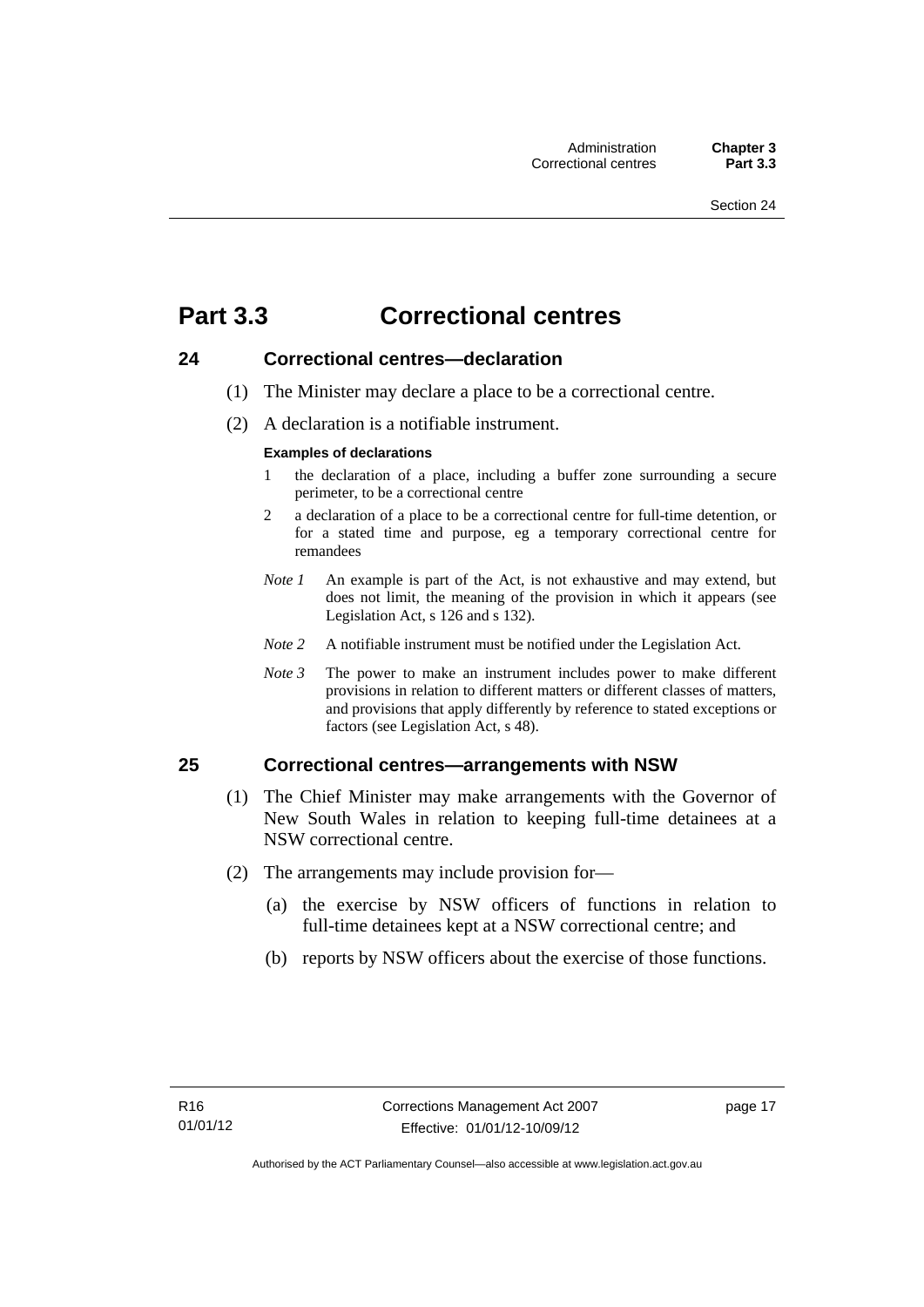| Chapter 3       | Administration       |
|-----------------|----------------------|
| <b>Part 3.3</b> | Correctional centres |

Section 25

(3) In this section:

*NSW officer* means an officer or other person having authority under the *Crimes (Administration of Sentences) Act 1999* (NSW) to exercise a function in relation to a full-time detainee.

*Note* The *Crimes (Sentence Administration) Act 2005*, pt 4.3 (Full-time detention in NSW) provides for the removal of full-time detainees to NSW correctional centres.

page 18 Corrections Management Act 2007 Effective: 01/01/12-10/09/12

R16 01/01/12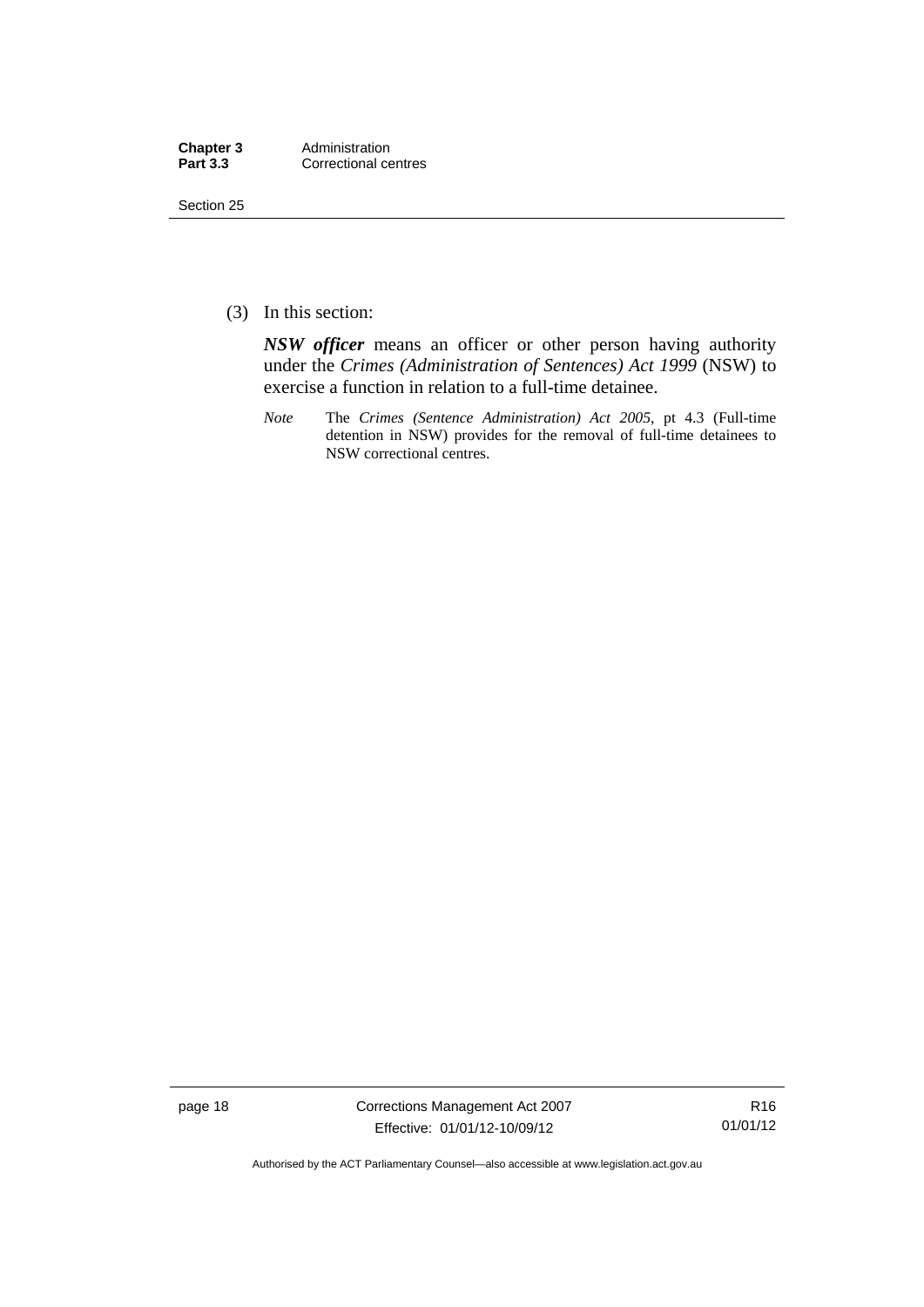### <span id="page-32-0"></span>**Part 3.4 Administration—special provisions**

### <span id="page-32-1"></span>**26 Declaration of emergency**

- (1) This section applies if the director-general believes, on reasonable grounds, that an emergency (including an imminent emergency) exists in relation to a correctional centre that threatens or is likely to threaten—
	- (a) security or good order at the centre; or
	- (b) the safety of anyone at the centre or elsewhere.
- (2) The director-general may declare that an emergency exists in relation to the correctional centre for a stated period of not more than—
	- (a) 3 days; or
	- (b) if another period is prescribed by regulation—the period prescribed.
- (3) To remove any doubt, the director-general may make declarations for 2 or more consecutive periods in relation to the same emergency.
- (4) A declaration commences when it is made, unless it provides for a later commencement.
- (5) A declaration—
	- (a) is a notifiable instrument; and
	- (b) must be notified under the Legislation Act no later than the day after the day it is made.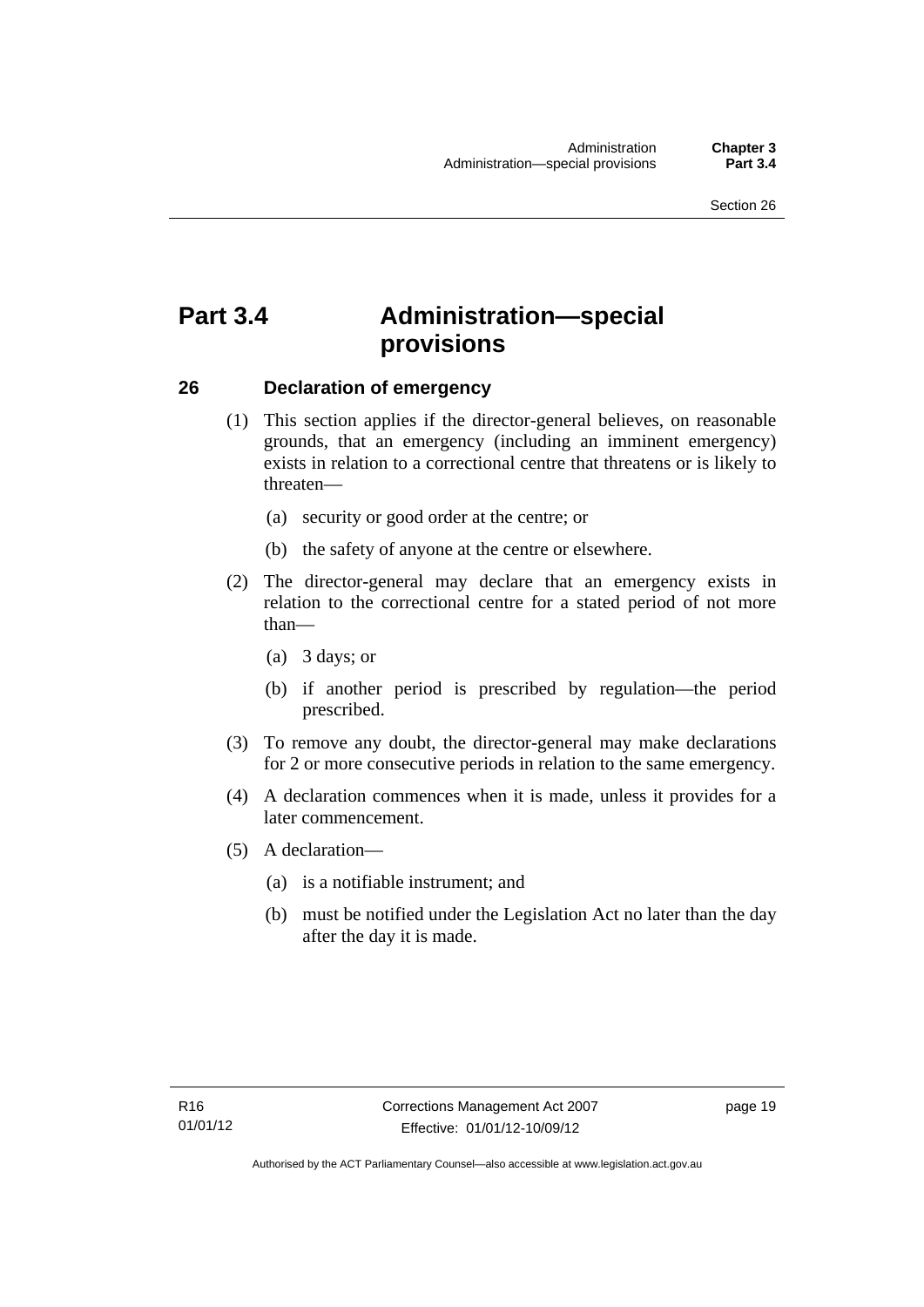Section 27

### <span id="page-33-0"></span>**27 Emergency powers**

- (1) While an emergency is declared under section 26 in relation to a correctional centre, the director-general may do 1 or more of the following:
	- (a) restrict any work or activity at the centre;
	- (b) restrict access in, or to or from, the centre or any part of the centre;
	- (c) restrict communications between a detainee and anyone else;
	- (d) authorise a police officer or public servant to exercise any function exercisable by a corrections officer under this Act in accordance with any direction by the director-general.
- (2) The director-general must ensure that action taken under this section is necessary and reasonable in the circumstances.

### <span id="page-33-1"></span>**28 Arrangements with police**

- (1) The director-general may make arrangements with the chief police officer for police assistance in relation to the administration of the following Acts:
	- (a) the *Crimes (Sentencing) Act 2005*;
	- (b) the *Crimes (Sentence Administration) Act 2005*;
	- (c) this Act.
- (2) Subject to any arrangement under this section, the chief police officer must comply, as far as practicable, with any request by the director-general for police assistance mentioned in subsection (1).
- (3) A police officer providing assistance under this section may exercise any function exercisable by a corrections officer under an Act mentioned in subsection (1) in accordance with any direction by the director-general.

Authorised by the ACT Parliamentary Counsel—also accessible at www.legislation.act.gov.au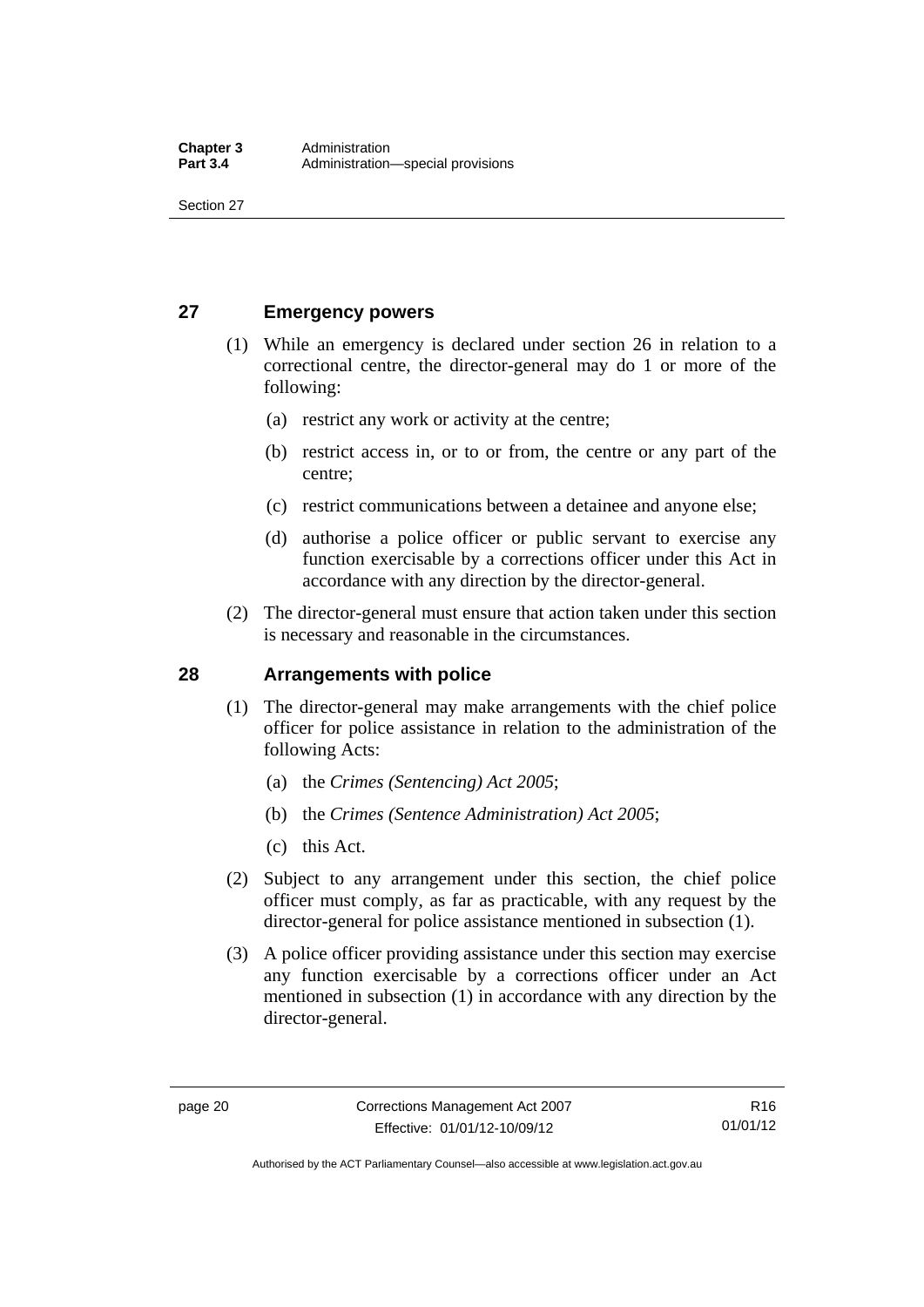### <span id="page-34-0"></span>**Chapter 4 Detention in police and court cells etc**

### <span id="page-34-1"></span>**29 Definitions—ch 4**

(1) In this chapter:

*court cell* means a cell (however described) for the detention of a person at a court.

### *director-general* means—

- (a) for a detainee (other than a young detainee)—the director-general responsible for this Act; and
- (b) for a young detainee—the director-general responsible for the *Children and Young People Act 2008*.

*police cell* means a cell (however described) for the detention of a person at a police station.

*young detainee*—see the *Children and Young People Act 2008*, section 95.

- (2) In this chapter—
	- (a) a reference to a *correctional centre* is, in relation to the custody or detention of a young detainee, a reference to a detention place under the *Children and Young People Act 2008*; and
	- (b) a reference to a *corrections officer* is, in relation to the custody or detention of a young detainee, a reference to a youth detention officer under the *Children and Young People Act 2008*.

### <span id="page-34-2"></span>**30 Detention in police cells**

 (1) A person lawfully required to be in police custody may, for the purposes of the custody, be detained at a police cell.

| R16      | Corrections Management Act 2007 | page 21 |
|----------|---------------------------------|---------|
| 01/01/12 | Effective: 01/01/12-10/09/12    |         |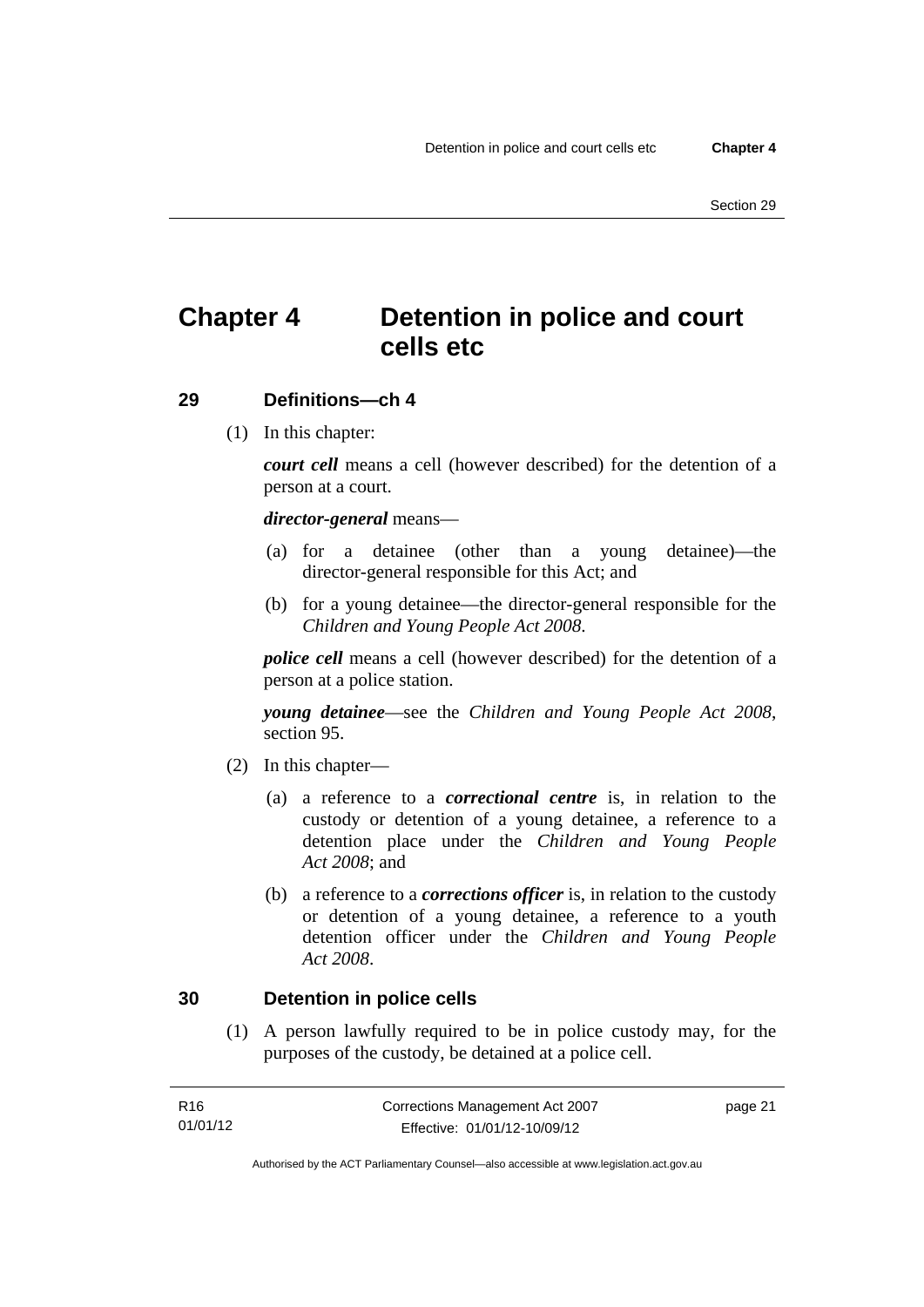#### Section 31

- (2) However, a person lawfully required to be in police custody must not be detained continuously at a police cell for a period longer than the following period (the *allowed period*):
	- (a) for a detainee (other than a young detainee)—36 hours;
	- (b) for a young detainee—12 hours.
- (3) If a person is lawfully required to remain in police custody for a period longer than the allowed period, the chief police officer may direct that the person be transferred to the custody of the director-general for the purposes of the police custody.
- (4) The direction by the chief police officer—
	- (a) authorises the director-general to have custody of the person under the direction; and
	- (b) requires the director-general to do the following:
		- (i) take the person into custody;
		- (ii) arrange for the person's admission to a correctional centre;
		- (iii) keep the person in custody under full-time detention under the direction;
		- (iv) provide for police access to the person;
		- (v) return the person to the custody of the chief police officer as required by the direction.
- (5) To remove any doubt, the person is also taken to remain in police custody while in custody under subsection (4).

### <span id="page-35-0"></span>**31 Detention in police cells—search powers etc**

 (1) The chief police officer may direct a police officer to conduct a scanning search, frisk search, ordinary search or strip search of a person detained at a police cell.

R16 01/01/12

Authorised by the ACT Parliamentary Counsel—also accessible at www.legislation.act.gov.au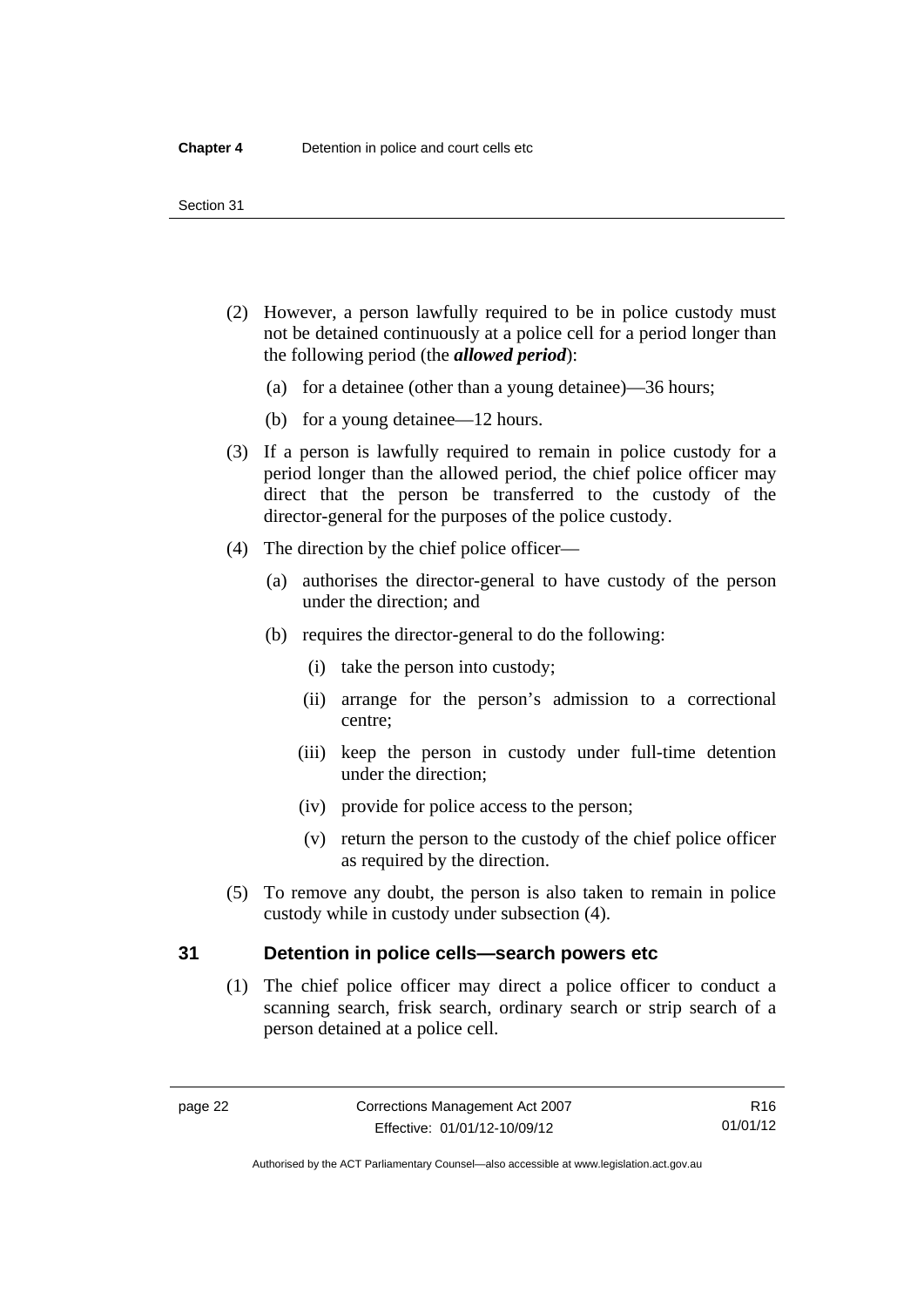- (2) For the application of this section to a detainee (other than a young detainee), part 9.4 (Searches) and part 9.5 (Seizing property) apply as if the direction, search or seizure occurred under the relevant part in relation to a detainee at a correctional centre.
- (3) For the application of this section to a young detainee, the following provisions of the *Children and Young People Act 2008* apply as if the direction, search or seizure occurred under the relevant part in relation to a young detainee at a detention place:
	- (a) part 7.1 (Preliminary—ch 7);
	- (b) part 7.2 (Searches generally);
	- (c) part 7.3 (Scanning, frisking and ordinary searches);
	- (d) part 7.4 (Strip searches—young detainees);
	- (e) part 7.9 (Seizing property).

# **31A Detention in police cells—additional provisions for young detainees**

- (1) This section applies if a young detainee is detained at a police cell under section 30.
- (2) The chief police officer must ensure that the young detainee—
	- (a) is kept separate from adult detainees; and
	- (b) has prompt access to medical and legal assistance; and
	- (c) is told, in language and a way he or she can readily understand, about the reason for the detention and the procedures that apply; and
	- (d) is able to contact and be contacted by each of the following:
		- (i) a commissioner exercising functions under the *Human Rights Commission Act 2005*;
		- (ii) the public advocate;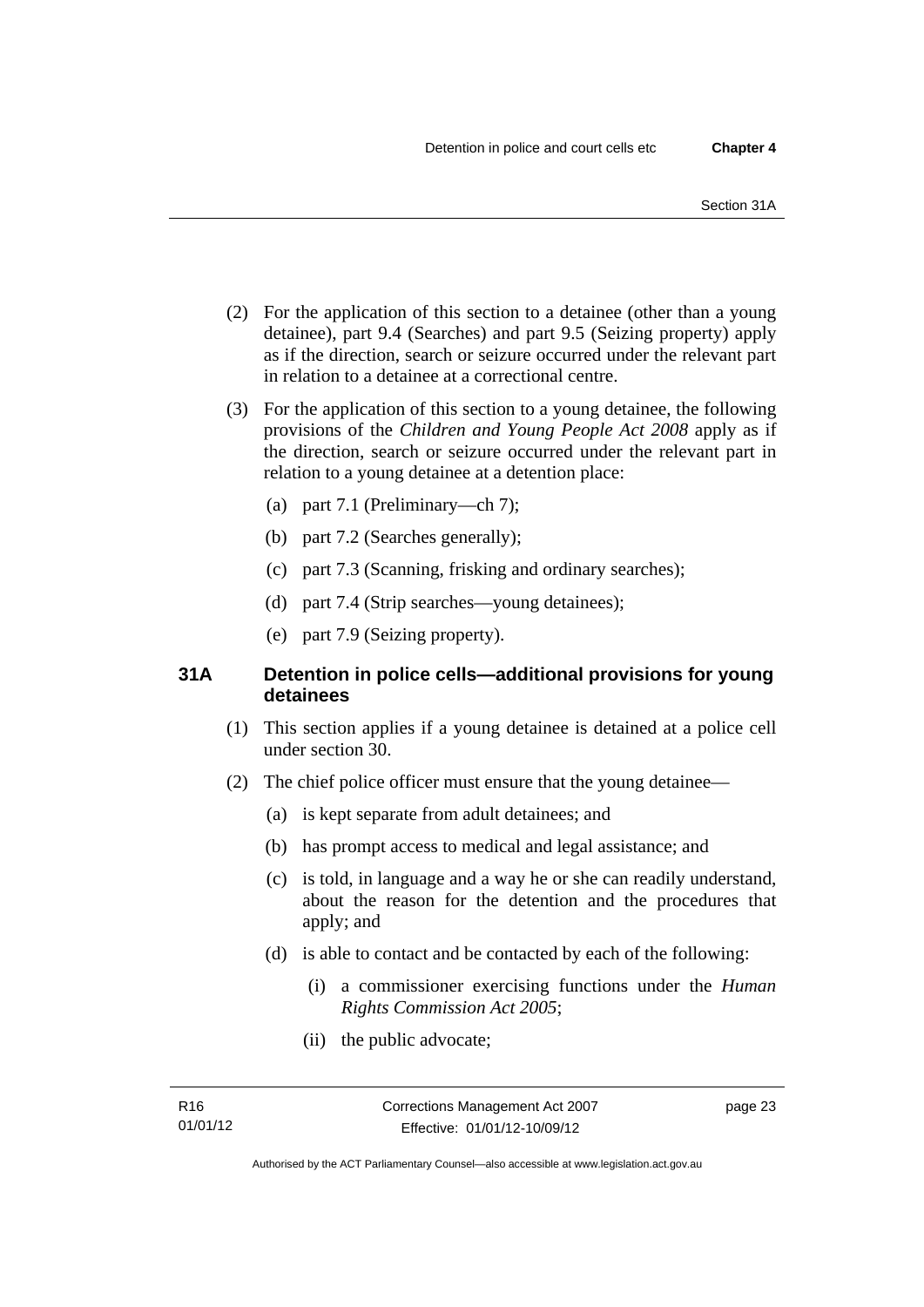#### (iii) the ombudsman.

*Note* The *Crimes Act 1914* (Cwlth), pt 1C contains provisions about investigation of offences (including about periods of arrest and obligations of investigating officials) that apply to offences against ACT laws punishable by imprisonment for longer than 12 months.

In particular, that Act, s 23Q provides that a person who is under arrest or a protected suspect must be treated with humanity and with respect for human dignity, and must not be subjected to cruel, inhuman or degrading treatment.

## **32 Other police powers not limited**

To remove any doubt, section 30 and section 31 are additional to, and do not limit, any other provision relating to a police function under a territory law or a law of the Commonwealth, a State or another Territory.

## **33 Detention in court cells**

- (1) This section applies to a person who is—
	- (a) in the director-general's custody but not admitted as a detainee at a correctional centre; and
	- (b) required to attend a court.
- (2) The director-general may direct that the person be detained at a court cell in the custody of a corrections officer for the purposes of the person's attendance at the court.
	- *Note* If the person is a young offender who is under 18 years old, he or she must not be placed in a room with an adult who is under detention (see *Children and Young People Act 2008*, s 100).
- (3) However, the person must not be detained continuously at a court cell for a period longer than the following period (the *allowed period*):
	- (a) for a detainee (other than a young detainee)—36 hours;
	- (b) for a young detainee—12 hours.

Authorised by the ACT Parliamentary Counsel—also accessible at www.legislation.act.gov.au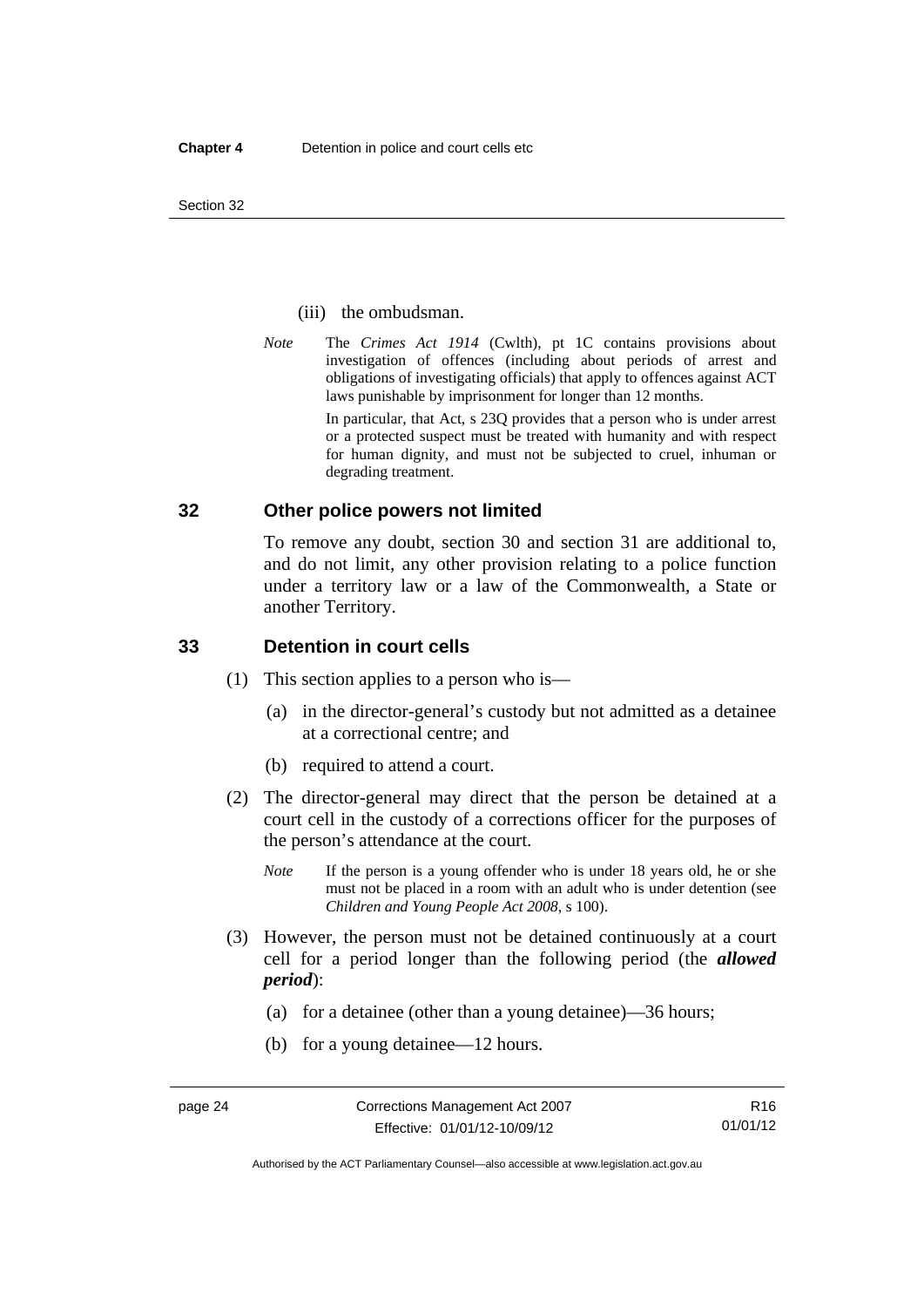- (4) If the person is required to remain in detention for a period longer than the allowed period for the court attendance, the director-general must—
	- (a) arrange for the person's admission to a correctional centre; and
	- (b) keep the person in custody under full-time detention for the attendance; and
	- (c) take the person to the court as required by the court.
- (5) While detained at a court cell under this section—
	- (a) a detainee (other than a young detainee) is taken to be a detainee for all purposes under this Act; and
	- (b) a young detainee is taken to be a young detainee for all purposes under the *Children and Young People Act 2008*.

# **33A Detention in court cells—additional provisions for young detainees**

- (1) This section applies if a young detainee is detained at a court cell under section 33.
- (2) The director-general must ensure that the young detainee—
	- (a) is kept separate from adult detainees; and
	- (b) has prompt access to medical and legal assistance; and
	- (c) is told, in language and a way he or she can readily understand, about the reason for the detention and the procedures that apply; and
	- (d) is able to contact and be contacted by each of the following:
		- (i) a commissioner exercising functions under the *Human Rights Commission Act 2005*;
		- (ii) the public advocate;
		- (iii) the ombudsman.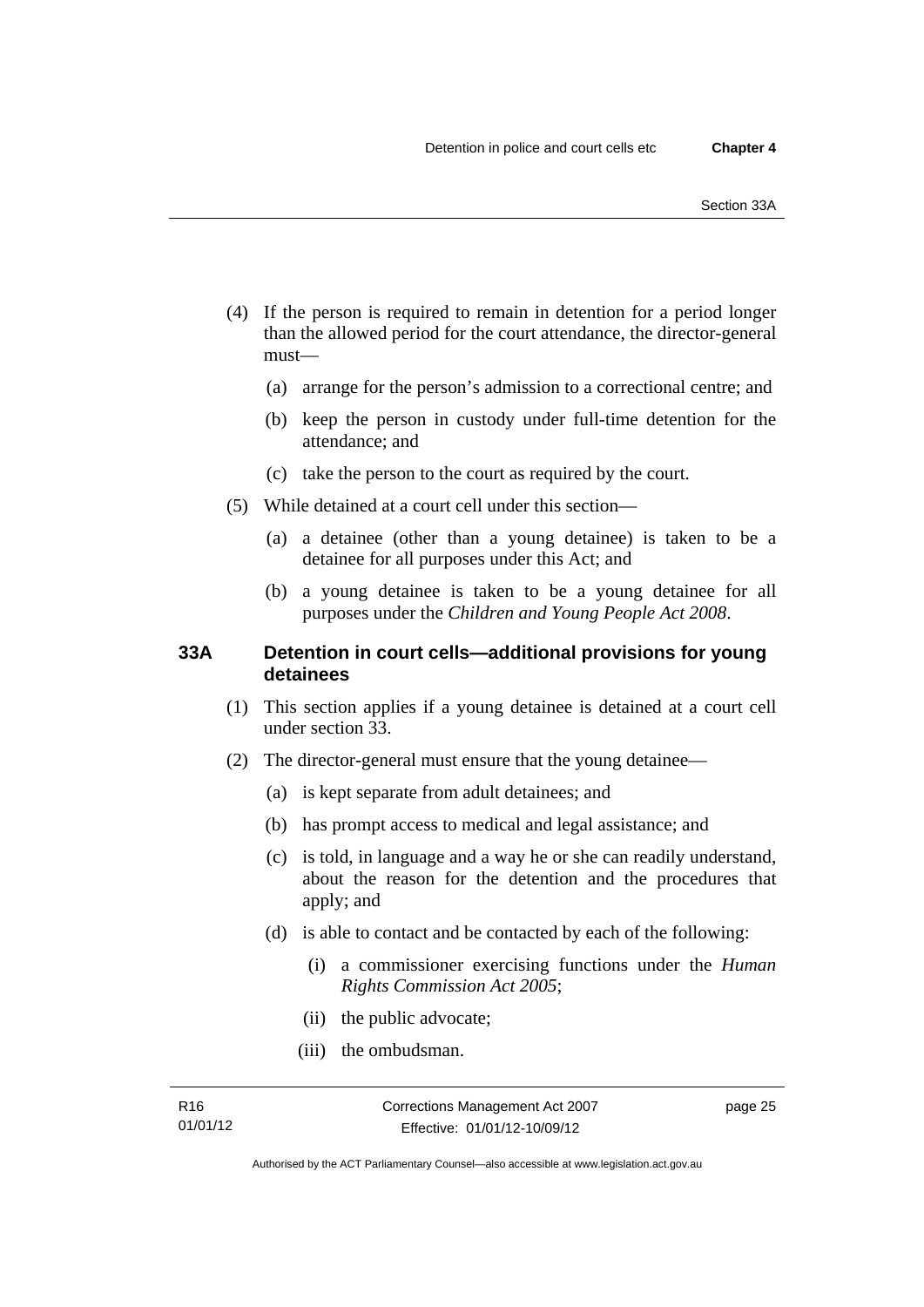### **34 Detainees accommodated away from correctional centre**

 (1) This section applies if the director-general believes, on reasonable grounds, that circumstances exist in relation to a correctional centre that make it necessary or prudent for a detainee admitted at the centre to be accommodated temporarily away from the centre.

#### **Examples**

- 1 where a correctional centre cannot properly accommodate any more detainees
- 2 where there is an outbreak of disease or violent behaviour at a correctional centre
- 3 where a detainee is being transferred to or from a correctional centre or other place and needs accommodation in transit
- *Note* An example is part of the Act, is not exhaustive and may extend, but does not limit, the meaning of the provision in which it appears (see Legislation Act, s 126 and s 132).
- (2) The director-general may declare that this section applies in relation to the correctional centre for a stated period.
- (3) A declaration is a notifiable instrument.

*Note* A notifiable instrument must be notified under the Legislation Act.

- (4) The director-general may direct that, while a declaration is in force in relation to a correctional centre, a detainee at the centre be detained—
	- (a) at a police cell in the custody of a police officer; or
	- (b) at a court cell in the custody of a corrections officer.
- (5) The period of detention at a police cell or court cell is not limited by section 30 or section 33.
- (6) To remove any doubt, while detained under this section—
	- (a) a detainee (other than a young detainee) remains a detainee for all purposes under this Act; and

Authorised by the ACT Parliamentary Counsel—also accessible at www.legislation.act.gov.au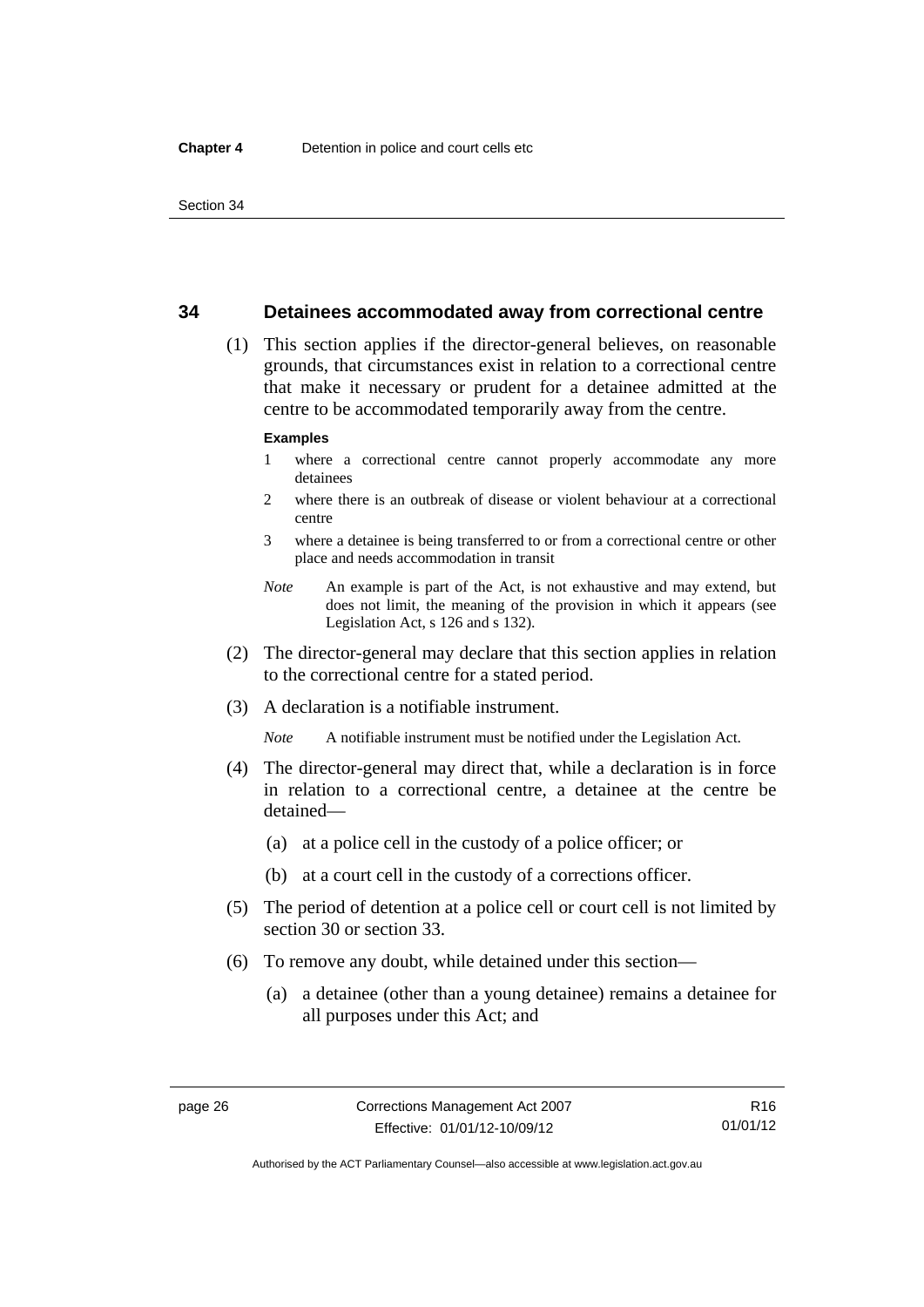(b) a young detainee remains a young detainee for all purposes under the *Children and Young People Act 2008*.

Authorised by the ACT Parliamentary Counsel—also accessible at www.legislation.act.gov.au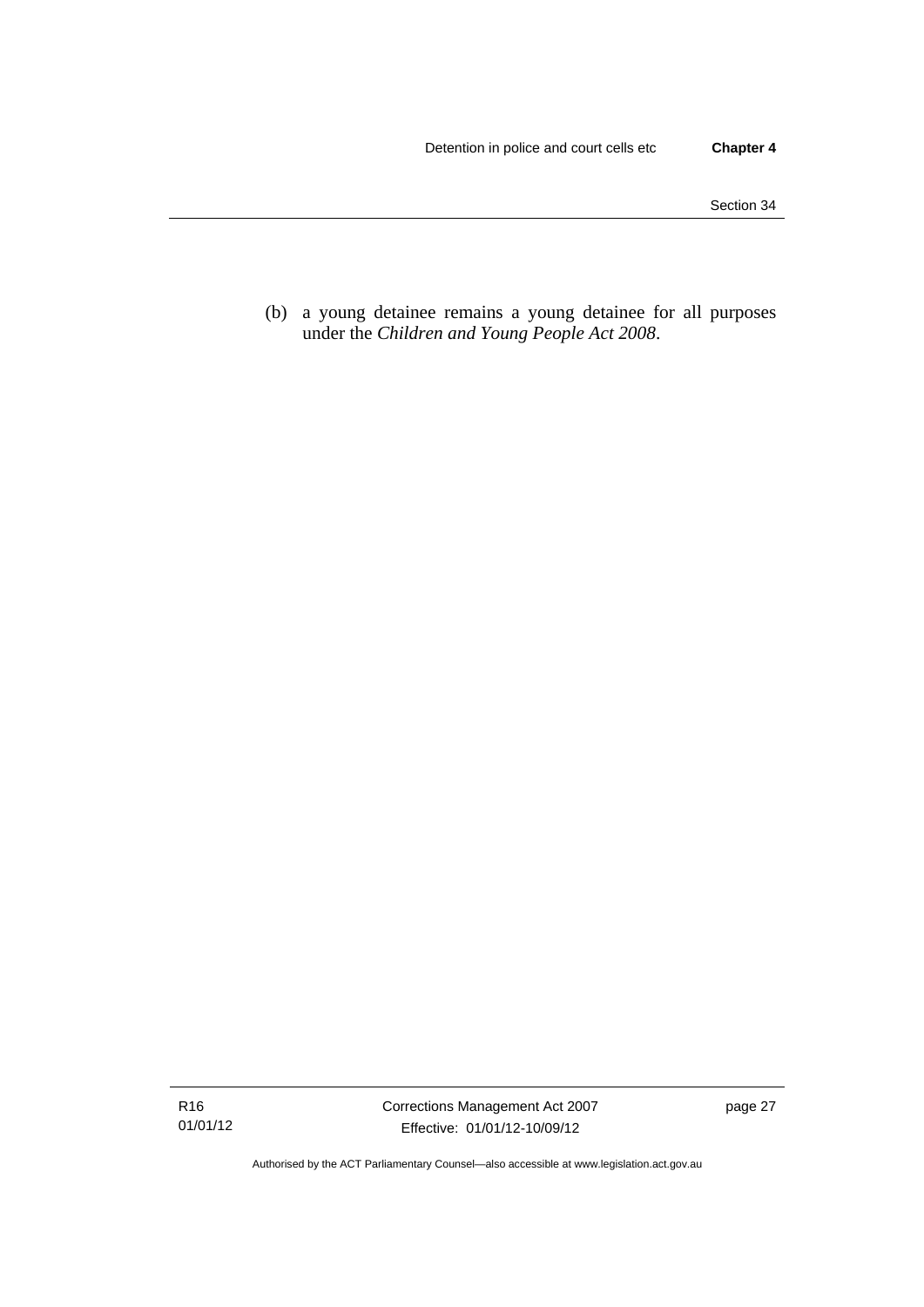#### **Chapter 5** Escorting detainees

Section 35

# **Chapter 5 Escorting detainees**

# **35 Escort officer functions etc**

- (1) This section applies if, under a law in force in the ACT, a person required to be held in the director-general's custody is to be escorted anywhere by an escort officer.
- (2) To remove any doubt—
	- (a) the escort officer is authorised to have custody of the person for the purpose of escorting the person; and
	- (b) the person is also taken to be in the director-general's custody; and
	- (c) a corrections officer acting as the escort officer may, for the purpose of escorting the person, exercise any function under this Act that the officer may exercise in relation to a detainee admitted at a correctional centre.

#### **Examples of functions—par (c)**

- 1 functions given to the officer under section 20 (Corrections officers functions) or delegated to the officer by the director-general (for example, giving directions to detainees)
- 2 the officer's functions under part 9.4 (Searches) or part 9.7 (Use of force)
- *Note* An example is part of the Act, is not exhaustive and may extend, but does not limit, the meaning of the provision in which it appears (see Legislation Act, s 126 and s 132).

# **36 Escorting arrested person to court etc**

- (1) This section applies if a person arrested by a police officer—
	- (a) has not been released on bail; and
	- (b) is in police custody; and
	- (c) is required by law to be brought before a court or tribunal.

Authorised by the ACT Parliamentary Counsel—also accessible at www.legislation.act.gov.au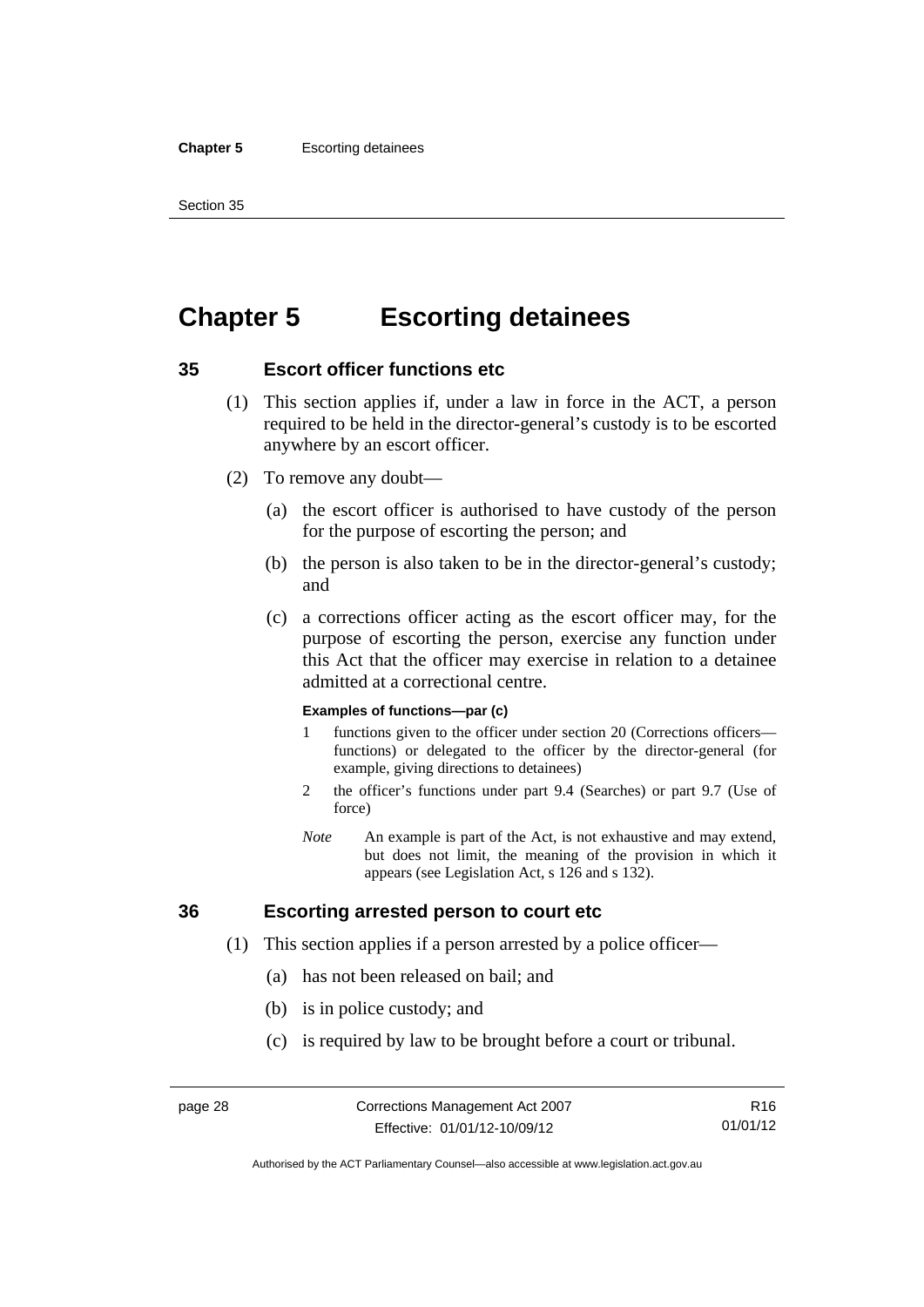- (2) A police officer may request an escort officer to bring the person before the court or tribunal.
- (3) The escort officer must bring the person before the court or tribunal and, for that purpose, may—
	- (a) take the person into custody; and
	- (b) arrange for the person to be detained under this Act until the person is brought before the court or tribunal.

# **37 Custody etc during proceedings**

Subject to any order or direction of a court, an escort officer who is required to bring a person before a court must, as far as practicable—

- (a) ensure the safe custody and welfare of the person for the purposes of the proceeding; and
- (b) ensure that the person does not obstruct or hinder the proceeding.

# **38 Executing warrants of imprisonment or remand etc**

- (1) The director-general may make escort officers available to attend on a court or tribunal—
	- (a) to take a person into custody; or
	- (b) to arrange for a person to be kept in custody; or
	- (c) to transfer or otherwise deal with a person.
- (2) An order or direction of the court addressed to all escort officers—
	- (a) is taken to be addressed to each escort officers; and
	- (b) may be executed by any escort officers.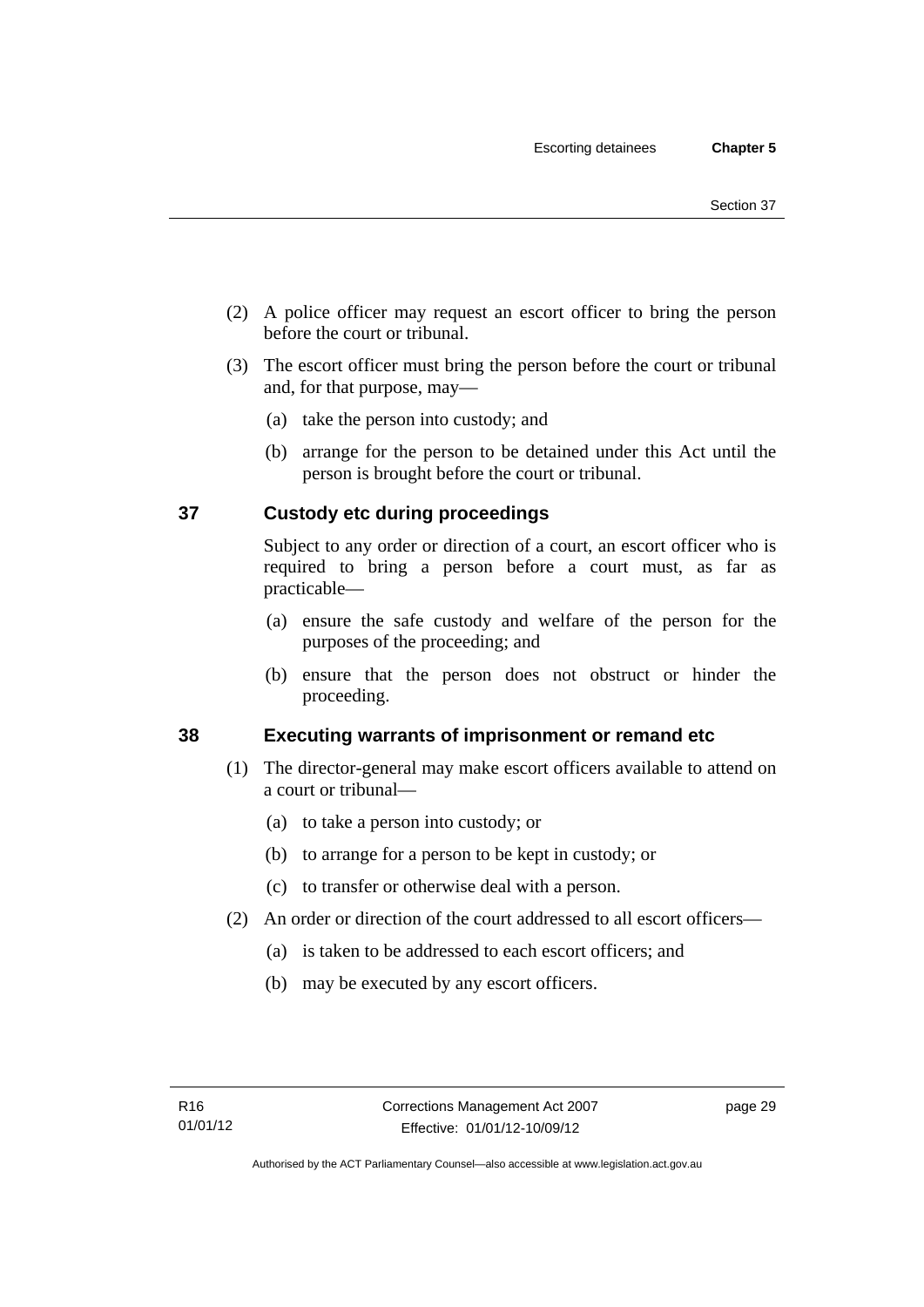#### **Chapter 5** Escorting detainees

Section 39

# **39 Other powers not limited**

To remove any doubt, this chapter is additional to, and does not limit, any other provision relating to the escorting of detainees under a territory law or a law of the Commonwealth, a State or another territory.

#### **Examples of other provisions**

- 1 The *Crimes Sentence (Administration) Act 2005*, part 3.3 (Committal miscellaneous)—
	- section 20 (Directions to escort officers)
	- section 21 (Orders to bring offender or remandee before court etc).
- 2 A law of a State relating to the escort of prisoners through the ACT.
- *Note* An example is part of the Act, is not exhaustive and may extend, but does not limit, the meaning of the provision in which it appears (see Legislation Act, s 126 and s 132).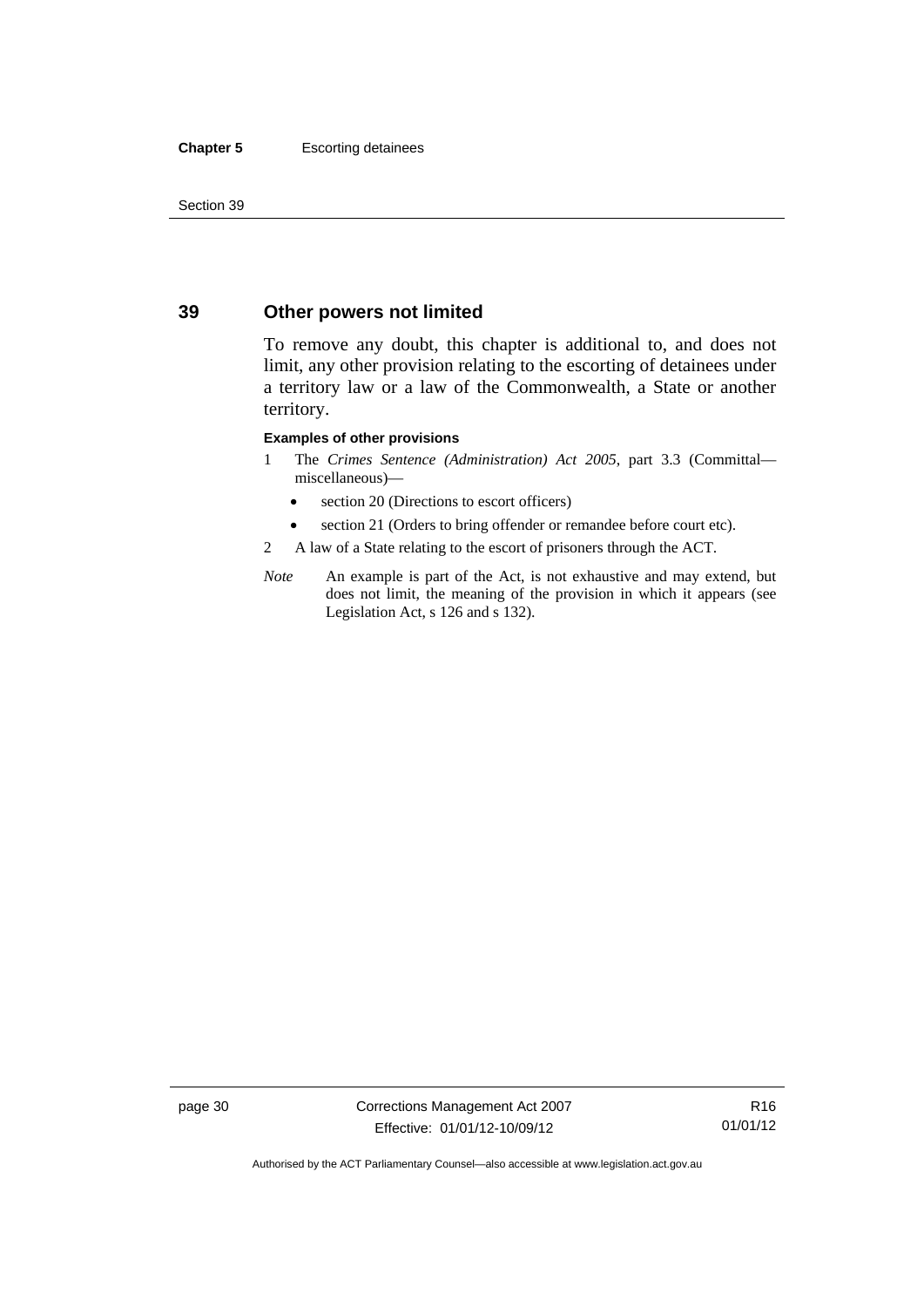# **Chapter 6 Living conditions at correctional centres**

#### *Note to ch 6*

Anything expressed in this chapter to be an entitlement for ch 10 (Discipline) is not affected by anything that happens under that chapter. See s 154 (Meaning of *privilege*) and s 188 (Privileges and entitlements—impact of discipline).

#### **40 Food and drink**

- (1) The director-general must ensure that—
	- (a) sufficient nutritional food and drink are provided for detainees to avoid hunger and poor nourishment; and
	- (b) meals are provided for detainees at times consistent with the cultural norms of Australia; and
	- (c) clean drinking water is provided to meet the needs of detainees.
- (2) The director-general must also ensure, as far as practicable, that allowance is made for the religious, spiritual and cultural needs of detainees in relation to the provision of food and drink.
- (3) If a doctor, other than a doctor appointed under section 22 (Health practitioners—non-therapeutic functions), prescribes a particular diet for a detainee, the director-general must ensure that reasonable steps are taken to provide the detainee with the diet.
- (4) For chapter 10 (Discipline), subsections (1), (2) and (3) are taken to provide an entitlement for each detainee in relation to food and drink.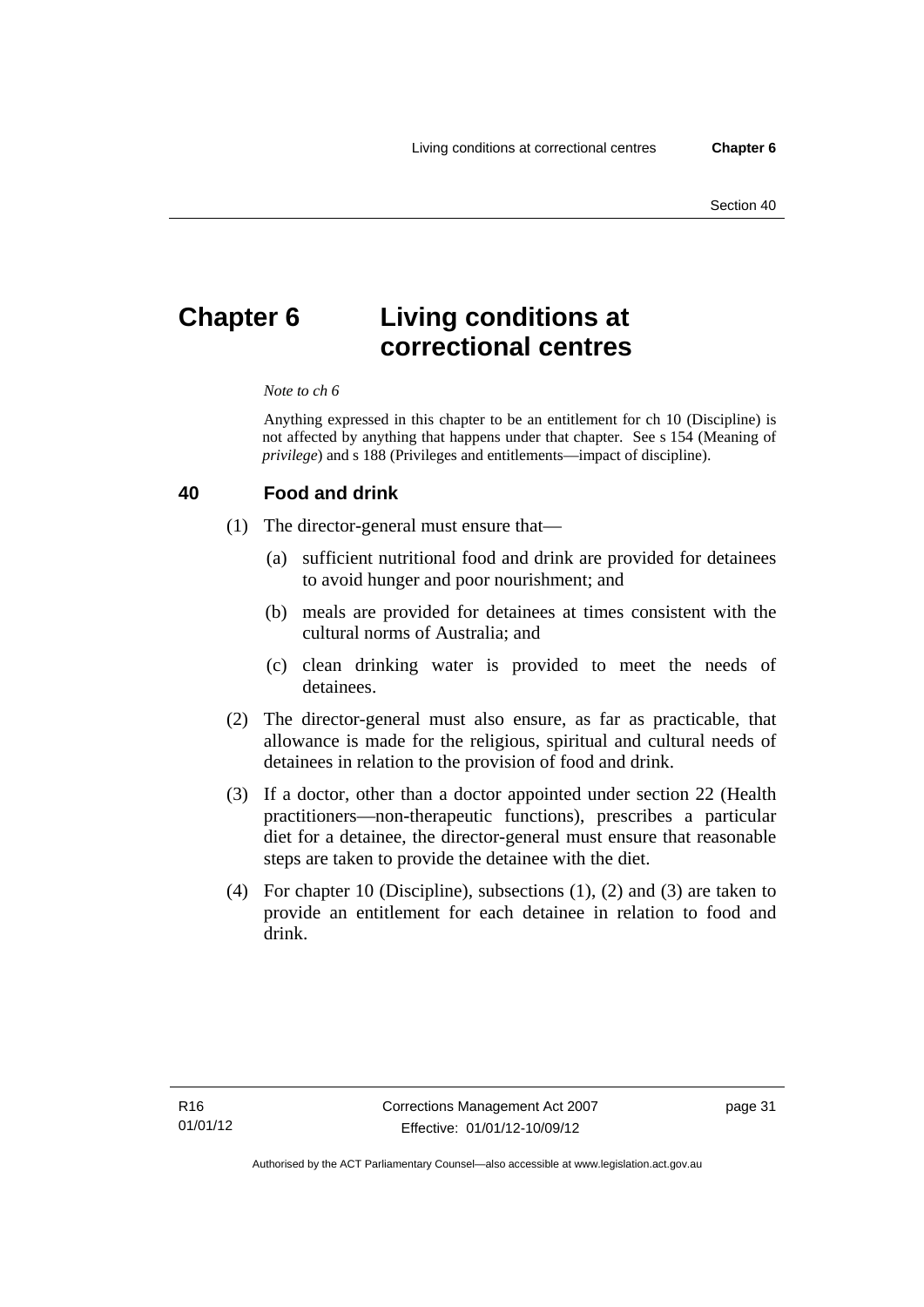- (5) Without limiting section 14 (Corrections policies and operating procedures), a corrections policy or operating procedure may include provision for any of the following:
	- (a) the nutritional standards to be met by food and drink for detainees;
	- (b) the provision of nutritional advice about food and drink provided to detainees;
	- (c) the appointment of a nutritionist.
- (6) For chapter 10 (Discipline), a detainee's entitlement in relation to food and drink includes anything expressed to be an entitlement in a corrections policy or operating procedure made for subsection (5).

# **41 Clothing**

- (1) The director-general must ensure that—
	- (a) sufficient, suitable clothing is provided for detainees; and
	- (b) any particular clothing, including a uniform, issued to detainees is not likely to degrade or humiliate detainees.
- (2) The director-general must also ensure, as far as practicable, that clothing provided for detainees is clean and hygienic.
- (3) For chapter 10 (Discipline), this section is taken to provide an entitlement for each detainee in relation to clothing.

# **42 Personal hygiene**

- (1) The director-general must ensure that—
	- (a) toilet facilities and washing or showering facilities are available to detainees; and
	- (b) the facilities are clean, hygienic and private enough to ensure the dignity and self-respect of detainees.

Authorised by the ACT Parliamentary Counsel—also accessible at www.legislation.act.gov.au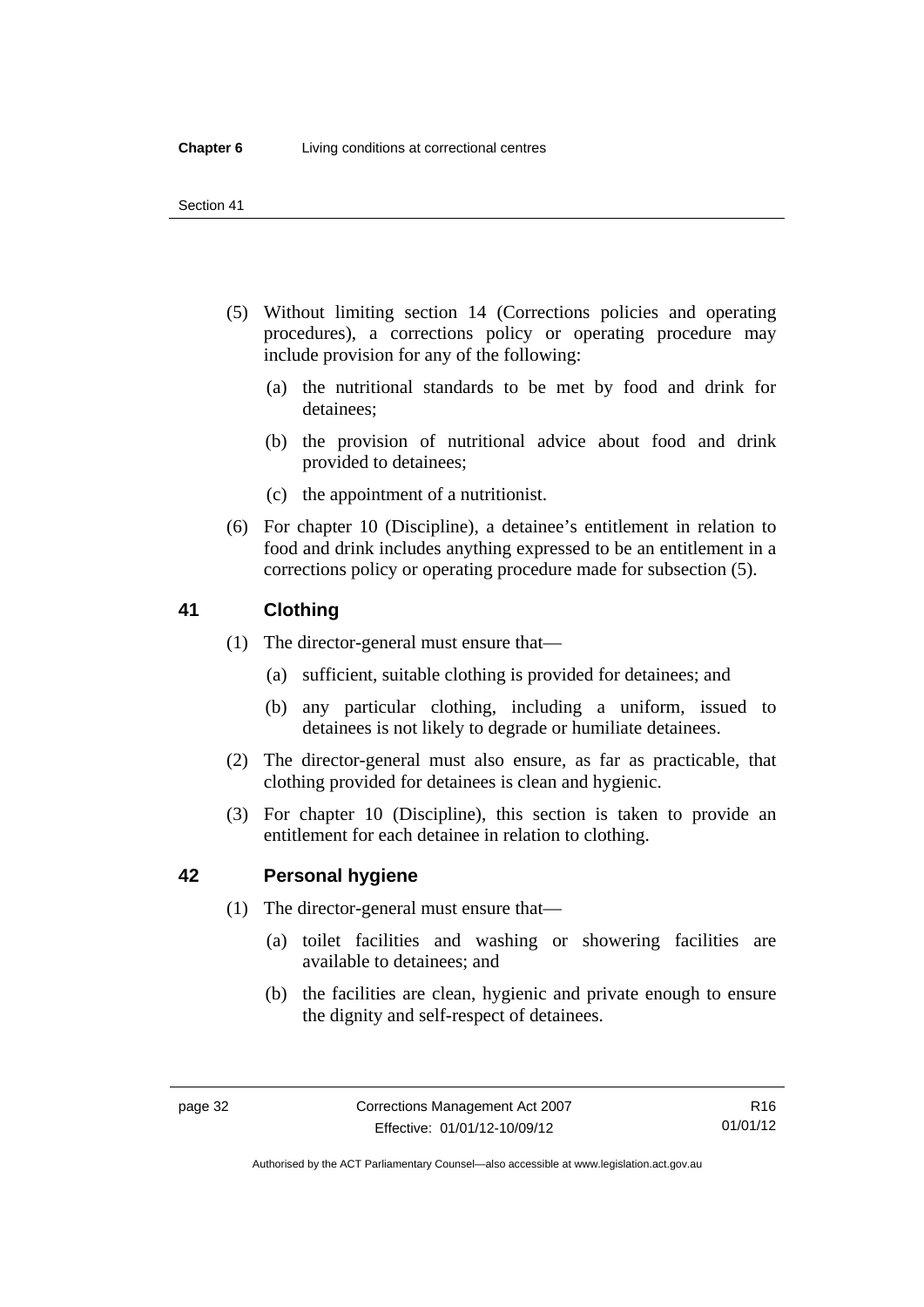(2) For chapter 10 (Discipline), this section is taken to provide an entitlement for each detainee in relation to personal hygiene.

# **43 Sleeping areas**

- (1) The director-general must ensure that—
	- (a) detainees have sleeping places, with bed and bedding, suitable for reasonable privacy and comfort; and
	- (b) sleeping places, including beds and bedding, are clean and hygienic.
- (2) For chapter 10 (Discipline), this section is taken to provide an entitlement for each detainee in relation to sleeping areas.

# **44 Treatment of convicted and non-convicted detainees**

 (1) Without limiting section 14 (Corrections policies and operating procedures), the director-general must make a corrections policy or operating procedure providing for different treatment of convicted detainees and non-convicted detainees.

### **Example**

a corrections policy or operating procedure, in accordance with the following rules of the United Nations *Standard Minimum Rules for the Treatment of Prisoners*, for non-convicted detainees to be able to—

- procure food at own expense (r 87)
- be offered work but not be obliged to work (r 89)
- procure reading and writing material at own expense (r 90)
- visit and be treated by own doctor at own expense (r 91)
- *Note* An example is part of the Act, is not exhaustive and may extend, but does not limit, the meaning of the provision in which it appears (see Legislation Act, s 126 and s 132).
- (2) The director-general must also ensure that convicted detainees are accommodated separately from non-convicted detainees.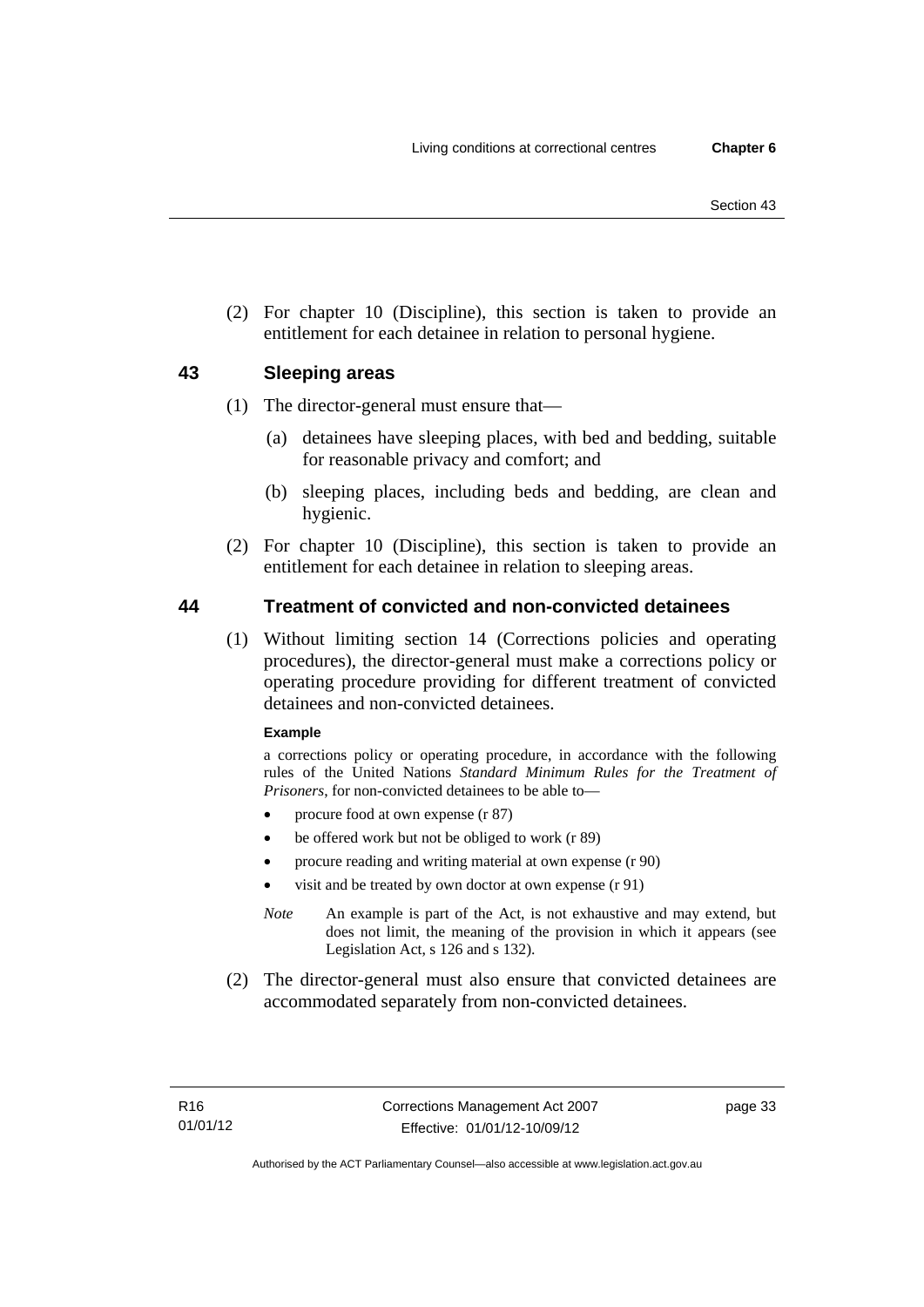- (3) For chapter 10 (Discipline)—
	- (a) a detainee's entitlement in relation to treatment in detention includes anything expressed to be an entitlement in a corrections policy or operating procedure made for subsection (1); and
	- (b) subsection (2) is taken to provide an entitlement for each detainee in relation to accommodation.
- (4) However, the director-general may give directions for different accommodation of a non-convicted detainee if the director-general suspects, on reasonable grounds, that is necessary to ensure the safety of the detainee or anyone else.

#### **Example**

Remandee J has served various sentences for violence offences, has an aggressive personality and enjoys bullying other people. The director-general suspects that other remandees detained with J are highly vulnerable in comparison with J. The director-general decides that J should be accommodated with convicted offenders.

- *Note* An example is part of the Act, is not exhaustive and may extend, but does not limit, the meaning of the provision in which it appears (see Legislation Act, s 126 and s 132).
- (5) In this section:

*convicted detainee* means a detainee whose detention is because of the detainee's conviction of an offence.

# **45 Access to open air and exercise**

- (1) The director-general must ensure, as far as practicable, that detainees—
	- (a) have access to the open air for at least 1 hour each day; and
	- (b) can exercise for at least 1 hour each day.
- (2) The standards under subsection (1) may both be satisfied during the same hour on any day.

Authorised by the ACT Parliamentary Counsel—also accessible at www.legislation.act.gov.au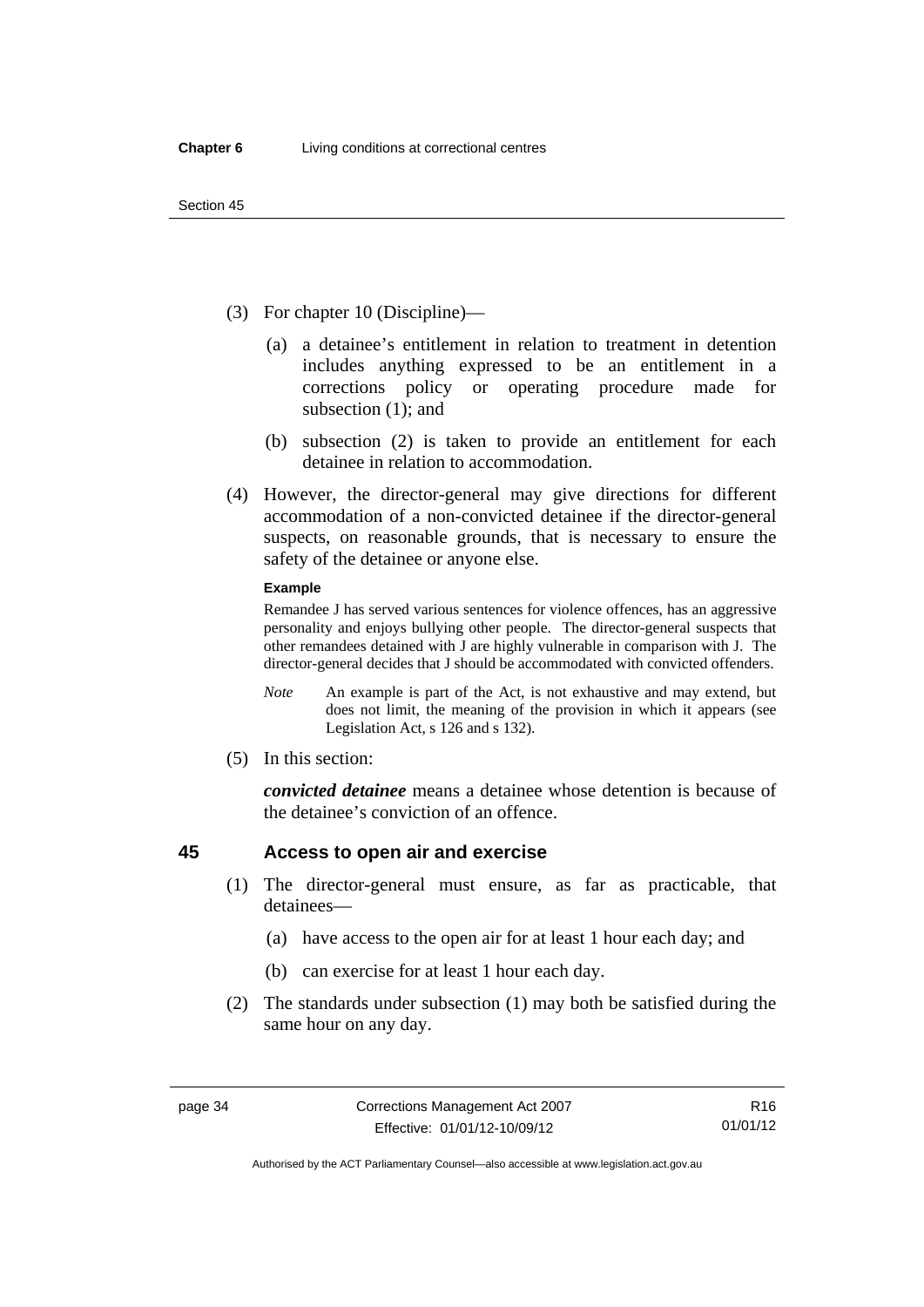(3) For chapter 10 (Discipline), this section is taken to provide an entitlement for each detainee in relation to access to the open air and exercise.

# **46 Communication with family and others**

- (1) The director-general must ensure, as far as practicable, that adequate opportunities are provided for detainees to be able to remain in contact with family members, friends, associates and others by telephone calls, mail and visits.
- (2) For subsection (1), the director-general must have regard, in addition to any other relevant matter, to whether the detainee's detention is for a reason other than the conviction of an offence.
- (3) The director-general must also ensure that the overall treatment of a detainee, including any segregation or disciplinary action, does not unreasonably deprive the detainee generally of all communication with other people.
- (4) In particular, the director-general must ensure that the overall treatment of a detainee does not deprive the detainee generally of all communication with any of the following:
	- (a) the courts;
	- (b) accredited people;
	- (c) a doctor of the detainee's choice for health services;
	- (d) family members;
	- (e) other people with whom the detainee may communicate under this Act.
- (5) For chapter 10 (Discipline), subsections (1) to (4) are taken to provide an entitlement for each detainee in relation to communication generally with other people.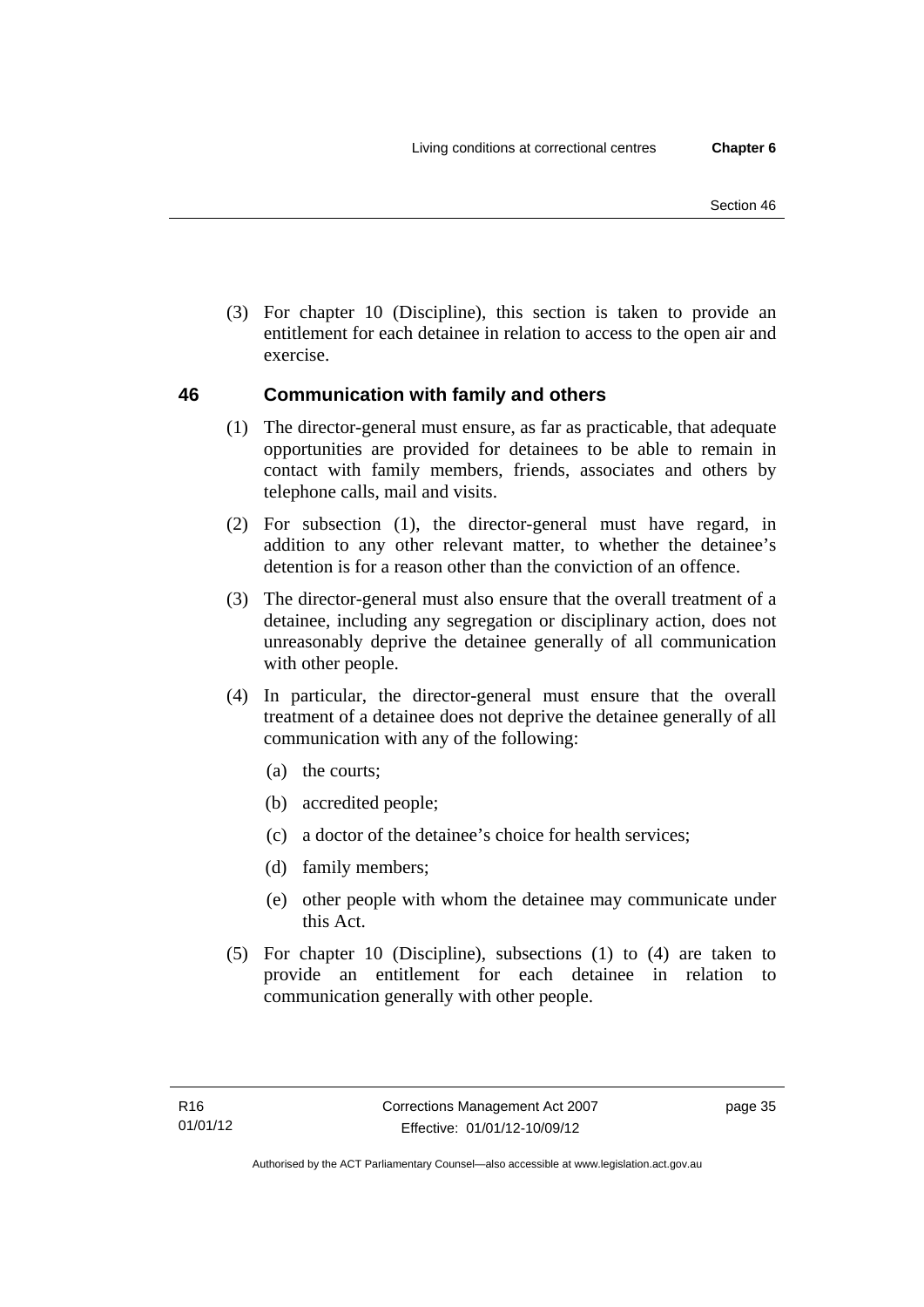- (6) However, this section is subject to the following:
	- (a) section 47 (Telephone calls);
	- (b) section 48 (Mail);
	- (c) section 49 (Visits by family members etc);
	- (d) section 50 (Contact with accredited people).

# **47 Telephone calls**

- (1) The director-general must ensure that each correctional centre has telephone facilities for detainees to make and receive telephone calls.
- (2) A detainee may make at least—
	- (a) 1 telephone call on admission to a correctional centre; and
	- (b) 1 telephone call each week to a family member.

*Note Family member* is defined in the dictionary.

- (3) A detainee may also make and receive further telephone calls for necessary contact with a family member, friend or someone else.
- (4) A detainee who makes a telephone call mentioned in subsection (2) or (3) must pay for the call if the director-general believes, on reasonable grounds, that is appropriate.

#### **Example**

if the detainee can afford to pay for the call

- *Note* An example is part of the Act, is not exhaustive and may extend, but does not limit, the meaning of the provision in which it appears (see Legislation Act, s 126 and s 132).
- (5) For chapter 10 (Discipline), subsections (2) and (3) are taken to provide entitlements for each detainee in relation to telephone calls.

Authorised by the ACT Parliamentary Counsel—also accessible at www.legislation.act.gov.au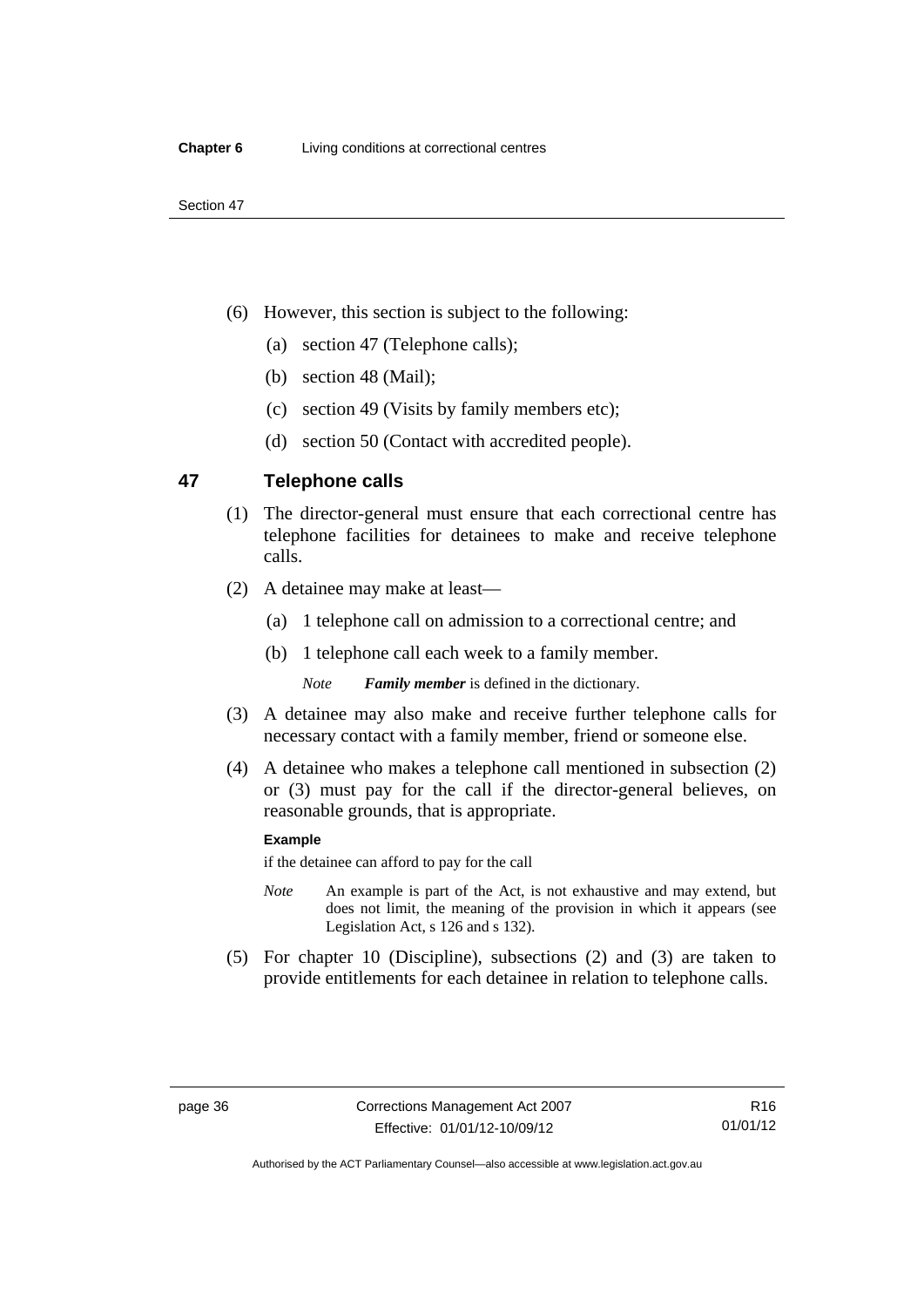- (6) However, the director-general may give directions denying or limiting the use of a telephone by a detainee for a call mentioned in subsection (2) or (3) if the director-general suspects, on reasonable grounds, that the call may—
	- (a) undermine security or good order at a correctional centre; or
	- (b) revictimise a victim; or
	- (c) circumvent any process for investigating complaints or reviewing decisions under this Act; or
	- (d) have the purpose of causing community distress.

#### **Example—par (d)**

Mr F was imprisoned for intentionally inflicting grievous bodily harm against his former wife. He had been convicted previously of domestic violence offences. He believes he has a right to assault his former wife and advocates the matter is private. Mr F believes that organisations that support victims of domestic violence are a social evil. He begins to use telephone calls to his brother to organise him into inciting violence against organisations advocating women's rights. Following complaints from the organisations, the director-general denies phone calls between Mr F and his brother.

- (7) Also, subsections (2) and (3) are subject to—
	- (a) section 103 (Monitoring telephone calls etc); and
	- (b) any operating procedure mentioned in subsection (8).
- (8) An operating procedure may include provision regulating the following in relation to detainees' telephone calls:
	- (a) the times for making or receiving calls;
	- (b) the frequency and length of calls;
	- (c) arrangements for payment for the cost of calls made.

### **48 Mail**

 (1) The director-general must ensure, as far as practicable, that detainees can send and receive as much mail as they wish.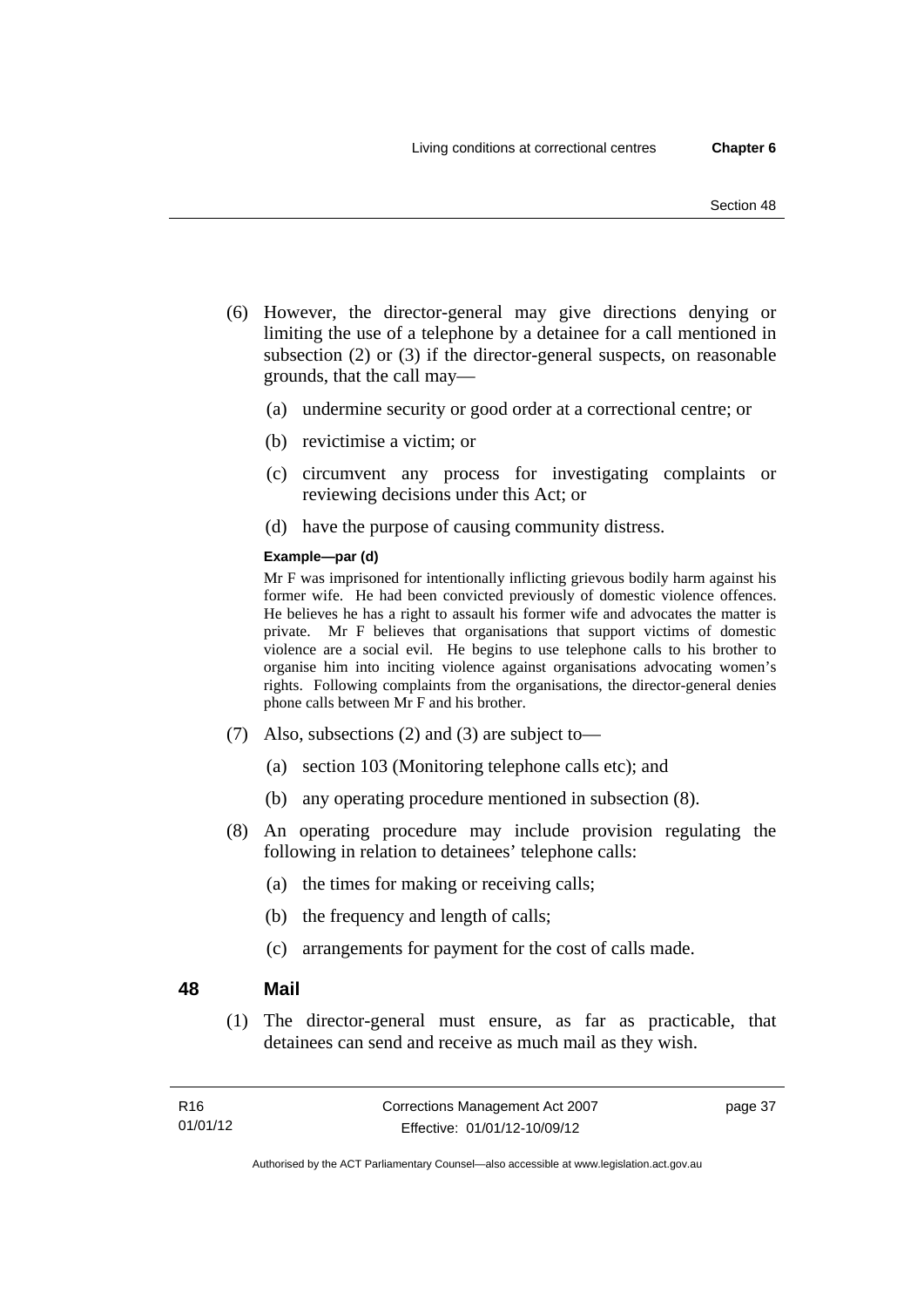- (2) However, a detainee may send mail to, and receive mail from, a person only if the person is nominated by the detainee by written notice given to the director-general.
- (3) A detainee who sends mail must pay for the cost of any writing and other material, and postage, for the mail if the director-general believes, on reasonable grounds, that is appropriate.

#### **Example**

if the detainee can afford to pay for the material and postage

- *Note* An example is part of the Act, is not exhaustive and may extend, but does not limit, the meaning of the provision in which it appears (see Legislation Act, s 126 and s 132).
- (4) For chapter 10 (Discipline), subsection (2) is taken to provide an entitlement for each detainee in relation to mail.
- (5) However, the director-general may give directions denying or limiting the sending or receiving of an item of mail by a detainee if the director-general suspects, on reasonable grounds, that it may—
	- (a) undermine security or good order at a correctional centre; or
	- (b) revictimise a victim; or
	- (c) circumvent any process for investigating complaints or reviewing decisions under this Act; or
	- (d) have the purpose of causing community distress.

#### **Example—par (d)**

AW was convicted of murdering her parents with a view to obtaining an inheritance. The W family are well known in the community and family members had actively campaigned for a higher sentence for AW. AW began writing inflammatory letters to her relatives and friends of her parents. Having received complaints about the letters from family members, the director-general denies AW from sending further letters to family members who had complained about the letters.

- (6) Also, subsections (1) and (2) are subject to—
	- (a) section 104 (Monitoring ordinary mail); and

Authorised by the ACT Parliamentary Counsel—also accessible at www.legislation.act.gov.au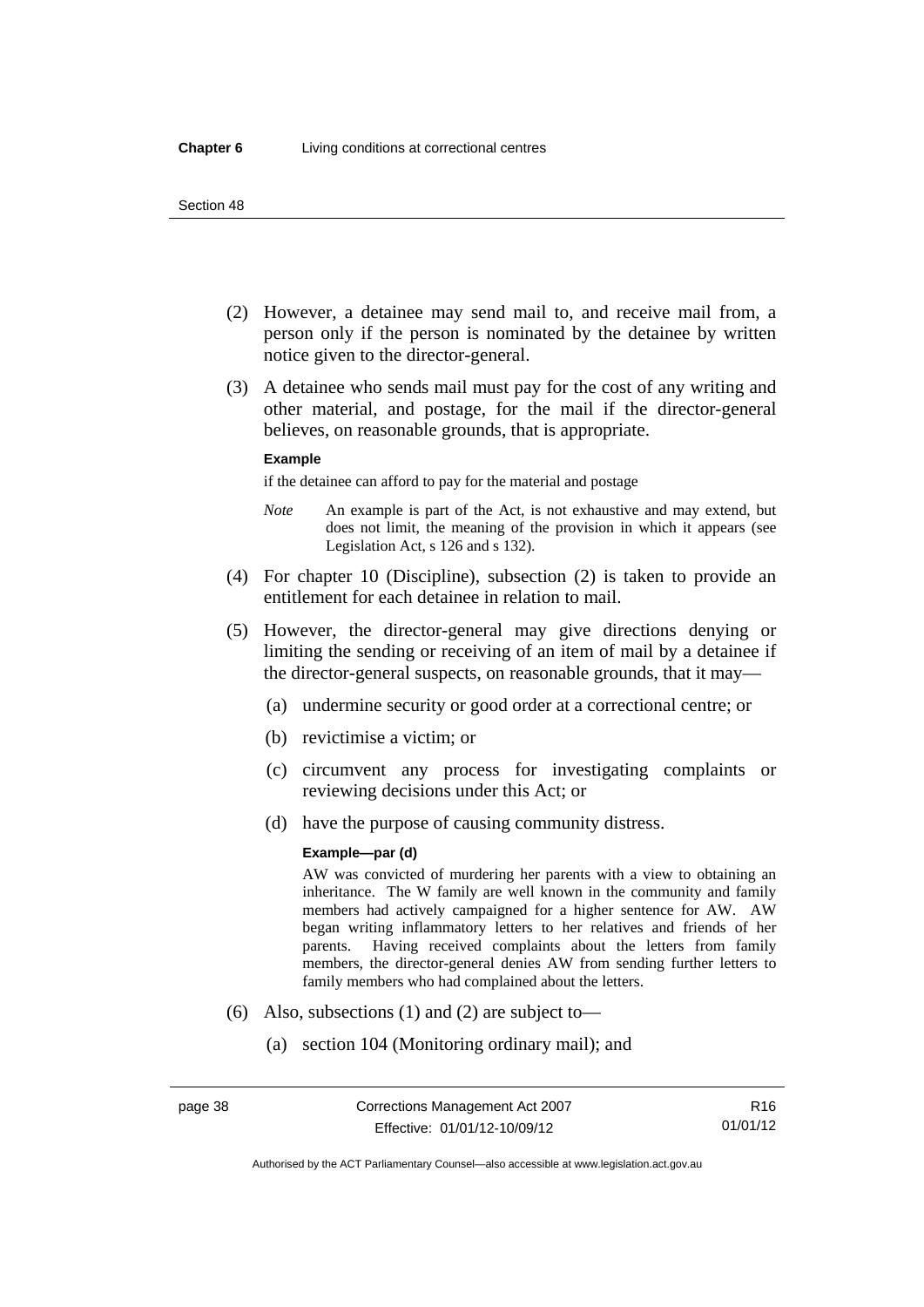- (b) section 105 (Monitoring protected mail); and
- (c) any operating procedure mentioned in subsection (7).
- (7) An operating procedure may include provision regulating the following in relation to detainees' mail:
	- (a) the way mail is sent or received;
	- (b) the provision of writing and other material for sending mail;
	- (c) arrangements for payment for the cost of the material and postage.

# **49 Visits by family members etc**

 (1) The director-general must ensure that each correctional centre has suitable facilities for detainees to receive visits from family members and other people.

#### **Example of non-family member visitor**

a person who is a long-term friend or a friend who normally lives with the detainee

- *Note* An example is part of the Act, is not exhaustive and may extend, but does not limit, the meaning of the provision in which it appears (see Legislation Act, s 126 and s 132).
- (2) A detainee may have at least 1 visit, of at least 30 minutes, each week by a family member.

*Note Family member* is defined in the dictionary.

- (3) For chapter 10 (Discipline), subsection (2) is taken to provide an entitlement for each detainee in relation to visits by family members.
- (4) However, the director-general may give directions denying or limiting a visit mentioned in subsection (1) if the director-general suspects, on reasonable grounds, that the visit may—
	- (a) undermine security or good order at a correctional centre; or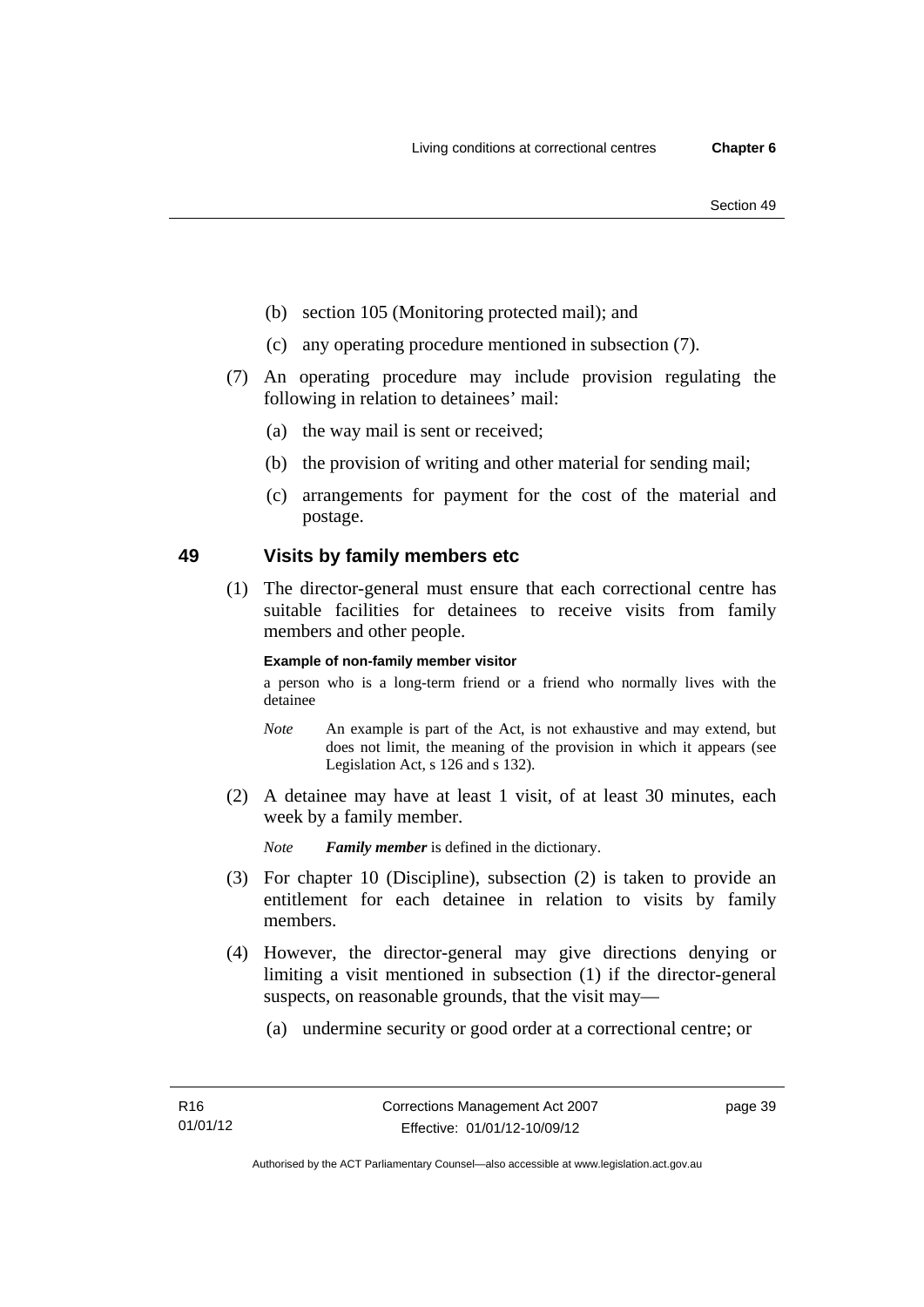- (b) revictimise a victim; or
- (c) circumvent any process for investigating complaints or reviewing decisions under this Act; or
- (d) have the purpose of causing community distress.

#### **Example—par (d)**

Mr J is convicted of numerous serious sexual offences against young girls. He begins to write letters to various public figures, including journalists, stating that his crimes were motivated by a love for the children and that he intends to change his name to that of one of his victims. He makes arrangements for a visit by a journalist for a story about why he wants to change his name. The director-general may deny the visit on the ground that it may cause community distress.

(5) Also, this section is subject to section 143 (Visiting conditions).

## **50 Contact with accredited people**

 (1) The director-general must ensure that a detainee has adequate opportunities for contact with an accredited person, whether by telephone or mail or by a visit by an accredited person.

*Note Accredited person* is defined in the dictionary.

- (2) For chapter 10 (Discipline), subsection (1) is taken to provide an entitlement for each detainee in relation to contact with an accredited person.
- (3) However, the director-general may give directions denying or limiting a detainee's contact with an accredited person if the director-general suspects, on reasonable grounds, that the contact may—
	- (a) undermine security or good order at a correctional centre; or
	- (b) circumvent any process for investigating complaints or reviewing decisions under this Act.
- (4) Also, this section is subject to section 143 (Visiting conditions).

Authorised by the ACT Parliamentary Counsel—also accessible at www.legislation.act.gov.au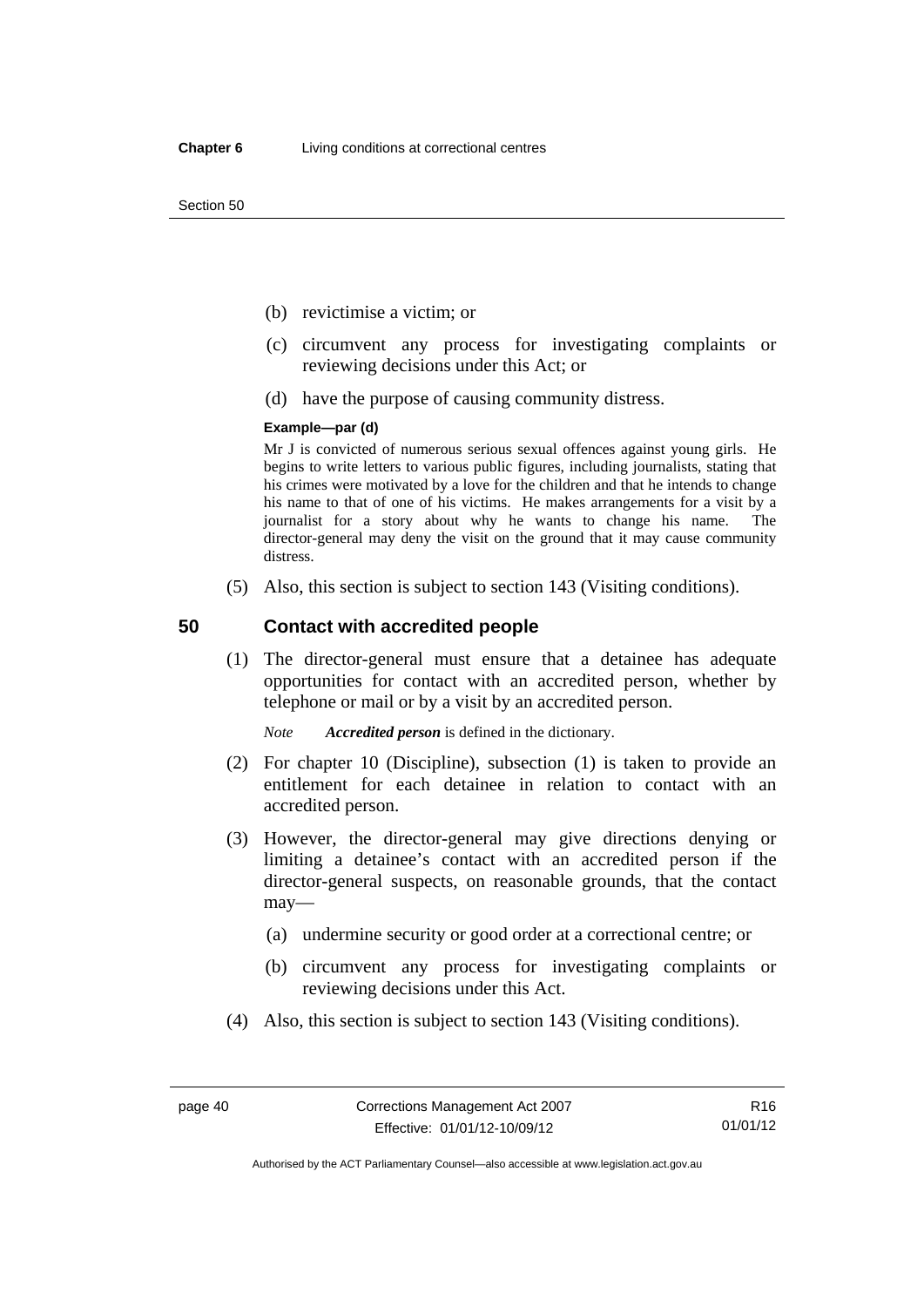# **51 Visits—protected communications**

The director-general must not listen to, or record, a communication at a visit between a detainee and any of the following people:

- (a) a lawyer representing the detainee;
- (b) an official visitor;
- (c) the human rights commissioner;
- (d) the public advocate;
- (e) the ombudsman;
- (f) a person prescribed by regulation.
- *Note 1* Electronic communications between a detainee and a person mentioned in this section must not be monitored, see s 103.
- *Note 2* For restrictions on monitoring mail between a detainee and a person mentioned in this section, see s 105.

# **52 News and educational services**

- (1) The director-general must ensure, as far as practicable, that detainees have reasonable access to—
	- (a) newspapers, radio and television broadcasts and other mass media (including the internet) for news and information; and
	- (b) a library or library service.
- (2) The director-general may, as part of a detainee's case management plan, approve a detainee participating in academic, vocational or cultural education or training if satisfied it would benefit the detainee in any of the following ways:
	- (a) by providing the detainee with suitable vocational skills;
	- (b) by promoting the detainee's rehabilitation or reintegration into society;

page 41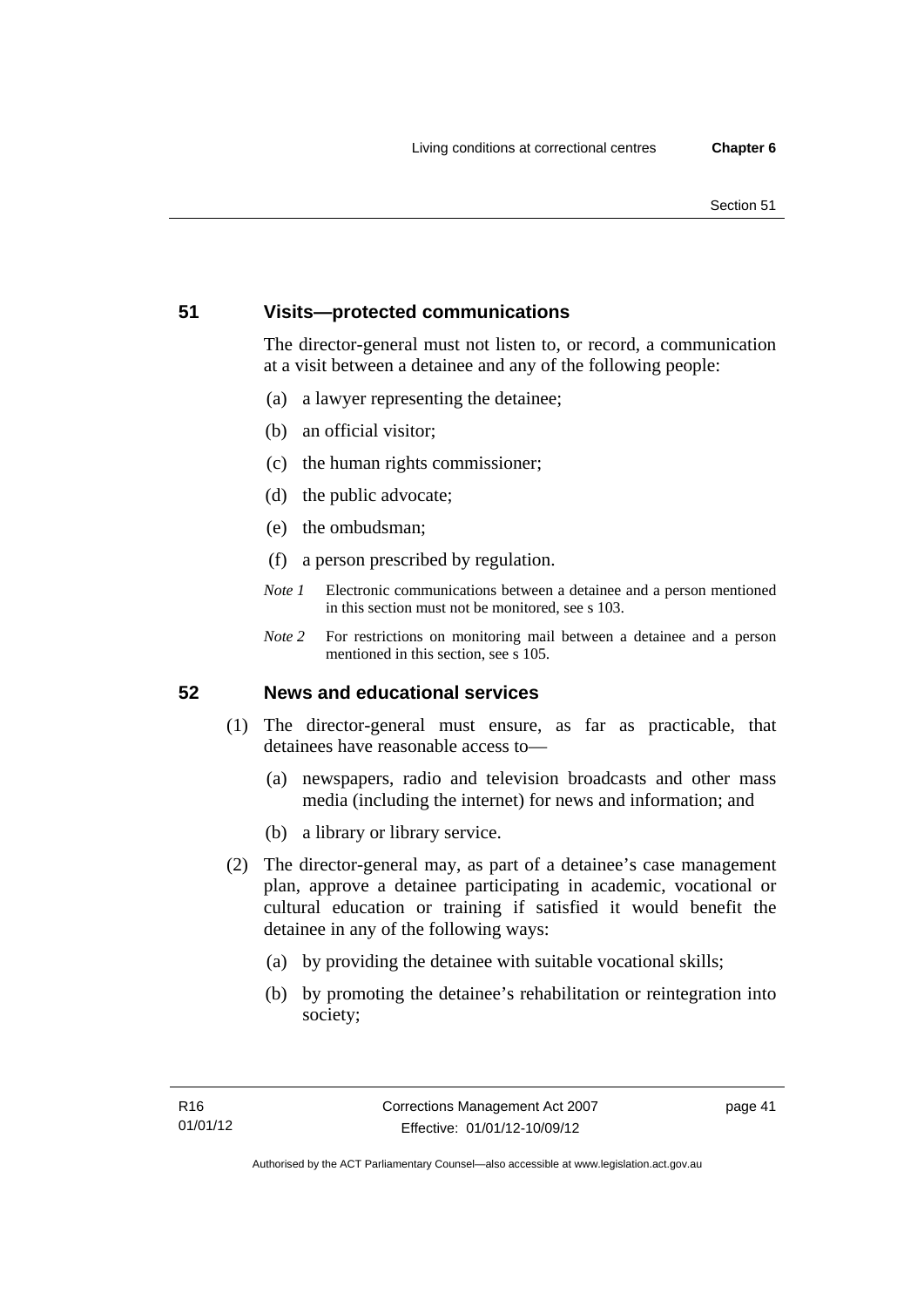- (c) by contributing satisfactorily to the detainee's personal development.
- (3) For chapter 10 (Discipline), participation in education or training approved under subsection (2) is taken to be an entitlement for the detainee.

## **53 Health care**

- (1) The director-general must ensure that—
	- (a) detainees have a standard of health care equivalent to that available to other people in the ACT; and
	- (b) arrangements are made to ensure the provision of appropriate health services for detainees; and
	- (c) conditions in detention promote the health and wellbeing of detainees; and
	- (d) as far as practicable, detainees are not exposed to risks of infection.
- (2) In particular, the director-general must ensure that detainees have access to—
	- (a) regular health checks; and
	- (b) timely treatment where necessary, particularly in urgent circumstances; and
	- (c) hospital care where necessary; and
	- (d) as far as practicable—
		- (i) specialist health services from health practitioners; and
		- (ii) necessary health care programs, including rehabilitation programs.
- (3) For chapter 10 (Discipline), subsections (1) and (2) are taken to provide an entitlement for each detainee in relation to health care.

R16 01/01/12

Authorised by the ACT Parliamentary Counsel—also accessible at www.legislation.act.gov.au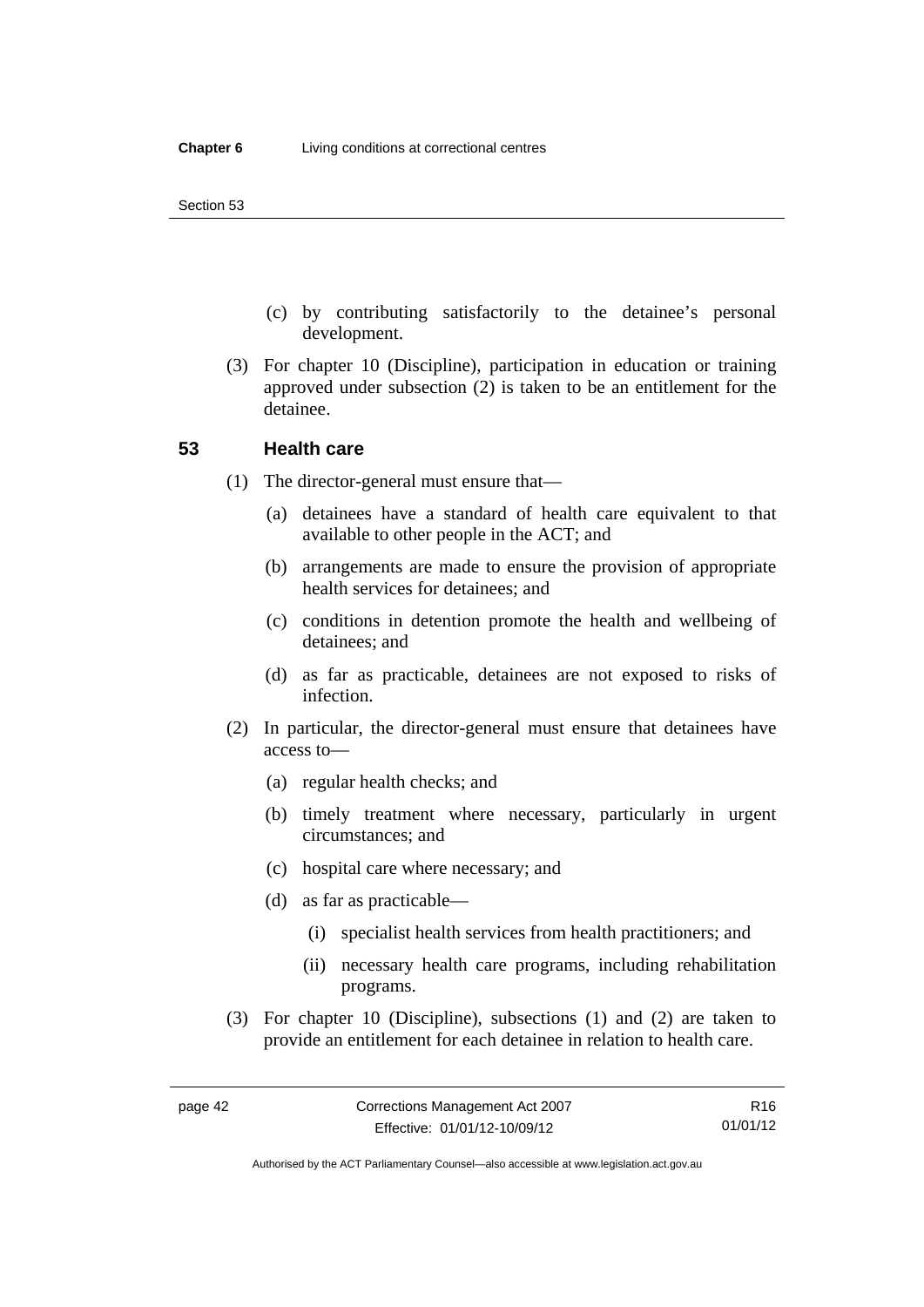- (4) A regulation may make provision in relation to health services for detainees, including provision about the following:
	- (a) the appointment of health practitioners for this Act;
	- (b) the provision of health service clinics for detainees;
	- (c) appointments for detainees with health practitioners;
	- (d) rehabilitation for detainees who suffer personal injury arising out of or in the course of their detention;
	- (e) security arrangements for detainees visiting health practitioners or health facilities, particularly outside correctional centres.
- (5) For chapter 10 (Discipline), a detainee's entitlement in relation to health care includes anything expressed to be an entitlement in a regulation made for subsection (4).

# **54 Transfers to health facilities**

 (1) The director-general may direct that a detainee be transferred to a health facility at a correctional centre, or outside a correctional centre, if the director-general believes, on reasonable grounds, that is necessary or desirable for the detainee to receive health services at the facility.

*Note Health facility* is defined in the dictionary.

- (2) The director-general must have regard to the advice of a doctor appointed under section 21 (Doctors—health service appointments) when considering whether to make a direction under subsection  $(1)$ .
- (3) The director-general may direct an escort officer to escort the detainee to or from the health facility, or while at the facility.
- (4) The detainee may be discharged from the health facility only if—
	- (a) the health practitioner in charge of the detainee's care approves the discharge; or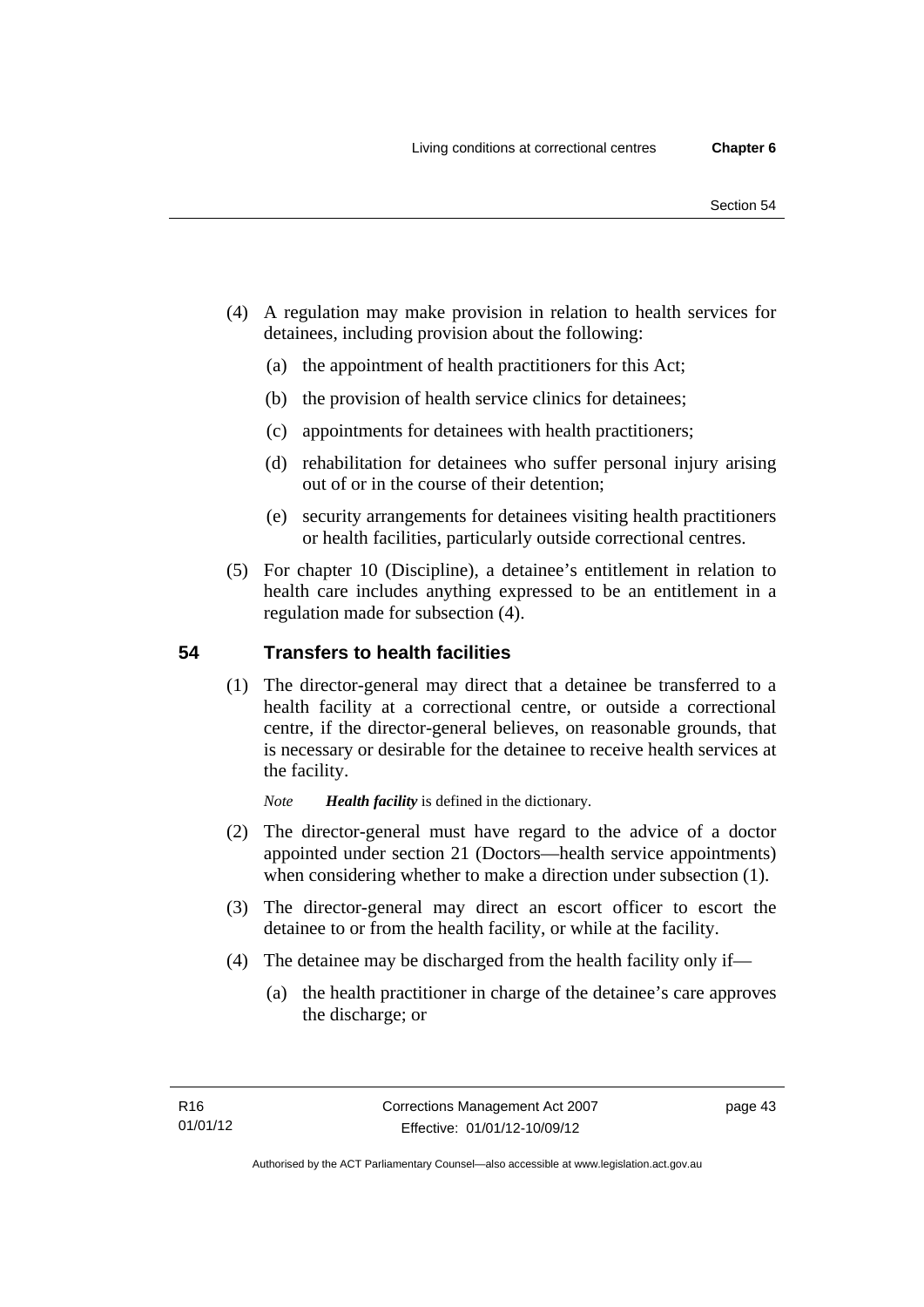(b) the director-general directs that the detainee be removed from the facility.

### **Example of direction for removal of detainee from health facility**

where the detainee is a danger to the safety of people at the facility

- *Note* An example is part of the Act, is not exhaustive and may extend, but does not limit, the meaning of the provision in which it appears (see Legislation Act, s 126 and s 132).
- (5) The director-general may give a direction for ensuring that a detainee discharged from a health facility under this section is returned to a correctional centre stated in the direction.
- (6) For chapter 10 (Discipline), this section is taken to provide an entitlement for each detainee in relation to health care.

## **55 Religious, spiritual and cultural needs**

 (1) The director-general must ensure, as far as practicable, that provision is made at correctional centres for the religious, spiritual and cultural needs of detainees.

#### **Examples of religious, spiritual or cultural needs**

- 1 observances and practices relating to religious or spiritual beliefs, including indigenous spiritual beliefs
- 2 observances or practices arising because a person belongs to a particular culture
- *Note* An example is part of the Act, is not exhaustive and may extend, but does not limit, the meaning of the provision in which it appears (see Legislation Act, s 126 and s 132).
- (2) In particular, the director-general must ensure, as far as practicable, that detainees have reasonable access to—
	- (a) ministers of religion and other people with standing in a particular culture whom detainees wish to see for religious, spiritual or cultural purposes; and
	- (b) religious services at the correctional centre; and

Authorised by the ACT Parliamentary Counsel—also accessible at www.legislation.act.gov.au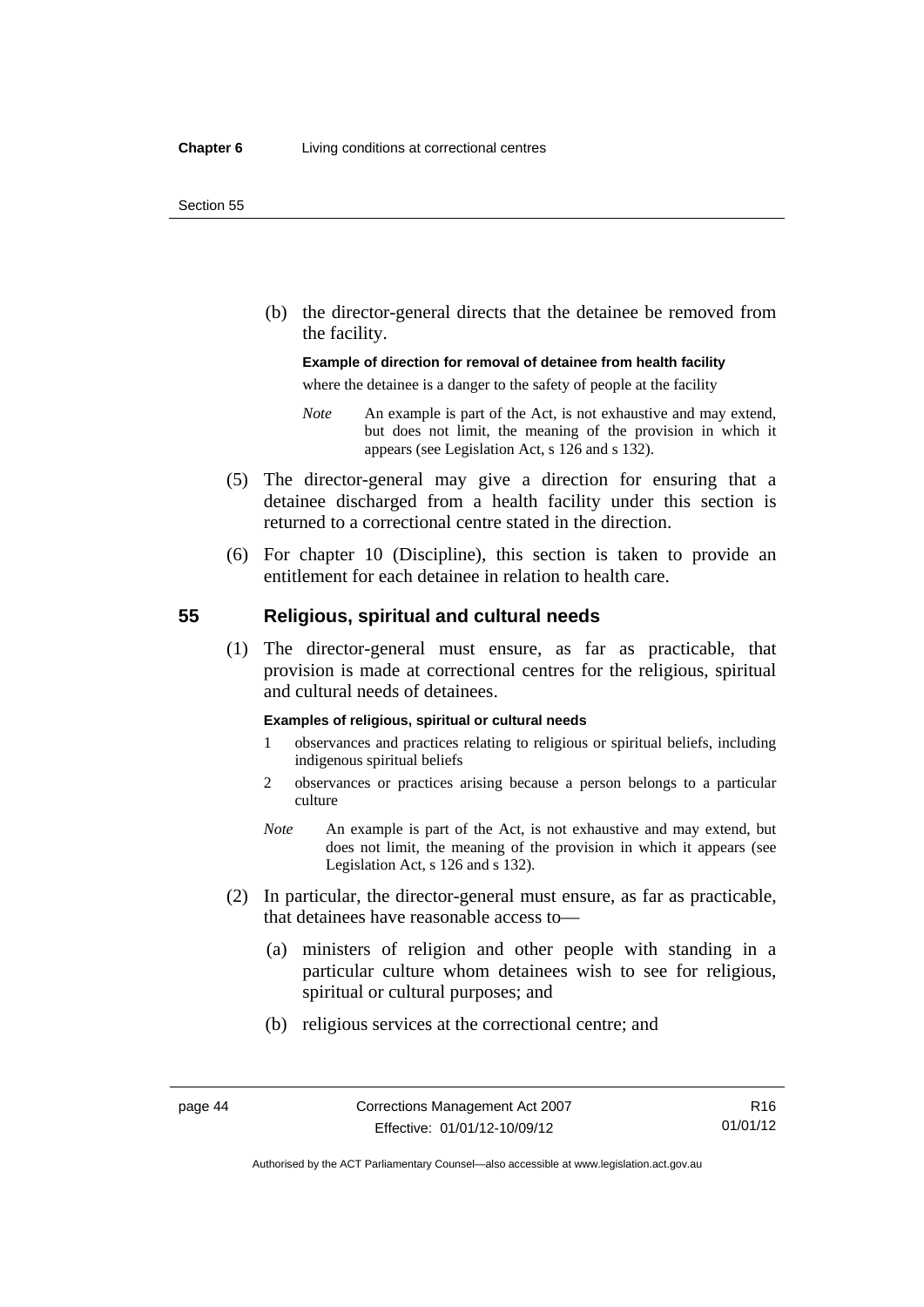- (c) books and other articles associated with their religious, spiritual or cultural practices.
- (3) However, the director-general may give directions denying or limiting a detainee's access under subsection (1) or (2) if the director-general suspects, on reasonable grounds, that it may—
	- (a) undermine security or good order at a correctional centre; or
	- (b) revictimise a victim; or
	- (c) circumvent any process for investigating complaints or reviewing decisions under this Act; or
	- (d) cause community distress.
- (4) A detainee must not be required to receive a visit from anyone representing a particular religion, spiritual belief or culture, or attend any related service or practice, if the detainee does not wish to do so.
- (5) For chapter 10 (Discipline), subsections (1) and (2) are taken to provide an entitlement for each detainee in relation to religious observance.
- (6) In this section:

*minister of religion* means—

- (a) a person registered under the *Marriage Act 1961* (Cwlth), part 4.1 (Authorised celebrants); or
- (b) a person prescribed by regulation.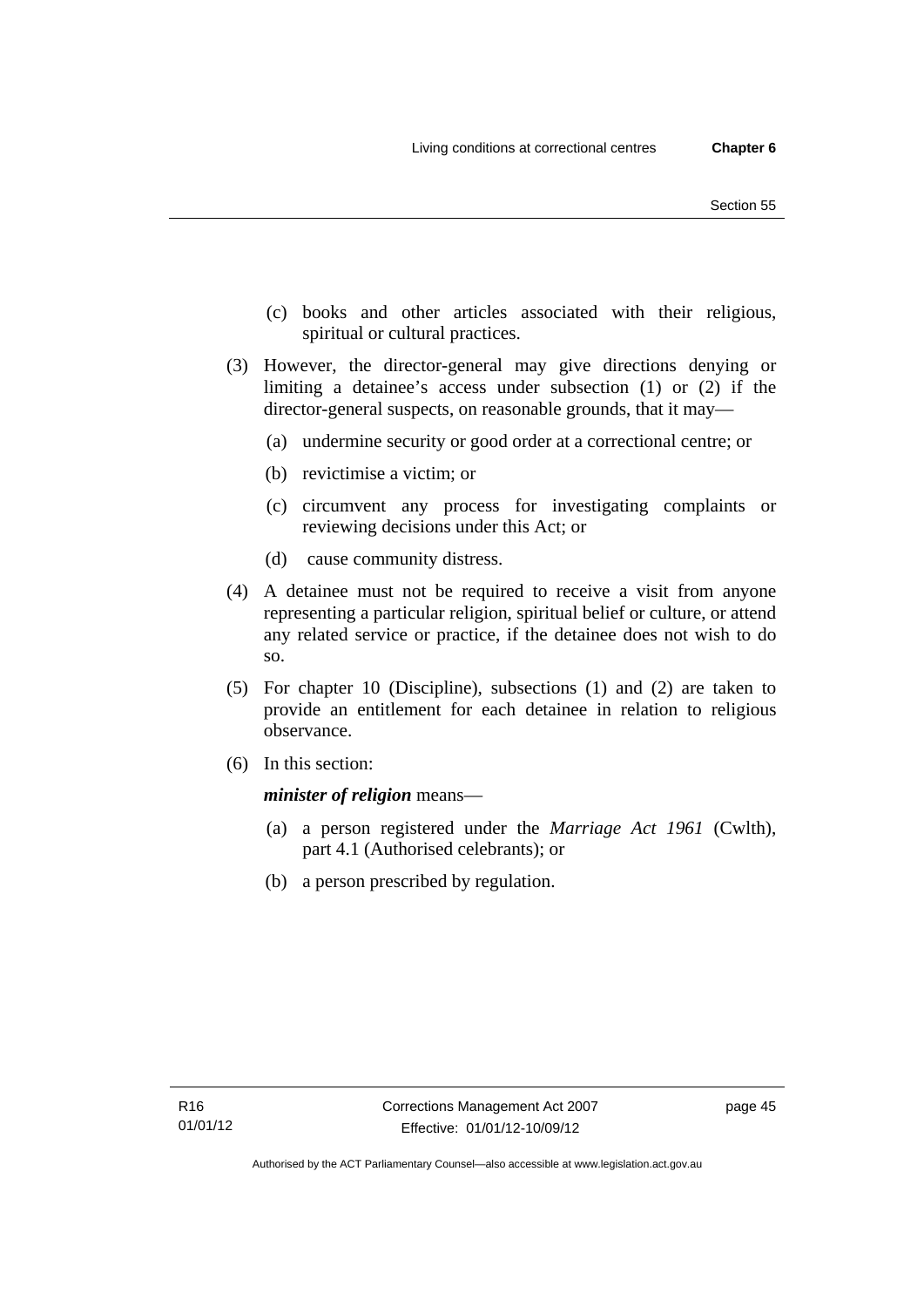# **Chapter 7 Inspection of correctional centres**

### **56 Independent inspections**

- (1) This section applies to each of the following:
	- (a) a judge;
	- (b) a magistrate;
	- (c) a member of the Legislative Assembly;
	- (d) the human rights commissioner;
	- (e) the ombudsman.
- (2) A person mentioned in subsection (1) may, at any reasonable time, enter and inspect—
	- (a) a correctional centre; or
	- (b) a place outside a correctional centre where a detainee is, or has been, directed to work or participate in an activity.

#### **Example of time that would not be reasonable**

a time that would hinder a search at a correctional centre

*Note* An example is part of the Act, is not exhaustive and may extend, but does not limit, the meaning of the provision in which it appears (see Legislation Act, s 126 and s 132).

## **57 Official visitors—appointment**

- (1) The Minister must appoint at least 1 official visitor.
- (2) The Minister may appoint a person as an official visitor only if satisfied the person has suitable qualifications or experience to exercise the functions of an official visitor.
- (3) The Minister must not appoint a public employee as an official visitor.

R16 01/01/12

Authorised by the ACT Parliamentary Counsel—also accessible at www.legislation.act.gov.au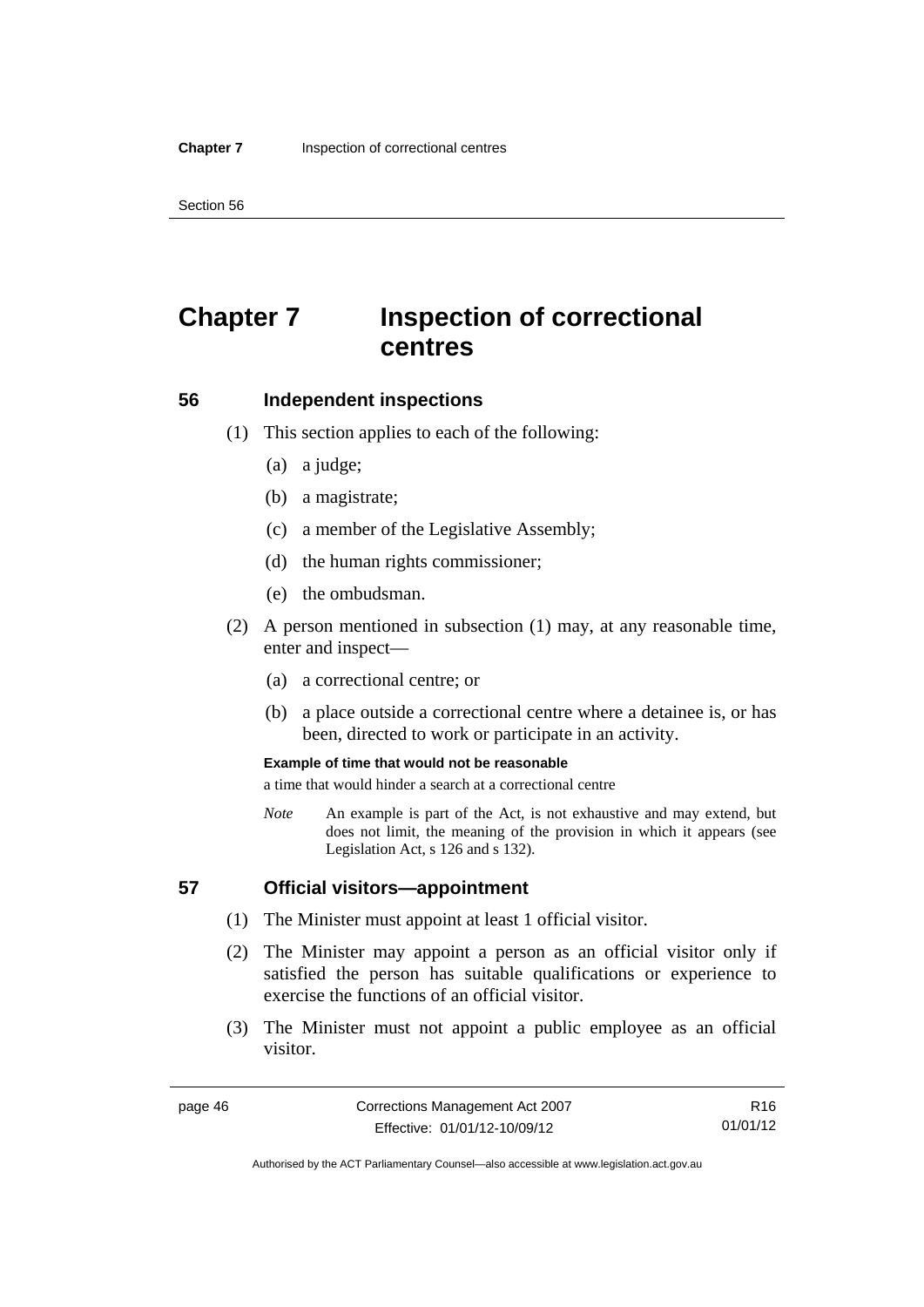- (4) An appointment of an official visitor must be for not longer than 3 years.
- (5) The conditions of appointment of an official visitor are the conditions agreed between the Minister and the member, subject to any determination under the *Remuneration Tribunal Act 1995*.
	- *Note 1* For the making of appointments (including acting appointments), see the Legislation Act, pt 19.3.
	- *Note 2* Certain Ministerial appointments require consultation with an Assembly committee and are disallowable (see Legislation Act, div 19.3.3).
	- *Note 3* A person may be reappointed to a position if the person is eligible to be appointed to the position (see Legislation Act, s 208 and dict, pt 1, def *appoint*).

# **58 Official visitors—functions**

- (1) An official visitor's functions are—
	- (a) to inspect correctional centres and places outside correctional centres where detainees are, or have been, directed to work or participate in an activity; and
	- (b) to exercise any other function given to an official visitor under this Act or another territory law.
- (2) For subsection (1), an official visitor—
	- (a) must visit each correctional centre in accordance with the conditions of the official visitor's appointment; and
	- (b) may visit a place outside a correctional centre where a detainee is, or has been, directed to work or participate in an activity; and
	- (c) may, at any reasonable time, enter a correctional centre or a place mentioned in paragraph (b).

**Example of time that would not be reasonable** 

a time that would hinder a search at a correctional centre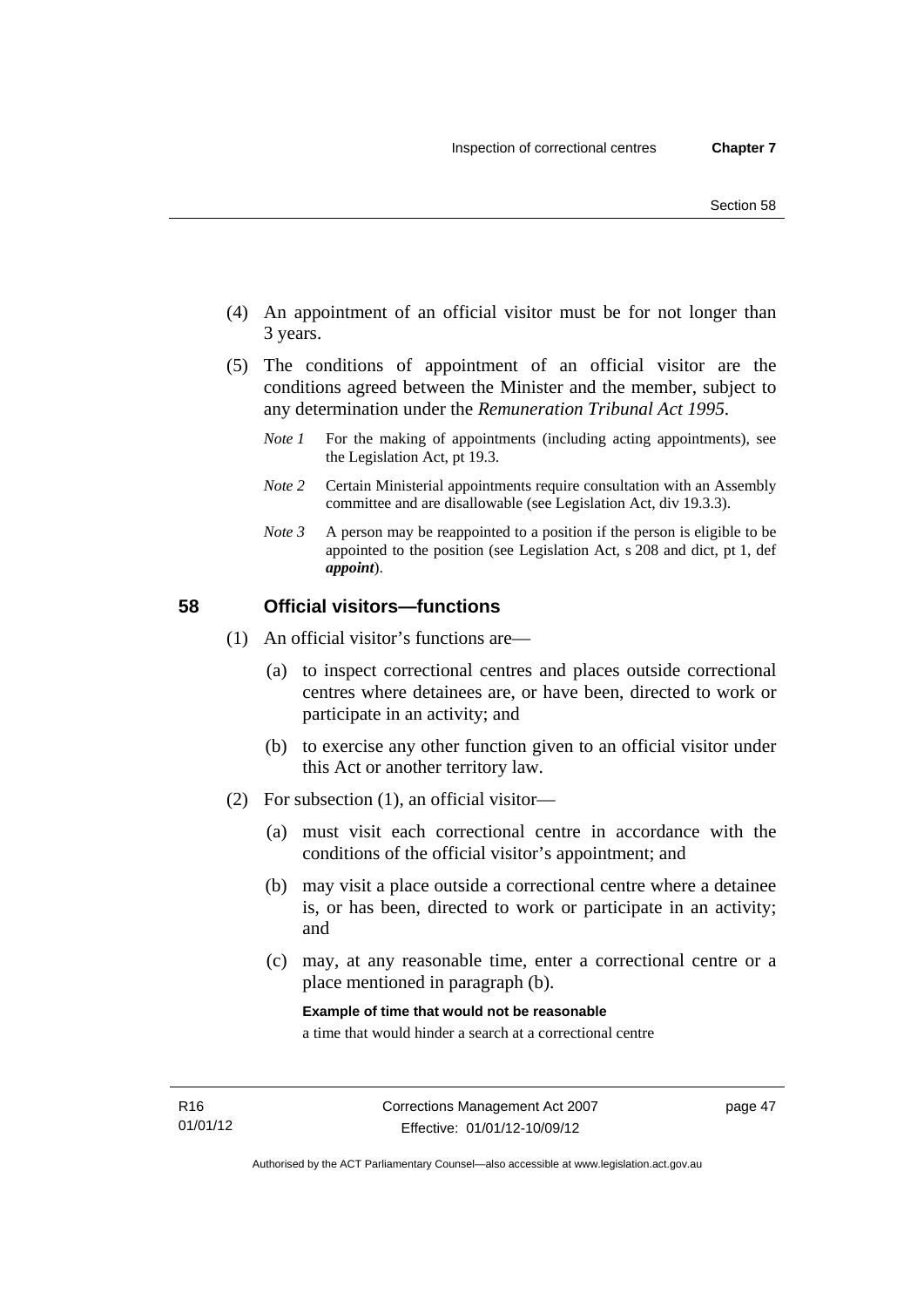- *Note* An example is part of the Act, is not exhaustive and may extend, but does not limit, the meaning of the provision in which it appears (see Legislation Act, s 126 and s 132).
- (3) If an official visitor believes, on reasonable grounds, that the detention of a detainee (including any aspect of the treatment, living conditions, work or activities of the detainee) is not in accordance with this Act, the official visitor must report that belief to the Minister in writing.
- (4) A corrections officer must give an official visitor any reasonable help the official visitor asks for to exercise the official visitor's functions.

# **59 Complaints to official visitors**

- (1) A detainee may complain to an official visitor about any aspect of the detainee's detention or treatment in detention, including—
	- (a) the operation of a correctional centre where the detainee is detained; or
	- (b) conditions, or work or activities provided, at a place where the detainee is, or has been, directed to work or participate in an activity.
- (2) The director-general must ensure that an official visitor is told as soon as practicable about any detainee who has told a corrections officer that the detainee wants to see an official visitor.
- (3) A detainee is not required to explain to the director-general or a corrections officer why the detainee may want to see an official visitor.

# **60 Investigation etc by official visitors**

 (1) An official visitor must investigate each complaint made under section 59 unless the official visitor believes, on reasonable grounds, that the complaint is frivolous or vexatious.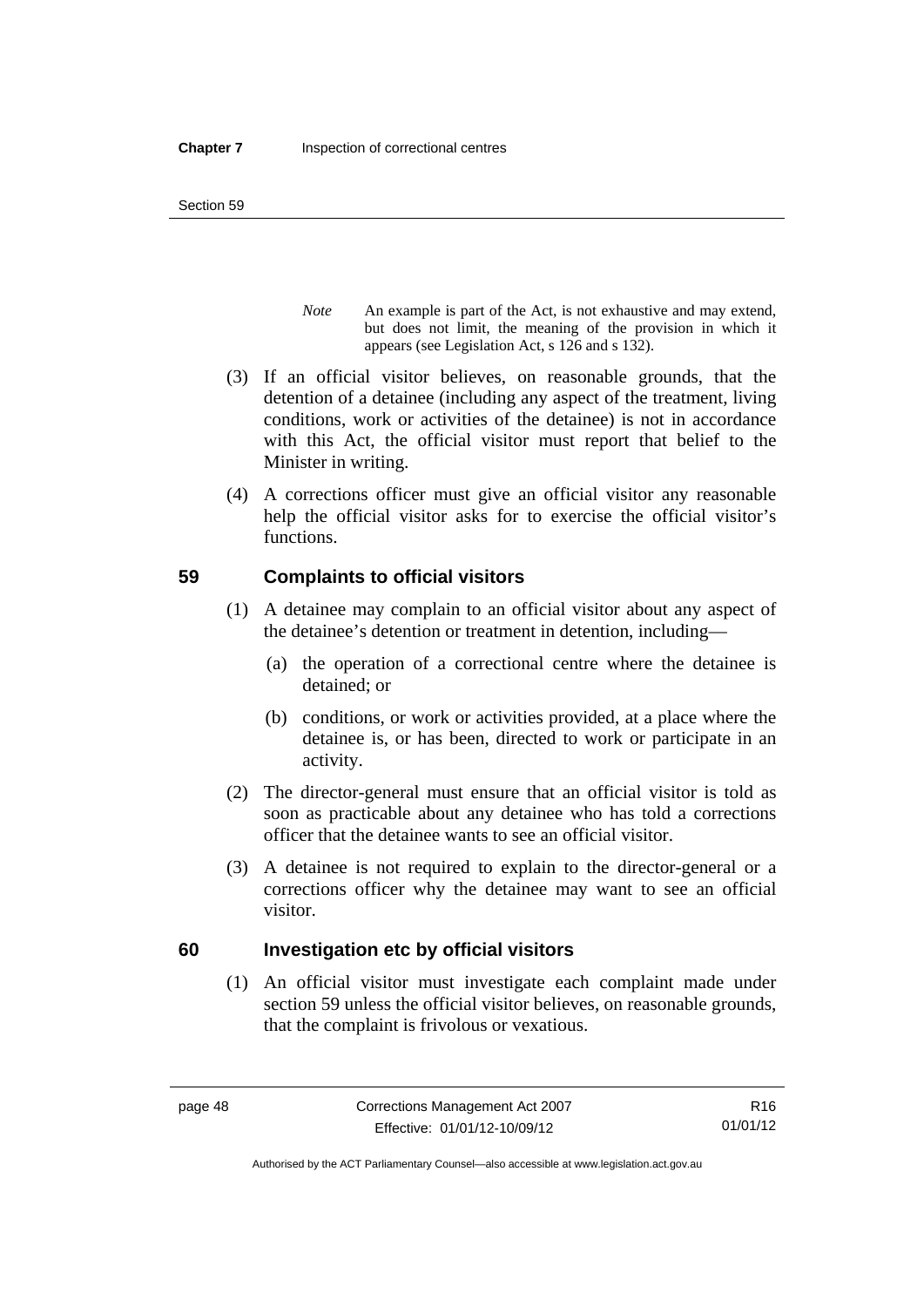- (2) An official visitor may—
	- (a) make a recommendation about the complaint to the director-general; or
	- (b) if the official visitor considers it is appropriate, give the Minister a report about any complaint or investigation.
- (3) As soon as practicable after the end of each quarter, an official visitor must give the Minister a written report for the quarter summarising—
	- (a) the number and kinds of complaints received by the official visitor; and
	- (b) the number and kinds of complaints investigated by the official visitor; and
	- (c) the outcomes of investigations of complaints.
	- *Note* For the meaning of *quarter*, see the Legislation Act, dict, pt 1.
- (4) The quarterly report may include comments by the official visitor about anything in relation to a complaint or investigation to which the report applies.

### **61 Official visitors—ending appointments**

- (1) The Minister may end the appointment of an official visitor—
	- (a) if the official visitor contravenes a territory law; or
	- (b) for misbehaviour; or
	- (c) if the official visitor becomes bankrupt or personally insolvent; or

*Note Bankrupt or personally insolvent*—see the Legislation Act, dictionary, pt 1.

 (d) if the official visitor is convicted or found guilty, in the ACT, of an offence punishable by imprisonment for at least 1 year; or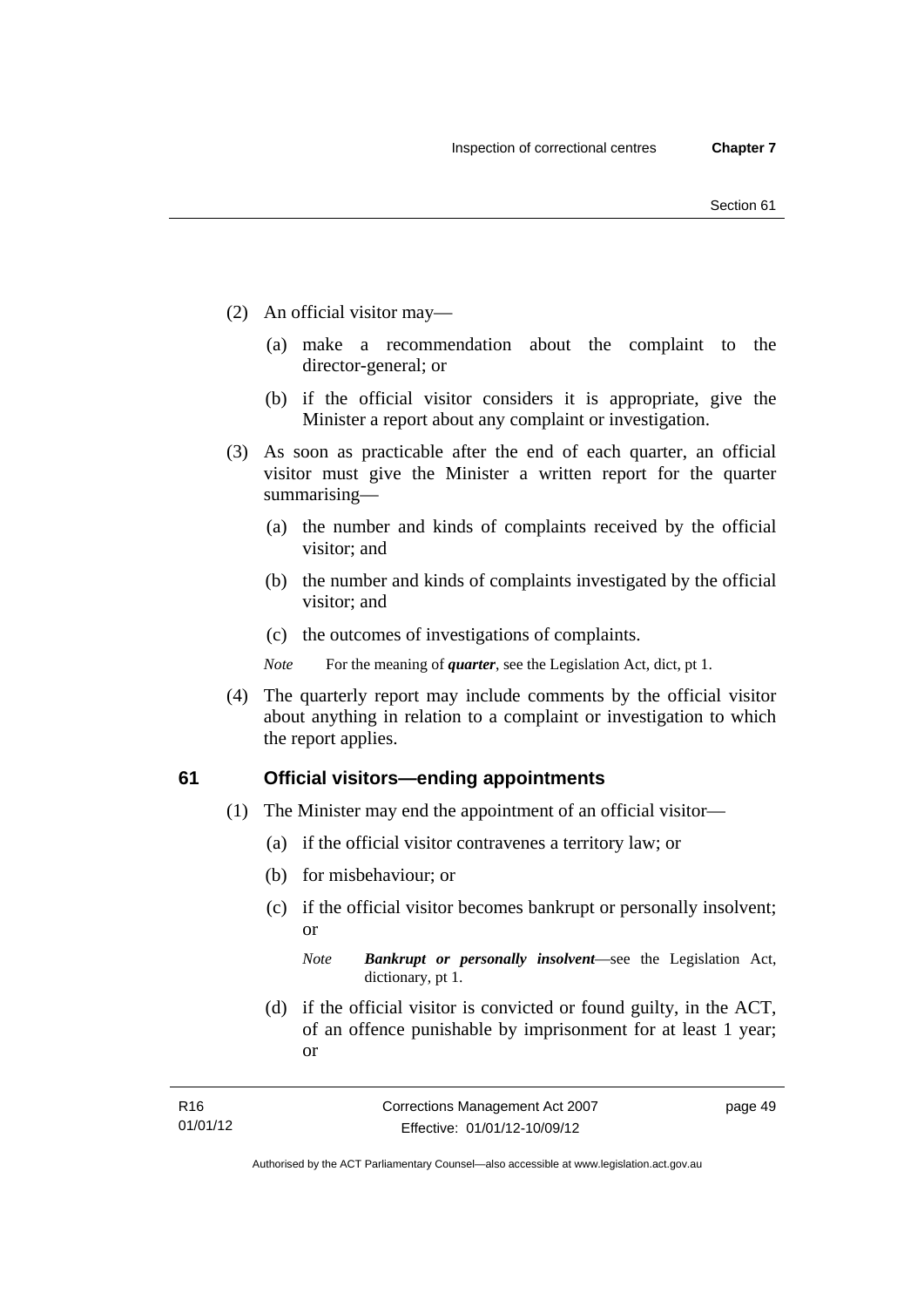- (e) if the official visitor is convicted or found guilty, outside the ACT, in Australia or elsewhere, of an offence that, if it had been committed in the ACT, would be punishable by imprisonment for at least 1 year; or
- (f) if the official visitor fails to visit a correctional centre in accordance with the conditions of the official visitor's appointment without the Minister's approval; or
- (g) for physical or mental incapacity, if the incapacity substantially affects the exercise of the official visitor's functions.
- (2) An official visitor's appointment ends if the person becomes a public employee.
	- *Note 1* A public employee must not be appointed as an official visitor (see s 57 (3)).
	- *Note 2* A person's appointment also ends if the person resigns (see Legislation Act, s 210).

# **62 Relationship with other inspection laws**

- (1) This Act must be construed and administered in a way that is consistent with an inspection law unless the contrary intention appears from this Act or that law.
- (2) This Act is taken to be consistent with an inspection law to the extent that it is capable of operating concurrently with that law.
- (3) The director-general may make arrangements with a person responsible for the exercise of functions under an inspection law to ensure, as far as practicable, the safety of an inspector (however described) or anyone else affected by the exercise of the function in relation to a detainee or correctional centre.
- (4) A person exercising a function under an inspection law in relation to a detainee or correctional centre must exercise the function in accordance with any direction by the director-general in relation to—

Authorised by the ACT Parliamentary Counsel—also accessible at www.legislation.act.gov.au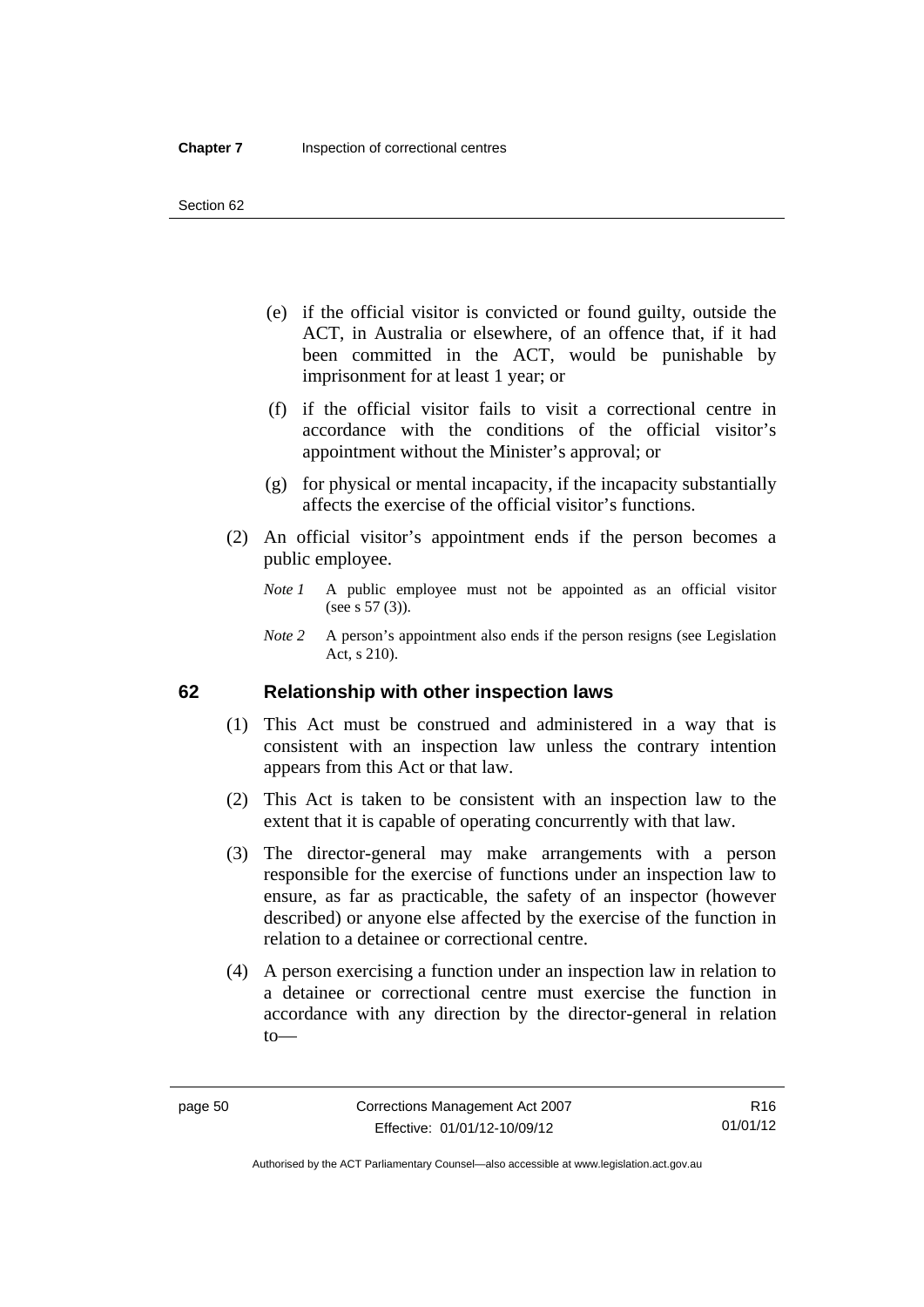- (a) the safety of anyone at the correctional centre; or
- (b) security or good order at a correctional centre.
- (5) In this section:

*inspection law* means an Act that provides for the entry and inspection of premises, or the search of people or premises.

### **Examples of inspection laws**

- *Crimes Act 1900*
- *Emergencies Act 2004*
- *Food Act 2001*
- *Public Health Act 1997*
- *Note* An example is part of the Act, is not exhaustive and may extend, but does not limit, the meaning of the provision in which it appears (see Legislation Act, s 126 and s 132).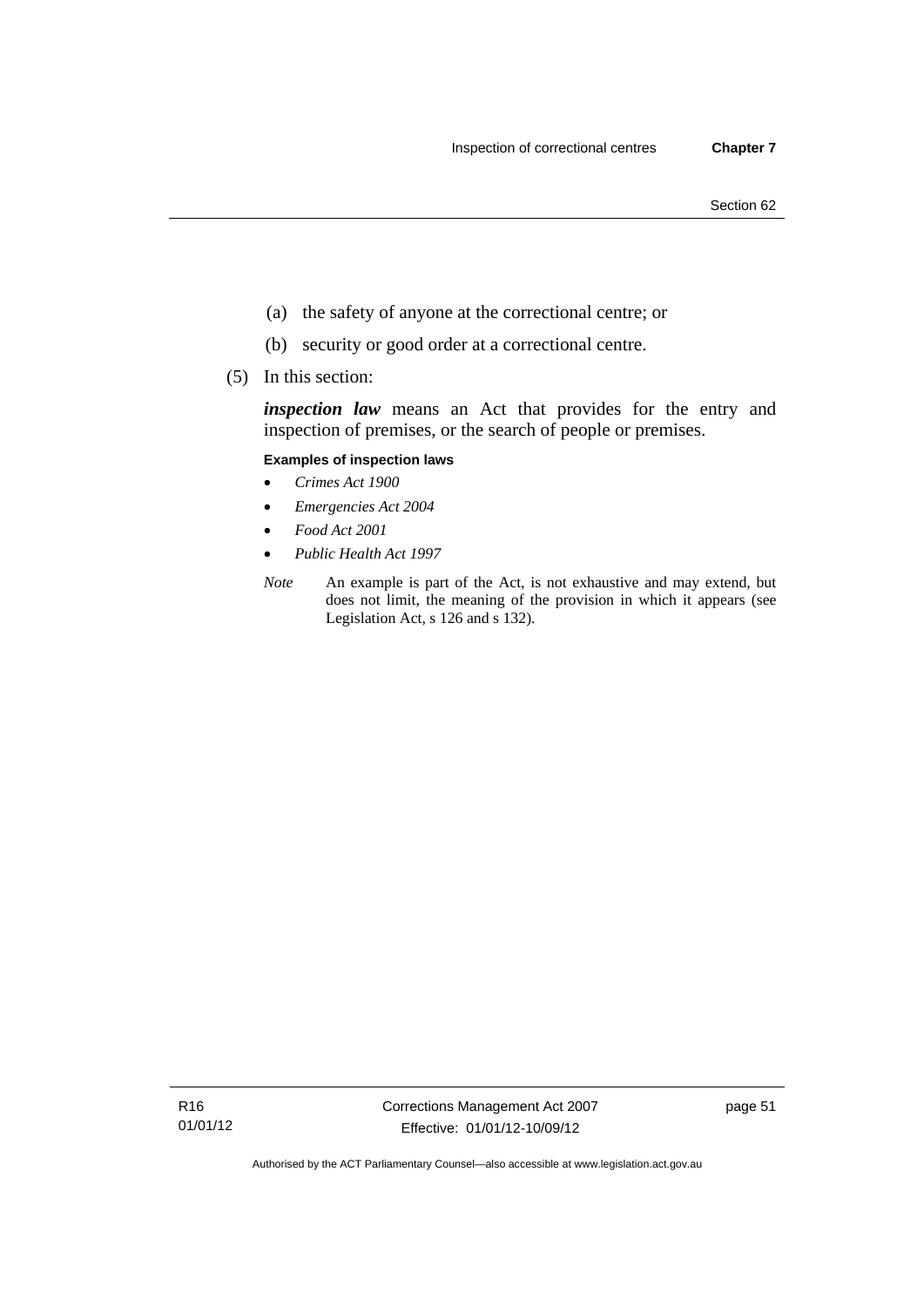# **Chapter 8 Admission to correctional centres**

### **63 Meaning of** *admission* **to correctional centre**

In this Act:

*admission,* of a detainee to a correctional centre, means—

- (a) admission of the detainee to the centre for detention; and
- (b) for a detainee reporting to the centre to perform periodic detention—includes the first, but not the second or subsequent, time the detainee reports to the centre to perform periodic detention.

### **64 Authority for detention**

- (1) A person must not be admitted to, or detained at, a correctional centre unless the detention is—
	- (a) authorised by a warrant under the *Crimes (Sentence Administration) Act 2005*, section 12 (Warrant for imprisonment); or
	- (b) authorised by a warrant under the *Crimes (Sentence Administration) Act 2005*, section 17 (Warrant for remand); or
	- (c) otherwise authorised, whether by a warrant or other authority (however named), under a territory law or a law of the Commonwealth, a State or another Territory.

#### **Examples—par (c)**

- 1 an accused person who is refused bail by an authorised person under the *Bail Act 1992*
- 2 a person held on a warrant issued under the *Royal Commissions Act 1991*, section 35 (Apprehension of witnesses failing to appear)
- 3 a person in immigration detention under the Migration Act 1958 (Cwlth)

R16 01/01/12

Authorised by the ACT Parliamentary Counsel—also accessible at www.legislation.act.gov.au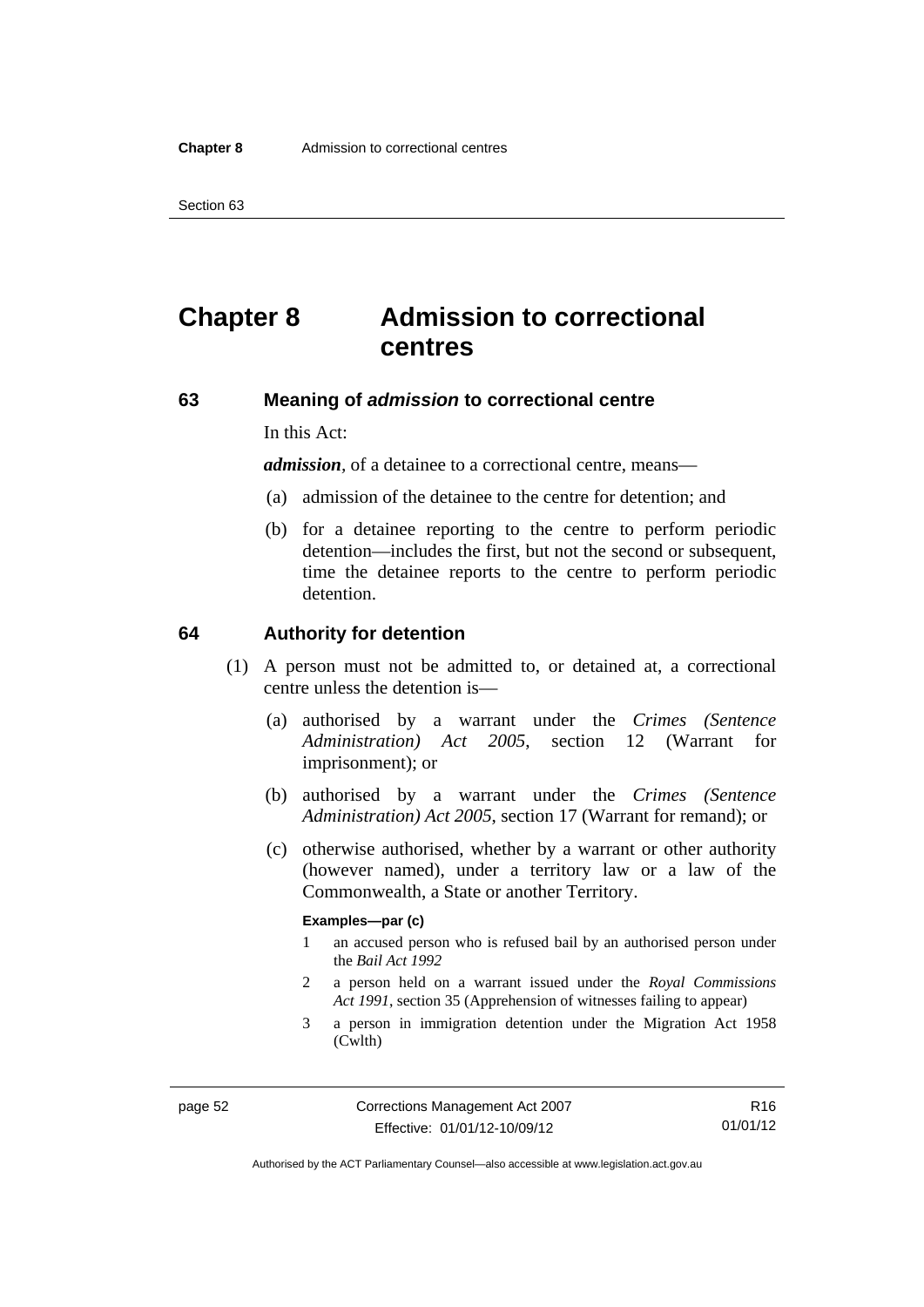- 4 an interstate detainee on leave in the ACT held in custody overnight
- *Note* An example is part of the Act, is not exhaustive and may extend, but does not limit, the meaning of the provision in which it appears (see Legislation Act, s 126 and s 132).
- (2) Before the person is admitted to the correctional centre, the director-general must be given the warrant or evidence of other authority for the detention.
- (3) The validity of a person's detention at a correctional centre is not affected by a defect or irregularity in or in relation to the warrant or the evidence of other authority for the detention.

## **65 Identification of detainees**

- (1) For the identification of a detainee admitted to a correctional centre, the director-general may direct that all or any of the following be taken of, or from, the detainee:
	- (a) prints of the detainee's hands, fingers, feet or toes;
	- (b) a photograph or video recording;
	- (c) a measurement;
	- (d) a cast or impression;
	- (e) a buccal swab or saliva sample;
	- (f) a blood sample;
	- (g) anything else prescribed by regulation.
- (2) Anything taken of, or from, a detainee under subsection (1) must be destroyed if—
	- (a) the detainee is found not guilty of any offence to which the detention relates, other than on the ground of unsoundness of mind; or
	- (b) proceedings for any offence to which the detention relates are discontinued or dismissed.

page 53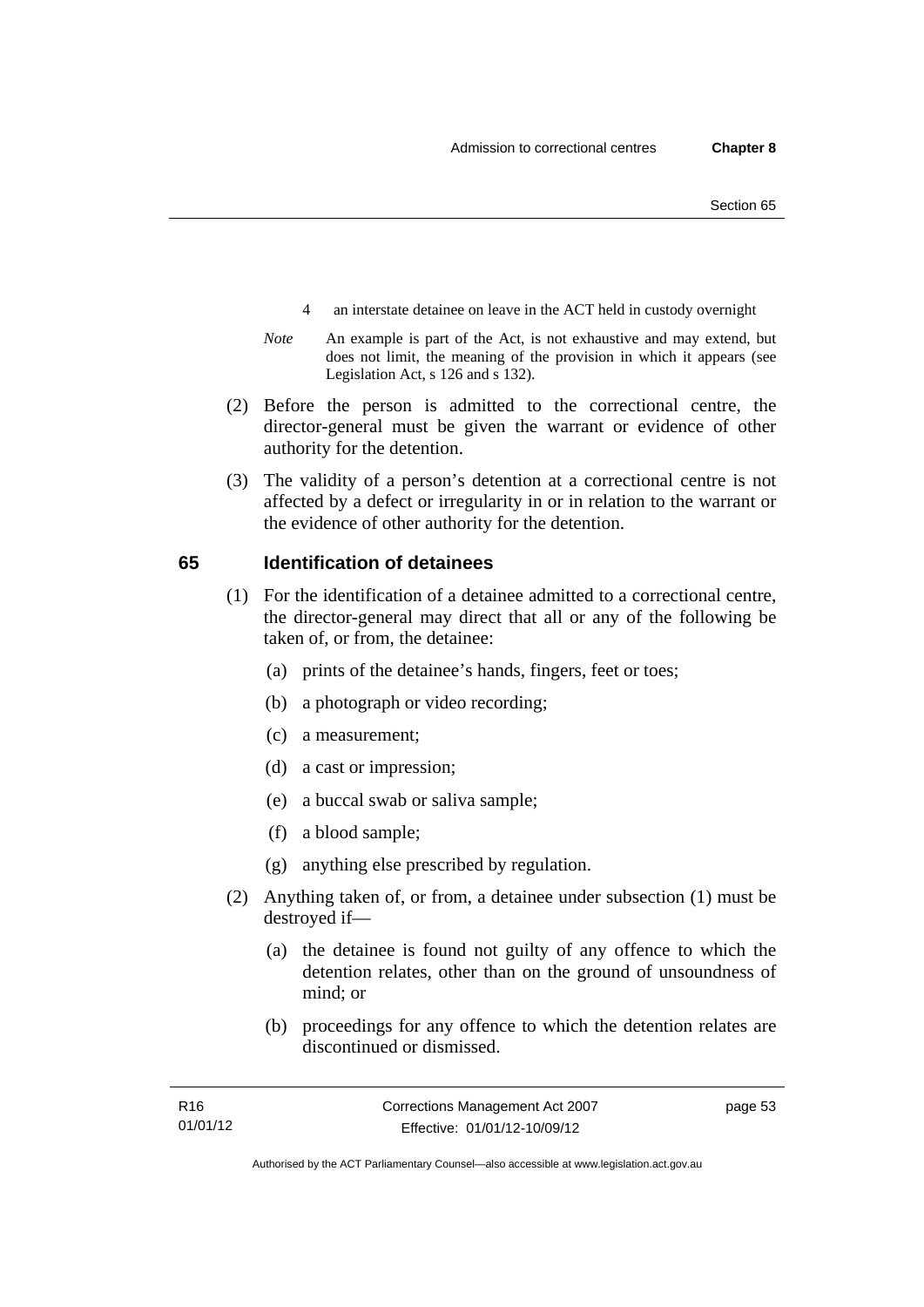- (3) However, subsection (2) does not apply if, for any part of the period of detention in relation to an offence, the detainee was also being detained for another offence—
	- (a) of which the detainee has been convicted; or
	- (b) for which a proceeding (including any appeal proceeding) is still pending.
- (4) A blood sample under this section may only be taken by a health practitioner appointed under section 22 (Health practitioners non-therapeutic functions).
	- *Note* The *Crimes (Forensic Procedures) Act 2000* includes provision for carrying out forensic procedures on people in custody. See particularly pt 2.7 (Carrying out of certain forensic procedures after conviction of serious offenders).

## **66 Information about entitlements and obligations**

- (1) As soon as practicable after a detainee is admitted to a correctional centre, the director-general must ensure that reasonable steps are taken to explain the following to the detainee:
	- (a) the detainee's entitlements and obligations under this Act;
	- (b) the case management plan arrangements;
	- (c) the role of official visitors;
	- (d) the procedures for seeking information and making complaints;
	- (e) if the detainee is a national of a foreign country—the right to have a diplomatic or consular representative of the country told about the detention;
	- (f) anything else prescribed by regulation;
	- (g) anything else the director-general considers necessary or desirable.

**Examples—par (g)** 

1 corrections policies and operating procedures relevant to the detainee

| page 54 | Corrections Management Act 2007 | R16      |
|---------|---------------------------------|----------|
|         | Effective: 01/01/12-10/09/12    | 01/01/12 |

Authorised by the ACT Parliamentary Counsel—also accessible at www.legislation.act.gov.au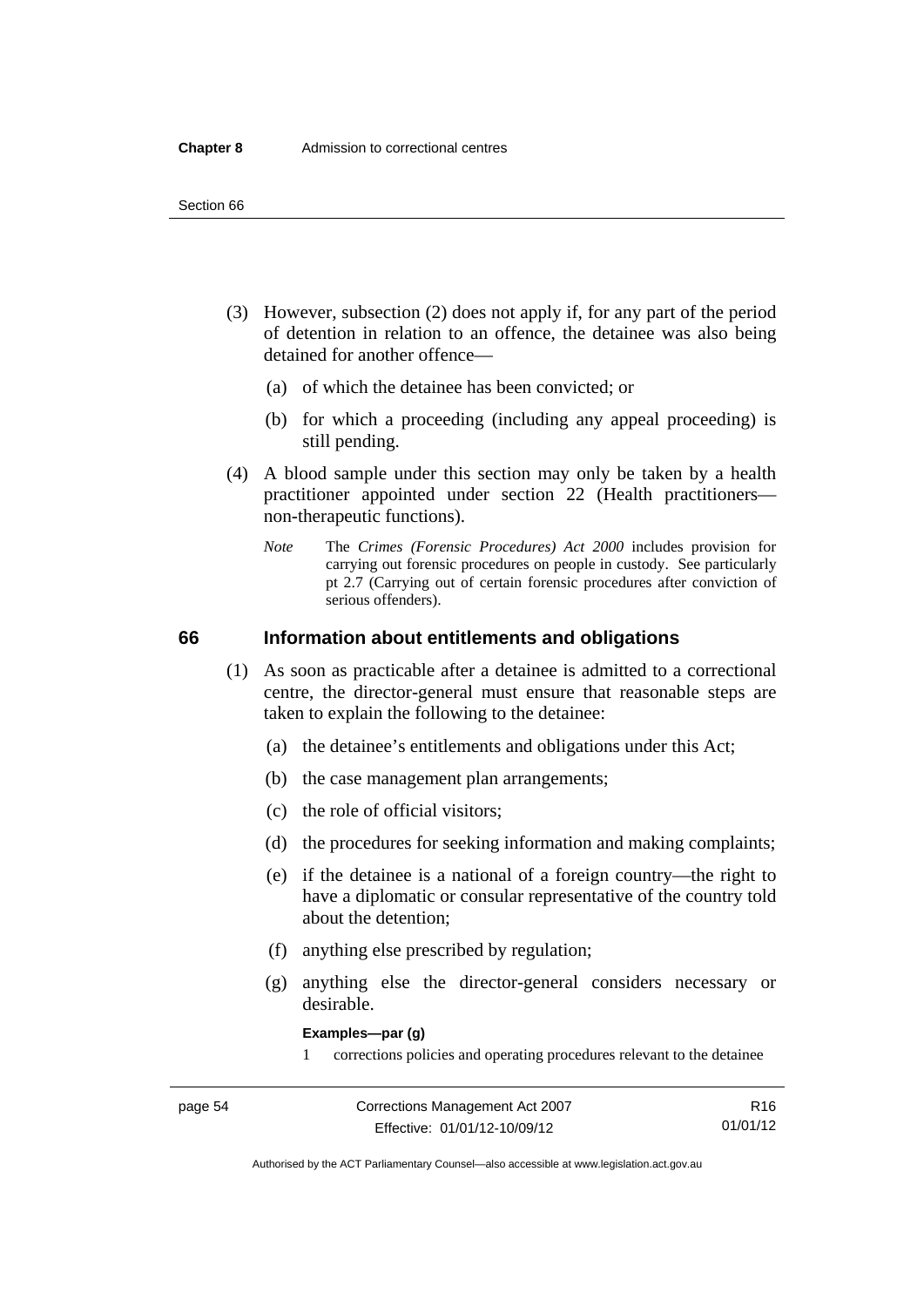- 2 the scope and effect of the director-general's directions
- 3 for a transgender or intersex detainee—the effect of section 79 in relation to choice of sexual identity
- 4 the health services, work and activities available to detainees
- 5 for an offender—the role of the sentence administration board
- *Note* An example is part of the Act, is not exhaustive and may extend, but does not limit, the meaning of the provision in which it appears (see Legislation Act, s 126 and s 132).
- (2) The explanation under subsection (1)—
	- (a) may be in general terms; and
	- (b) as far as practicable, must be in language the detainee can readily understand.

**Example—par (a)** 

a written statement or checklist used by corrections officers to give detainees a general summary of the things mentioned in subsection (1)

- *Note* An example is part of the Act, is not exhaustive and may extend, but does not limit, the meaning of the provision in which it appears (see Legislation Act, s 126 and s 132).
- (3) The director-general must arrange for the assistance of an interpreter in complying with subsection (1) or (2) if the director-general believes, on reasonable grounds, that the detainee is unable, because of inadequate knowledge of the English language or a disability, to communicate with reasonable fluency in English.
- (4) Without limiting subsection (3), the assistance of the interpreter may be provided by telephone.
- (5) The director-general must also ensure that copies of the following are available for inspection by detainees at each correctional centre:
	- (a) this Act;
	- (b) corrections policies and operating procedures available under section 14.

page 55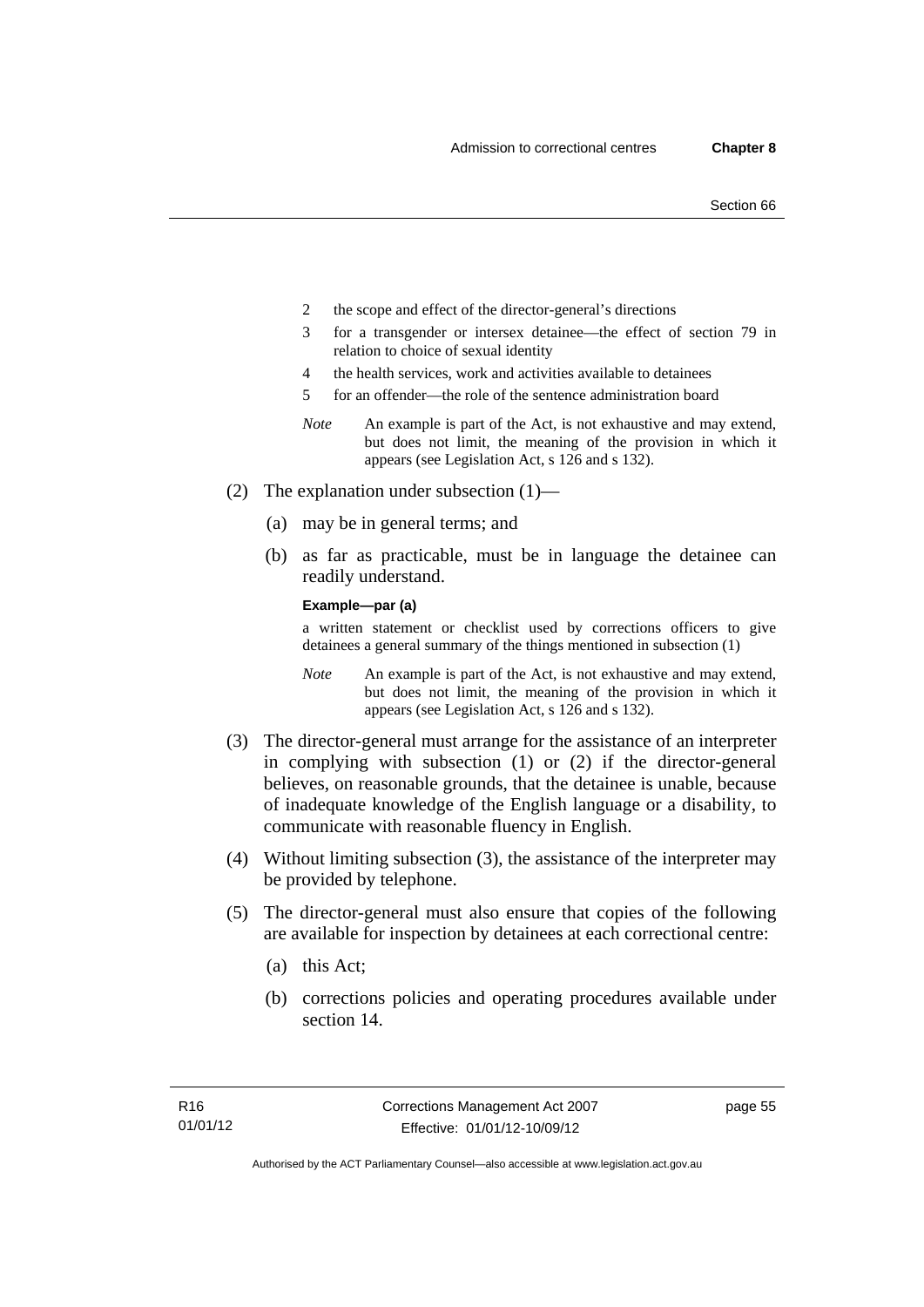(6) The director-general must tell a diplomatic or consular representative of a foreign country about the detention of a national of that country, if asked by the detainee.

## **67 Initial assessment**

- (1) The director-general must ensure that—
	- (a) each detainee admitted to a correctional centre is assessed as soon as practicable to identify any immediate physical or mental health, or safety or security, risks and needs; and
	- (b) any risks and needs identified by the assessment are addressed.
- (2) In particular, the director-general must ensure that any ongoing risks and needs are addressed in the detainee's case management plan.

### **68 Health assessment**

- (1) The assessment under section 67 of a detainee's physical and mental health needs and risks must be made within 24 hours after the detainee's admission.
- (2) The health assessment must involve—
	- (a) an initial assessment by a nurse and a review of the nurse's assessment by a doctor appointed under section 21 (Doctors health service appointments); or
	- (b) an assessment by a doctor appointed under section 21 (Doctors—health service appointments).
- (3) The health assessment must include an assessment of the detainee's risk of self-harm.
	- *Note 1* The detainee's case management plan must also address the detainee's health condition, any risk of self-harm and any treatment regime (see s 78).
	- *Note 2* The *Mental Health (Treatment and Care) Act 1994* also includes provision for assessment orders, and emergency detention and care, under that Act.

R16 01/01/12

Authorised by the ACT Parliamentary Counsel—also accessible at www.legislation.act.gov.au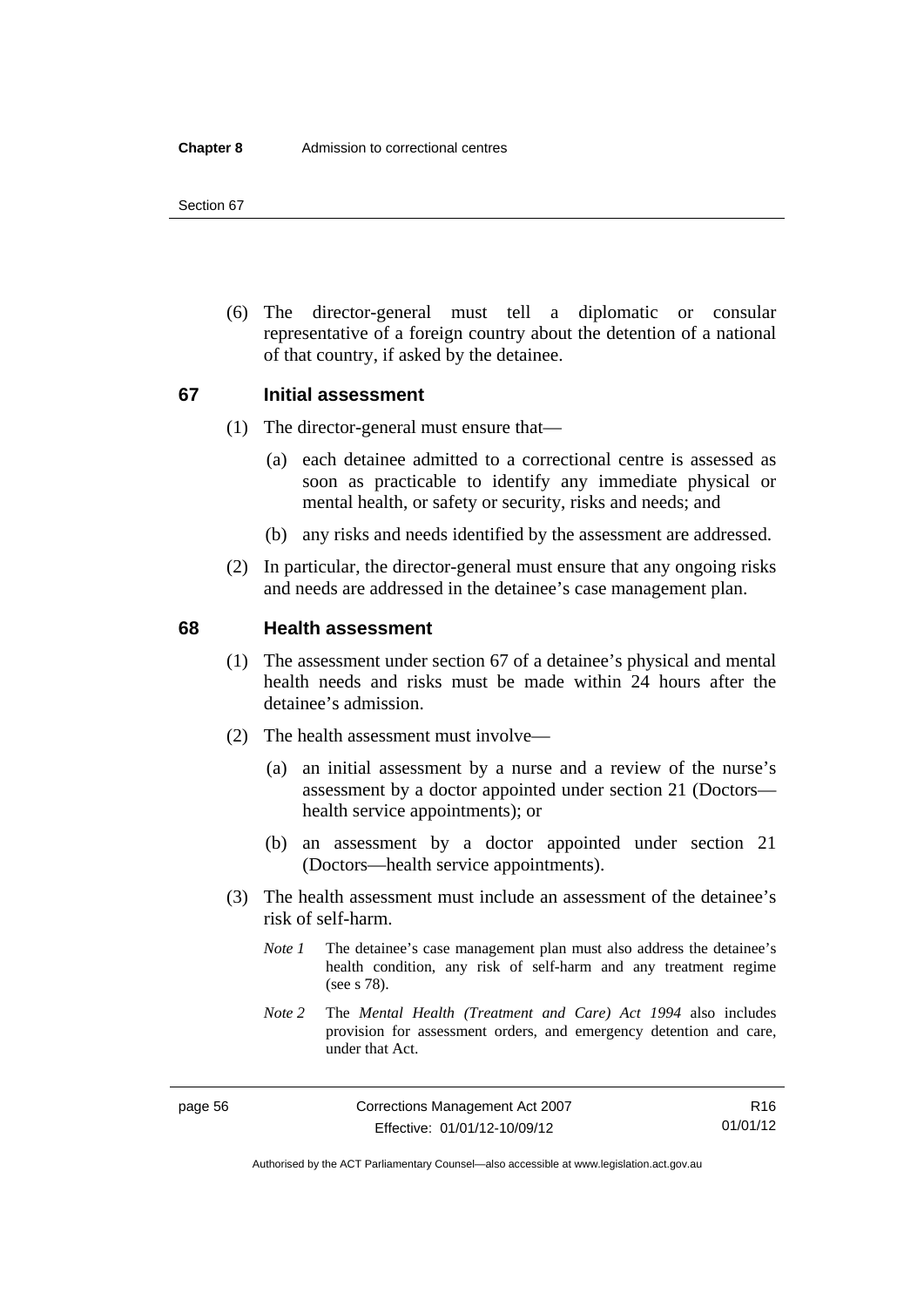# **69 Alcohol and drug tests on admission**

- (1) For an assessment under section 67, the director-general may direct the detainee, orally or in writing, to provide a test sample.
- (2) Division 9.6.2 (Alcohol and drug testing—detainees) applies in relation to the direction and any sample given under the direction.

# **70 Strip search on admission**

- (1) For an assessment under section 67, the director-general may direct the detainee, orally or in writing, to submit to a strip search.
- (2) Part 9.4 (Searches) and part 9.5 (Seizing property) apply in relation to the direction and any strip search conducted under the direction.

# **71 Property of detainees**

- (1) The director-general may allow a detainee's property to be brought into a correctional centre.
- (2) However, the director-general may give directions imposing conditions in relation to the detainee's property brought into a correctional centre, including conditions in relation to—
	- (a) the nature, amount and location of property that may be held by a detainee at the centre; and
	- (b) the use of the property.
- (3) The director-general must ensure that the register of detainees includes details of the property each detainee has at a correctional centre.
- (4) Without limiting section 14 (Corrections policies and operating procedures), a corrections policy or operating procedure may make provision in relation to detainee's property, including provision in relation to the following:
	- (a) the taking and storage of the property;

page 57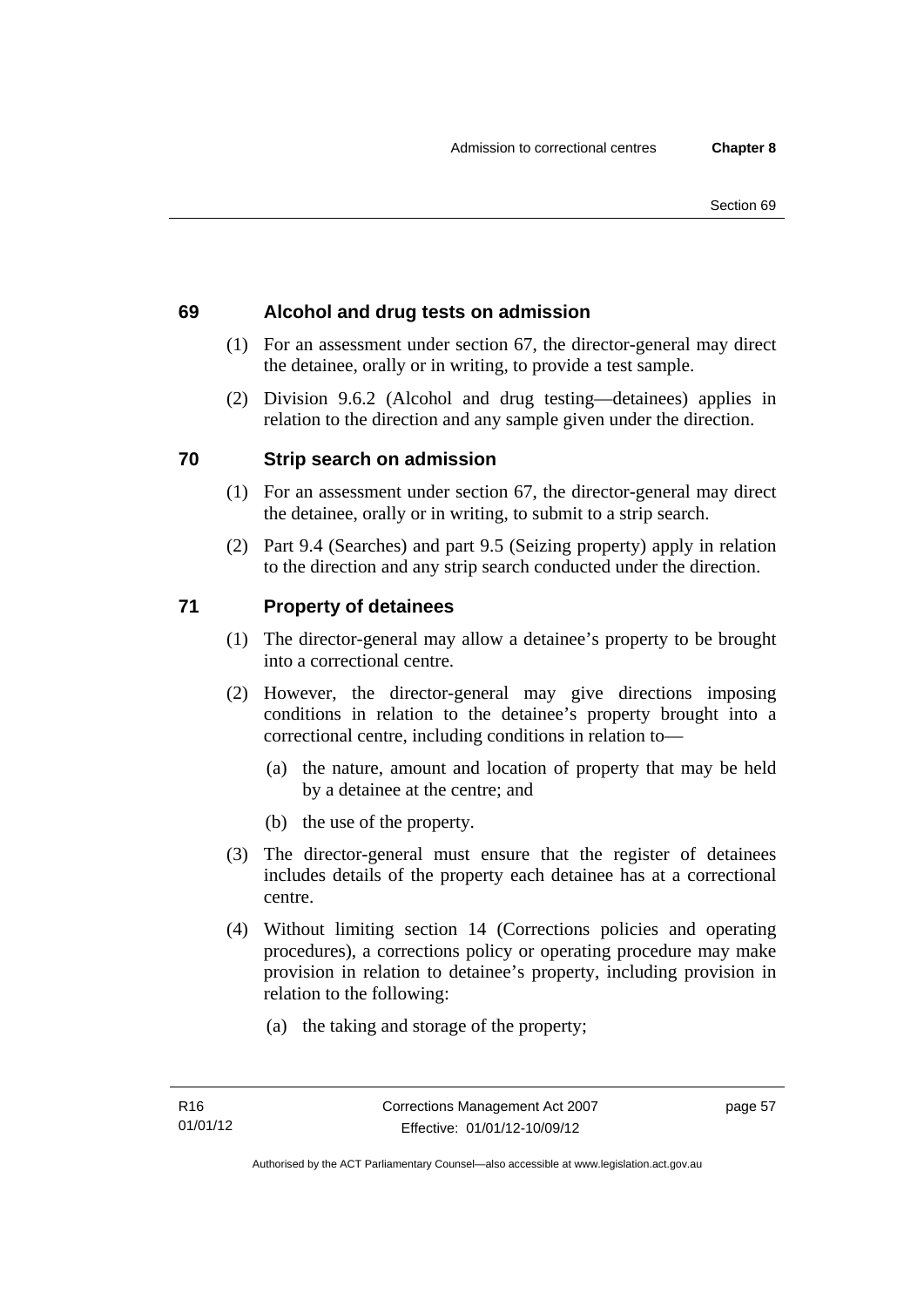- (b) access to, and use of, the property;
- (c) transfer of the property;
- (d) compensation for loss or damage;
- (e) return of the property to the detainee.
- (5) In this section:

*detainee's property* does not include a prohibited thing.

*Note* Pt 9.5 (Seizing property) provides generally for the seizure, forfeiture and return of property.

#### **72 Security classification**

The director-general must arrange a security classification for a detainee as soon as practicable after the detainee's admission to a correctional centre.

# **73 Case management plan**

The director-general must arrange for a case management plan to be prepared for a detainee as soon as practicable after the detainee's admission to a correctional centre.

# **74 Entries in register of detainees**

The director-general must ensure that details of each detainee admitted to a correctional centre are entered in the register of detainees on the detainee's admission to the centre.

*Note* The director-general must keep a register of detainees at a correctional centre (see s 76).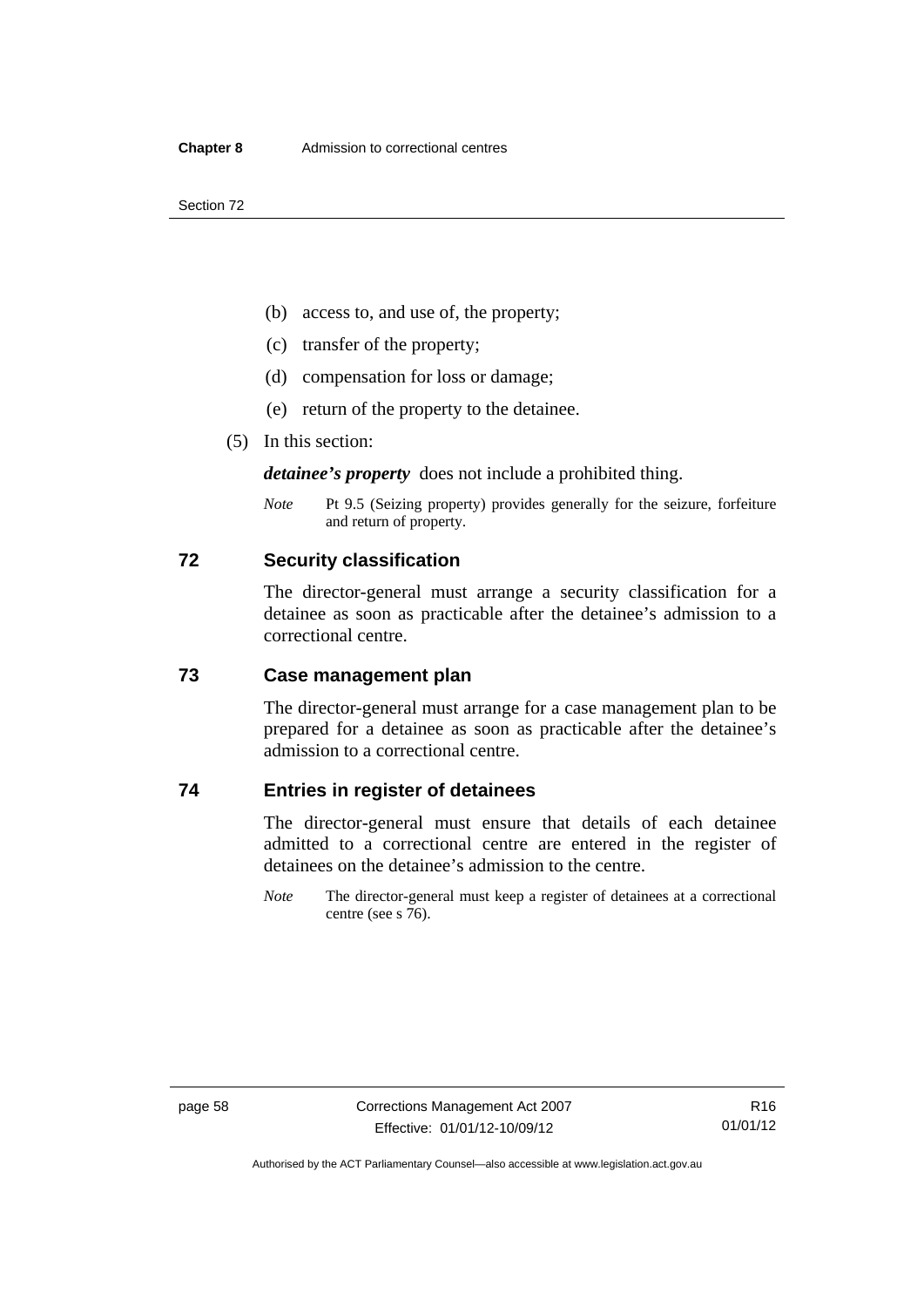# **Chapter 9 Management and security**

# **Part 9.1 Management and security general**

## **75 Compliance with director-general's directions**

A detainee must comply with any direction given under this Act to the detainee by the director-general.

*Note* Under s 17, the director-general may delegate any of the director-general's functions, including the giving of directions, to a corrections officer.

## **76 Register of detainees**

- (1) The director-general must keep a register containing details of each detainee at a correctional centre.
- (2) The register must include details of the following for each detainee:
	- (a) full name;
	- (b) authority for detention;
	- (c) period of authorised detention;
	- (d) for a detainee under a sentence of imprisonment—
		- (i) the sentence, including any periodic detention period or other element of a combination sentence; and
		- (ii) any nonparole period;
	- (e) current place of detention;
	- (f) security classification;
	- (g) case management plan;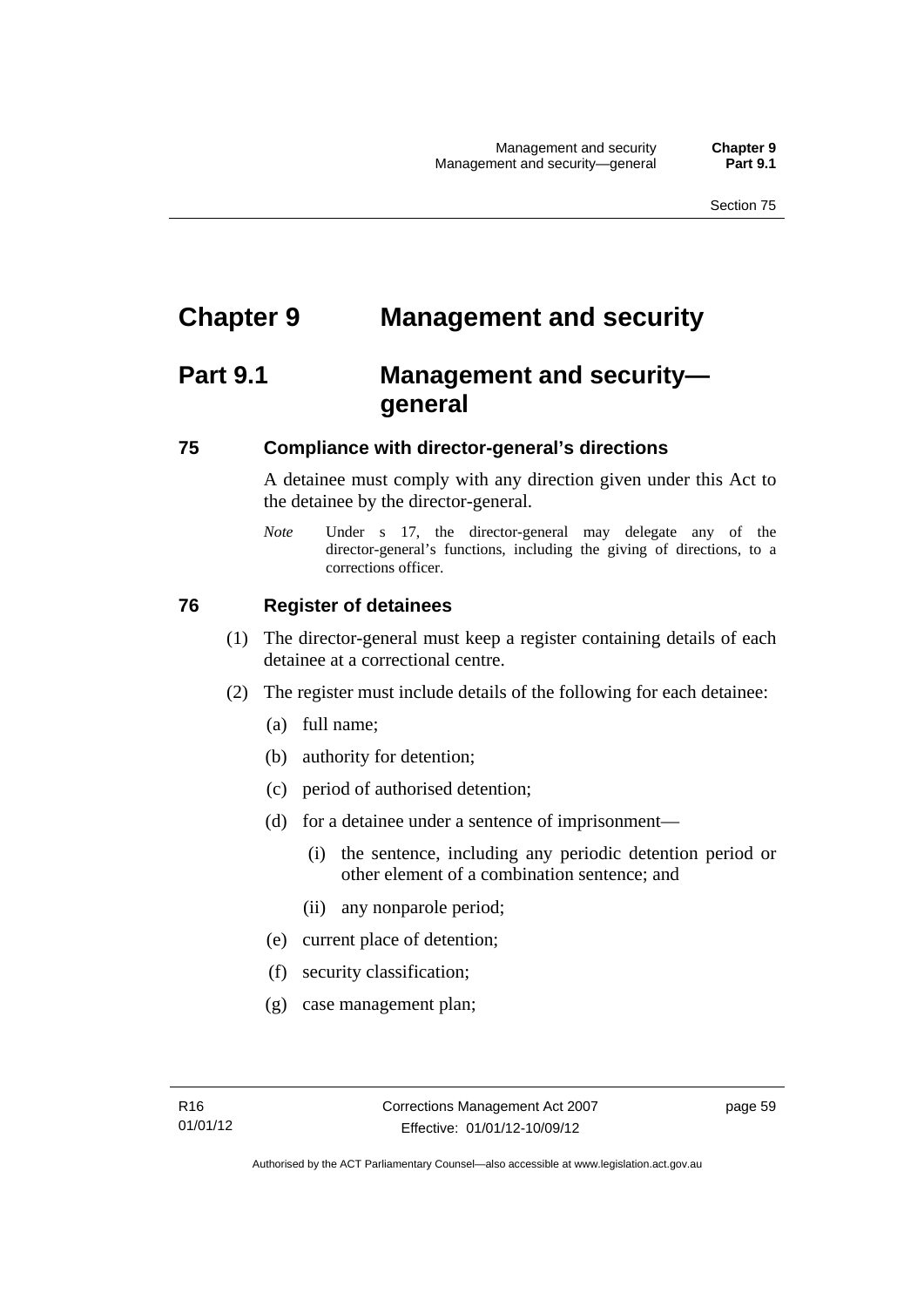- (h) sex, including that chosen under section 79 (Transgender and intersex detainees—sexual identity);
- (i) any known condition of the detainee that requires, or is likely to require, a health service;
- (j) anything taken under section 65 (Identification of detainees);
- (k) anything else the director-general considers necessary or appropriate for the proper management of the detainee.

#### **Examples—par (i)**

- 1 nutritional or health needs
- 2 need for spectacles, contact lens, crutches, prosthesis or other artificial aids
- 3 language or literacy difficulties
- *Note* An example is part of the Act, is not exhaustive and may extend, but does not limit, the meaning of the provision in which it appears (see Legislation Act, s 126 and s 132).
- (3) The register must be available for inspection under chapter 7 (Inspection of correctional centres).
- (4) In this section:

*combination sentence*—see the *Crimes (Sentencing) Act 2005*, dictionary.

## **77 Health reports**

- (1) For this Act, the director-general may ask a relevant director-general for a written report about a detainee's health.
- (2) The relevant director-general must comply with the request as soon as practicable.
- (3) The relevant director-general's report must include personal health information about the detainee that is in a health record—
	- (a) in the relevant director-general's custody; or

Authorised by the ACT Parliamentary Counsel—also accessible at www.legislation.act.gov.au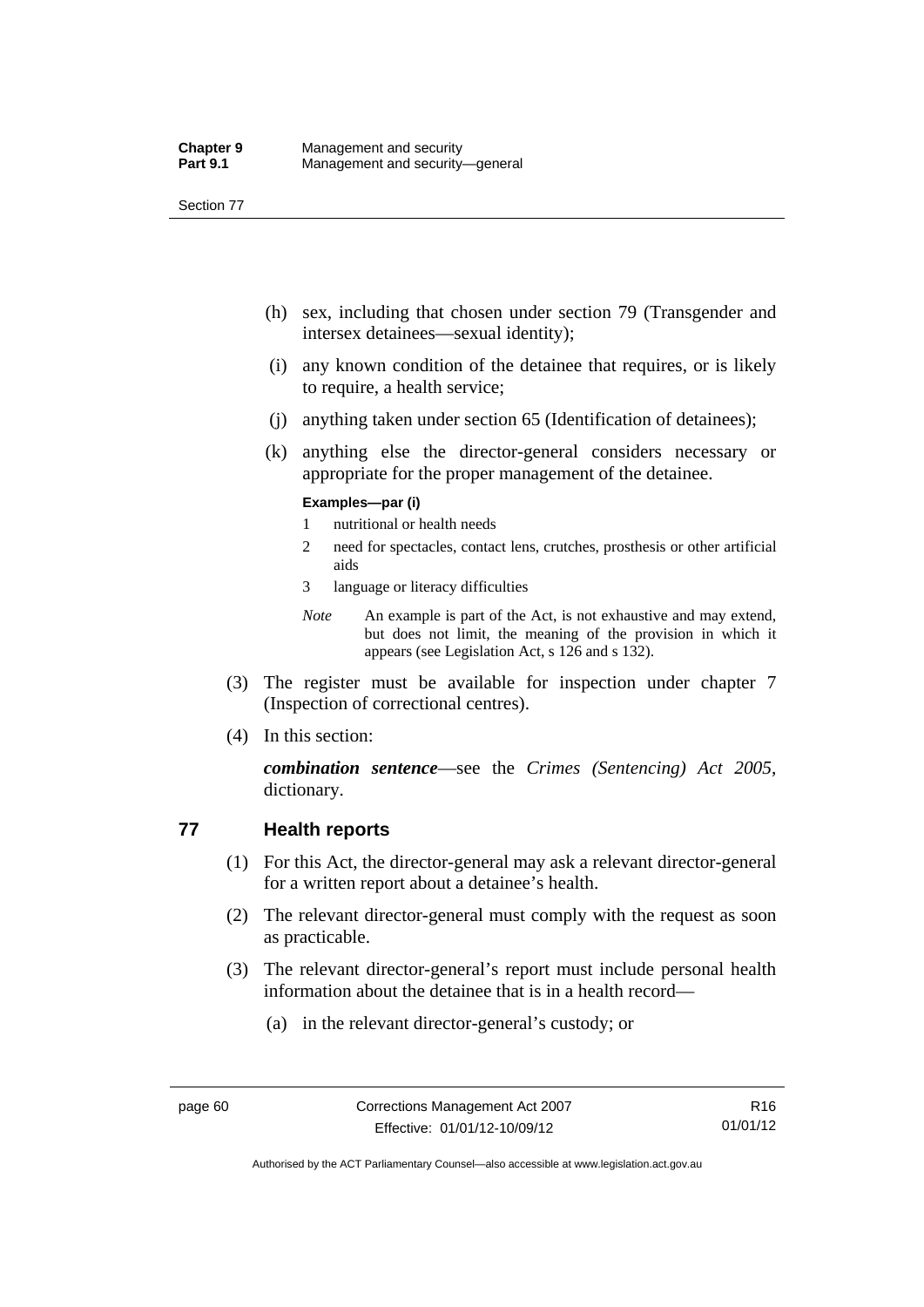- (b) to which the relevant director-general has access through any arrangement with another director-general.
- (4) The director-general must ensure that a doctor appointed under section 21 (Doctors—health service appointments) assesses the report from a relevant director-general and includes a statement of the detainee's condition (the *health schedule*) in the detainee's case management plan.
- (5) The health schedule must include a summary of—
	- (a) the detainee's condition and health risks, including any likelihood of the condition resulting in a medical emergency or the onset of significant health problems and any associated symptoms; and
	- (b) a treatment regime for the detainee

#### **Examples—s (5)**

- 1 Detainee D has diabetes. The health schedule for D explains the type of diabetes, the treatment required, any likely medical emergency or significant health problem and the associated symptoms, such as hypoglycaemia.
- 2 Detainee P has epilepsy. The health schedule for P explains the type of epilepsy, the treatment required, the symptoms and consequences of any failure to maintain the treatment regime.
- *Note* An example is part of the Act, is not exhaustive and may extend, but does not limit, the meaning of the provision in which it appears (see Legislation Act, s 126 and s 132).
- (6) Without limiting section 14 (Corrections policies and operating procedures), a corrections policy or operating procedure may include provision in relation to the health schedule, including provision in relation to any of the following:
	- (a) the content of the schedule and, in particular, any statement about the detainee's health risks and treatment regime;
	- (b) the people who may access the health schedule and the circumstances for access.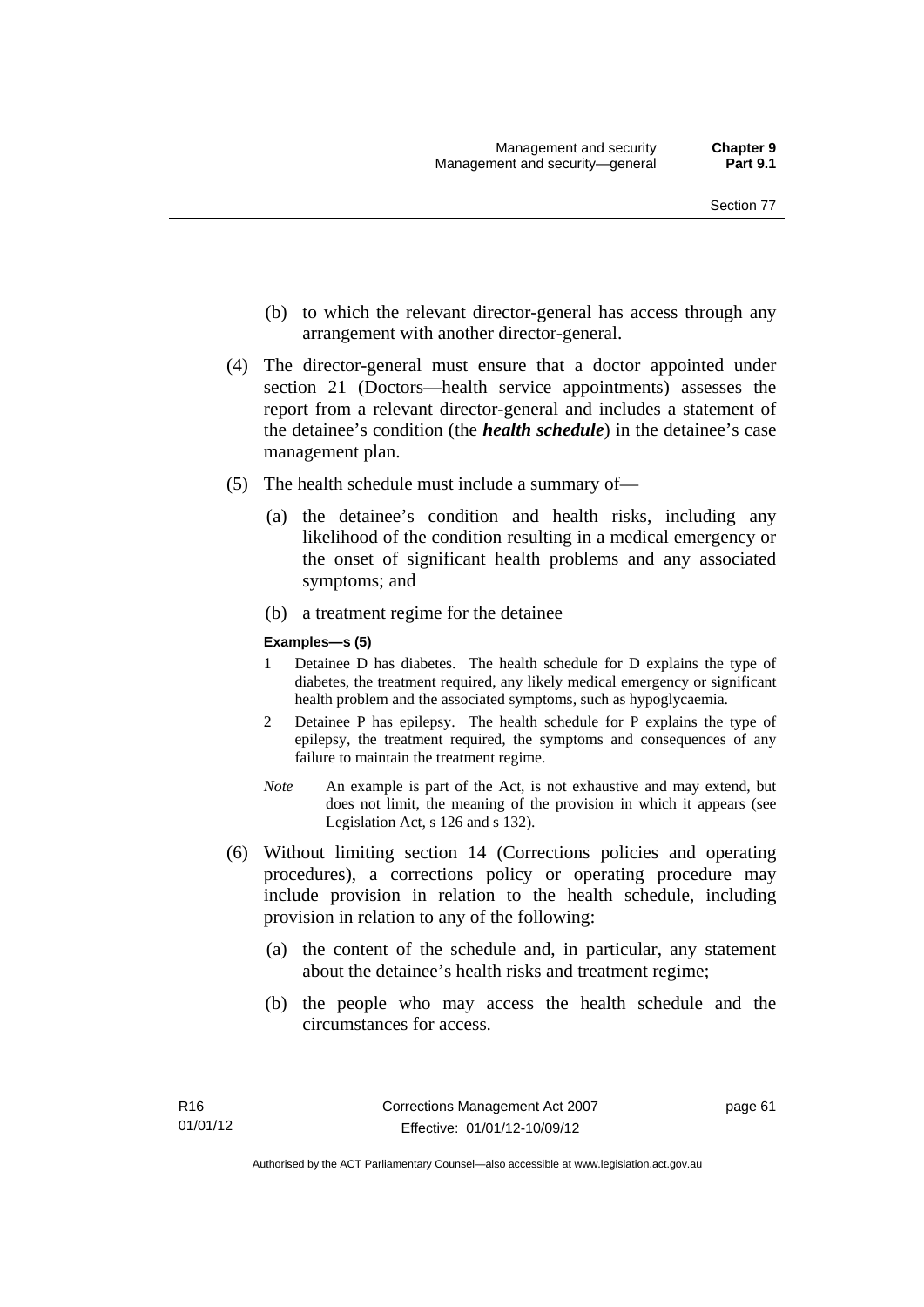- (7) The director-general must ensure that the relevant director-general's report and the health schedule is available only to people authorised by the director-general.
- (8) In this section:

*health record*—see the *Health Records (Privacy and Access) Act 1997*, dictionary.

*personal health information*—see the *Health Records (Privacy and Access) Act 1997*, dictionary.

*relevant director-general* means a director-general whose administrative unit is responsible for any provision of the following Acts:

- (a) the *Children and Young People Act 2008*;
- (b) the *Disability Services Act 1991*;
- (c) the *Health Act 1993*;
- (d) the *Mental Health (Treatment and Care) Act 1994*.
- *Note* Compliance with a request under this section does not involve a contravention of a privacy principle under the *Health Records (Privacy and Access) Act 1997* (see that Act, s 5 (The privacy principles))*.*

#### **78 Case management plans—scope etc**

- (1) The director-general—
	- (a) must maintain an individual management plan for each detainee, other than a remandee; and
	- (b) may maintain an individual management plan for a detainee who is a remandee.
- (2) A case management plan for a detainee must—
	- (a) outline work and activities for the detainee; and

Authorised by the ACT Parliamentary Counsel—also accessible at www.legislation.act.gov.au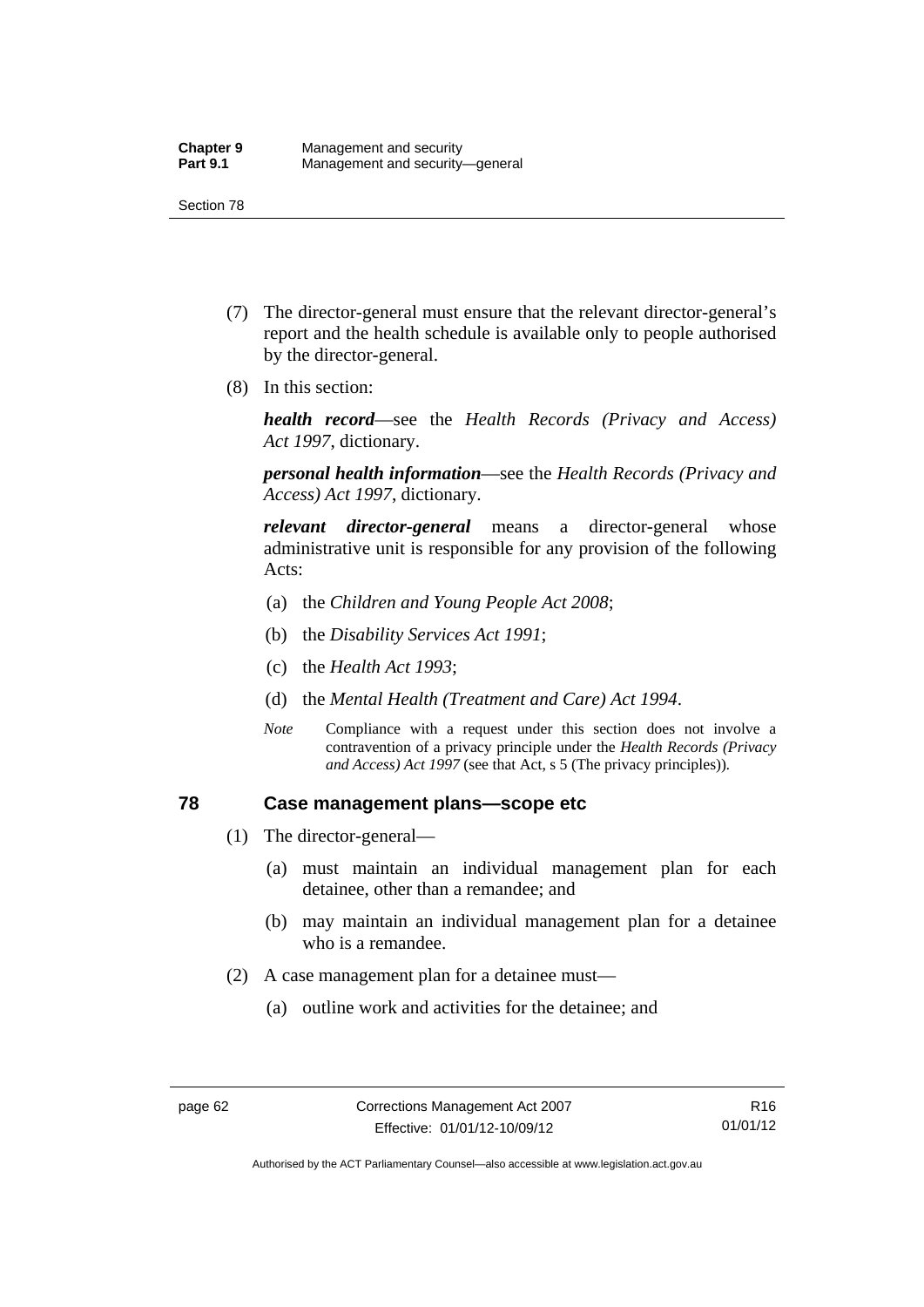- (b) be based on an assessment of the needs, capacities and disposition of the detainee; and
- (c) be consistent with the resources available to the director-general to manage the detainee; and
- (d) if the detainee is an offender—outline how the detainee is to be prepared for lawful release and reintegration into society at the earliest possible time.
- (3) A case management plan may deal with any matter relating to a detainee, including the following:
	- (a) provision for the safe, secure and humane treatment of the detainee;
	- (b) for a detainee at risk of self-harm—an outline of the risk and strategies for managing the risk;
	- (c) the welfare of the detainee, including the detainee's participation in work or activities, and other constructive use of time in detention;
	- (d) details of any academic, vocational or cultural education or training for the detainee approved under section 52 (News and educational services);
	- (e) the detainee's health condition and risks, and any associated treatment regime;
	- (f) for a detainee with a physical, mental or educational disability—strategies for extra assistance to minimise any disadvantage suffered by the detainee because of the disability, particularly in relation to suitability for work and release from detention;
	- (g) for a detainee serving a sentence of imprisonment by full-time detention—requirements for the detainee to be—
		- (i) told the detainee's release date under the sentence; and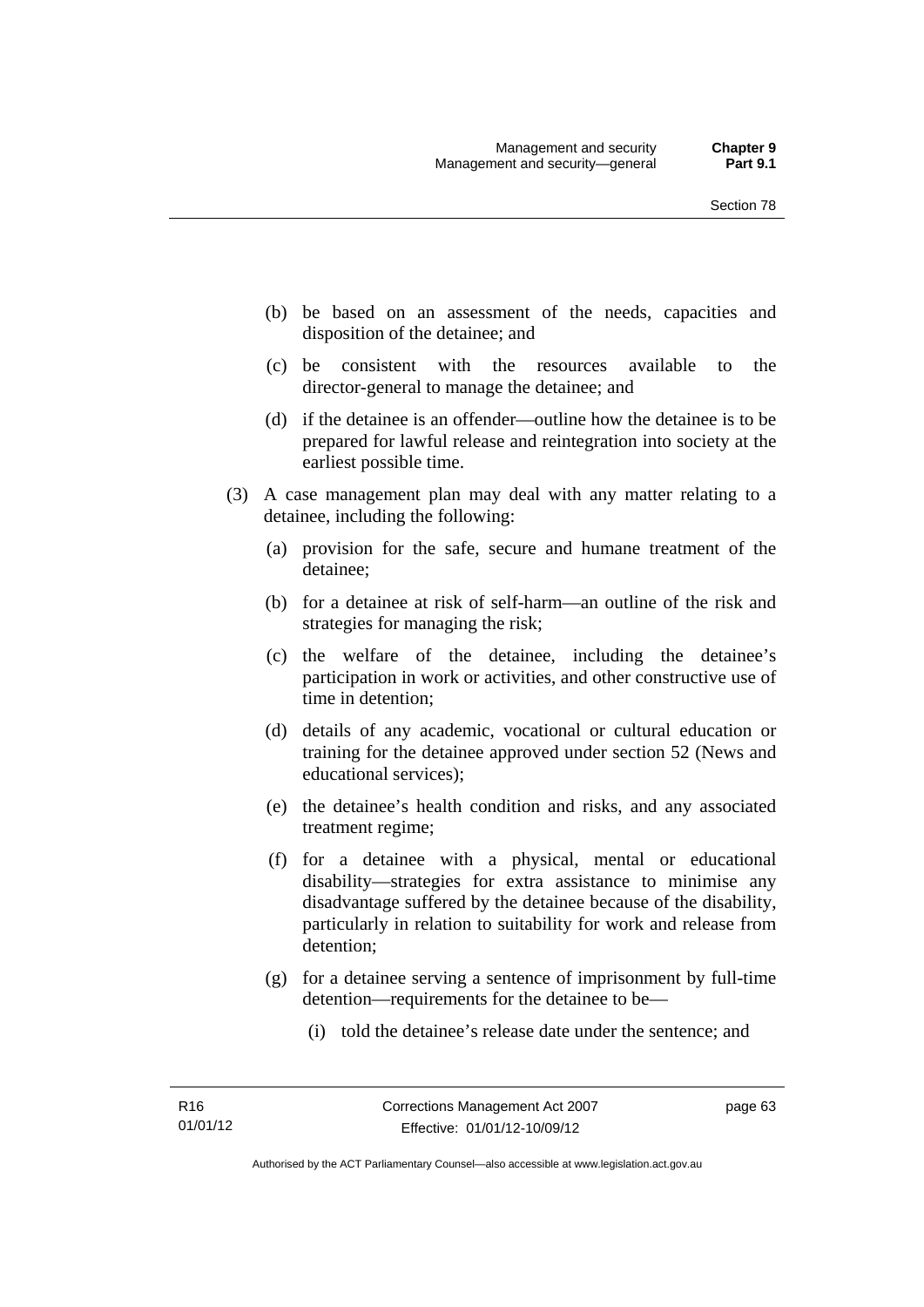- (ii) given necessary assistance in applying for parole;
- (h) anything else prescribed by regulation or directed by the director-general.

#### **79 Transgender and intersex detainees—sexual identity**

- (1) This section applies to a transgender or intersex detainee.
- (2) For this Act, the sex of the detainee is taken to be—
	- (a) the sex chosen under subsection (3); or
	- (b) if subsection (4) applies—the sex chosen with approval under subsection (4).
- (3) On admission to a correctional centre—
	- (a) the detainee may tell the director-general the sex the detainee chooses to be identified with; or
	- (b) if the detainee fails to make a choice under paragraph (a)—the director-general may choose the sex the detainee is to be identified with having regard to the report obtained under subsection (5).

*Note Fail* includes refuse, see the Legislation Act, dict, pt 1.

- (4) The director-general may, on application by the detainee, approve a change in the sex the detainee chooses to be identified with, having regard to the report obtained under subsection (5).
- (5) Before making a decision under subsection (3) or (4), the director-general must obtain a report by a doctor appointed under section 22 (Health practitioners—non-therapeutic functions) about the detainee's sexual identity.
- (6) The director-general must—
	- (a) give the detainee written notice of a decision by the director-general under subsection (3) or (4); and

R16 01/01/12

Authorised by the ACT Parliamentary Counsel—also accessible at www.legislation.act.gov.au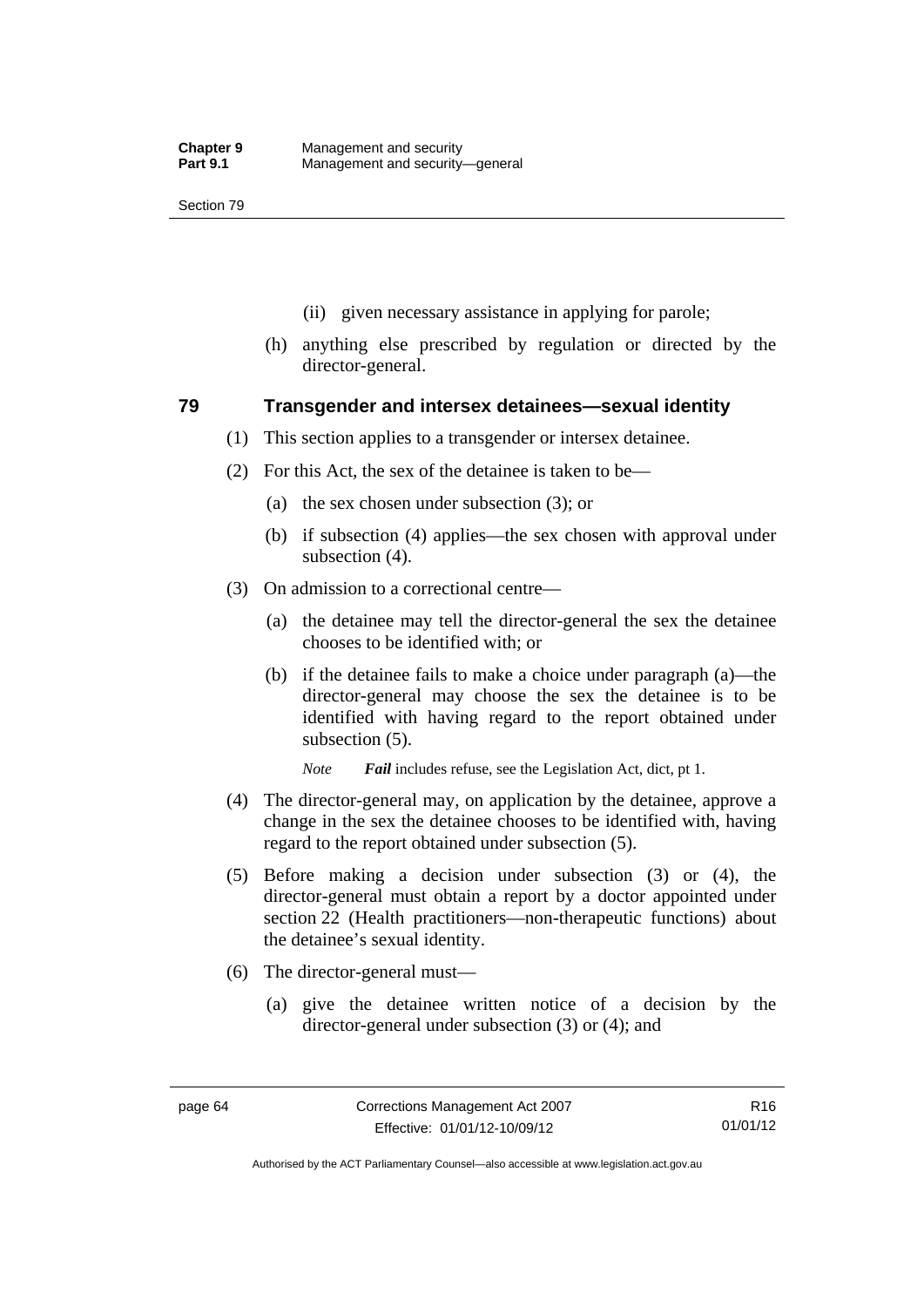(b) must ensure that the detainee's sex chosen under this section is entered in the register of detainees.

#### **Examples of effect of this section**

The conduct of searches of the detainee, and the allocation of accommodation and sanitary facilities for the detainee, would be on the basis that the detainee was a person of the chosen sex.

*Note* An example is part of the Act, is not exhaustive and may extend, but does not limit, the meaning of the provision in which it appears (see Legislation Act, s 126 and s 132).

#### **80 Security classification—basis etc**

- (1) The director-general must—
	- (a) give each detainee a security classification; and
	- (b) review the classification at least annually or otherwise as prescribed by regulation.
- (2) When deciding a detainee's security classification, the director-general must consider the following:
	- (a) the reason for the detention, including the nature of any offence for which the detainee is detained;
	- (b) the risks posed by the detainee if the detainee were to escape;
	- (c) the risk of the detainee escaping;
	- (d) the risks posed by the detainee while at a correctional centre;
	- (e) the risks to the detainee of being accommodated with particular detainees or in particular areas at a correctional centre;
	- (f) any matter prescribed by regulation.
- (3) The director-general may consider anything else the director-general considers relevant.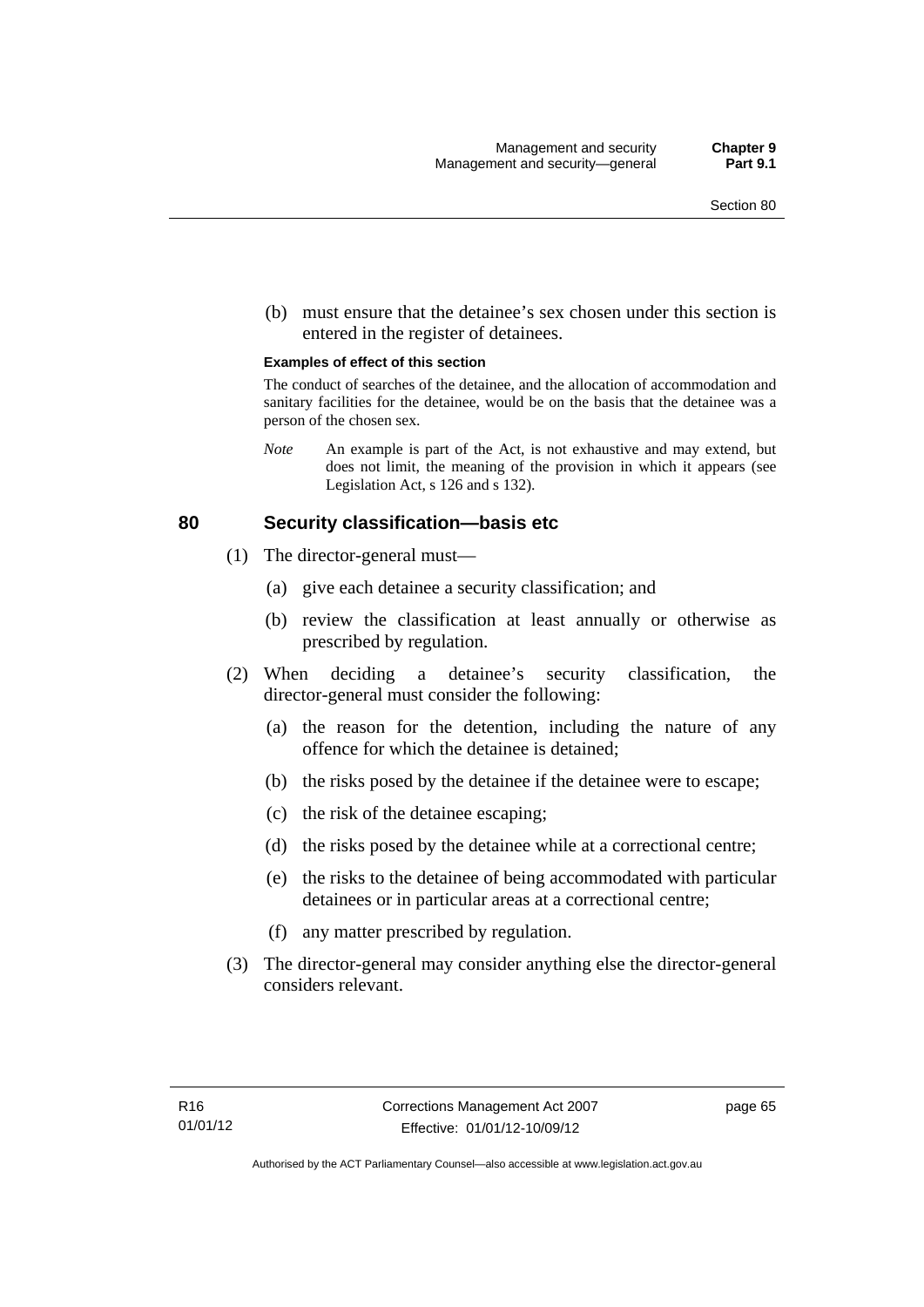(4) The security measures to which a detainee is subject under a security classification must be the minimum necessary to ensure secure detention of the detainee.

#### **81 Prohibited things**

- (1) The director-general may declare a thing to be a prohibited thing.
- (2) A declaration is a notifiable instrument.

#### **Examples of prohibited things**

- 1 a weapon or something crafted as a weapon
- 2 an explosive
- 3 alcohol
- 4 a controlled drug under the Criminal Code
- 5 a mobile phone
- *Note 1* The power to make an instrument includes power to make different provisions in relation to different matters or different classes of matters, and provisions that apply differently by reference to stated exceptions or factors (see Legislation Act, s 48.)
- *Note 2* A notifiable instrument must be notified under the Legislation Act.
- *Note 3* An example is part of the Act, is not exhaustive and may extend, but does not limit, the meaning of the provision in which it appears (see Legislation Act, s 126 and s 132).

#### **82 Possession of prohibited things**

 (1) A detainee commits an offence if the detainee possesses a prohibited thing.

Maximum penalty: 50 penalty units, imprisonment for 6 months or both.

 (2) Subsection (1) does not apply if the director-general approves the detainee's possession of the thing.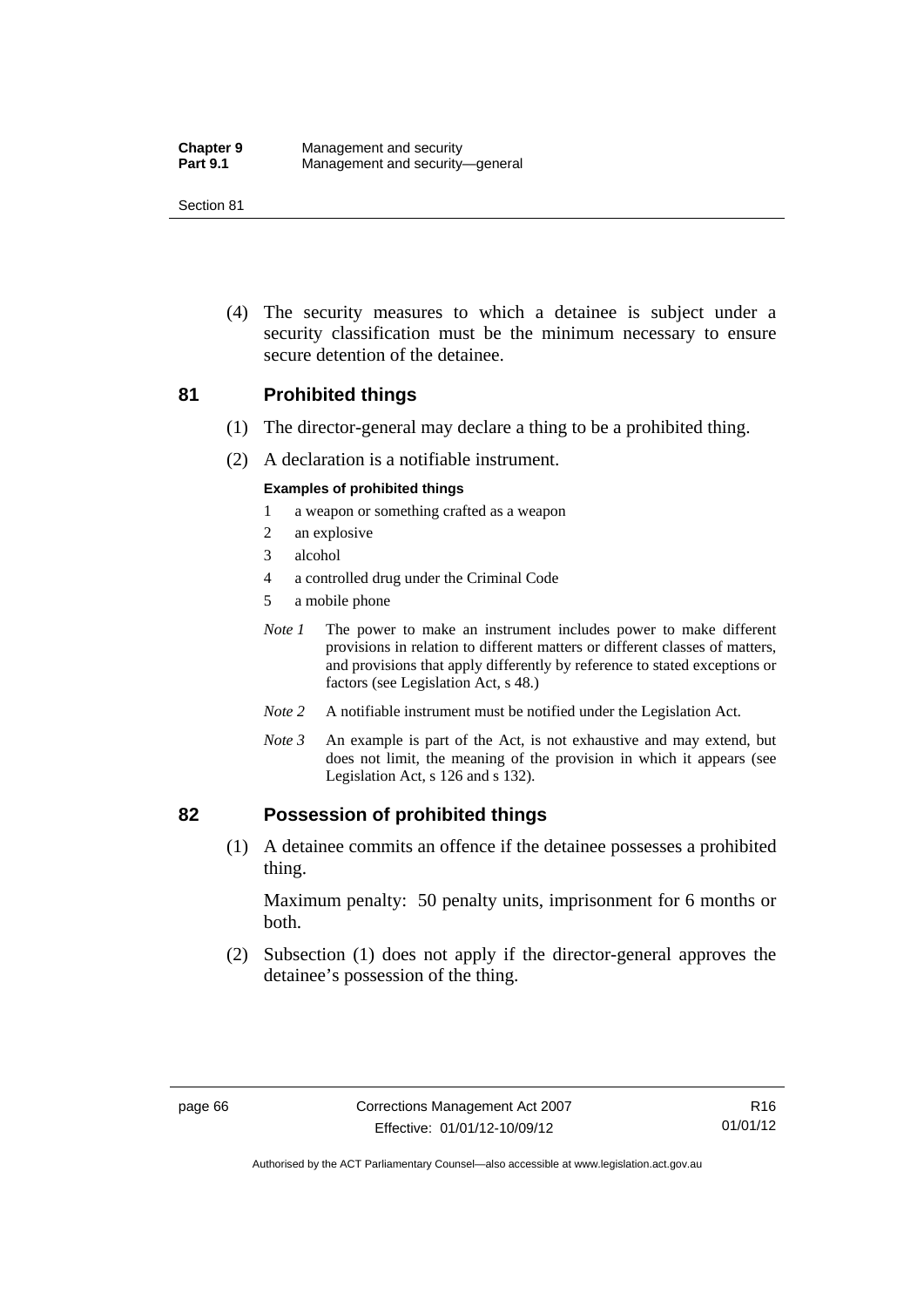## **83 Work by detainees**

A regulation may make provision in relation to work by detainees, including provision in relation to any of the following:

- (a) the kind of work that may be done by detainees;
- (b) the places where detainees may work, including places outside a correctional centre;
- (c) any payment or other return to which detainees are entitled for work done;
- (d) accounting for any payment or other return credited to detainees for work done.

#### **84 Trust accounts for detainees**

- (1) The director-general must ensure that money belonging to a detainee is held for the detainee in a trust account.
- (2) The director-general may deduct amounts from the amount held in trust for a detainee the amount for payment of any financial penalty or reparation that must be paid as disciplinary action against the detainee.
- (3) A regulation may make provision in relation to the operation or maintenance of trust accounts.

#### **85 Prohibited areas**

- (1) The director-general may define an area at a correctional centre where detainees are prohibited (a *prohibited area*).
- (2) The director-general must take reasonable steps to bring each prohibited area to the attention of detainees, corrections officers and other people who work at or visit the centre.
- (3) Without limiting subsection (1), the director-general must ensure that notices or signs are prominently displayed at or near each

page 67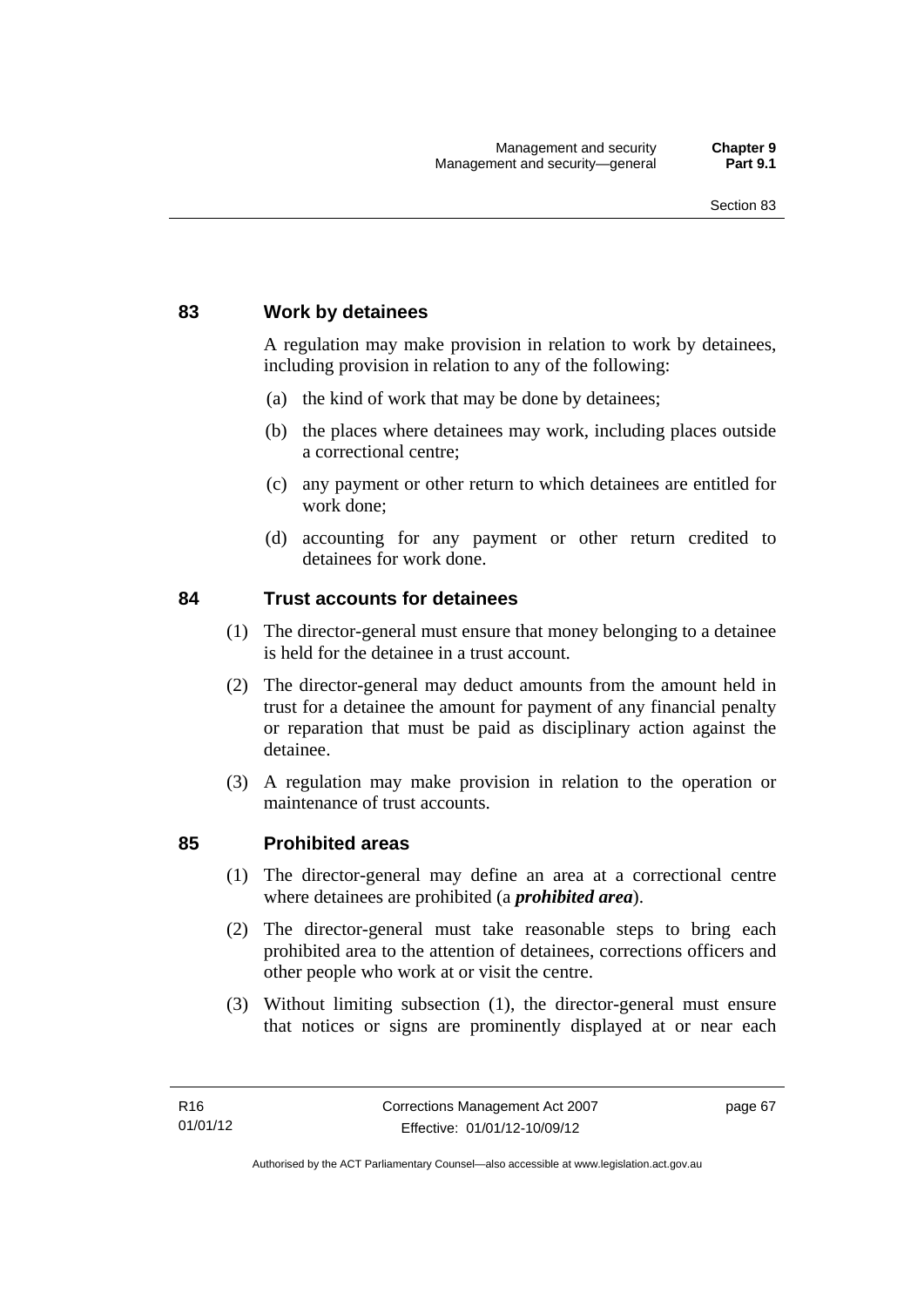prohibited area indicating that it is an area where detainees are prohibited.

## **86 Nonsmoking areas**

- (1) The director-general may define an area at a correctional centre as an area in which smoking is prohibited (a *nonsmoking area*).
- (2) The director-general must take reasonable steps to bring each non-smoking area to the attention of detainees, corrections officers and other people who work at or visit the centre.
- (3) Without limiting subsection (1), the director-general must ensure that notices or signs are prominently displayed at or near each nonsmoking area indicating that smoking is prohibited in the area.
- (4) The *Smoke-Free Public Places Act 2003* does not apply to a correctional centre.

## **87 Management and security—corrections policies and operating procedures**

- (1) Without limiting section 14 (Corrections policies and operating procedures), a corrections policy or operating procedure may include provision for any other matter in relation to the management or security of detainees.
- (2) The director-general must ensure that a corrections policy or operating procedure makes provision in relation to each the following:
	- (a) a detainee giving birth;
	- (b) a marriage or civil partnership of a detainee;
	- (c) the death of a detainee.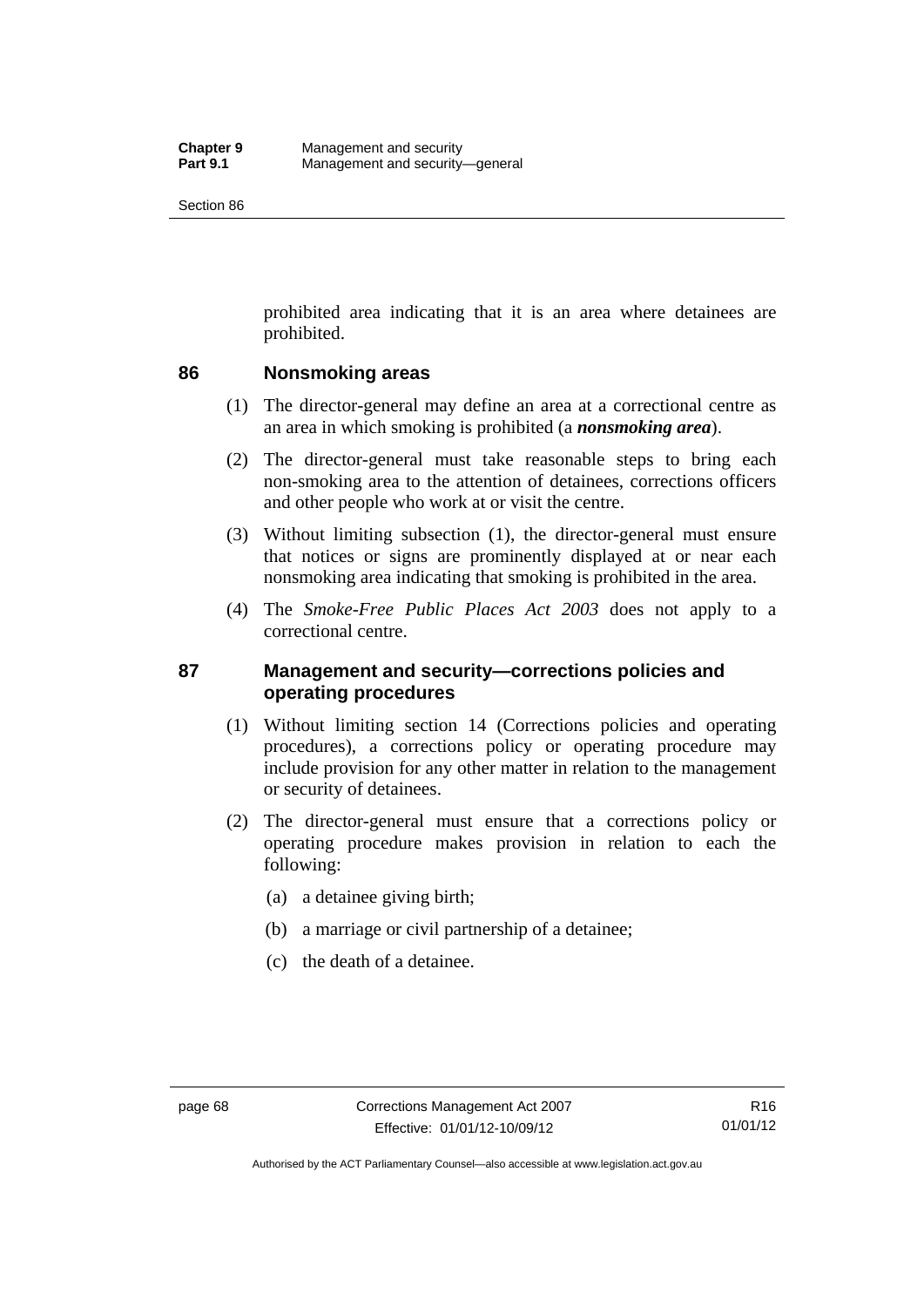# **Part 9.2 Segregation**

## **88 Meaning of** *segregation*

In this Act:

*segregation*, of a detainee—

- (a) means the restriction or denial of the detainee's opportunity—
	- (i) to go into, or be in, a particular part of a correctional centre; or
	- (ii) to associate with other detainees; and
- (b) includes separate confinement.

## **89 Segregation under pt 9.2—purpose**

To remove any doubt, segregation under this part must not be used for punishment or disciplinary purposes.

#### **90 Segregation—safety and security**

- (1) The director-general may direct that a detainee be segregated from other detainees if the director-general believes, on reasonable grounds, that the segregation is necessary or prudent to protect—
	- (a) the safety of anyone else at a correctional centre; or
	- (b) security or good order at a correctional centre.
- (2) When making a direction under this section, the director-general must also have regard to any relevant, known cultural consideration and the likely impact of segregation on the health and wellbeing of the detainee.
- (3) The director-general must give the detainee prompt notice of the direction, why it was given, when it takes effect and the provisions for its duration and review under this part.

page 69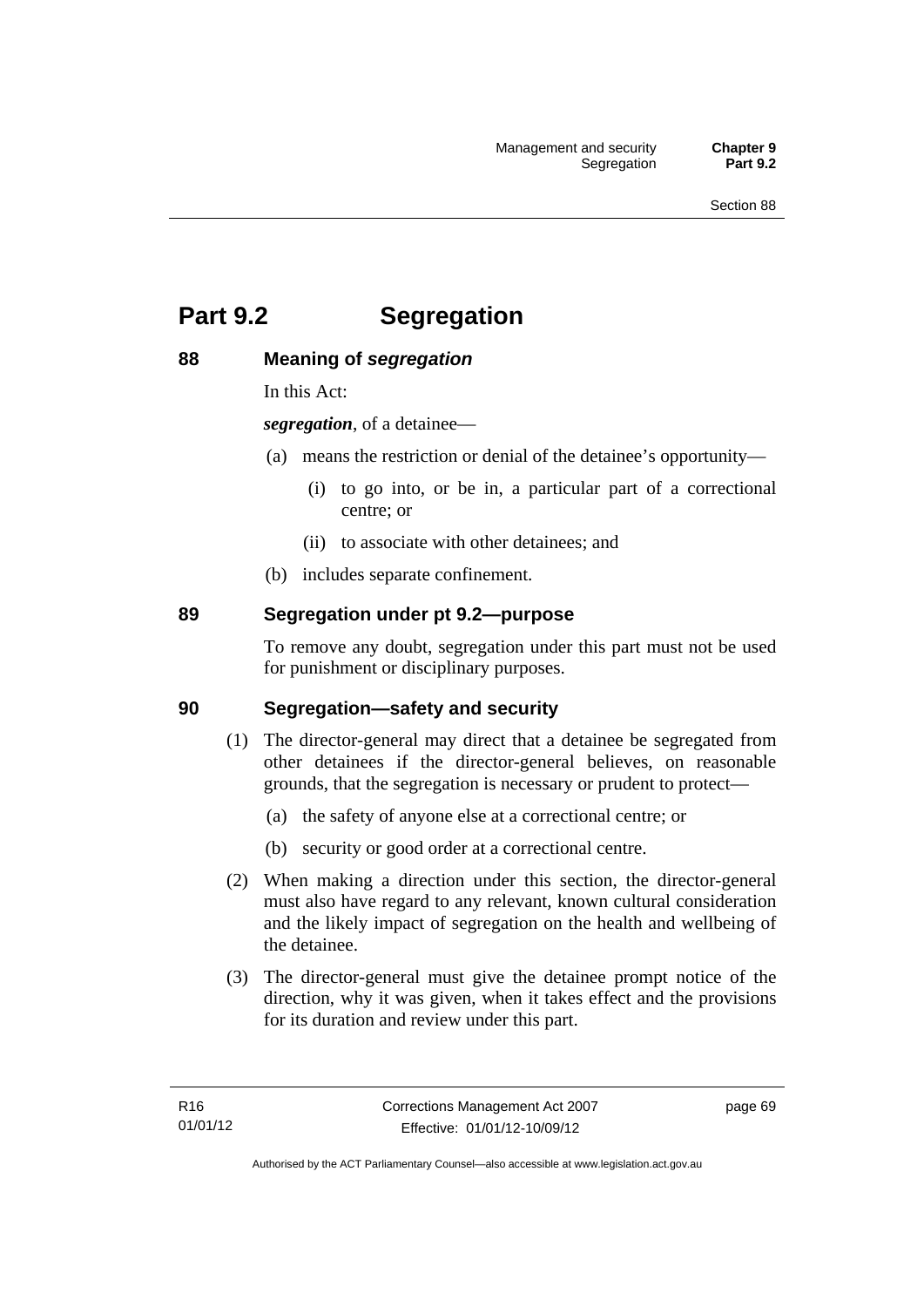- (4) The director-general must revoke the direction if the director-general believes, on reasonable grounds, that the protection mentioned in subsection (1) is no longer necessary or prudent.
- (5) The director-general—
	- (a) may review the direction at any time, on the director-general's own initiative or on request by the detainee; and
	- (b) if the detainee is to be transferred to another correctional centre for longer than 1 day—must review the direction before the transfer; and
	- (c) must review the direction at least once every 21 days while it remains in force.
- (6) After reviewing the direction, the director-general may—
	- (a) confirm the direction; or
	- (b) make a further direction under subsection (1); or
	- (c) revoke the direction under subsection (4).
- (7) To remove any doubt, the director-general may make more than 1 further direction under this section.
- (8) Subject to this section and section 94 (Segregated detainees removed to NSW), a direction ends at the end of—
	- (a) 28 days after the day it is given; or
	- (b) if subsection (6) (b) applies—90 days after the day the further direction, or latest further direction, is given.

## **91 Segregation—protective custody**

 (1) The director-general may direct that a detainee be segregated from other detainees if the director-general believes, on reasonable grounds, that the segregation is necessary or prudent to protect the safety of the detainee.

Authorised by the ACT Parliamentary Counsel—also accessible at www.legislation.act.gov.au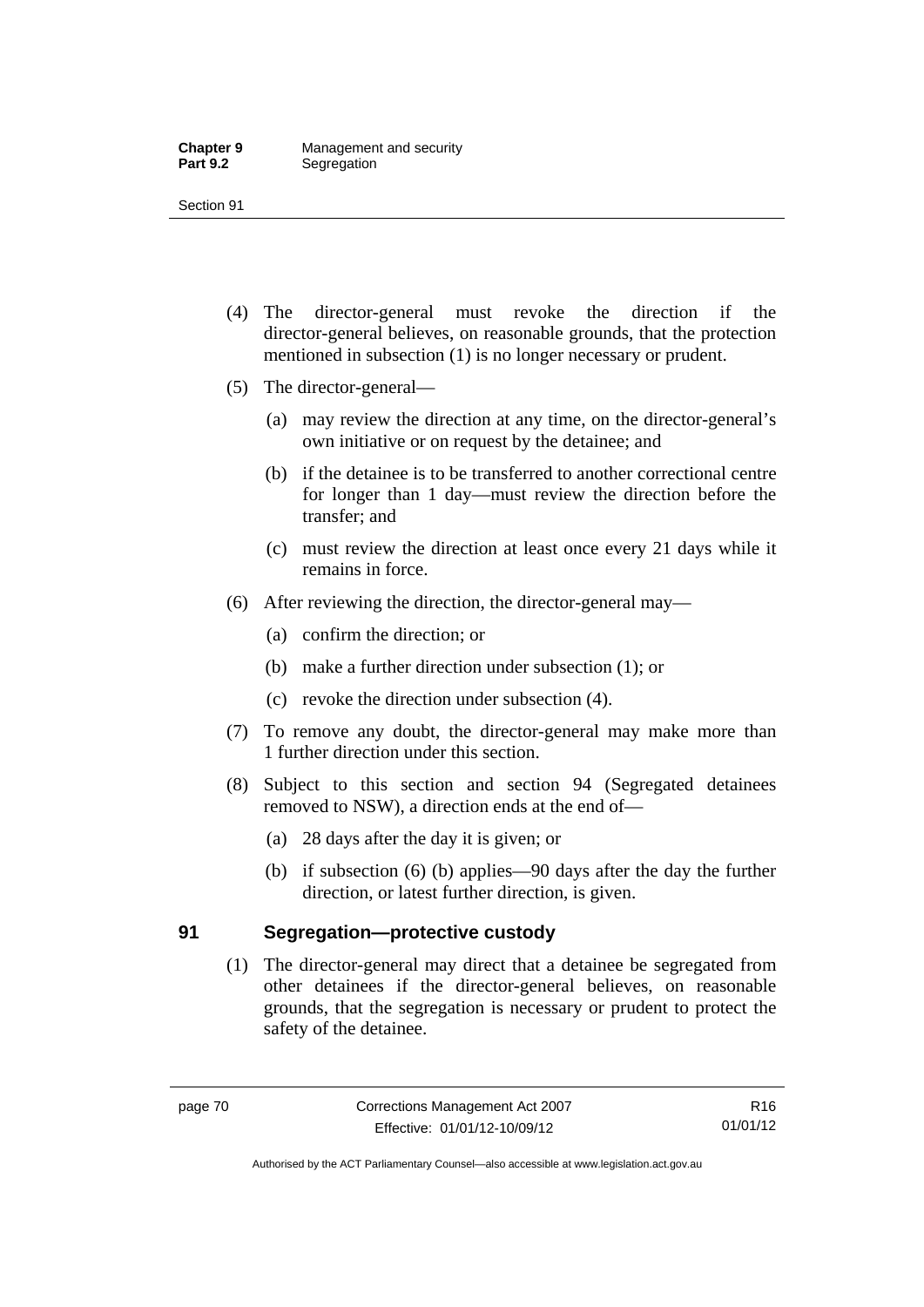- (2) The director-general may give the direction at any time, on the director-general's own initiative or on request by the detainee.
- (3) The director-general must give the detainee prompt notice of the direction, why it was given, when it takes effect and the provisions for its duration and review under this part.
- (4) The director-general must revoke the direction if the director-general believes, on reasonable grounds, that the protection mentioned in subsection (1) is no longer necessary or prudent.
- (5) The director-general—
	- (a) may review the direction at any time, on the director-general's own initiative or on request by the detainee; and
	- (b) if the detainee is to be transferred to another correctional centre for longer than 1 day—must review the direction before the transfer; and
	- (c) must review the direction at least once every 21 days while it remains in force.
- (6) After reviewing the direction, the director-general may—
	- (a) confirm the direction; or
	- (b) make a further direction under subsection (1); or
	- (c) revoke the direction under subsection (4).
- (7) To remove any doubt, the director-general may make more than 1 further direction under this section.
- (8) Subject to this section and section 94 (Segregated detainees removed to NSW), a direction ends—
	- (a) 28 days after the day it is given; or
	- (b) if subsection (6) (b) applies—90 days after the day the further direction, or latest further direction, is given.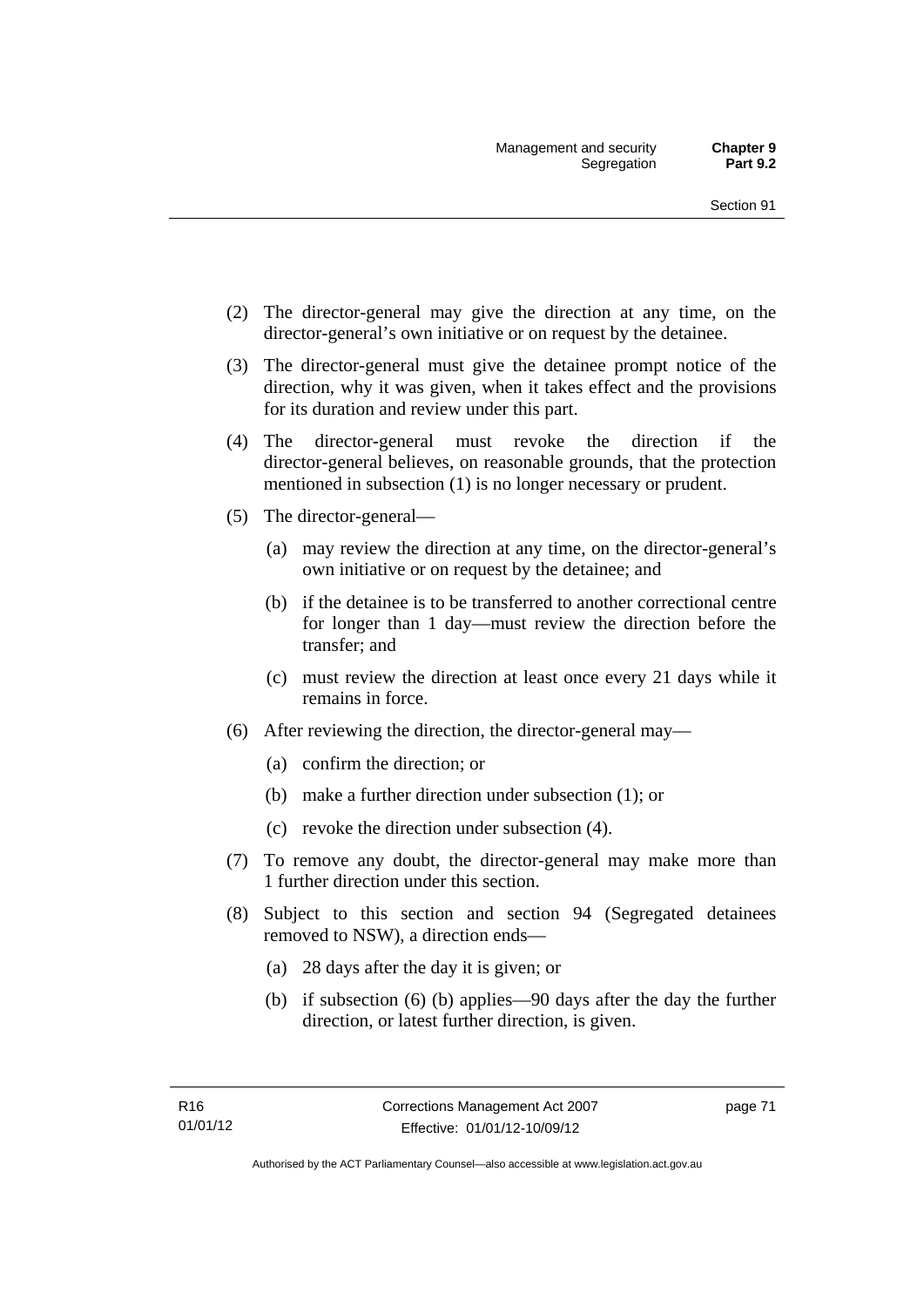### **92 Segregation—health**

- (1) The director-general may direct that a detainee be segregated from other detainees if the director-general believes, on reasonable grounds, that the segregation is necessary or prudent—
	- (a) to assess the detainee's physical or mental health; or
	- (b) to protect anyone (including the detainee) from harm because of the detainee's physical or mental health; or
	- (c) to prevent the spread of disease.
- (2) The director-general must give the detainee prompt notice of the direction, why it was given, when it takes effect and the provisions for its duration and review under this part.
- (3) The director-general must revoke the direction if the director-general believes, on reasonable grounds, that the direction is no longer necessary or prudent.
- (4) The director-general—
	- (a) may review the direction at any time, on the director-general's own initiative or on request by the detainee; and
	- (b) must review the direction on request by a doctor appointed under section 21 (Doctors—health service appointments); and
	- (c) if the detainee is to be transferred to another correctional centre for longer than 1 day—must review the direction before the transfer; and
	- (d) must review the direction at least once every 21 days while it remains in force.
- (5) After reviewing the direction, the director-general may—
	- (a) confirm the direction; or
	- (b) make a further direction under subsection (1); or
	- (c) revoke the direction under subsection (3).

Authorised by the ACT Parliamentary Counsel—also accessible at www.legislation.act.gov.au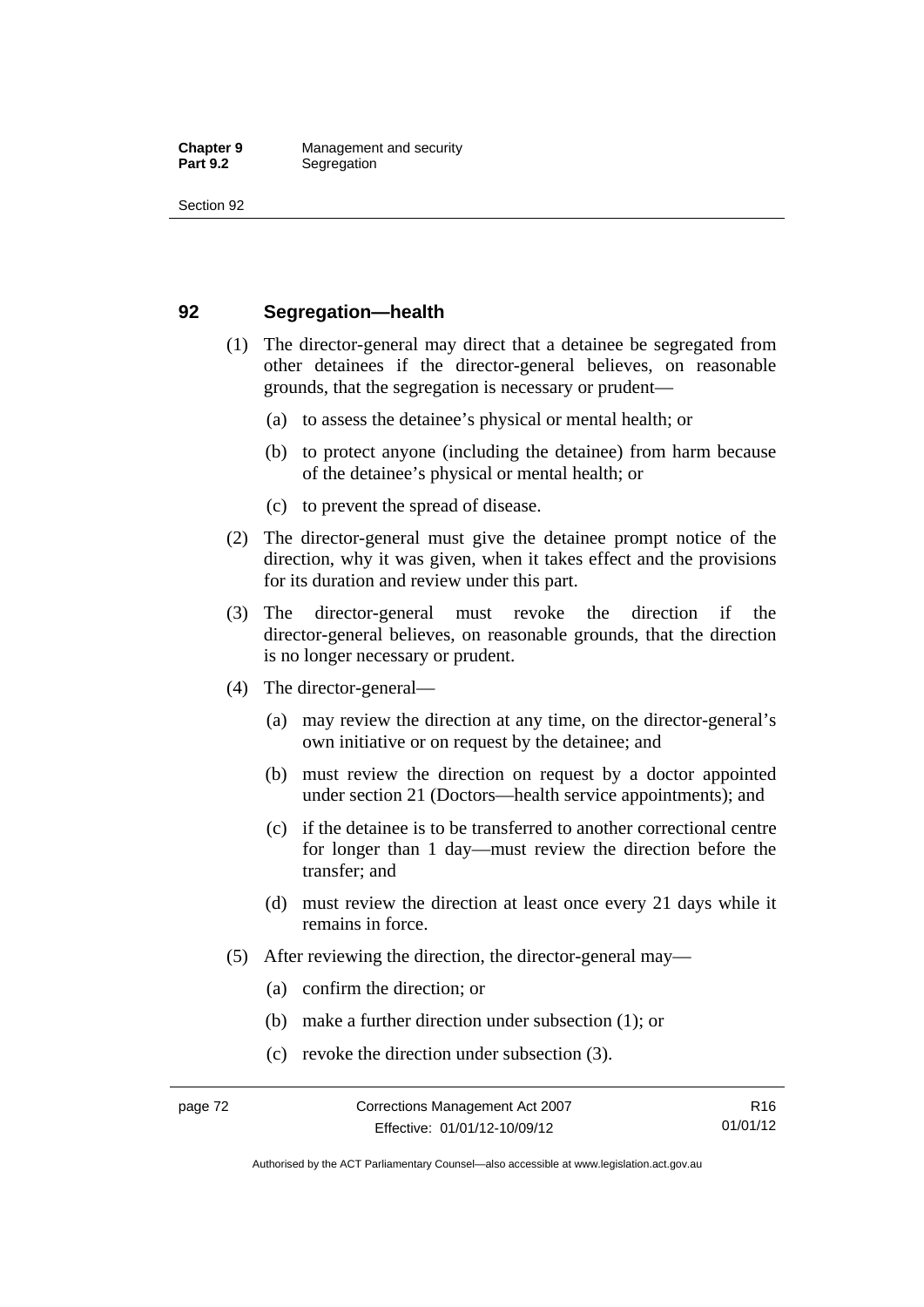- (6) To remove any doubt, the director-general may make more than 1 further direction under this section.
- (7) When acting under subsection (1), (3) or (4), the director-general must have regard to any advice given by a doctor appointed under section 21 (Doctors—health service appointments) in relation to the segregation of the detainee.

## **93 Interstate segregated detainees transferred to ACT**

- (1) This part applies if—
	- (a) an interstate segregation direction applies to a detainee; and
	- (b) the detainee is transferred (however described) into custody at a correctional centre in the ACT.
- (2) Despite the transfer, the interstate direction—
	- (a) continues to apply in relation to the detainee—
		- (i) as if it were a direction under this part; and
		- (ii) with any necessary changes, and any change prescribed by regulation; and
	- (b) subject to this part, ends 3 days after the day the detainee is taken into custody at the correctional centre in the ACT.
- (3) In this section:

*interstate segregation direction* means a direction or order (however described) that—

- (a) corresponds substantially to a direction under this part; and
- (b) is in force under a law of the Commonwealth, a State or another Territory that is declared by regulation to be a corresponding law for this section.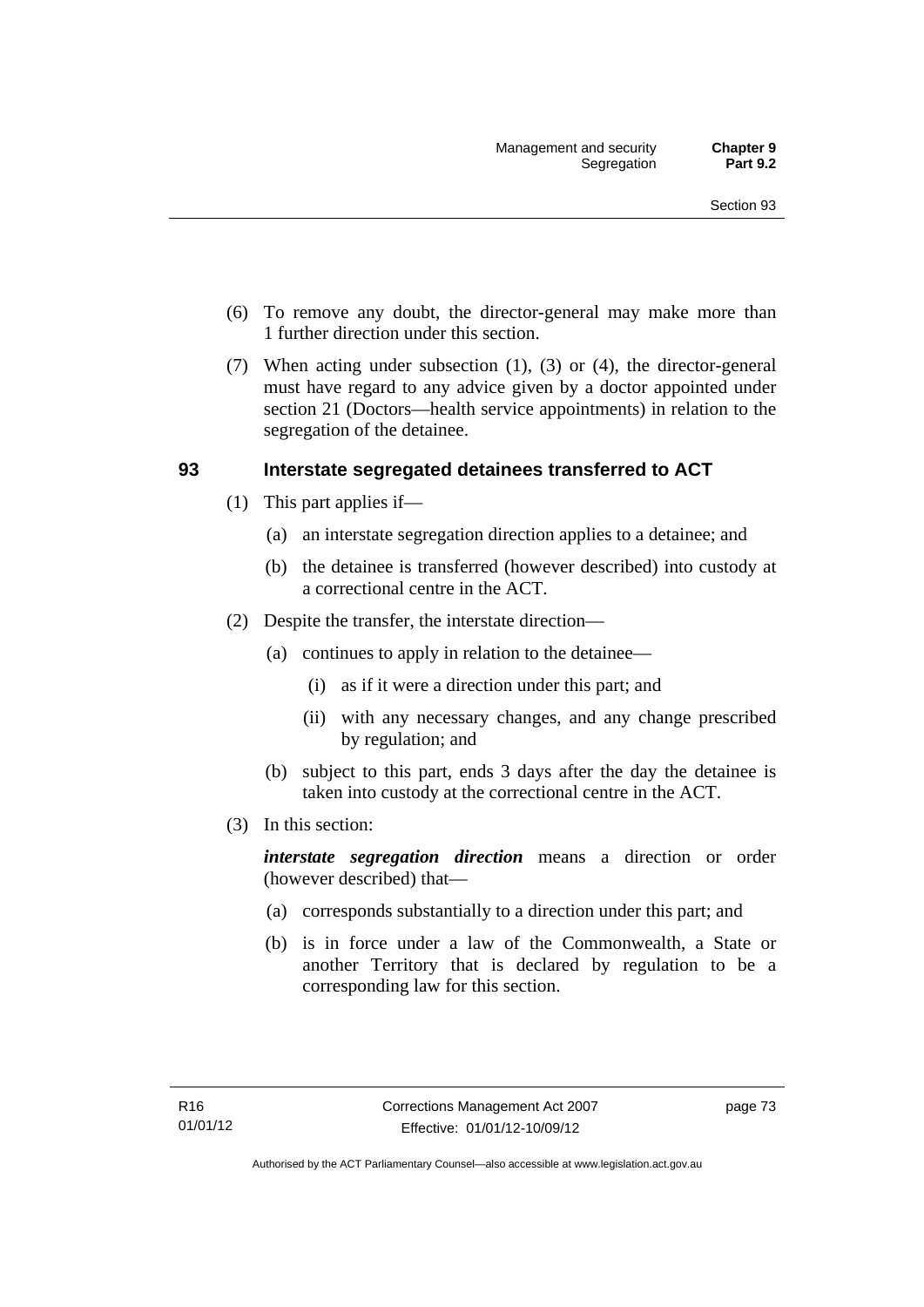## **94 Segregated detainees removed to NSW**

- (1) This section applies if both of the following apply to a detainee:
	- (a) a direction under the *Crimes (Sentence Administration) Act 2005*, section 26 (Full-time detention in ACT or NSW) that the detainee be removed to a NSW correctional centre;
	- (b) a direction (the *ACT direction*)—
		- (i) under this part; or
		- (ii) under chapter 10 (Discipline) for investigative segregation.
- (2) Despite the detainee's removal to a NSW correctional centre, the ACT direction—
	- (a) continues to apply in relation to the detainee, with any necessary changes, and any change prescribed by regulation; and
	- (b) subject to this part, ends 3 days after the day the detainee is taken into custody at the NSW correctional centre.

## **95 Segregation not to affect minimum living conditions**

- (1) The segregation of a detainee under this part does not affect the standards applying to the detainee under section 12 (Correctional centres—minimum living conditions).
- (2) However, subsection (1) does not prevent the application of the standards in a way that is necessary and reasonable for the purpose of the segregation.

## **96 Application for review of segregation directions**

- (1) A detainee may apply to an adjudicator for a review of the director-general's directions under any of the following sections:
	- (a) section 90 (Segregation—safety and security);

Authorised by the ACT Parliamentary Counsel—also accessible at www.legislation.act.gov.au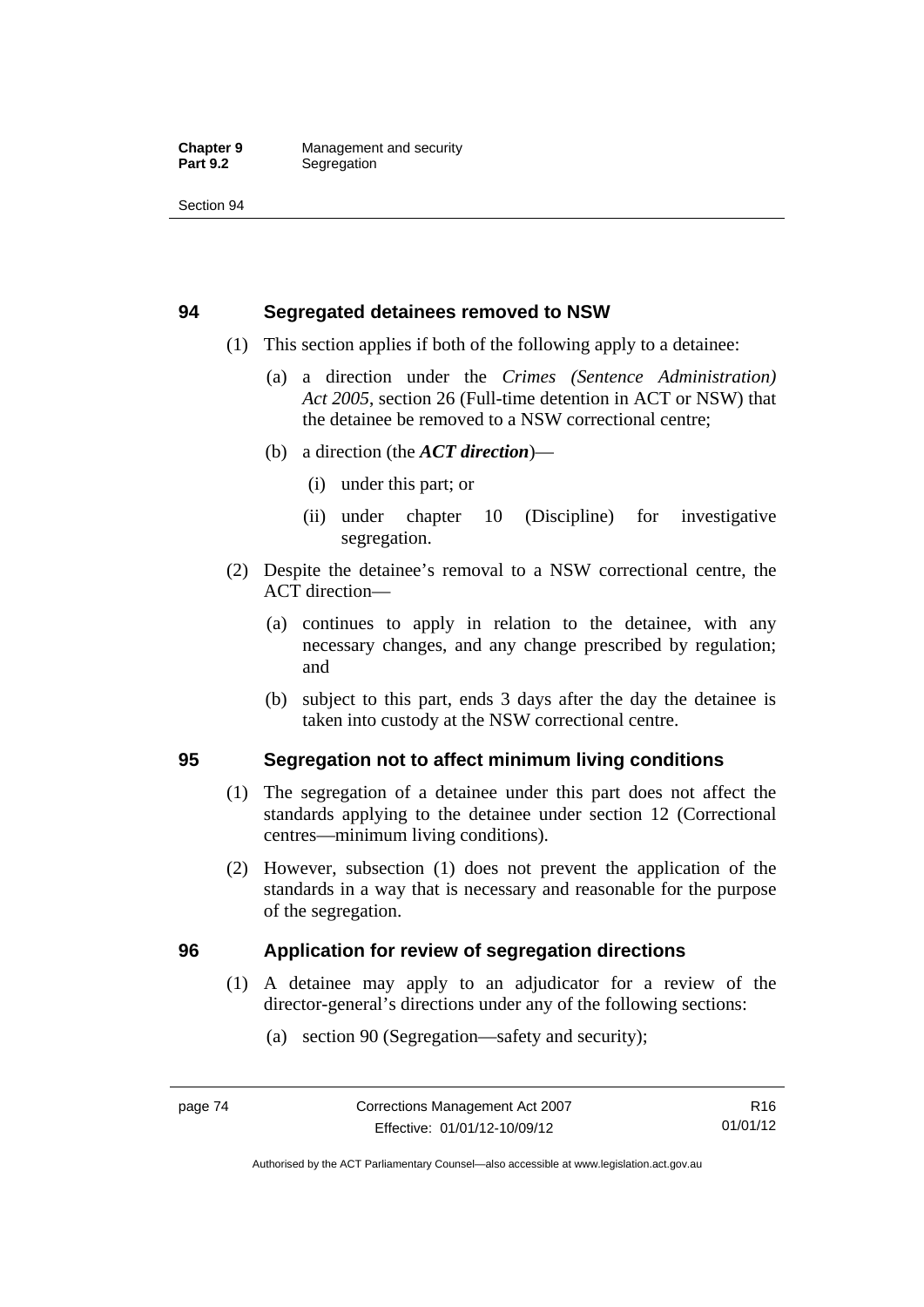- (b) section 91 (Segregation—protective custody);
- (c) section 92 (Segregation—health).
- (2) The application must be made no later than 7 days after the day the director-general gives the detainee notice of the direction.
	- *Note* If a form is approved under s 228 for an application under this section, the form must be used.
- (3) Subject to any decision by the adjudicator under section 97, the application does not affect the segregation of the detainee under the direction under review.

## **97 Review of segregation directions**

- (1) On application under section 96, an adjudicator may—
	- (a) conduct an inquiry to review the director-general's direction; or
	- (b) refuse to review the director-general's direction.
- (2) Chapter 11 (Disciplinary inquiries) applies, with any changes prescribed by regulation, in relation to the inquiry as if it were an inquiry under that chapter.
- (3) After completing an inquiry under this section, the adjudicator may—
	- (a) confirm the direction under review; or
	- (b) give any direction the director-general may make under the section authorising the direction under review, either by—
		- (i) amending the direction under review; or
		- (ii) setting aside the direction under review and making a direction in substitution for the direction set aside.
- (4) The adjudicator must give the detainee prompt written notice of the adjudicator's decision under this section.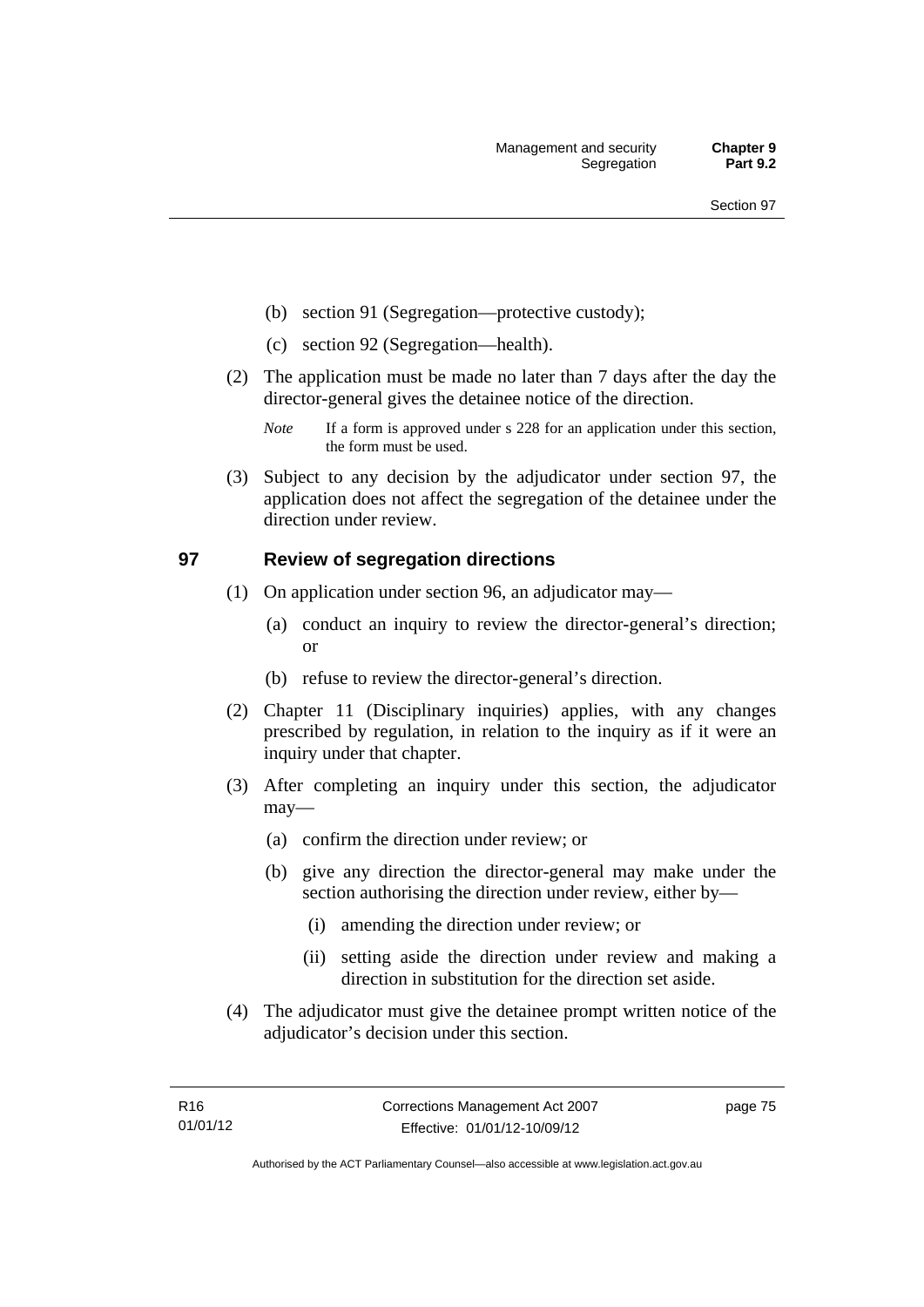- (5) If the adjudicator refuses to review the director-general's direction, the notice must include the reasons for the refusal.
	- *Note* Under the *Administrative Decisions (Judicial Review) Act 1989*, a person aggrieved by an administrative decision made under an enactment may apply to the Supreme Court for a review of the decision. Subject to any order of the court, the making of the application does not affect the operation of the decision or prevent its implementation (see that Act, s 16).

#### **98 Other separation of detainees**

- (1) The director-general must provide separate accommodation for males and females.
- (2) Without limiting section 14 (Corrections policies and operating procedures), the director-general may make a corrections policy or operating procedure in relation to the management of detainees, including provision in relation to the separation of detainees in relation to any of the following:
	- (a) the cultural background or vulnerability of detainees;
	- (b) accommodation or use of facilities;
	- (c) participation in work or other activities.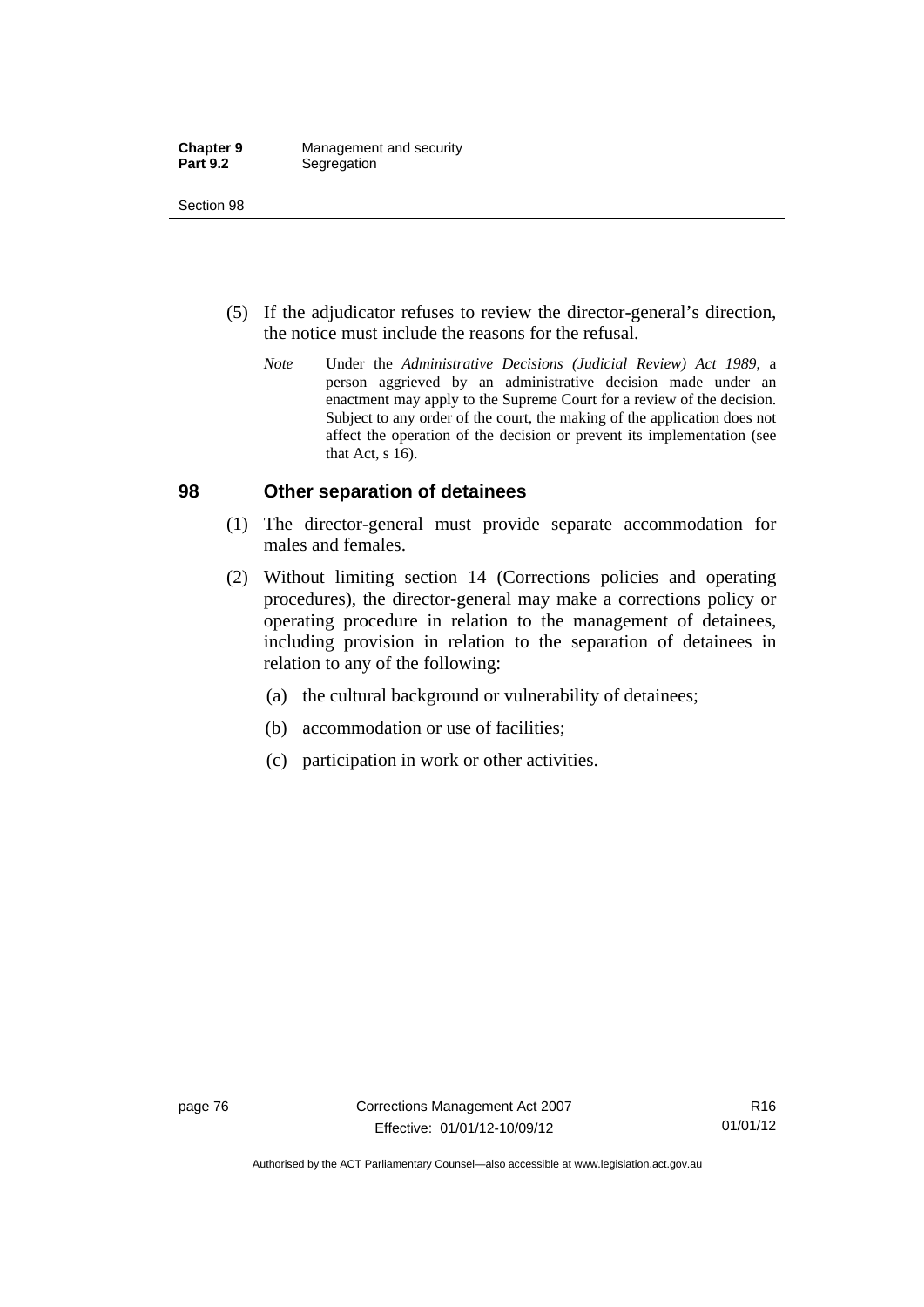# **Part 9.3 Monitoring**

## **99 Monitoring—general considerations**

In exercising a function under this part, the director-general must ensure that the following are balanced appropriately:

- (a) the need to protect the safety of detainees, corrections officers, other people who work at or visit correctional centres, and the community;
- (b) the need for security and good order at correctional centres;
- (c) the benefits of detainees maintaining contact with the community outside correctional centres;
- (d) the need to protect the privacy of detainees;
- (e) the need to prevent intimidation and corruption at correctional centres, and the commission of offences;
- (f) the need to detect prohibited things entering, at, or leaving correctional centres;
- (g) anything else the director-general considers, on reasonable grounds, to be relevant.

#### **100 Monitoring at correctional centres**

The director-general may arrange for any part of a correctional centre to be monitored for any activity, including the movement of anyone at the centre.

#### **Examples of monitoring**

direct viewing, closed-circuit television coverage and the use of other devices for detecting movement

*Note* An example is part of the Act, is not exhaustive and may extend, but does not limit, the meaning of the provision in which it appears (see Legislation Act, s 126 and s 132).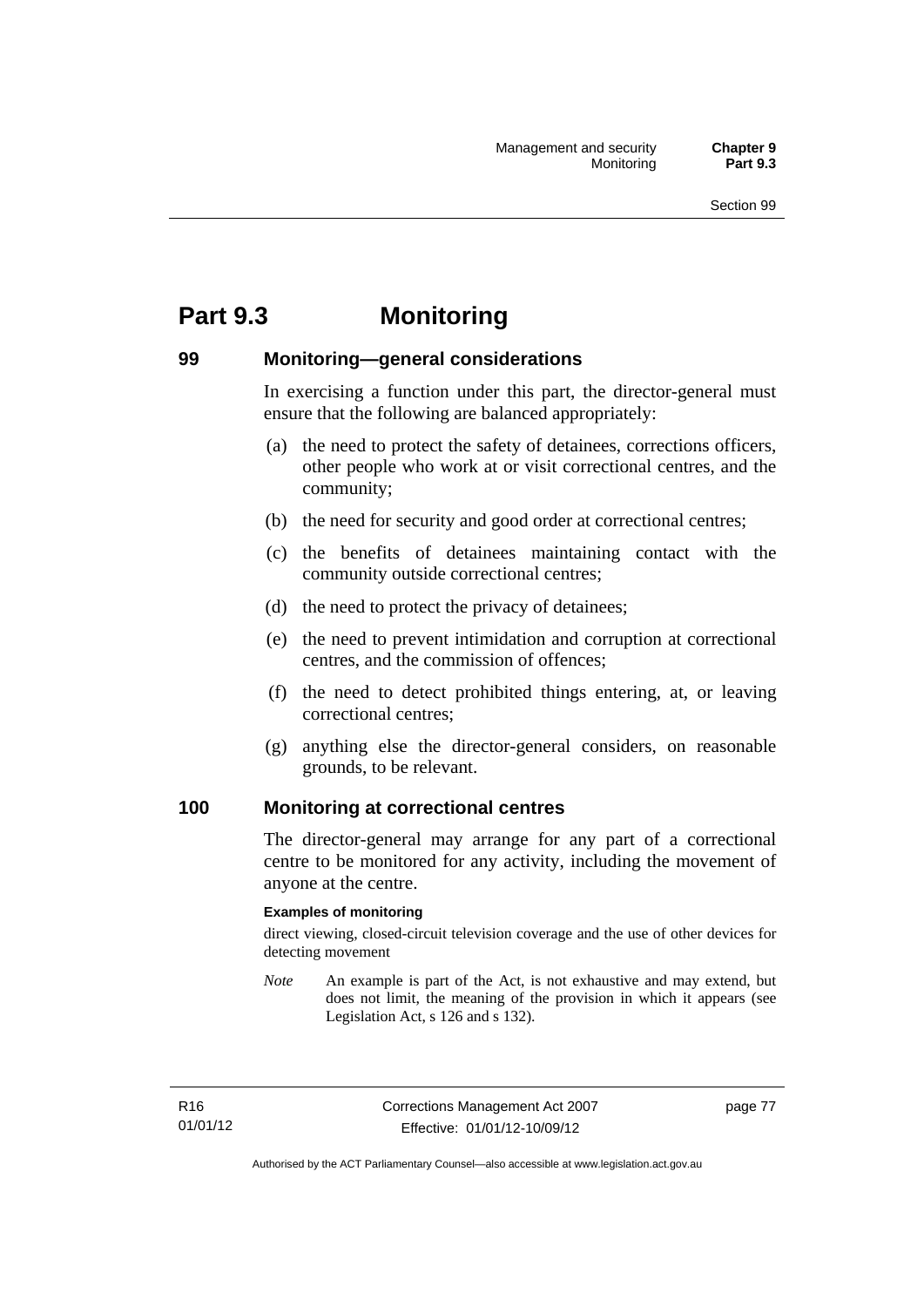#### **Chapter 9 Management and security**<br>**Part 9.3 Monitoring Monitoring**

Section 101

## **101 Personal monitoring devices**

- (1) The director-general may, orally or in writing, direct a person at a correctional centre to wear a device (a *personal monitoring device*) that allows the person's location at the centre to be monitored.
- (2) To remove any doubt, a direction under this section may be given to any of the following:
	- (a) a detainee;
	- (b) a corrections officer;
	- (c) anyone working at or visiting a correctional centre.

#### **102 Interfering with personal monitoring devices**

 (1) A person commits an offence if the person interferes with a personal monitoring device.

Maximum penalty: 50 penalty units, imprisonment for 6 months or both.

- (2) It does not matter whether the interference is by the person directed to wear the device or someone else.
- (3) Subsection (1) does not apply if the interference is authorised by the director-general.
- (4) In this section:

*interfere*, with a personal monitoring device, includes damage, cause to malfunction, disable and remove but does not include the effect of normal wear and tear associated with wearing the device.

#### **103 Monitoring telephone calls etc**

 (1) This section applies in relation to an electronic communication with a detainee, other than a protected electronic communication.

Authorised by the ACT Parliamentary Counsel—also accessible at www.legislation.act.gov.au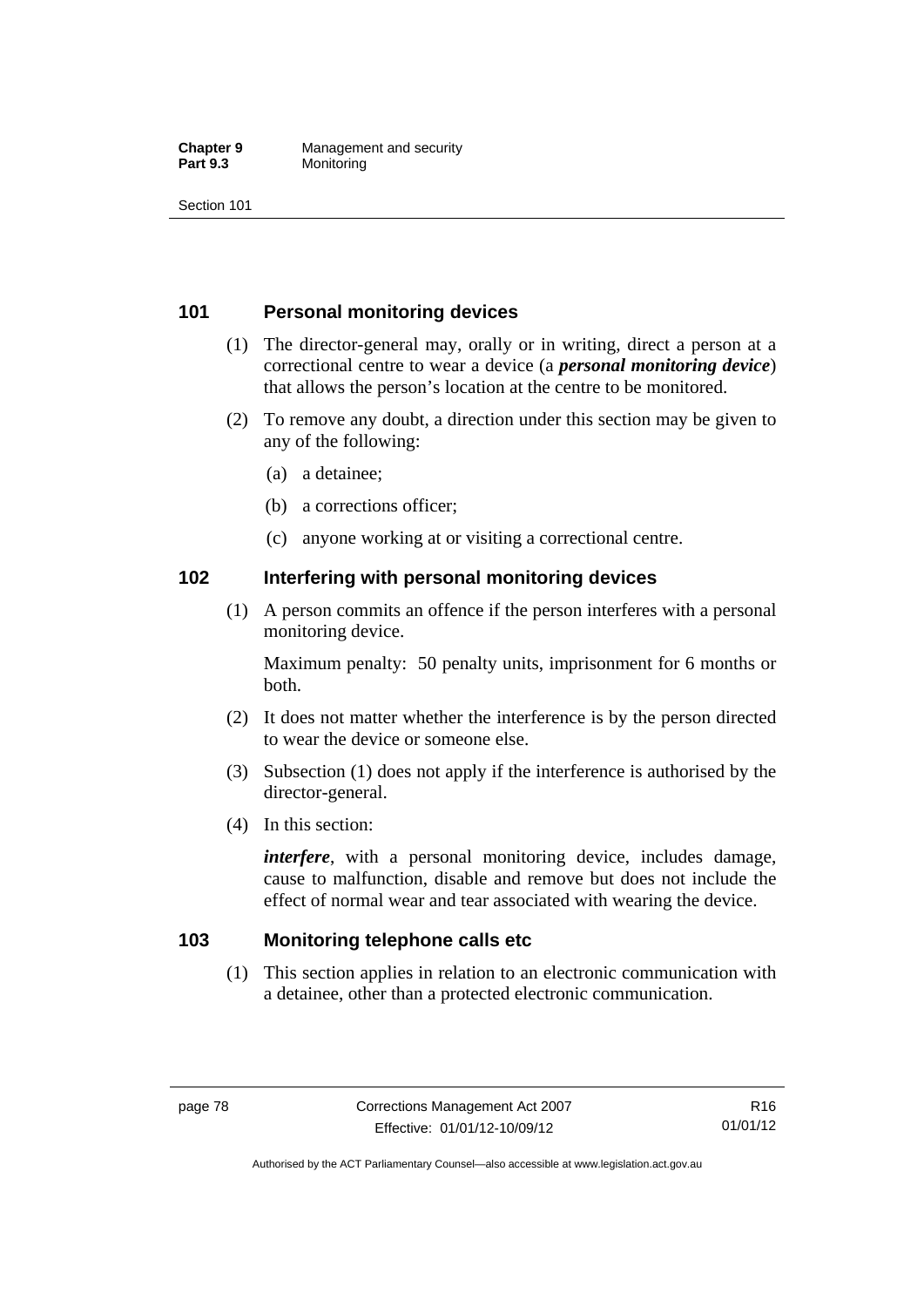- (2) The director-general may do either or both of the following in relation to the communication:
	- (a) monitor the communication;
	- (b) record the communication.
- (3) The director-general must tell the parties to the communication that the communication might be monitored and recorded.
- (4) If the communication reveals information about the commission of an offence, the director-general must give the information to the chief police officer.
- (5) In this section:

*electronic communication* means communication by—

- (a) telephone, email or fax; or
- (b) any other electronic means.

*protected electronic communication* means an electronic communication between a detainee and any of the following:

- (a) a lawyer representing the detainee;
- (b) an official visitor;
- (c) the human rights commissioner;
- (d) the public advocate;
- (e) the ombudsman;
- (f) a person prescribed by regulation.

## **104 Monitoring ordinary mail**

 (1) The director-general may open and search a detainee's ordinary mail.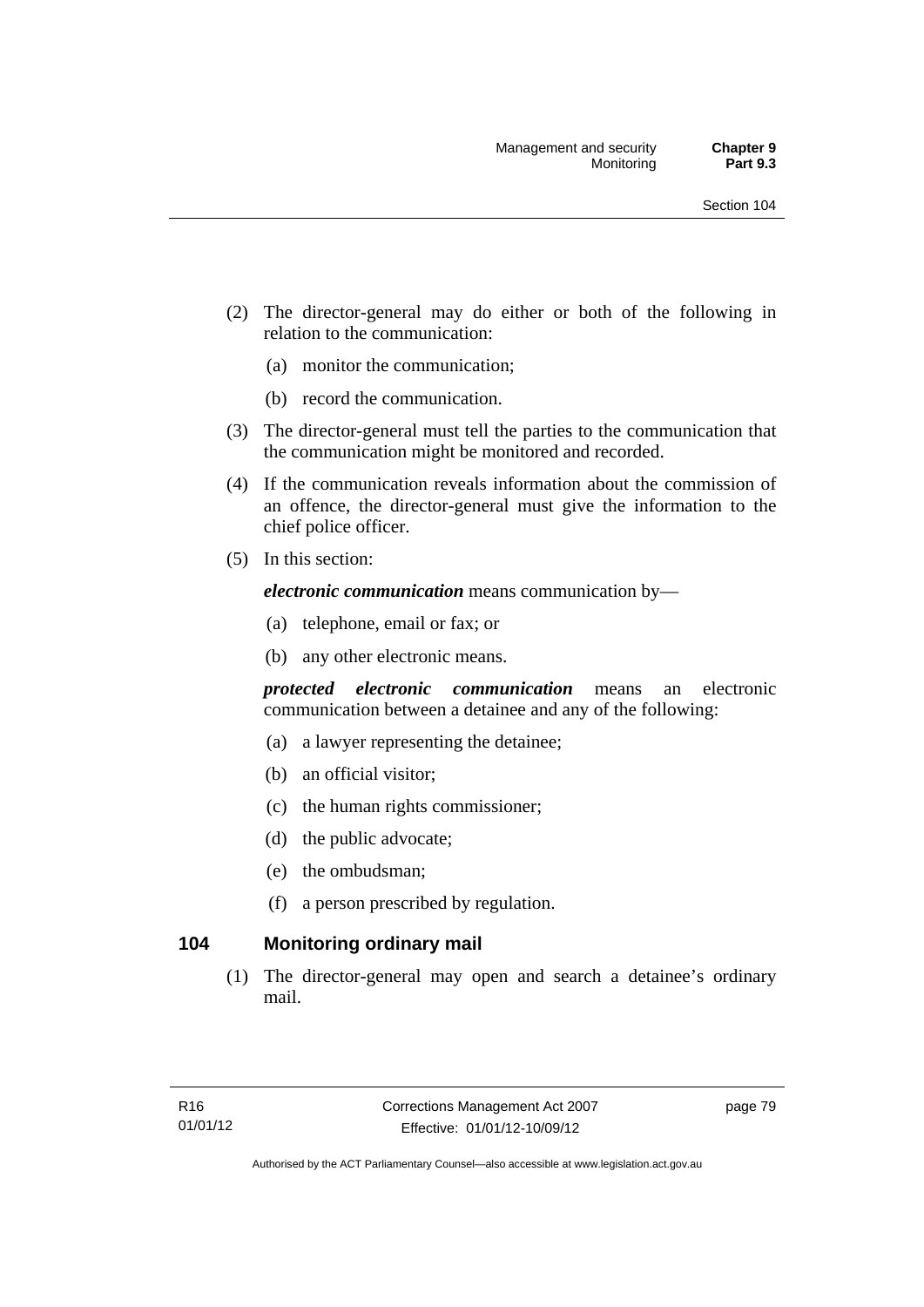#### **Chapter 9 Management and security**<br>**Part 9.3 Monitoring Monitoring**

Section 104

- (2) The director-general may read a detainee's ordinary mail only if the director-general suspects, on reasonable grounds, that the mail may—
	- (a) undermine security or good order at a correctional centre; or
	- (b) revictimise a victim; or
	- (c) circumvent any process for investigating complaints or reviewing decisions under this Act.
- (3) However, and without limiting section 14 (Corrections policies and operating procedures), the director-general may make a corrections policy or operating procedure in relation to reading a random selection of detainees' ordinary mail.
- (4) In this section:

*ordinary mail* means mail other than protected mail.

*protected mail* means mail between a detainee and any of the following:

- (a) a lawyer representing the detainee;
- (b) an official visitor;
- (c) the human rights commissioner;
- (d) the public advocate;
- (e) the ombudsman;
- (f) a person prescribed by regulation.

*search* includes search—

- (a) with any device using electronic or other technology; and
- (b) by physical means; and
- (c) with the assistance of a corrections dog.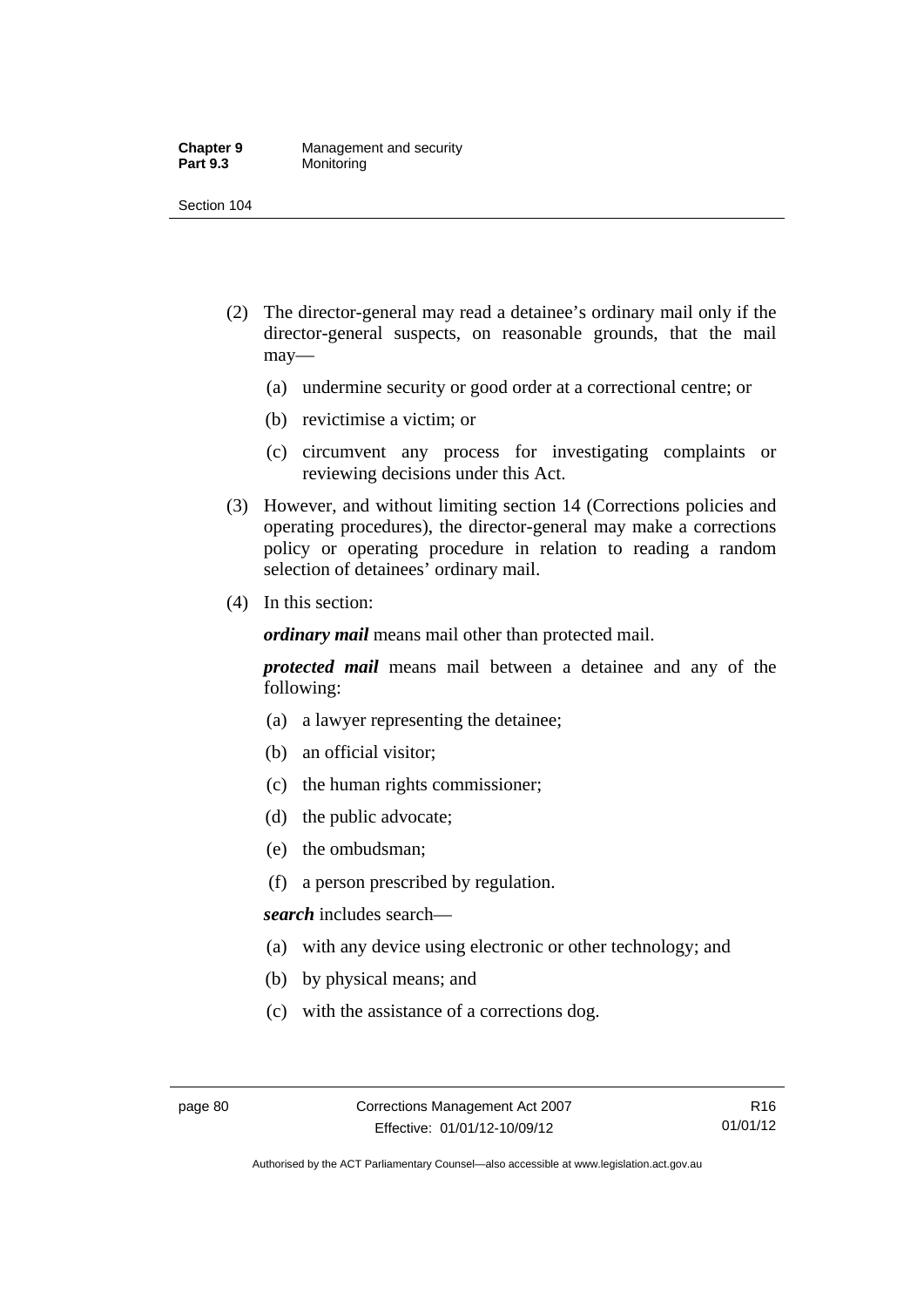## **105 Monitoring protected mail**

- (1) The director-general may open and search a detainee's protected mail in the detainee's presence if the director-general suspects, on reasonable grounds, that the mail contains—
	- (a) something that may physically harm the addressee; or
	- (b) a prohibited thing.
- (2) However, the director-general must not read a detainee's protected mail without the detainee's written consent.
- (3) In this section:

*search*—see section 104 (4).

#### **106 Mail searches—consequences**

- (1) Subject to section 127 (Seizing mail etc), a detainee's mail, once searched, must be delivered to the addressee as soon as practicable.
- (2) If a search of a detainee's mail reveals information about the commission of an offence, the director-general must give the information to the chief police officer.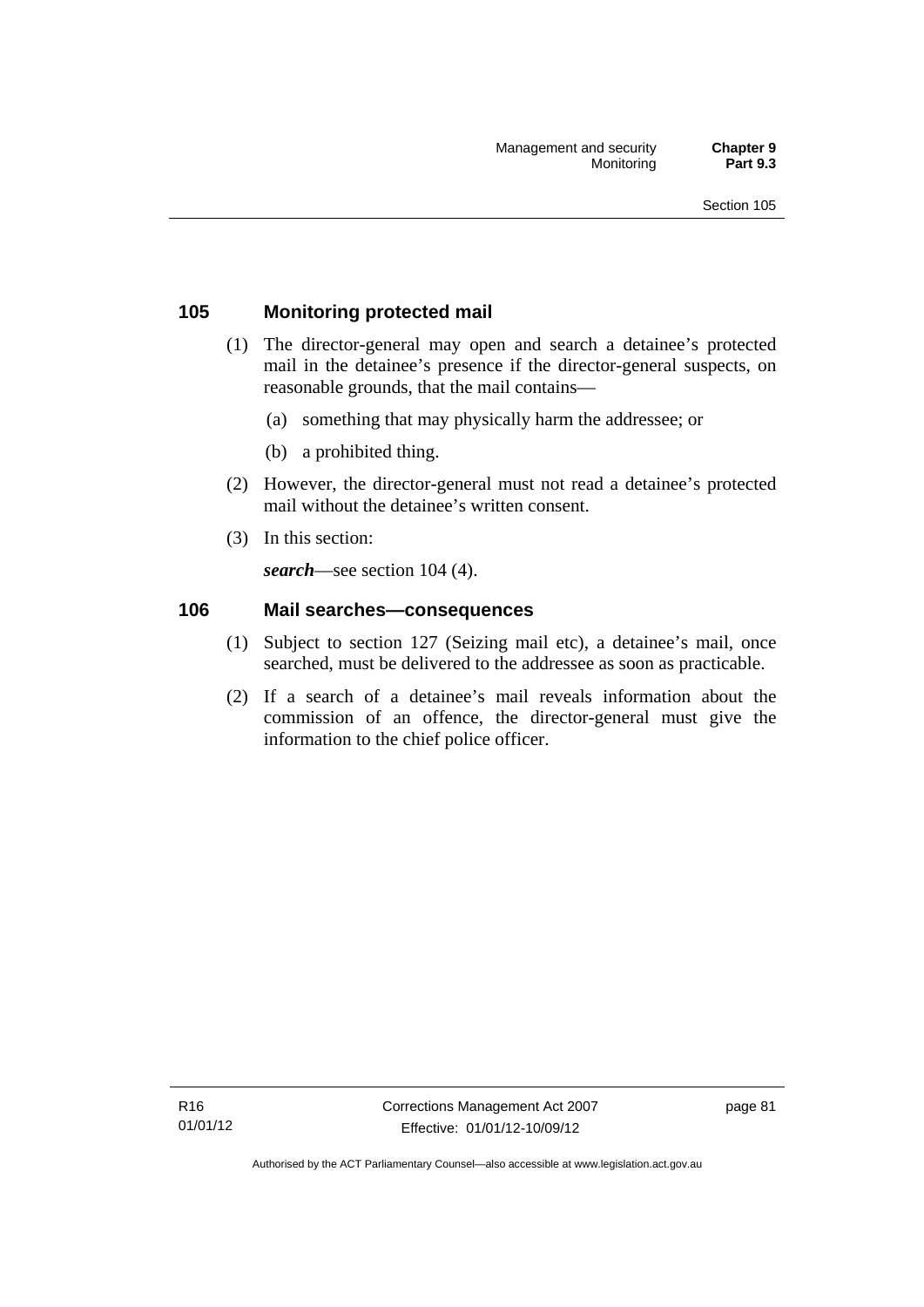**Chapter 9 Management and security**<br>**Part 9.4 Searches Part 9.4 Searches**<br>**Division 9.4.1 Searches Division 9.4.1** Searches—general Section 107

**Part 9.4 Searches** 

## **Division 9.4.1 Searches—general**

#### **107 Definitions—searches**

In this Act:

*body search*, of a detainee, means a search of the detainee's body, including an examination of any orifice or cavity of the detainee's body.

*frisk search* means—

- (a) a search of a person conducted by quickly running the hands over the person's outer garments; and
- (b) an examination of anything worn or carried by the person that is conveniently and voluntarily removed by the person.

*ordinary search* means a search of a person, or of articles in a person's possession, that may include—

- (a) requiring the person to remove the person's overcoat, coat or jacket and any gloves, shoes or hat; and
- (b) an examination of those items.

*scanning search* means a search of a person by electronic or other means that does not require the person to remove the person's clothing or to be touched by someone else.

#### **Examples of scanning searches**

- 1 passing a portable electronic or other device over a person
- 2 requiring a person to pass by or through an electronic or other device
- *Note* An example is part of the Act, is not exhaustive and may extend, but does not limit, the meaning of the provision in which it appears (see Legislation Act, s 126 and s 132).

Authorised by the ACT Parliamentary Counsel—also accessible at www.legislation.act.gov.au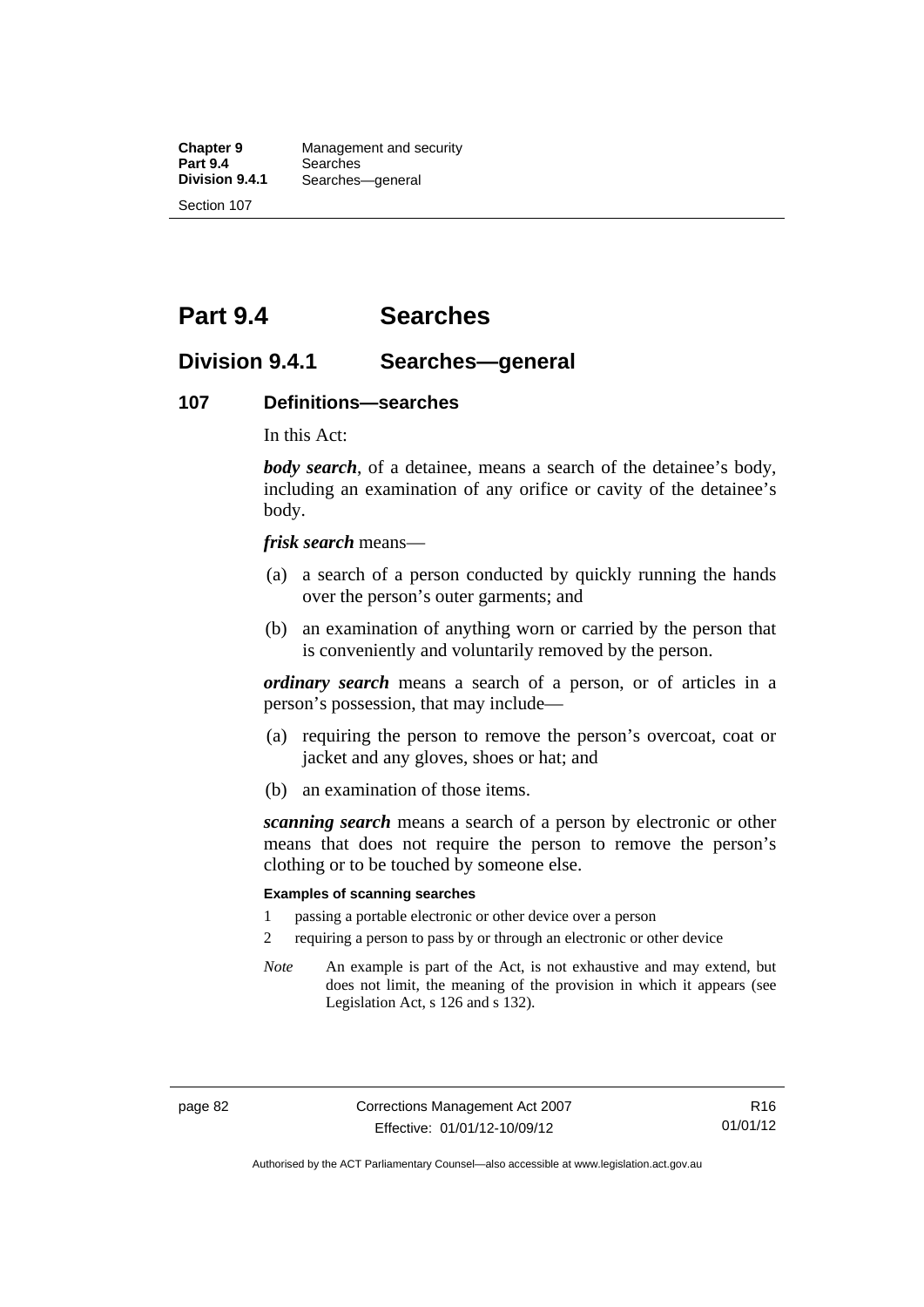*strip search*, of a detainee, means a search of the detainee, or of articles in the detainee's possession, that may include—

- (a) requiring the detainee to remove all of the detainee's clothing; and
- (b) an examination of the detainee's body (but not the detainee's body orifices or cavities) and of that clothing.

#### **108 Intrusiveness of searches**

The person conducting a search of a person under this part must ensure, as far as practicable, that—

- (a) the search is the least intrusive kind of search that is reasonable and necessary in the circumstances; and
- (b) the search is conducted in the least intrusive way that is reasonable and necessary in the circumstances.

#### **Example**

searching for a prohibited thing by a frisk search (rather than an ordinary search) with the assistance of a corrections dog

*Note* An example is part of the Act, is not exhaustive and may extend, but does not limit, the meaning of the provision in which it appears (see Legislation Act, s 126 and s 132).

### **109 Searches of transgender and intersex detainees**

- (1) This section applies if a transgender or intersex detainee is to be subjected to a search under this part.
- (2) To remove any doubt, the detainee's sex is taken to be that entered for the detainee in the register of detainees.
	- *Note* For the meaning of *transgender person* and *intersex person*, see the Legislation Act, s 169A and s 169B.

page 83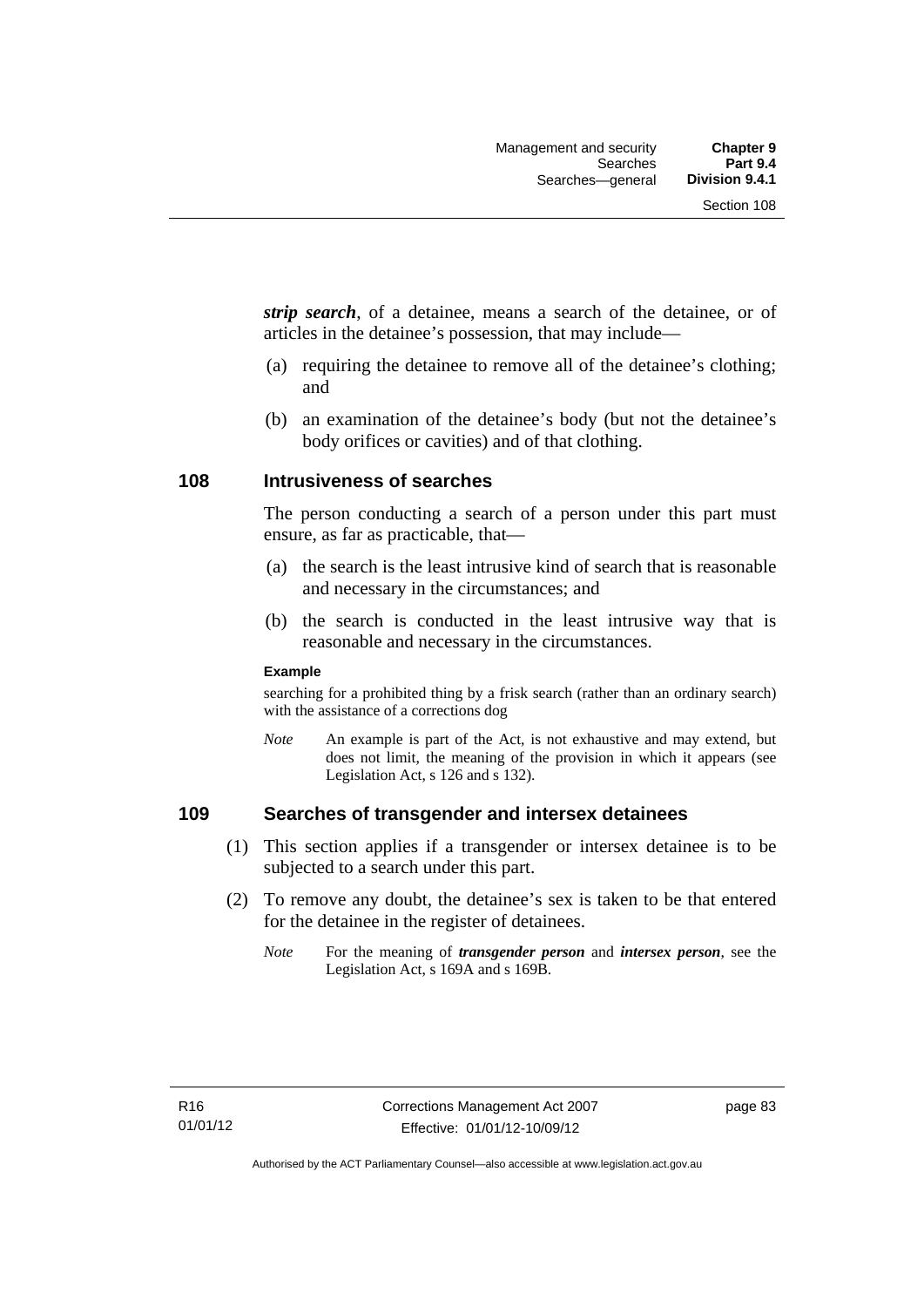## **110 Register of strip and body searches**

- (1) This section applies in relation to—
	- (a) a strip search of a detainee; and
	- (b) a body search of a detainee.
- (2) The director-general must keep a register containing the following details in relation to each search:
	- (a) the name of the detainee searched;
	- (b) the reason for the search;
	- (c) when the search was conducted;
	- (d) the name of each person present at any time during the search;
	- (e) details of anything seized during the search;
	- (f) anything else prescribed by regulation.
- (3) The register may contain anything else the director-general considers relevant.
- (4) The register must be available for inspection under chapter 7 (Inspection of correctional centres).

## **Division 9.4.2 Scanning, frisk and ordinary searches**

#### **111 Scanning, frisk and ordinary searches—directions**

- (1) The director-general may, at any time, direct a corrections officer to conduct a scanning search, frisk search or ordinary search of a detainee, another corrections officer or anyone else working at or visiting a correctional centre if the director-general believes, on reasonable grounds, that it is prudent to conduct the search to protect—
	- (a) the safety of anyone at a correctional centre; or

Authorised by the ACT Parliamentary Counsel—also accessible at www.legislation.act.gov.au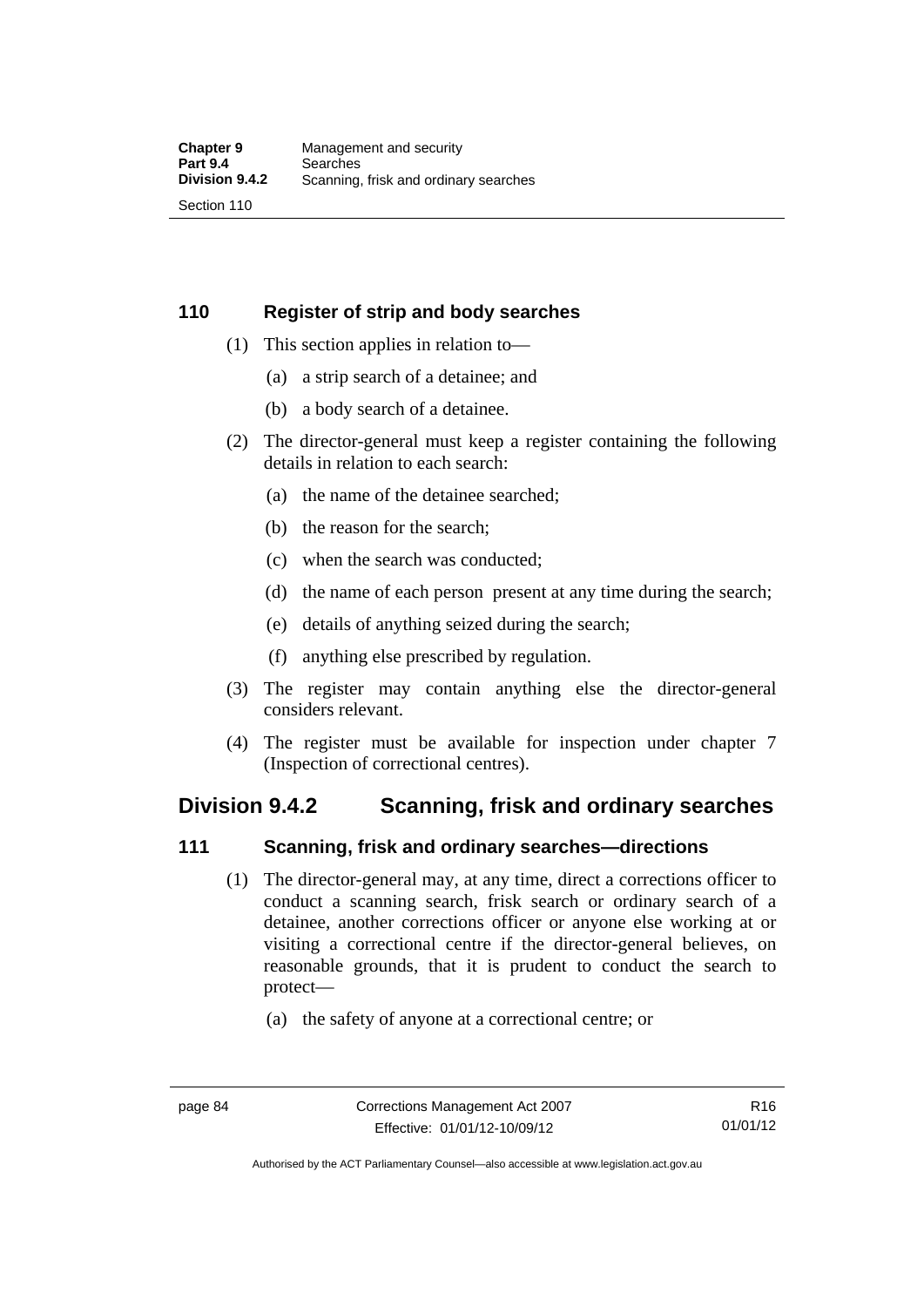#### (b) security or good order at a correctional centre.

#### **Examples of other people working at correctional centre**

counsellors, psychologists, maintenance workers and volunteers

#### **Examples of searches**

- 1 searching a detainee returning to a correctional centre after performing community service
- 2 searching a corrections officer reporting for work
- 3 searching a person engaged to provide an educational program at a correctional centre when the person arrives at, or returns to, the centre
- 4 searching a detainee returning to the detainee's accommodation at a correctional centre after working in another part of the centre
- *Note* An example is part of the Act, is not exhaustive and may extend, but does not limit, the meaning of the provision in which it appears (see Legislation Act, s 126 and s 132).
- (2) Also, a corrections officer may conduct a scanning search, frisk search or ordinary search of a detainee if the officer suspects, on reasonable grounds, that the detainee is carrying—
	- (a) a prohibited thing; or
	- (b) anything else that creates, or is likely to create, a risk to—
		- (i) the personal safety of the detainee or anyone else; or
		- (ii) security or good order at a correctional centre.
	- *Note* Section 126 provides for the use of force to carry out searches under this part.

#### **112 Scanning, frisk and ordinary searches—requirements**

- (1) A corrections officer may conduct a scanning search, frisk search or ordinary search of a person under section 111 only if—
	- (a) the person is of the same sex as the officer; or
	- (b) if that is not the case—another person of the same sex as the person to be searched is present while the search is conducted.

page 85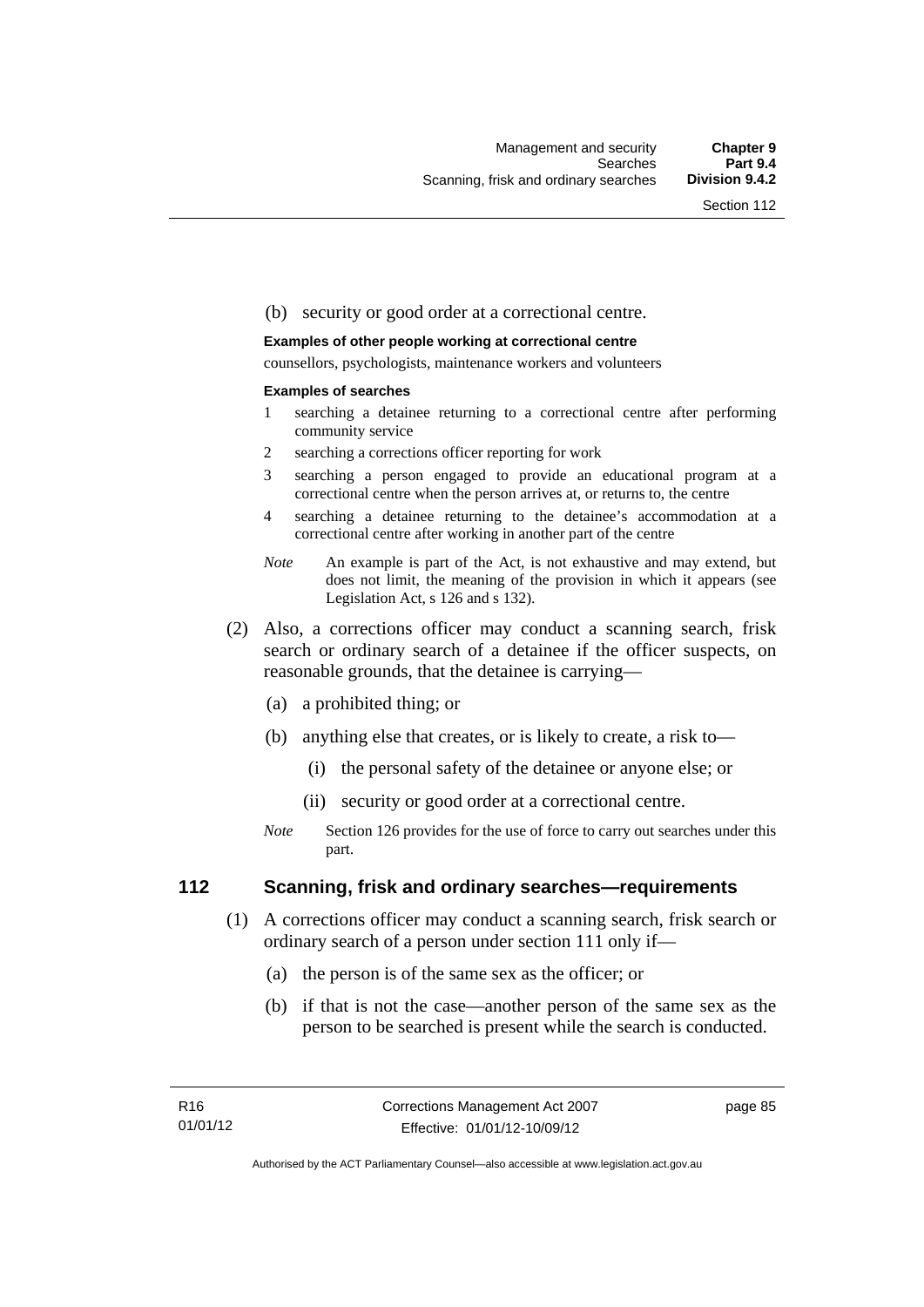(2) The other person mentioned in subsection (1) must not be a detainee.

## **Division 9.4.3 Strip searches**

## **113 Meaning of** *seizeable item***—div 9.4.3**

In this division:

*seizeable item* means anything that—

- (a) is a prohibited thing; or
- (b) may be used by the detainee in a way that may involve—
	- (i) intimidating anyone else; or
	- (ii) an offence or disciplinary breach; or
	- (iii) a risk to the personal safety of anyone else; or
	- (iv) a risk to security or good order at a correctional centre.

## **113A Strip searches—when may be conducted**

- (1) A detainee may be strip searched only if the director-general gives a direction in accordance with section 113B or section 113C.
	- *Note* Section 126 provides for the use of force to carry out searches under this part.
- (2) To remove any doubt, a strip search of a detainee may be conducted immediately after any scanning search, frisk search or ordinary search of the detainee.

## **113B Strip searches—on suspicion**

The director-general may direct a corrections officer to strip search a detainee if the director-general suspects on reasonable grounds that the detainee has a seizeable item concealed on the detainee.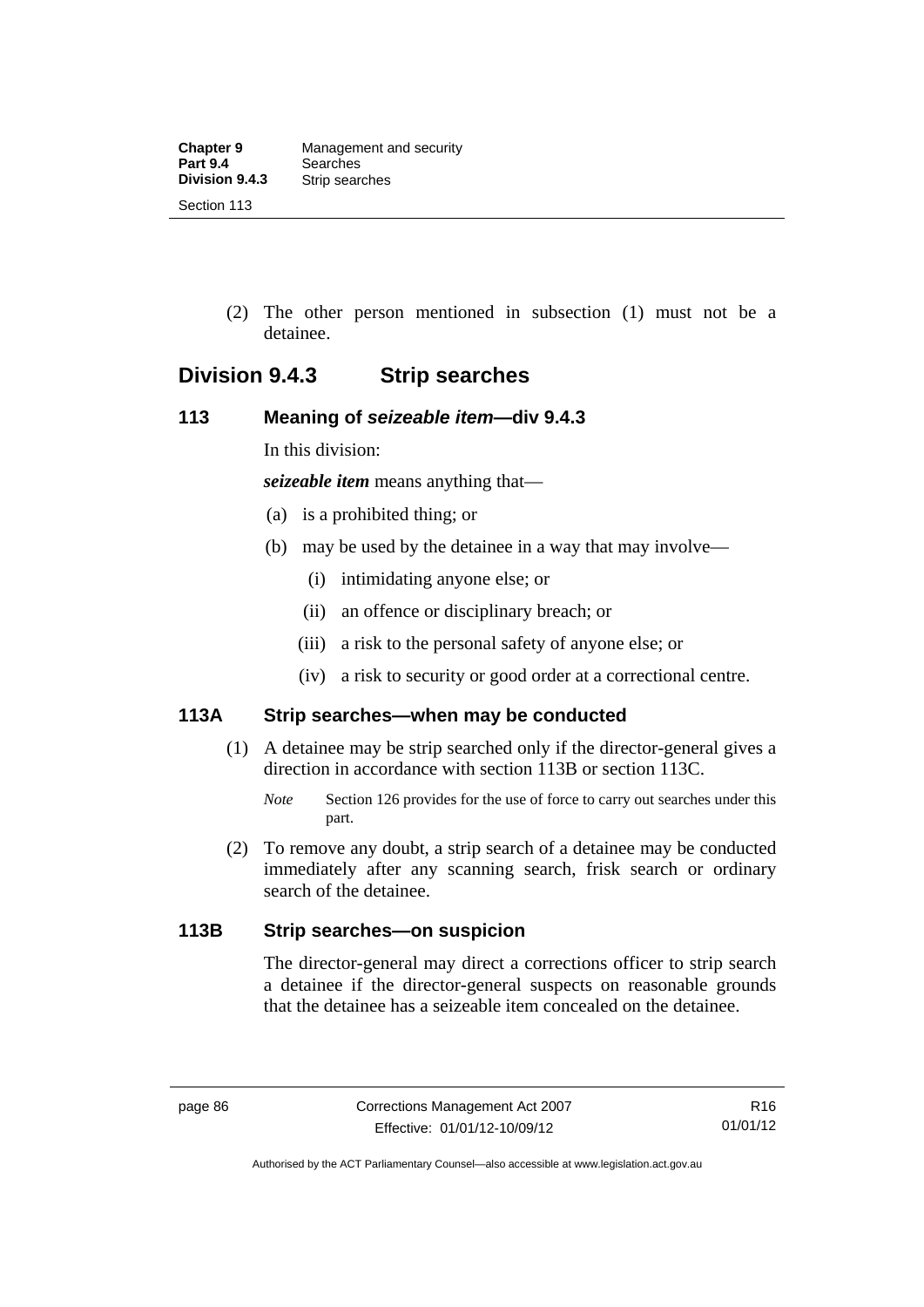## **113C Strip searches—where prudent**

- (1) The director-general may direct a corrections officer to strip search a detainee at a correctional centre if—
	- (a) the director-general believes on reasonable grounds that it is prudent to search the detainee for a seizeable item that may be concealed on or in the detainee because the detainee—
		- (i) has recently not been under the control or immediate supervision of a corrections officer for a period; and
		- (ii) during the period, may have had an opportunity to obtain a seizeable item; and
	- (b) a scanning search may assist in detecting the item but—
		- (i) the means of conducting the search is not available at the correctional centre; or
		- (ii) if the means of conducting the search is available—the scanning search is not likely to detect more than a limited range of seizeable items; or
		- (iii) the search could only be carried out using force that would be likely to make it ineffectual; and
	- (c) a frisk search or ordinary search is not likely to detect more than a limited range of seizeable items.

#### **Example—par (a) (ii)**

the detainee has had a personal contact visit by someone who is not an accredited person

#### **Example—par (b) (ii)**

a metal detector

*Note* An example is part of the Act, is not exhaustive and may extend, but does not limit, the meaning of the provision in which it appears (see Legislation Act, s 126 and s 132).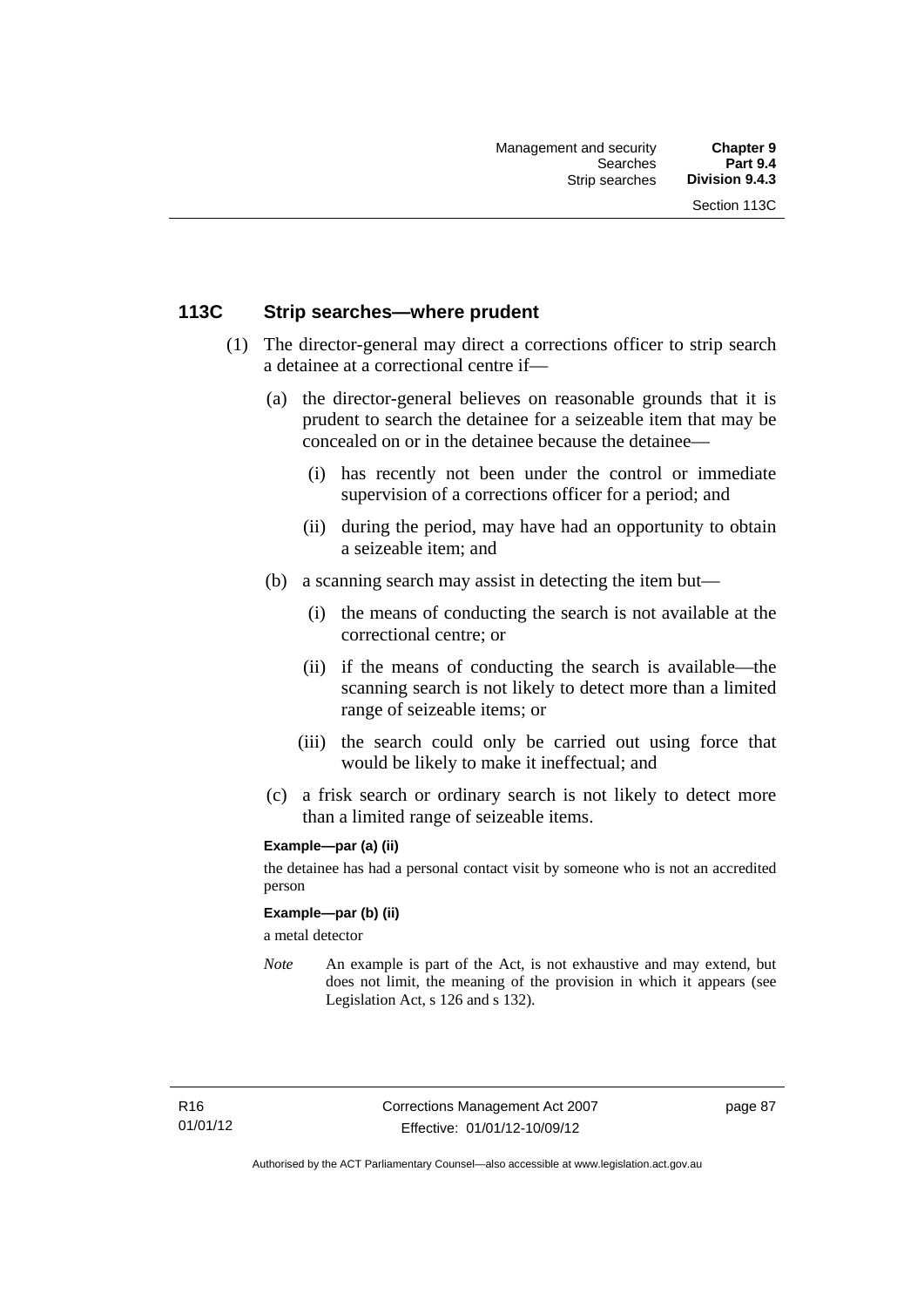(2) Without limiting section 14 (Corrections policies and operating procedures), the director-general must make a corrections policy or operating procedure in relation to strip searches under this section.

#### **114 Strip searches—presence of corrections officers**

- (1) A strip search of a detainee must be done—
	- (a) by a corrections officer of the same sex as the detainee; and
	- (b) in the presence of 1 or more other corrections officers each of whom must be of the same sex as the detainee.
- (2) However, the number of corrections officers present during the search must be no more than necessary and reasonable to ensure the search is carried out as safely and effectively as possible.
- (3) The corrections officer conducting the search may direct another corrections officer present to provide assistance that the conducting officer believes, on reasonable grounds, is necessary and reasonable for the search.
- (4) A corrections officer may give directions to the detainee for the conduct of the search in accordance with this section.

#### **Examples**

directions that the detainee raise 1 or both arms, raise any long hair or turn in a particular direction

*Note* An example is part of the Act, is not exhaustive and may extend, but does not limit, the meaning of the provision in which it appears (see Legislation Act, s 126 and s 132).

#### **115 Strip searches—general rules**

- (1) A strip search must be conducted in a private area or an area that provides reasonable privacy for the detainee being searched.
- (2) The search must not be conducted—
	- (a) in the presence of someone of the opposite sex to the detainee; or

Authorised by the ACT Parliamentary Counsel—also accessible at www.legislation.act.gov.au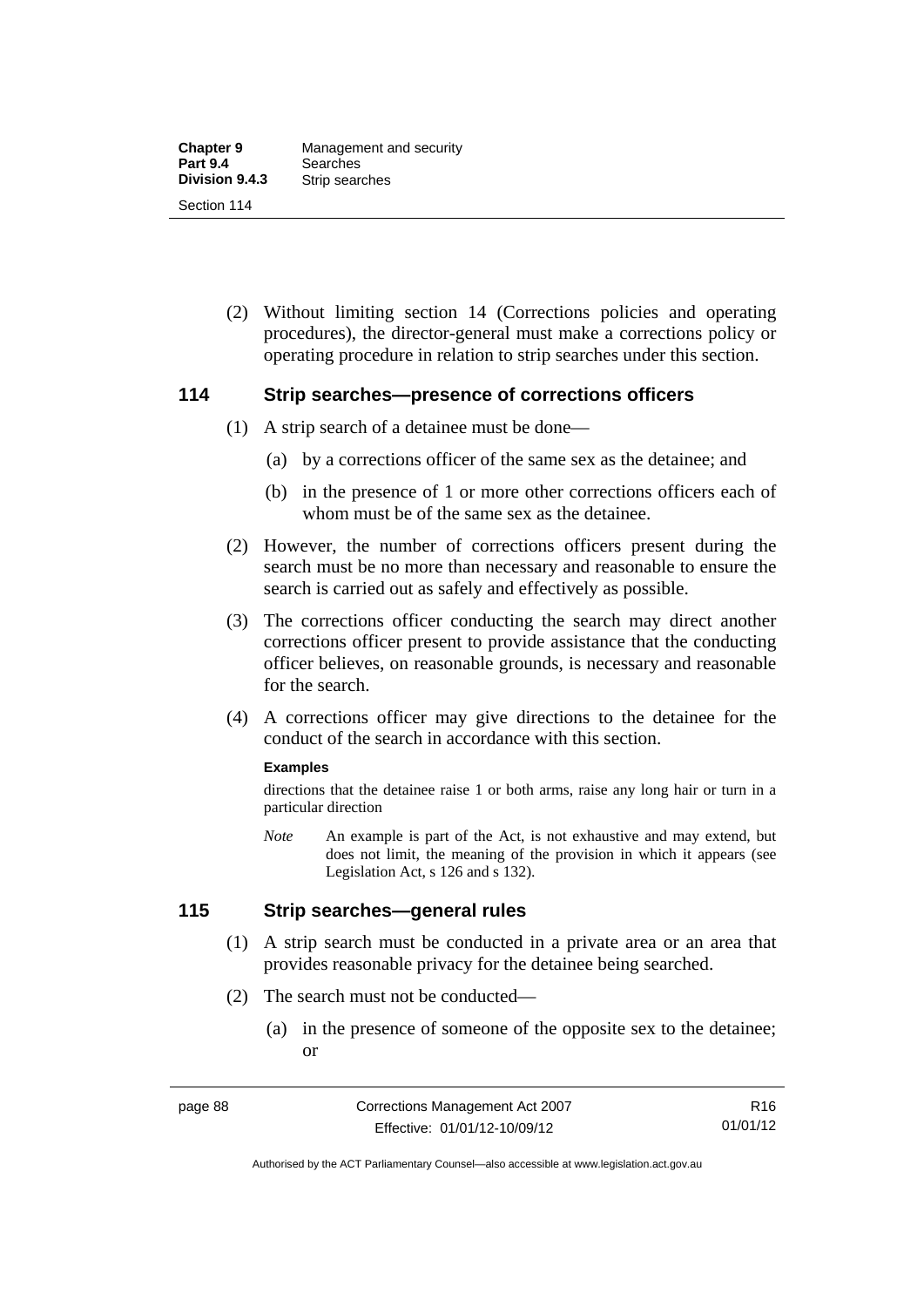- (b) in the presence or sight of someone else whose presence is not necessary for the search or the safety of everyone present.
- (3) The search must not involve—
	- (a) the removal from the detainee of more clothes than is necessary and reasonable to conduct the search; or
	- (b) the removal from the detainee of more clothes at any time than is necessary and reasonable to conduct the search; or
	- (c) without limiting paragraph (b), both the upper and lower parts of the person's body being uncovered at the same time.
- (4) Subject to section 126 (Searches—use of force), the search must not involve any touching of the detainee's body by a corrections officer.
- (5) Each corrections officer present during the search must ensure, as far as practicable, that—
	- (a) the search is done in a way that minimises embarrassment for the detainee; and
	- (b) the search is done quickly; and
	- (c) the detainee is allowed to dress in private immediately after the search is finished.
- (6) If clothing from a detainee is seized during a strip search, the director-general must ensure that the detainee is left with, or given, appropriate clothing to wear.

## **Division 9.4.4 Body searches**

#### **116 Body searches—directions**

The director-general may direct a doctor appointed under section 22 (Health practitioners—non-therapeutic functions) to conduct a body search of a detainee if the director-general suspects, on reasonable grounds, that the detainee—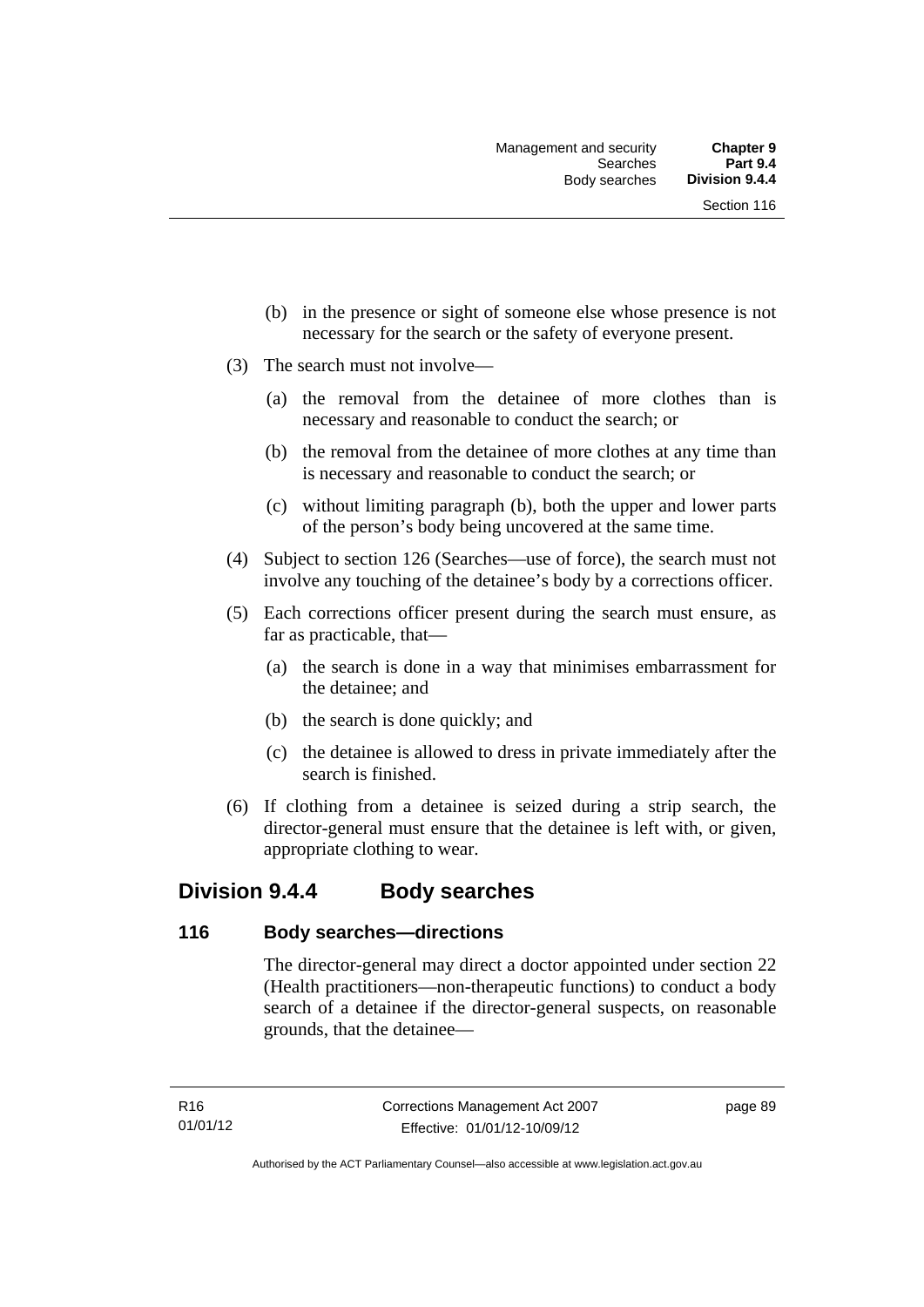- (a) has ingested or inserted something in the detainee's body that may jeopardise the detainee's health or wellbeing; or
- (b) has a prohibited thing concealed in or on the detainee's body that may be used in a way that may pose a risk to the security or good order at a correctional centre; or
- (c) has evidence of the commission of an offence or disciplinary breach concealed in or on the detainee.

## **117 Body searches—presence of nurse and corrections officers**

- (1) A nurse appointed under section 22 (Health practitioners non-therapeutic functions) must be present during the body search of a detainee.
- (2) If the doctor conducting the body search is not of the same sex as the detainee, the nurse must be of the same sex as the detainee.
- (3) The director-general may direct 1 or more corrections officers to be present during the search, each of whom must be of the same sex as the detainee.
- (4) However, the number of corrections officers present during the search must be no more than is necessary and reasonable to ensure the search is carried out as safely and effectively as possible.
- (5) A body search must be conducted in a private area or an area that provides reasonable privacy for the detainee being searched.

## **118 Body searches—assistance from corrections officer**

- (1) This section applies if the doctor conducting a body search of a detainee asks the director-general for assistance that the doctor believes, on reasonable grounds, is necessary and reasonable for the search.
- (2) The director-general may direct a corrections officer (the *assistant*) to assist in the conduct of the search.

Authorised by the ACT Parliamentary Counsel—also accessible at www.legislation.act.gov.au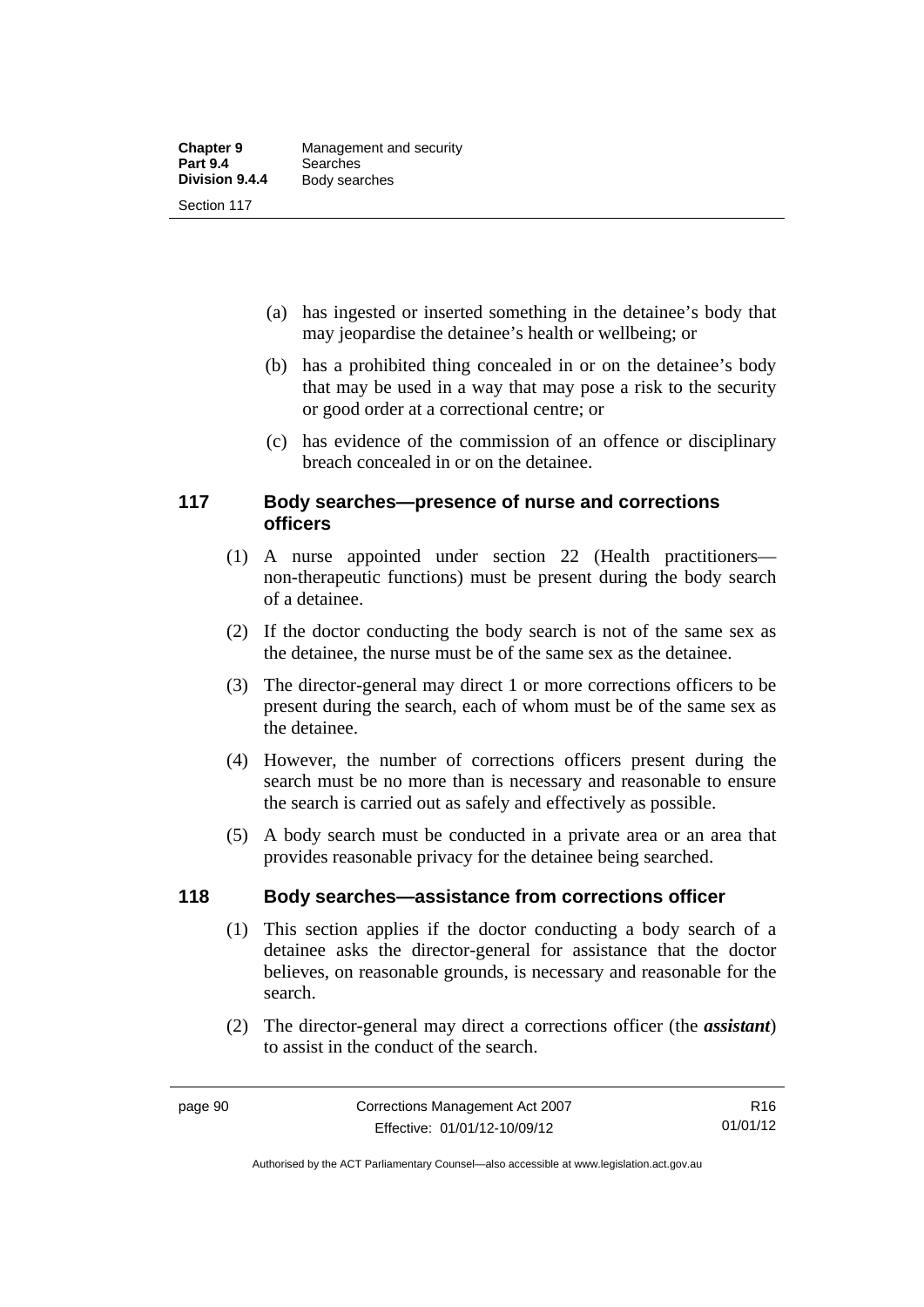- (3) However, the assistant must be of the same sex as the detainee.
	- *Note* Section 126 provides for the use of force to assist at a body search.

## **119 Body searches—rules about detainee's clothing**

- (1) A body search of a detainee must not involve—
	- (a) the removal of more clothes than is necessary and reasonable to conduct the search; or
	- (b) the removal of more clothes at any time than is necessary and reasonable to conduct the search; or
	- (c) without limiting paragraph (b), both the upper and lower parts of the person's body being uncovered at the same time.
- (2) A detainee who has been body searched must be allowed to dress in private immediately after the search is finished.
- (3) If clothing from a detainee is seized during a body search, the director-general must ensure that the detainee is left with, or given, appropriate clothing to wear.

## **120 Body searches—rules about touching detainee**

The doctor conducting the body search of a detainee, and the nurse present at the search, may, for the search, touch the detainee and examine the detainee's orifices and cavities, but only if the doctor or nurse is of the same sex as the detainee.

## **121 Body searches—seizing things**

- (1) The doctor conducting a body search of a detainee may seize anything discovered during the search if—
	- (a) seizing the thing would not be likely to cause injury to the detainee; and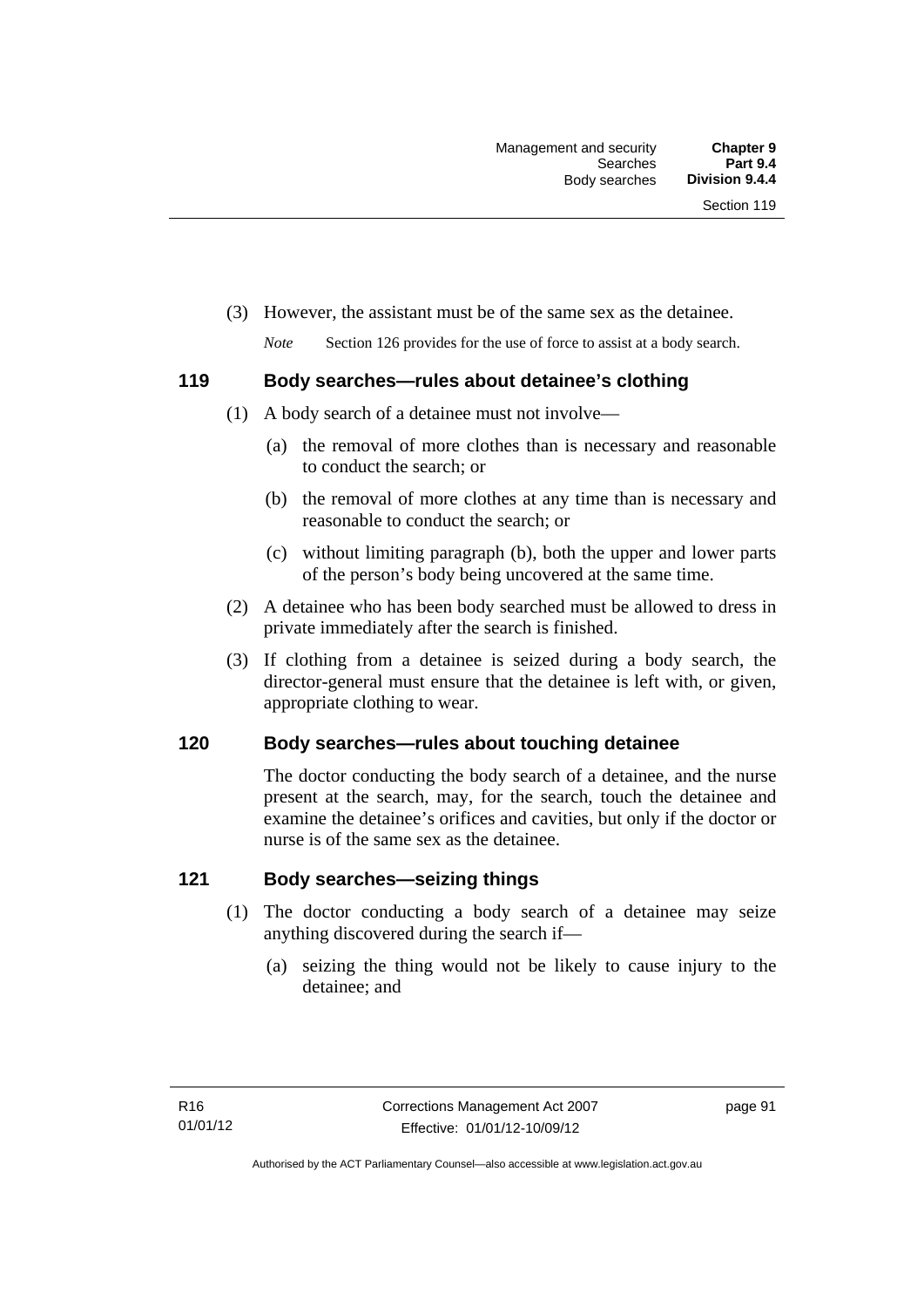- (b) the doctor believes, on reasonable grounds, that the thing may be evidence of the commission of an offence or disciplinary breach by the detainee.
- (2) The doctor must give the thing seized to a corrections officer as soon as practicable.

## **Division 9.4.5 Searches of premises and property**

## **122 Searches—premises and property**

- (1) The director-general may, at any time, direct a corrections officer to search—
	- (a) any part of a correctional centre; or
	- (b) anything at a correctional centre, including anything in the possession of anyone at a correctional centre; or
	- (c) any vehicle used for transporting a detainee.

#### **Examples of searches under this section**

a search of any of the following for a prohibited thing:

- any area or building or part of a building (including a cell) at a correctional centre
- any storage area, including an area used by detainees or corrections officers, at a correctional centre
- any vehicle, machinery or equipment at a correctional centre
- *Note* An example is part of the Act, is not exhaustive and may extend, but does not limit, the meaning of the provision in which it appears (see Legislation Act, s 126 and s 132).
- (2) However, this section does not authorise—
	- (a) a search of anyone at a correctional centre; or
	- (b) any clothing being worn by anyone at a correctional centre at the time of the search.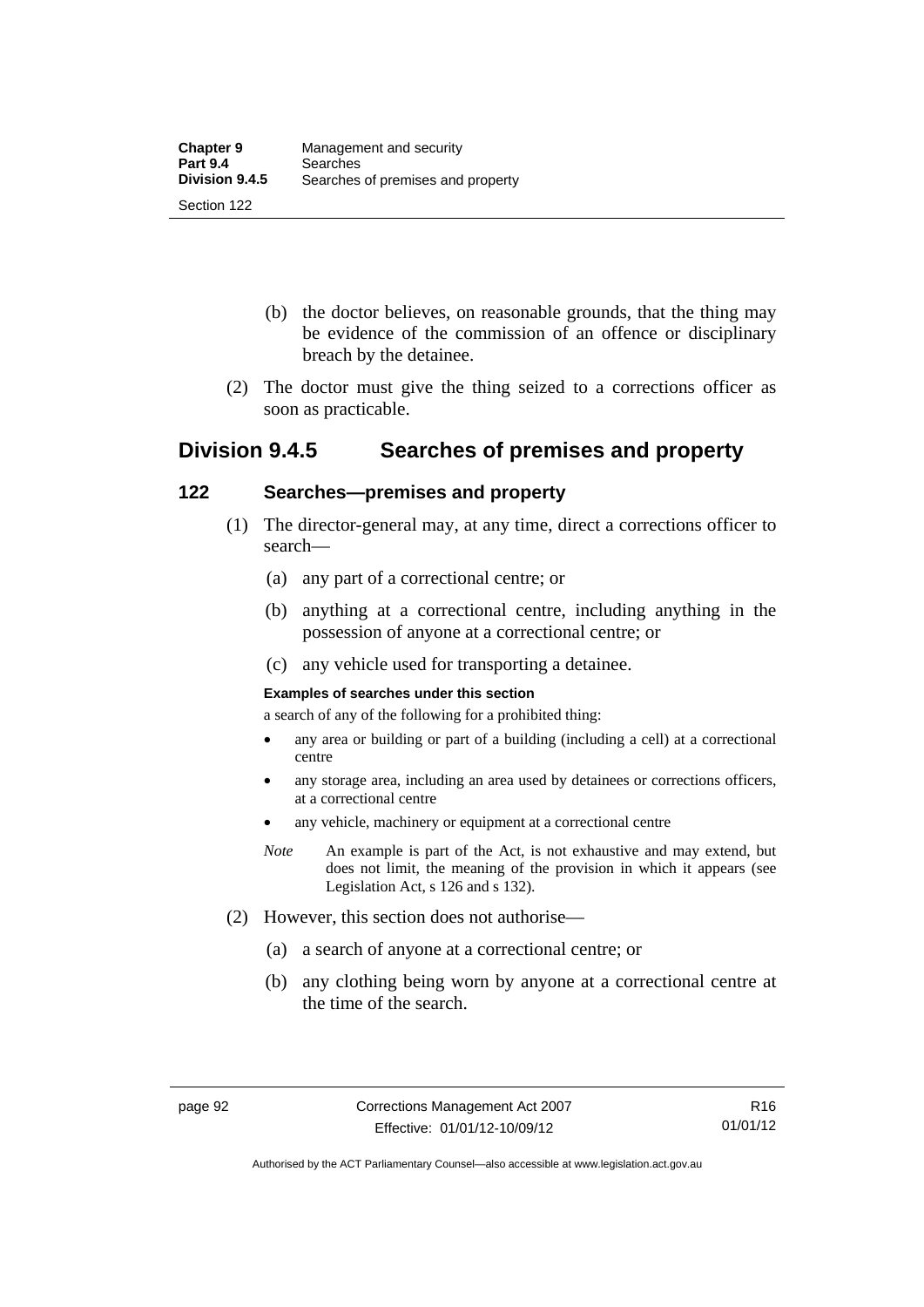(3) In this section:

*search* includes search—

- (a) with any device using electronic or other technology; and
- (b) by physical means; and
- (c) with the assistance of a corrections dog.

## **123 Searches of detainee cells—legally privileged material**

- (1) This section applies if a detainee has legally privileged material at a correctional centre.
- (2) A corrections officer may search the detainee's cell under section 122 in the absence of the detainee if—
	- (a) the detainee removes the legally privileged material from the cell; or
	- (b) the legally privileged material is stored in accordance with a corrections policy or operating procedure made for subsection (3).
- (3) Without limiting section 14 (Corrections policies and operating procedures), a corrections policy or operating procedure may include provision for the secure storage at a correctional centre of legally privileged material for detainees.

## **124 Searches of detainee cells—suspected legally privileged material**

- (1) If a corrections officer suspects, on reasonable grounds, that a detainee's cell contains legally privileged material, the officer may search the cell only if the detainee is present.
- (2) A search under subsection (1) may include an examination of any legally privileged material, and anything containing the material, found in the cell.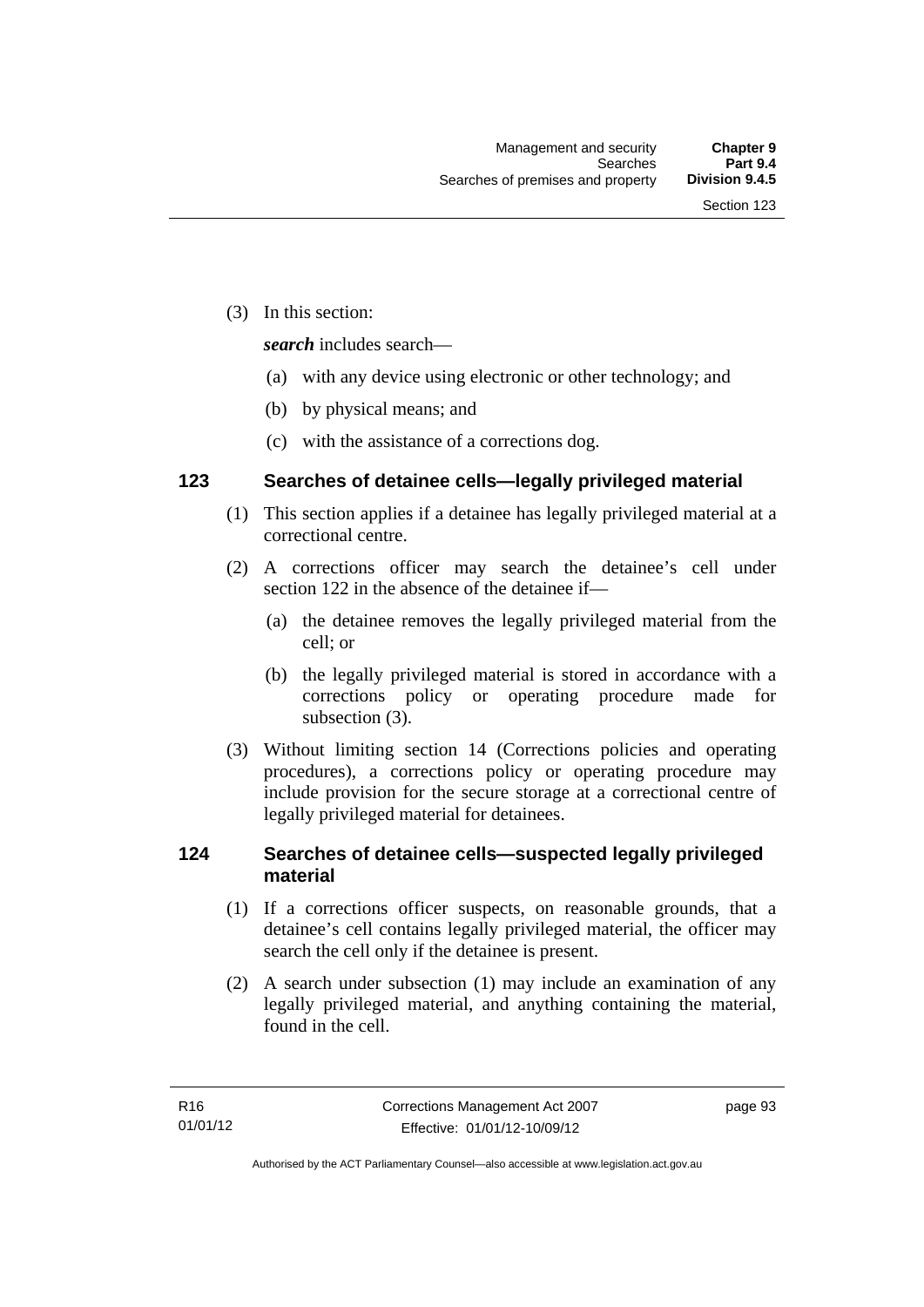- (3) However, the officer may not read any legally privileged material found in the cell unless the detainee is present and—
	- (a) the detainee consents to the officer reading the material; or
	- (b) the officer suspects, on reasonable grounds, that the material contains information that—
		- (i) may threaten security or good order at a correctional centre; or
		- (ii) relates to an offence or disciplinary breach.
- (4) The officer need not comply with subsection (1) or (3) if the officer believes, on reasonable grounds, that urgent circumstances exist and that complying with the subsection would create a risk of injury to the officer, the detainee or anyone else.
- (5) The director-general must ensure that a record of action under subsection (4) is made and entered in the register of detainees.

## **Division 9.4.6 Searches—miscellaneous**

### **125 Searches—use of corrections dogs**

- (1) The director-general may direct a corrections officer to use a corrections dog to assist the officer in conducting a search under this part.
- (2) Without limiting subsection (1), the director-general may give the direction if the director-general believes, on reasonable grounds, that the assistance of the dog would minimise the intrusiveness of the search of a detainee by the officer.
- (3) The corrections officer and corrections dog may enter, and remain at any place, to assist in the conduct of a search under this part.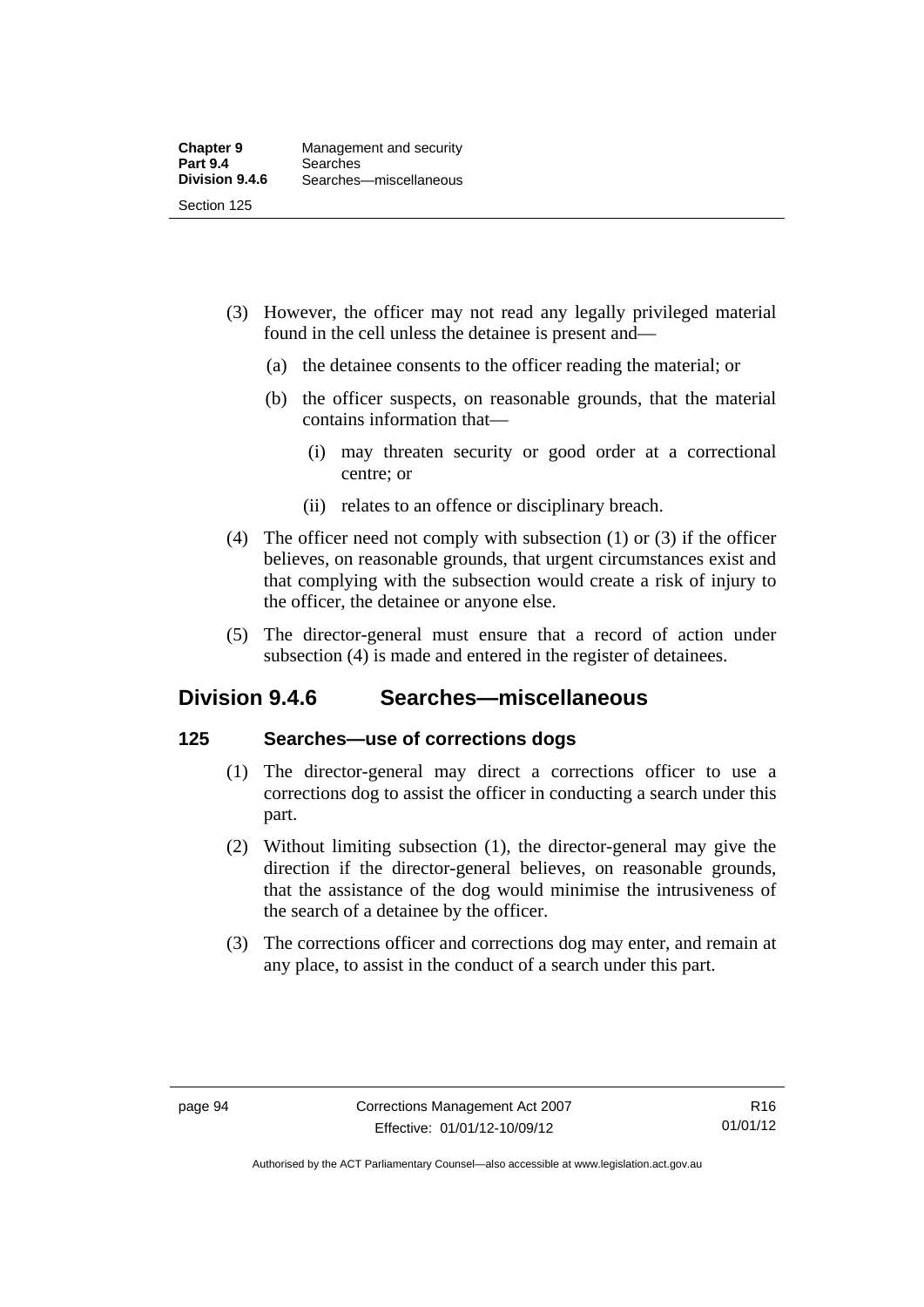### **126 Searches—use of force**

- (1) A corrections officer may use force—
	- (a) to carry out a search under this part; or
	- (b) to assist at a body search under section 118 (Body searches assistance from corrections officer); or
	- (c) to prevent the loss, destruction or contamination of anything seized, or that may be seized, during the search.
- (2) However, the corrections officer may use force only in accordance with part 9.7 (Use of force).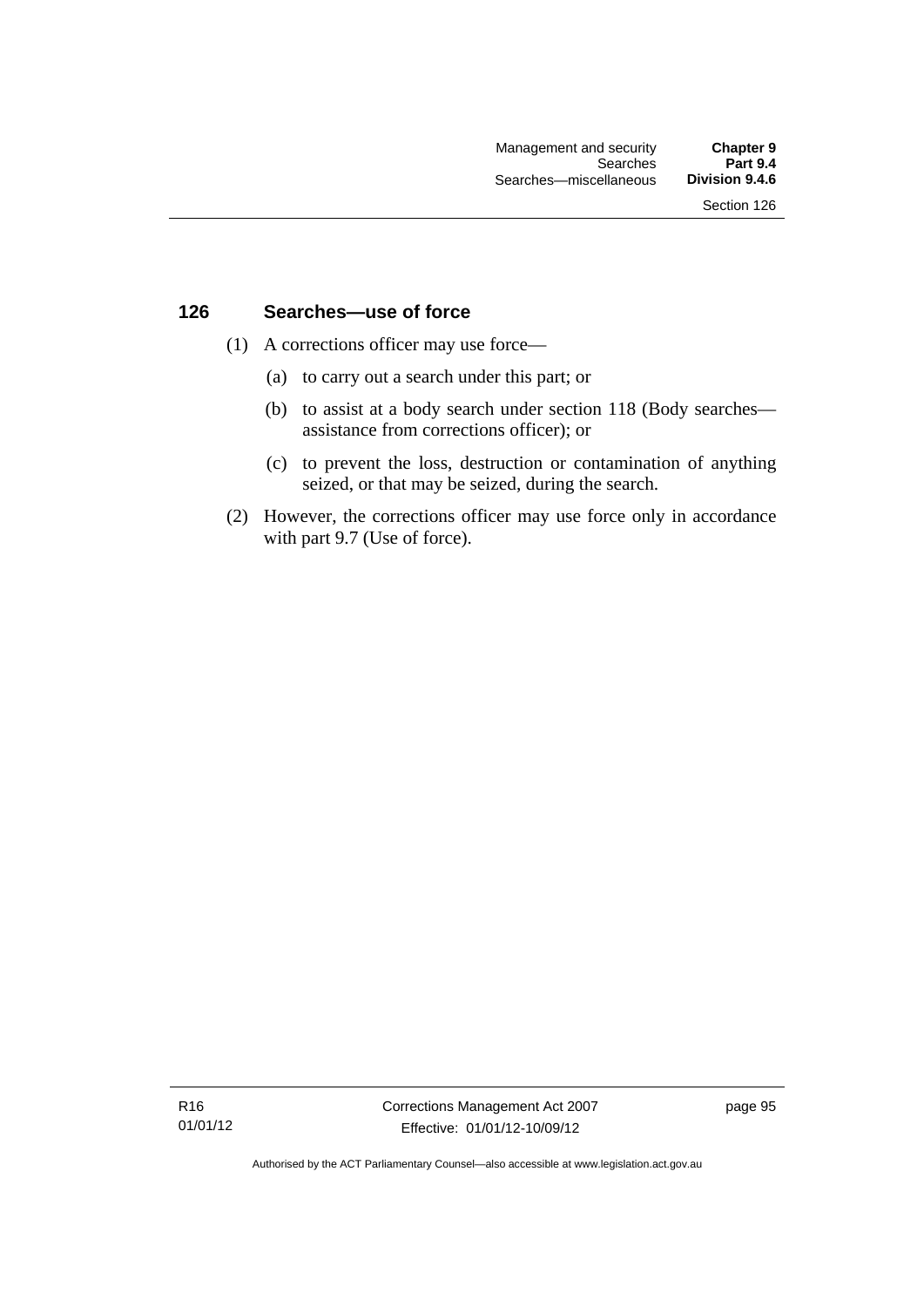**Chapter 9 Management and security**<br>**Part 9.5 Seizing property Seizing property** 

Section 127

# **Part 9.5 Seizing property**

### **127 Seizing mail etc**

- (1) The director-general may seize anything in a detainee's protected mail if the director-general believes, on reasonable grounds, that the thing—
	- (a) may physically harm the addressee or anyone else; or
	- (b) is a prohibited thing.
- (2) The director-general may seize other mail of a detainee, or anything in the mail, if the director-general suspects, on reasonable grounds, that the seizure is necessary to stop—
	- (a) any of the following entering or leaving a correctional centre:
		- (i) a prohibited thing;
		- (ii) anything that may pose a risk to security or good order at a correctional centre;
		- (iii) anything that appears is being used, or is intended, for the commission of an offence or disciplinary breach; or
	- (b) threatening or otherwise inappropriate correspondence leaving a correctional centre; or
	- (c) a detainee obtaining or buying goods without the director-general's approval.

### **Example of inappropriate correspondence—par (b)**

mail addressed to a person by someone convicted of a sexual offence against the person

*Note* An example is part of the Act, is not exhaustive and may extend, but does not limit, the meaning of the provision in which it appears (see Legislation Act, s 126 and s 132).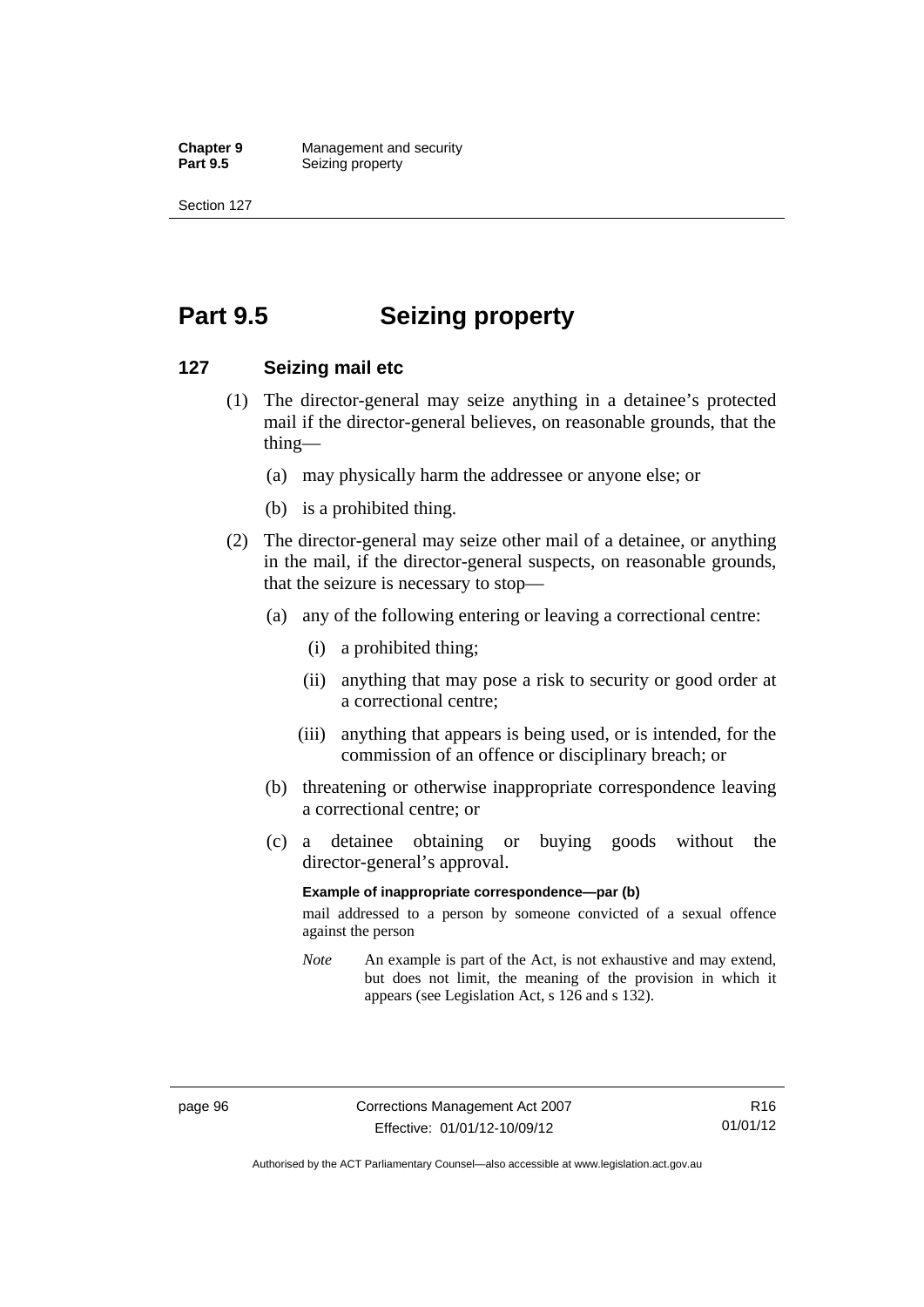(3) The director-general may seize a document only if the director-general believes, on reasonable grounds, that the document is not legally privileged.

# **128 Seizing property—general**

- (1) The director-general may seize—
	- (a) anything found at a correctional centre, whether or not in a person's custody or possession, that the director-general suspects, on reasonable grounds, jeopardises or is likely to jeopardise—
		- (i) security or good order at a correctional centre; or
		- (ii) the safety of anyone at a correctional centre; or
	- (b) anything found at a correctional centre, whether or not in a person's possession, that the director-general suspects, on reasonable grounds, is being used, or is intended, for the commission of an offence or a disciplinary breach; or
	- (c) a prohibited thing found on a detainee or in a detainee's custody or possession, unless the detainee has the written approval of the director-general to possess the thing.
- (2) To remove any doubt, this section extends to anything found in a search under part 9.4 (Searches).
- (3) The director-general may seize a document only if the director-general believes, on reasonable grounds, that the document is not legally privileged.

## **129 Receipt for seizure**

 (1) The director-general must prepare a written receipt for a seizure under section 127 or section 128.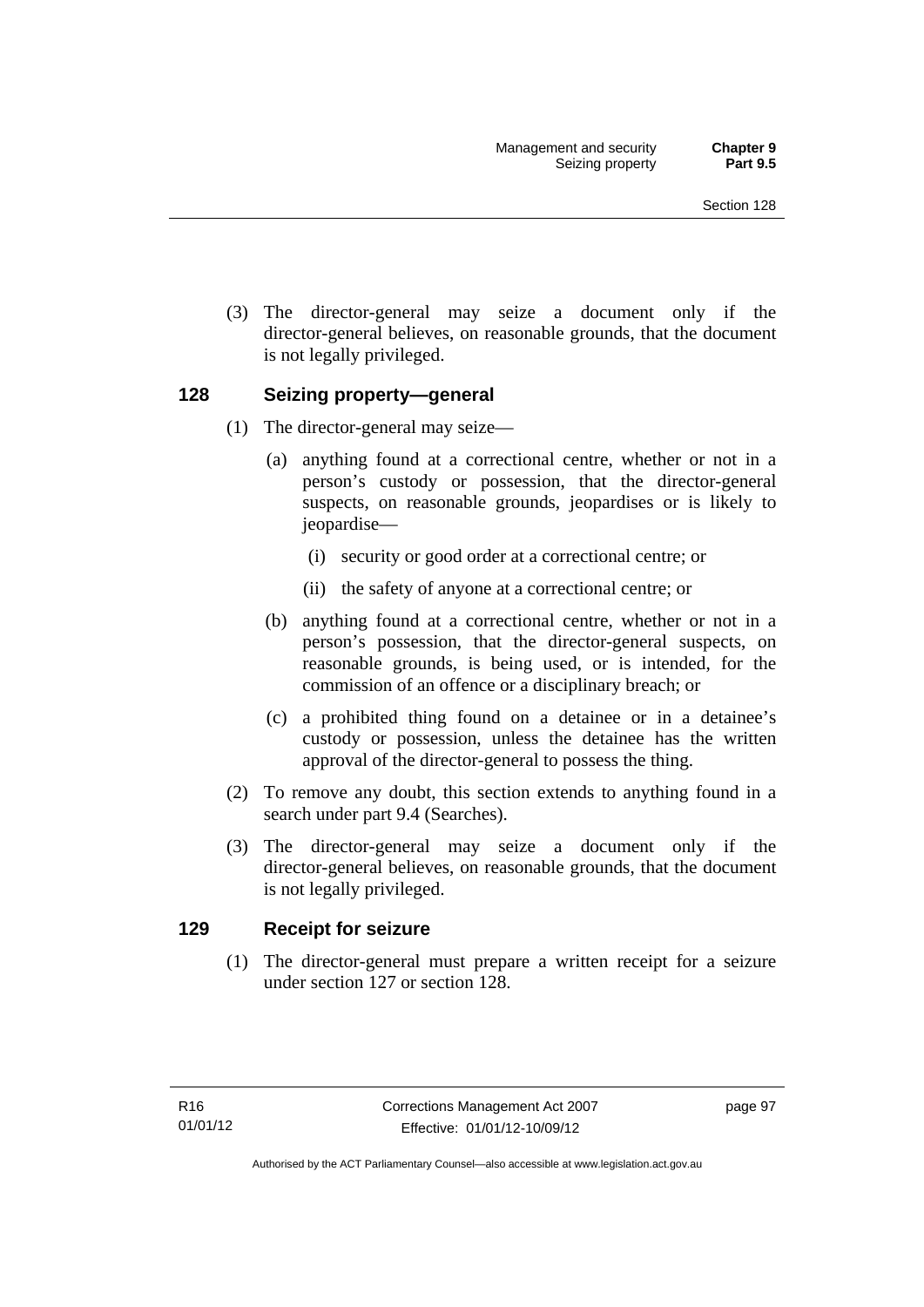#### **Chapter 9 Management and security**<br>**Part 9.5 Seizing property Seizing property**

Section 130

- (2) As soon as practicable after the seizure (but no later than 7 days after the day of the seizure), the director-general must give a copy of the receipt to—
	- (a) the owner of the thing seized; or
	- (b) if the owner cannot be identified after reasonable inquiries (given the thing's apparent value)—the person from whom the thing was seized.
- (3) The receipt must—
	- (a) identify the thing seized; and
	- (b) outline the grounds for the seizure; and
	- (c) include a statement about the effect of section 130; and
	- (d) include anything else prescribed by regulation.
- (4) In this section:

*owner*, of a thing, includes a person entitled to possession of the thing.

## **130 Forfeiture of things seized**

- (1) A thing seized under section 127 or section 128 is forfeited to the Territory if the director-general decides, on reasonable grounds—
	- (a) that—
		- (i) after making reasonable inquiries (given the thing's apparent value), the owner of the thing cannot be found; or
		- (ii) after making reasonable efforts (given the thing's apparent value), the thing cannot be returned to the owner; or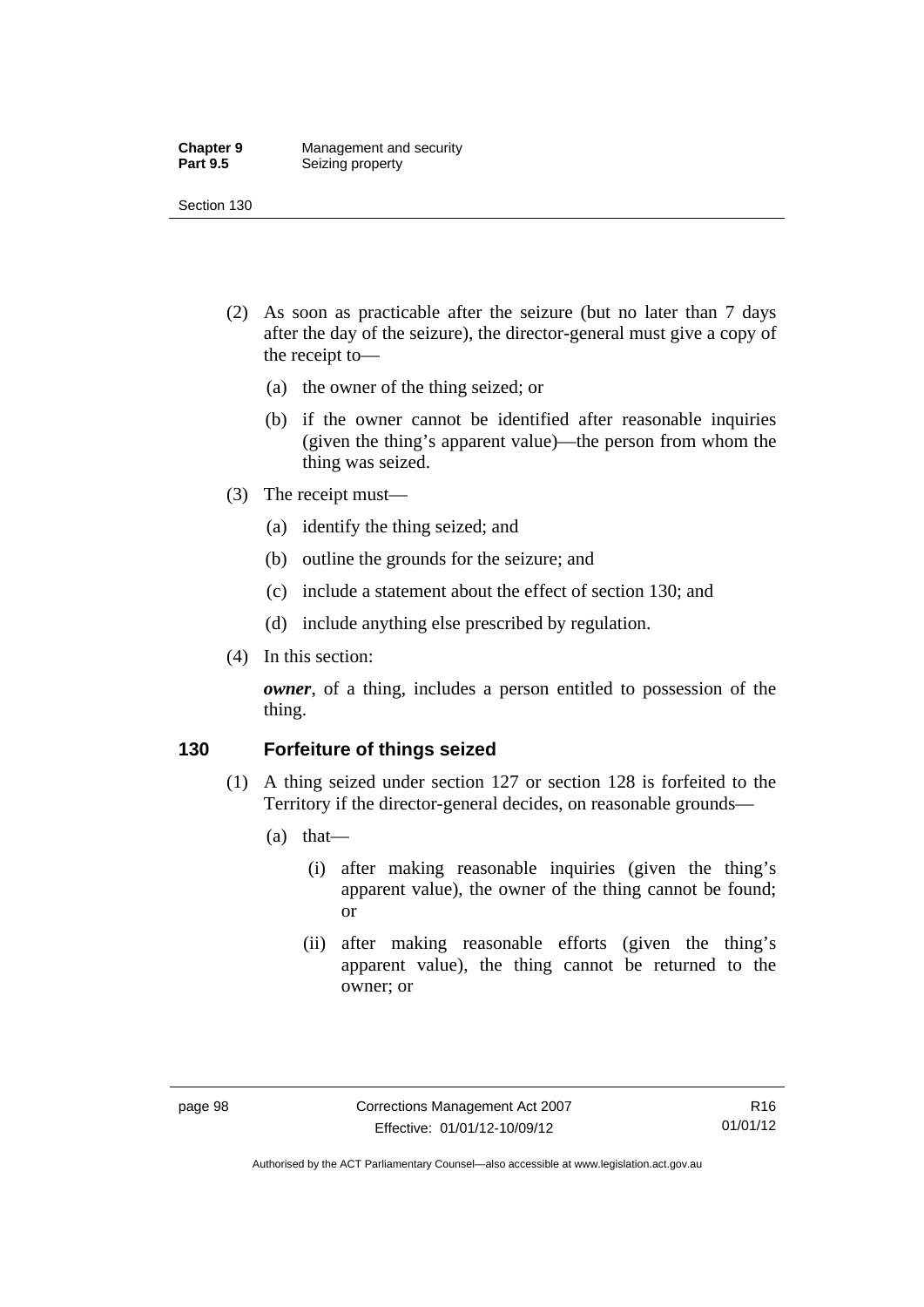- (b) that—
	- (i) possession of the thing by a detainee is an offence or disciplinary breach; or
	- (ii) it is necessary to keep the thing to stop it being used for the commission of an offence or disciplinary breach; or
	- (iii) the thing is inherently unsafe.
- (2) The director-general may deal with a thing forfeited to the Territory under this section, or dispose of it, as the director-general considers, on reasonable grounds, to be appropriate.
- (3) However, subsection (2) is subject to any order under the *Crimes Act 1900,* section 249 (Seizure of forfeited articles).

#### **Examples—s (2)**

- 1 giving a forfeited weapon to a police officer
- 2 keeping a forfeited electrical appliance and using it for the benefit of detainees generally
- 3 dumping a forfeited thing of little value
- *Note 1* An example is part of the Act, is not exhaustive and may extend, but does not limit, the meaning of the provision in which it appears (see Legislation Act, s 126 and s 132).
- *Note 2* The *Crimes Act 1900* also provides for articles forfeited under any law in force in the ACT to be seized by a member of the police force, taken before the Magistrates Court and for the court to order disposal of the article by the public trustee (see that Act, s 249 and s 250).
- *Note 3* The *Uncollected Goods Act 1996* provides generally for the disposal of uncollected goods, including goods abandoned on premises controlled by the Territory.

### **131 Return of things seized but not forfeited**

- (1) If a thing seized under section 127 or section 128 is not forfeited, the director-general must return it to its owner—
	- (a) no later than the end of 6 months after the day it was seized; or

page 99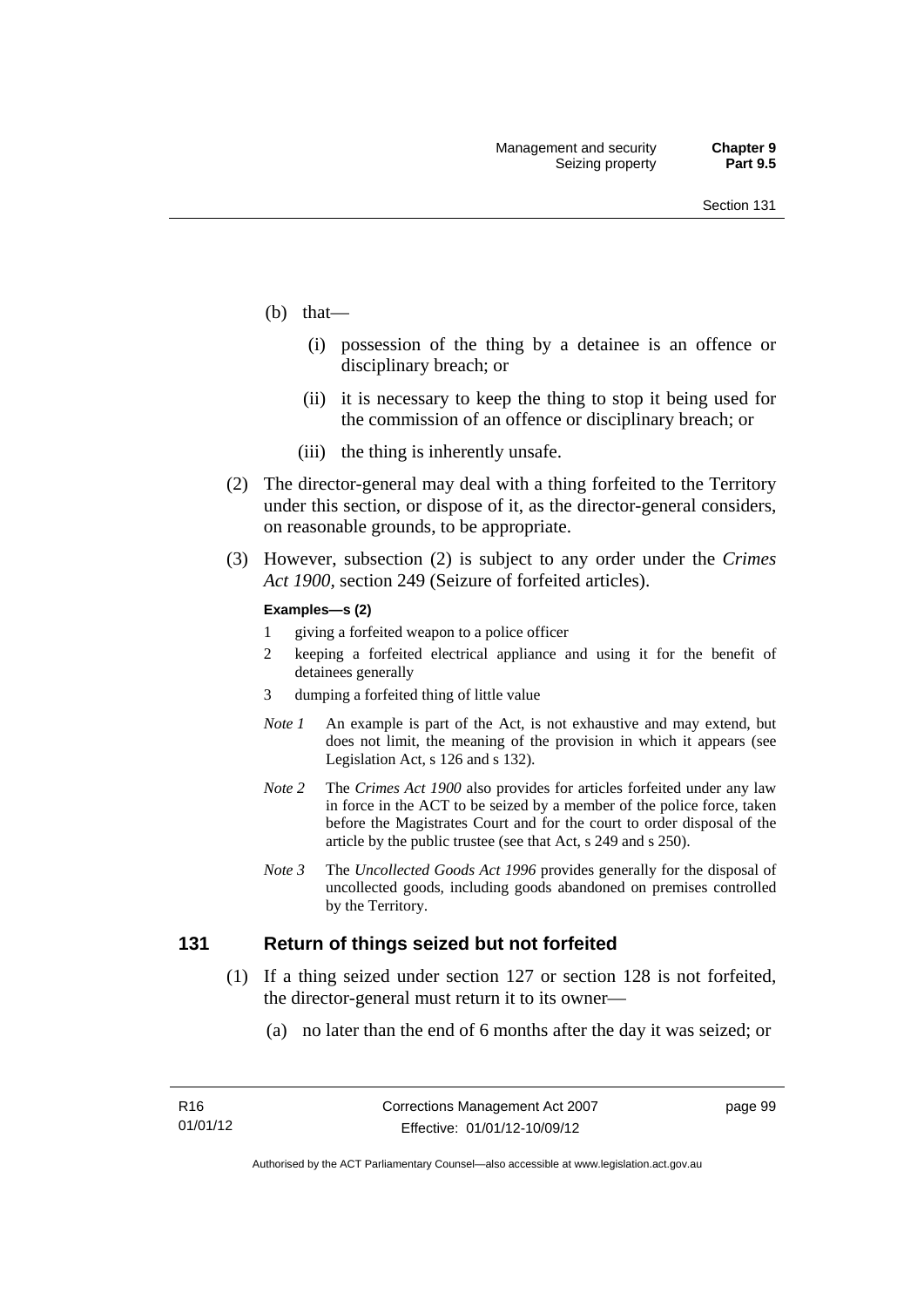| <b>Chapter 9</b> | Management and security |
|------------------|-------------------------|
| <b>Part 9.5</b>  | Seizing property        |

- (b) if a proceeding for an offence or disciplinary breach involving the thing is started within the 6-month period—at the end of the proceeding and any appeal from, or the review of, the proceeding.
- (2) However, if the thing was being retained as evidence of an offence or disciplinary breach and the director-general believes, on reasonable grounds, that its retention as evidence is no longer necessary, the director-general must return it immediately.
- (3) In this section:

*owner*—see section 129 (4).

page 100 Corrections Management Act 2007 Effective: 01/01/12-10/09/12

Authorised by the ACT Parliamentary Counsel—also accessible at www.legislation.act.gov.au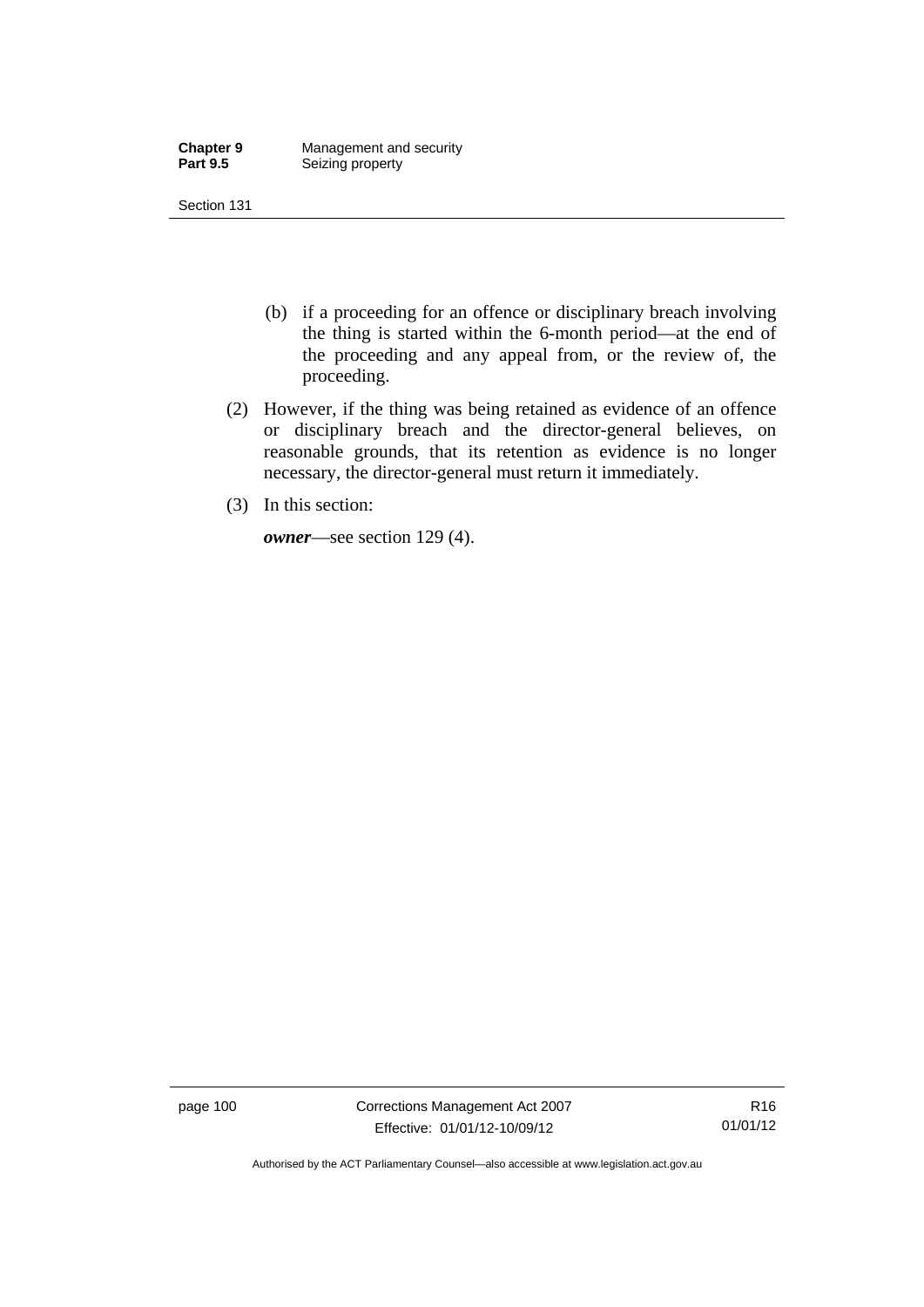# **Part 9.6 Alcohol and drug testing**

# **Division 9.6.1 General**

# **132 Definitions—***drug* **and** *test sample*

In this Act:

### *drug*—

- (a) means—
	- (i) a controlled drug under the Criminal Code, section 600; or
	- (ii) a substance prescribed by regulation for this definition; but
- (b) does not include any of the following:
	- (i) a drug lawfully supplied, and taken as prescribed or directed, by a health practitioner;
	- (ii) a drug lawfully supplied and self-administered;
	- (iii) a drug exempted under section 133.

*test sample* means a sample of breath, saliva, urine, hair, blood, or anything else prescribed by regulation.

### **133 When test sample** *positive*

- (1) A person is taken to provide a *positive* test sample for alcohol or a drug if, when directed under this Act or the *Crimes (Sentence Administration) Act 2005*, to provide a test sample—
	- (a) the person fails to provide a test sample in accordance with the direction; or
		- *Note Fail* includes refuse, see the Legislation Act, dict, pt 1.
	- (b) the person provides an invalid test sample; or

page 101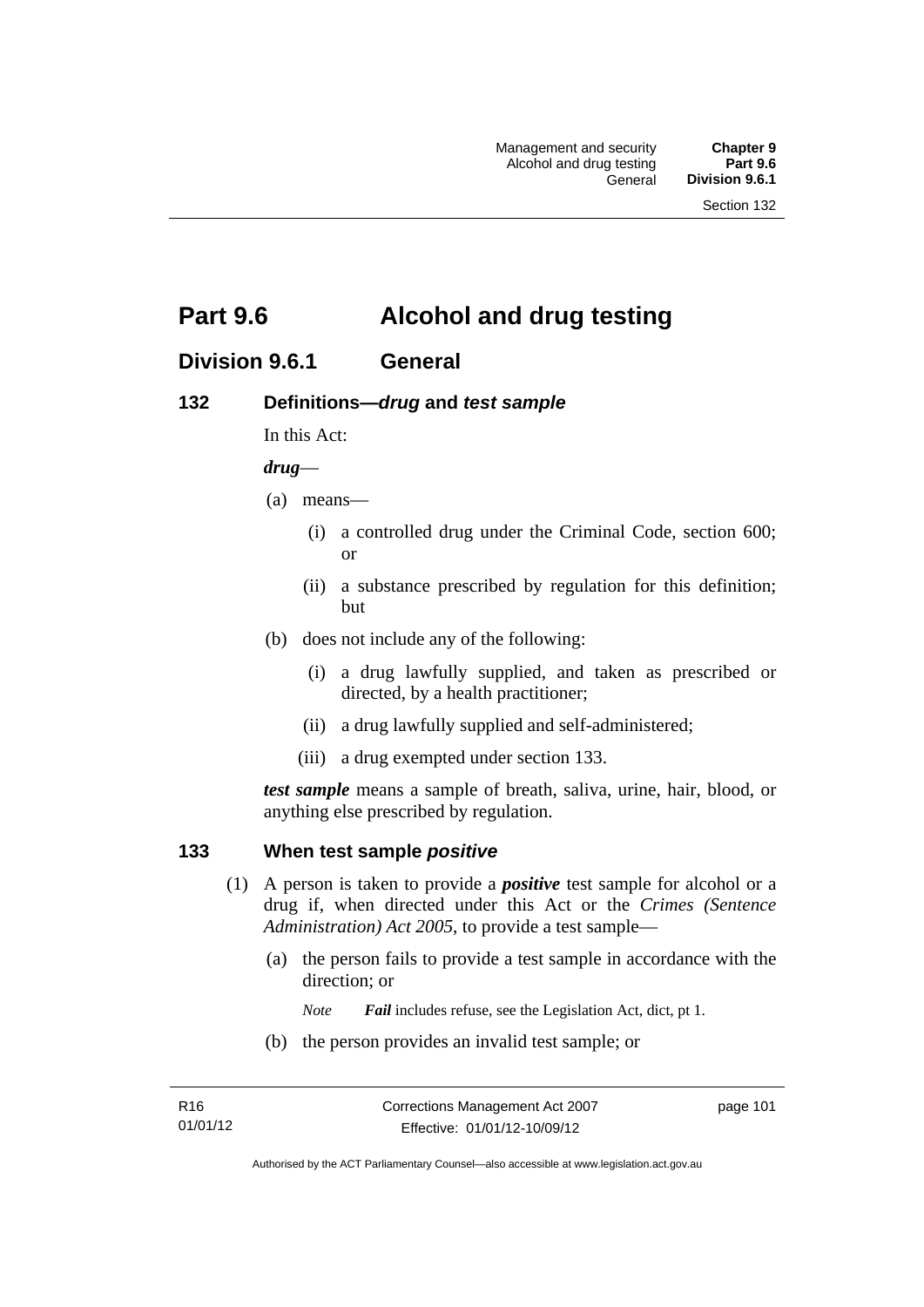- (c) for a full-time detainee—the detainee provides a test sample that shows the detainee has taken alcohol or a drug; or
- (d) for a detainee under periodic detention—the detainee provides a test sample that shows the detainee—
	- (i) has a blood alcohol concentration of the prescribed concentration or more; or
	- (ii) has taken a drug.
- (2) However, subsection (1) (a) does not apply if the person has a reasonable excuse for failing to provide the test sample within a reasonable time of the direction being given.

#### **Examples of reasonable excuse**

- 1 a medical condition that prevents the person from providing a test sample as directed
- 2 prescribed medication that may affect test results
- *Note* An example is part of the Act, is not exhaustive and may extend, but does not limit, the meaning of the provision in which it appears (see Legislation Act, s 126 and s 132).
- (3) The director-general may exempt a drug from the application of this part.
- (4) An exemption is a notifiable instrument.

*Note* A notifiable instrument must be notified under the Legislation Act.

(5) In this section:

*invalid*—a test sample provided by a person is *invalid* if—

- (a) the person tampers, or attempts to tamper, with the test sample; or
- (b) the person otherwise changes, or attempts to change, the results of the test sample.

*prescribed concentration*, of alcohol, means—

(a) 0.02g of alcohol per 100mL of blood; or

Authorised by the ACT Parliamentary Counsel—also accessible at www.legislation.act.gov.au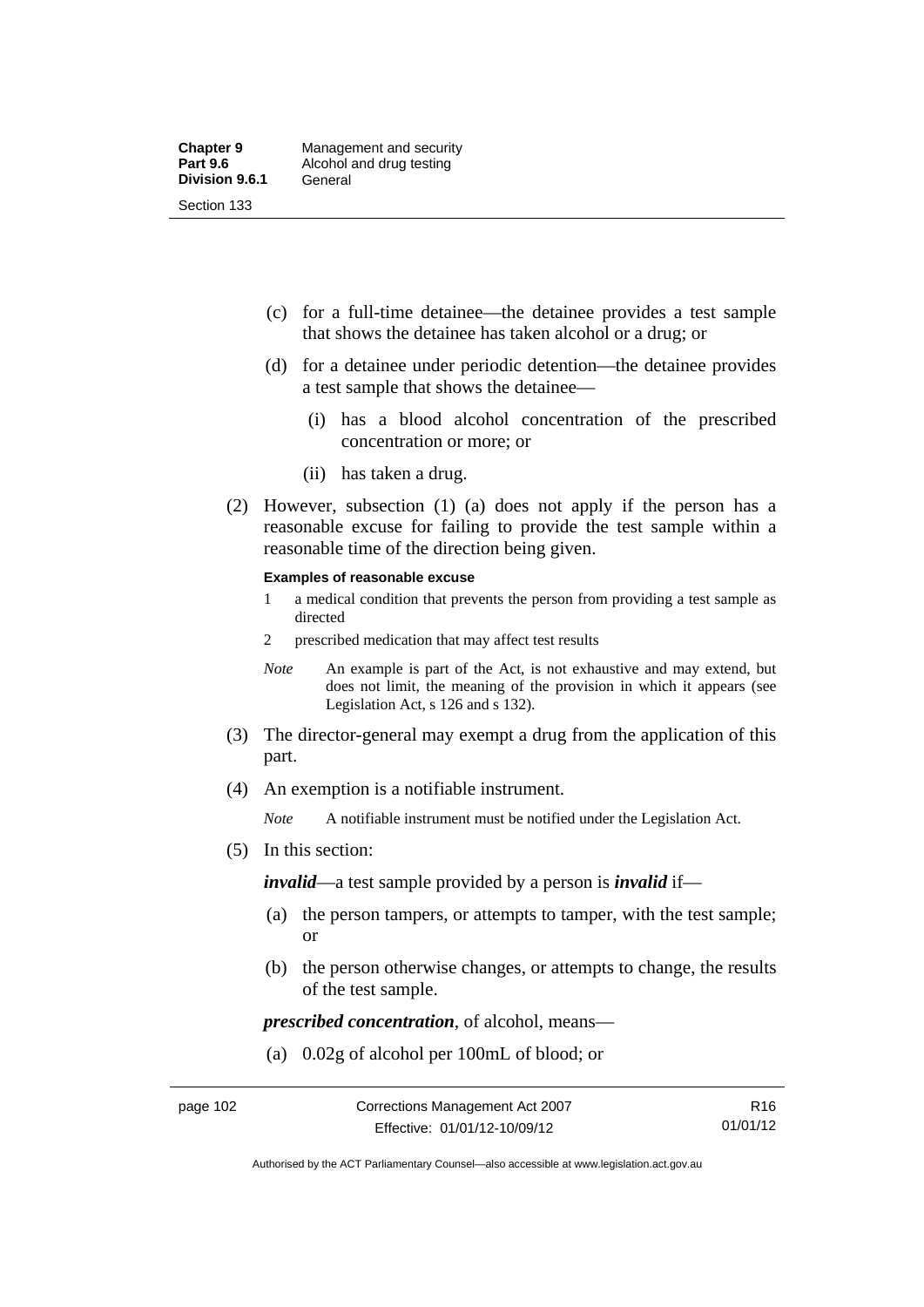(b) if a regulation prescribes another concentration—the prescribed concentration.

# **Division 9.6.2 Alcohol and drug testing—detainees**

# **134 Alcohol and drug testing of detainees**

- (1) The director-general may direct a detainee to provide a stated kind of test sample.
- (2) The director-general, or a doctor, or nurse, appointed under section 22 (Health practitioners—non-therapeutic functions), may give a detainee a direction about the way a detainee must provide the test sample.
- (3) However—
	- (a) a direction under this section must be consistent with any requirement prescribed by an operating procedure for this section; and
	- (b) only a doctor, or nurse, appointed under section 22 (Health practitioners—non-therapeutic functions) may take a blood sample.
- (4) A doctor or nurse who takes a test sample from a detainee must give the sample to a corrections officer.
- (5) The director-general must give the detainee notice of the results of any test conducted on the test sample as soon as practicable after the director-general receives them.

# **135 Effect of positive test sample from detainee**

- (1) This section applies if—
	- (a) a detainee is directed under this Act or the *Crimes (Sentence Administration) Act 2005* to provide a test sample; and
	- (b) the test sample provided by the detainee is positive.

page 103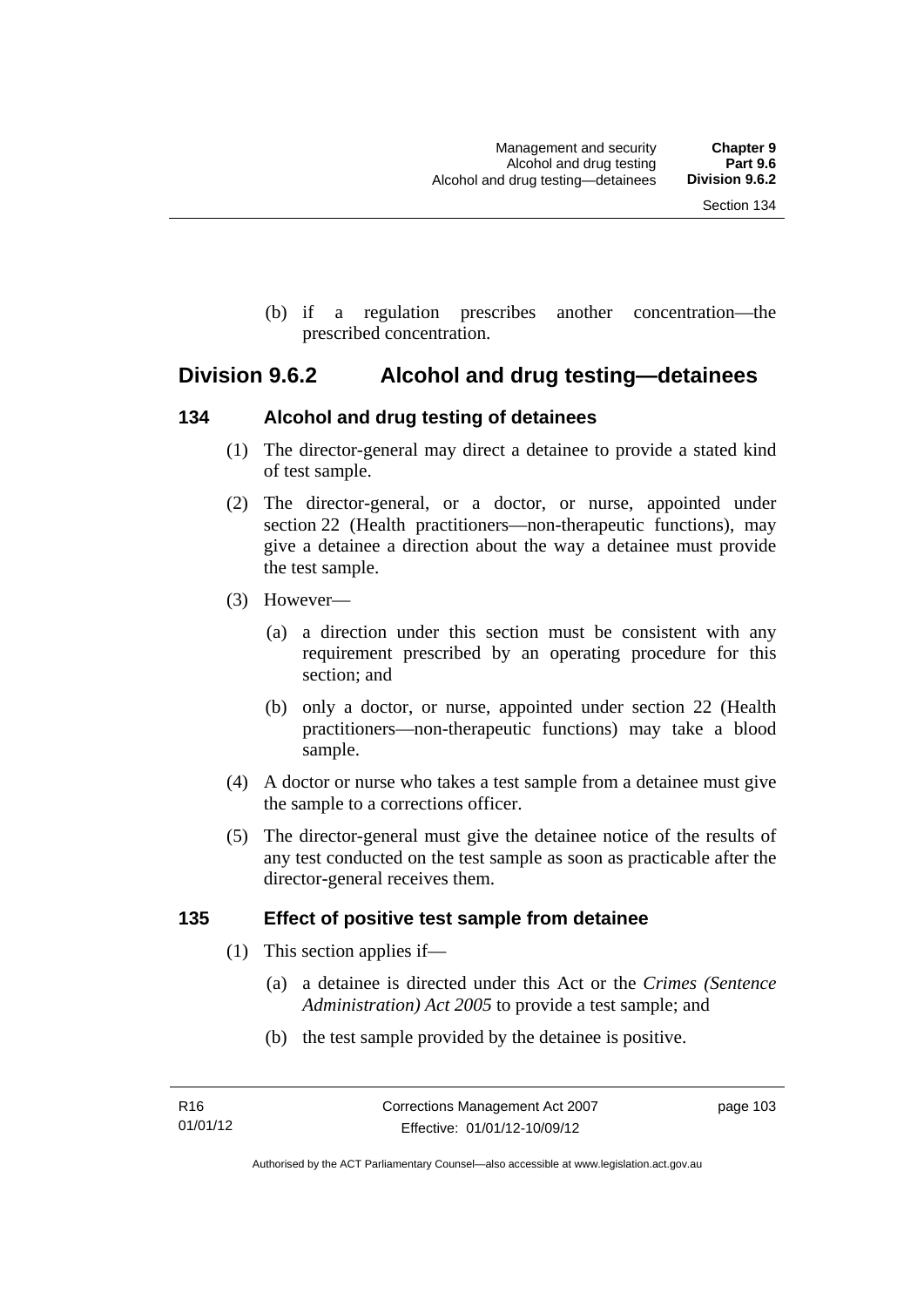(2) The director-general may have regard to the positive test sample in making any decision in relation to the management of the detainee under this Act.

#### **Examples of decisions**

- 1 decisions under section 78 (Case management plans—scope etc) or section 80 (Security classification—basis etc)
- 2 decisions under chapter 10 (Discipline)
- *Note 1* An example is part of the Act, is not exhaustive and may extend, but does not limit, the meaning of the provision in which it appears (see Legislation Act, s 126 and s 132).
- *Note* 2 The taking (in any way) of alcohol or a drug into the body is a disciplinary breach (see s 152 (Meaning of *disciplinary breach*)). The results of the analysis of a substance under this Act, signed by an analyst, is evidence of the facts stated in the certificate (see s 226 (Evidentiary certificates)).

# **Division 9.6.3 Alcohol and drug testing—corrections officers etc**

## **136 Alcohol and drug testing of corrections officers etc**

- (1) A regulation may make provision in relation to alcohol and drug testing of—
	- (a) corrections officers; and
	- (b) public servants and other people who work at or visit correctional centres, whether as employees, contractors, volunteers or otherwise.
- (2) In particular, a regulation may make provision in relation to any of the following:
	- (a) the circumstances for testing, including when and where tests may be conducted;
	- (b) the conduct of the tests.

Authorised by the ACT Parliamentary Counsel—also accessible at www.legislation.act.gov.au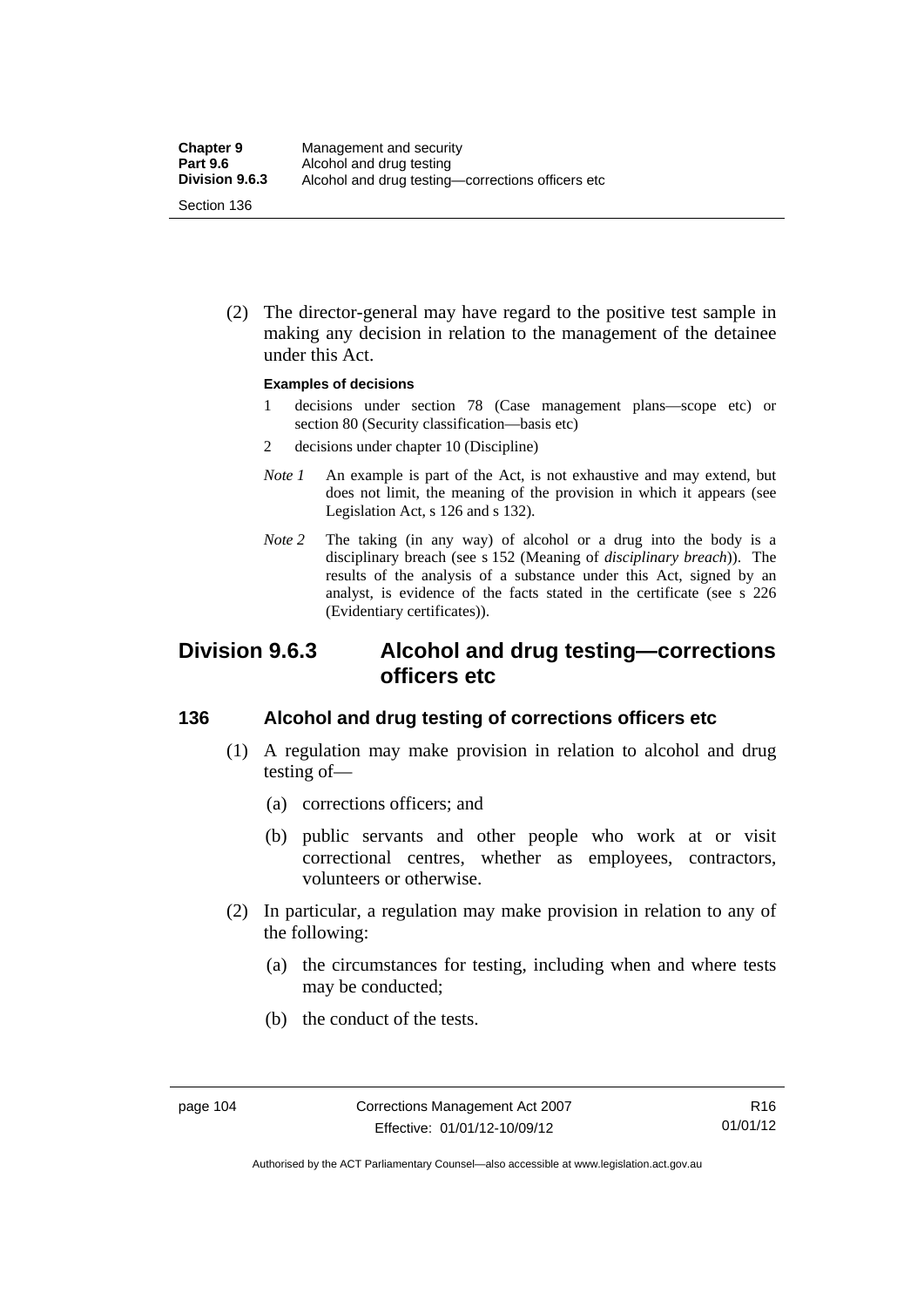# **Part 9.7 Use of force**

## **137 Managing use of force**

- (1) The director-general must ensure, as far as practicable, that the use of force in relation to the management of detainees is always—
	- (a) a last resort; and
	- (b) in accordance with this part.
- (2) Without limiting section 14 (Corrections policies and operating procedures), the director-general must make a corrections policy or operating procedure in relation to the use of force, including provision in relation to the following:
	- (a) the circumstances, and by whom, force may be used;
	- (b) the kinds of force that may be used.
	- *Note* The power to make a corrections policy or operating procedure includes power to make different provisions in relation to different matters or different classes of matters, and provisions that apply differently by reference to stated exceptions or factors (see Legislation Act, s 48).

### **138 Authorised use of force**

- (1) A corrections officer may use force that is necessary and reasonable for this Act, including for any of the following:
	- (a) to compel compliance with a direction given in relation to a detainee by the director-general;
	- (b) to act under section 126 (Searches—use of force);
	- (c) to prevent or stop the commission of an offence or disciplinary breach;
	- (d) to prevent the escape of a detainee;
	- (e) to prevent unlawful damage, destruction or interference with property;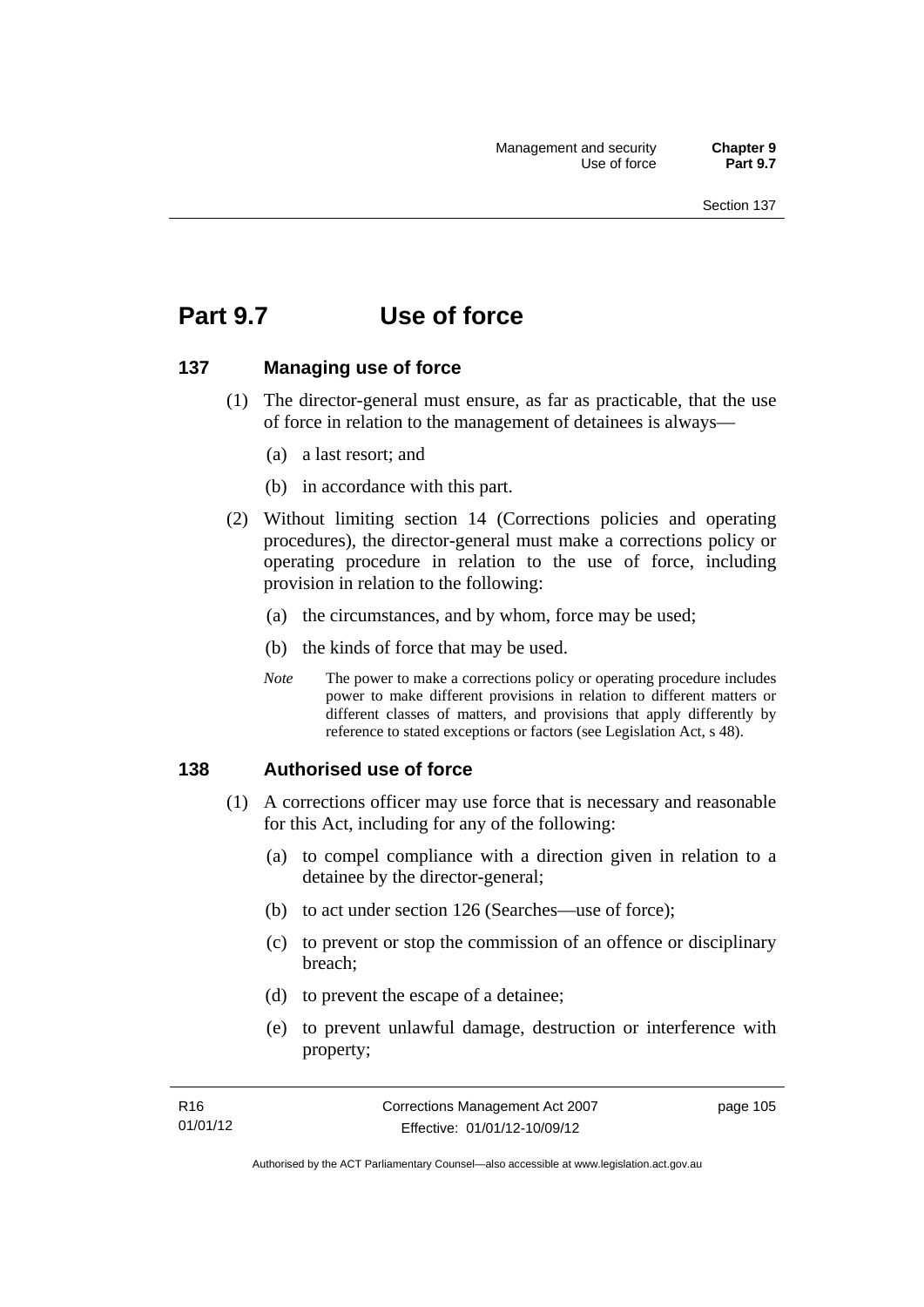- (f) to defend the officer or someone else;
- (g) to prevent a detainee from inflicting self-harm;
- (h) anything else prescribed by regulation.
- (2) However, a corrections officer may use force only if the officer believes, on reasonable grounds, that the purpose for which force may be used cannot be achieved in another way.

# **139 Application of force**

- (1) A corrections officer may use force under this part only if the officer—
	- (a) gives a clear warning of the intended use of force; and
	- (b) allows enough time for the warning to be observed; and
	- (c) uses no more force than is necessary and reasonable in the circumstances; and
	- (d) uses force, as far as practicable, in a way that reduces the risk of causing death or grievous bodily harm.
- (2) However, the corrections officer need not comply with subsection  $(1)$   $(a)$  or  $(b)$  if, in urgent circumstances, the officer believes, on reasonable grounds, that doing so would create a risk of injury to the officer, the detainee or anyone else.

### **Example of urgent circumstances**

the detainee is assaulting someone or engaging in self-harm

*Note* An example is part of the Act, is not exhaustive and may extend, but does not limit, the meaning of the provision in which it appears (see Legislation Act, s 126 and s 132).

### **140 Use of restraints or weapons**

 (1) The use of force under this part includes the use of restraints and weapons.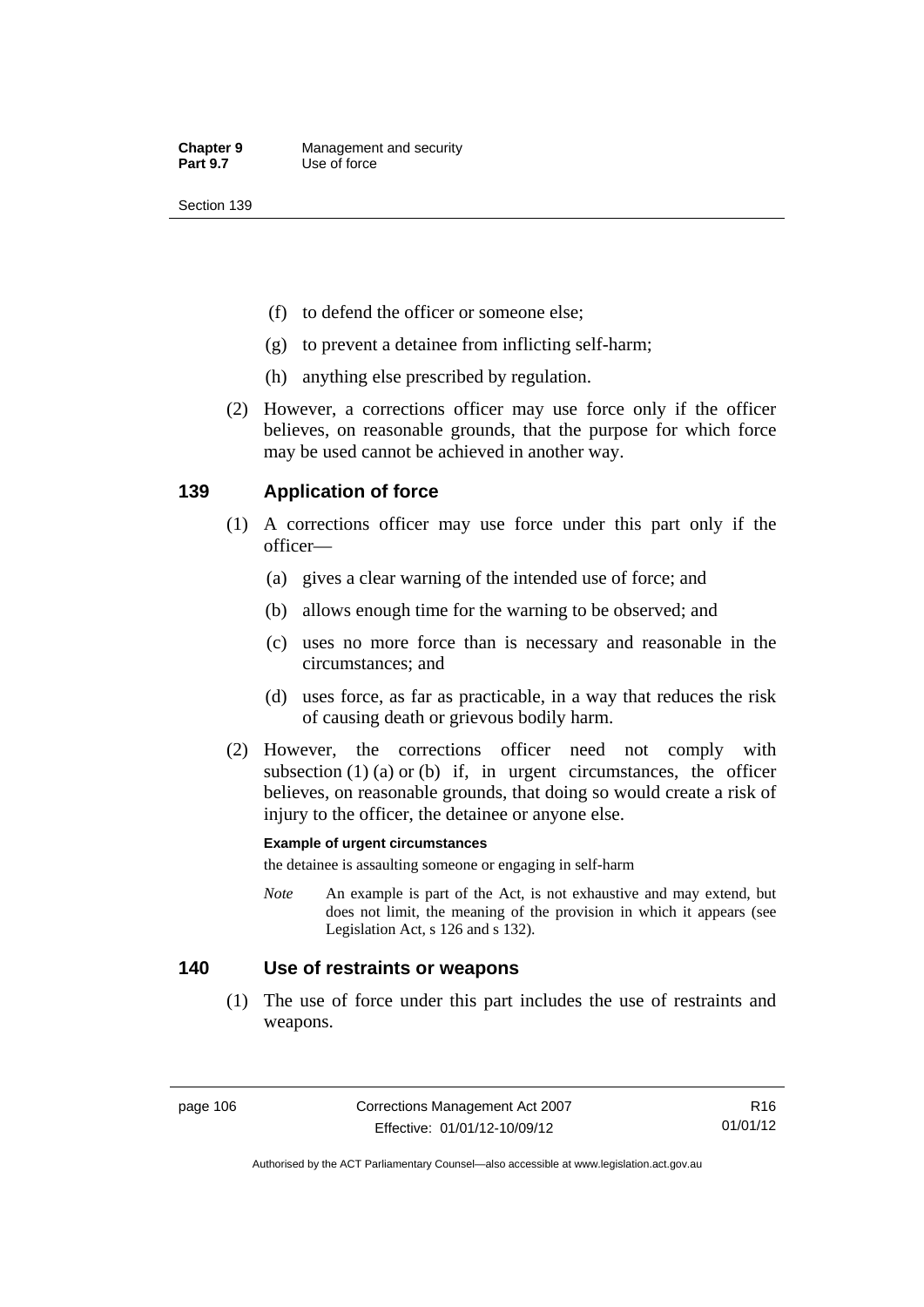- (2) The director-general must ensure, as far as practicable, that the use of force involving a restraint or weapon is proportionate to the circumstances, and in particular that—
	- (a) the circumstances are sufficiently serious to justify the use; and
	- (b) the kind of restraint or weapon is appropriate in the circumstances; and
	- (c) the restraint or weapon is used appropriately in the circumstances.
- (3) The director-general must also ensure that restraints and weapons are only used under this part—
	- (a) by corrections officers trained to use them; and
	- (b) in accordance with a corrections policy or operating procedure that applies to their use.
- (4) A health practitioner appointed under section 22 (Health practitioners—non-therapeutic functions) may administer a drug as a restraint, or direct the use of another form of restraint, if the health practitioner believes, on reasonable grounds, that is necessary and reasonable—
	- (a) to treat a detainee, particularly where the detainee's behaviour cannot be controlled otherwise; or
	- (b) to prevent a detainee inflicting self-harm, or harming someone else, particularly where other forms of restraint are unlikely to be effective; or
	- (c) to prevent the escape of a detainee, particularly while being transferred to or from a correctional centre or other place.
- (5) The director-general must ensure that firearms are not used under this part unless someone's life is under threat or a detainee or other person offers armed resistance to a corrections officer or police officer exercising a function under this Act or another Act.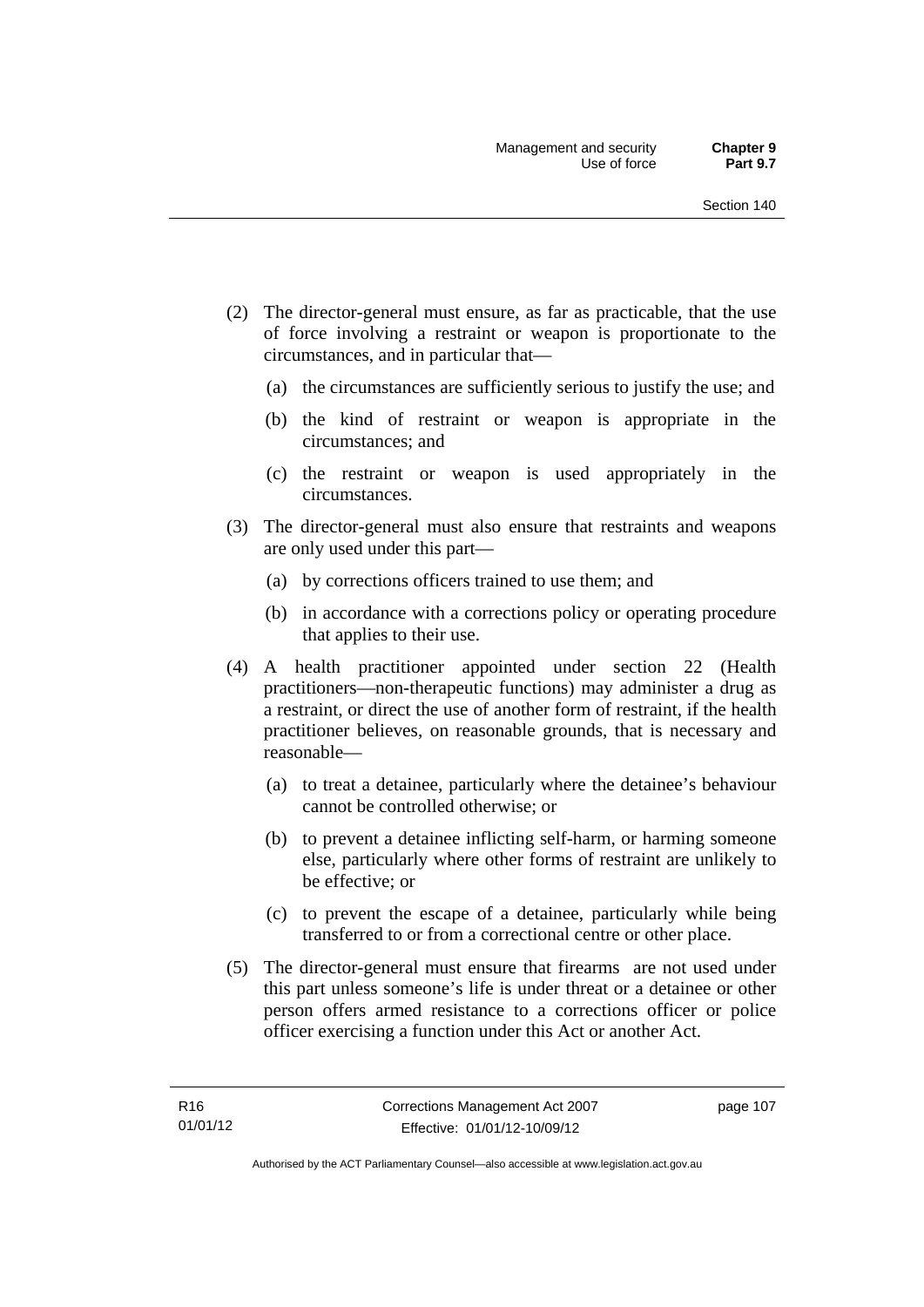| <b>Chapter 9</b> | Management and security |
|------------------|-------------------------|
| <b>Part 9.7</b>  | Use of force            |

- (6) In applying force under this part, a corrections officer may use a restraint or weapon, including any of the following:
	- (a) body contact;
	- (b) handcuffs, restraint jackets and other restraining devices;
	- (c) riot control equipment;
	- (d) a chemical agent;
	- (e) a gas gun;
	- (f) a firearm;
	- (g) anything else prescribed by regulation.

## **141 Medical examination after use of force**

The director-general must ensure that a doctor appointed under section 21 (Doctors—health service appointments) examines a detainee injured by the use of force under this part as soon as practicable and that appropriate health care is available to the detainee.

# **142 Reporting use of force**

- (1) The director-general must keep a record of any incident involving the use of force under this part that causes injury or death to anyone.
- (2) The record must—
	- (a) include details of the incident, including the circumstances, the decision to use force and the force used; and
	- (b) be available for inspection under chapter 7 (Inspection of correctional centres).
- (3) The director-general must give a copy of the record to an official visitor.

Authorised by the ACT Parliamentary Counsel—also accessible at www.legislation.act.gov.au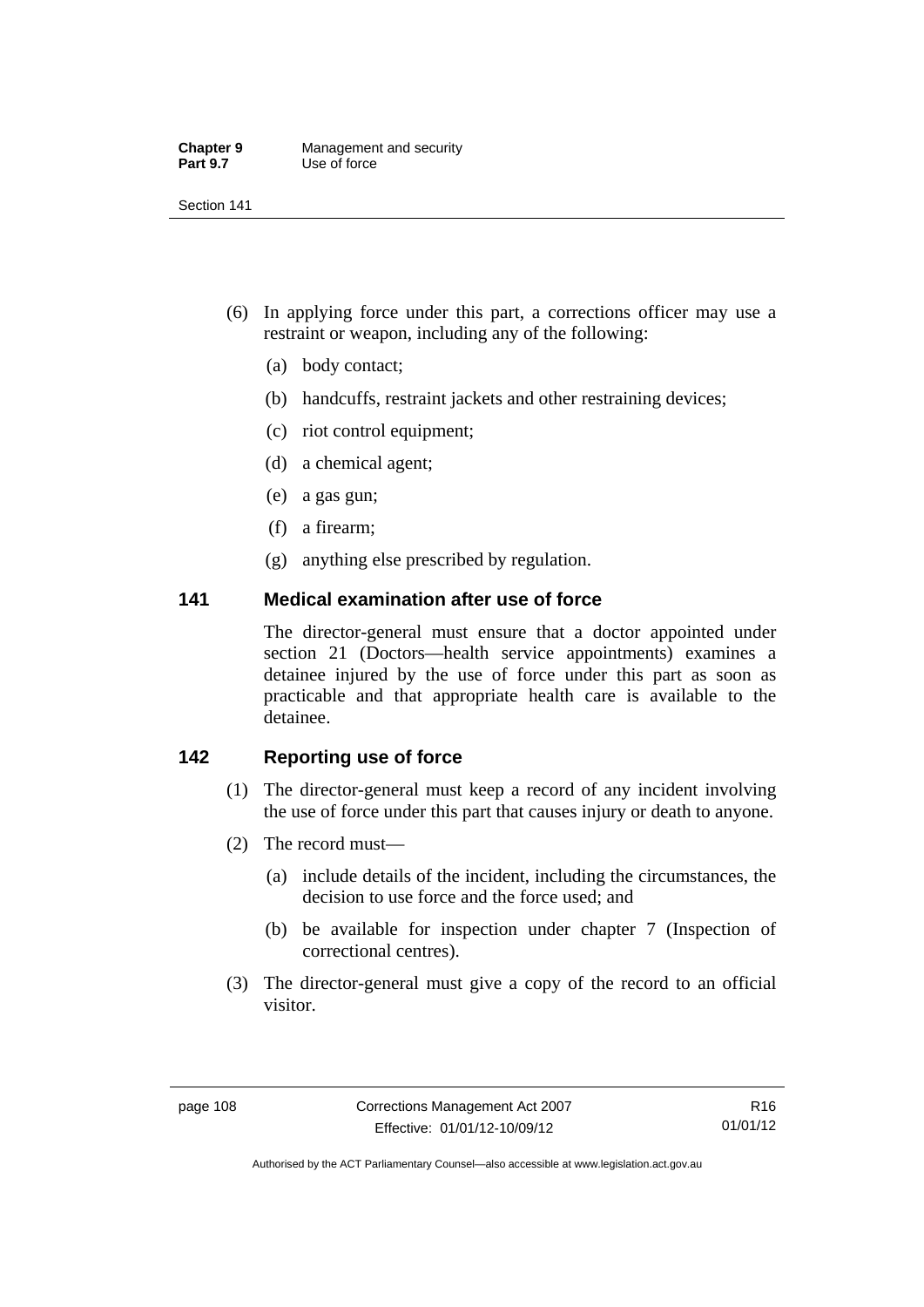# **Part 9.8 Access to correctional centres**

### **143 Visiting conditions**

 (1) The director-general may declare conditions that apply in relation to visits to a correctional centre.

#### **Examples of conditions declared**

- 1 the times and duration of visits
- 2 the number of visitors allowed
- 3 the conditions for conjugal, contact and non-contact visits
- 4 the circumstances in which visitors may be monitored
- 5 a prohibition on smoking in nonsmoking areas
- *Note* An example is part of the Act, is not exhaustive and may extend, but does not limit, the meaning of the provision in which it appears (see Legislation Act, s 126 and s 132).
- (2) A declaration is a disallowable instrument.
	- *Note I* The power to make an instrument includes power to make different provisions in relation to different matters or different classes of matters, and provisions that apply differently by reference to stated exceptions or factors (see Legislation Act, s 48).
	- *Note 2* A disallowable instrument must be notified, and presented to the Legislative Assembly, under the Legislation Act.

### **144 Notice of visiting conditions**

- (1) The director-general must take reasonable steps to bring the visiting conditions to the attention of visitors at a correctional centre.
- (2) Without limiting subsection (1), the director-general must ensure that—
	- (a) a notice is prominently displayed at each entrance to the centre open to visitors to the effect that visiting conditions apply at the centre; and
	- (b) a copy of the visiting conditions is available for inspection on request by visitors at the centre.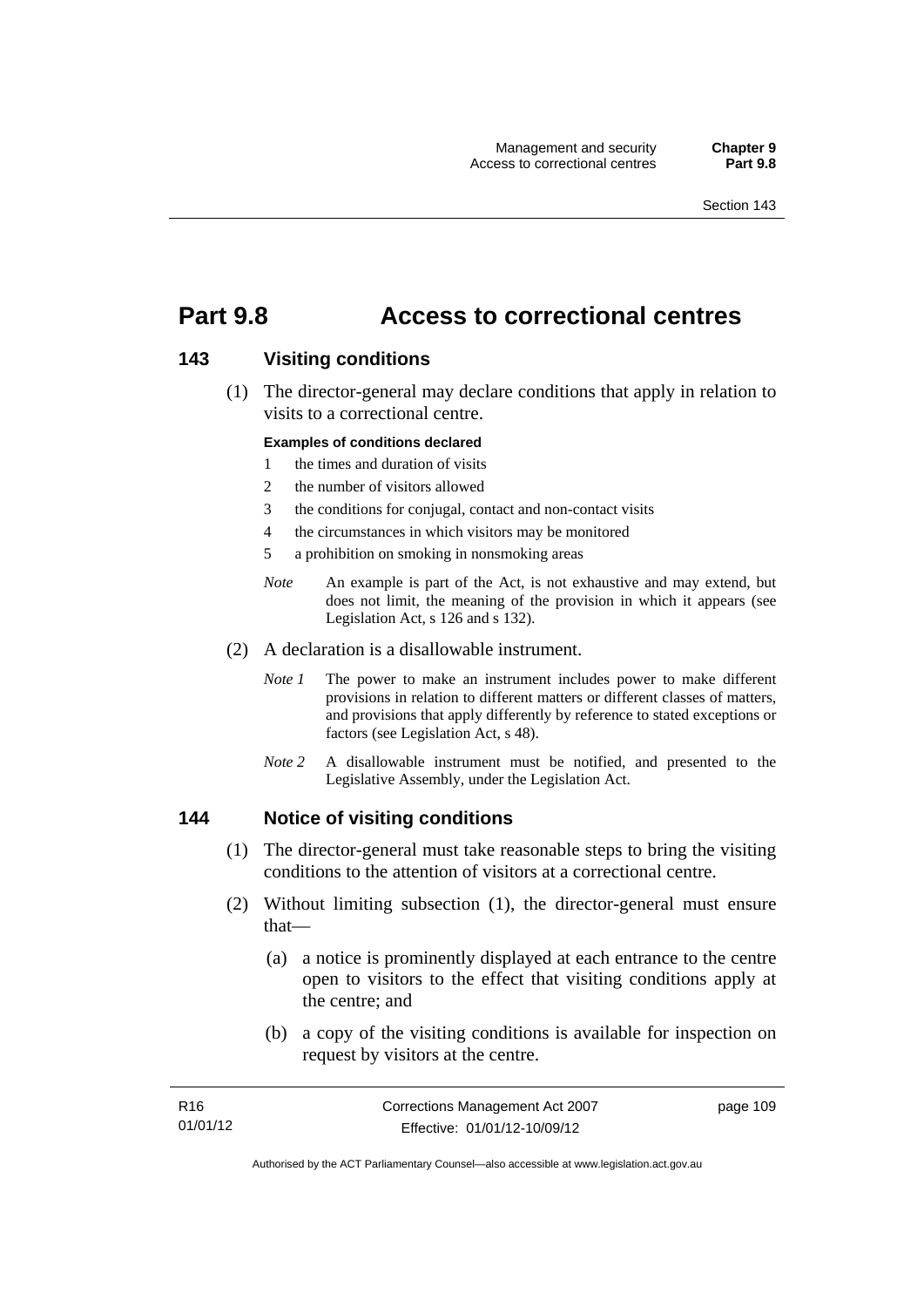## **145 Taking prohibited things etc into correctional centre**

- (1) A person commits an offence if the person—
	- (a) takes a prohibited thing into a correctional centre; or
	- (b) gives a prohibited thing to a detainee; or
	- (c) removes a prohibited thing from a correctional centre.

Maximum penalty: 100 penalty units, imprisonment for 1 year or both.

- (2) Subsection (1) does not apply to any action approved by the director-general.
- (3) In this section:

*give* includes send.

*prohibited thing* includes something the person intends a detainee to use for making a prohibited thing or use otherwise in relation to a prohibited thing.

## **146 Directions to visitors**

- (1) The director-general may, orally or in writing, give a direction to a visitor at a correctional centre to do, or not do, something if the director-general believes, on reasonable grounds, that the direction is necessary and reasonable—
	- (a) to ensure compliance with the visiting conditions; or
	- (b) for security or good order at a correctional centre.
- (2) A person commits an offence if the person fails to comply with a direction given to the person under this section.

Maximum penalty: 50 penalty units, imprisonment for 6 months or both.

(3) An offence against this section is a strict liability offence.

Authorised by the ACT Parliamentary Counsel—also accessible at www.legislation.act.gov.au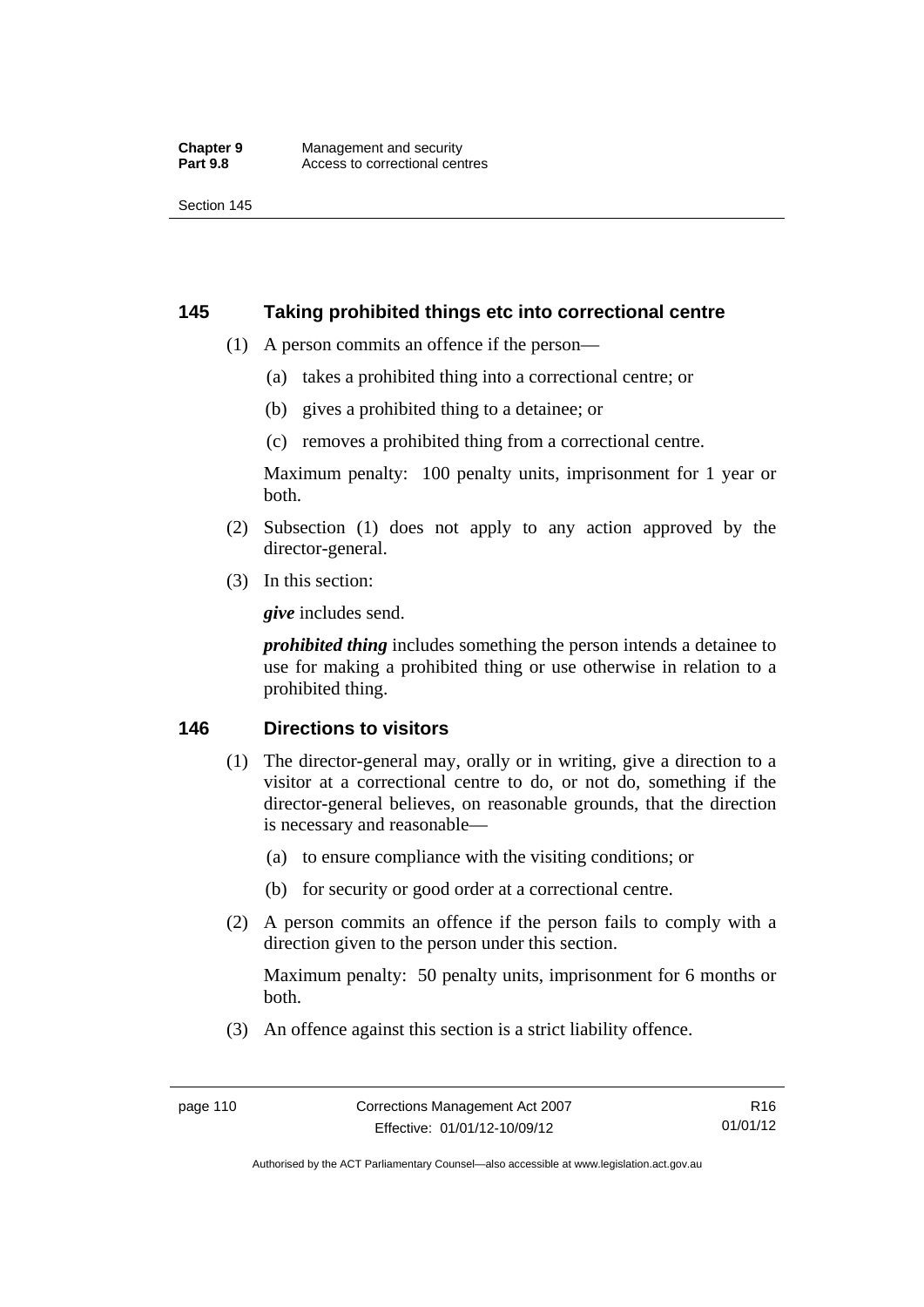(4) Subsection (2) does not apply if the person takes reasonable steps to comply with the direction.

### **147 Searches of visitors**

- (1) The director-general may direct a corrections officer to conduct a scanning search, frisk search or ordinary search of a visitor at a correctional centre if the director-general suspects, on reasonable grounds, that the visitor is carrying—
	- (a) a prohibited thing; or
	- (b) anything else that creates, or is likely to create, a risk to—
		- (i) the personal safety of anyone else; or
		- (ii) security or good order at a correctional centre.
- (2) Part 9.4 (Searches) and part 9.5 (Seizing property) apply as if a direction under this section, any scanning search, frisk search or ordinary search conducted under the direction, and anything found in the search, occurred under the relevant part in relation to a detainee at a correctional centre.
- (3) However, section 126 (Searches—use of force) does not apply in relation to a search of a visitor at a correctional centre.

### **148 Directions to leave correctional centre etc**

- (1) The director-general may direct a person at a correctional centre—
	- (a) not to enter the centre; or
	- (b) if the person is already in the centre—to leave the centre.
- (2) The director-general may give the direction only if—
	- (a) the director-general suspects, on reasonable grounds, that—
		- (i) the person is intoxicated; or
		- (ii) the person has possession of a prohibited thing; or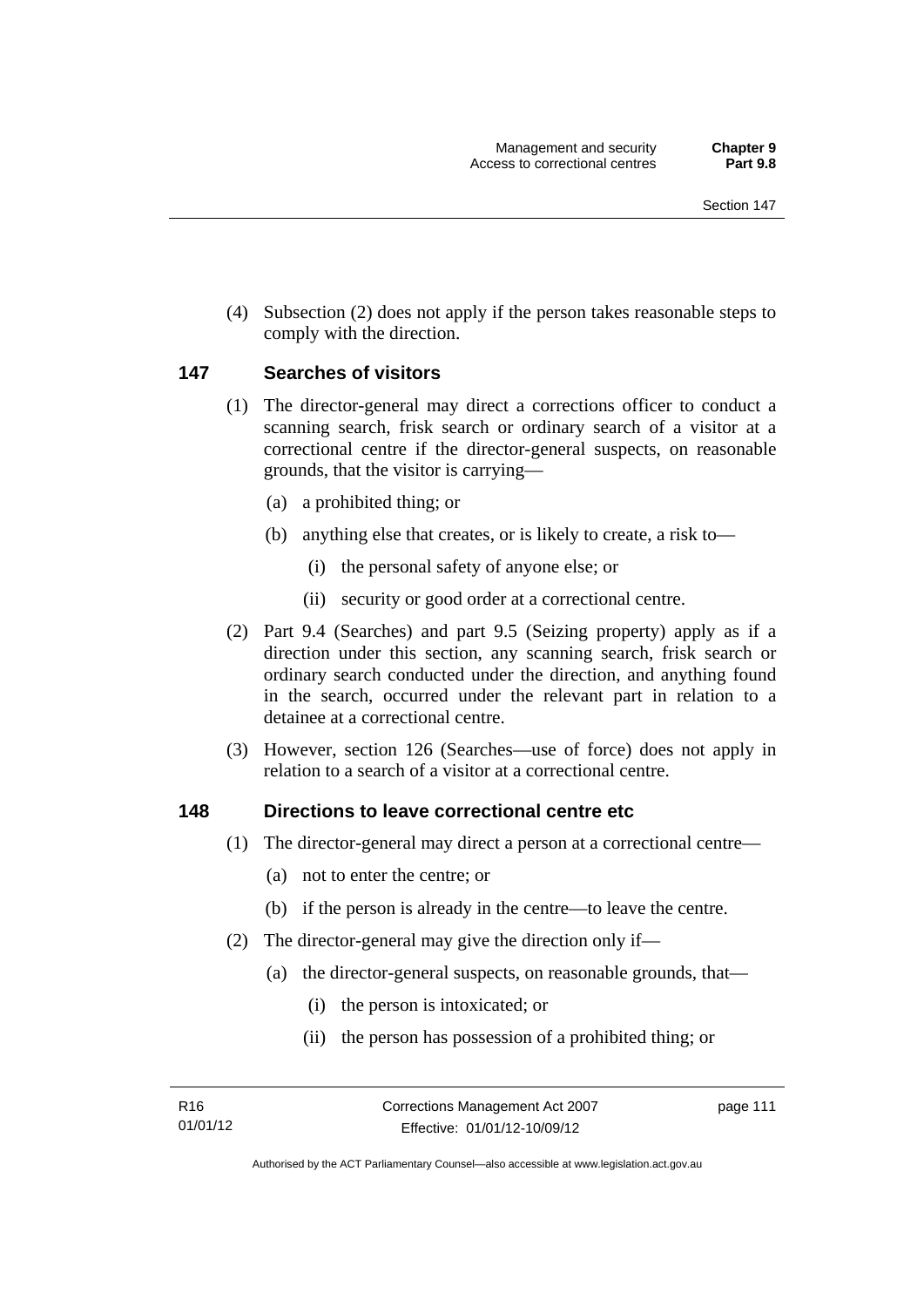- (iii) the direction is necessary and reasonable for security or good order at a correctional centre; or
- (b) the person contravenes a direction given to the person under section 146.
- (3) A person commits an offence if the person fails to comply with a direction given to the person under this section.

Maximum penalty: 50 penalty units, imprisonment for 6 months or both.

- (4) An offence against this section is a strict liability offence.
- (5) Subsection (3) does not apply if the person takes reasonable steps to comply with the direction.
- (6) In this section:

*intoxicated* means under the influence of alcohol, a drug or another substance, or a combination of alcohol, drugs or substances.

#### **Examples of substances**

- 1 glue
- 2 petrol
- 3 another solvent
- *Note* An example is part of the Act, is not exhaustive and may extend, but does not limit, the meaning of the provision in which it appears (see Legislation Act, s 126 and s 132).

*prohibited thing*—see section 145 (3).

### **149 Removing people from correctional centre**

- (1) The director-general may direct a corrections officer to enforce a direction under section 148 if the person given the direction contravenes the direction.
- (2) The corrections officer may use force that is necessary and reasonable to enforce the direction.

Authorised by the ACT Parliamentary Counsel—also accessible at www.legislation.act.gov.au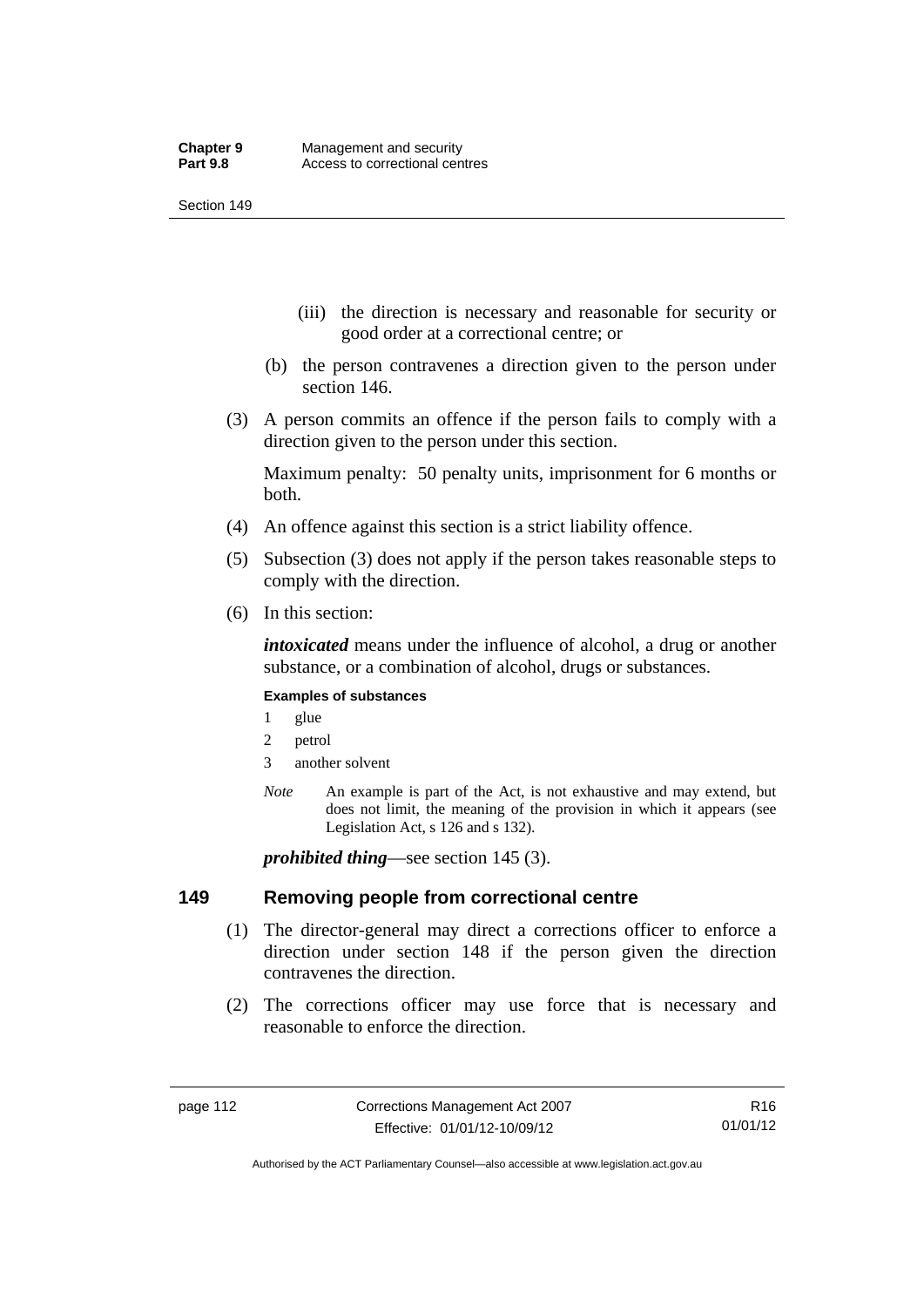# **Chapter 10 Discipline**

# **Part 10.1 General**

# **150 Application—ch 10**

This chapter applies in relation to a disciplinary breach committed, or allegedly committed, by a detainee.

# **151 Definitions—discipline**

In this Act:

*accused* means a detainee charged with a disciplinary breach.

*administrative penalty*—see section 184.

*administrator* means a corrections officer to whom the director-general has given functions of an administrator under this chapter.

*charge* means a disciplinary charge.

*charge notice*—see section 159.

*disciplinary action*—see section 183.

*disciplinary breach*—see section 152.

*disciplinary charge* means a charge under section 159.

*hearing*, for an inquiry, means a hearing under part 11.3 (Disciplinary hearing procedures).

*inquiry* means an inquiry to which chapter 11 (Disciplinary inquiries) applies.

*investigative segregation* means segregation directed under any of the following:

(a) section 156 (Report etc by corrections officer);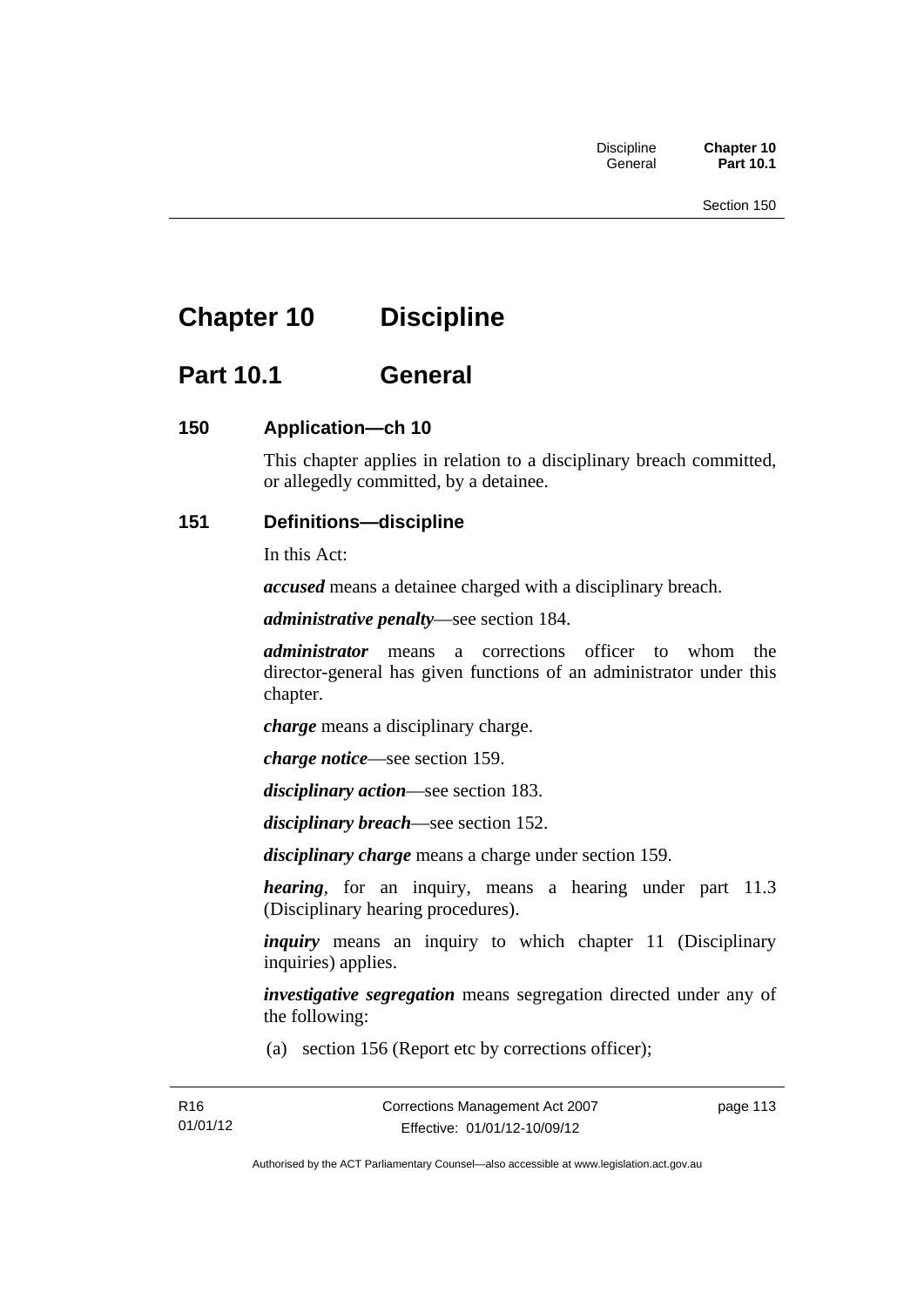- (b) section 157 (Report etc by investigator);
- (c) section 158 (Action by administrator);
- (d) section 160 (Director-general directions—investigative segregation).

*investigator*—see section 153.

*investigator's report*—see section 157.

*privilege*, in relation to a detainee—see section 154.

*separate confinement*, of a detainee, means confinement of the detainee in a cell, away from other detainees.

# **152 Meaning of** *disciplinary breach*

For a detainee, each of the following is a *disciplinary breach*:

- (a) contravening a direction given to the detainee by the director-general or a corrections officer under this Act or the *Crimes (Sentence Administration) Act 2005*;
	- *Note* A reference to an Act includes a reference to the statutory instruments made or in force under the Act, including any regulation (see Legislation Act, s 104).
- (b) being in a prohibited area, without the director-general's approval;
- (c) smoking in a nonsmoking area at a correctional centre;
- (d) taking (in any way) alcohol or a drug into the detainee's body;
- (e) providing a positive test sample for alcohol or a drug when directed, under this Act or the *Crimes (Sentence Administration) Act 2005*, to provide a test sample;
- (f) making, possessing, concealing, knowingly consuming or dealing with a prohibited thing, without the director-general's approval;

Authorised by the ACT Parliamentary Counsel—also accessible at www.legislation.act.gov.au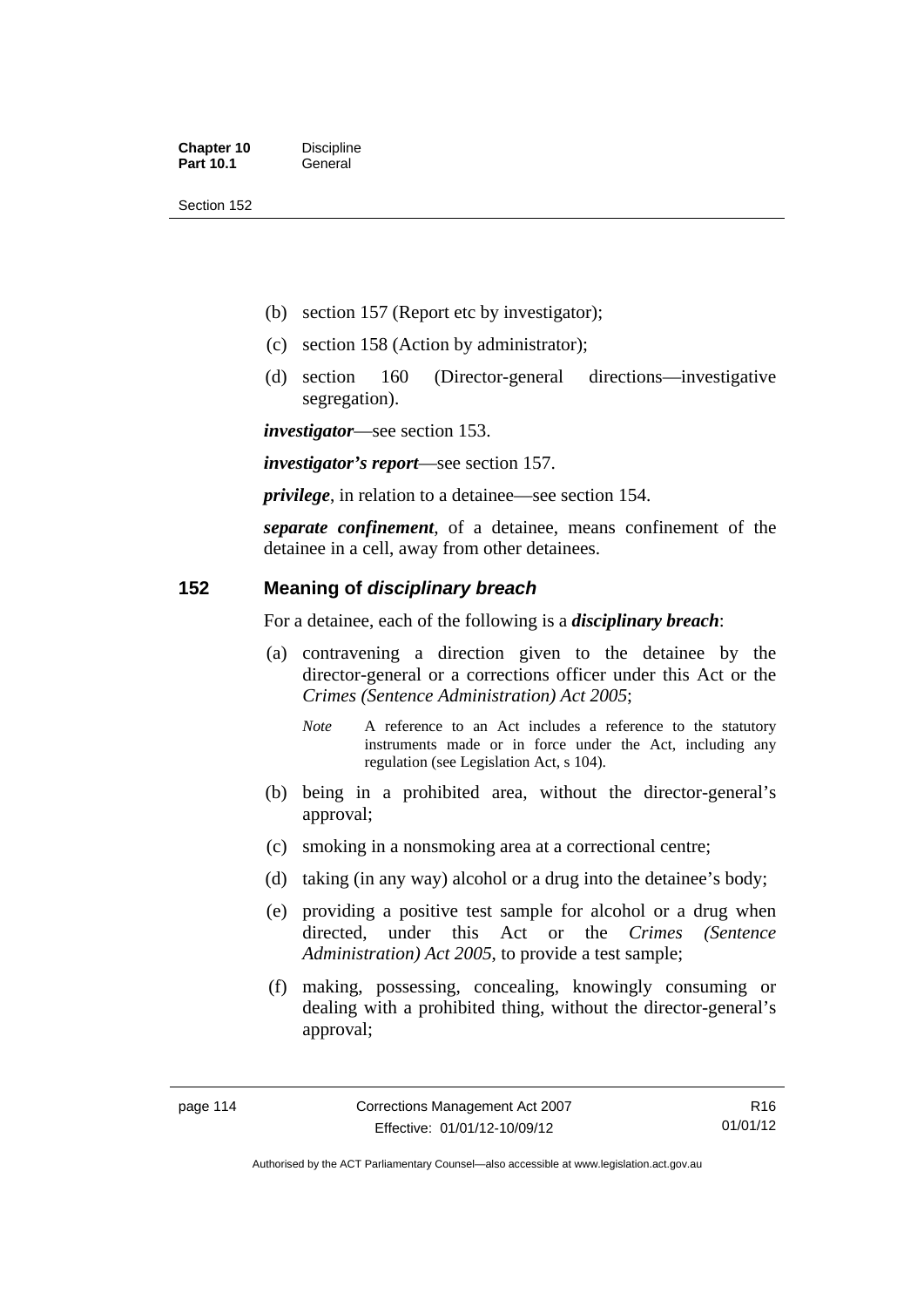- (g) gambling;
- (h) being disrespectful or abusive towards a corrections officer in a way that undermines the officer's authority;
- (i) being disrespectful or abusive towards someone in a way that is likely to provoke a person to be violent;
- (j) intentionally or recklessly engaging in conduct that endangers, or may endanger, the health or safety of the detainee or anyone else;
- (k) fighting;
- (l) assaulting someone else;
- (m) theft;
- (n) possessing stolen property;
- (o) possessing or dealing in things without the director-general's approval;
- (p) intentionally or recklessly damaging or destroying property belonging to someone else;
- (q) interfering with property belonging to someone else, without approval by the owner of the property;
- (r) interfering with anyone's personal monitoring device without the director-general's approval;
- (s) creating or participating in a disturbance, or other activity, likely to endanger security or good order at a correctional centre;
- (t) contravening a condition of any of the following:
	- (i) a direction under section 204 (Local leave directions);
	- (ii) a local leave permit;
	- (iii) an interstate leave permit;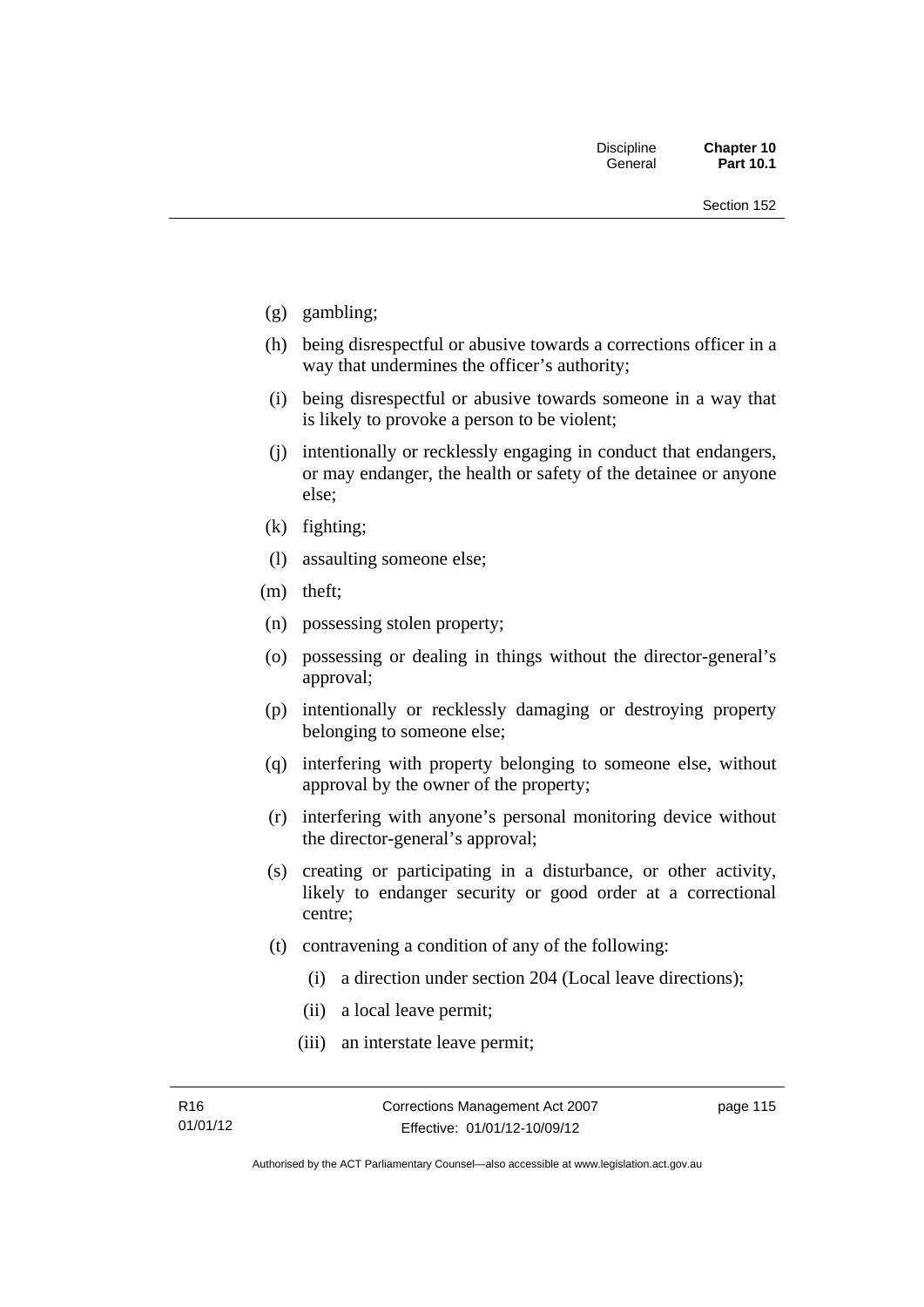| <b>Chapter 10</b> | <b>Discipline</b> |
|-------------------|-------------------|
| <b>Part 10.1</b>  | General           |

- (u) doing anything for the purpose of escaping, or assisting a detainee to escape, from detention;
- (v) offering, giving or taking a bribe;
- (w) attempting, or assisting anyone else attempting, to commit another disciplinary breach;
- $(x)$  threatening to do anything mentioned in paragraphs (j), (k), (l), (p) or (s);
- (y) anything else prescribed by regulation.

## **Examples of contravening director-general directions—par (a)**

failing to comply with a direction by the director-general to provide a test sample or submit to a search under this Act

*Note* An example is part of the Act, is not exhaustive and may extend, but does not limit, the meaning of the provision in which it appears (see Legislation Act, s 126 and s 132).

## **153 Meaning of** *investigator*

- (1) An *investigator* is—
	- (a) a corrections officer to whom the director-general has given functions of an investigator; or
	- (b) a person engaged under subsection (2).
- (2) The director-general may, on behalf of the Territory, engage a person (other than a corrections officer) to exercise the functions of an investigator.
- (3) The director-general may engage a person under subsection (2) only if satisfied the person has appropriate qualifications or experience to exercise the functions of an investigator.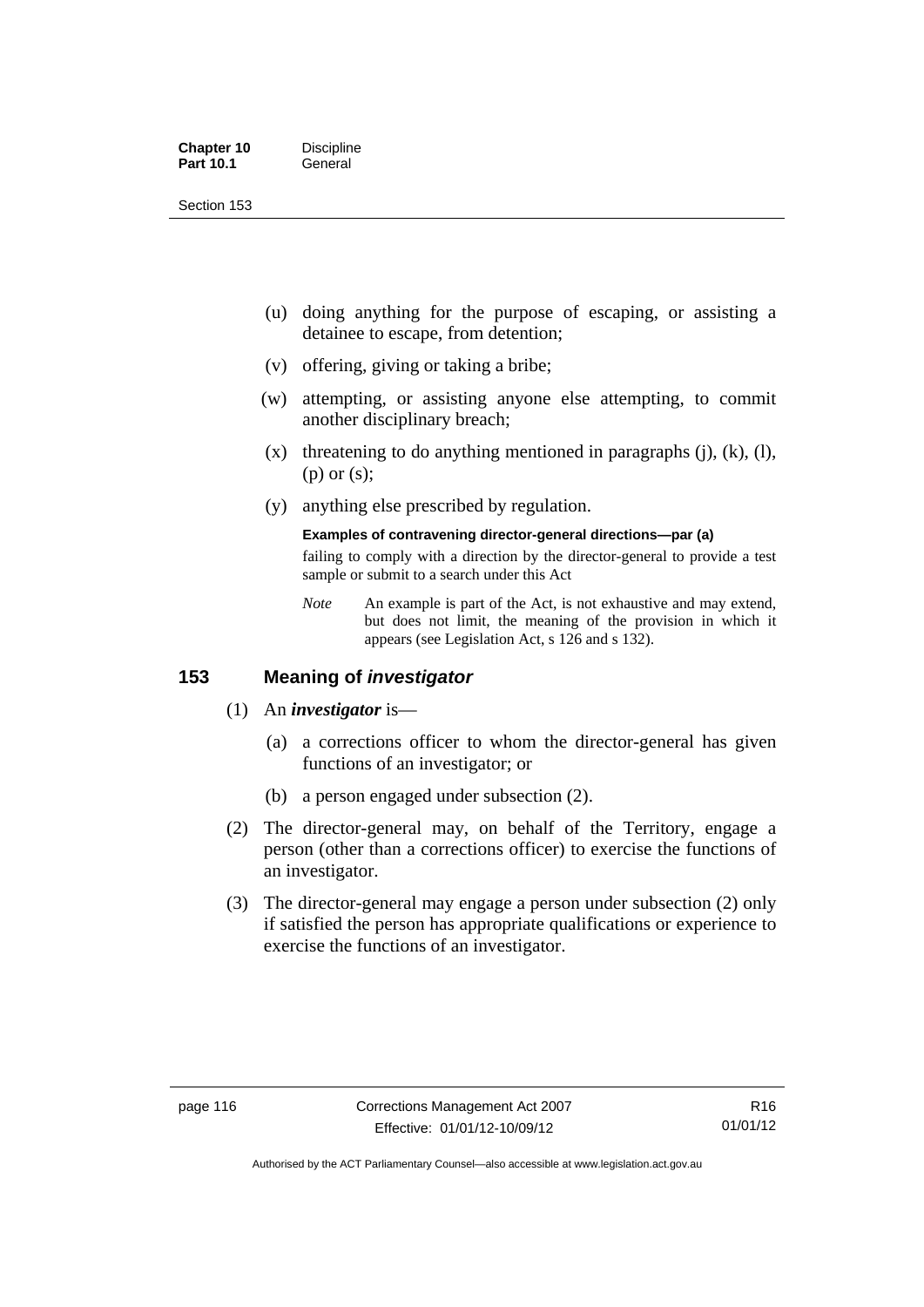# **154 Meaning of** *privilege*

A *privilege*, in relation to a detainee*—*

- (a) is any amenity, facility or opportunity the detainee may have the benefit of in detention; but
- (b) does not include anything that is, for this chapter, an entitlement for the detainee.

### **Examples of privileges**

- 1 using common areas at a correctional centre for mixing with other detainees
- 2 participating in activities other than those forming part of a detainee's case management plan
- 3 using phones, email or the internet other than for entitled usage
- 4 buying non-essential goods from money held in trust for a detainee
- 5 using a radio, television, CD or DVD player or other electronic equipment for recreational purposes
- 6 pursuing hobbies and crafts
- 7 keeping personal property in a cell

#### **Examples of entitlements**

things expressed in chapter 6 (Living conditions at correctional centres) to be entitlements for detainees

*Note* An example is part of the Act, is not exhaustive and may extend, but does not limit, the meaning of the provision in which it appears (see Legislation Act, s 126 and s 132).

# **155 Overlapping disciplinary breaches and criminal offences**

- (1) This section applies if a detainee engages, or is alleged to have engaged, in conduct that is both—
	- (a) a disciplinary breach; and
	- (b) an offence (a *criminal offence*) against a territory law, including this Act.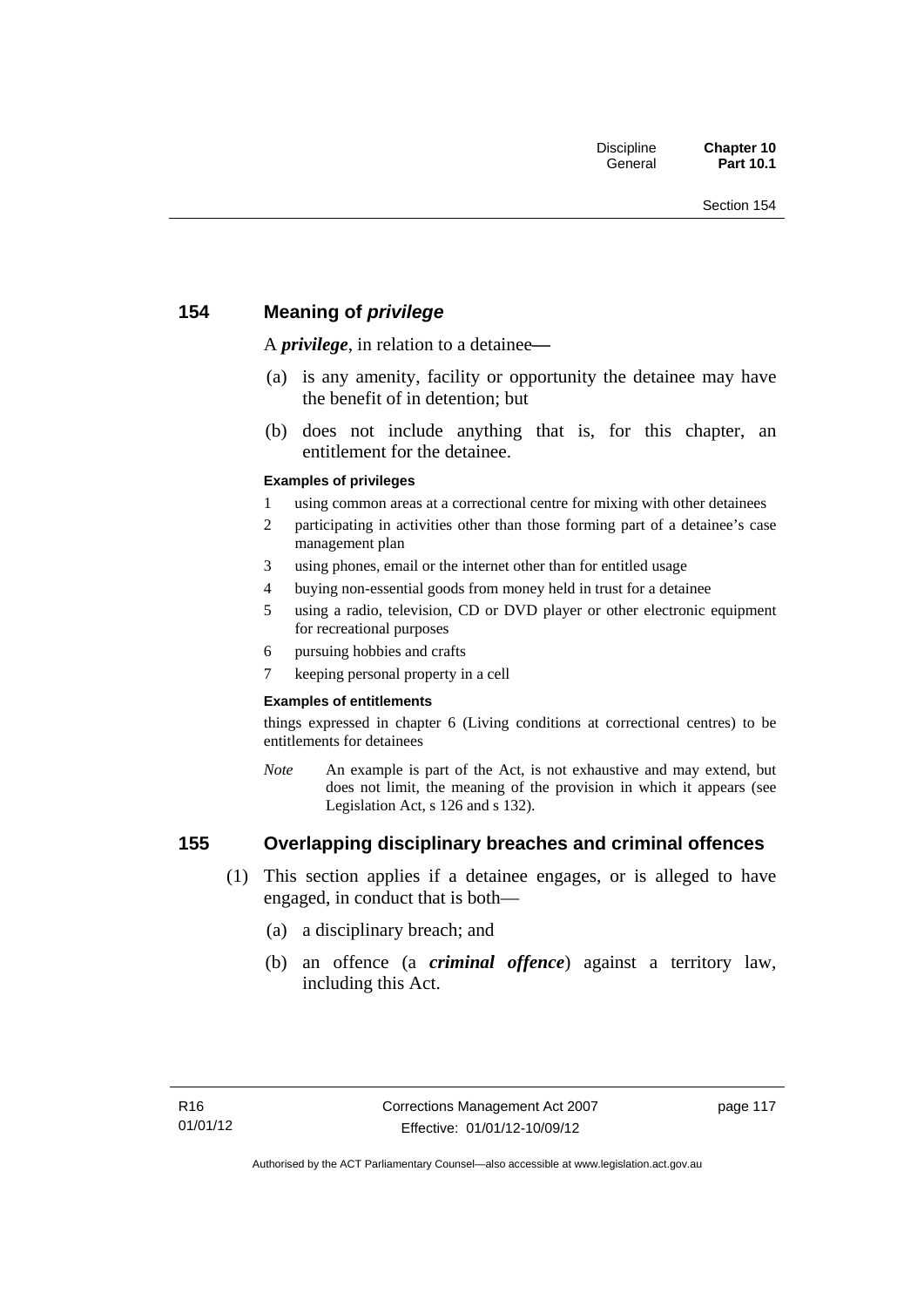| <b>Chapter 10</b> | <b>Discipline</b> |
|-------------------|-------------------|
| <b>Part 10.1</b>  | General           |

- (2) The detainee must not be prosecuted for the criminal offence if an administrative penalty has been imposed on the detainee because of the disciplinary breach.
- (3) A disciplinary charge for the disciplinary breach must not be started, or further dealt with, under this chapter if a prosecution for the criminal offence has been started in a court.
- (4) Disciplinary action for the disciplinary breach must not be taken against the detainee if the detainee has been convicted or found guilty of the criminal offence by a court.

*Note* For the kinds of disciplinary action that may be taken, see s 183.

page 118 Corrections Management Act 2007 Effective: 01/01/12-10/09/12

R16 01/01/12

Authorised by the ACT Parliamentary Counsel—also accessible at www.legislation.act.gov.au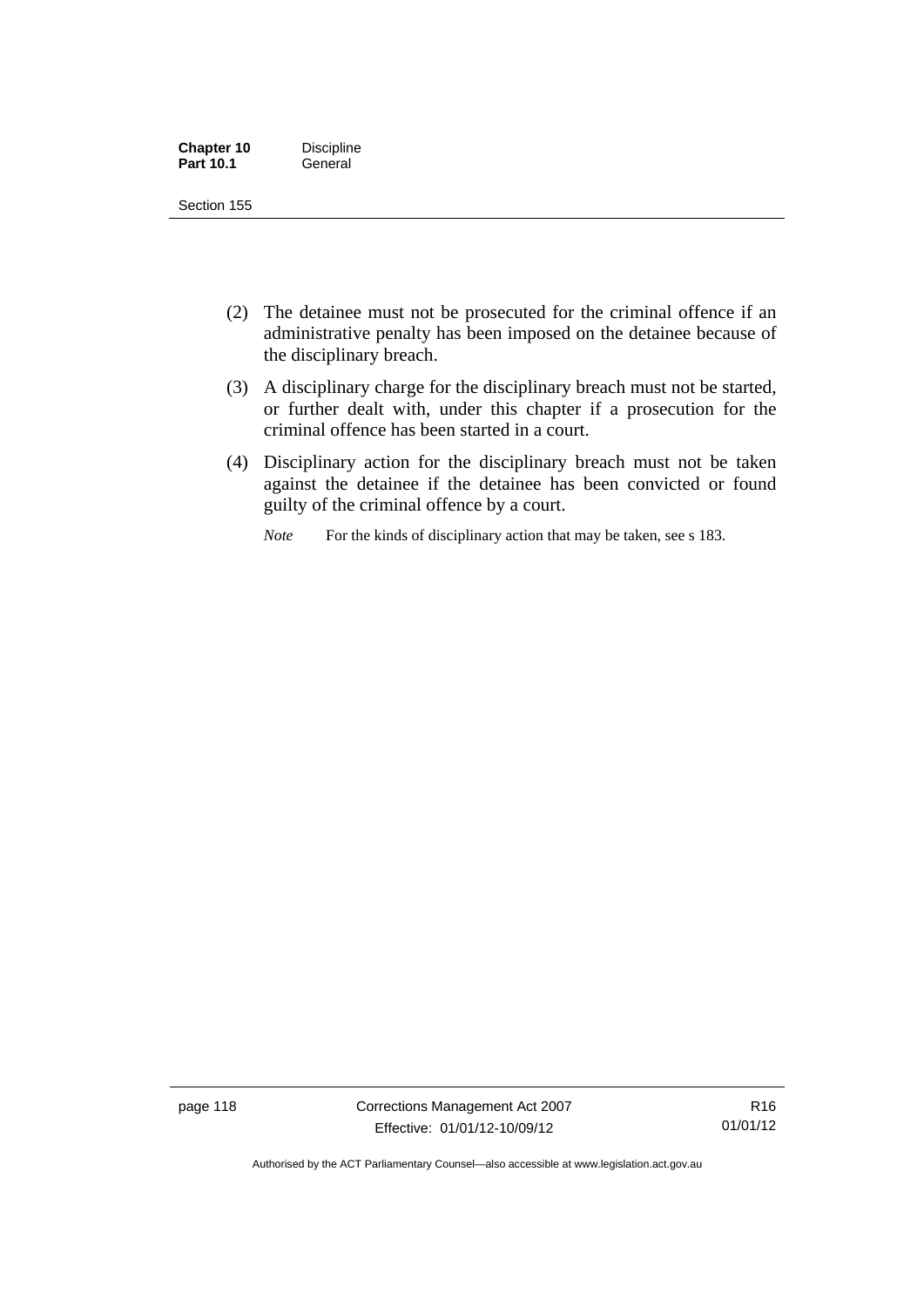# **Part 10.2 Disciplinary investigations**

# **Division 10.2.1 Investigation of disciplinary breaches**

# **156 Report etc by corrections officer**

- (1) This section applies if a corrections officer believes, on reasonable grounds, that a detainee has committed a disciplinary breach.
- (2) The corrections officer may do 1 or more of the following if the officer believes, on reasonable grounds, that it is appropriate in the circumstances:
	- (a) counsel the detainee;
	- (b) warn the detainee about committing a disciplinary breach;
	- (c) reprimand the detainee;
	- (d) subject to section 161 (Grounds for investigative segregation), direct that the detainee be segregated from other detainees for the purposes of this part;
	- (e) give an investigator a report about the alleged disciplinary breach.
- (3) A report under subsection (2) (e) must be given to an investigator as soon as possible, and must set out the following:
	- (a) details of the alleged disciplinary breach;
	- (b) the officer's reasons for believing the detainee has committed the disciplinary breach;
	- (c) if subsection  $(2)$  (d) applies—
		- (i) details of the segregation directed; and
		- (ii) the officer's reasons for the direction; and
		- (iii) a recommendation about the detainee's segregation;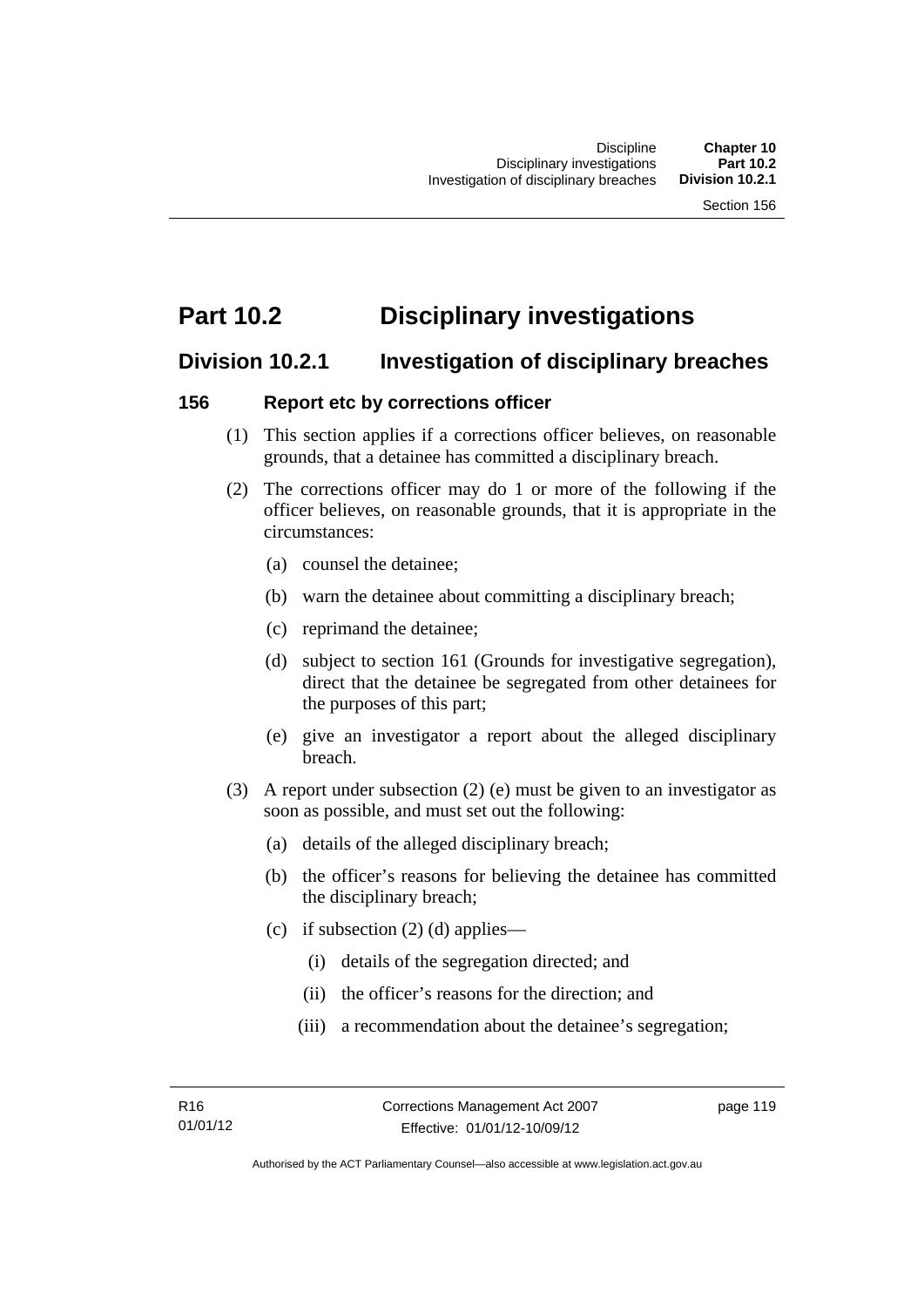(d) anything else prescribed by regulation.

# **157 Report etc by investigator**

- (1) This section applies if an investigator is given a report by a corrections officer under section 156 about an alleged disciplinary breach by a detainee.
- (2) After considering the report and making any investigation the investigator considers appropriate, the investigator may do 1 or more of the following if the investigator believes, on reasonable grounds, that it is appropriate in the circumstances:
	- (a) take no further action in relation to the report;
	- (b) counsel the detainee;
	- (c) warn the detainee about committing a disciplinary breach;
	- (d) reprimand the detainee;
	- (e) refer the allegation to the chief police officer;
	- (f) subject to section 161 (Grounds for investigative segregation), direct that the detainee be segregated from other detainees for the purposes of this part;
	- (g) give an administrator a report (an *investigator's report*) about the alleged disciplinary breach.
- (3) An investigator's report must be given to an administrator as soon as possible, and must set out the following:
	- (a) details (or a copy) of the corrections officer's report;
	- (b) details of any referral of the allegation to the chief police officer;
	- (c) if subsection  $(2)$  (f) applies—
		- (i) details of the segregation directed; and
		- (ii) the investigator's reasons for the direction; and

Authorised by the ACT Parliamentary Counsel—also accessible at www.legislation.act.gov.au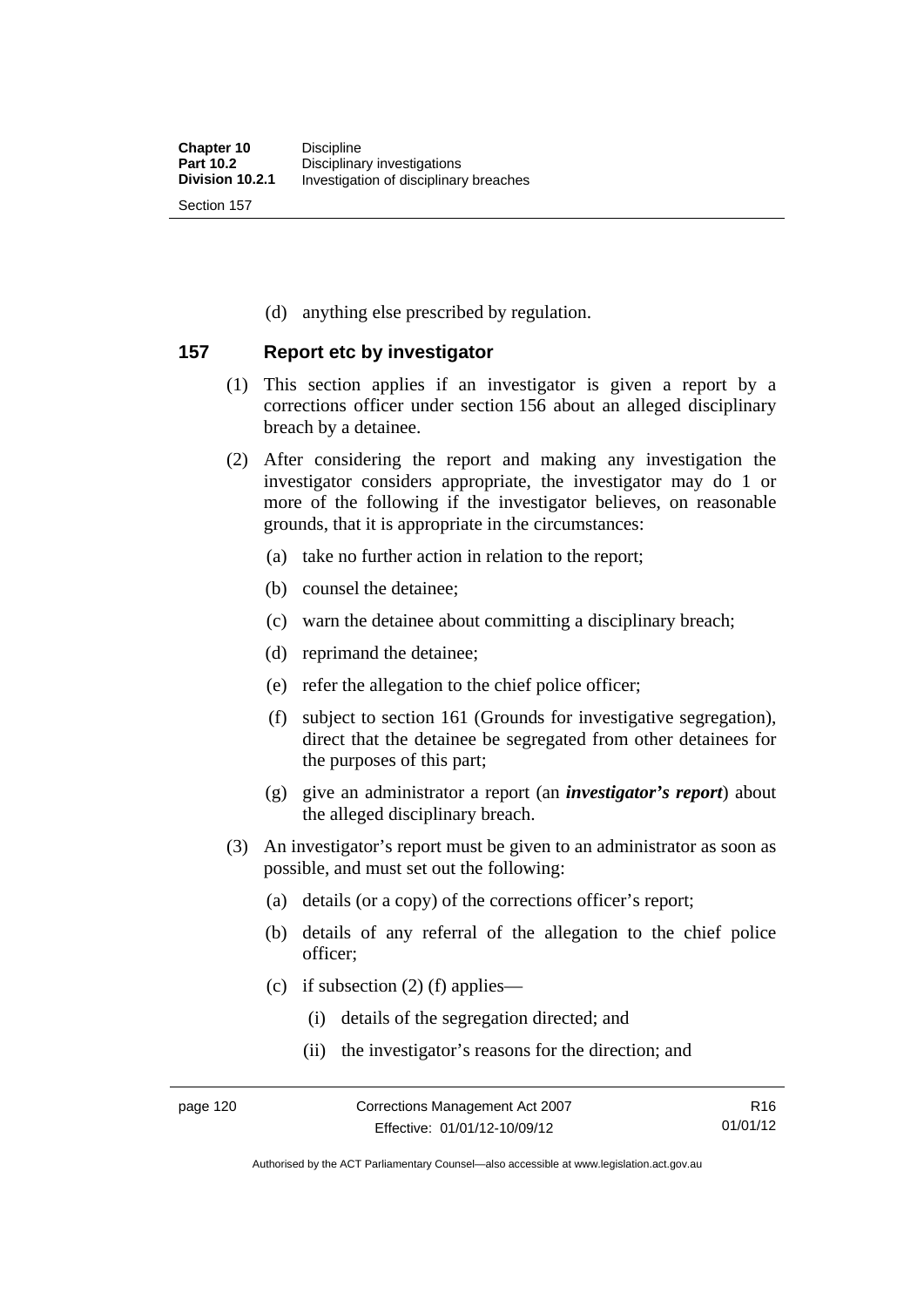- (iii) a recommendation about the detainee's segregation;
- (d) a recommendation for any action by the administrator under section 158;
- (e) anything else prescribed by regulation.
- (4) A referral under subsection (2) (e) must be in writing and be accompanied by the investigator's report.
- (5) A corrections officer who is also an investigator must not exercise any function as an investigator in relation to any report made by the officer under section 156.

### **158 Action by administrator**

- (1) This section applies if an administrator is given a report under section 157 about an alleged disciplinary breach by a detainee.
- (2) After considering the report and making any further investigation the administrator considers appropriate, the administrator may do 1 or more of the following if the administrator believes, on reasonable grounds, that it is appropriate in the circumstances:
	- (a) take no further action in relation to the report;
	- (b) counsel the detainee;
	- (c) warn the detainee about committing a disciplinary breach;
	- (d) reprimand the detainee;
	- (e) refer the allegation to—
		- (i) the chief police officer; or
		- (ii) the director of public prosecutions;
	- (f) charge the detainee under section 159 (Disciplinary charge);
	- (g) subject to section 161 (Grounds for investigative segregation), direct that the detainee be segregated from other detainees for the purposes of this part;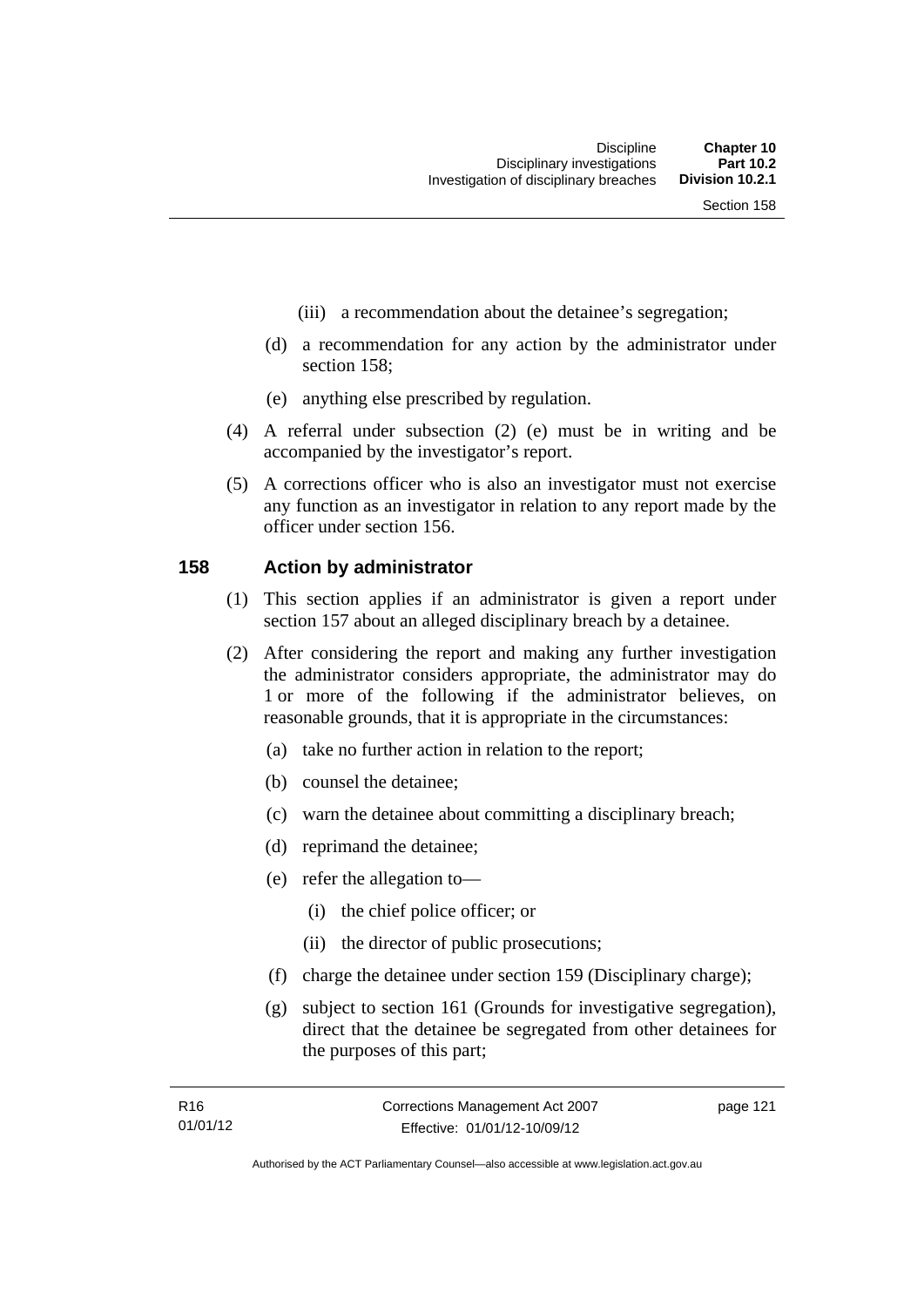(h) anything else prescribed by regulation.

- (3) A referral under subsection (2) (e) must be in writing and be accompanied by the investigator's report.
- (4) A corrections officer who is also an administrator, or who is or has been an investigator, must not exercise any function as an administrator under this section in relation to any report made by the officer under section 156 or section 157.

### **159 Disciplinary charge**

To charge a detainee with a disciplinary breach, the administrator must give the detainee written notice of the charge (a *charge notice*), including details of the following:

- (a) the disciplinary breach charged;
- (b) a brief statement of the conduct to which the charge applies and when, or the period during which, it happened or is alleged to have happened;
- (c) the option of having the charge dealt with by consent under division 10.3.1 (Disciplinary action—with accused's consent);
- (d) the election available under section 167 (Disciplinary breach admitted by accused) to accept the disciplinary action proposed by the administrator;
- (e) the disciplinary action the administrator believes, on reasonable grounds, would be appropriate if the charge were dealt with under section 168 (Presiding officer's powers breach admitted by accused).
- *Note* If a form is approved under s 228 for a disciplinary charge, the form must be used.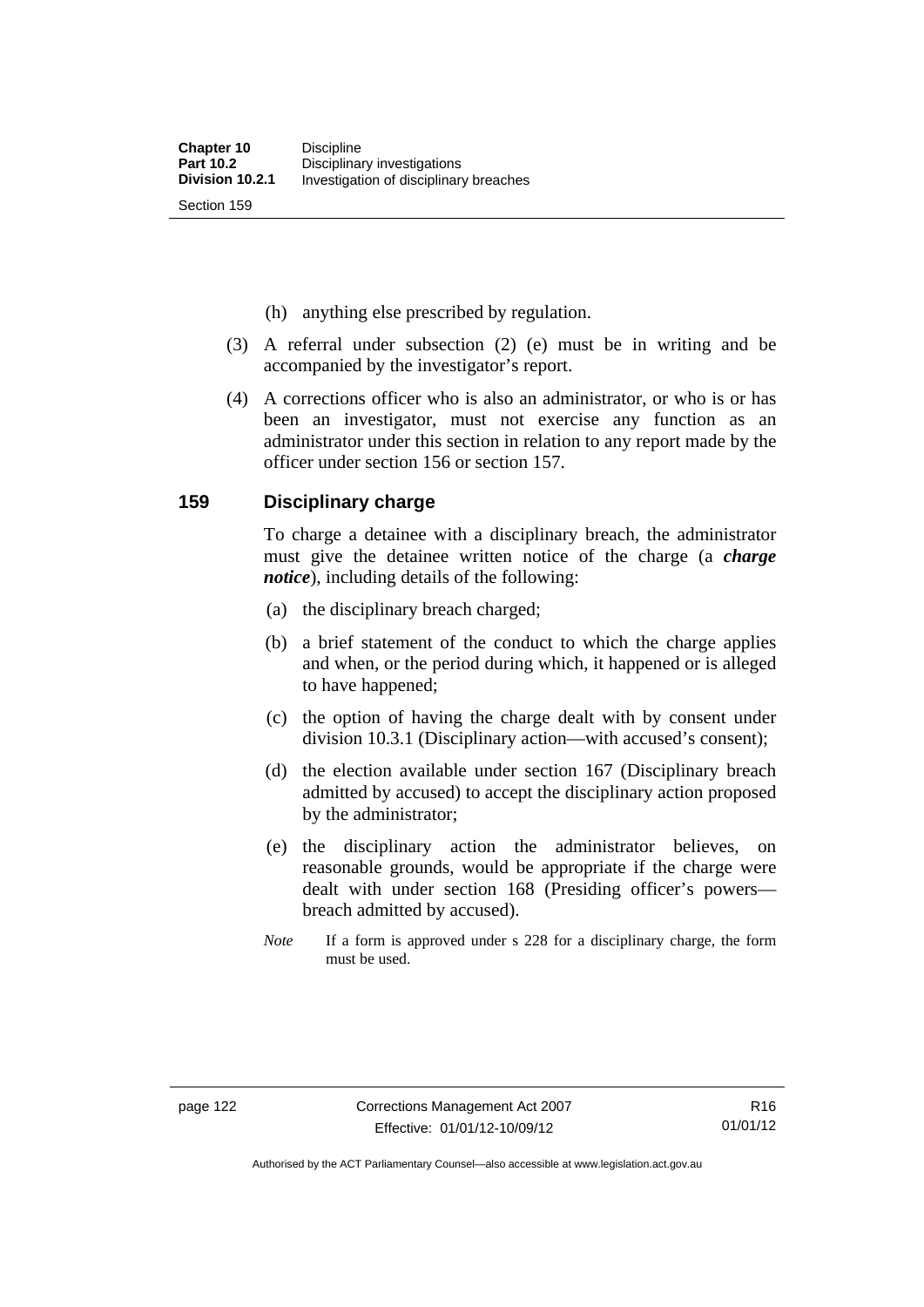# **Division 10.2.2 Investigative segregation**

# **160 Director-general directions—investigative segregation**

- (1) Subject to section 161, the director-general may direct that a detainee be segregated from other detainees for the purposes of this part.
- (2) To remove any doubt, this section is additional to, and does not limit, the power to direct that a detainee be segregated from other detainees under any of the following:
	- (a) section 156 (Report etc by corrections officer);
	- (b) section 157 (Report etc by investigator);
	- (c) section 158 (Action by administrator).

# **161 Grounds for investigative segregation**

- (1) This section applies to a direction for investigative segregation.
- (2) The direction may be given only if the person giving the direction believes, on reasonable grounds, that segregation of the detainee is necessary or prudent for the purposes of this part.
- (3) Without limiting subsection (2), the direction may be given if the person giving the direction believes, on reasonable grounds, that the opportunity for the detainee to associate with anyone else creates, or is likely to create, a risk of—
	- (a) harm, or threatened harm, to the detainee or anyone else; or
	- (b) the perverting, or attempted perverting, of an investigation, under this part; or
	- (c) undermining security or good order at a correctional centre.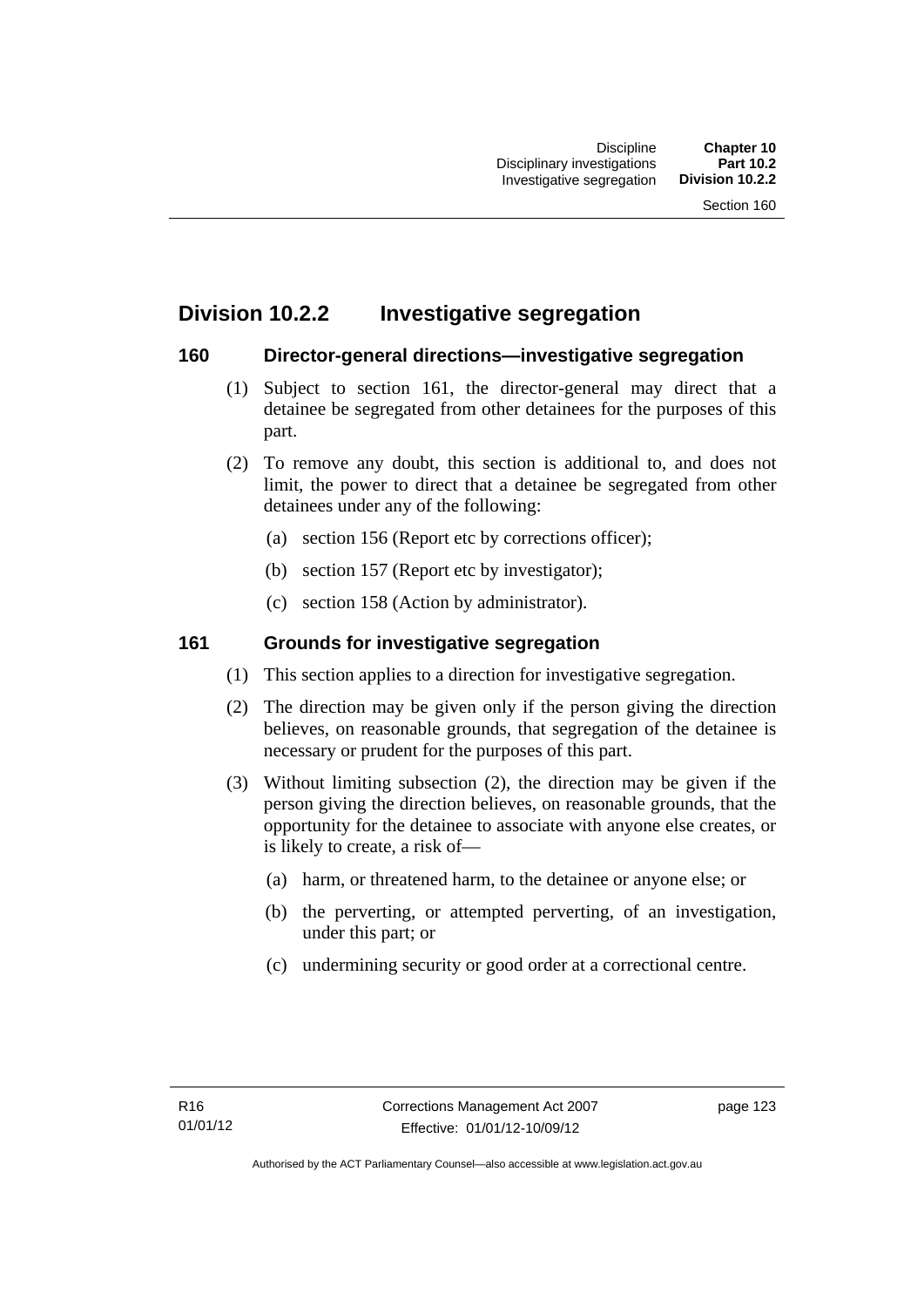# **162 Notice of investigative segregation**

The person giving a direction for investigative segregation of a detainee must give the detainee prompt notice of the direction, why it was given, when it takes effect and the provisions for its duration and review under this part.

### **163 Duration of investigative segregation**

- (1) The director-general must revoke a direction for investigative segregation if the director-general believes, on reasonable grounds, that the direction is no longer necessary or prudent.
- (2) The director-general—
	- (a) may review a direction for investigative segregation of a detainee at any time on the director-general's own initiative or on request by the detainee; and
	- (b) if the detainee is to be transferred to another correctional centre for longer than 1 day—must review the direction before the transfer; and
	- (c) must review the direction at least once every 7 days while it remains in force.
- (3) After reviewing a direction for investigative segregation, the director-general may—
	- (a) confirm the direction; or
	- (b) make a direction or further direction under section 160 (1); or
	- (c) revoke the direction under subsection (1).
- (4) To remove any doubt, the director-general may make more than 1 direction under section 160 (1) in relation to a detainee for the same investigation.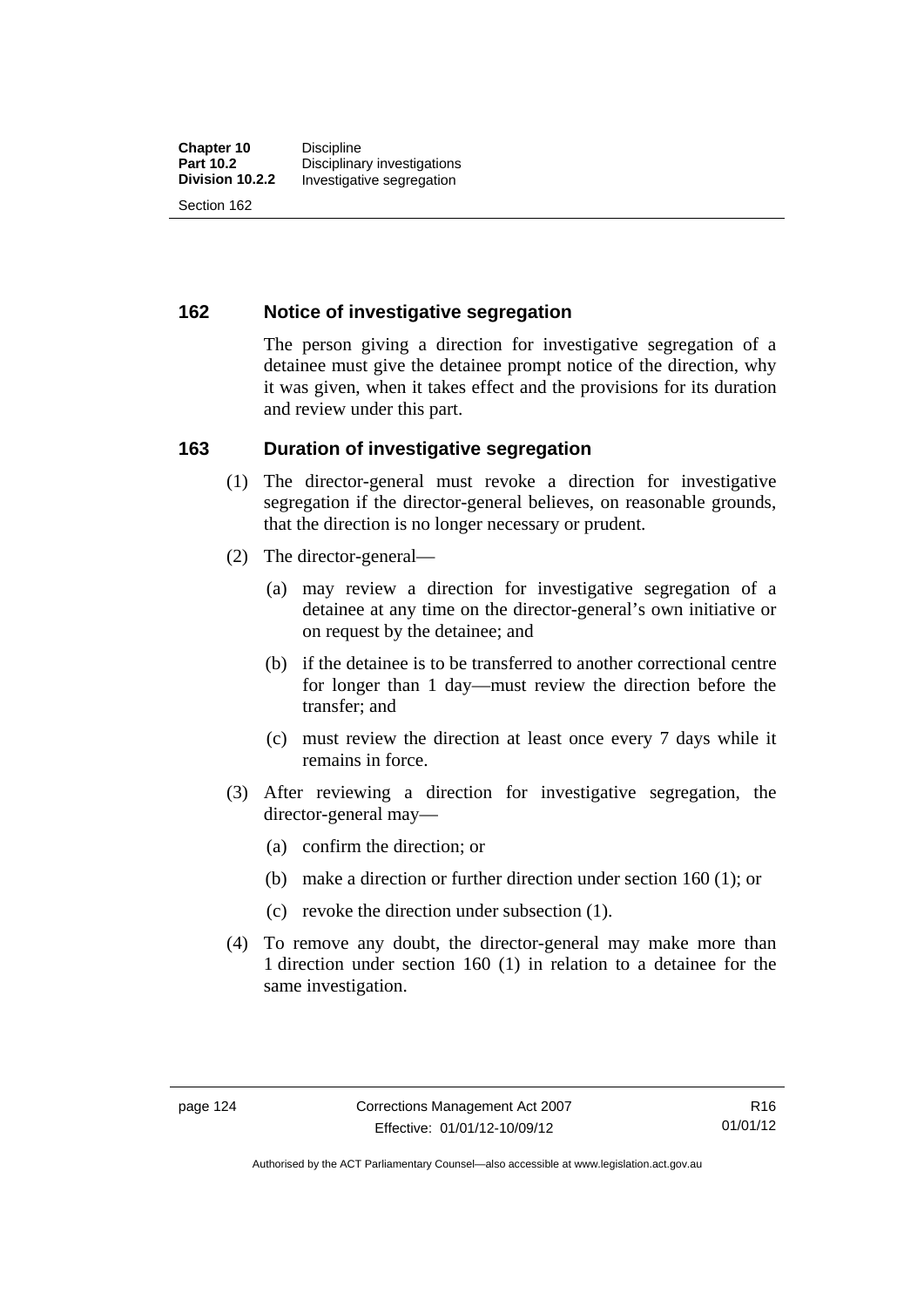- (5) Subject to this section and section 94 (Segregated detainees removed to NSW), a direction, or further direction, for investigative segregation ends at the end of the earlier of the following days:
	- (a) the 7th day after the day the direction is given;
	- (b) the day the administrator makes a decision under section 158 (Action by administrator) in relation to the alleged disciplinary breach to which the direction applies (other than a decision to direct investigative segregation of the detainee).

# **164 Application for review of investigative segregation directions**

- (1) A detainee may apply to an adjudicator for a review of a direction for investigative segregation of the detainee.
- (2) The application must be made no later than 7 days after the day the person making the direction gives the detainee notice under section 162 of the direction.
	- *Note* If a form is approved under s 228 for an application under this section, the form must be used.
- (3) Subject to any decision by the adjudicator under section 165, the making of the application does not affect the segregation of the detainee under the direction.

# **165 Review of investigative segregation directions**

- (1) On application under section 164, an adjudicator may—
	- (a) conduct an inquiry to review the direction for investigative segregation of the detainee; or
	- (b) refuse to review the direction.
- (2) Chapter 11 (Disciplinary inquiries) applies to the inquiry, with any changes prescribed by regulation, as if it were an inquiry under that chapter.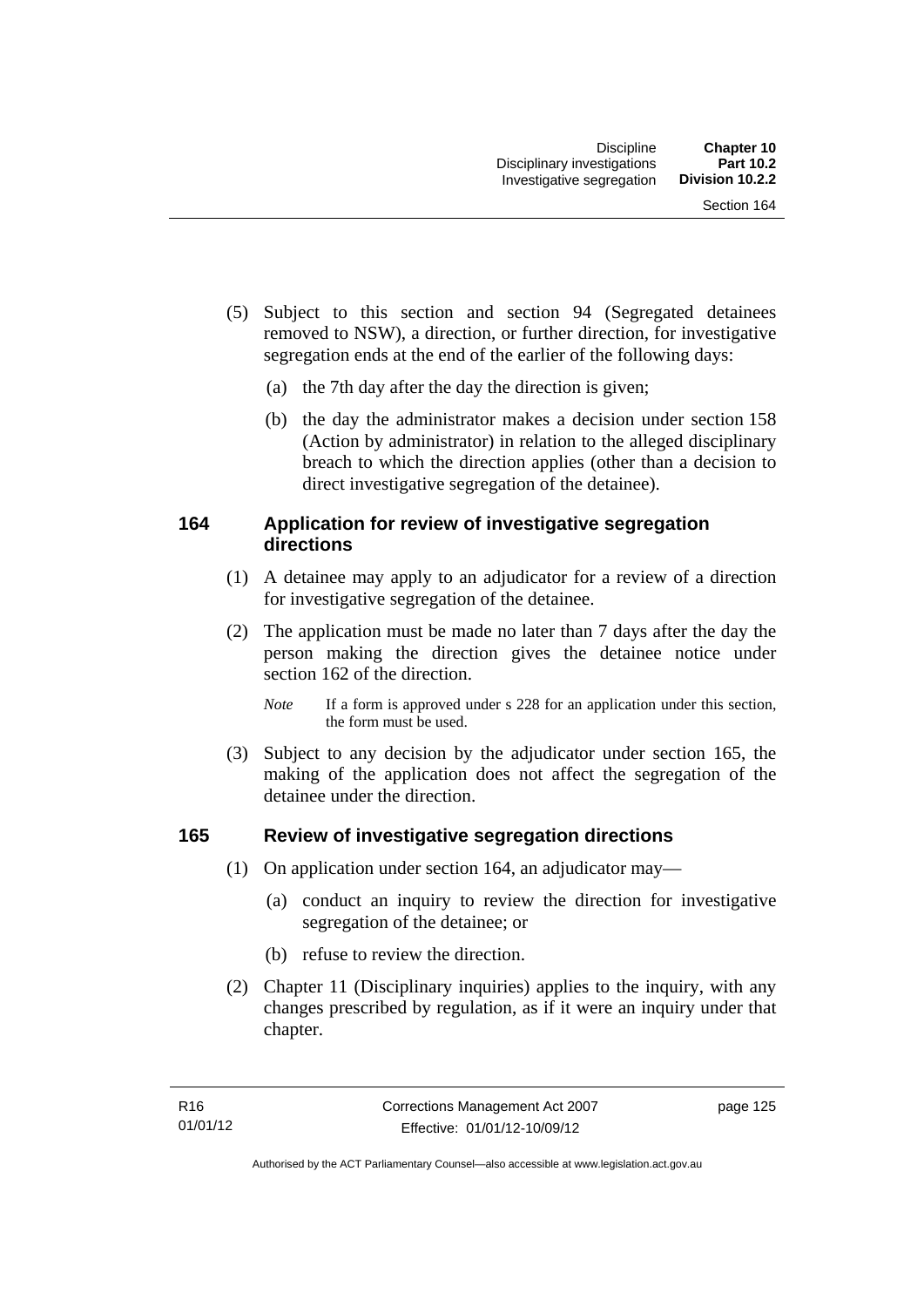- (3) After completing an inquiry under this section, the adjudicator may—
	- (a) confirm the direction under review; or
	- (b) amend the direction under review; or
	- (c) set aside the direction under review; or
	- (d) set aside the direction under review and make a substitute direction that the detainee be segregated from other detainees for the purposes of this part.
- (4) The adjudicator must give the detainee prompt written notice of the adjudicator's decision under this section.
- (5) If the adjudicator refuses to review the direction, the notice must include the reasons for the refusal.
	- *Note* Under the *Administrative Decisions (Judicial Review) Act 1989*, a person aggrieved by an administrative decision made under an enactment may apply to the Supreme Court for a review of the decision. Subject to any order of the court, the making of the application does not affect the operation of the decision or prevent its implementation (see that Act, s 16).

page 126 Corrections Management Act 2007 Effective: 01/01/12-10/09/12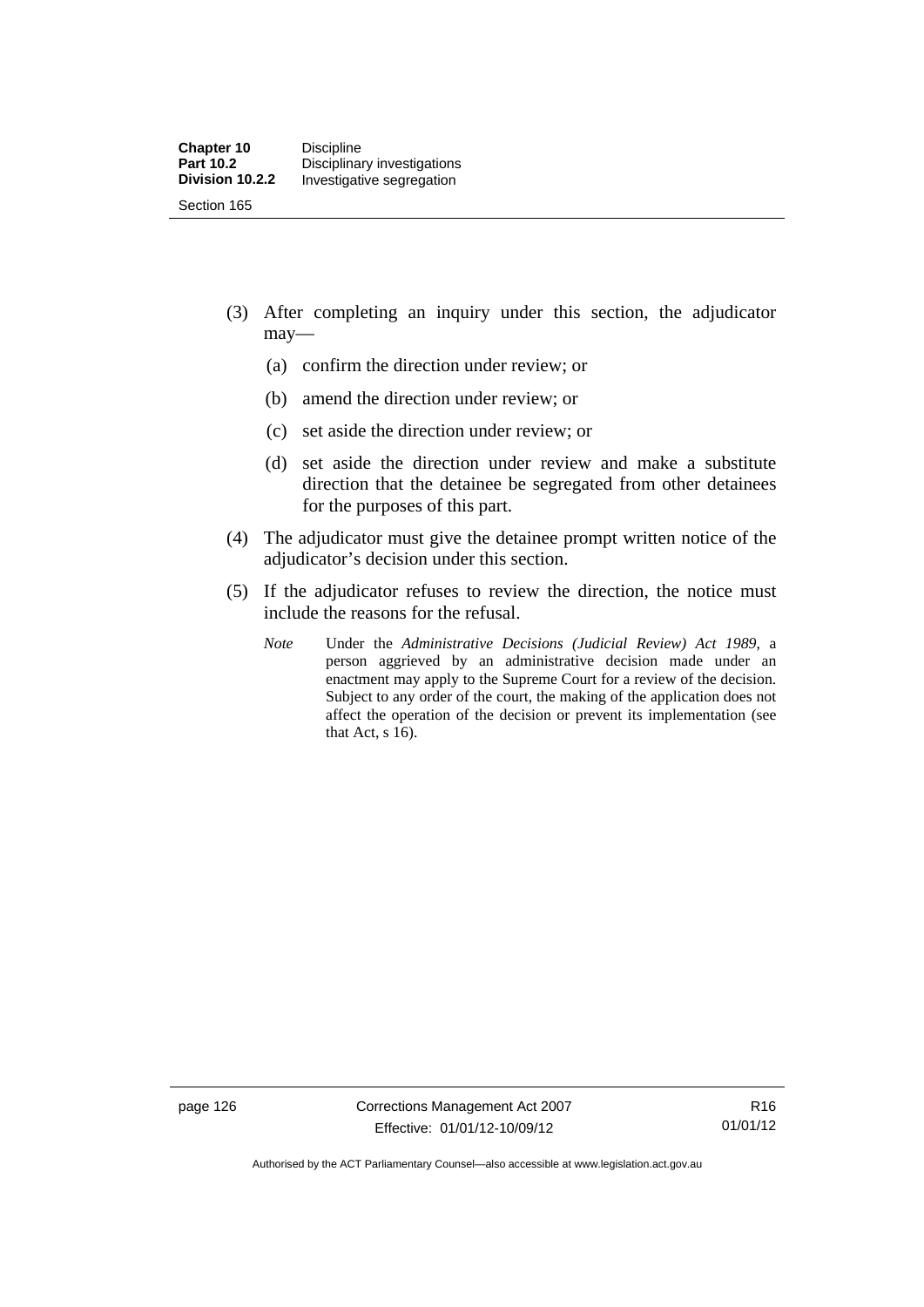# **Part 10.3 Disciplinary action and review**

# **Division 10.3.1 Disciplinary action—with accused's consent**

### **166 Meaning of** *presiding officer***—div 10.3.1**

In this division:

*presiding officer* means a corrections officer to whom the director-general has given functions of a presiding officer under this division.

## **167 Disciplinary breach admitted by accused**

- (1) An accused may elect to have a disciplinary charge against the detainee dealt with under this division by giving the administrator a written notice in which the accused—
	- (a) admits the disciplinary breach charged; and
	- (b) accepts the proposed disciplinary action stated in the charge notice.

#### **Example of election**

a signed admission and acceptance on the charge notice

- *Note 1* An example is part of the Act, is not exhaustive and may extend, but does not limit, the meaning of the provision in which it appears (see Legislation Act, s 126 and s 132).
- *Note* 2 If a form is approved under s 228 for an election under this section, the form must be used.
- (2) The election must be given to the administrator—
	- (a) no later than the day after the day the administrator gives the accused the charge notice; or
	- (b) within any extended period allowed under subsection (3).

page 127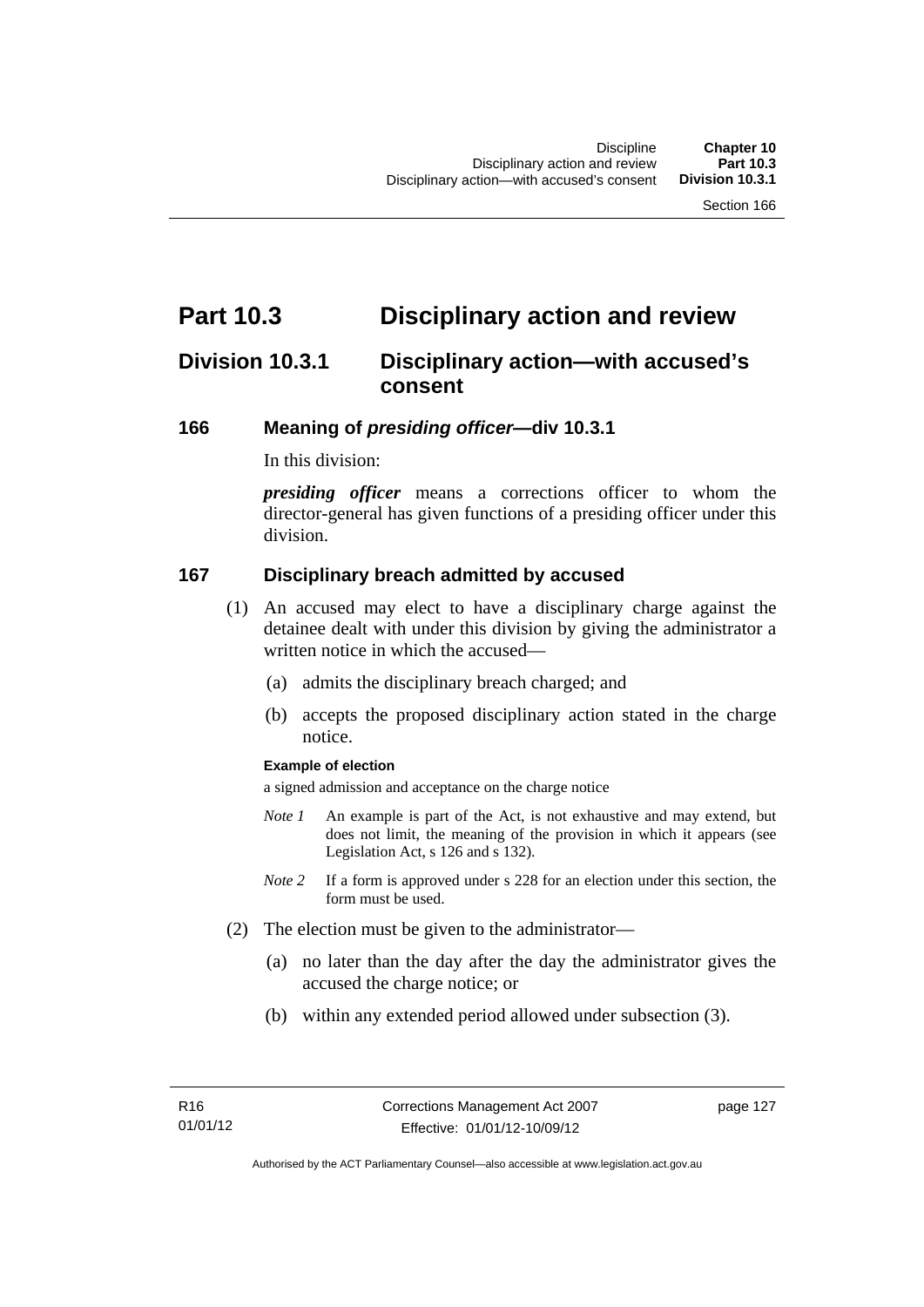- (3) For subsection (2) (b), the administrator may extend the period within which the election must be made if the administrator believes, on reasonable grounds, that is appropriate.
	- *Note* An extension of the time for making an election may be given even though the relevant time has ended (see Legislation Act, s 151C (Power to extend time)).
- (4) The administrator must give the accused written notice of a decision under subsection (3).

## **168 Presiding officer's powers—breach admitted by accused**

- (1) This section applies if the accused elects under section 167 to have a disciplinary charge dealt with under this division.
- (2) A presiding officer may, without further investigation or inquiry, counsel the accused and take disciplinary action against the accused in accordance with division 10.3.5 (Disciplinary action).
- (3) However, the only disciplinary action the presiding officer may take under this section is the disciplinary action stated as the appropriate action in the charge notice.
- (4) The presiding officer must give the accused written notice of a decision made under this section.

# **Division 10.3.2 Internal disciplinary inquiry**

# **169 Meaning of** *presiding officer***—div 10.3.2**

In this division:

*presiding officer* means a corrections officer to whom the director-general has given functions of a presiding officer under this division.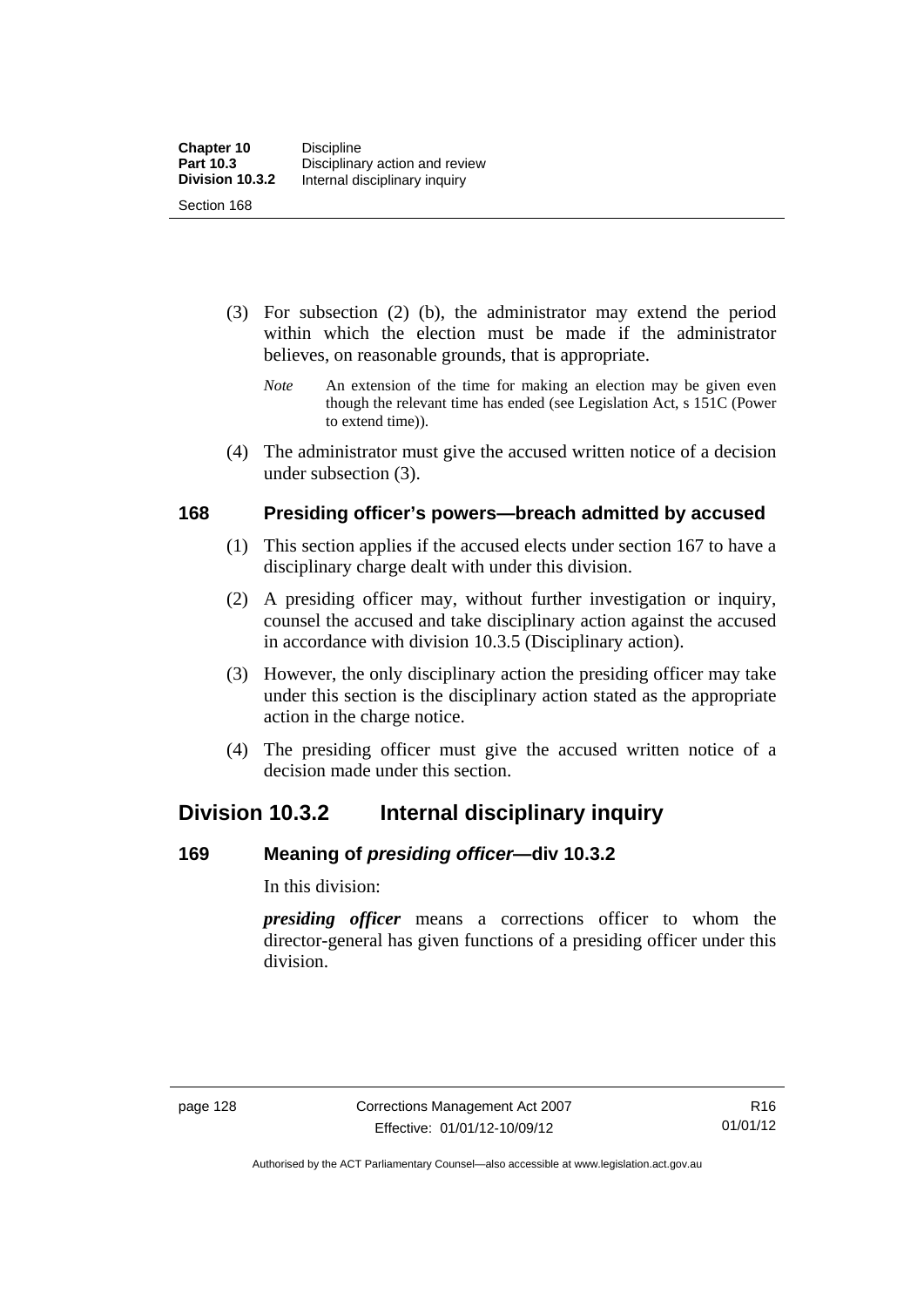# **170 Disciplinary inquiry into charge**

- (1) This section applies if an accused—
	- (a) is given a charge notice; and
	- (b) does not elect under section 167 to have the charge dealt with under division 10.3.1 (Disciplinary action—with accused's consent).
- (2) A presiding officer must conduct an inquiry into the disciplinary breach charged.
- (3) A corrections officer must not exercise any function of a presiding officer under this division in relation to the disciplinary charge if the officer—
	- (a) made a report under either of the following sections in relation to the alleged disciplinary breach to which the charge relates:
		- (i) section 156 (Report etc by corrections officer);
		- (ii) section 157 (Report etc by investigator); or
	- (b) made the charge under section 158 (Action by administrator).
	- *Note* Ch 11 (Disciplinary inquiries) applies in relation to an inquiry under this division (see s 190).

# **171 Presiding officer's powers after internal inquiry**

- (1) This section applies if a presiding officer has completed an inquiry under section 170.
- (2) If the presiding officer is satisfied, on the balance of probabilities, that a disciplinary breach charged has been proven, the presiding officer may take disciplinary action against the accused in accordance with division 10.3.5 (Disciplinary action).
- (3) The presiding officer must dismiss the charge—
	- (a) if not satisfied, on the balance of probabilities, that the disciplinary breach charged has been proven; or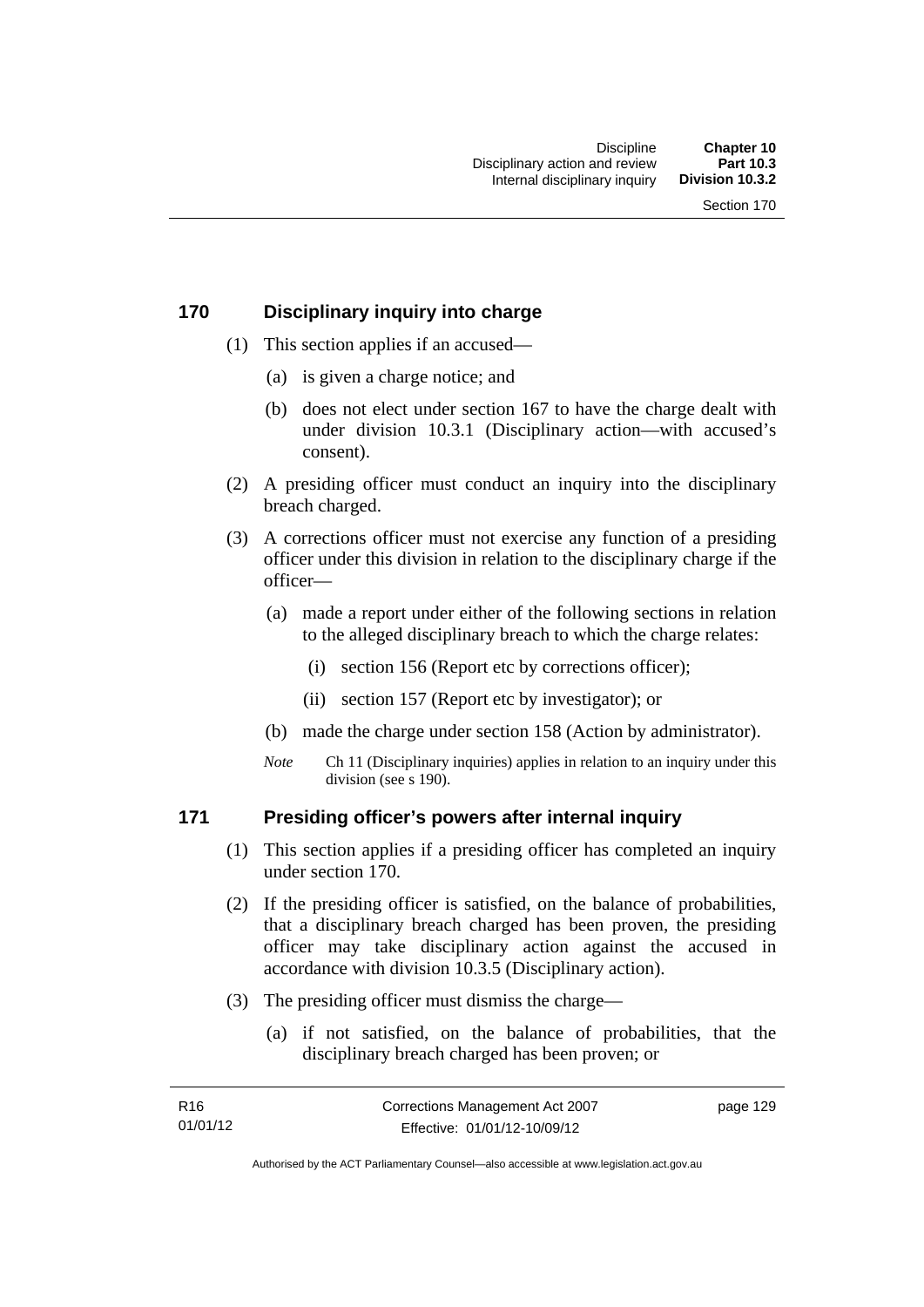(b) if satisfied, on reasonable grounds, that it would otherwise be appropriate to do so.

- (4) If the presiding officer believes, on reasonable grounds, that it is necessary or desirable to do so, the presiding officer may refer the charge to—
	- (a) the chief police officer; or
	- (b) the director of public prosecutions.
- (5) The presiding officer must give the accused prompt written notice of the presiding officer's decision under this section, including—
	- (a) a statement of the reasons for the decision; and
	- (b) a statement about the effect of division 10.3.3.
	- *Note 1* If a form is approved under s 228 for the notice, the form must be used.
	- *Note* 2 For the meaning of a statement of reasons, see the Legislation Act, s 179.
- (6) A referral under subsection (4) must be in writing and be accompanied by a report by the presiding officer.

# **Division 10.3.3 Internal review of inquiry decision**

## **172 Meaning of** *review officer*—**div 10.3.3**

In this division:

*review officer* means a corrections officer to whom the director-general has given functions of a review officer under this division.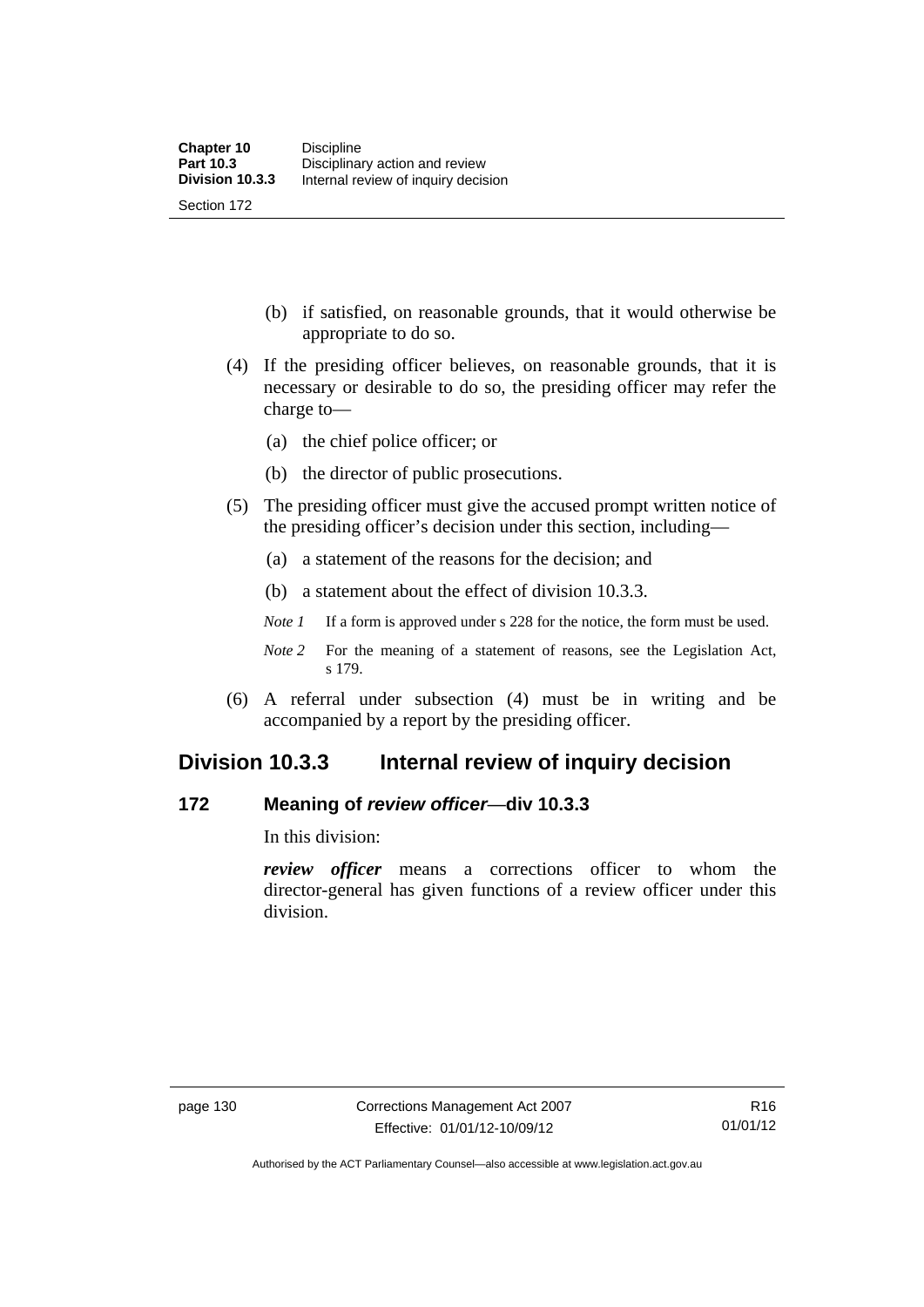# **173 Application for review of inquiry decision**

 (1) An accused may apply to the director-general for a review of a decision by a presiding officer under section 171 in relation to the accused.

#### **Example of application for review**

a signed application on the presiding officer's notice under section 171

- *Note 1* An example is part of the Act, is not exhaustive and may extend, but does not limit, the meaning of the provision in which it appears (see Legislation Act, s 126 and s 132).
- *Note* 2 If a form is approved under s 228 for an application under this section, the form must be used.
- (2) The application must be made no later than 7 days after the day the accused is given notice of the decision under section 171.
- (3) Subject to any decision by a review officer under section 176, the making of the application does not affect the taking of disciplinary action under the decision under review.

## **174 Director-general to assign review officer**

- (1) On application under section 173, the director-general must assign a review officer, or review officers, to review the decision to which the application relates.
- (2) A corrections officer must not exercise any function of a review officer under this division in relation to a disciplinary charge if the officer—
	- (a) made a report under either of the following sections in relation to the alleged disciplinary breach to which the charge relates:
		- (i) section 156 (Report etc by corrections officer);
		- (ii) section 157 (Report etc by investigator); or
	- (b) made the charge under section 158 (Action by administrator); or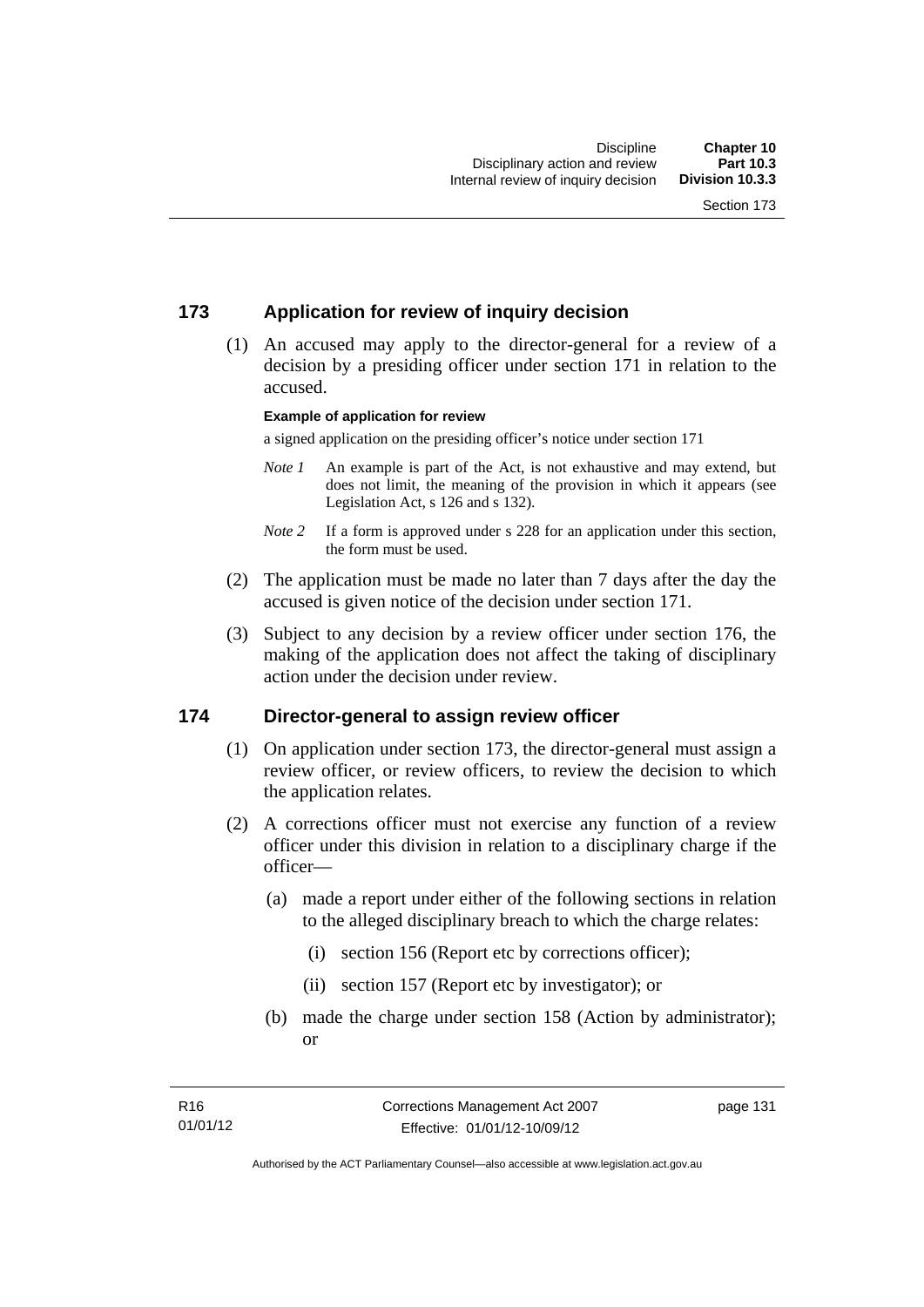(c) conducted an inquiry as presiding officer under section 170 (Disciplinary inquiry into charge) in relation to the charge.

# **175 Review of inquiry decision**

A review officer assigned under section 174 to review a decision under section 171 (Presiding officer's powers after internal inquiry) must conduct a further inquiry to review the decision.

*Note* Ch 11 (Disciplinary inquiries) applies in relation to an inquiry under this division (see s 190).

# **176 Review officer's powers after further inquiry**

- (1) After completing a review under section 175, the review officer may—
	- (a) confirm the decision under review; or
	- (b) exercise any function of a presiding officer under section 171 in relation to the accused, either by—
		- (i) amending the decision under review; or
		- (ii) setting aside the decision under review and making a decision in substitution for the decision set aside.
- (2) The review officer must give the accused prompt written notice of the review officer's decision under this section, including—
	- (a) a statement of the reasons for the decision; and
	- (b) a statement about the effect of division 10.3.4.
	- *Note 1* If a form is approved under s 228 for the notice, the form must be used.
	- *Note 2* For the meaning of a statement of reasons, see the Legislation Act, s 179.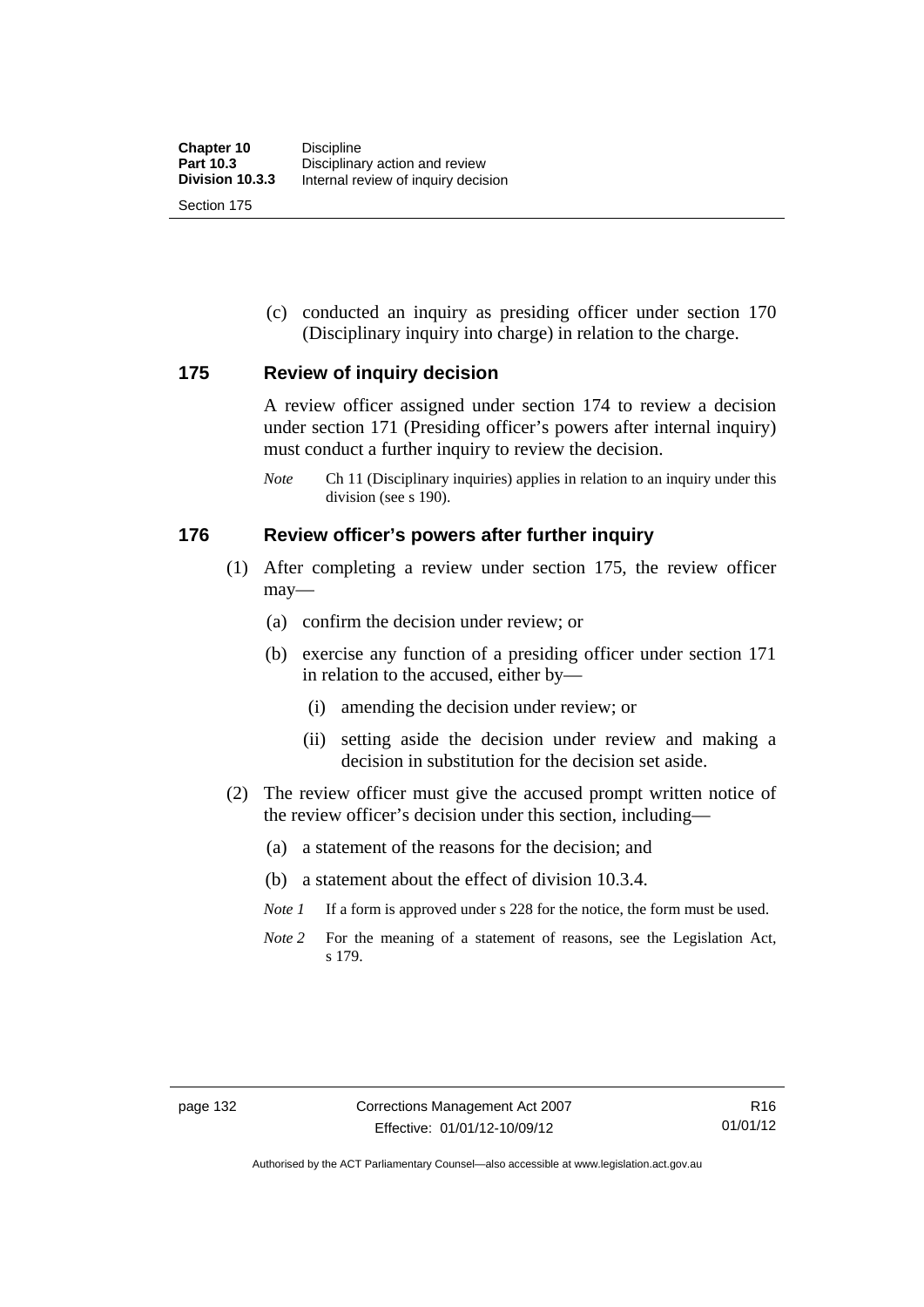# **Division 10.3.4 External review of inquiry decisions**

# **177 Appointment of adjudicator**

- (1) The Minister may appoint at least 1 adjudicator.
	- *Note* For the making of appointments (including acting appointments), see the Legislation Act, pt 19.3.
- (2) A person may be appointed as an adjudicator only if the person is a magistrate and consents, in writing, to be appointed as an adiudicator.
	- *Note* The appointment of a magistrate to another position under a law of the Territory requires consultation between the Attorney-General and the Chief Magistrate (see the *Magistrates Court Act 1930*, s 7G (Magistrates not to do other work)).
- (3) The Legislation Act, division 19.3.3 (Appointments—Assembly consultation) does not apply to an appointment of an adjudicator under subsection (1).

# **178 Application for review by adjudicator**

 (1) An accused may apply to an adjudicator for a review of a decision under section 176 (Review officer's powers after further inquiry) in relation to the accused.

## **Example of application for review**

a signed application on the review officer's notice under section 176

- *Note* An example is part of the Act, is not exhaustive and may extend, but does not limit, the meaning of the provision in which it appears (see Legislation Act, s 126 and s 132).
- (2) The application must be made no later than 7 days after the day the accused is given notice of the review officer's decision under section 176.
- (3) Subject to any decision by the adjudicator under section 180, the making of the application does not affect the taking of disciplinary action under the decision under review.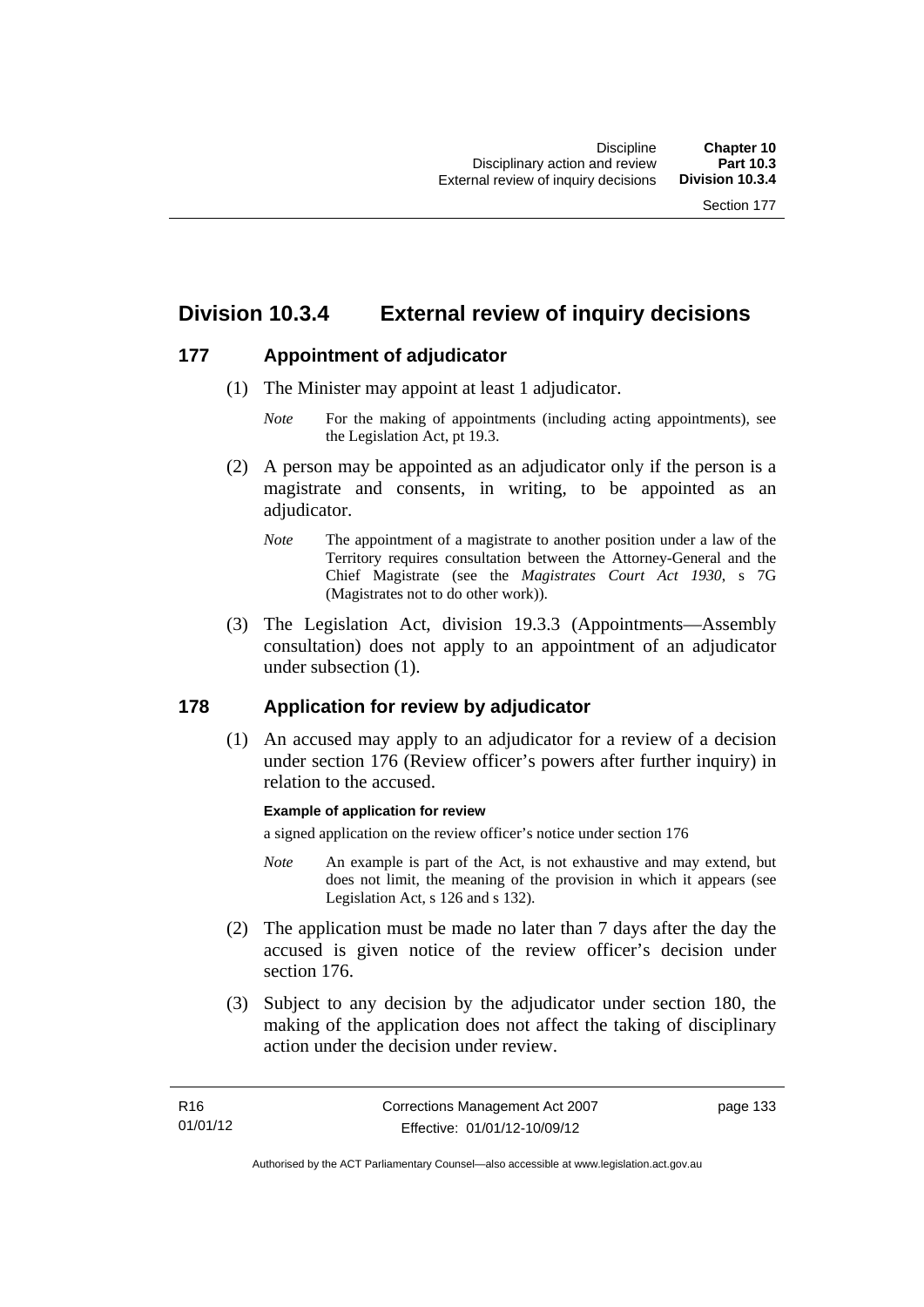# **179 Review by adjudicator**

Section 179

- (1) On application under section 178, an adjudicator may—
	- (a) conduct an inquiry to review the review officer's decision; or
	- (b) refuse to review the review officer's decision.

- (2) If the adjudicator refuses to review the review officer's decision, the adjudicator must give the accused prompt written notice of the refusal, including—
	- (a) a statement of the reasons for the refusal; and
	- (b) notice that a person aggrieved by the decision may apply for a review of the decision under the *Administrative Decisions (Judicial Review) Act 1989*.
	- *Note 1* If a form is approved under s 228 for the notice, the form must be used.
	- *Note 2* For the meaning of a statement of reasons, see the Legislation Act, s 179.
	- *Note 3* Under the *Administrative Decisions (Judicial Review) Act 1989*, a person aggrieved by an administrative decision made under an enactment may apply to the Supreme Court for a review of the decision. Subject to any order of the Court, the making of the application does not affect the operation of the decision or prevent its implementation (see that Act, s 16).

## **180 Adjudicator's powers after review**

- (1) After completing a review under section 179, the adjudicator may—
	- (a) confirm the decision under review; or
	- (b) exercise any function of a review officer under section 176 in relation to the accused, either by—
		- (i) amending the decision under review; or

*Note* Ch 11 (Disciplinary inquiries) applies in relation to an inquiry under this division (see s 190).

Authorised by the ACT Parliamentary Counsel—also accessible at www.legislation.act.gov.au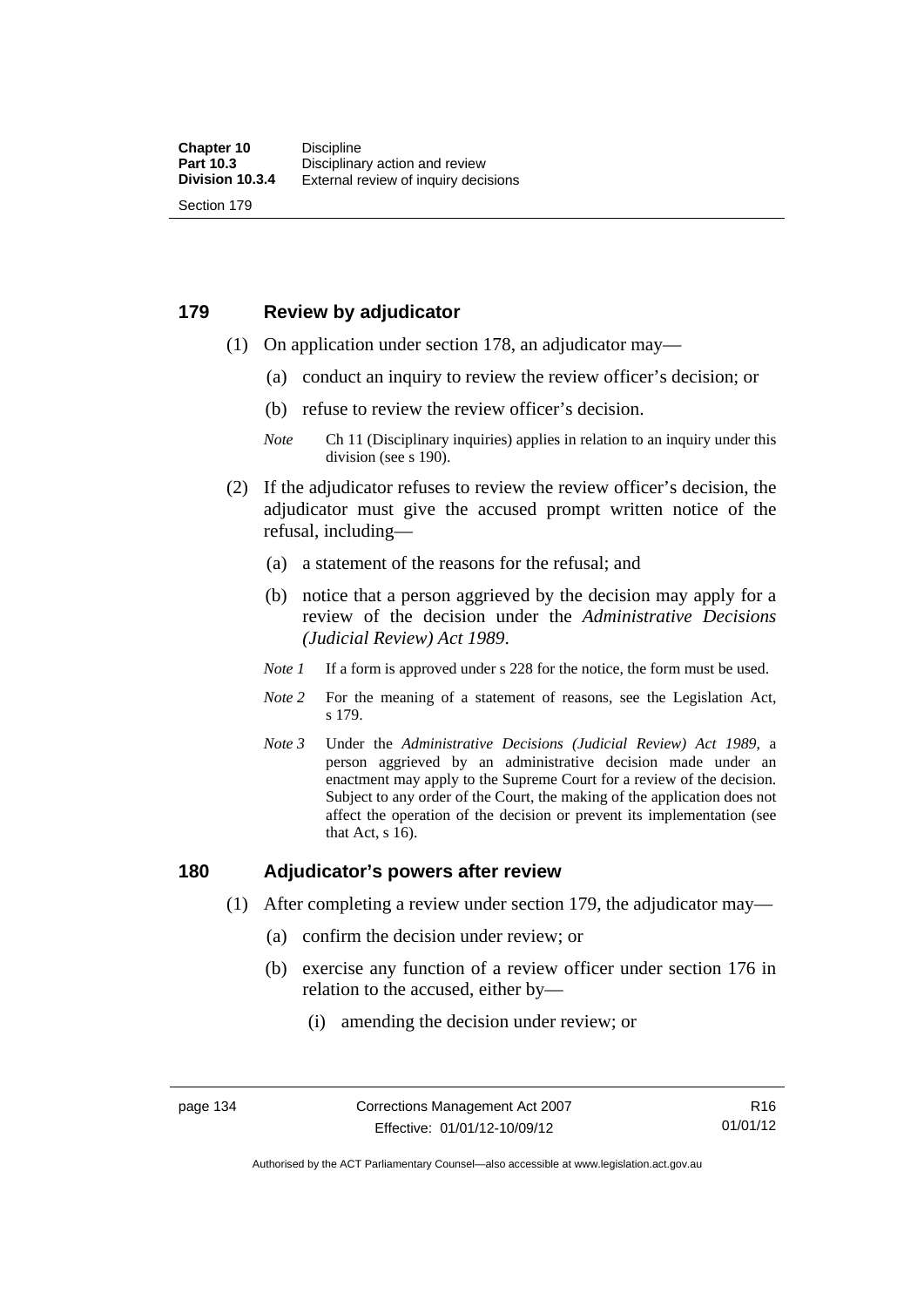- (ii) setting aside the decision under review and making a decision in substitution for the decision set aside.
- (2) The adjudicator must give the accused prompt written notice of the adjudicator's decision under this section, including—
	- (a) a statement of the reasons for the decision; and
	- (b) notice that a person aggrieved by the decision may apply for a review of the decision under the *Administrative Decisions (Judicial Review) Act 1989*.
	- *Note 1* If a form is approved under s 228 for the notice, the form must be used.
	- *Note* 2 For the meaning of a statement of reasons, see the Legislation Act, s 179.
	- *Note 3* Under the *Administrative Decisions (Judicial Review) Act 1989*, a person aggrieved by an administrative decision made under an enactment may apply to the Supreme Court for a review of the decision. Subject to any order of the Court, the making of the application does not affect the operation of the decision or prevent its implementation (see that Act, s 16).

# **Division 10.3.5 Disciplinary action**

## **181 Application—div 10.3.5**

This division applies to a detainee against whom disciplinary action may be taken under this chapter.

# **182 Meaning of** *relevant presiding officer***—div 10.3.5**

In this division:

*relevant presiding officer* means any of the following:

- (a) a presiding officer under division 10.3.1 (Disciplinary action with accused's consent);
- (b) a presiding officer under division 10.3.2 (Internal disciplinary inquiry);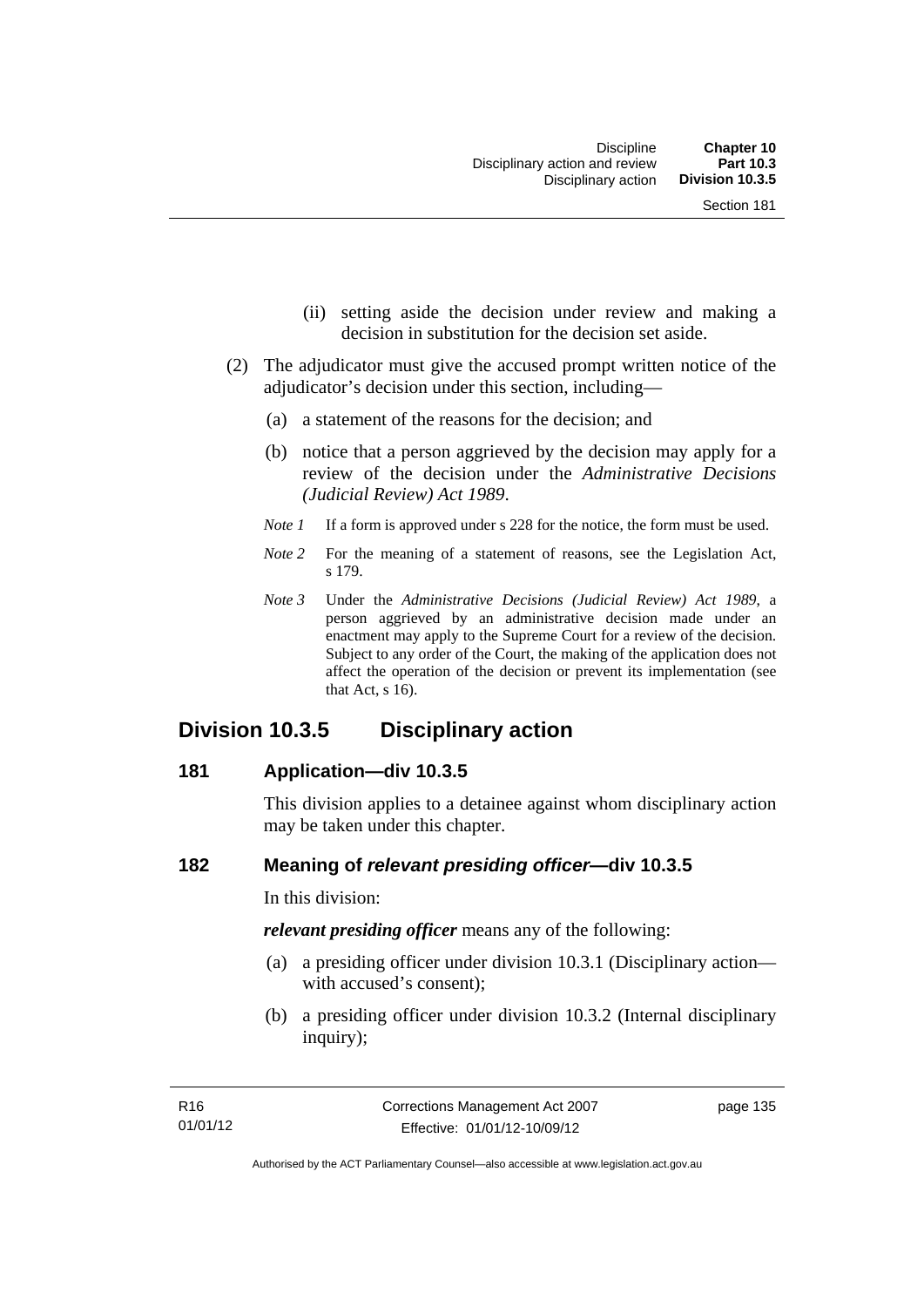- (c) a review officer under division 10.3.3 (Internal review of inquiry decision);
- (d) an adjudicator under division 10.3.4 (External review of inquiry decisions).

# **183 Disciplinary action by relevant presiding officer**

- (1) As disciplinary action against a detainee, a relevant presiding officer may do 1 or more of the following (each of which is *disciplinary action*):
	- (a) warn the detainee about committing a disciplinary breach;
	- (b) reprimand the detainee;
	- (c) impose an administrative penalty, or a combination of administrative penalties, on the detainee;
	- (d) give the detainee a direction under section 185 (Reparation).
- (2) The relevant presiding officer must ensure that the disciplinary action against a detainee for a disciplinary breach is proportionate to the breach.
- (3) Without limiting section 14 (Corrections policies and operating procedures), the director-general must make a corrections policy and operating procedure providing for matters to be considered when deciding whether disciplinary action is proportionate to a disciplinary breach.

## **184 Administrative penalties**

Each of the following is an *administrative penalty*:

- (a) a financial penalty not exceeding \$500;
- (b) a withdrawal of privileges for not longer than 180 days;
- (c) a requirement to perform extra work;

Authorised by the ACT Parliamentary Counsel—also accessible at www.legislation.act.gov.au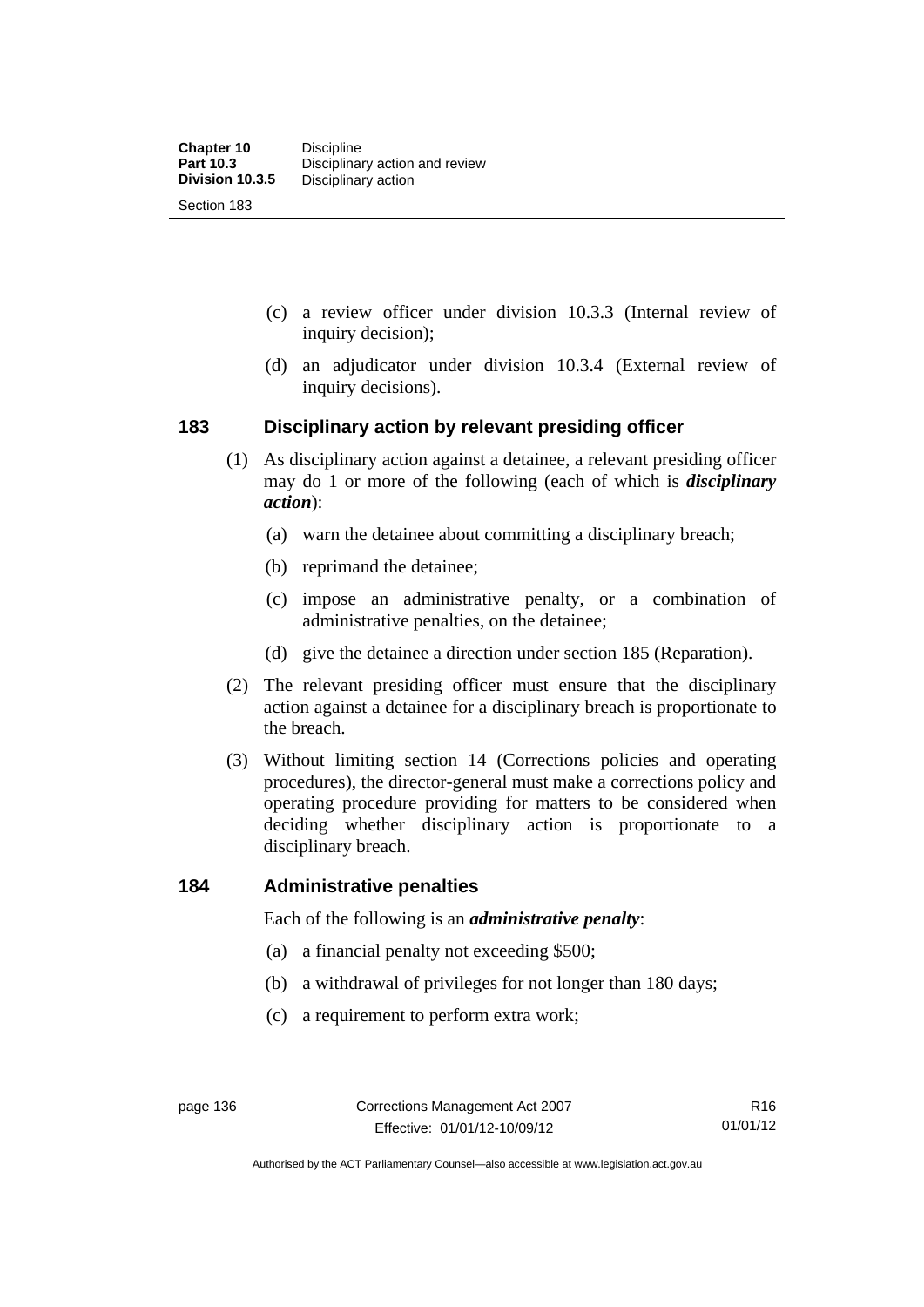- (d) separate confinement for 1 of the following:
	- $(i)$  3 days;
	- $(ii)$  7 days;
	- $(iii)$  28 days;
- (e) anything declared by regulation to be an administrative penalty.

# **185 Reparation**

- (1) This section applies if a relevant presiding officer finds that—
	- (a) a charge for a disciplinary breach by a detainee is proven; and
	- (b) a person (the *injured person*) suffered loss as a direct result of the breach.
- (2) The relevant presiding officer may direct the detainee to make reparation for the injured person's loss by payment of an amount or otherwise.
- (3) An amount directed to be paid must not exceed—
	- (a) \$100; or
	- (b) if a higher amount is prescribed by regulation—the prescribed amount.
- (4) An amount payable under a direction is payable out of any money held by the director-general for the detainee.
- (5) In this section:

*loss*—

- (a) see the Criminal Code, section 300; and
- (b) includes out-of-pocket or other expense incurred.

page 137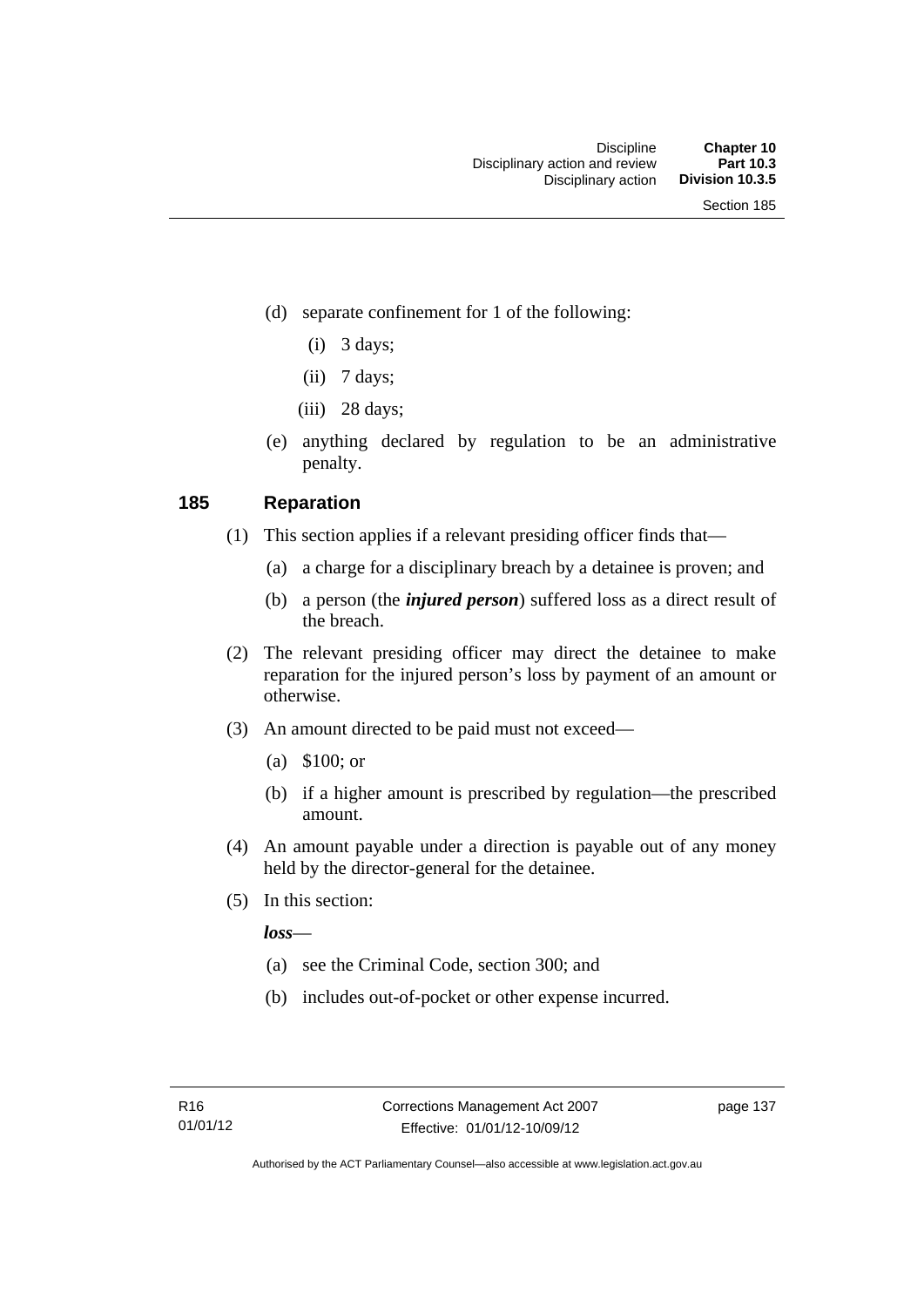Section 186

# **186 Maximum administrative penalties**

- (1) This section applies if—
	- (a) a detainee is charged with 2 or more disciplinary breaches; and
	- (b) the charges arise out of the same conduct.
- (2) The total of the administrative penalties imposed for the breaches must not, for any particular kind of penalty, be more than the maximum penalty that may be imposed for any 1 of those breaches.

# **187 Separate confinement conditions**

- (1) This section applies if separate confinement is imposed on a detainee as an administrative penalty for a disciplinary breach.
- (2) The director-general must ensure that—
	- (a) a doctor appointed under section 21 (Doctors—health service appointments) examines the detainee as soon as practicable after the separate confinement starts and ends; and
	- (b) a corrections officer monitors the detainee's condition in separate confinement at least daily.

# **188 Privileges and entitlements—impact of discipline**

To remove any doubt—

- (a) anything expressed in chapter 6 (Living conditions at correctional centres) to be an entitlement for this chapter is not affected by anything that happens under this chapter, including—
	- (i) investigative segregation; and
	- (ii) disciplinary action; and
- (b) anything else mentioned in chapter 6 is, for this chapter, a privilege.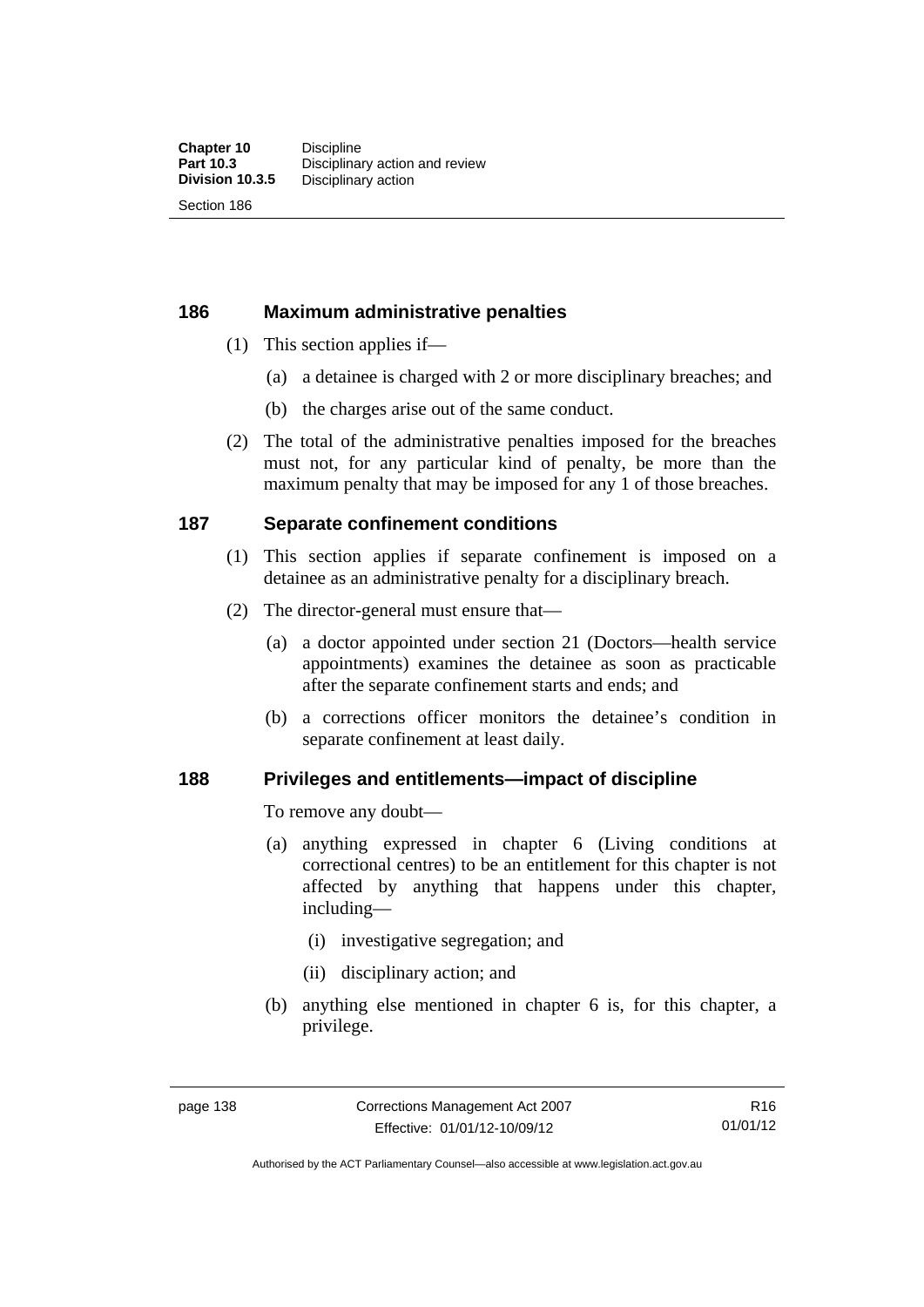# **189 Record of disciplinary action**

- (1) The director-general must keep a record of any disciplinary action taken against a detainee.
- (2) The record must include details of the following:
	- (a) the detainee's name;
	- (b) the disciplinary breach;
	- (c) a brief statement of the conduct to which the disciplinary breach applies and when, or the period during which, it happened;
	- (d) the disciplinary action taken against the detainee;
	- (e) anything else prescribed by regulation.
- (3) The record must also include details of any finding by a relevant presiding officer that a disciplinary breach is proven against the detainee if the relevant presiding officer decides not to take disciplinary action against the detainee.
- (4) The record must be available for inspection under chapter 7 (Inspection of correctional centres).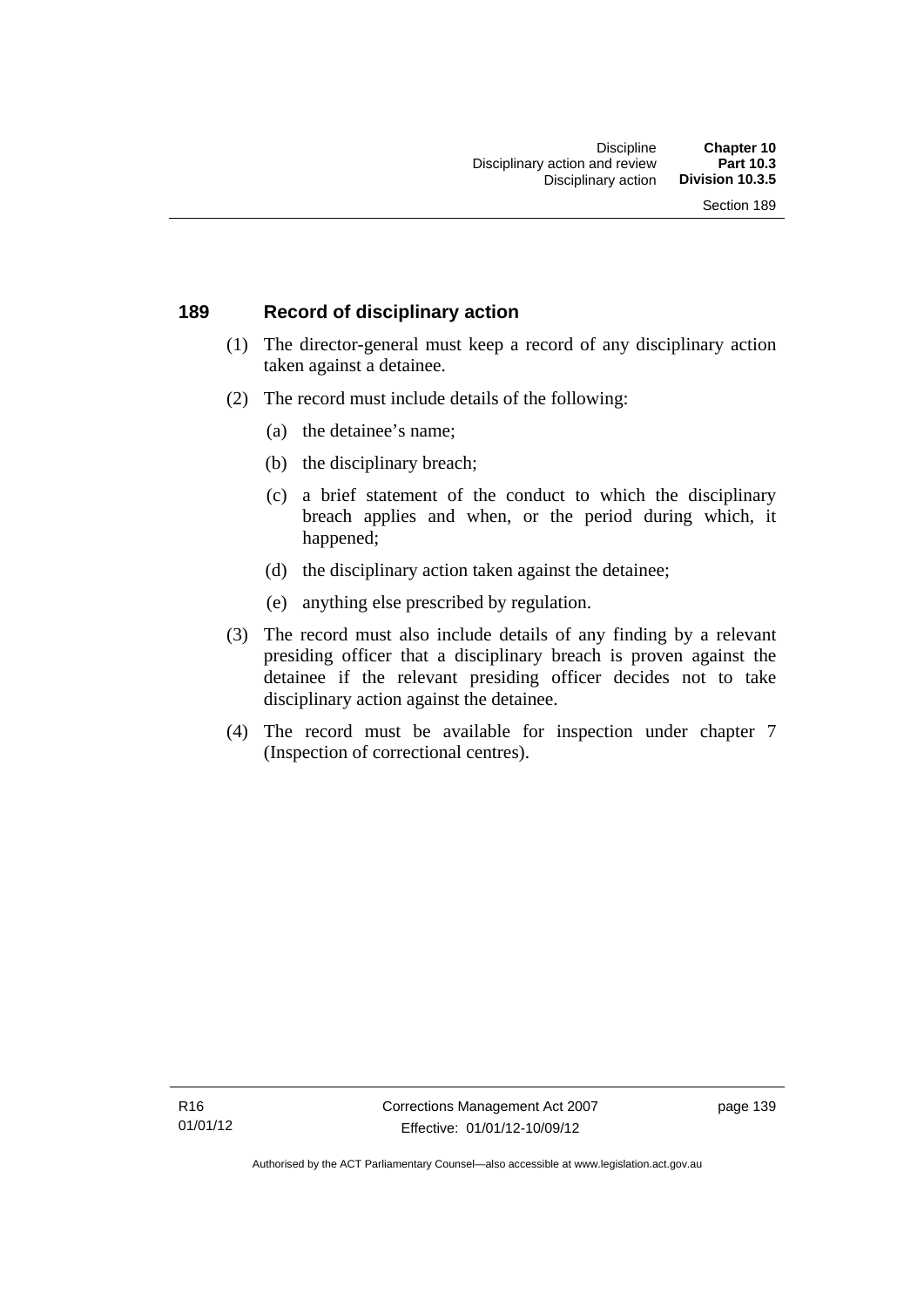Section 190

# **Chapter 11 Disciplinary inquiries**

# **Part 11.1 Conduct of disciplinary inquiries—general**

# **190 Application—ch 11**

This chapter applies to an inquiry under any of the following:

- (a) division 10.3.2 (Internal disciplinary inquiry);
- (b) division 10.3.3 (Internal review of inquiry decision);
- (c) division 10.3.4 (External review of inquiry decisions).

# **191 Meaning of** *presiding officer—***ch 11**

In this chapter:

*presiding officer*, for an inquiry, means the relevant presiding officer under division 10.3.5 (Disciplinary action) for the inquiry.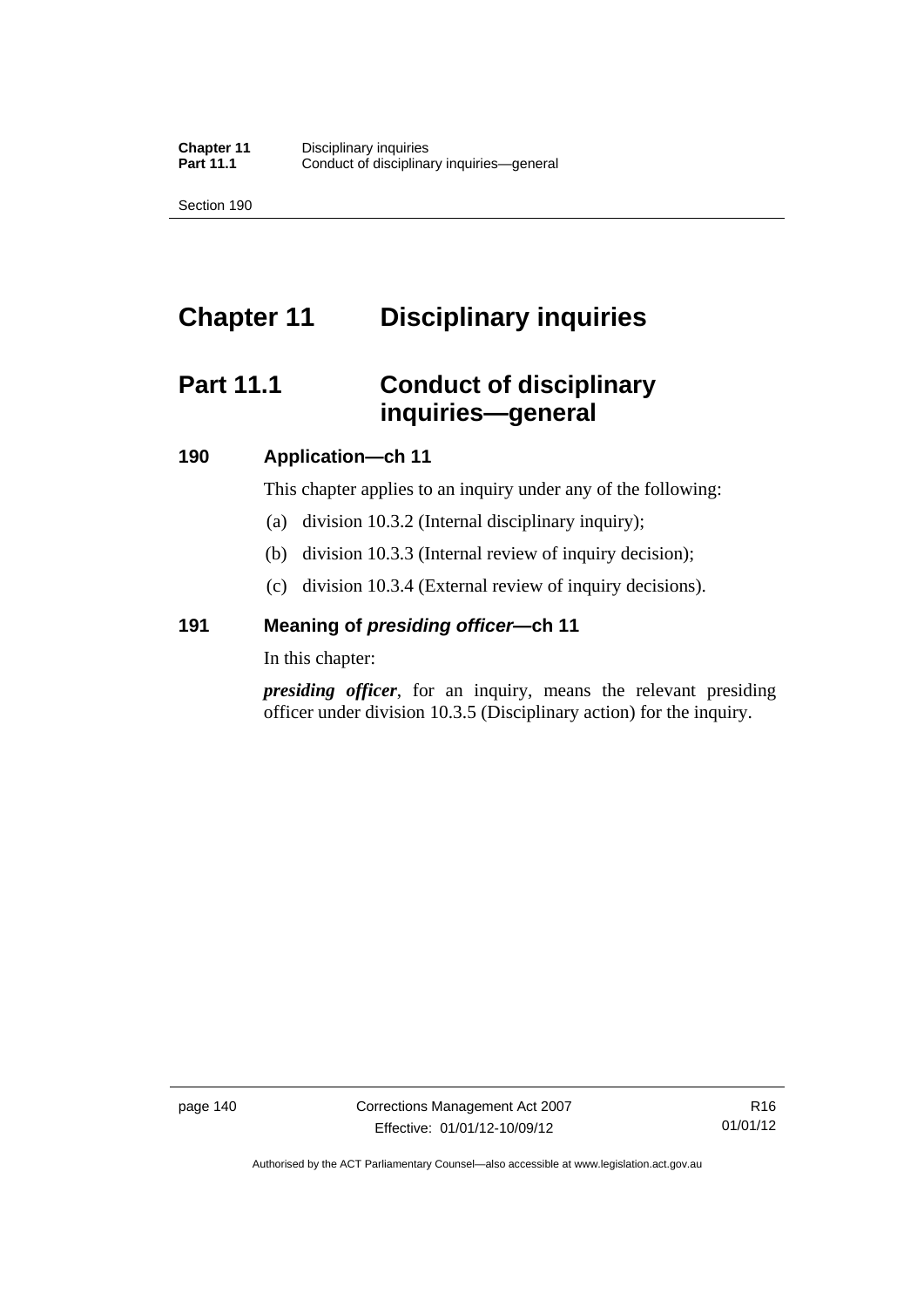# **Part 11.2 Disciplinary inquiry procedures**

# **192 Nature of disciplinary inquiries**

- (1) To remove any doubt, an inquiry is an administrative process.
- (2) At an inquiry—
	- (a) the rules of natural justice apply; and
	- (b) the laws of evidence do not apply; and
	- (c) evidence must not be given on oath or by affidavit; and
	- (d) the question whether a detainee has committed a disciplinary breach must be decided on the balance of probabilities.

# **193 Application of Criminal Code, ch 7**

To remove any doubt, an inquiry is not a legal proceeding for the Criminal Code, chapter 7 (Administration of justice offences).

*Note* That chapter includes offences (eg perjury, falsifying evidence, failing to attend and refusing to be sworn) applying in relation to an inquiry.

# **194 Notice of disciplinary inquiry etc**

- (1) The presiding officer for an inquiry in relation to an accused must give the accused written notice of the inquiry.
- (2) The notice must include the following:
	- (a) a statement about where and when the inquiry is to start;
	- (b) details of the disciplinary charge or disciplinary action to which the inquiry relates;
	- (c) the closing date for the accused to give the presiding officer submissions to the inquiry;
	- (d) a statement about the effect of section 192 (Nature of disciplinary inquiries);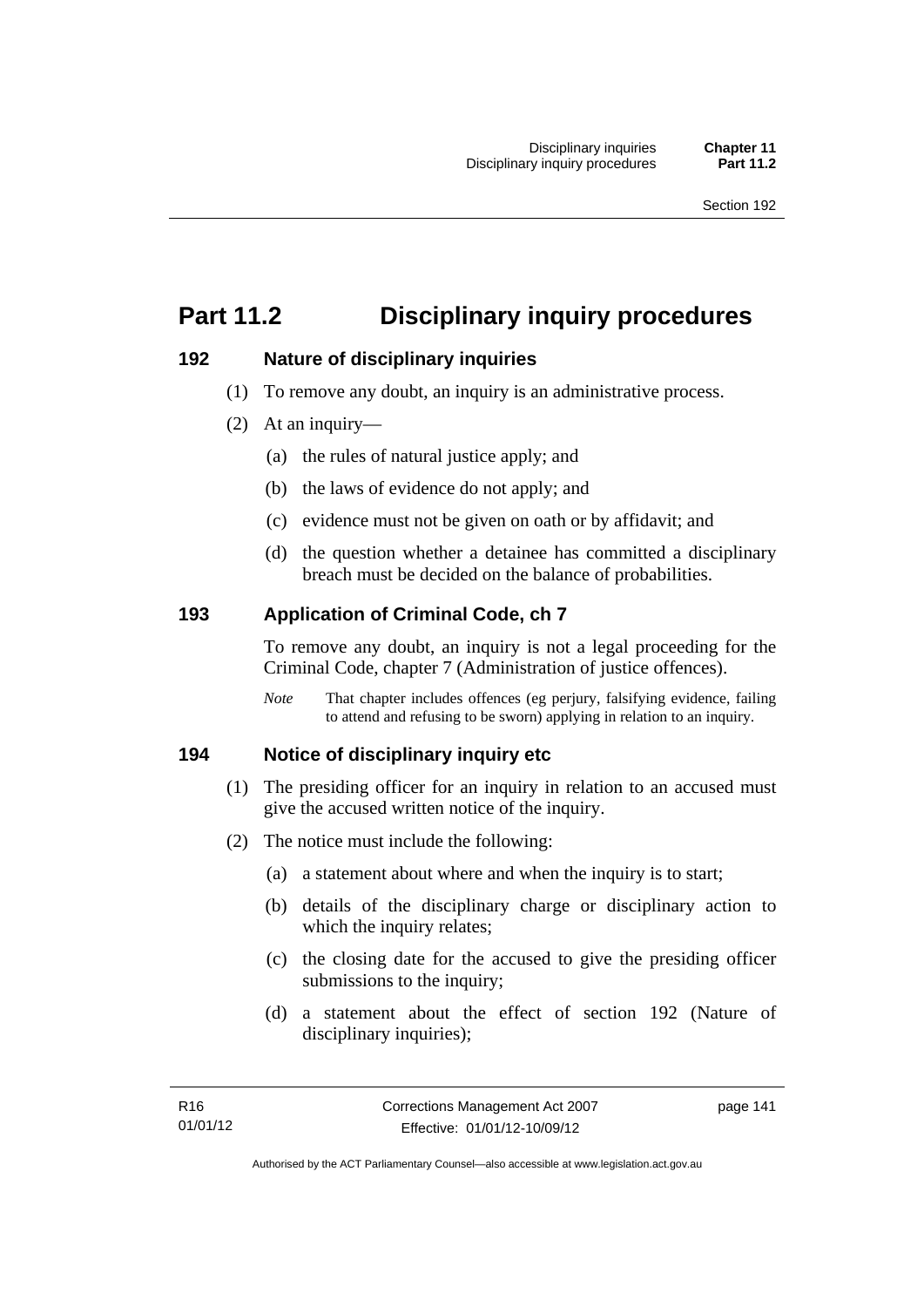Section 195

- (e) a statement about the effect of subsections (3) and (4);
- (f) a statement to the effect that the presiding officer may hold a hearing for the inquiry in accordance with part 11.3 (Disciplinary hearing procedures).
- (3) The accused may make submissions to the presiding officer for the inquiry in any form acceptable to the presiding officer.

#### **Example of acceptable form**

an audio recording or a document written for a detainee

- *Note* An example is part of the Act, is not exhaustive and may extend, but does not limit, the meaning of the provision in which it appears (see Legislation Act, s 126 and s 132).
- (4) The presiding officer must consider any submission given to the presiding officer by the accused before the closing date for submissions stated in the notice of the inquiry given to the accused.

# **195 Conduct of disciplinary inquiries**

- (1) An inquiry must be conducted with as little formality and technicality, and as quickly as the requirements of this Act and a proper consideration of the charge allow.
- (2) The presiding officer at an inquiry may hold a hearing for the inquiry.
- (3) A hearing for an inquiry must be held in accordance with part 11.3.
- (4) Proceedings at an inquiry are not open to the public, unless the presiding officer decides otherwise in a particular case.
- (5) A decision of the presiding officer at an inquiry is not invalid only because of any informality or lack of form.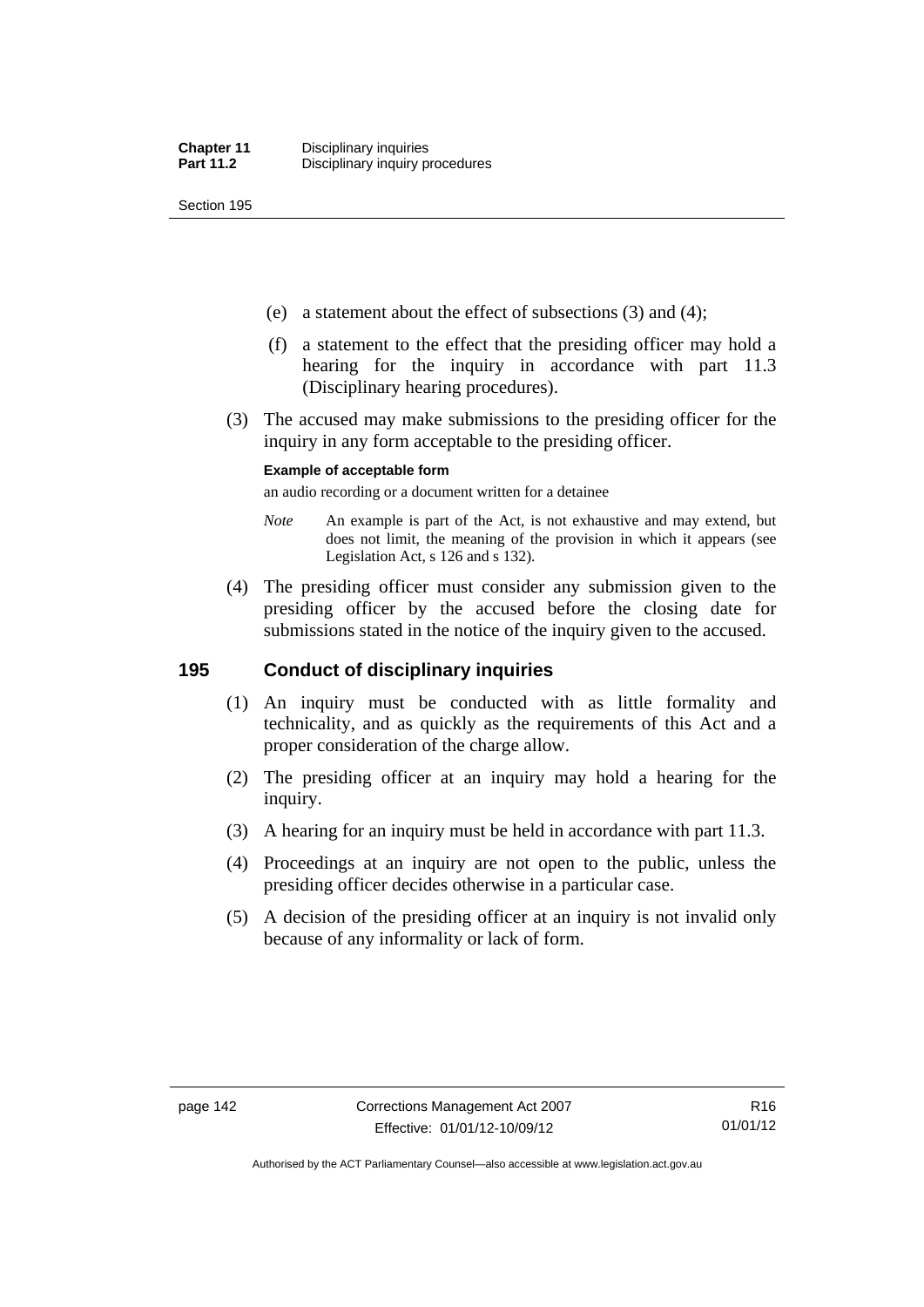# **196 Presiding officer may require official reports**

- (1) For an inquiry, the presiding officer may, by written notice given to any of the following, require the person to give the presiding officer a written report about the accused:
	- (a) the director-general;
	- (b) if the accused has been detained at a NSW correctional centre—the commissioner of corrective services under the *Crimes (Administration of Sentences) Act 1999* (NSW);
	- (c) the director of public prosecutions;
	- (d) a corrections officer;
	- (e) a public servant.
- (2) The person given the notice must comply with it.

# **197 Presiding officer may require information and documents**

- (1) For an inquiry, the presiding officer may, by written notice given to a person, require the person—
	- (a) to provide stated information to the presiding officer relevant to the inquiry; or
	- (b) to produce to the presiding officer a stated document or thing relevant to the inquiry.
- (2) This section does not require a person to give information, or produce a document or other thing, to the presiding officer if the Minister certifies in writing that giving the information, or producing the document or other thing—
	- (a) may endanger a detainee or anyone else; or
	- (b) is contrary to the public interest.
	- *Note* The Legislation Act, s 170 and s 171 deal with the application of the privilege against self-incrimination and client legal privilege.

page 143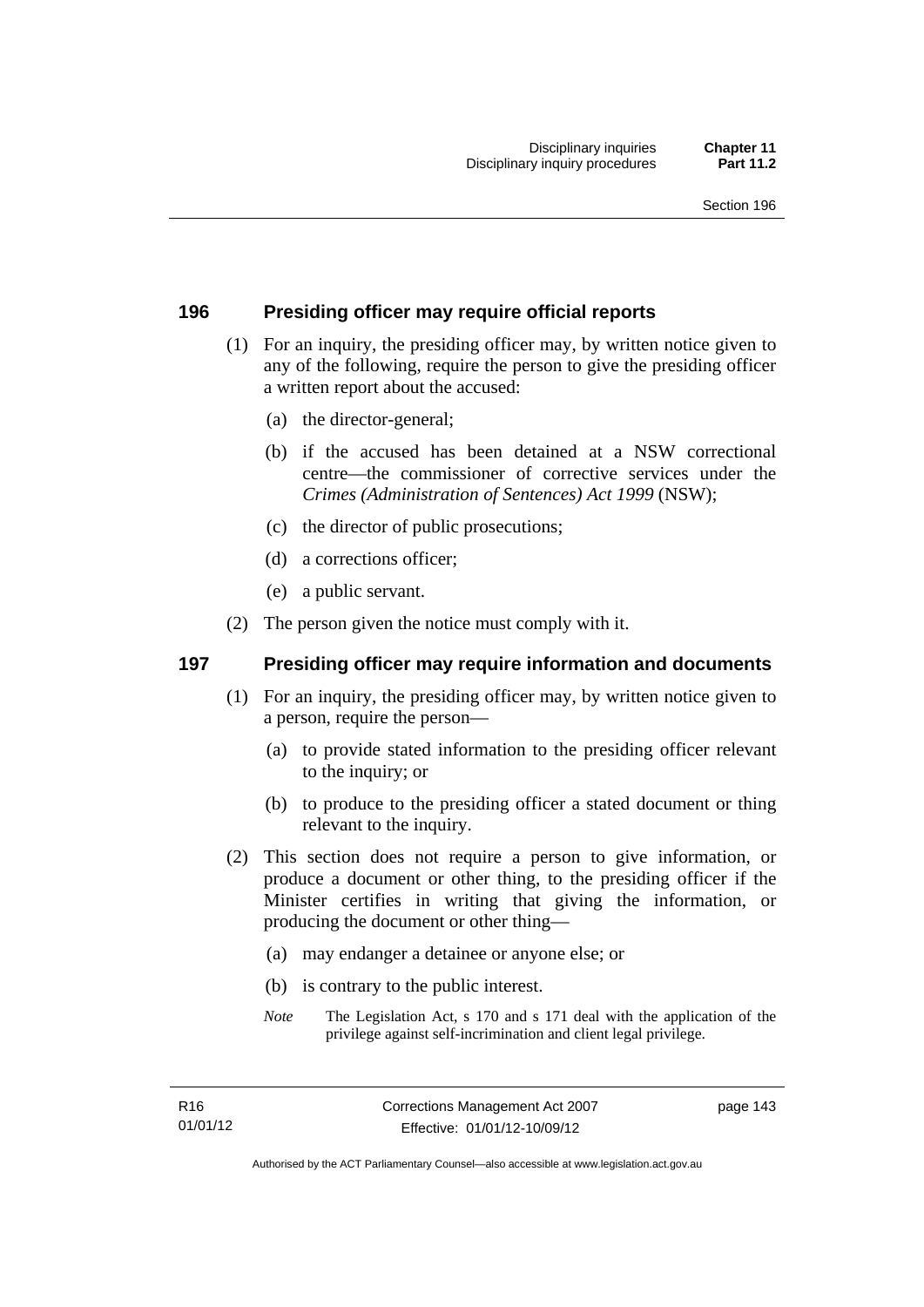| <b>Chapter 11</b> | Disciplinary inquiries          |
|-------------------|---------------------------------|
| <b>Part 11.2</b>  | Disciplinary inquiry procedures |

Section 198

# **198 Possession of inquiry documents etc**

The presiding officer may have possession of a document or other thing produced to the presiding officer for an inquiry for as long as the presiding officer considers necessary for the inquiry.

# **199 Record of inquiry**

The presiding officer for an inquiry must keep a written record of proceedings at the inquiry.

page 144 Corrections Management Act 2007 Effective: 01/01/12-10/09/12

Authorised by the ACT Parliamentary Counsel—also accessible at www.legislation.act.gov.au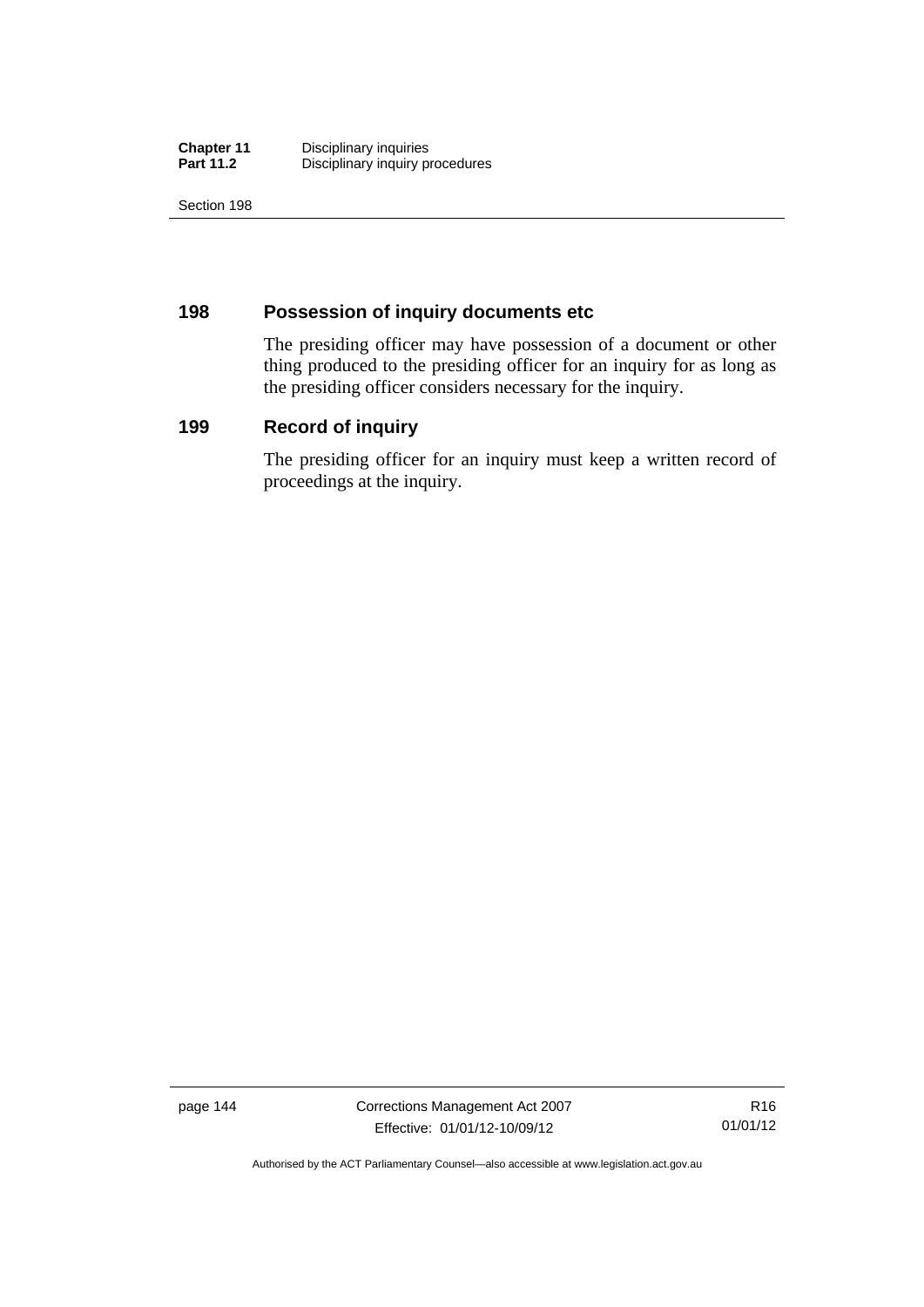# **Part 11.3 Disciplinary hearing procedures**

# **200 Notice of disciplinary hearing**

- (1) The presiding officer for an inquiry must give written notice of a hearing for the inquiry to each of the following:
	- (a) the accused to whom the inquiry relates;
	- (b) the director-general.
- (2) The notice must include the following:
	- (a) a statement about where and when the hearing is to be held;
	- (b) a statement about the accused's entitlements under section 201 and section 202.
- (3) To remove any doubt, the hearing may be held at the correctional centre where the accused is detained.

# **201 Appearance at disciplinary hearing**

- (1) The accused is entitled to be present at a hearing for an inquiry in relation to the accused.
- (2) For the hearing, the presiding officer may, by written notice given to the accused or anyone else, require the person to appear before the presiding officer, at a stated time and place, to do either or both of the following:
	- (a) answer questions;
	- (b) produce a stated document or other thing relevant to the inquiry.
- (3) A person is taken to have complied with a notice under subsection (2) (b) if the person gives the document or thing to the presiding officer before the time stated in the notice for its production.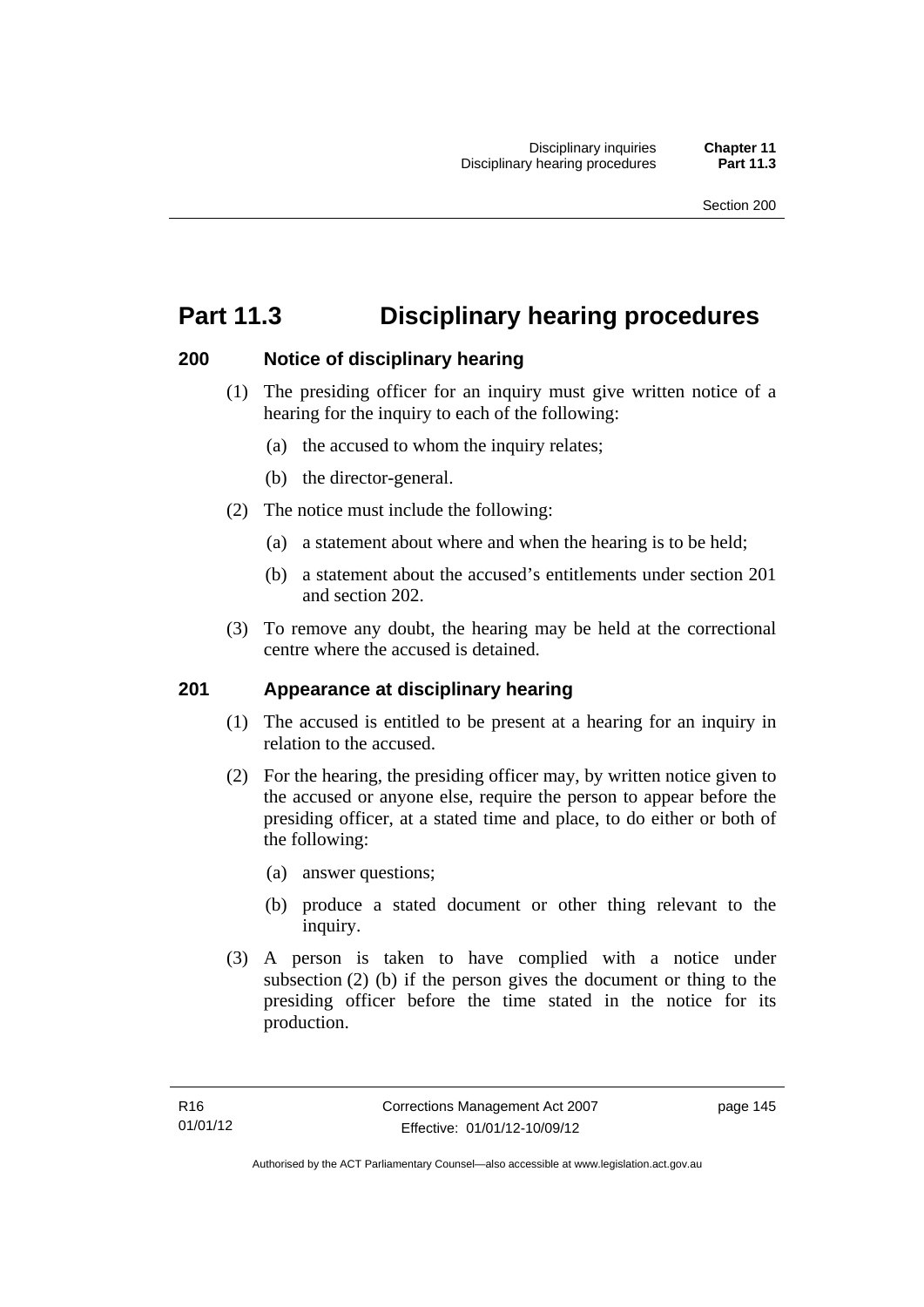Section 202

- (4) The presiding officer at a hearing for an inquiry may require the accused, or a witness, appearing before the presiding officer to do 1 or more of the following:
	- (a) answer a question relevant to the inquiry;
	- (b) produce a document or other thing relevant to the inquiry.
- (5) The presiding officer at the hearing may disallow a question put to a person if the presiding member considers the question—
	- (a) is unfair, unduly prejudicial or vexatious; or
	- (b) involves an abuse of the inquiry process.
	- *Note* The Legislation Act, s 170 and s 171 deal with the application of the privilege against self-incrimination and client legal privilege.
- (6) The presiding officer may allow a corrections officer or anyone else to be present, and to be heard, at a disciplinary hearing.

# **202 Rights of accused at disciplinary hearing**

- (1) An accused who appears at a hearing for an inquiry in relation to the accused—
	- (a) is entitled to be heard, to examine and cross-examine witnesses, and to make submissions for the inquiry; and
	- (b) is not entitled to be represented by a lawyer or anyone else, without the presiding officer's consent.
- (2) In deciding whether to grant leave for legal representation, the presiding officer must have regard to the following:
	- (a) the seriousness of the disciplinary breach charged;
	- (b) the administrative penalty likely to be imposed for the disciplinary breach charged;
	- (c) the likely procedural complexities;
	- (d) the accused's capacity for selfrepresentation;

Authorised by the ACT Parliamentary Counsel—also accessible at www.legislation.act.gov.au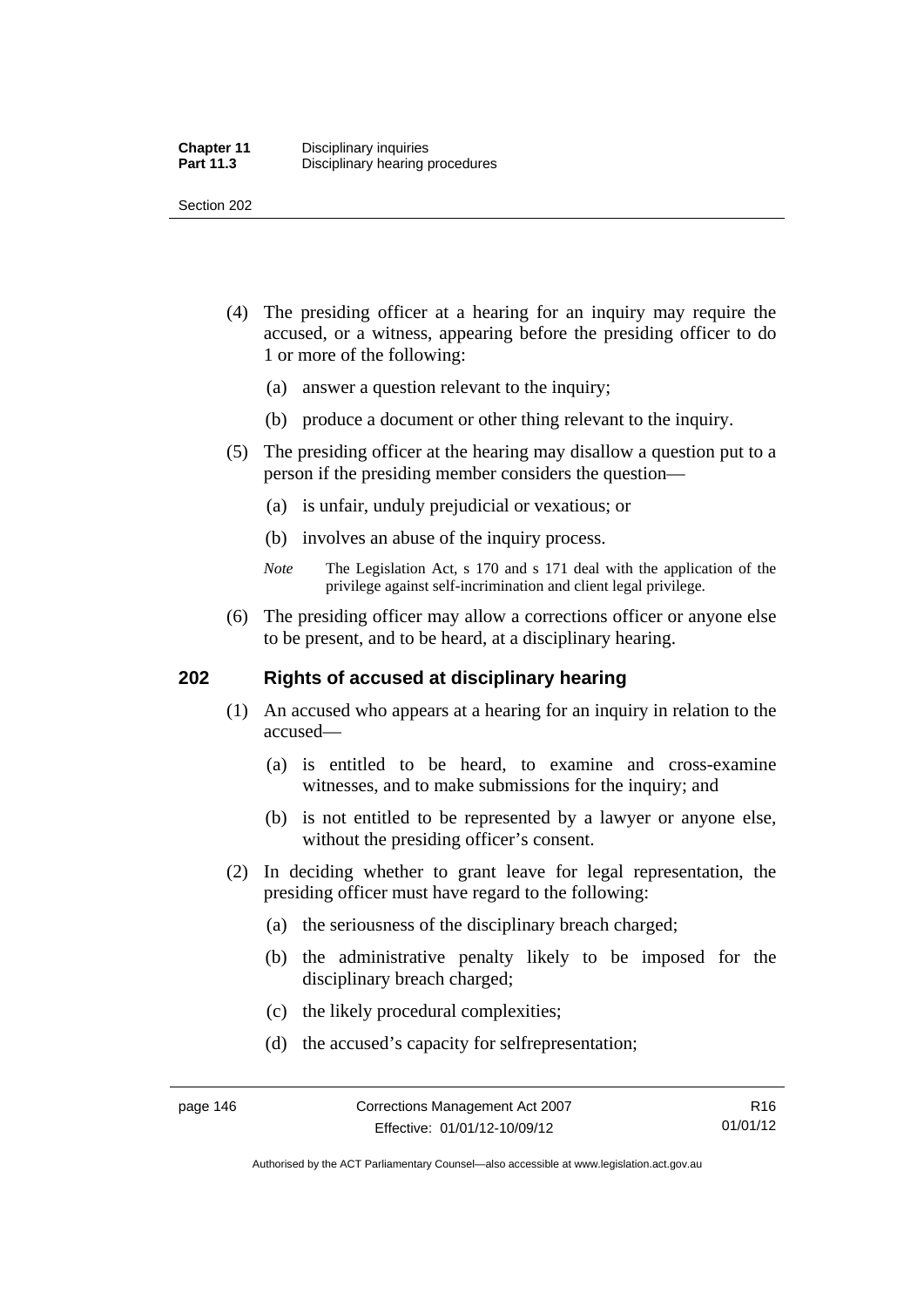(e) the need for a fair and prompt resolution of the charge.

#### **Example—par (c)**

the extent of cross-examination that might be required

- *Note* An example is part of the Act, is not exhaustive and may extend, but does not limit, the meaning of the provision in which it appears (see Legislation Act, s 126 and s 132).
- (3) However, the presiding officer may, by written order, exclude the accused from a hearing for the inquiry if the accused—
	- (a) unreasonably interrupts, interferes with or obstructs the hearing; or
	- (b) contravenes a reasonable direction by the presiding officer about the conduct of the hearing.
- (4) If the accused fails to attend a hearing for the inquiry, the presiding officer may conduct the hearing, and make a decision on the charge, in the accused's absence.

# **203 Appearance at disciplinary hearing—audiovisual or audio link**

- (1) This section applies if, in relation to a hearing for an inquiry, or part of the hearing, the presiding officer has given a direction under either of the following sections of the *Evidence (Miscellaneous Provisions) Act 1991*:
	- (a) section 20 (1) (Territory courts may take evidence and submissions from participating States);
	- (b) section 32 (1) (Territory courts may take evidence and submissions from place other than participating State).
- (2) A person may appear and take part in the hearing in accordance with the direction, if the person—
	- (a) is required or entitled to appear personally, whether as the accused or as a witness; or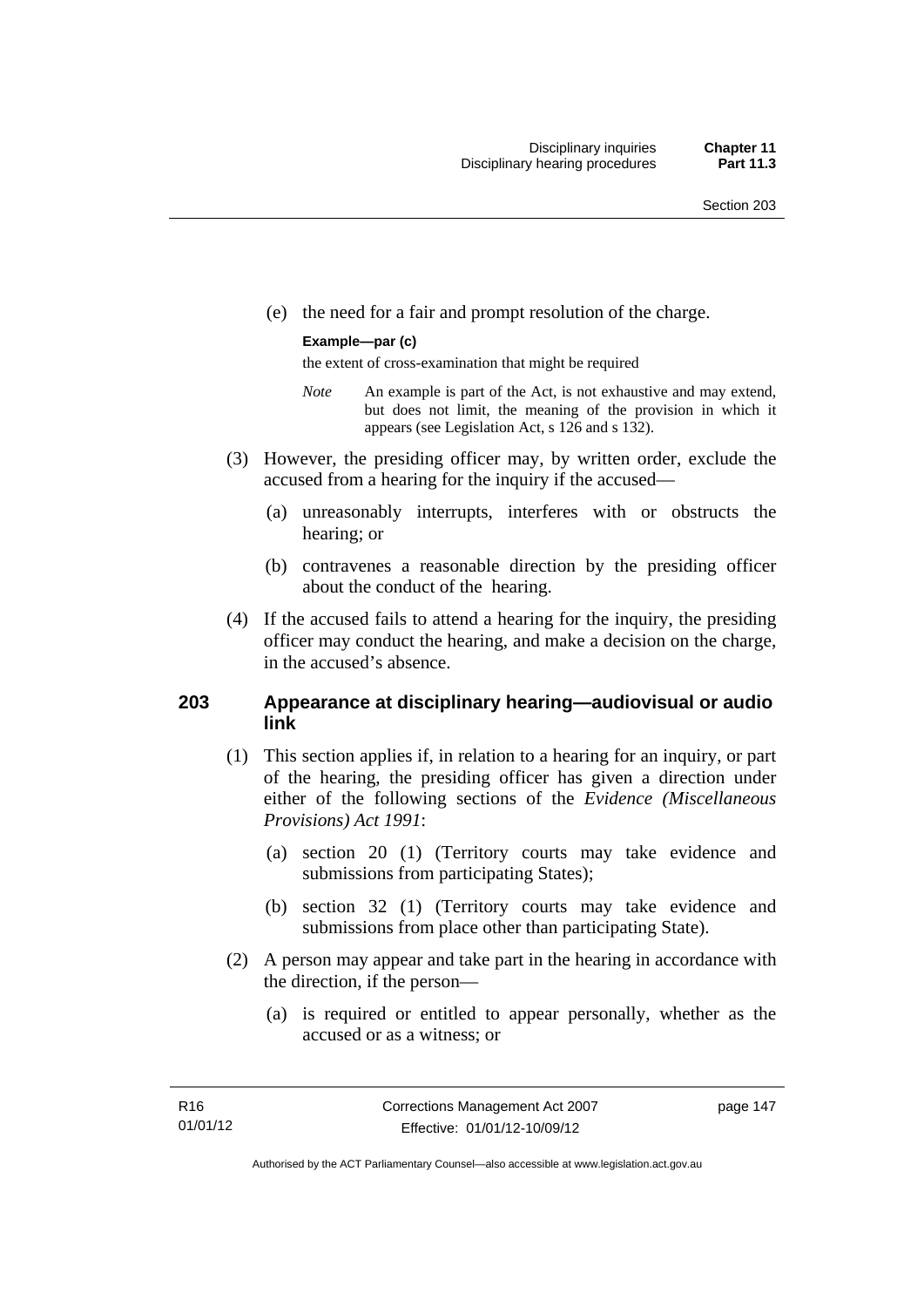| <b>Chapter 11</b> | Disciplinary inquiries          |
|-------------------|---------------------------------|
| <b>Part 11.3</b>  | Disciplinary hearing procedures |

Section 203

- (b) is entitled to appear for someone else.
- (3) A person who appears at the hearing under this section is taken to be before the presiding officer.

page 148 Corrections Management Act 2007 Effective: 01/01/12-10/09/12

R16 01/01/12

Authorised by the ACT Parliamentary Counsel—also accessible at www.legislation.act.gov.au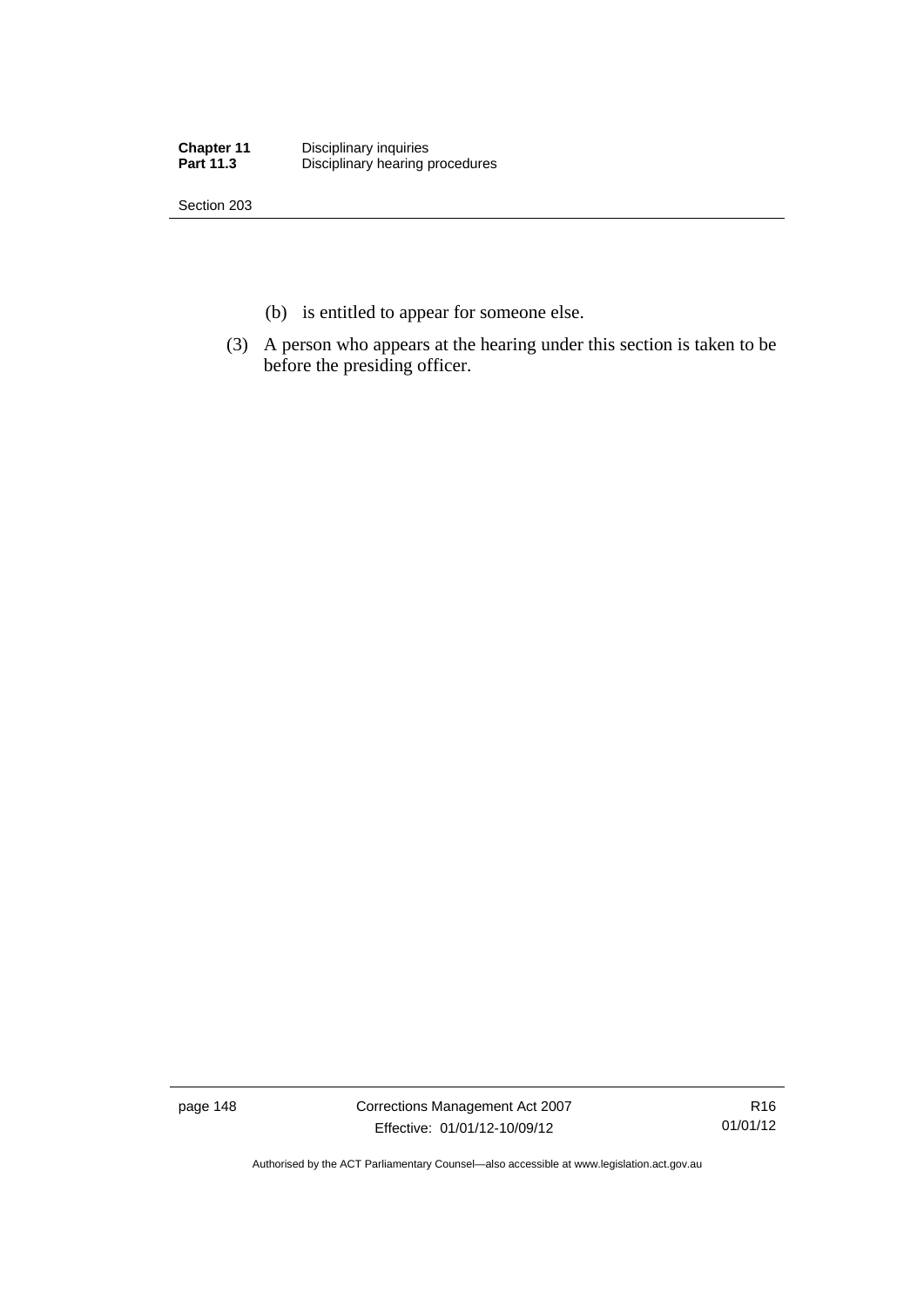# **Chapter 12 Full-time detainees—leave**

# **Part 12.1 Local leave**

# **204 Local leave directions**

 (1) The director-general may direct that a full-time detainee be taken from a correctional centre to any place in the ACT for any purpose the director-general considers appropriate.

#### **Example**

a direction that a detainee be taken to a place to assist police or a criminal justice entity in relation to the administration of justice

- *Note 1* An example is part of the Act, is not exhaustive and may extend, but does not limit, the meaning of the provision in which it appears (see Legislation Act, s 126 and s 132).
- *Note 2* Power given under an Act to make a statutory instrument (including a direction) includes power to amend or revoke the instrument (see Legislation Act, s 46 (1)).
- (2) The direction is subject to the following conditions:
	- (a) any condition prescribed by regulation;
	- (b) any other condition, consistent with the conditions (if any) prescribed by regulation, that—
		- (i) the director-general believes, on reasonable grounds, is necessary and reasonable; and
		- (ii) is stated in the permit.

#### **Example of condition stated in direction**

a condition that an escort officer escorts the detainee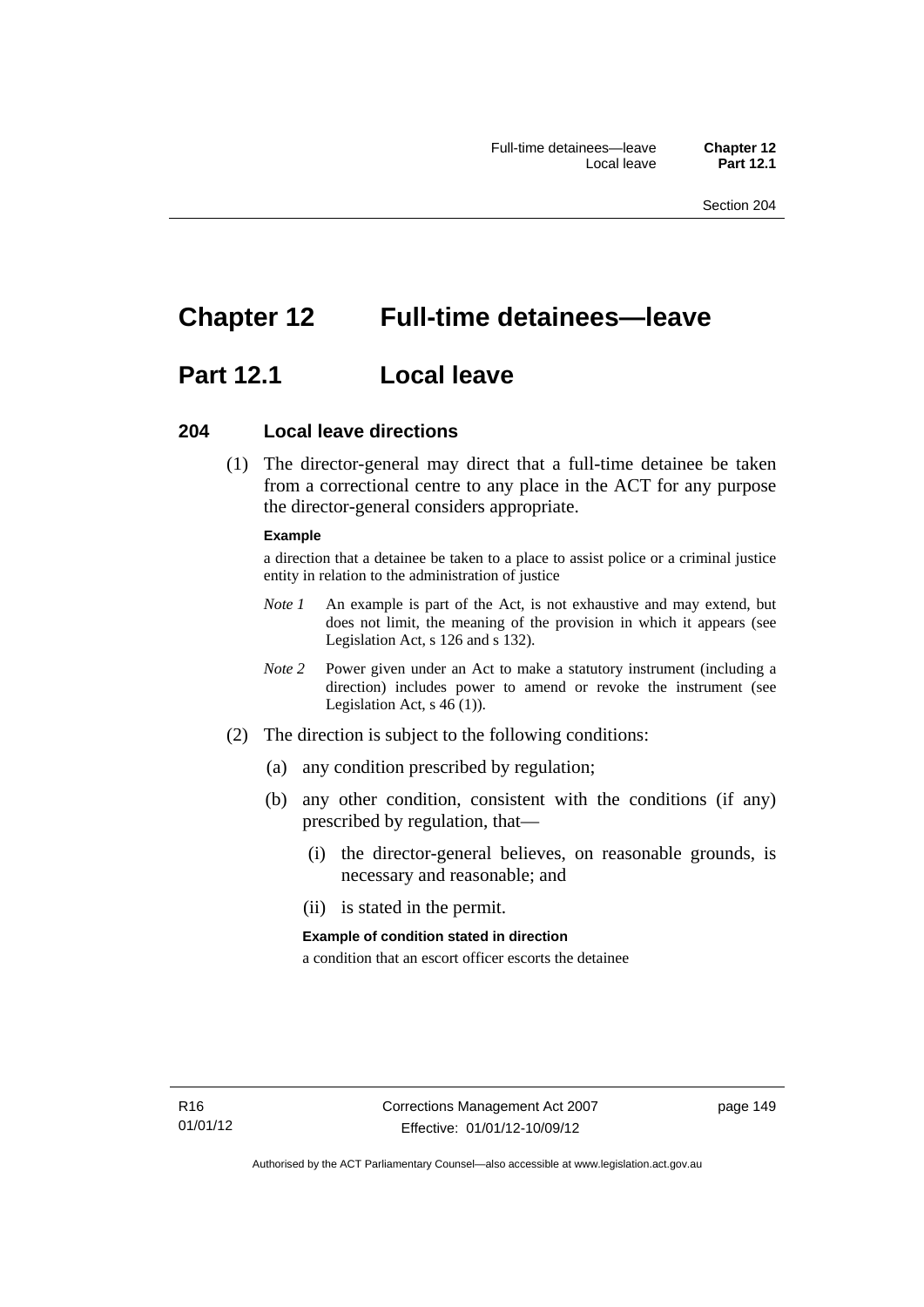#### **Chapter 12** Full-time detainees—leave<br>**Part 12.1** Local leave **Local leave**

Section 205

# **205 Local leave permits**

 (1) The director-general may give a full-time detainee a written permit (a *local leave permit*) to be absent from a correctional centre for any purpose the director-general considers appropriate.

#### **Examples of purposes**

- 1 to attend a health or rehabilitation service
- 2 to take part in work or work-related activities
- 3 for compassionate reasons
- *Note 1* An example is part of the Act, is not exhaustive and may extend, but does not limit, the meaning of the provision in which it appears (see Legislation Act, s 126 and s 132).
- *Note* 2 If a form is approved under s 228 for this provision, the form must be used.
- *Note 3* Power given under an Act to make a statutory instrument (including a direction) includes power to amend or revoke the instrument (see Legislation Act,  $s$  46 (1)).
- (2) The permit must include the following:
	- (a) the purpose for which the leave is granted;
	- (b) the period, not longer than 7 days, for which leave is granted.
- (3) The permit is subject to the following conditions:
	- (a) any condition prescribed by regulation;
	- (b) any other condition, consistent with the conditions (if any) prescribed by regulation, that—
		- (i) the director-general believes, on reasonable grounds, is necessary and reasonable; and
		- (ii) is stated in the permit.

#### **Example of condition stated in permit**

a condition prohibiting association with a particular person or being near a particular place

Authorised by the ACT Parliamentary Counsel—also accessible at www.legislation.act.gov.au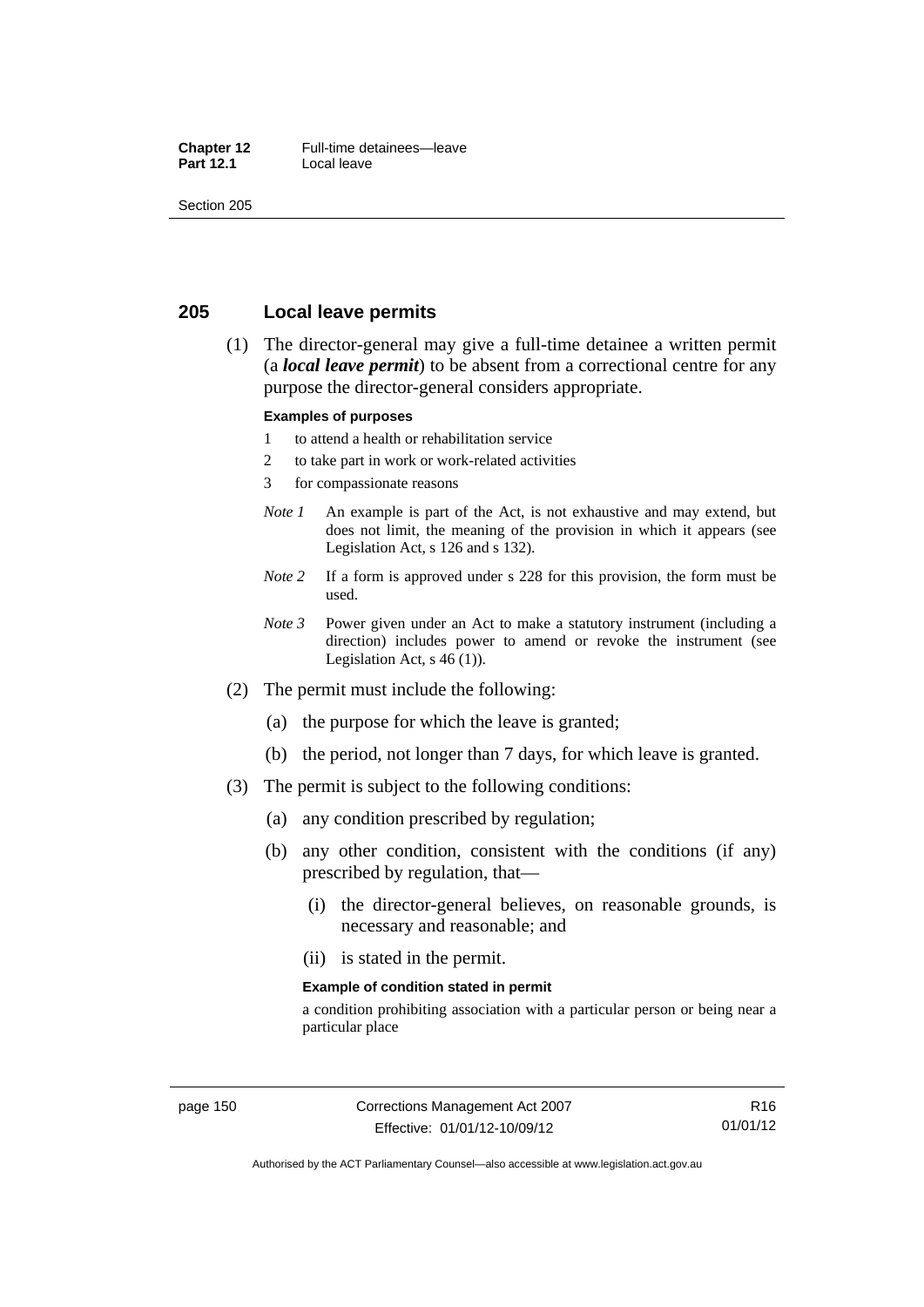# **Part 12.2 Interstate leave**

# **Division 12.2.1 General**

# **206 Definitions—pt 12.2**

In this part:

*corresponding director-general*, of a participating State, means the person responsible for the administration of correctional centres (however described) for full-time detention in the participating State.

*corresponding leave law* means a law of a State or another Territory declared to be a corresponding leave law under section 207.

*escape*, in relation to an interstate detainee, includes fail to return to lawful custody at the end of the period to which the detainee's interstate leave permit applies.

*interstate detainee* means a person to whom an interstate leave permit under a corresponding leave law applies.

*participating State* means a State or another Territory where a corresponding leave law is in force.

# **207 Declaration of corresponding leave laws**

- (1) The Minister may declare that a law of a State or another Territory is a corresponding leave law.
- (2) The Minister may make the declaration only if satisfied that the law substantially corresponds to this part.
- (3) A declaration under this section is a notifiable instrument.

*Note* A notifiable instrument must be notified under the Legislation Act.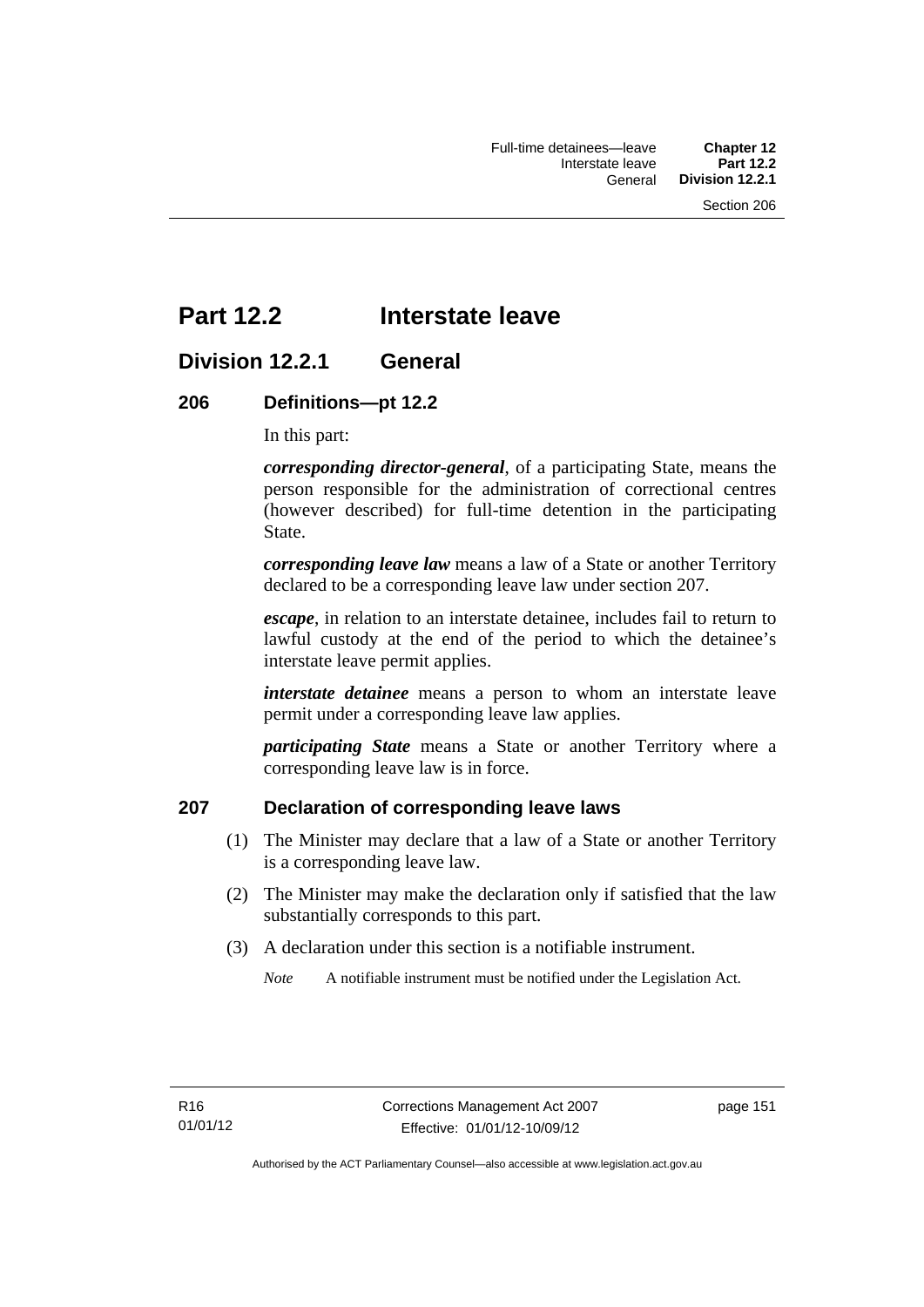# **Division 12.2.2 ACT permits for interstate leave**

## **208 Interstate leave permits**

- (1) The director-general may, by written notice (an *interstate leave permit*) given to a full-time detainee, give the detainee leave to travel to and from, and remain in, a participating State.
- (2) An interstate leave permit must include the following details:
	- (a) the State or Territory to which the permit applies;
	- (b) the purpose for which the leave is granted;
	- (c) the period, not longer than 7 days, for which leave is granted.
	- *Note 1* If a form is approved under s 228 for this provision, the form must be used.
	- *Note 2* Power given under an Act to make a statutory instrument (including an interstate leave permit) includes power to amend or revoke the instrument (see Legislation Act, s 46 (1)).
- (3) An interstate leave permit may be issued—
	- (a) for a full-time detainee with a high security classification only if the leave is to enable the detainee to receive a health service or for a compassionate reason; or
	- (b) in any other case—for any purpose the director-general believes, on reasonable grounds, is appropriate.
- (4) An interstate leave permit is subject to the following conditions:
	- (a) any condition prescribed by regulation;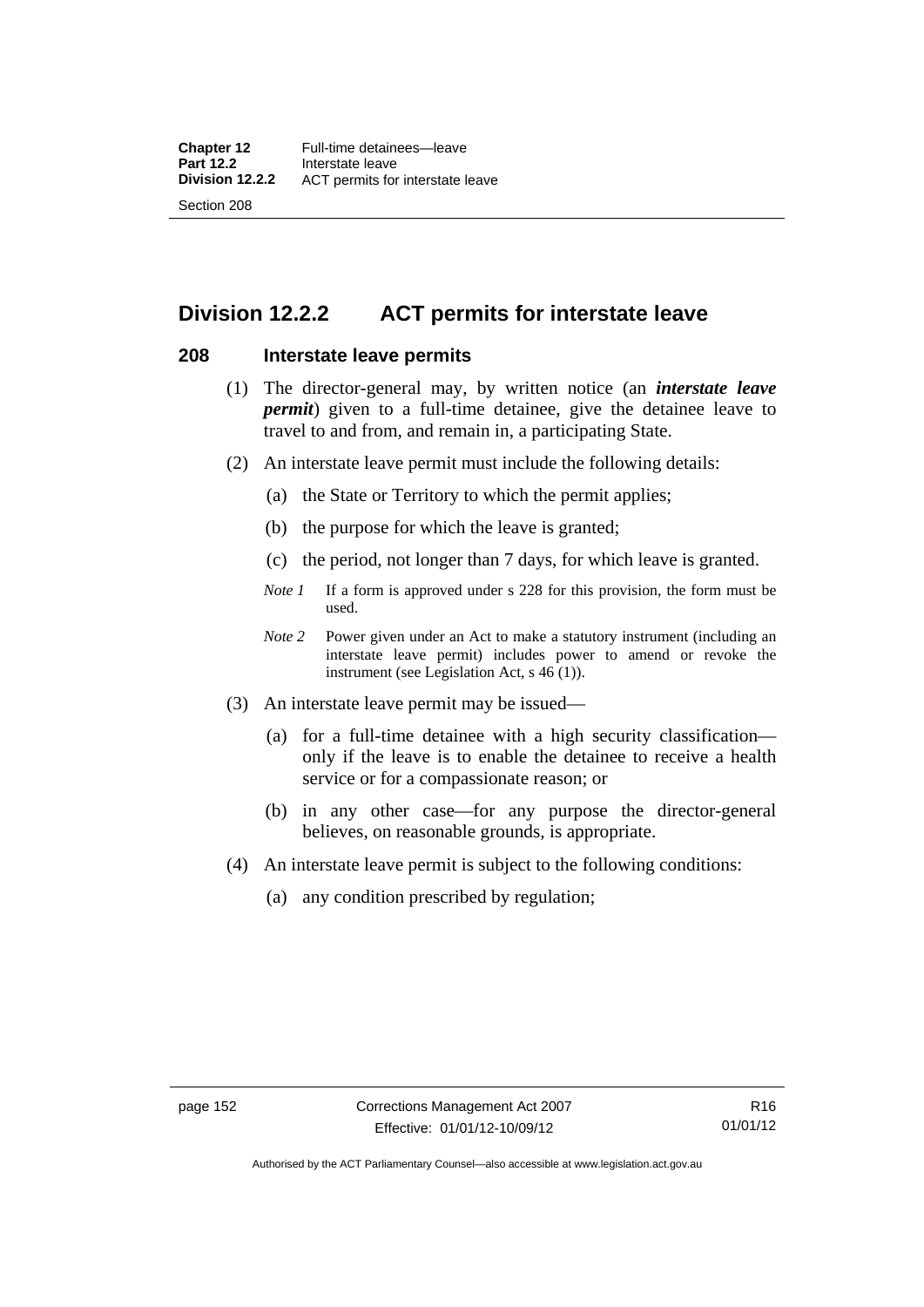- (b) any other condition, consistent with the conditions (if any) prescribed by regulation, that—
	- (i) the director-general believes, on reasonable grounds, is necessary and reasonable; and
	- (ii) is stated in the permit.

#### **Examples of conditions stated in interstate leave permits**

- 1 a condition that an escort officer stated in the permit escort the detainee
- 2 a condition prohibiting association with a particular person or being near a particular place
- 3 a condition that an indigenous detainee travelling interstate to mark the birth or death of a relative be escorted by an indigenous elder or relative
- *Note* An example is part of the Act, is not exhaustive and may extend, but does not limit, the meaning of the provision in which it appears (see Legislation Act, s 126 and s 132).

# **209 Effect of ACT permit for interstate leave**

- (1) An interstate leave permit for a full-time detainee authorises the detainee to be absent from a correctional centre in accordance with the permit—
	- (a) unescorted; or
	- (b) if the permit is subject to a condition that an escort officer must escort the detainee—while under escort by the escort officer.
- (2) If an interstate leave permit is subject to a condition that the full-time detainee be escorted by an escort officer, the permit authorises the escort officer to escort the detainee in accordance with the permit—
	- (a) to and within the participating State stated in the permit (whether or not through any other jurisdiction); and
	- (b) back to the correctional centre.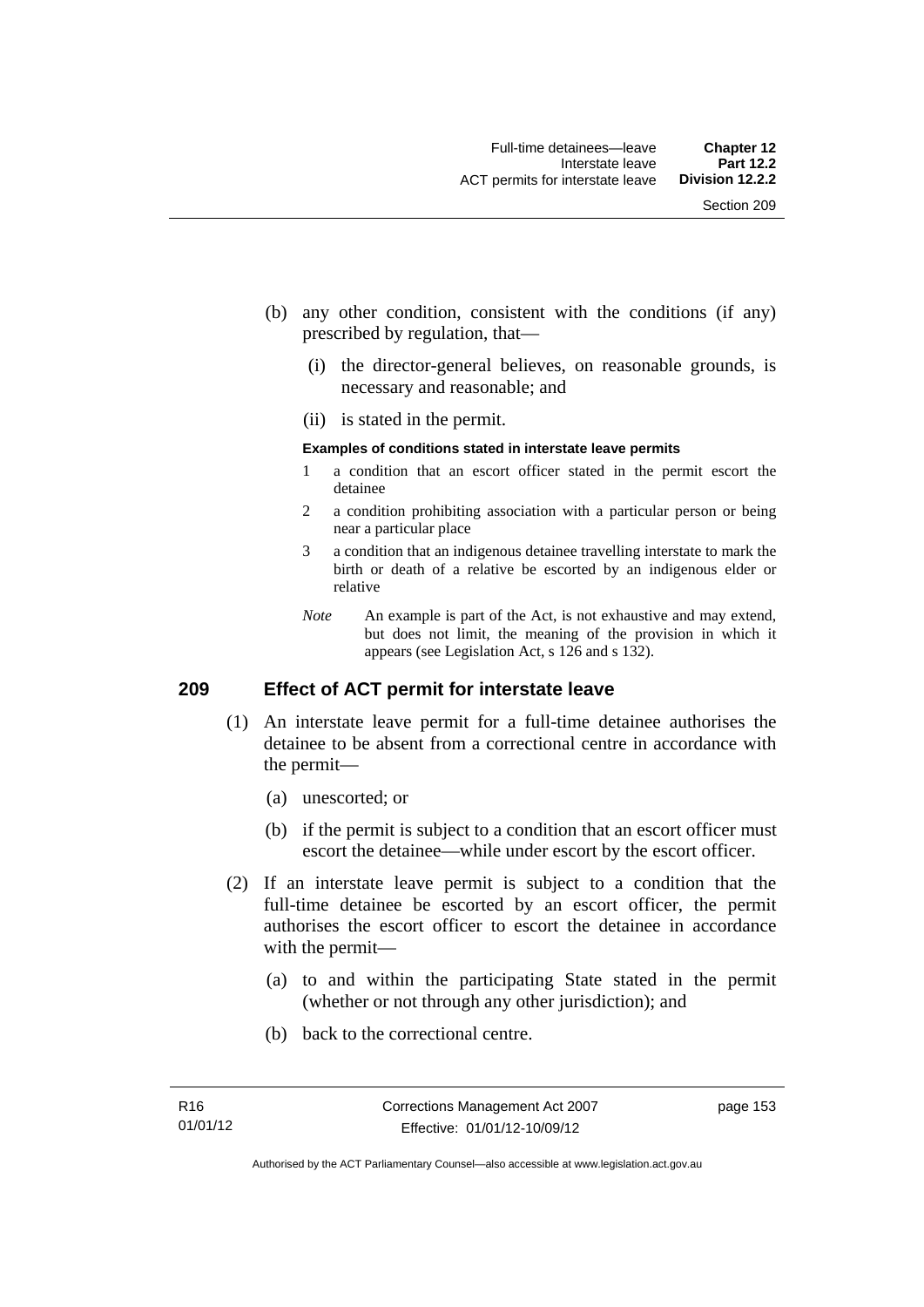# **210 Notice to participating States**

The director-general must give written notice of an interstate leave permit given to a full-time detainee, and the period of the permit, to each of the following:

- (a) the corresponding director-general of the participating State to which the permit applies;
- (b) the chief of police (however described) of the participating State to which the permit applies;
- (c) the chief of police (however described) of any other State or Territory through which the detainee may travel under the permit.

# **211 Powers of escort officers**

- (1) An escort officer escorting a full-time detainee under an interstate leave permit may, to keep custody of the detainee under the permit or to arrest the detainee if the detainee has escaped—
	- (a) give the detainee any direction that the officer believes, on reasonable grounds, is necessary and reasonable; and
	- (b) use force in accordance with part 9.7 (Use of force).
- (2) An escort officer escorting a full-time detainee under an interstate leave permit may conduct a scanning search, frisk search or ordinary search of the detainee if the officer suspects, on reasonable grounds, the detainee may be carrying a prohibited thing.
- (3) Part 9.4 (Searches) and part 9.5 (Seizing property) apply, with any necessary changes and any changes prescribed by regulation, in relation to a search under this section.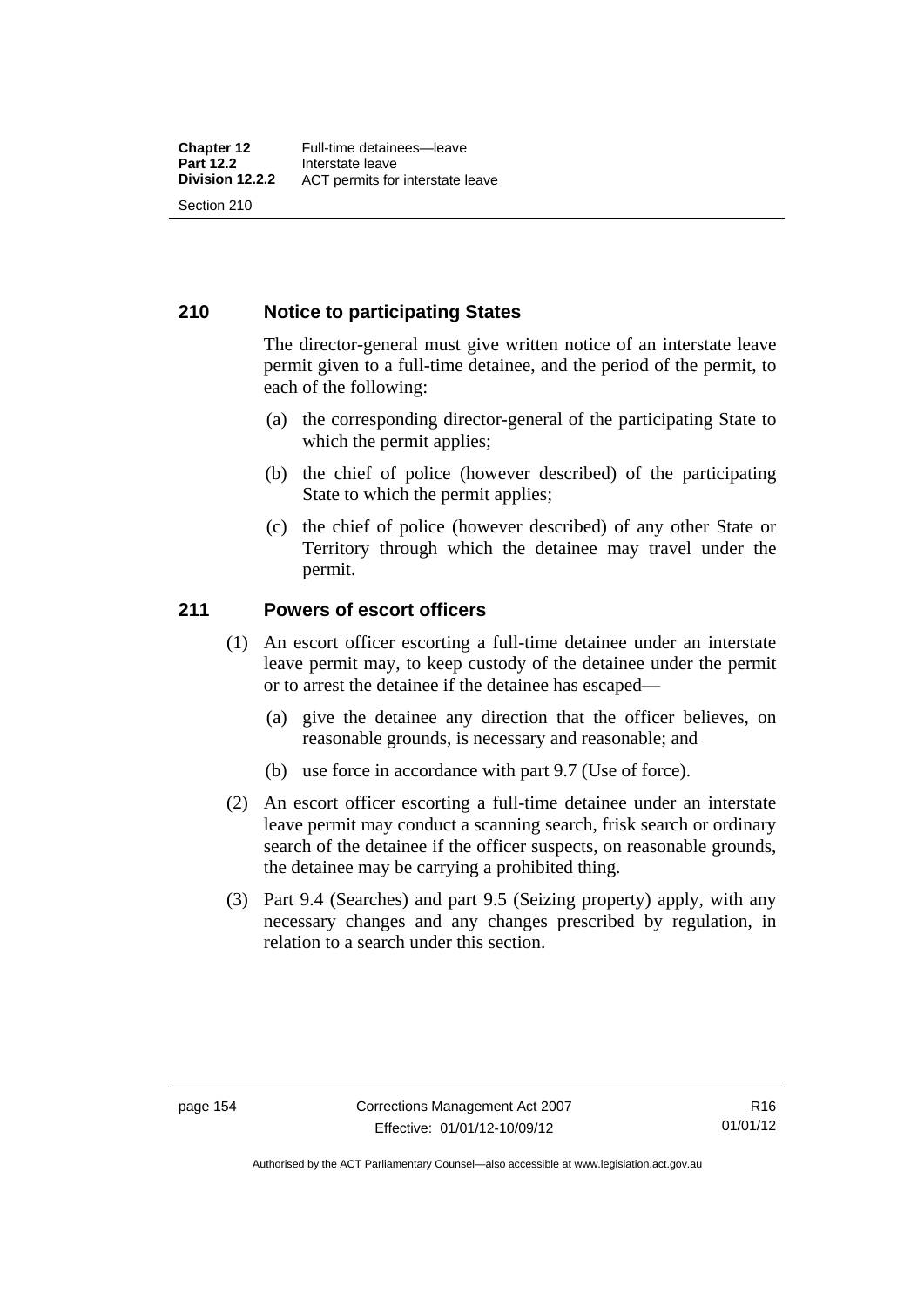# **212 Liability for damage etc**

- (1) The Territory is liable for any damage or loss sustained by anyone in a participating State that is caused by the conduct of a full-time detainee or an escort officer while in the participating State under an interstate leave permit.
- (2) This section does not affect any right the Territory may have against the detainee or escort officer for the damage or loss.

# **Division 12.2.3 Interstate leave under corresponding leave laws**

# **213 Effect in ACT of interstate leave permit under corresponding leave law**

- (1) This section applies to a person (an *interstate escort officer*) who is authorised under an interstate leave permit issued under a corresponding leave law to escort an interstate detainee to or from, or in, the ACT.
- (2) The interstate escort officer is authorised, in the ACT, to escort the interstate detainee in accordance with the interstate leave permit.

# **214 Powers of interstate escort officers**

- (1) This section applies if an interstate escort officer uses force, a weapon, or a means of restraint, in the ACT for—
	- (a) keeping custody of an interstate detainee under an interstate leave permit; or
	- (b) arresting an interstate detainee who has escaped.
- (2) The use of force, weapon or means of restraint is lawful in the ACT if it would have been lawful in the participating State where the interstate permit was issued.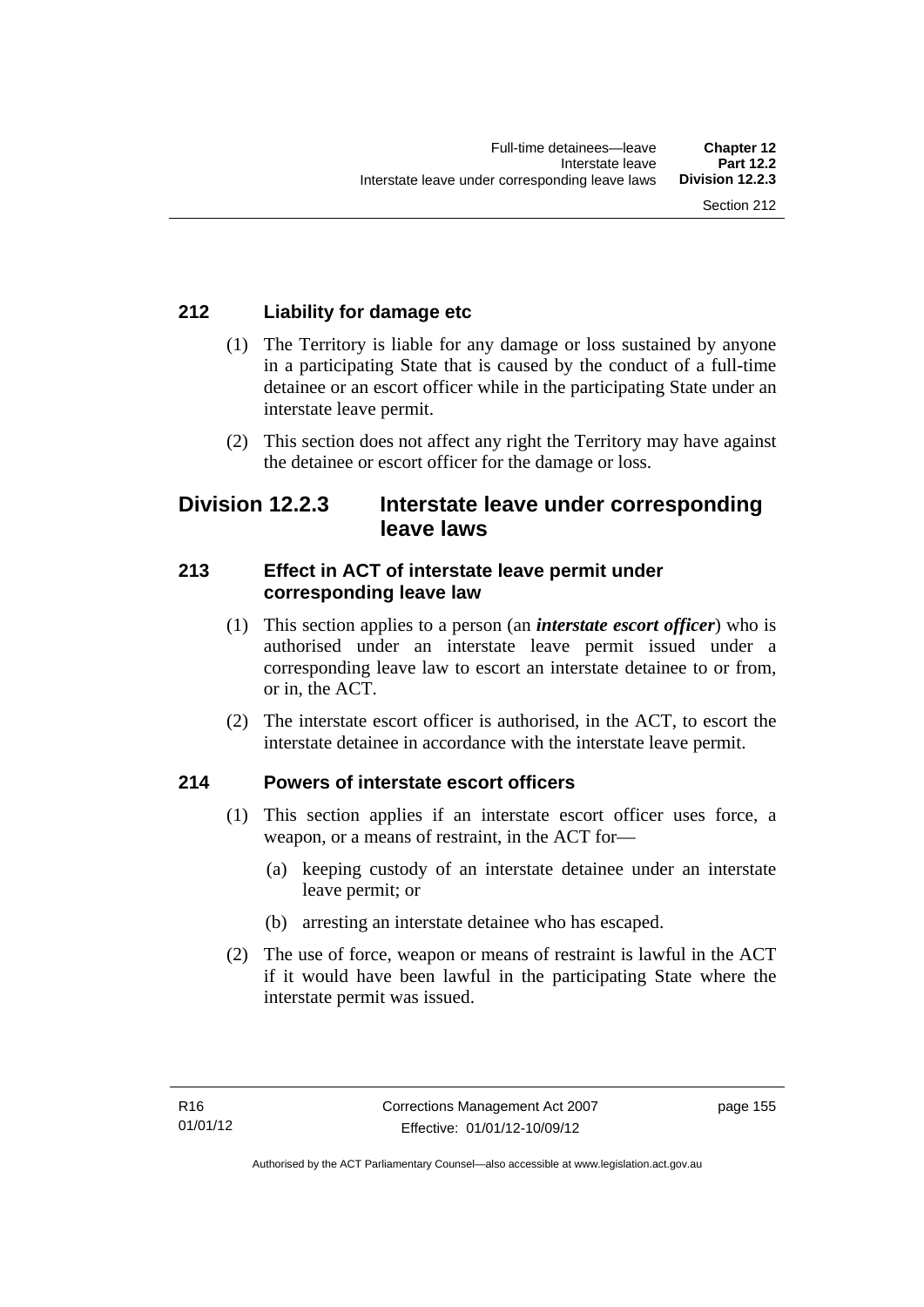# **215 Escape of interstate detainee**

- (1) This section applies to an interstate detainee in the ACT under an interstate leave permit issued under a corresponding leave law.
- (2) If the interstate detainee escapes from lawful custody, the detainee may be arrested without warrant by—
	- (a) an interstate escort officer for the detainee; or
	- (b) a police officer.
- (3) A police officer who arrests the detainee may return the detainee to an interstate escort officer for the detainee.
	- *Note* A police officer may also arrest without a warrant a person who has escaped from lawful custody or who is unlawfully at large (see *Crimes Act 1900*, s 212 and s 214).

## **216 Return of escaped interstate detainee**

- (1) This section applies if, in the ACT, an interstate detainee attempts to escape or is arrested after an escape.
- (2) The interstate detainee may be taken before a magistrate.
- (3) Despite the terms of the interstate detainee's interstate leave permit, the magistrate may by warrant (a *return warrant*)—
	- (a) order the return of the detainee to the participating State where the permit was issued; and
	- (b) order the interstate detainee to be delivered into the custody of a police officer or interstate escort officer for that purpose.
- (4) If a return warrant is issued for the interstate detainee, the detainee may be kept in detention until the earlier of the following events:
	- (a) the detainee is delivered into the custody of a police officer or interstate escort officer in accordance with the warrant;
	- (b) the end of 14 days after the day the warrant was issued.

Authorised by the ACT Parliamentary Counsel—also accessible at www.legislation.act.gov.au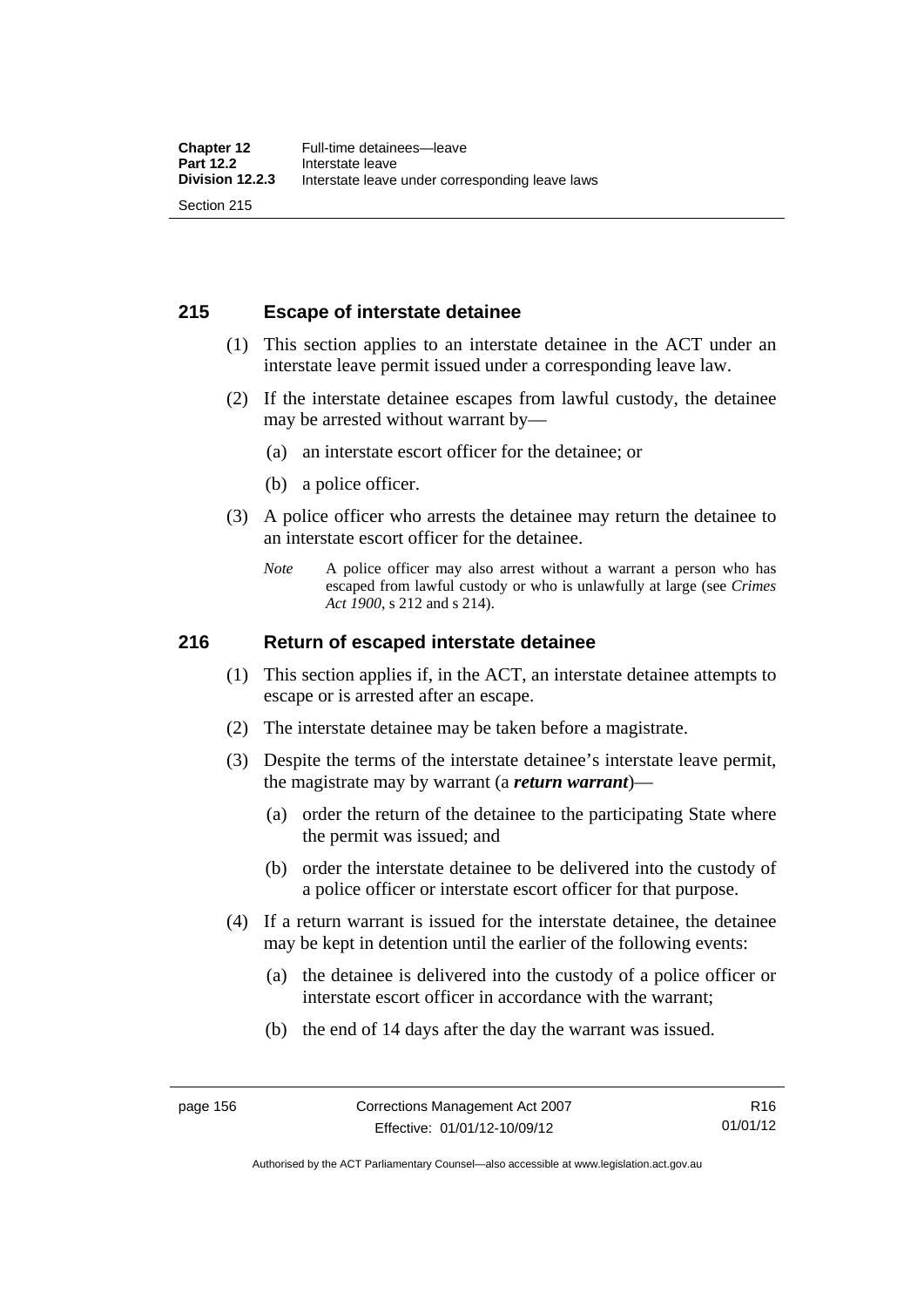(5) The return warrant ends if the interstate detainee is not delivered into the custody of a police officer or interstate escort officer, in accordance with the warrant, before the end of 14 days after the day the warrant is issued.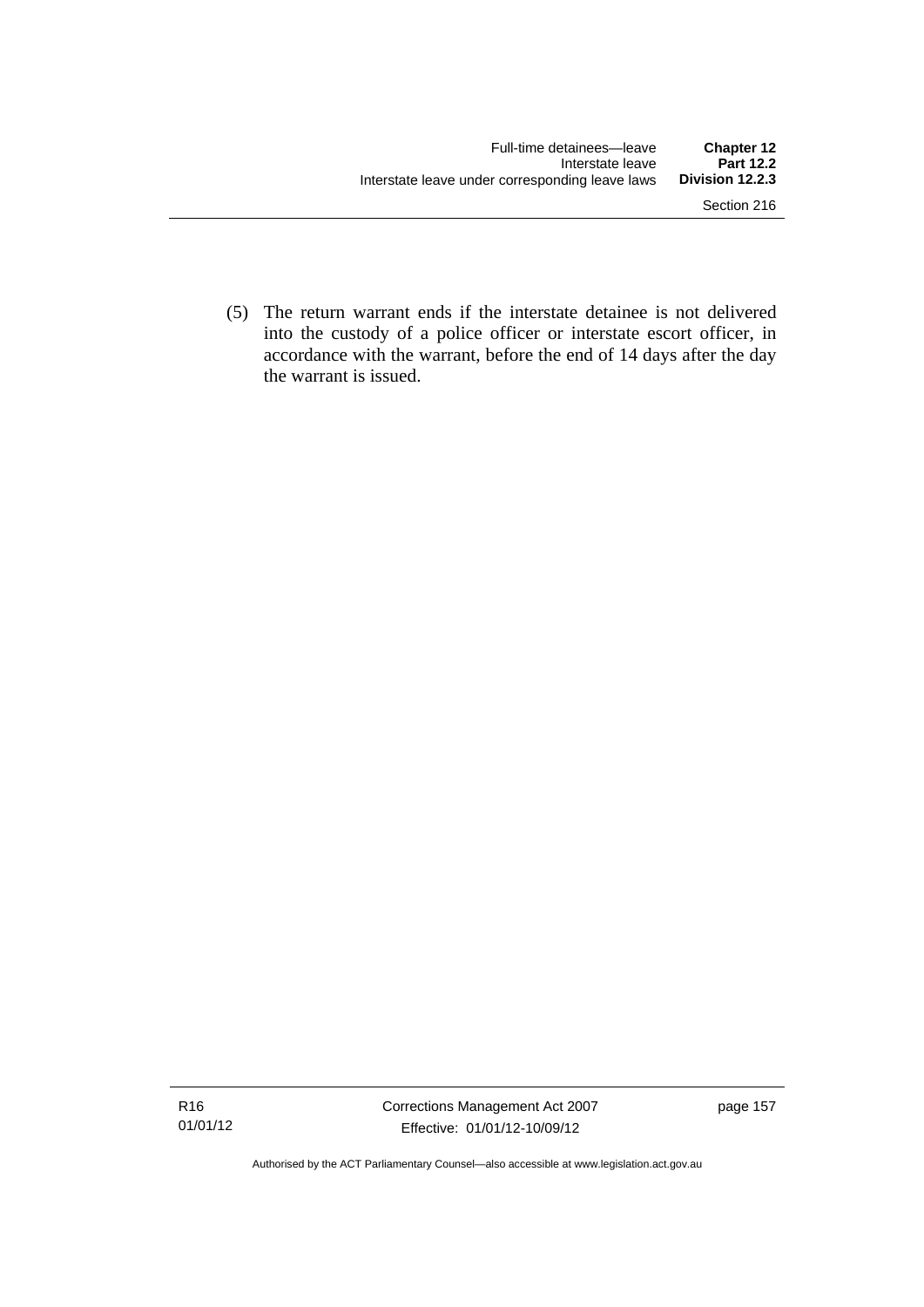#### **Chapter 13** Miscellaneous

# **Chapter 13 Miscellaneous**

## **217 Lawful temporary absence from correctional centre**

- (1) This section applies to a detainee who is absent from a correctional centre under any of the following:
	- (a) a direction by the director-general, including a direction under—
		- (i) section 54 (Transfers to health facilities);
		- (ii) section 204 (Local leave directions);
	- (b) a local leave permit;
	- (c) an interstate leave permit;
	- (d) any other authority (however described) prescribed by regulation.
- (2) To remove any doubt, the detainee is—
	- (a) taken to be in the director-general's custody; and
	- (b) if under escort by an escort officer—also taken to be in the escort officer's custody.

# **218 Detainee's work—no employment contract etc**

- (1) To remove any doubt, any work by a detainee under this Act, whether at a correctional centre or elsewhere, is taken not to create a contract of employment or a contract for services.
- (2) In particular, a contract of employment is taken not to exist between the following in relation to work by a detainee:
	- (a) the detainee and the Territory;
	- (b) the detainee and a person involved in the work;
	- (c) the Territory and a person involved in the work.

Authorised by the ACT Parliamentary Counsel—also accessible at www.legislation.act.gov.au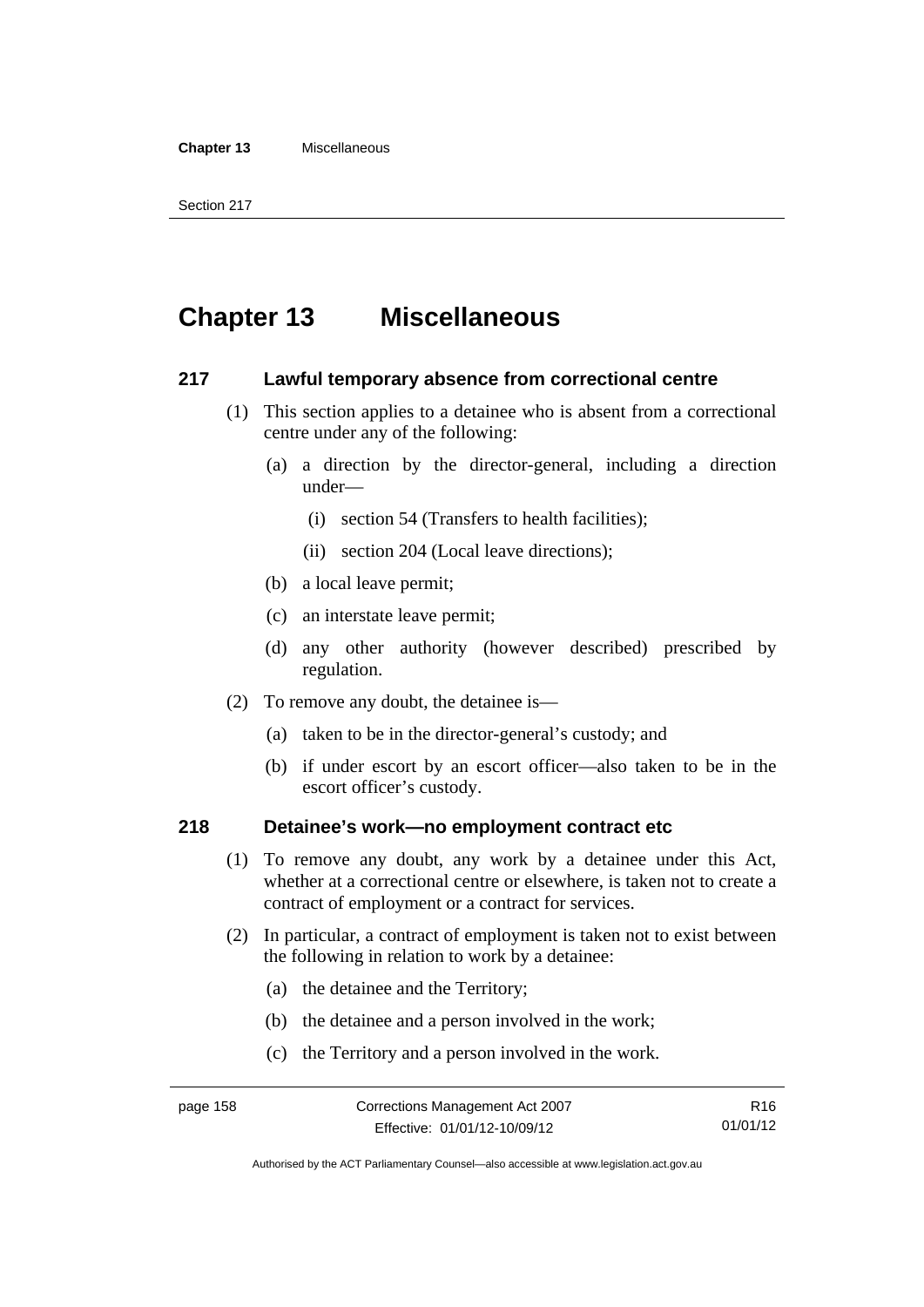# **219 Detainee's work—work health and safety**

- (1) The director-general must ensure, as far as practicable, that the conditions in relation to work by a detainee, whether at a correctional centre or elsewhere, comply with requirements under the *Work Health and Safety Act 2011* in relation to work by workers.
- (2) In particular, the director-general must ensure that arrangements in relation to a detainee's work take account, as far as practicable, of the need—
	- (a) to secure the health, safety and welfare of the detainee; and
	- (b) to protect people at or near the workplace from risks to health or safety arising out of the activities of the detainee.
- (3) A regulation may provide for the application of the *Work Health and Safety Act 2011* in relation to work by a detainee, including for changes to that Act in its application in relation to the work.

# **220 Personal injury management—detainees etc**

- (1) This section applies if—
	- (a) a detainee suffers injury that arises out of, or in the course of, the detainee's detention; or
	- (b) an offender, who is directed to do community service work under the *Crimes (Sentence Administration) Act 2005*, section 91, suffers injury that arises out of, or in the course of, the work.
- (2) A regulation may make provision in relation to the injury, including provision in relation to the following:
	- (a) injury management;
	- (b) vocational rehabilitation;
	- (c) compensation for a permanent injury;
	- (d) death benefits.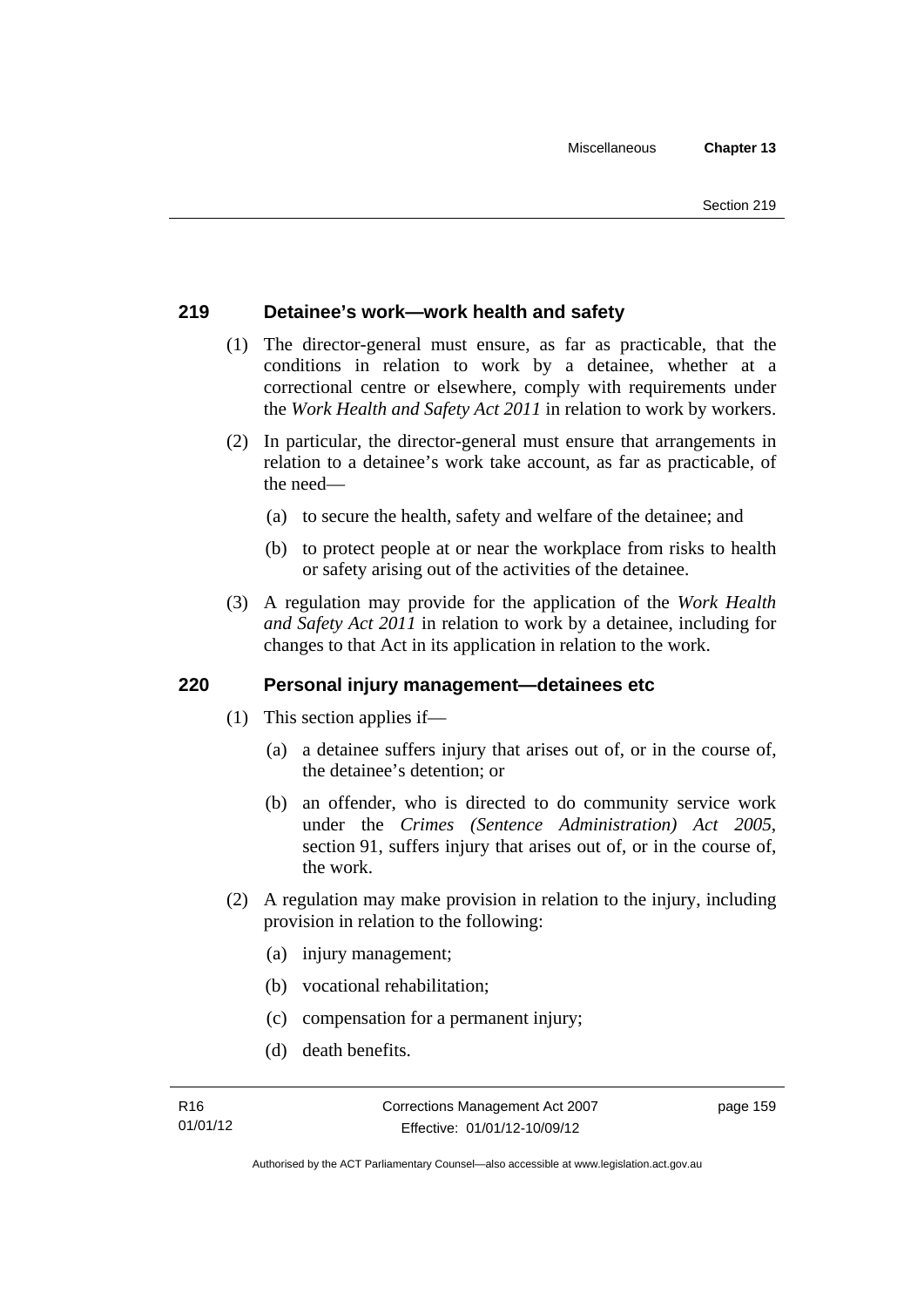(3) In this section:

*injury* includes—

- (a) disease; and
- (b) aggravation, acceleration and recurrence of an injury or disease.

# **221 Random testing of detainees—statistical purposes**

- (1) The director-general may direct a number of randomly selected detainees at a correctional centre to provide test samples for detecting alcohol or drug abuse.
- (2) The director-general must ensure that—
	- (a) no record is made that identifies the donor of a test sample; and
	- (b) the results of any tests conducted on the test samples are used only for statistical purposes.
- (3) In this section:

*random selection* means selection by a computer programmed to select names randomly from the register of detainees.

# **222 Confidentiality**

(1) In this section:

*corresponding corrections law* means a law of a State or another Territory declared to be a corresponding corrections law under section 225.

*court* includes a tribunal.

*Note* A *tribunal* includes any entity authorised to hear, receive and examine evidence (see Legislation Act, dict, pt 1).

*divulge* includes communicate.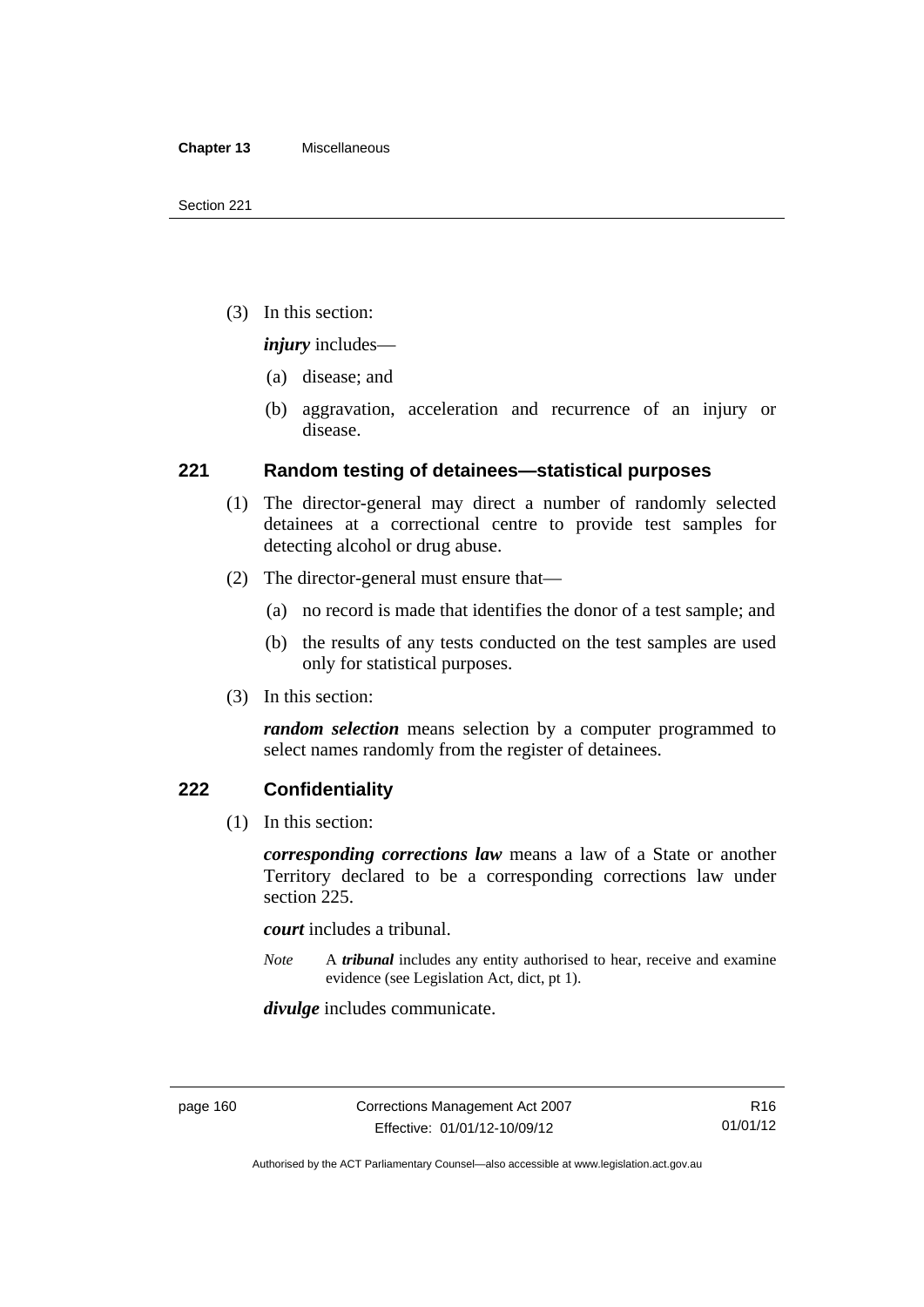## *person to whom this section applies* means a person who—

- (a) exercises, or has exercised, a function under this Act; or
- (b) is, or has been, otherwise involved in the administration of this Act.

*produce* includes allow access to.

*protected information* means information about a person that is disclosed to, or obtained by, a person to whom this section applies because of—

- (a) the exercise of a function under this Act by the person or someone else; or
- (b) the involvement of the person, or someone else, in the administration of this Act.
- (2) A person to whom this section applies commits an offence—
	- (a) if the person—
		- (i) makes a record of protected information about someone else; and
		- (ii) is reckless about whether the information is protected information about someone else; or
	- (b) if the person does something that divulges protected information about someone else and is reckless about whether—
		- (i) the information is protected information about someone else; and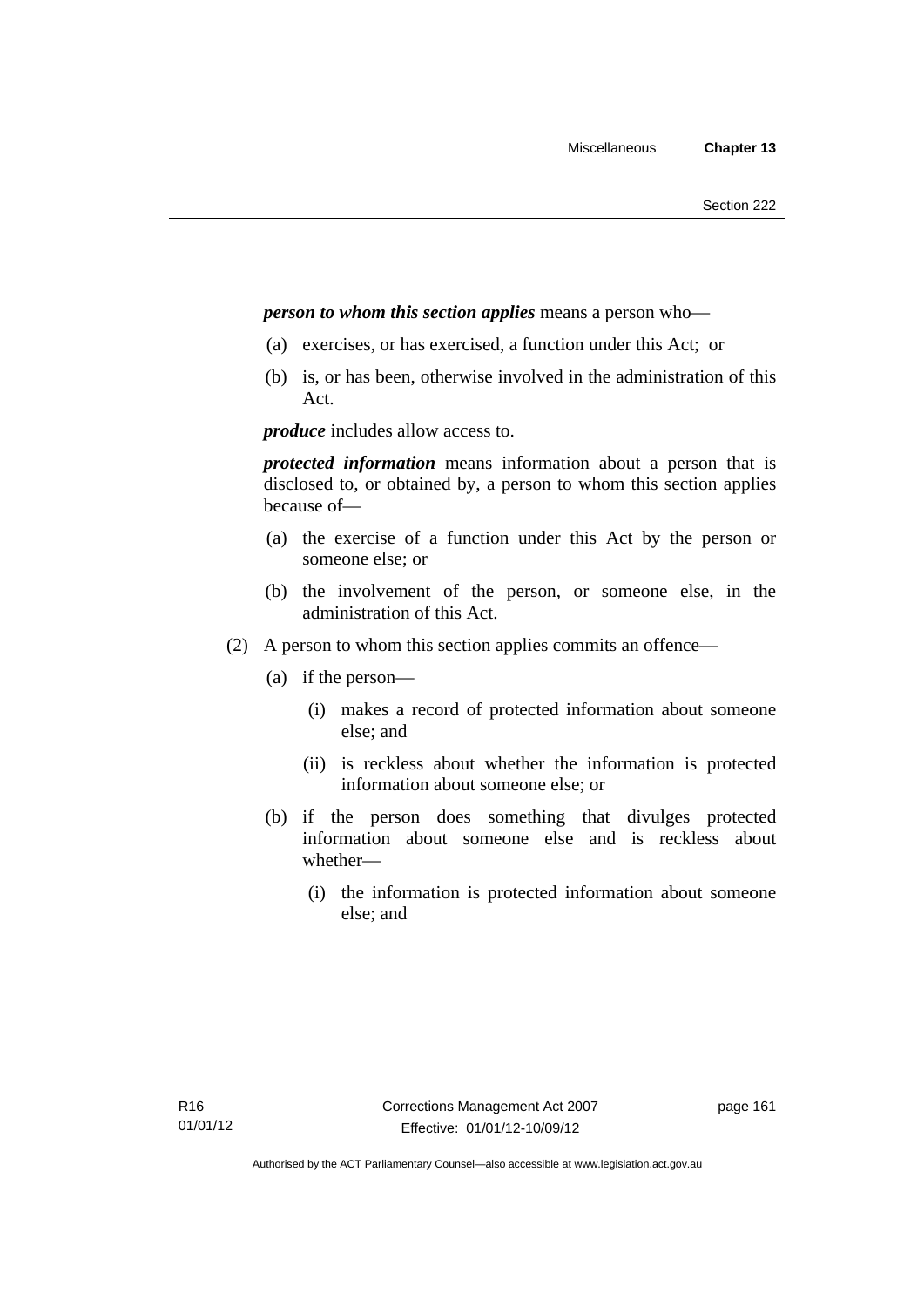(ii) doing the thing would result in the information being divulged to someone else.

Maximum penalty: 50 penalty units, imprisonment for 6 months or both.

- (3) Subsection (2) does not apply if the record is made, or the information is divulged, by the person as follows:
	- (a) under this Act or another territory law;
	- (b) in relation to the exercise of a function under this Act or another territory law;
	- (c) for the *Crimes (Sentencing) Act 2005*, section 136 (Information exchanges between criminal justice entities);
	- (d) to a person exercising a function under, or otherwise involved in the administration of, a corresponding corrections law;
	- (e) to a law enforcement agency;

*Note Law enforcement agency* is defined in the dictionary.

- (f) to an entity prescribed by regulation;
- (g) otherwise in relation to the administration of this Act or another territory law.
- (4) Subsection (2) does not apply to the divulging of protected information about someone—
	- (a) with the person's consent; or
	- (b) if authorised by the director-general under subsection (5); or
	- (c) if the information only tells someone of the place where a detainee is held in detention; or
	- (d) if the information is disclosed under a regulation.

Authorised by the ACT Parliamentary Counsel—also accessible at www.legislation.act.gov.au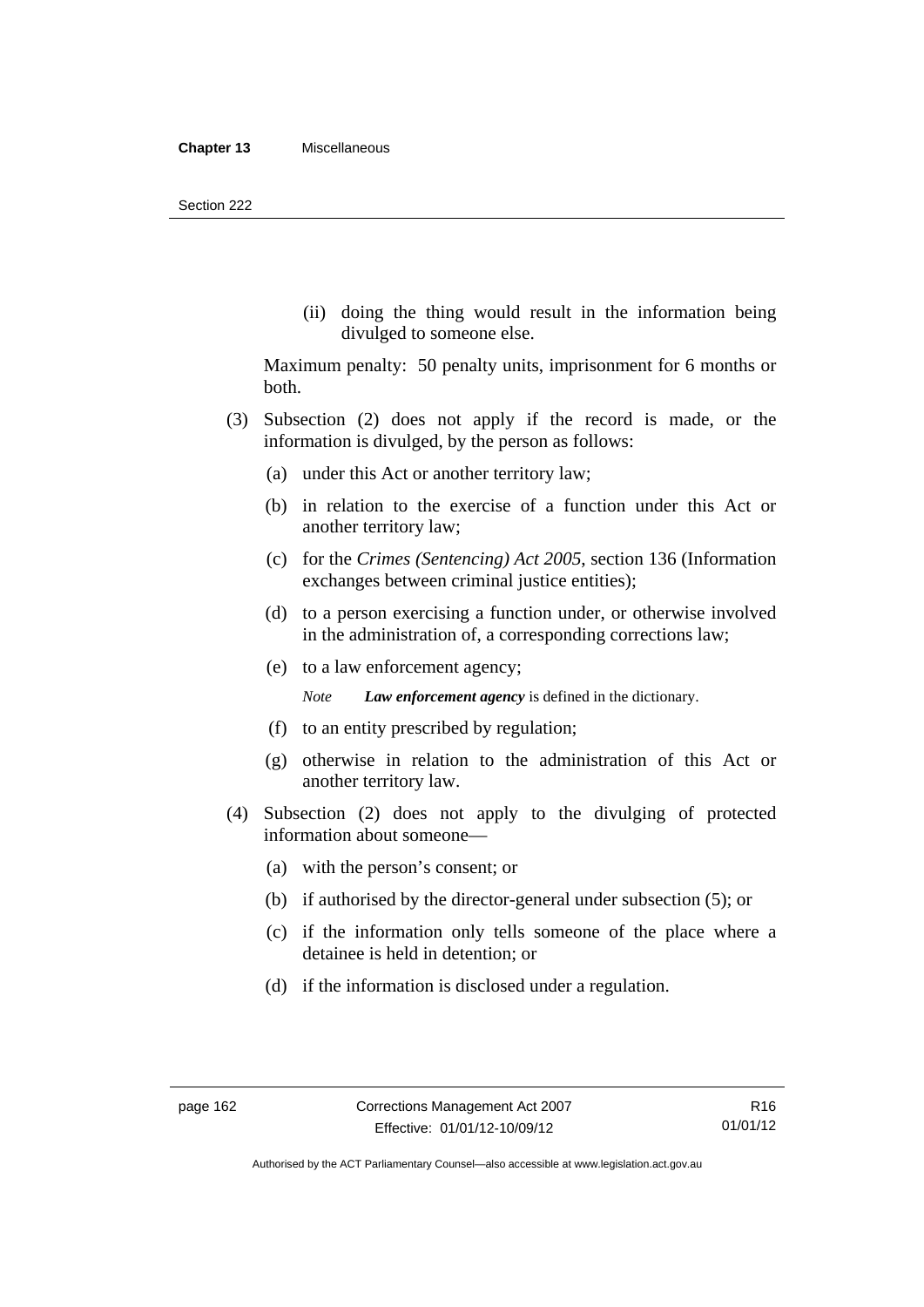- (5) The director-general may, in writing, authorise the divulging of protected information about a person if the director-general believes, on reasonable grounds, that divulging the information is—
	- (a) necessary to protect someone whose life or safety is in danger; or
	- (b) otherwise in the public interest.

# **223 Protection from liability**

- (1) This section applies to a person who—
	- (a) exercises, or has exercised, a function under this Act; or
	- (b) is, or has been, otherwise involved in the administration of this Act.
- (2) The person does not incur civil liability for an act or omission done honestly and without recklessness for this Act.
	- *Note* A reference to an Act includes a reference to the statutory instruments made or in force under the Act, including regulations and the corrections rules (see Legislation Act, s 104).
- (3) Any civil liability that would, apart from this section, attach to the person attaches instead to the Territory.

## **224 Corrections dogs**

A regulation may make provision in relation to the use of corrections dogs.

#### **Examples of provision made by regulation**

- 1 the training and approval of dogs for exercising functions under this Act
- 2 approvals for corrections officers to use corrections dogs
- *Note* An example is part of the Act, is not exhaustive and may extend, but does not limit, the meaning of the provision in which it appears (see Legislation Act, s 126 and s 132).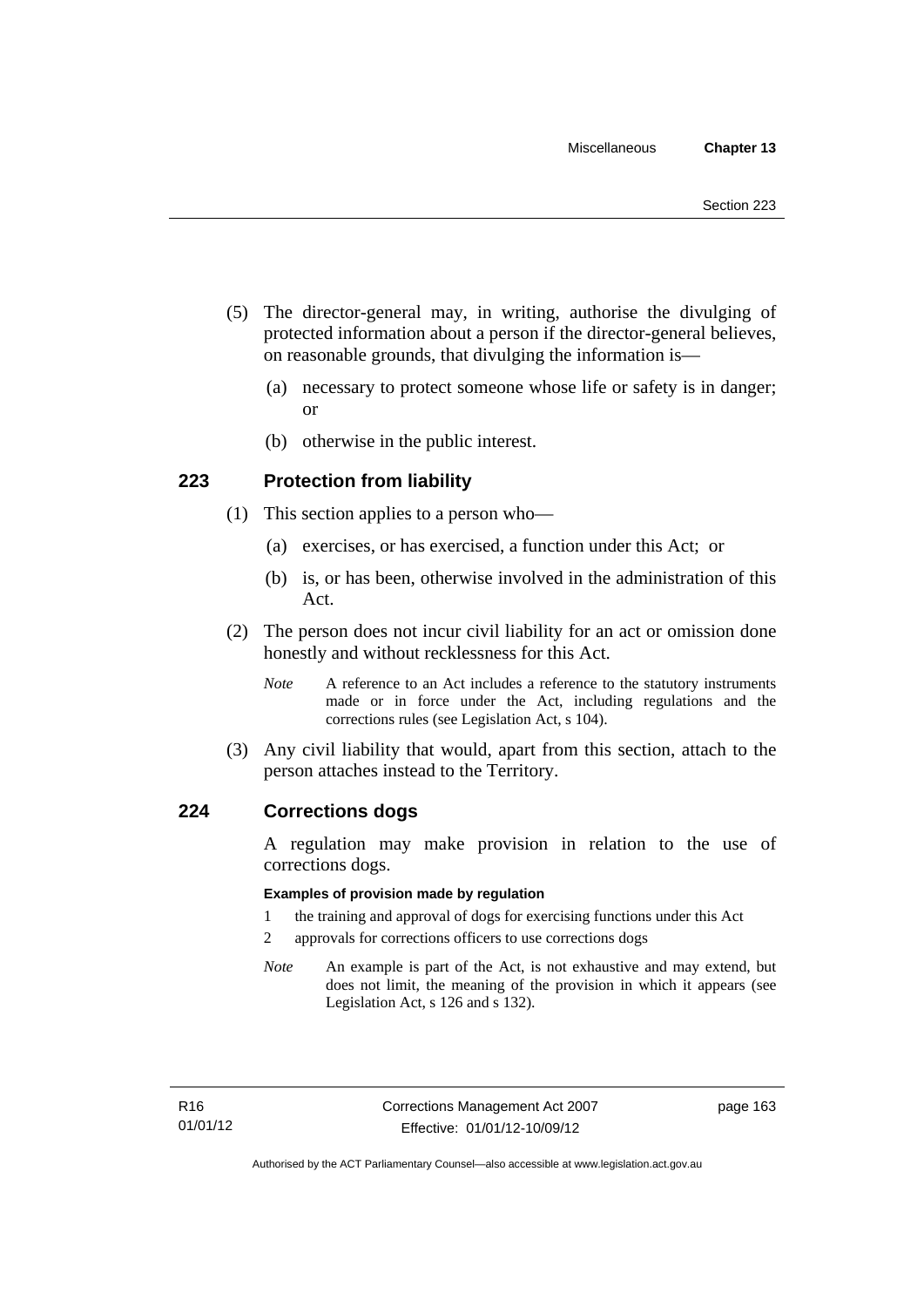#### **Chapter 13** Miscellaneous

# **225 Declaration of corresponding corrections law**

- (1) The Minister may declare that a law of a State or another Territory is a corresponding corrections law.
- (2) The Minister may make the declaration only if satisfied that the law substantially corresponds to this Act or a part of this Act.
- (3) A declaration is a notifiable instrument.

*Note* A notifiable instrument must be notified under the Legislation Act.

# **226 Evidentiary certificates**

- (1) A certificate that appears to be signed by or for the director-general, and states any matter relevant to anything done or not done under this Act in relation to a detainee, is evidence of the matter.
- (2) Without limiting subsection (1), a certificate under subsection (1) may state any of the following:
	- (a) that a stated person did, or did not, occupy a position under this Act;
	- (b) that a stated person was, or was not, a detainee;
	- (c) that a stated instrument under this Act was, or was not, in force;
	- (d) that a stated disciplinary breach by a stated detainee was, or was not, admitted by the detainee or found proven at an inquiry for chapter 10 (Discipline);
	- (e) that a stated instrument is a copy of an instrument made, given, issued or received under this Act.
- (3) A certificate that appears to be signed by or for the director-general, and states any matter prescribed by regulation for this section, is evidence of the stated matter.
- (4) A certificate mentioned in subsection (1) or (2) may state a matter by reference to a date or period.

Authorised by the ACT Parliamentary Counsel—also accessible at www.legislation.act.gov.au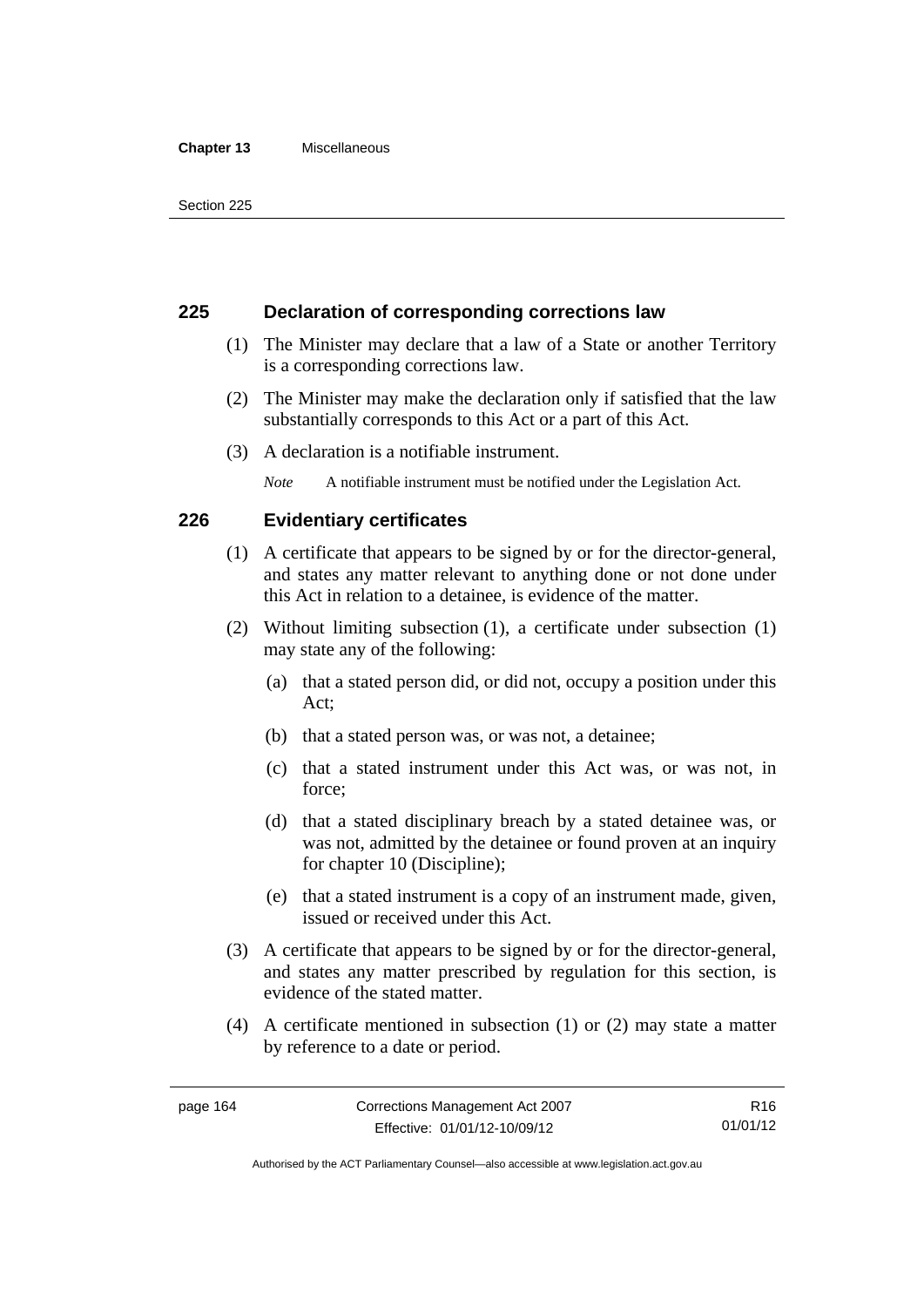- (5) A certificate of the results of the analysis of a substance under this Act, signed by an analyst appointed under subsection (8), is evidence of the facts stated in the certificate.
- (6) A court must accept a certificate or other document mentioned in this section as proof of the matters stated in it if there is no evidence to the contrary.
- (7) However, an instrument mentioned in subsection (2) (c), or certificate mentioned in subsection (5), must not be admitted in evidence by a court unless the court is satisfied that reasonable efforts have been made to serve a copy of the instrument or certificate on the person concerned.
- (8) The director-general may appoint analysts for this Act.
	- *Note 1* For the making of appointments (including acting appointments), see the Legislation Act, pt 19.3.
	- *Note* 2 In particular, a person may be appointed for a particular provision of a law (see Legislation Act, s 7 (3)) and an appointment may be made by naming a person or nominating the occupant of a position (see s 207).
- (9) An appointment under subsection (8) is a notifiable instrument.
	- *Note* A notifiable instrument must be notified under the Legislation Act.

# **227 Determination of fees**

- (1) The Minister may determine fees for this Act.
	- *Note* The Legislation Act contains provisions about the making of determinations and regulations relating to fees (see pt 6.3).
- (2) A determination is a disallowable instrument.
	- *Note* A disallowable instrument must be notified, and presented to the Legislative Assembly, under the Legislation Act.

# **228 Approved forms**

 (1) The Minister may approve forms for this Act (other than forms for use in or in relation to a court).

| R16      | Corrections Management Act 2007 | page 165 |
|----------|---------------------------------|----------|
| 01/01/12 | Effective: 01/01/12-10/09/12    |          |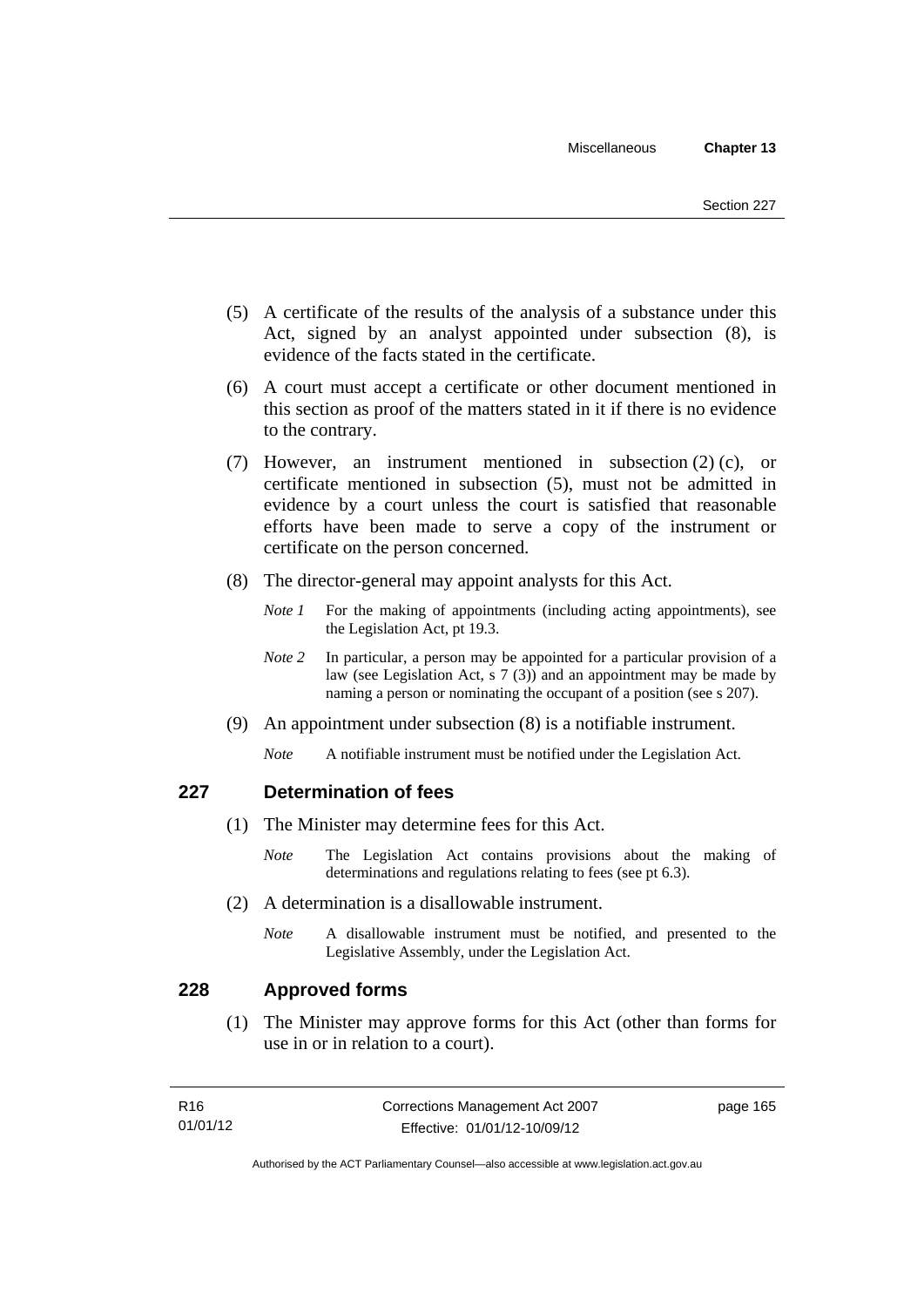(2) If the Minister approves a form for a particular purpose, the approved form must be used for that purpose.

*Note* For other provisions about forms, see the Legislation Act, s 255.

(3) An approved form is a notifiable instrument.

*Note* A notifiable instrument must be notified under the Legislation Act.

# **229 Regulation-making power**

(1) The Executive may make regulations for this Act.

- (2) In particular, a regulation may deal with any of the following:
	- (a) the administration of correctional centres;
	- (b) the detention of people in police and court cells;
	- (c) the escorting of detainees;
	- (d) living conditions at correctional centres, including the treatment of detainees;
	- (e) the inspection of correctional centres and investigation of complaints by detainees;
	- (f) the admission of detainees to correctional centres;
	- (g) the management and security of correctional centres, particularly in relation to any of the following:
		- (i) the assessment of risks and measures to contain risks;
		- (ii) the classification and management of detainees;
		- (iii) work or activities by detainees;
		- (iv) correctional centre routine;
		- (v) detainees' money or property;
		- (vi) communications by detainees with other people, whether by phone or mail or any other means;

R16 01/01/12

Authorised by the ACT Parliamentary Counsel—also accessible at www.legislation.act.gov.au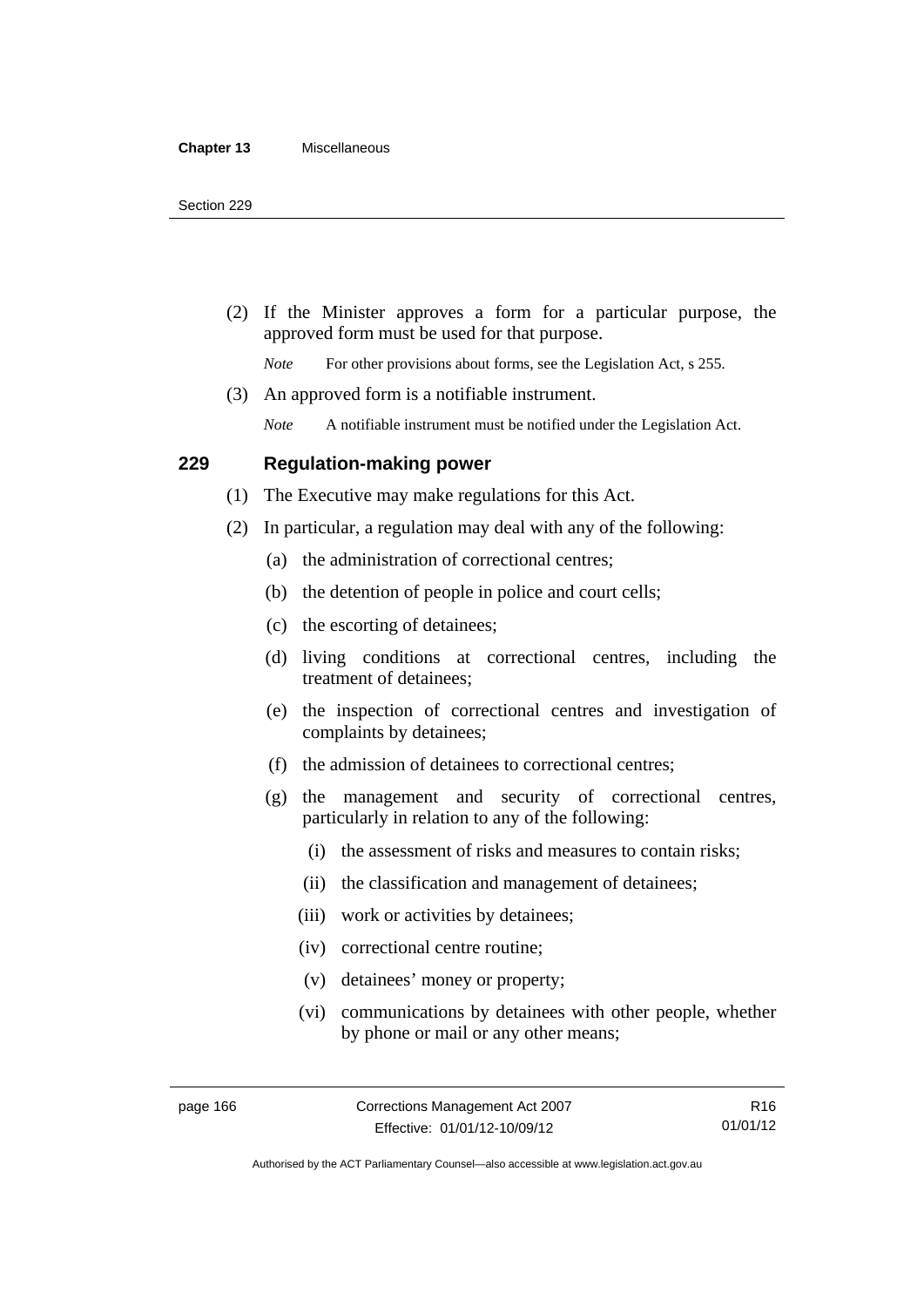- (vii) the movement or segregation of detainees;
- (viii) requirements for the wearing of uniforms by detainees;
	- (ix) searches of people or property and the seizure of property;
	- (x) alcohol or drug testing;
- (xi) the use of force;
- (xii) the analysis of things seized under this Act;
- (xiii) access to correctional centres;
- (xiv) good order and discipline;
- (xv) release procedures;
- (h) leave for detainees to be absent from correctional centres.
- (3) For chapter 10 (Discipline), a detainee's entitlements in relation to chapter 6 (Living conditions at correctional centres) include anything expressed to be an entitlement in a regulation made for a provision of chapter 6.
- (4) A regulation is taken to be consistent with this Act to the extent that it is capable of operating concurrently with this Act.
- (5) A regulation may apply, adopt or incorporate a law of another jurisdiction or an instrument, or a provision of a law of another jurisdiction or instrument, as in force from time to time.
	- *Note 1* The text of an applied, adopted or incorporated law or instrument, whether applied as in force from time to time or at a particular time, is taken to be a notifiable instrument if the operation of the Legislation Act, s 47 (5) or (6) is not disapplied (see s 47 (7)).
	- *Note 2* A notifiable instrument must be notified under the Legislation Act.
- (6) A regulation may create offences and fix maximum penalties of not more than 20 penalty units for the offences.
	- *Note* Regulations must be notified, and presented to the Legislative Assembly, under the Legislation Act.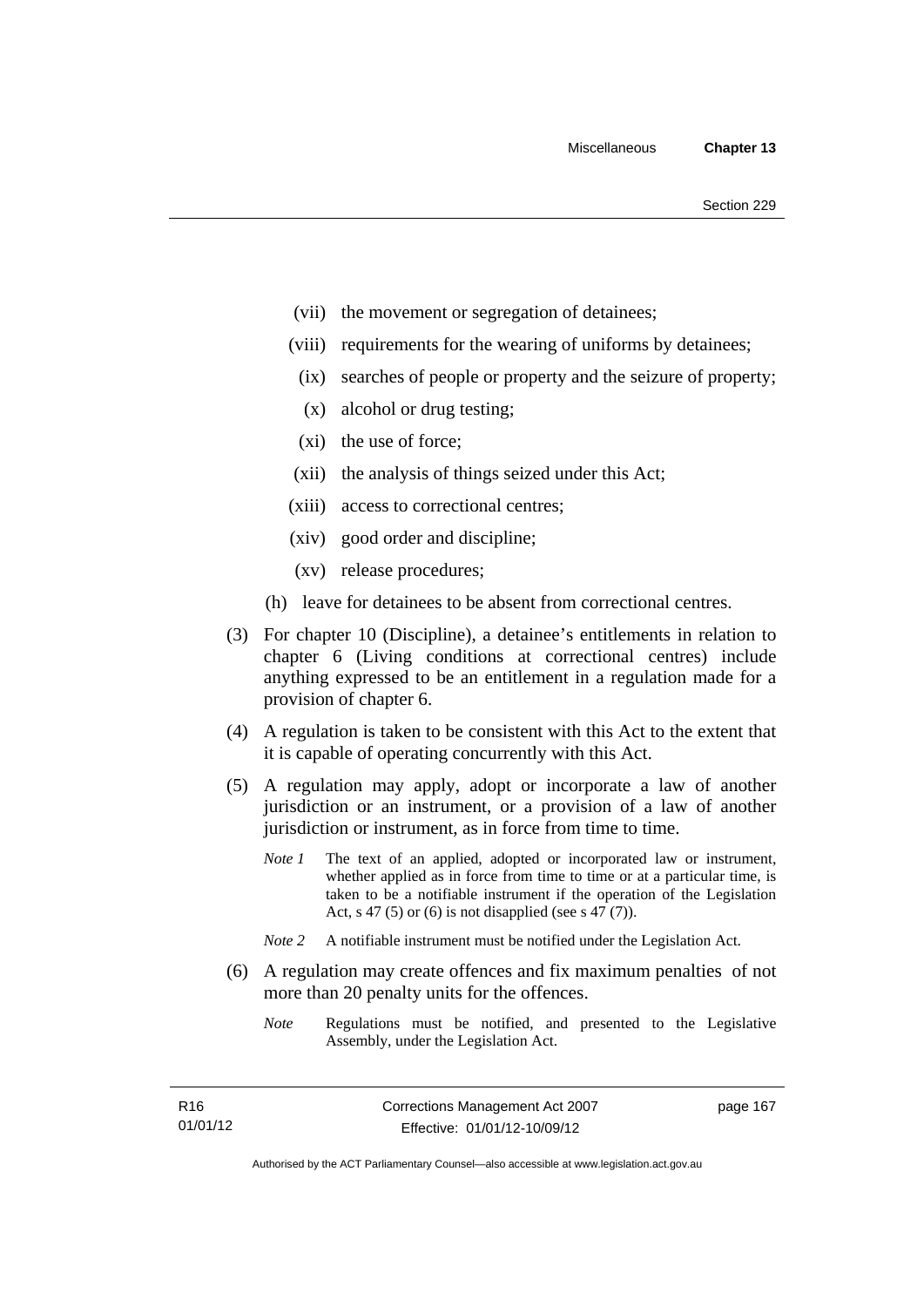**Dictionary** 

# **Dictionary**

(see s 3)

*Note 1* The Legislation Act contains definitions and other provisions relevant to this Act.

*Note 2* For example, the Legislation Act, dict, pt 1, defines the following terms:

- bankrupt or personally insolvent
	- chief police officer
	- civil partnership
	- director-general (see s 163)
- doctor
- domestic partner (see s 169 (1))
- Governor
- health practitioner
- human rights commissioner
- in relation to
- intersex person (see s 169B)
- judge
- Legislative Assembly
- magistrate
- NSW correctional centre
- nurse
- ombudsman
- police officer
- public advocate
- public employee
- public servant
- quarter
- sentence administration board
- transgender person (see s 169A (1) and (2))
- tribunal.

page 168 Corrections Management Act 2007 Effective: 01/01/12-10/09/12

R16 01/01/12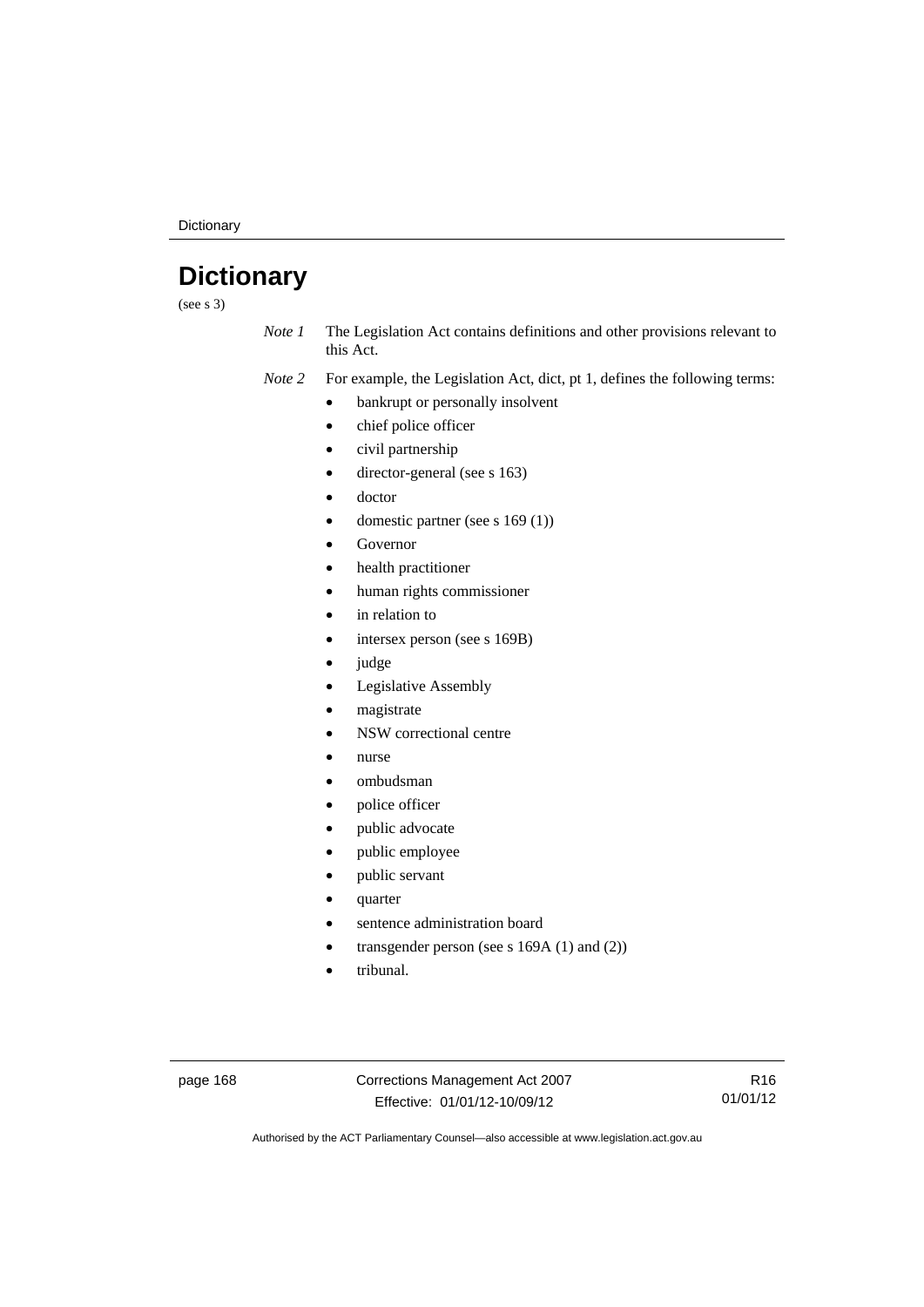*accredited person*, in relation to a detainee, means each of the following:

- (a) if the detainee is a sentenced offender—anyone involved in relation to the administration of the sentence;
- (b) a lawyer representing the detainee;
- (c) an official visitor;
- (d) the human rights commissioner;
- (e) the public advocate;
- (f) the ombudsman;
- (g) a person prescribed by regulation.
- *Note* Territory laws apply to a delegate of a person in the exercise of a delegation as if the delegate were the person who appointed the delegate (see Legislation Act, s 239 (2)).

*accused*—see section 151.

*activity*—see the *Crimes (Sentence Administration) Act 2005*, dictionary.

*adjudicator* means a person who is appointed as an adjudicator under section 177.

*administrative penalty*—see section 151.

*administrator*, in relation to a disciplinary breach—see section 151.

*admission*, of a detainee to a correctional centre—see section 63.

*body search*, of a detainee—see section 107.

*case management plan*, for a detainee, means the detainee's case management plan maintained under section 78.

*charge*—see section 151.

*charge notice*—see section 151.

*conduct* means an act or omission.

R16 01/01/12 Corrections Management Act 2007 Effective: 01/01/12-10/09/12

page 169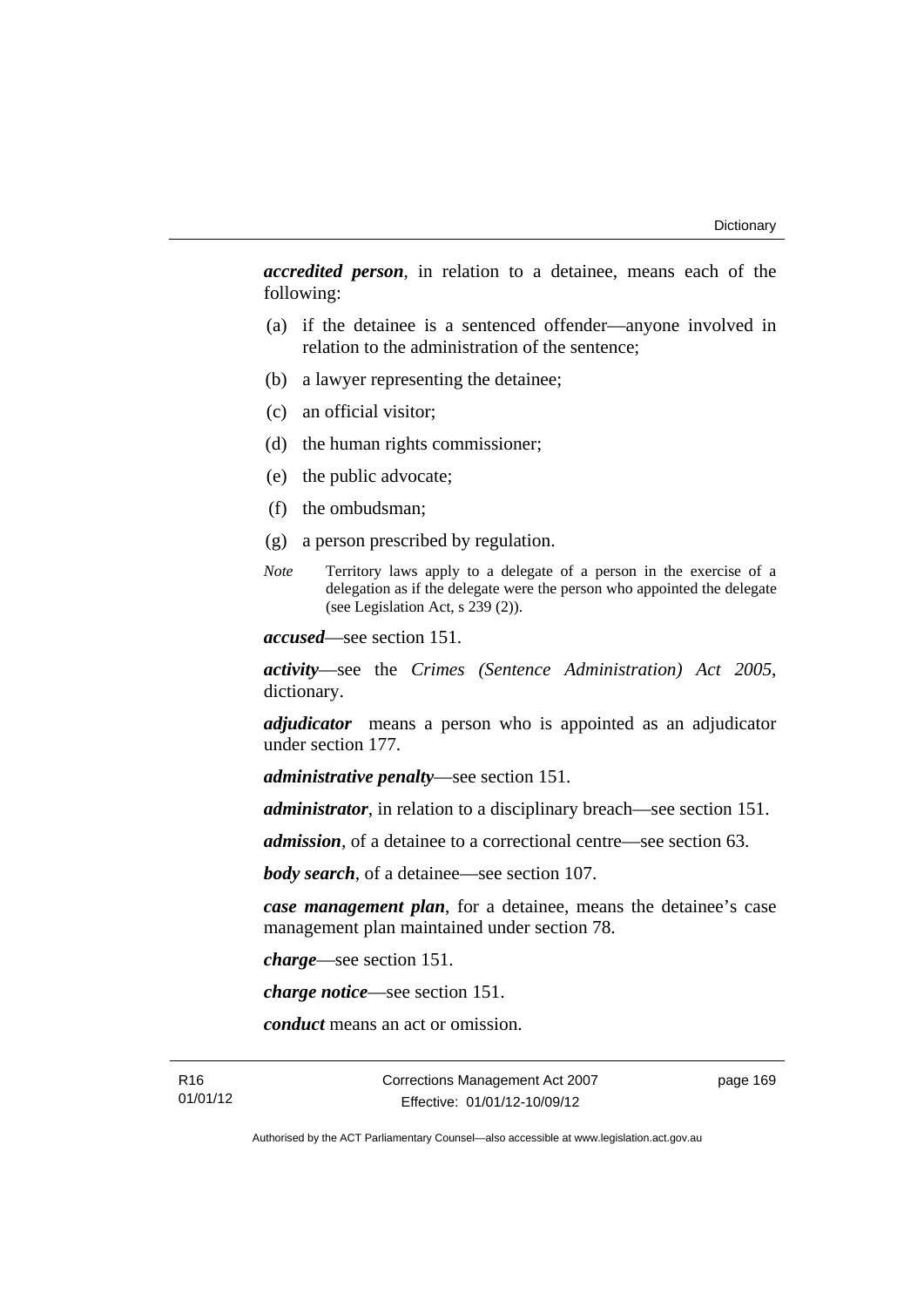*correctional centre* means a place declared to be a correctional centre under section 24.

*corrections dog* means a dog approved under the regulations to exercise functions as a corrections dog under this Act.

*corrections officer* means a person who is appointed as a corrections officer under section 19.

*corrections policy* means a corrections policy under section 14.

*corresponding director-general*, for part 12.2 (Interstate leave) see section 206.

*corresponding corrections law*—see section 225.

*corresponding leave law*, for part 12.2 (Interstate leave)—see section 206.

*court cell*, for chapter 4 (Detention in police and court cells etc) see section 29.

*detainee*—see section 6.

*detention period*, for an offender's periodic detention—see the *Crimes (Sentence Administration) Act 2005*, section 41.

*director-general*, for chapter 4 (Detention in police and court cells etc)—see section 29.

*disciplinary action*—see section 151.

*disciplinary breach*—see section 151.

*disciplinary charge*—see section 151.

*drug*—see section 132.

*engage in conduct* means—

- (a) do an act; or
- (b) omit to do an act.

*escape*, for part 12.2 (Interstate leave)—see section 206.

page 170 Corrections Management Act 2007 Effective: 01/01/12-10/09/12

R16 01/01/12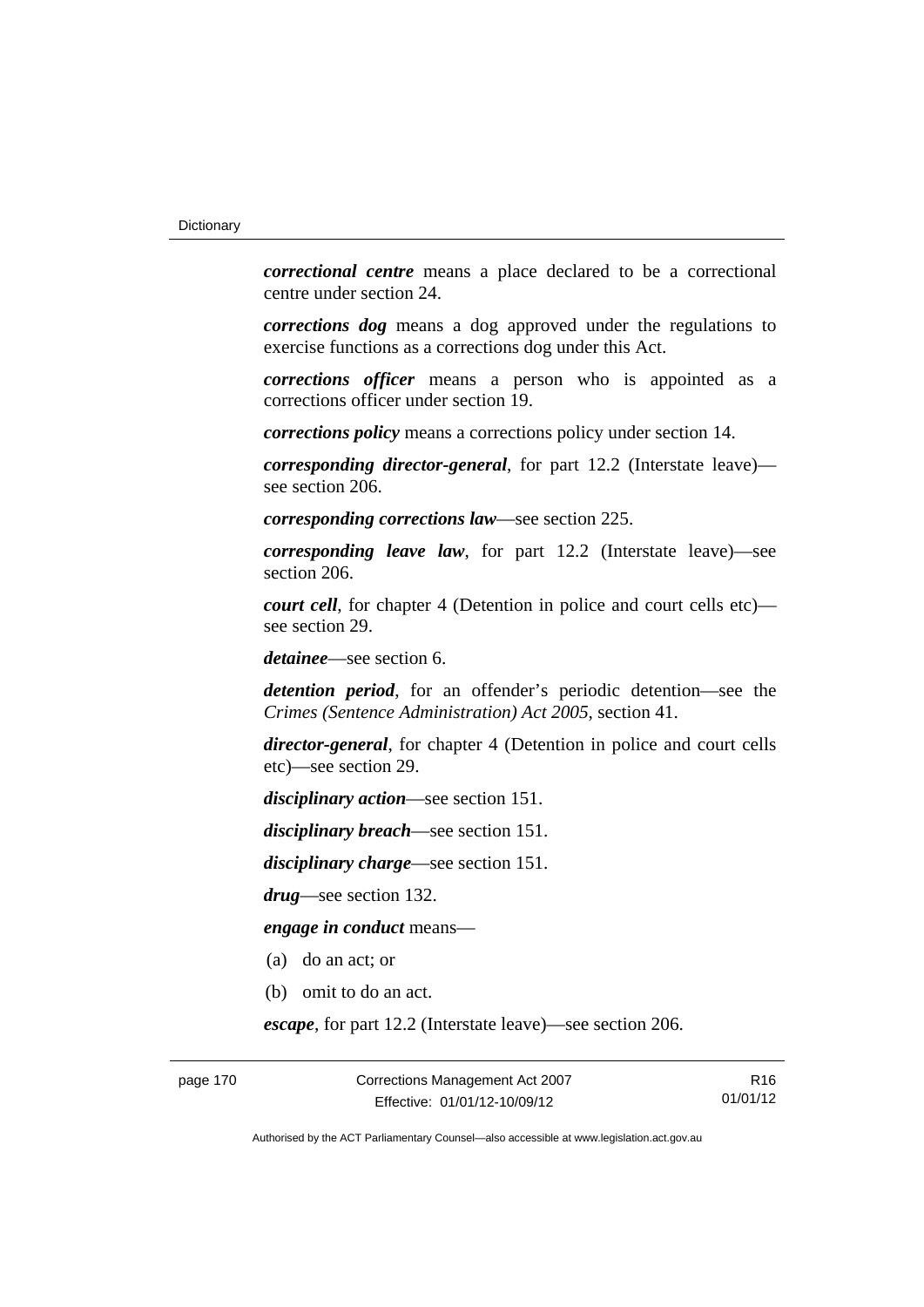*escort officer*, in relation to a person, means—

- (a) a police officer; or
- (b) a corrections officer whose functions including escorting the person.

*family member*, of a detainee, means any of the following:

- (a) the detainee's domestic partner;
- (b) a parent, step-parent or grandparent of the detainee;
- (c) a child, step-child or grandchild of the detainee;
- (d) a brother, sister, step-brother or step-sister of the detainee;
- (e) a guardian or carer of the detainee.

*frisk search*—see section 107.

*full-time detainee*—see the *Crimes (Sentence Administration) Act 2005*, section 22 (1).

*health facility* means a hospital or other facility where health services are provided.

### *health service*—

- (a) means a service provided to someone (the *service user*) for any of the following purposes:
	- (i) assessing, recording, maintaining or improving the physical, mental or emotional health, comfort or wellbeing of the service user;
	- (ii) diagnosing or treating an illness, disability, disorder or condition of the service user; and
- (b) includes a service provided by a health practitioner in the practitioner's capacity as a health practitioner.

*hearing*, for an inquiry—see section 151.

*inquiry*—see section 151.

page 171

Authorised by the ACT Parliamentary Counsel—also accessible at www.legislation.act.gov.au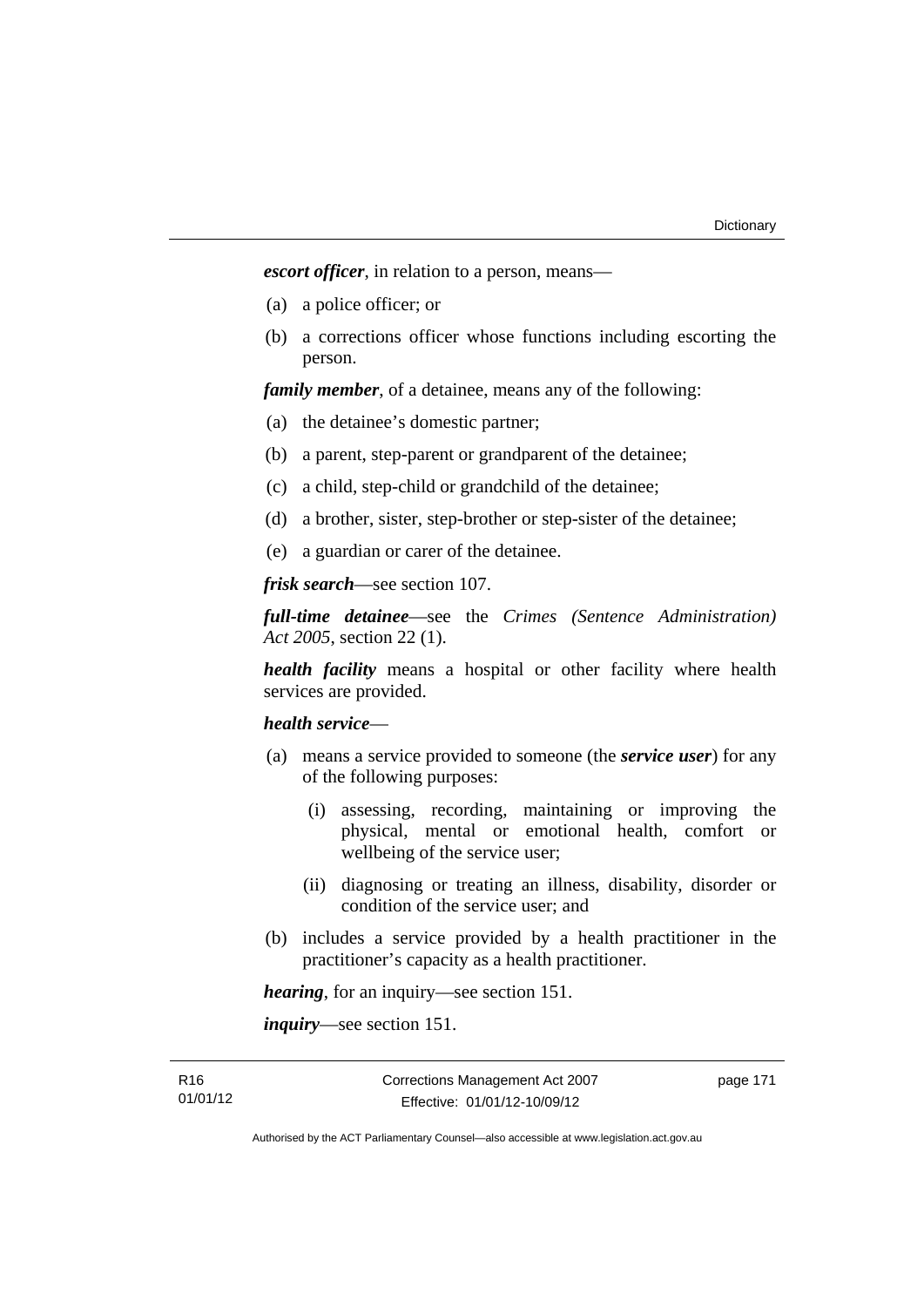*interstate detainee*, for part 12.2 (Interstate leave)—see section 206.

*interstate escort officer*—see section 213.

*interstate leave permit*—see section 208.

*investigative segregation*—see section 151.

*investigator*—see section 151.

*investigator's report*—see section 151.

*law enforcement agency*—see the *Spent Convictions Act 2000*, dictionary.

*legally privileged—*a thing is *legally privileged* if client legal privilege attaches to the thing.

*local leave permit—*see section 205.

*mail* means postal mail.

*nonsmoking area*, at a correctional centre—see section 86.

*offender*—see the *Crimes (Sentence Administration) Act 2005*, dictionary.

*official visitor* means a person who is appointed as an official visitor under section 57.

*operating procedure* means an operating procedure under section 14

*ordinary search*—see section 107.

*participating State*, for part 12.2 (Interstate leave)—see section 206.

*periodic detention*, for an offender—see the *Crimes (Sentence Administration) Act 2005*, section 40.

*personal monitoring device*—see section 101.

*police cell*, for Chapter 4 (Detention in police and court cells etc) see section 29.

*positive*, for a test sample for alcohol or a drug—see section 133.

| Corrections Management Act 2007<br>page 172 |                              | R <sub>16</sub> |
|---------------------------------------------|------------------------------|-----------------|
|                                             | Effective: 01/01/12-10/09/12 | 01/01/12        |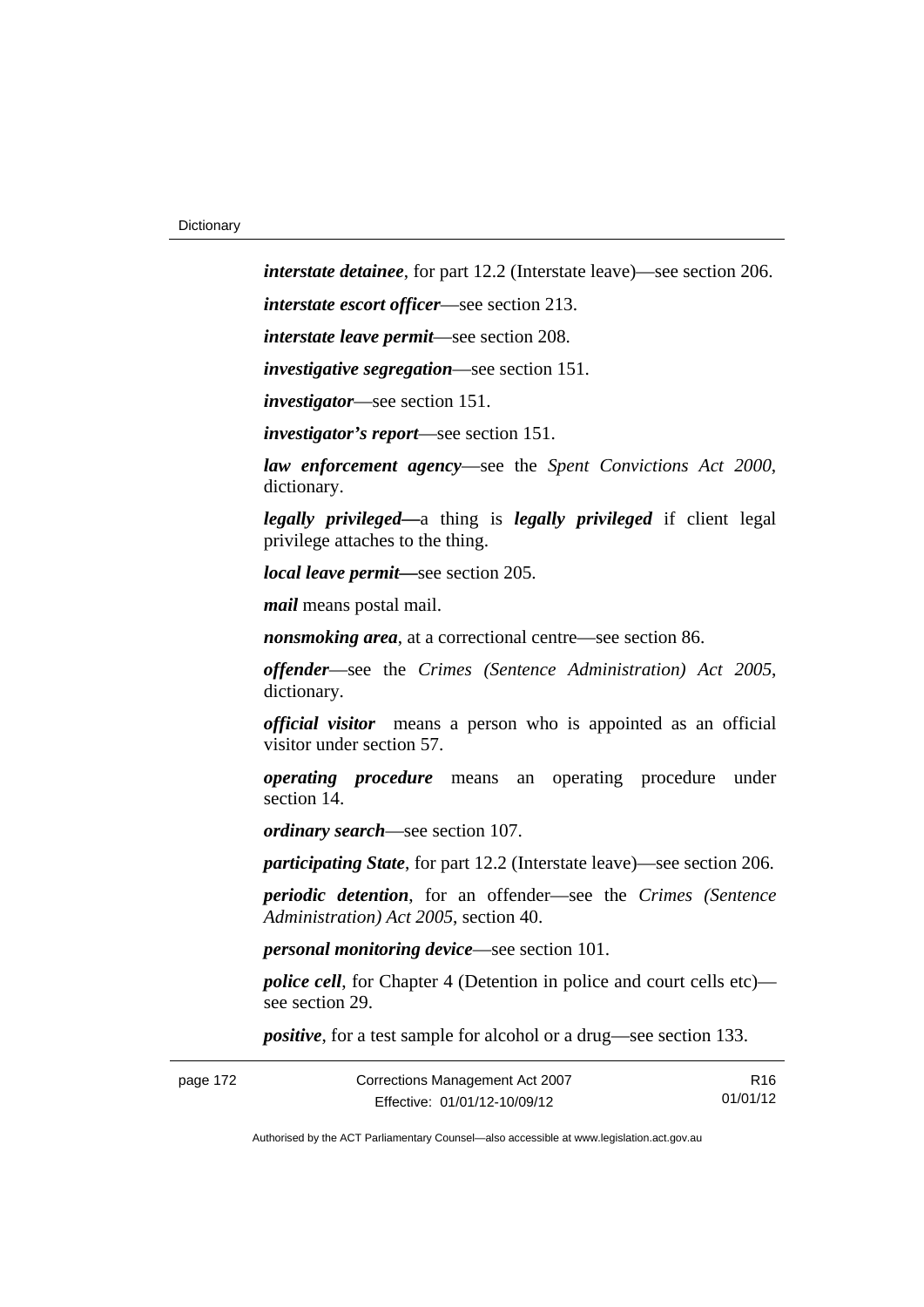*possession*, of a thing, includes the following:

- (a) receiving or obtaining possession of the thing;
- (b) having control over the disposition of the thing (whether or not having custody of the thing);
- (c) having joint possession of the thing.

### *presiding officer*—

- (a) for division 10.3.1 (Disciplinary action—with accused's consent)—see section 166; or
- (b) for division 10.3.2 (Internal disciplinary inquiry)—see section 169; or
- (c) for chapter 11 (Disciplinary inquiries)—see section 191.

*privilege*, in relation to a detainee—see section 151.

*prohibited area*, at a correctional centre—see section 85.

*prohibited thing* means a thing declared to be a prohibited thing under section 81.

*protected mail*—see section 104 (4).

*register of detainees* means the register kept under section 76.

*relevant presiding officer*, for division 10.3.5 (Disciplinary action)—see section 182.

*remandee*—see the *Crimes (Sentence Administration) Act 2005*, dictionary.

*review officer*, for division 10.3.3 (Internal review of inquiry decision)—see section 172.

*scanning search*—see section 107.

*security classification*, for a detainee, means the detainee's security classification under section 80.

*segregation*, of a detainee—see section 88.

page 173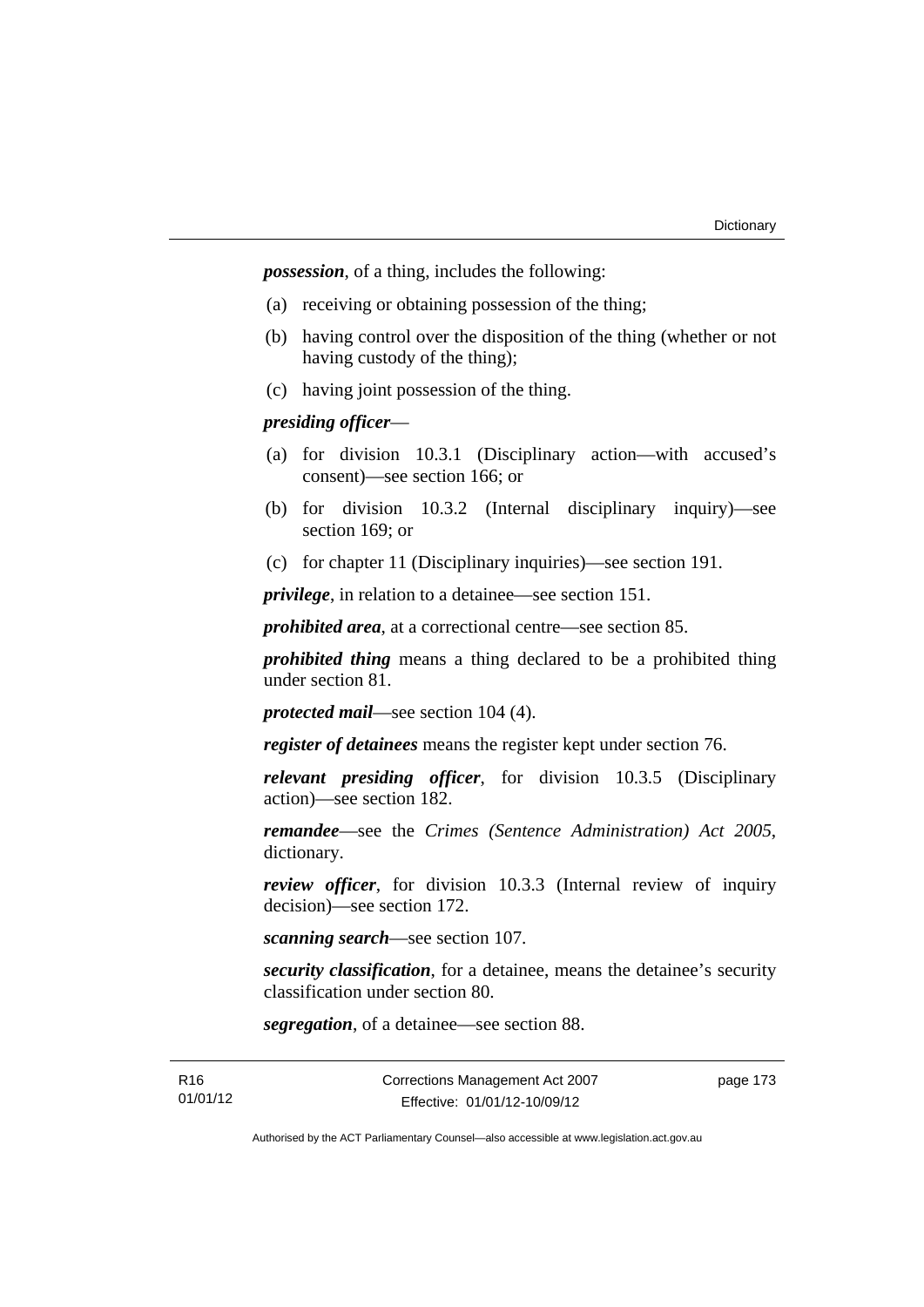*seizeable item*, for division 9.4.3 (Strip searches)—see section 113.

*sentence—*see the *Crimes (Sentence Administration) Act 2005*, dictionary.

*separate confinement*, of a detainee—see section 151.

*strip search*, of a detainee—see section 107.

*test sample*—see section 132.

*visiting conditions*, at a correctional centre, means conditions declared under section 143 (Visiting conditions) in relation to the centre.

*visitor*, in relation to a correctional centre, includes a person wishing to enter the centre as a visitor.

*young detainee*, for chapter 4 (Detention in police and court cells etc)—see the *Children and Young People Act 2008*, section 95.

page 174 Corrections Management Act 2007 Effective: 01/01/12-10/09/12

R16 01/01/12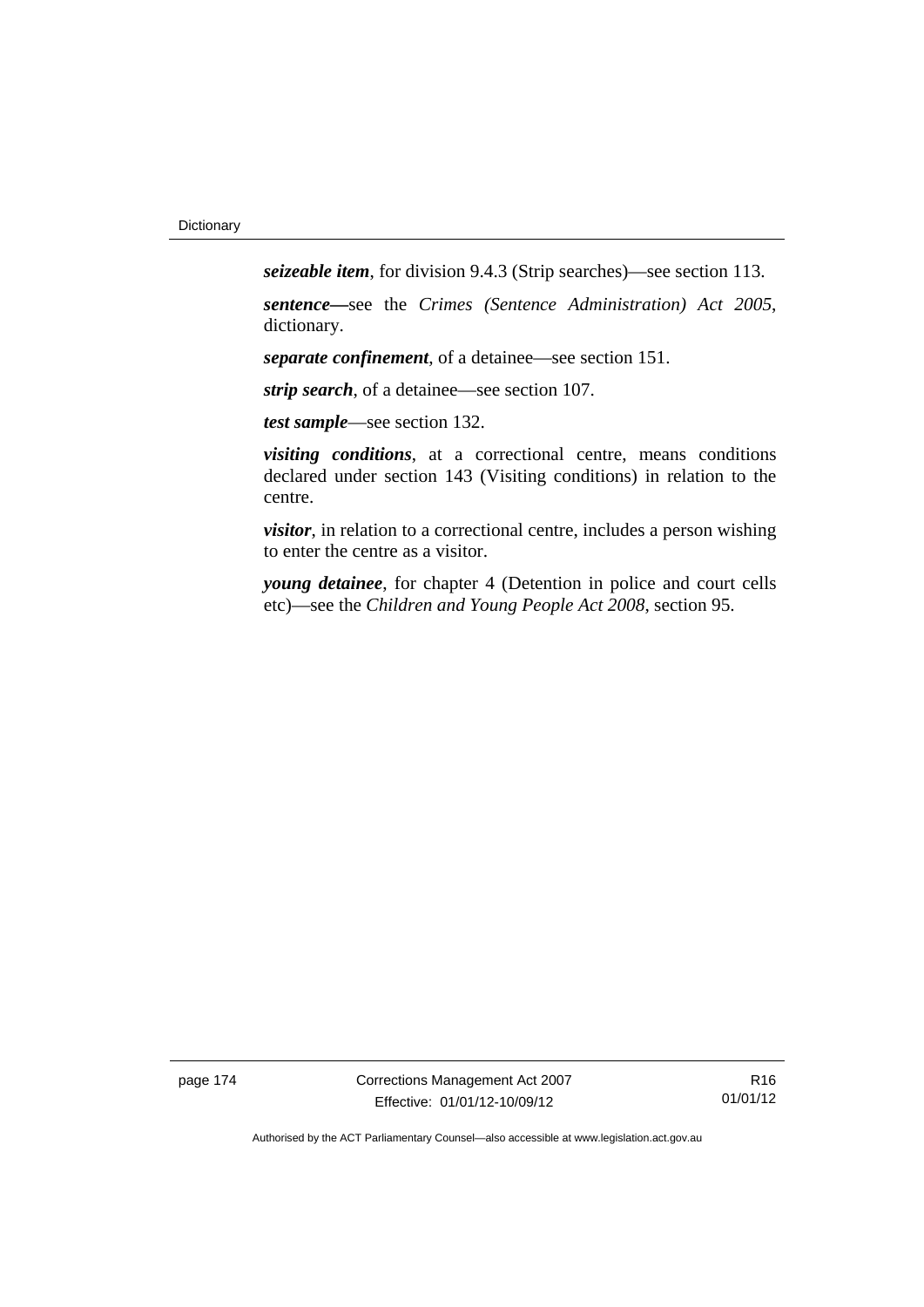# **Endnotes**

# **1 About the endnotes**

Amending and modifying laws are annotated in the legislation history and the amendment history. Current modifications are not included in the republished law but are set out in the endnotes.

Not all editorial amendments made under the *Legislation Act 2001*, part 11.3 are annotated in the amendment history. Full details of any amendments can be obtained from the Parliamentary Counsel's Office.

Uncommenced amending laws are not included in the republished law. The details of these laws are underlined in the legislation history. Uncommenced expiries are underlined in the legislation history and amendment history.

If all the provisions of the law have been renumbered, a table of renumbered provisions gives details of previous and current numbering.

The endnotes also include a table of earlier republications.

| $A = Act$<br>$AF =$ Approved form<br>$am = amended$<br>$amdt = amendment$<br>$AR = Assembly resolution$<br>$ch = chapter$<br>$CN =$ Commencement notice<br>$def = definition$<br>$DI = Disallowable instrument$<br>$dict = dictionary$<br>$disallowed = disallowed by the Legislative$<br>Assembly<br>$div = division$<br>$exp = expires/expired$<br>$Gaz = gazette$<br>$hdg =$ heading<br>IA = Interpretation Act 1967<br>$ins = inserted/added$<br>$LA =$ Legislation Act 2001<br>$LR =$ legislation register | $NI =$ Notifiable instrument<br>$o = order$<br>om = omitted/repealed<br>$ord = ordinance$<br>$orig = original$<br>par = paragraph/subparagraph<br>$pres = present$<br>$prev = previous$<br>$(\text{prev}) = \text{previously}$<br>$pt = part$<br>$r = rule/subrule$<br>$reloc = relocated$<br>$renum = renumbered$<br>$R[X]$ = Republication No<br>$RI = reissue$<br>$s = section/subsection$<br>$sch = schedule$<br>$sdiv = subdivision$<br>$SL = Subordinate$ law<br>$sub =$ substituted |  |
|-----------------------------------------------------------------------------------------------------------------------------------------------------------------------------------------------------------------------------------------------------------------------------------------------------------------------------------------------------------------------------------------------------------------------------------------------------------------------------------------------------------------|--------------------------------------------------------------------------------------------------------------------------------------------------------------------------------------------------------------------------------------------------------------------------------------------------------------------------------------------------------------------------------------------------------------------------------------------------------------------------------------------|--|
|                                                                                                                                                                                                                                                                                                                                                                                                                                                                                                                 |                                                                                                                                                                                                                                                                                                                                                                                                                                                                                            |  |
|                                                                                                                                                                                                                                                                                                                                                                                                                                                                                                                 |                                                                                                                                                                                                                                                                                                                                                                                                                                                                                            |  |
| $LRA =$ Legislation (Republication) Act 1996<br>$mod = modified/modification$                                                                                                                                                                                                                                                                                                                                                                                                                                   | $underlining = whole or part not commenced$                                                                                                                                                                                                                                                                                                                                                                                                                                                |  |
|                                                                                                                                                                                                                                                                                                                                                                                                                                                                                                                 | or to be expired                                                                                                                                                                                                                                                                                                                                                                                                                                                                           |  |

# **2 Abbreviation key**

R16 01/01/12 Corrections Management Act 2007 Effective: 01/01/12-10/09/12

page 175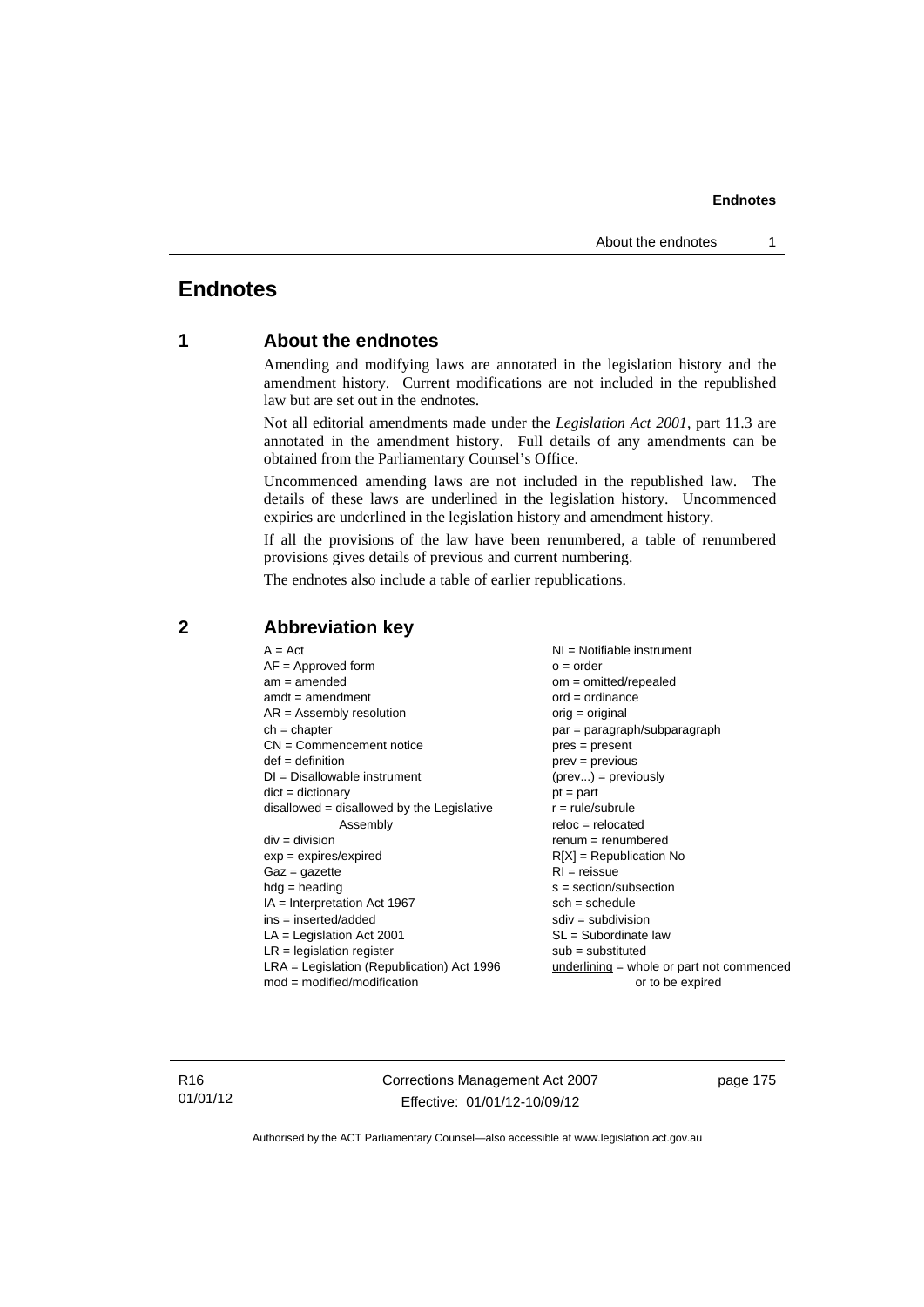3 Legislation history

# **3 Legislation history**

# **Corrections Management Act 2007 A2007-15**

notified LR 18 June 2007

s 1, s 2 commenced 18 June 2007 (LA s 75 (1)) s 230 commenced 1 August 2007 (LA s 75AA) sch 1 pt 1.2, pt 1.3 commenced 1 August 2007 (s 2 and CN2007-6) remainder commenced 18 December 2007 (s 2 and LA s 79)

as amended by

### **Civil Partnerships Act 2008 A2008-14 sch 1 pt 1.6**

notified LR 15 May 2008

s 1, s 2 commenced 15 May 2008 (LA s 75 (1))

sch 1 pt 1.6 commenced 19 May 2008 (s 2 and CN2008-8)

# **Children and Young People Act 2008 A2008-19 sch 1 pt 1.1**

notified LR 17 July 2008 s 1, s 2 commenced 17 July 2008 (LA s 75 (1)) sch 1 pt 1.1 commenced 9 September 2008 (s 2 and CN2008-13)

### **Children and Young People (Consequential Amendments) Act 2008 A2008-20 sch 2 pt 2.4**

notified LR 17 July 2008 s 1, s 2 commenced 17 July 2008 (LA s 75 (1))

s 3 commenced 18 July 2008 (s 2 (1))

sch 2 pt 2.4 commenced 9 September 2008 (s 2 (3) and see Children and Young People Act 2008 A2008-19, s 2 and CN2008-13)

### **Crimes Legislation Amendment Act 2008 A2008-44 sch 1 pt 1.2**

notified LR 9 September 2008 s 1, s 2 commenced 9 September 2008 (LA s 75 (1)) sch 1 pt 1.2 commenced 30 May 2009 (s 2 and CN2009-4)

### **Corrections Management Amendment Act 2008 A2008-49**

notified LR 15 September 2008

s 1, s 2 commenced 15 September (LA s 75 (1)) remainder commenced 16 September 2008 (s 2)

# **Work Safety Legislation Amendment Act 2009 A2009-28 sch 2 pt 2.2**

notified LR 9 September 2009

s 1, s 2 commenced 9 September 2009 (LA s 75 (1))

R16 01/01/12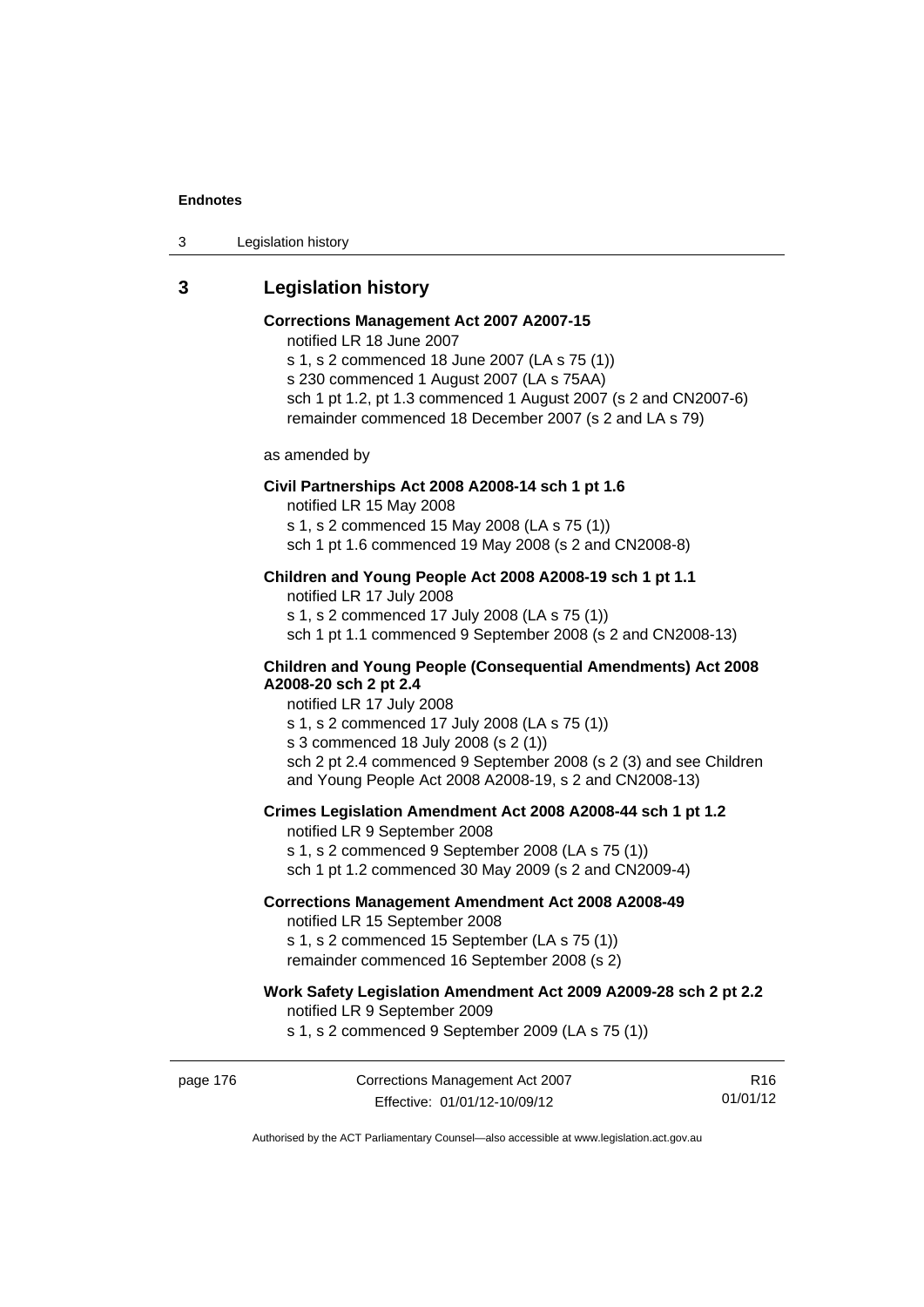sch 2 pt 2.2 commenced 1 October 2009 (s 2 and see Work Safety Act 2008 A2008-51, s 2 (1) (b) and CN2009-11)

### **Smoking (Prohibition in Enclosed Public Places) Amendment Act 2009 A2009-51 sch 1 pt 1.1**

notified LR 18 December 2009

s 1, s 2 commenced 18 December 2009 (LA s 75 (1))

sch 1 pt 1.1 commenced 9 December 2010 (s 2 (1) (b) and CN2010-4)

### **Health Practitioner Regulation National Law (ACT) Act 2010 A2010-10 sch 2 pt 2.4**

notified LR 31 March 2010 s 1, s 2 commenced 31 March 2010 (LA s 75 (1)) sch 2 pt 2.4 commenced 1 July 2010 (s 2 (1) (a))

### **Justice and Community Safety Legislation Amendment Act 2010 (No 2) A2010-30 sch 1 pt 1.5**

notified LR 31 August 2010

s 1, s 2 commenced 31 August 2010 (LA s 75 (1))

s 3 commenced 1 September 2010 (s 2 (1))

sch 1 pt 1.5 commenced 28 September 2010 (s 2 (2))

### **Justice and Community Safety Legislation Amendment Act 2010 (No 3) A2010-40 sch 2 pt 2.4**

notified LR 5 October 2010 s 1, s 2 commenced 5 October 2010 (LA s 75 (1)) s 3 commenced 6 October 2010 (s 2 (1)) sch 2 pt 2.4 commenced 2 November 2010 (s 2 (2))

### **Administrative (One ACT Public Service Miscellaneous Amendments) Act 2011 A2011-22 sch 1 pt 1.37**

notified LR 30 June 2011 s 1, s 2 commenced 30 June 2011 (LA s 75 (1)) sch 1 pt 1.37 commenced 1 July 2011 (s 2 (1))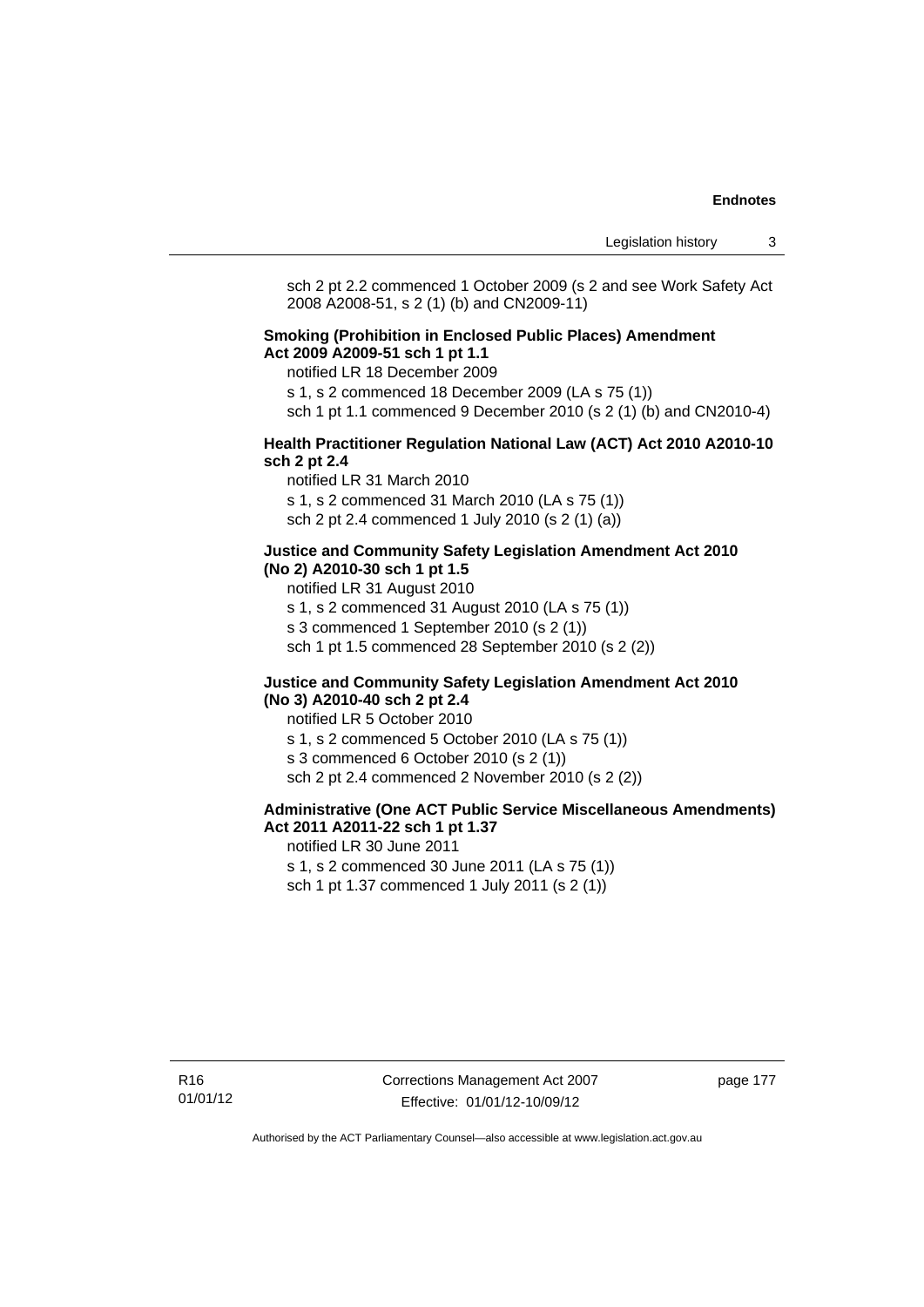3 Legislation history

# **Statute Law Amendment Act 2011 (No 3) A2011-52 sch 3 pt 3.13**

notified LR 28 November 2011

s 1, s 2 commenced 28 November 2011 (LA s 75 (1)) sch 3 pt 3.13 commenced 12 December 2011 (s 2)

### **Work Health and Safety (Consequential Amendments) Act 2011 A2011-55 sch 1 pt 1.3**

notified LR 14 December 2011

s 1, s 2 commenced 14 December 2011 (LA s 75 (1))

sch 1 pt 1.3 commenced 1 January 2012 (s 2 and see Work Health and Safety Act 2011 A2011-35, s 2 and CN2011-12)

### **Corrections and Sentencing Legislation Amendment Act 2011 A2011-57 pt 2**

notified LR 14 December 2011 s 1, s 2 commenced 14 December 2011 (LA s 75 (1)) pt 2 commenced 15 December 2011 (s 2)

page 178 Corrections Management Act 2007 Effective: 01/01/12-10/09/12

R16 01/01/12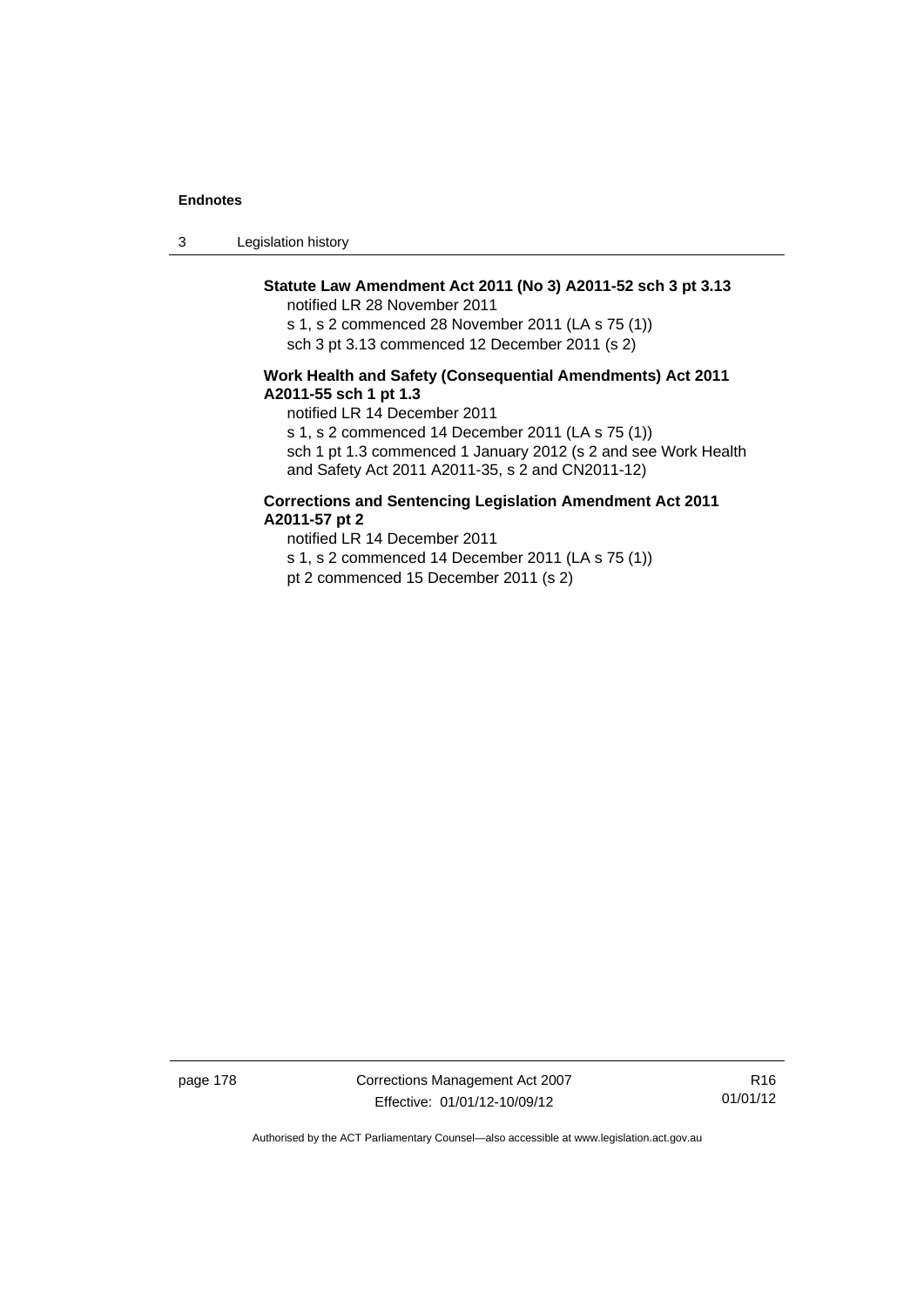# **4 Amendment history Commencement**  s 2 om LA s 89 (4) **Application of Act—***detainees* s 6 am A2008-19 amdt 1.1 (1) note 2 exp 2 June 2011 (s 501 (2), (4) (LA s 88 declaration applies)) **Correctional centres—minimum living conditions**  s 12 am A2011-22 amdt 1.113 **Ministerial directions to director-general**  s 13 hdg am A2011-22 amdt 1.113 s 13 am A2011-22 amdt 1.113 **Corrections policies and operating procedures**  s 14 am A2011-22 amdt 1.113 **Exclusions from notified corrections policies and operating procedures**  s 15 am A2011-22 amdt 1.113 **Director-general directions**  s 16 hdg am A2011-22 amdt 1.113 s 16 am A2011-22 amdt 1.113 **Director-general directions**  s 17 hdg am A2011-22 amdt 1.113 s 17 am A2011-22 amdt 1.113, amdt 1.114 **Corrections officers—appointment**  s 19 am A2011-22 amdt 1.113 **Corrections officers—functions**  s 20 am A2011-22 amdt 1.113 **Doctors—health service appointments**  s 21 am A2011-22 amdt 1.113 **Health practitioners—non-therapeutic functions**  s 22 hdg sub A2010-10 amdt 2.15 s 22 am A2010-10 amdt 2.15; A2011-22 amdt 1.113 **Identity cards**  s 23 am A2010-10 amdt 2.20; A2011-22 amdt 1.113 **Declaration of emergency**  s 26 am A2011-22 amdt 1.113 **Emergency powers**  s 27 am A2011-22 amdt 1.113

Corrections Management Act 2007 Effective: 01/01/12-10/09/12

page 179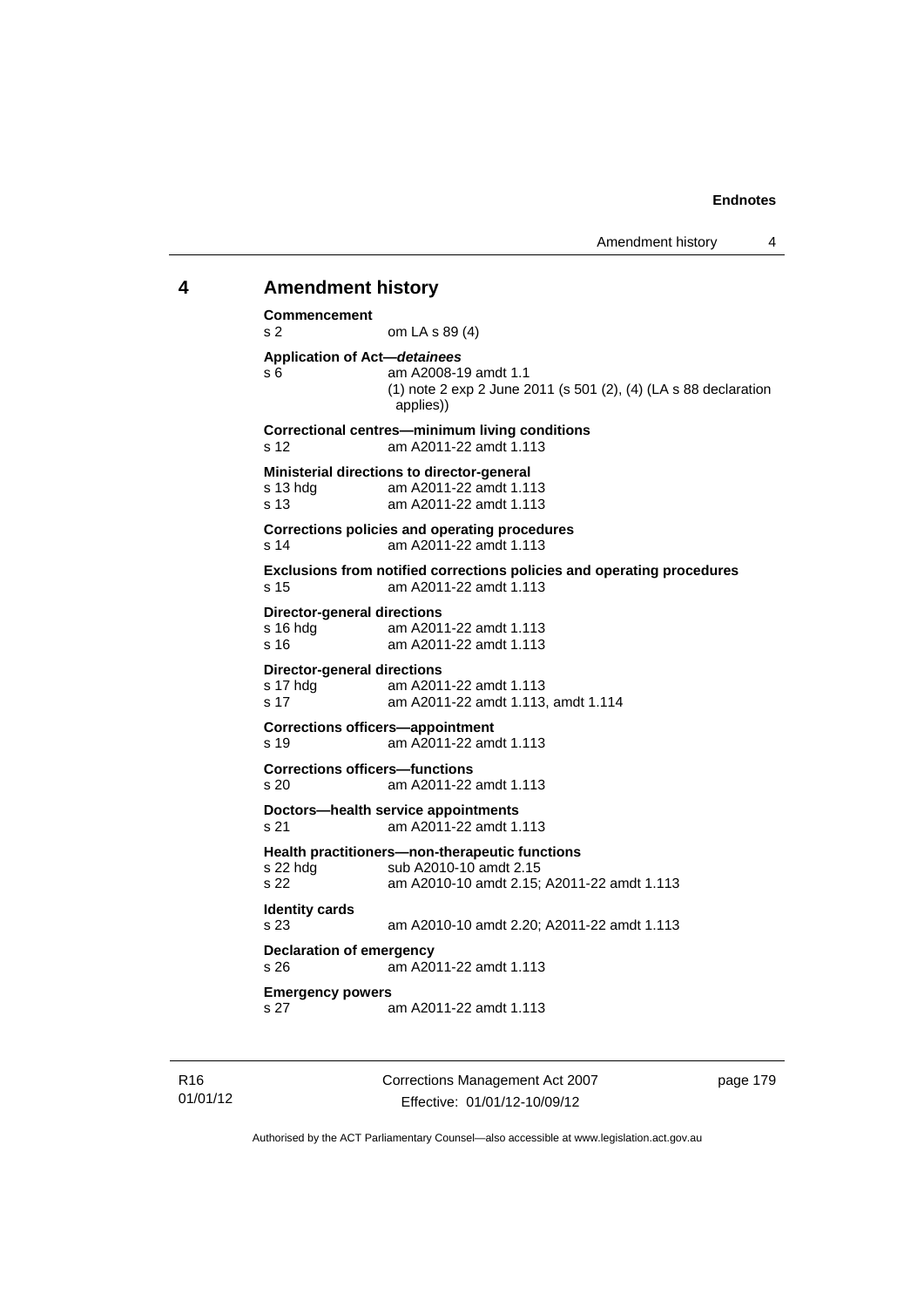4 Amendment history

```
Arrangements with police 
s 28 am A2011-22 amdt 1.113 
Definitions—ch 4 
s 29 am A2008-19 amdt 1.3 
                 def chief executive ins A2008-19 amdt 1.2 
                    om A2011-22 amdt 1.109 
                 def director-general ins A2011-22 amdt 1.110 
                 def young detainee ins A2008-19 amdt 1.2 
Detention in police cells 
s 30 am A2008-19 amdt 1.4, amdt 1.5; A2011-22 amdt 1.113 
Detention in police cells—search powers etc 
s 31 am A2008-19 amdt 1.6, amdt 1.7 
Detention in police cells—additional provisions for young detainees 
s 31A ins A2008-19 amdt 1.8 
                 am A2008-44 amdt 1.14 
Detention in court cells 
s 33 am A2008-19 amdts 1.9-1.12; A2011-22 amdt 1.113, 
                 amdt 1.114 
Detention in court cells—additional provisions for young detainees 
s 33A ins A2008-19 amdt 1.13 
                 am A2011-22 amdt 1.113 
Detainees accommodated away from correctional centre 
s 34 am A2008-19 amdt 1.14; A2011-22 amdt 1.113 
Escort officer functions etc 
s 35 am A2011-22 amdt 1.113, amdt 1.114 
Executing warrants of imprisonment or remand etc 
s 38 am A2011-22 amdt 1.113 
Food and drink 
s 40 am A2010-10 amdt 2.20; A2011-22 amdt 1.113 
Clothing 
s 41 am A2011-22 amdt 1.113 
Personal hygiene 
s 42 am A2011-22 amdt 1.113 
Sleeping areas 
s 43 am A2011-22 amdt 1.113 
Treatment of convicted and non-convicted detainees 
s 44 am A2011-22 amdt 1.113 
Access to open air and exercise 
s 45 am A2011-22 amdt 1.113
```
page 180 Corrections Management Act 2007 Effective: 01/01/12-10/09/12

R16 01/01/12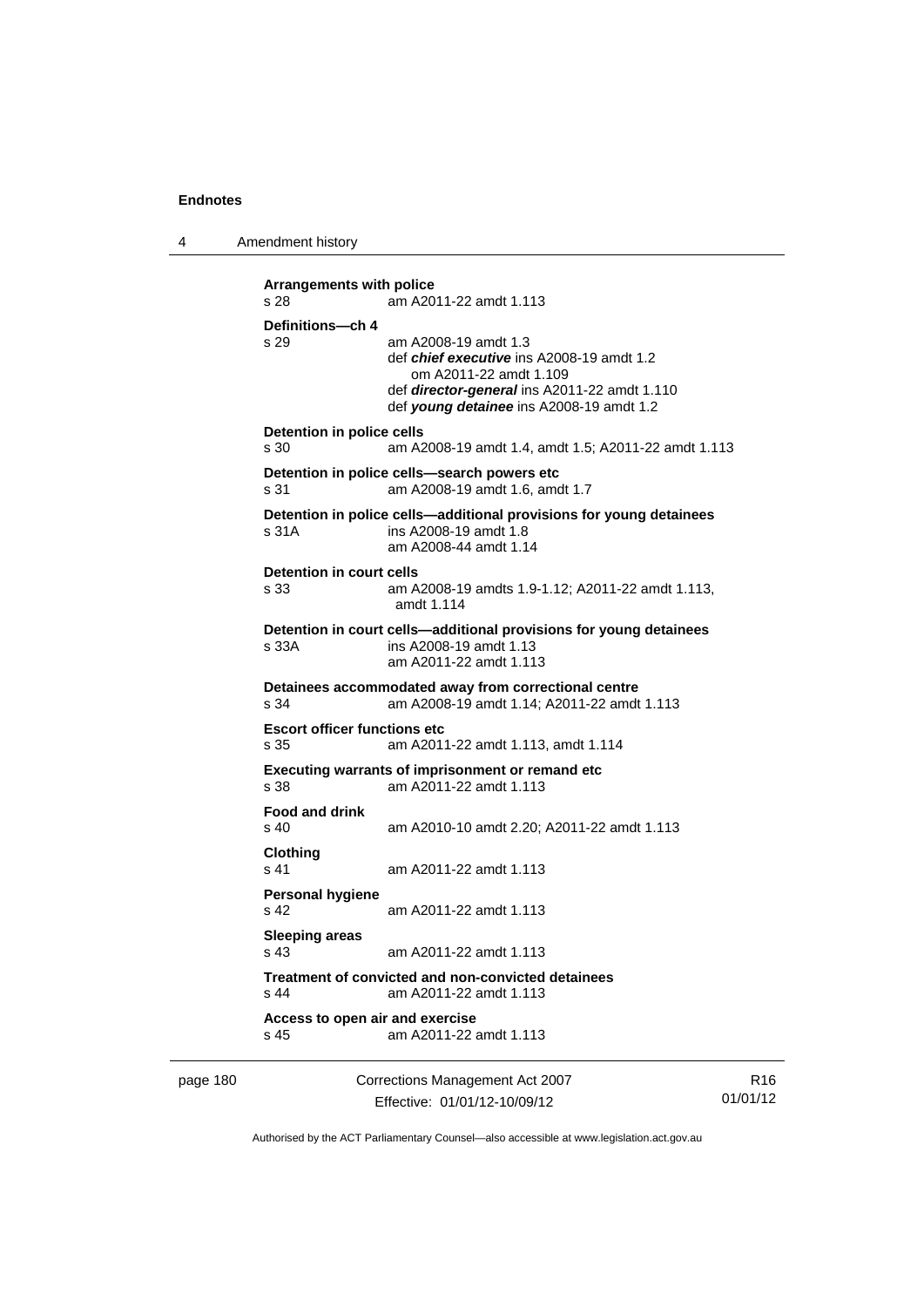Amendment history 4

```
Communication with family and others<br>s 46 am A2011-22 amdt 1.
                am A2011-22 amdt 1.113
Telephone calls 
                s 47 am A2011-22 amdt 1.113 
Mail 
                am A2011-22 amdt 1.113
Visits by family members etc 
s 49 am A2011-22 amdt 1.113 
Contact with accredited people 
s 50 am A2011-22 amdt 1.113 
Visits—protected communications 
s 51 am A2011-22 amdt 1.113 
News and educational services 
s 52 am A2011-22 amdt 1.113 
Health care 
s 53 am A2010-10 amdt 2.20; A2011-22 amdt 1.113 
Transfers to health facilities 
s 54 am A2010-10 amdt 2.20; A2011-22 amdt 1.113 
Religious, spiritual and cultural needs 
s 55 am A2011-22 amdt 1.113 
Complaints to official visitors 
s 59 am A2011-22 amdt 1.113 
Investigation etc by official visitors 
s 60 am A2011-22 amdt 1.113 
Official visitors—ending appointments 
s 61 am A2010-30 amdt 1.19 
Relationship with other inspection laws 
s 62 am A2011-22 amdt 1.113 
Authority for detention 
s 64 am A2011-22 amdt 1.113 
Identification of detainees 
s 65 am A2010-10 amdt 2.16; A2011-22 amdt 1.113 
Information about entitlements and obligations 
s 66 am A2011-22 amdt 1.113, amdt 1.114 
Initial assessment 
s 67 am A2011-22 amdt 1.113
```
R16 01/01/12 Corrections Management Act 2007 Effective: 01/01/12-10/09/12

page 181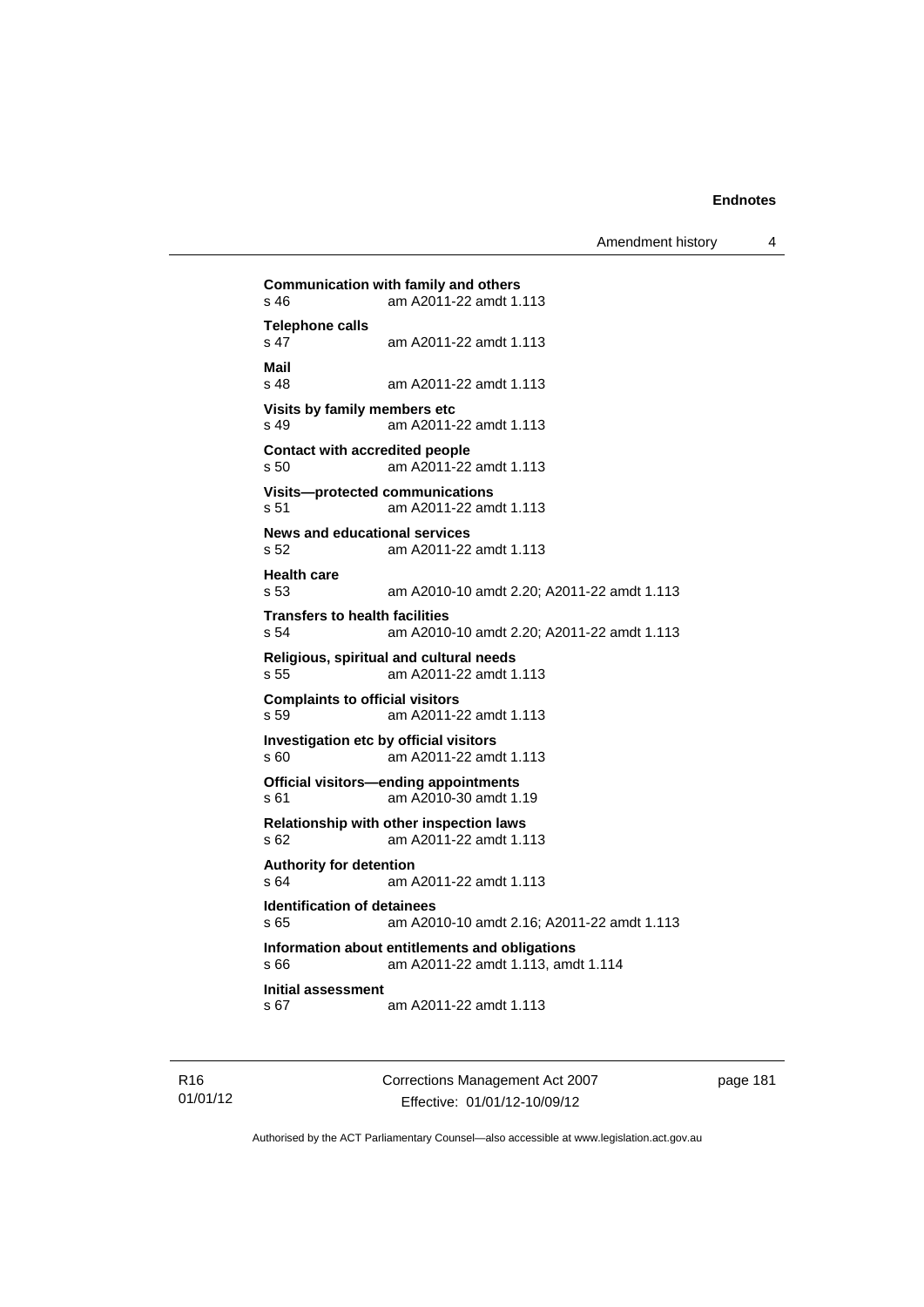4 Amendment history

```
Alcohol and drug tests on admission 
s 69 am A2011-22 amdt 1.113 
Strip search on admission 
s 70 am A2011-22 amdt 1.113 
Property of detainees 
s 71 am A2011-22 amdt 1.113 
Security classification 
s 72 am A2011-22 amdt 1.113 
Case management plan 
s 73 am A2011-22 amdt 1.113 
Entries in register of detainees 
s 74 am A2011-22 amdt 1.113 
Compliance with director-general's directions 
s 75 hdg am A2011-22 amdt 1.114 
s 75 am A2011-22 amdt 1.113, amdt 1.114 
Register of detainees 
s 76 am A2011-22 amdt 1.113 
Health reports 
s 77 am A2008-20 amdt 2.14; A2011-22 amdt 1.113, amdt 1.114 
Case management plans—scope etc 
s 78 am A2011-22 amdt 1.113 
Transgender and intersex detainees—sexual identity 
s 79 am A2010-10 amdt 2.20; A2011-22 amdt 1.113 
Security classification—basis etc 
s 80 am A2011-22 amdt 1.113 
Prohibited things 
s 81 am A2011-22 amdt 1.113 
Possession of prohibited things 
s 82 am A2011-22 amdt 1.113 
Trust accounts for detainees 
s 84 am A2011-22 amdt 1.113 
Prohibited areas 
s 85 am A2011-22 amdt 1.113 
Nonsmoking areas 
s 86 am A2009-51 amdt 1.1; A2011-22 amdt 1.113 
Management and security—corrections policies and operating procedures 
s 87 am A2008-14 amdt 1.17; A2011-22 amdt 1.113
```
page 182 Corrections Management Act 2007 Effective: 01/01/12-10/09/12

R16 01/01/12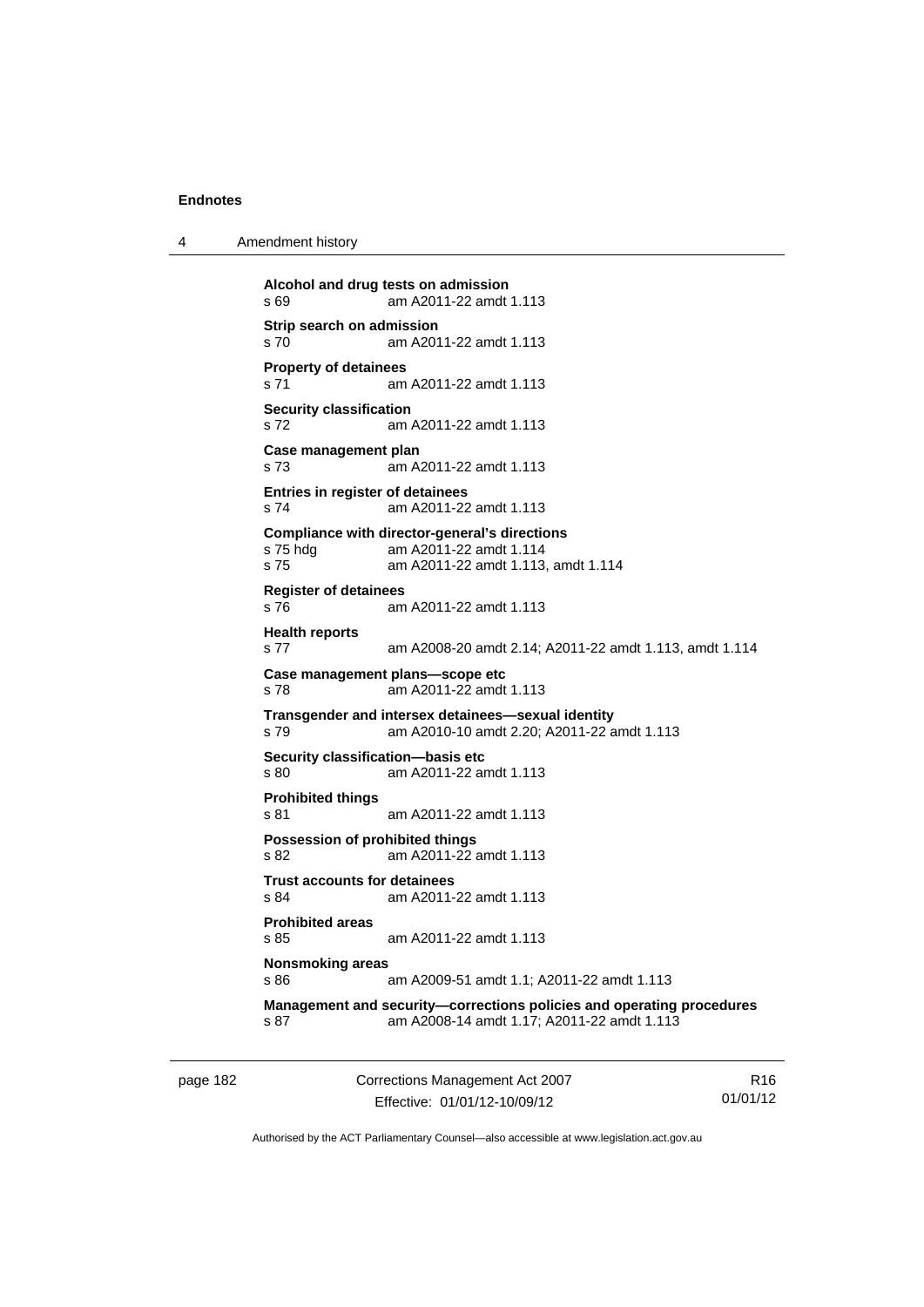```
Segregation—safety and security 
s 90 am A2011-22 amdt 1.113, amdt 1.114; A2011-57 s 4 
Segregation—protective custody 
s 91 am A2011-22 amdt 1.113, amdt 1.114; A2011-57 s 5 
Segregation—health 
s 92 am A2011-22 amdt 1.113, amdt 1.114; A2011-57 s 6 
Application for review of segregation directions 
s 96 am A2011-22 amdt 1.113, amdt 1.114 
Review of segregation directions 
s 97 am A2011-22 amdt 1.113, amdt 1.114 
Other separation of detainees 
s 98 am A2011-22 amdt 1.113 
Monitoring—general considerations 
s 99 am A2011-22 amdt 1.113 
Monitoring at correctional centres 
s 100 am A2011-22 amdt 1.113 
Personal monitoring devices 
s 101 am A2011-22 amdt 1.113 
Interfering with personal monitoring devices 
s 102 am A2011-22 amdt 1.113 
Monitoring telephone calls etc 
s 103 am A2011-22 amdt 1.113 
Monitoring ordinary mail 
s 104 am A2011-22 amdt 1.113 
Monitoring protected mail 
s 105 am A2011-22 amdt 1.113 
Mail searches—consequences 
s 106 am A2011-22 amdt 1.113 
Register of strip and body searches 
s 110 am A2011-22 amdt 1.113 
Scanning, frisk and ordinary searches—directions 
s 111 am A2011-22 amdt 1.113 
Meaning of seizeable item—div 9.4.3 
s 113 sub A2008-49 s 4 
Strip searches—when may be conducted 
s 113A ins A2008-49 s 4 
                am A2011-22 amdt 1.113
```
R16 01/01/12 Corrections Management Act 2007 Effective: 01/01/12-10/09/12

page 183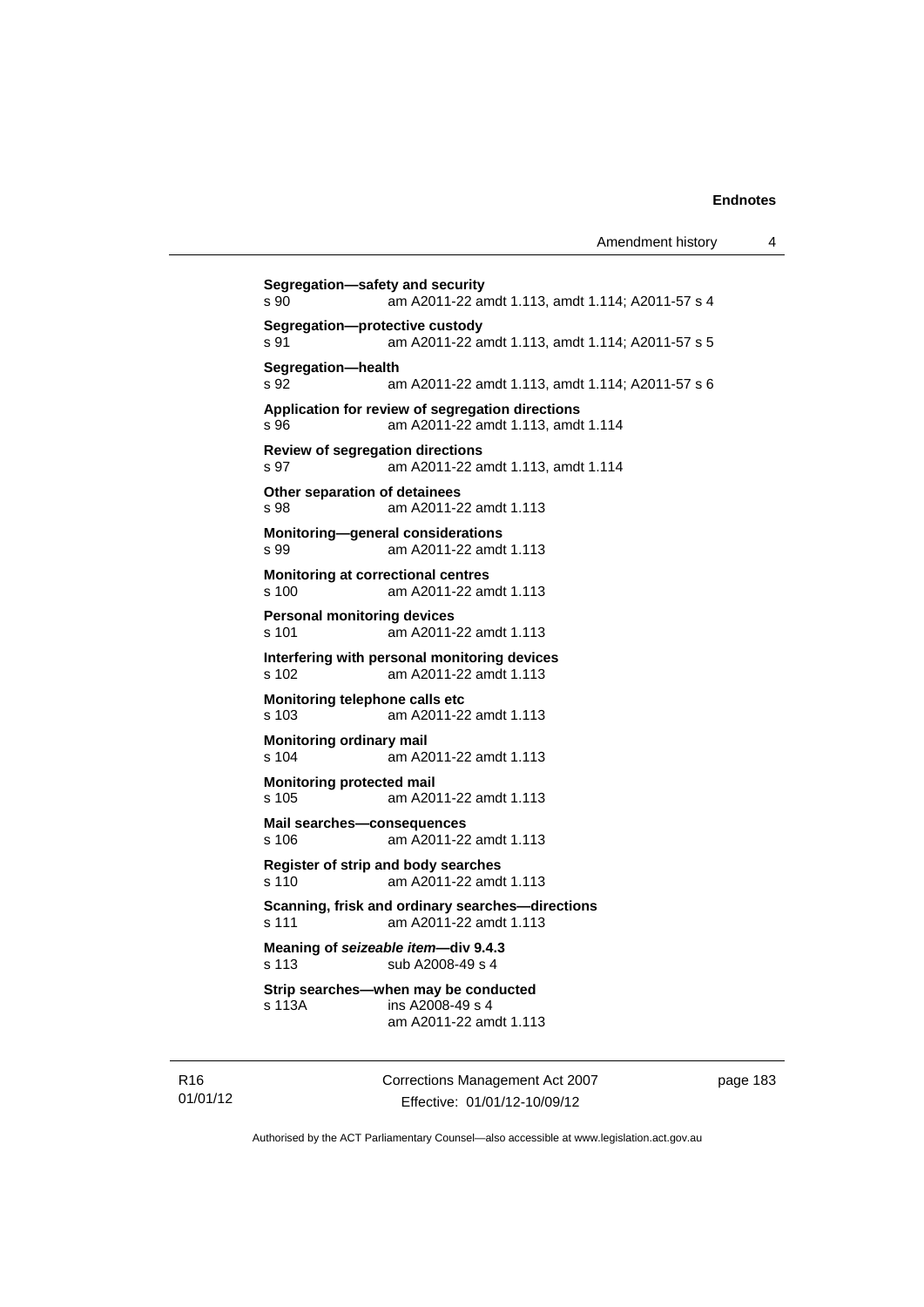4 Amendment history

**Strip searches—on suspicion**  s 113B ins A2008-49 s 4 am A2011-22 amdt 1.113 **Strip searches—where prudent**  s 113C ins A2008-49 s 4 am A2011-22 amdt 1.113 **Strip searches—general rules**  s 115 am A2011-22 amdt 1.113 **Body searches—directions**  s 116 am A2010-10 amdt 2.20; A2011-22 amdt 1.113 **Body searches—presence of nurse and corrections officers**  s 117 am A2010-10 amdt 2.20; A2011-22 amdt 1.113 **Body searches—assistance from corrections officer**  s 118 am A2011-22 amdt 1.113 **Body searches—assistance from corrections officer**  s 119 am A2011-22 amdt 1.113 **Searches—premises and property**  s 122 am A2011-22 amdt 1.113 **Searches of detainee cells—suspected legally privileged material**  s 124 am A2011-22 amdt 1.113 **Searches—use of corrections dogs**  s 125 am A2011-22 amdt 1.113 **Seizing mail etc**  s 127 am A2011-22 amdt 1.113, amdt 1.114 **Seizing property—general**  s 128 am A2011-22 amdt 1.113 **Receipt for seizure**  s 129 am A2011-22 amdt 1.113 **Forfeiture of things seized**  s 130 am A2011-22 amdt 1.113 **Return of things seized but not forfeited**  s 131 am A2011-22 amdt 1.113 **Definitions—***drug* **and** *test sample* s 132 am A2010-10 amdt 2.20 **When test sample** *positive* s 133 am A2011-22 amdt 1.113 **Alcohol and drug testing of detainees**  s 134 am A2010-10 amdt 2.20; A2011-22 amdt 1.113

page 184 Corrections Management Act 2007 Effective: 01/01/12-10/09/12

R16 01/01/12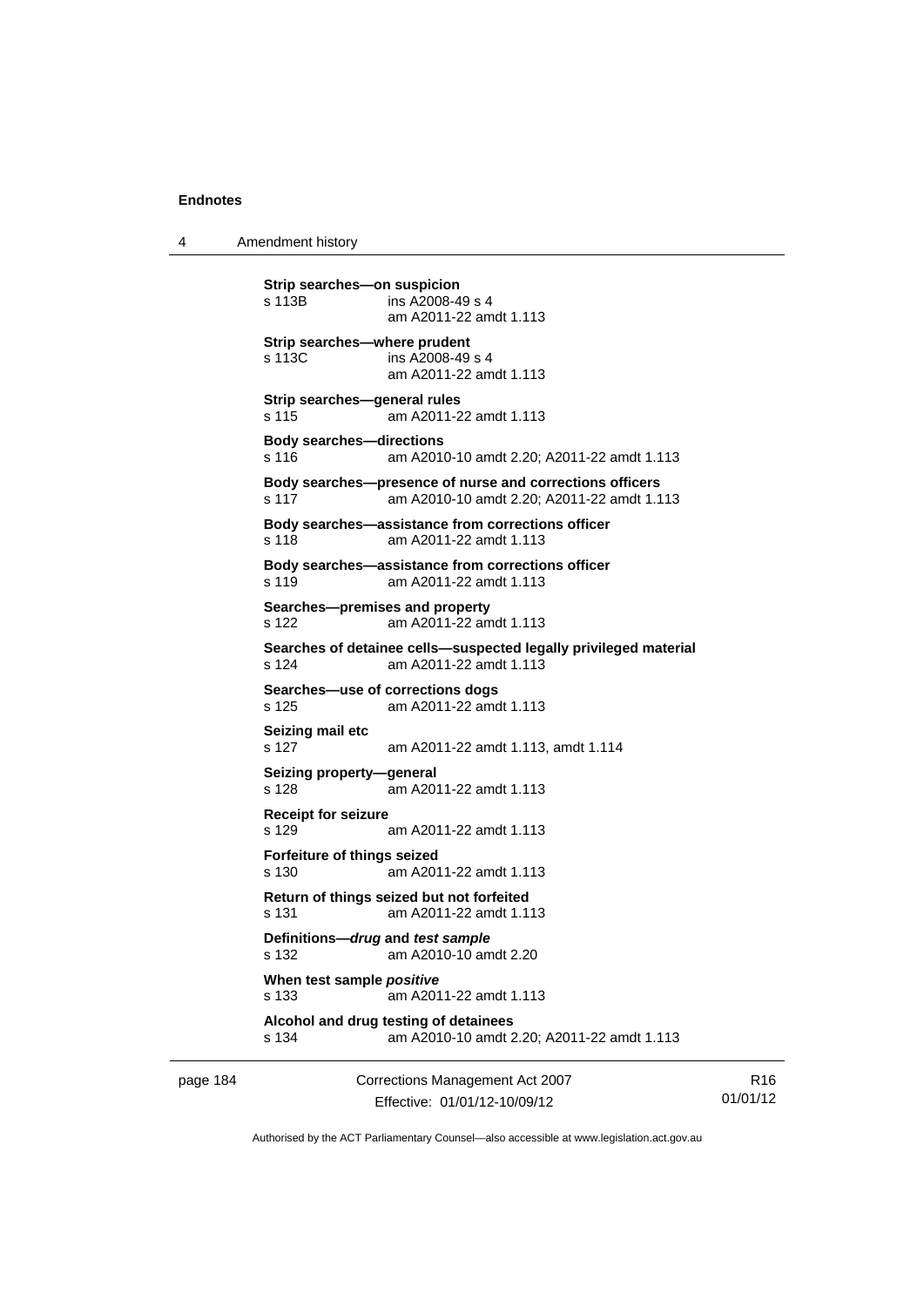```
Corrections Management Act 2007 
Effect of positive test sample from detainee 
s 135 am A2011-22 amdt 1.113 
Managing use of force 
s 137 am A2011-22 amdt 1.113 
Authorised use of force 
s 138 am A2011-22 amdt 1.113 
Use of restraints or weapons 
s 140 am A2010-10 amdt 2.17; A2011-22 amdt 1.113 
Medical examination after use of force 
s 141 am A2011-22 amdt 1.113 
Reporting use of force 
s 142 am A2011-22 amdt 1.113 
Visiting conditions 
s 143 am A2011-22 amdt 1.113 
Notice of visiting conditions 
s 144 am A2011-22 amdt 1.113 
Taking prohibited things etc into correctional centre 
s 145 am A2011-22 amdt 1.113 
Directions to visitors 
s 146 am A2011-22 amdt 1.113 
Searches of visitors 
s 147 am A2011-22 amdt 1.113 
Directions to leave correctional centre etc 
s 148 am A2011-22 amdt 1.113 
Removing people from correctional centre 
s 149 am A2011-22 amdt 1.113 
Definitions—discipline 
s 151 def administrator am A2011-22 amdt 1.113 
                 def investigative segregation am A2011-22 amdt 1.113 
Meaning of disciplinary breach
s 152 am A2011-22 amdt 1.113, amdt 1.114 
Meaning of investigator
s 153 am A2011-22 amdt 1.113 
Director-general directions—investigative segregation 
s 160 hdg am A2011-22 amdt 1.113 
s 160 am A2011-22 amdt 1.113 
Duration of investigative segregation 
s 163 am A2011-22 amdt 1.113, amdt 1.114; A2011-57 s 7
```
01/01/12

R16

Effective: 01/01/12-10/09/12

page 185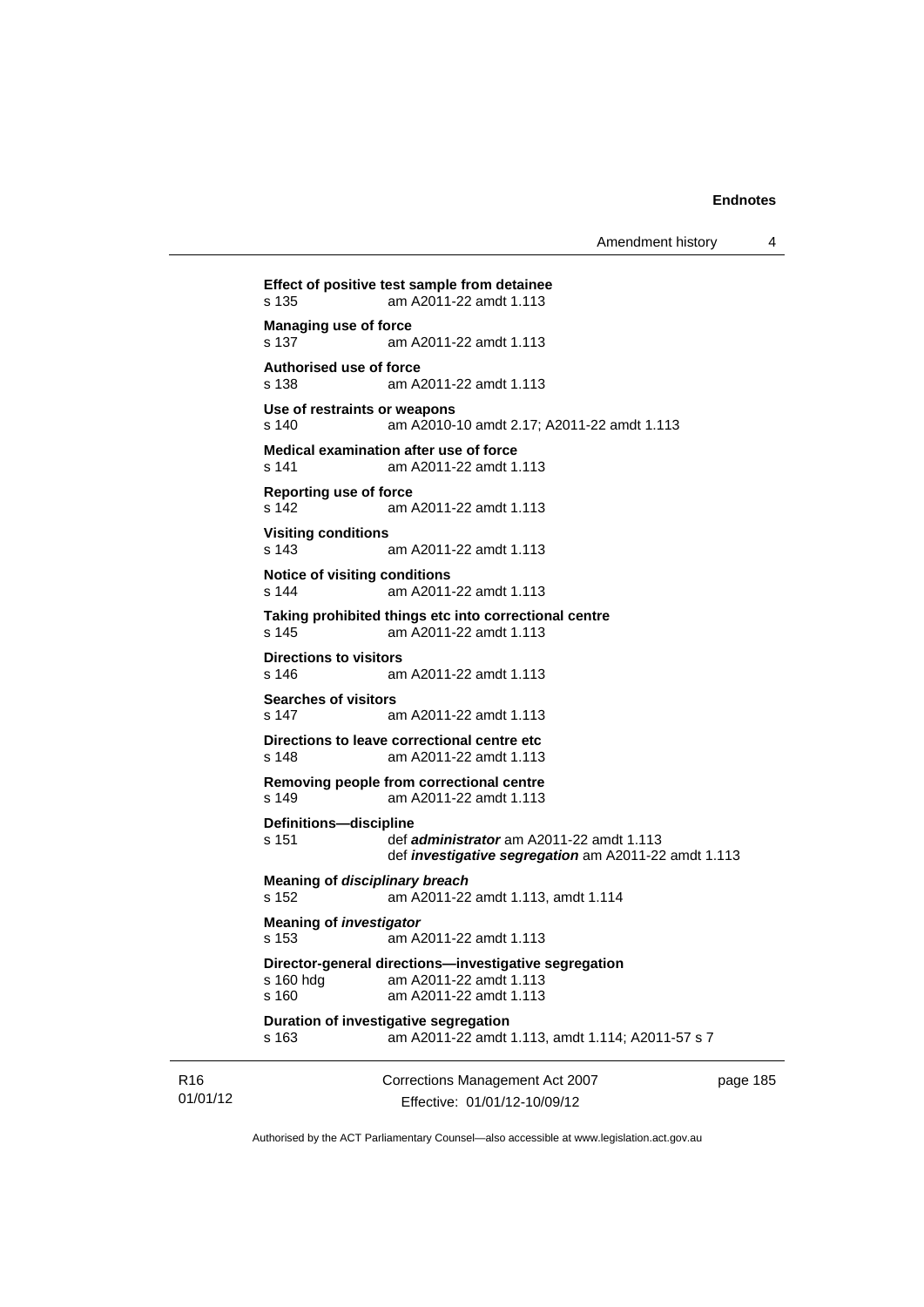4 Amendment history

```
Meaning of presiding officer—div 10.3.1 
s 166 am A2011-22 amdt 1.113 
Meaning of presiding officer—div 10.3.2 
s 169 am A2011-22 amdt 1.113 
Meaning of review officer—div 10.3.3 
s 172 am A2011-22 amdt 1.113 
Application for review of inquiry decision 
s 173 am A2011-22 amdt 1.113 
Director-general to assign review officer<br>s 174 hdg am A2011-22 amdt 1.11
                 am A2011-22 amdt 1.113
s 174 am A2011-22 amdt 1.113 
Disciplinary action by relevant presiding officer 
s 183 am A2011-22 amdt 1.113 
Reparation 
s 185 am A2011-22 amdt 1.113 
Separate confinement conditions 
s 187 am A2011-22 amdt 1.113 
Record of disciplinary action 
s 189 am A2011-22 amdt 1.113 
Presiding officer may require official reports 
                am A2011-22 amdt 1.113
Notice of disciplinary hearing 
s 200 am A2011-22 amdt 1.113 
Appearance at disciplinary hearing—audiovisual or audio link 
s 203 am A2010-40 amdt 2.4 
Local leave directions 
s 204 am A2011-22 amdt 1.113 
Local leave permits 
s 205 am A2011-22 amdt 1.113 
Definitions—pt 12.2 
s 206 def corresponding chief executive om A2011-22 amdt 1.113 
                  def corresponding director-general ins A2011-22 
                  amdt 1.113 
Interstate leave permits 
s 208 am A2011-22 amdt 1.113 
Notice to participating States<br>s 210 am A2011-2
                 am A2011-22 amdt 1.113
```
page 186 Corrections Management Act 2007 Effective: 01/01/12-10/09/12

R16 01/01/12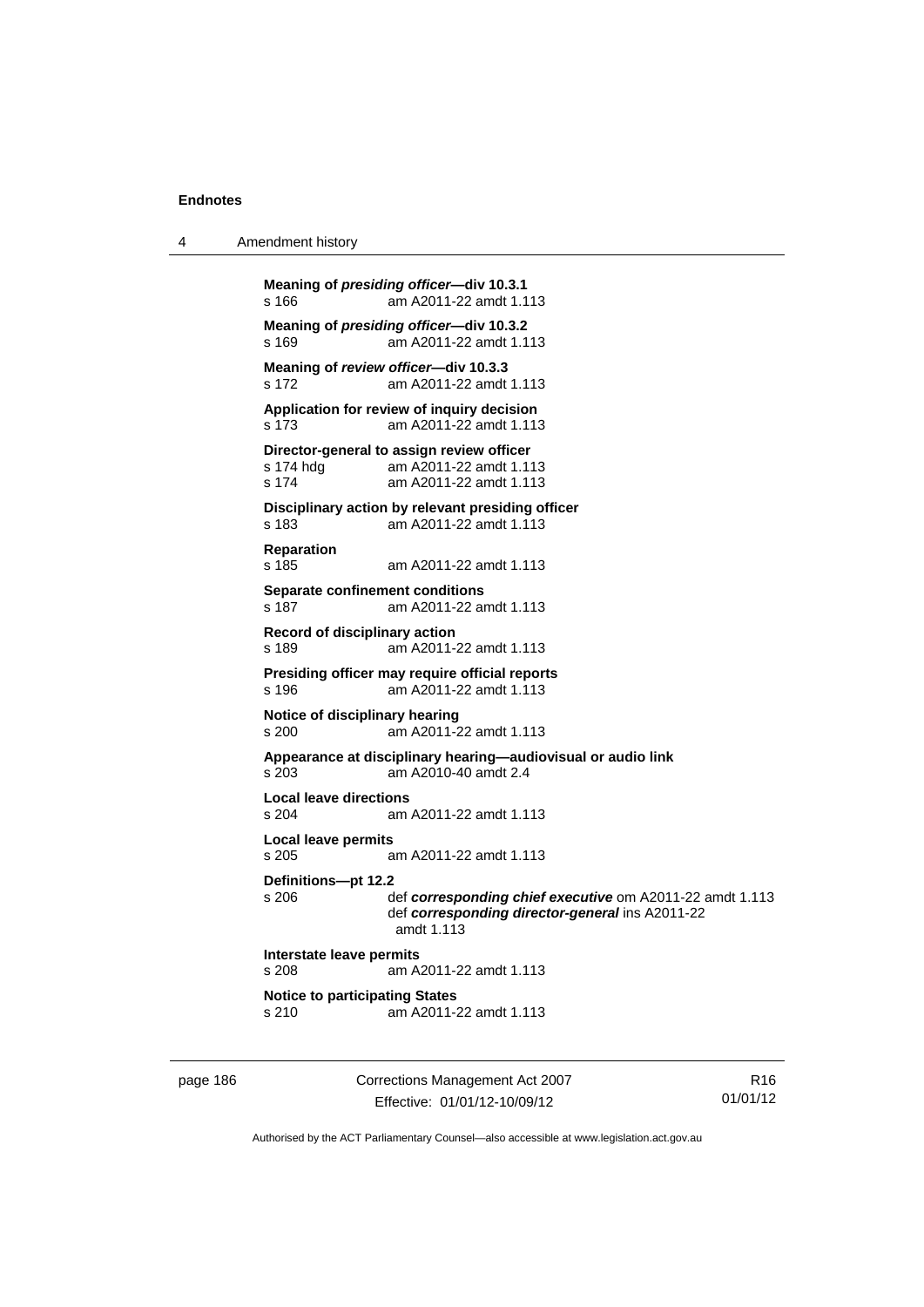**Lawful temporary absence from correctional centre**  s 217 am A2011-22 amdt 1.113, amdt 1.114 **Detainee's work—work health and safety**  sub A2009-28 amdt 2.3; A2011-55 amdt 1.4 s 219 am A2009-28 amdt 2.4, amdt 2.5; A2011-22 amdt 1.113; A2011-55 amdt 1.5 **Random testing of detainees—statistical purposes**  s 221 am A2011-22 amdt 1.113 **Confidentiality**  s 222 am A2011-22 amdt 1.113 **Evidentiary certificates**  s 226 am A2011-22 amdt 1.113 **Legislation amended—sch 1**  s 230 om LA s 89 (3) **Transitional**  ch 50 hdg om A2011-52 amdt 3.57 **Meaning of** *commencement day***—ch 50**  s 500 om A2011-52 amdt 3.57 **Application of Act to transitional detainees**  s 501 exp 2 June 2011 (s 501 (4) (LA s 88 declaration applies)) **Application of Act to transitional interstate leave permits**  s 502 exp 2 June 2011 (s 502 (3) (LA s 88 declaration applies)) **Application of Act to certain transitional remandees**  s 503 exp 18 December 2009 (s 503 (6) (LA s 88 declaration applies)) **Transitional arrangements with NSW—Rehabilitation of Offenders (Interim) Act, s 94**  s 504 exp 18 December 2009 (s 504 (4) (LA s 88 declaration applies)) **Construction of outdated references**  s 505 om A2011-52 amdt 3.57 **Crimes (Sentence Administration) Act 2005, ch 17 (Transitional—interim custody arrangements)—definition of** *Corrections Management Act 2007* s 506 exp 18 December 2009 (s 506 (4) (LA s 88 declaration applies)) **Transitional regulations**  s 507 exp 18 December 2009 (s 507 (4) (LA s 88 declaration applies))

R16 01/01/12 Corrections Management Act 2007 Effective: 01/01/12-10/09/12

page 187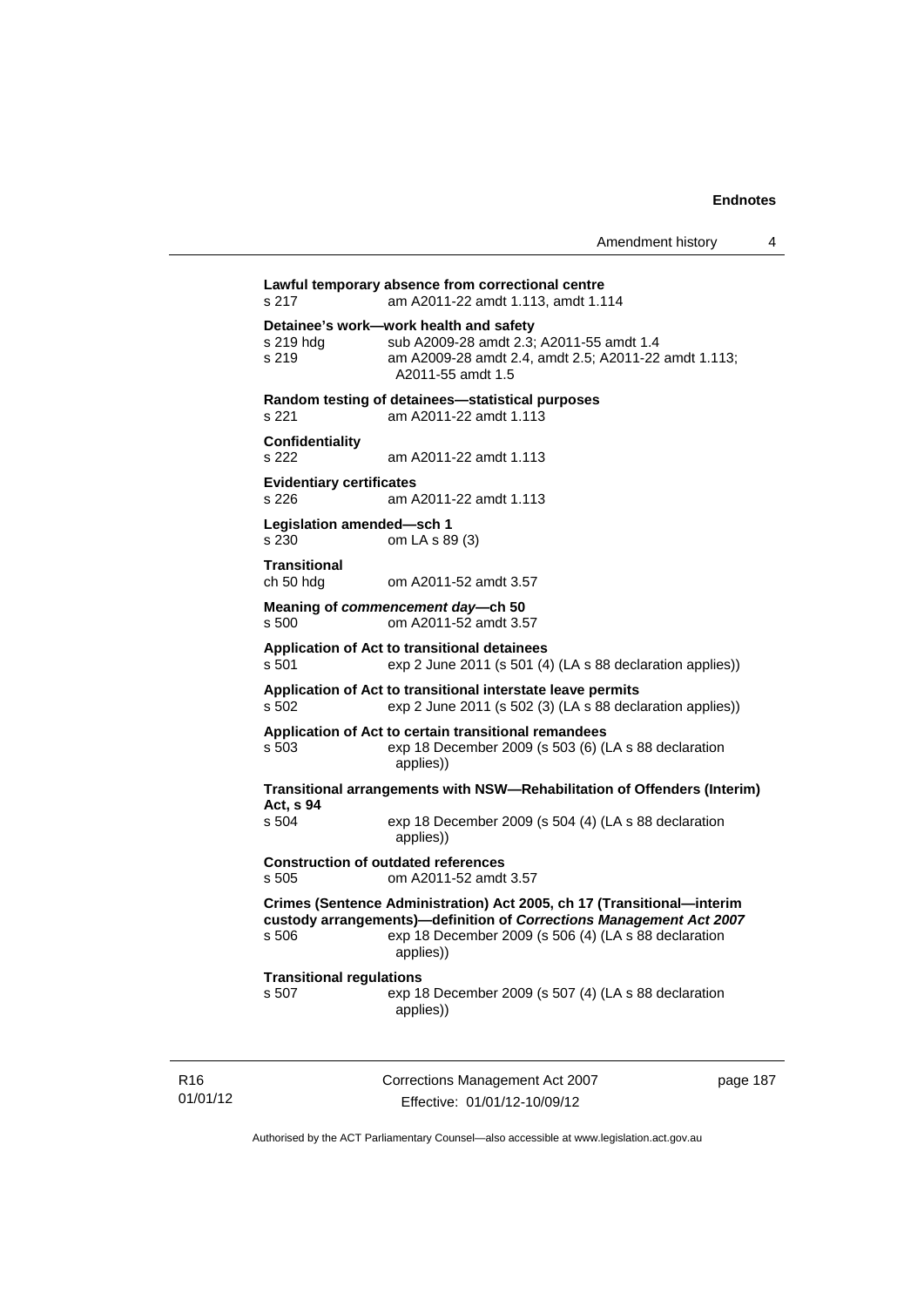4 Amendment history

| <b>Consequential amendments</b><br>sch 1 | om LA s 89 (3)                                                                                                                                                                                                                                                                                                                                                                                                                                                   |
|------------------------------------------|------------------------------------------------------------------------------------------------------------------------------------------------------------------------------------------------------------------------------------------------------------------------------------------------------------------------------------------------------------------------------------------------------------------------------------------------------------------|
| <b>Dictionary</b>                        |                                                                                                                                                                                                                                                                                                                                                                                                                                                                  |
| dict                                     | am A2008-14 amdt 1.18; A2010-10 amdt 2.18; A2010-30<br>amdt 1.20; A2011-22 amdt 1.111, amdt 1.112<br>def corresponding chief executive om A2011-22 amdt 1.113<br>def corresponding director-general ins A2011-22<br>amdt 1.113<br>def director-general ins A2011-52 amdt 3.58<br>def health professional om A2010-10 amdt 2.19<br>def health service sub A2010-10 amdt 2.19<br>def seizable item ins $A2008-49$ s 5<br>def young detainee ins A2011-52 amdt 3.58 |
|                                          |                                                                                                                                                                                                                                                                                                                                                                                                                                                                  |

page 188 Corrections Management Act 2007 Effective: 01/01/12-10/09/12

R16 01/01/12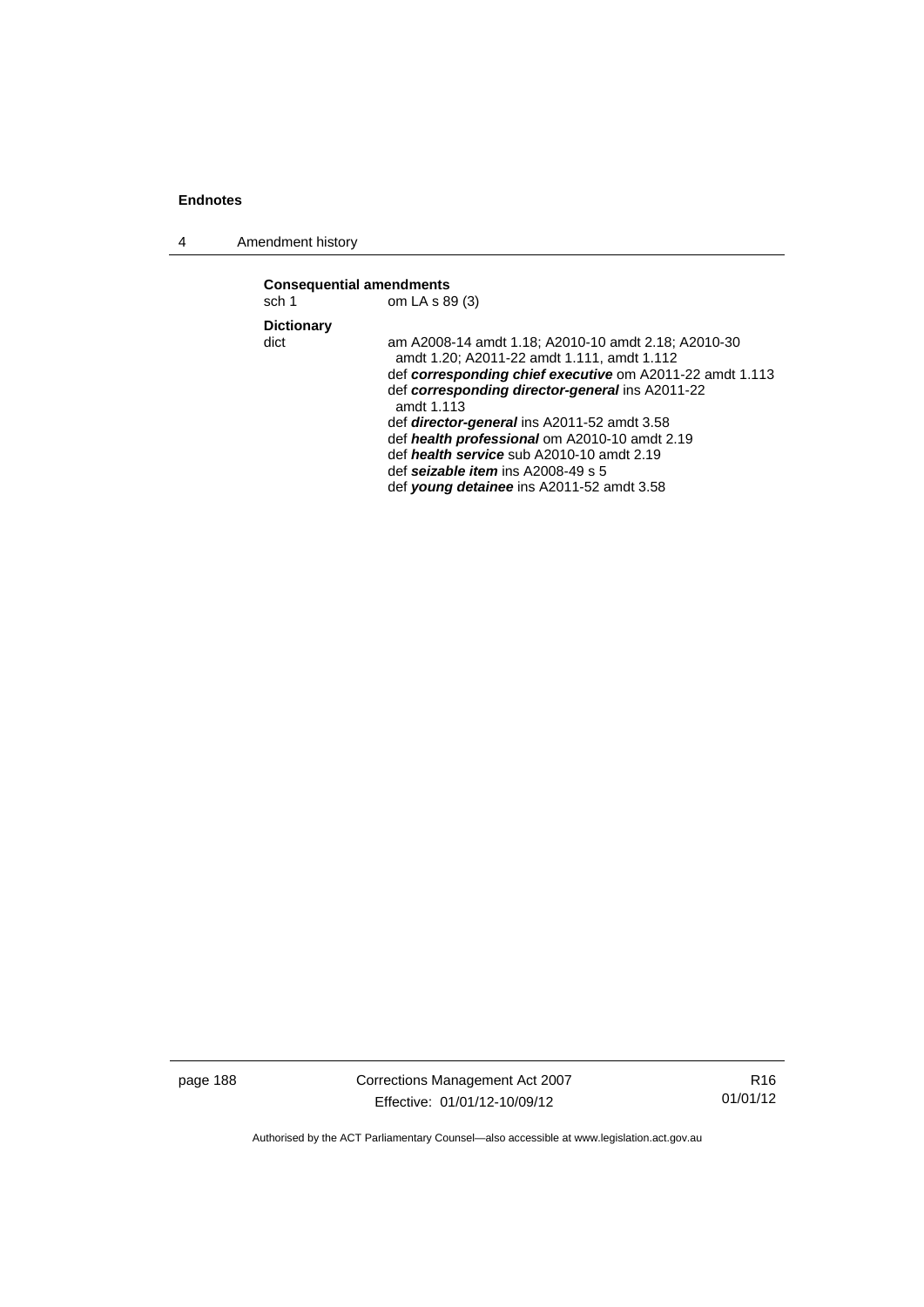# **5 Earlier republications**

Some earlier republications were not numbered. The number in column 1 refers to the publication order.

Since 12 September 2001 every authorised republication has been published in electronic pdf format on the ACT legislation register. A selection of authorised republications have also been published in printed format. These republications are marked with an asterisk (\*) in column 1. Electronic and printed versions of an authorised republication are identical.

| <b>Republication</b><br>No and date | <b>Effective</b>             | Last<br>amendment<br>made by | <b>Republication</b><br>for               |
|-------------------------------------|------------------------------|------------------------------|-------------------------------------------|
| R <sub>1</sub><br>18 Dec 2007       | 18 Dec 2007-<br>18 May 2008  | not amended                  | new Act                                   |
| R <sub>2</sub>                      | 19 May 2008-                 | A2008-14                     | amendments by                             |
| 19 May 2008                         | 8 Sept 2008                  |                              | A2008-14                                  |
| R <sub>3</sub><br>9 Sept 2008       | 9 Sept 2008-<br>15 Sept 2008 | A2008-44                     | amendments by<br>A2008-19 and<br>A2008-20 |
| R4                                  | 16 Sept 2008-                | A2008-49                     | amendments by                             |
| 16 Sept 2008                        | 29 May 2009                  |                              | A2008-49                                  |
| R <sub>5</sub>                      | 30 May 2009-                 | A2008-49                     | amendments by                             |
| 30 May 2009                         | 30 Sept 2009                 |                              | A2008-44                                  |
| R <sub>6</sub>                      | 1 Oct 2009-                  | A2009-28                     | amendments by                             |
| 1 Oct 2009                          | 18 Dec 2009                  |                              | A2009-28                                  |
| R7<br>19 Dec 2009                   | 19 Dec 2009-<br>30 June 2010 | <u>A2009-51</u>              | commenced expiry                          |
| R8                                  | 1 July 2010-                 | A2010-10                     | amendments by                             |
| 1 July 2010                         | 27 Sept 2010                 |                              | A2010-10                                  |
| R9                                  | 28 Sept 2010-                | A2010-30                     | amendments by                             |
| 28 Sept 2010                        | 1 Nov 2010                   |                              | A2010-30                                  |
| R <sub>10</sub>                     | 2 Nov 2010-                  | A2010-40                     | amendments by                             |
| 2 Nov 2010                          | 8 Dec 2010                   |                              | A2010-40                                  |
| R <sub>11</sub>                     | 9 Dec 2010-                  | A2010-40                     | amendments by                             |
| 9 Dec 2010                          | 2 June 2011                  |                              | A2009-51                                  |

R16 01/01/12 Corrections Management Act 2007 Effective: 01/01/12-10/09/12

page 189